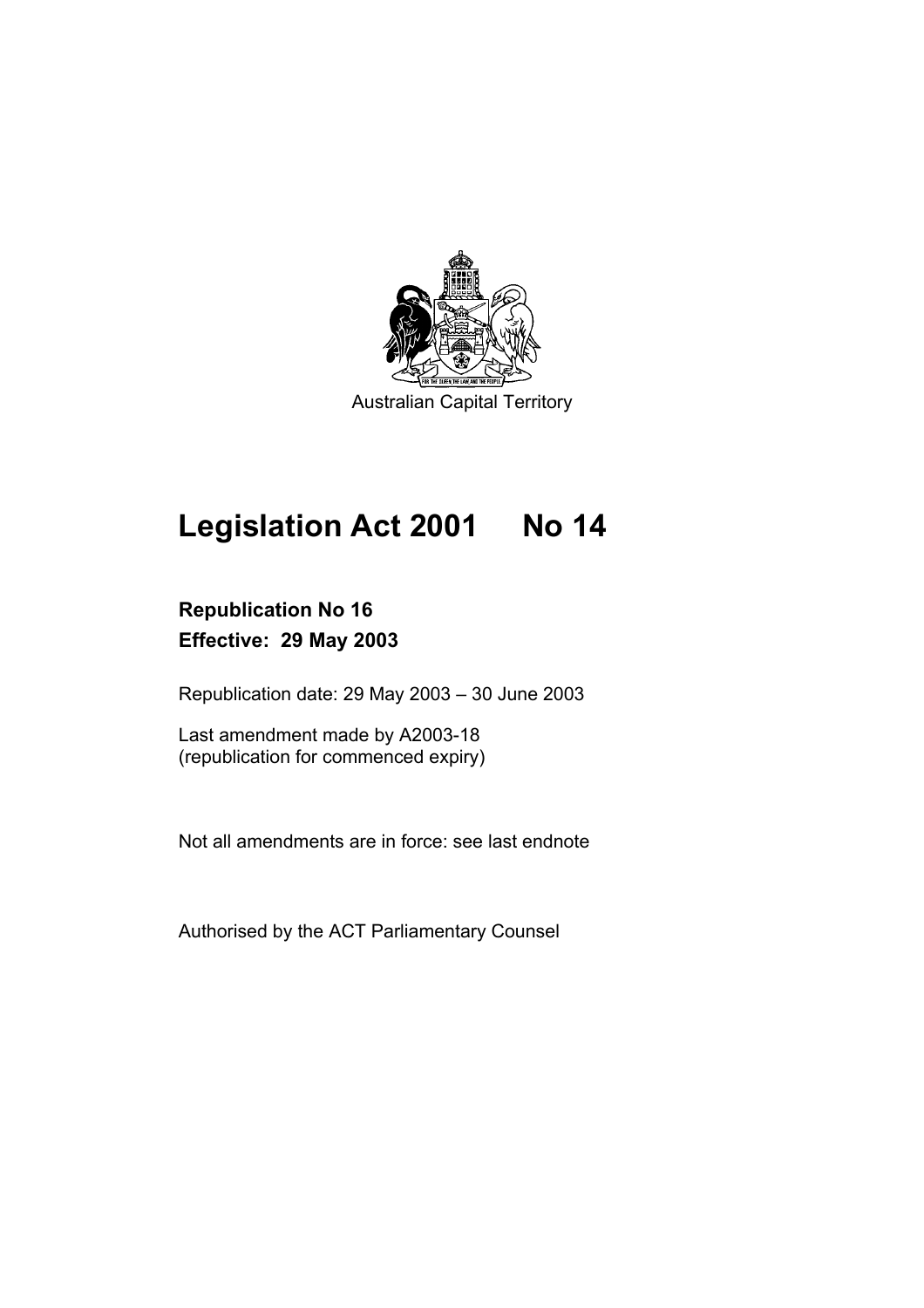# **About this republication**

#### **The republished law**

This is a republication of the *Legislation Act 2001* (including any amendment made under the *Legislation Act 2001*, part 11.3 (Editorial changes)) as in force on 29 May 2003*.* It also includes any amendment, repeal or expiry affecting the republished law to 29 May 2003.

The legislation history and amendment history of the republished law are set out in endnotes 3 and 4.

#### **Kinds of republications**

The Parliamentary Counsel's Office prepares 2 kinds of republications of ACT laws (see the ACT legislation register at www.legislation.act.gov.au):

- authorised republications to which the *Legislation Act 2001* applies
- unauthorised republications.

The status of this republication appears on the bottom of each page.

#### **Editorial changes**

The *Legislation Act 2001*, part 11.3 authorises the Parliamentary Counsel to make editorial amendments and other changes of a formal nature when preparing a law for republication. Editorial changes do not change the effect of the law, but have effect as if they had been made by an Act commencing on the republication date (see *Legislation Act 2001*, s 115 and s 117). The changes are made if the Parliamentary Counsel considers they are desirable to bring the law into line, or more closely into line, with current legislative drafting practice.

This republication includes amendments made under part 11.3 (see endnote 1).

#### **Uncommenced provisions and amendments**

If a provision of the republished law has not commenced or is affected by an uncommenced amendment, the symbol  $\|\mathbf{U}\|$  appears immediately before the provision heading. The text of the uncommenced provision or amendment appears only in the last endnote.

#### **Modifications**

If a provision of the republished law is affected by a current modification, the symbol  $\mathbf{M}$ appears immediately before the provision heading. The text of the modifying provision appears in the endnotes. For the legal status of modifications, see *Legislation Act 2001*, section 95.

#### **Penalties**

The value of a penalty unit for an offence against this republished law at the republication date is—

- (a) if the person charged is an individual—\$100; or
- (b) if the person charged is a corporation—\$500.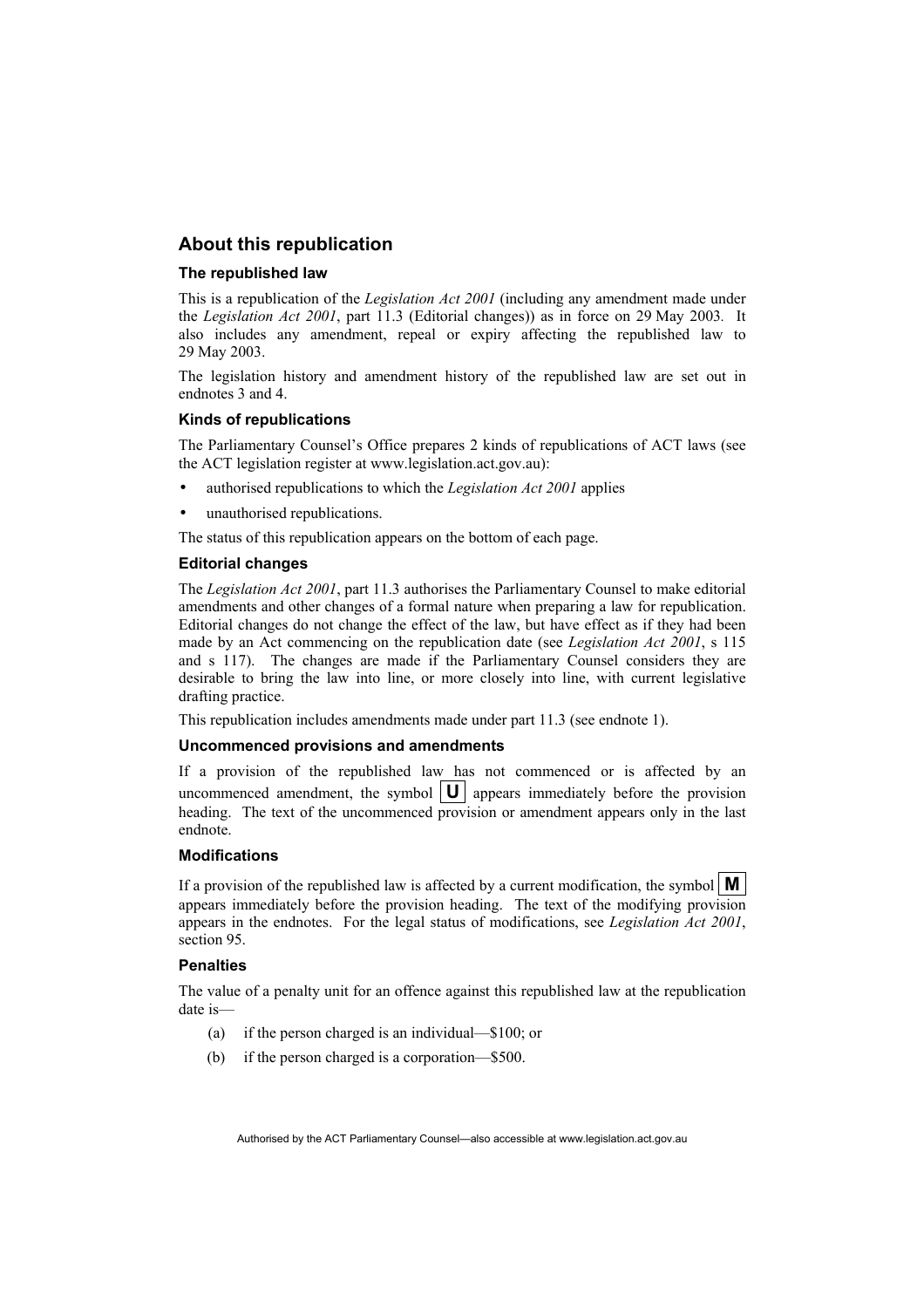

# **Legislation Act 2001**

# **Contents**

Page

# **Chapter 1 Preliminary**

| <b>Part 1.1</b> | <b>General</b>                                 |   |
|-----------------|------------------------------------------------|---|
| 1               | Name of Act                                    | 2 |
| 2               | Dictionary                                     | 2 |
| 2A              | <b>Notes</b>                                   | 2 |
| 3               | Objects                                        | 3 |
| 4               | Application of Act                             | 4 |
| 5               | Determinative and non-determinative provisions | 5 |
| 6               | Legislation Act provisions must be applied     | 5 |

Legislation Act 2001 Effective: 29/05/03-30/06/03 contents 1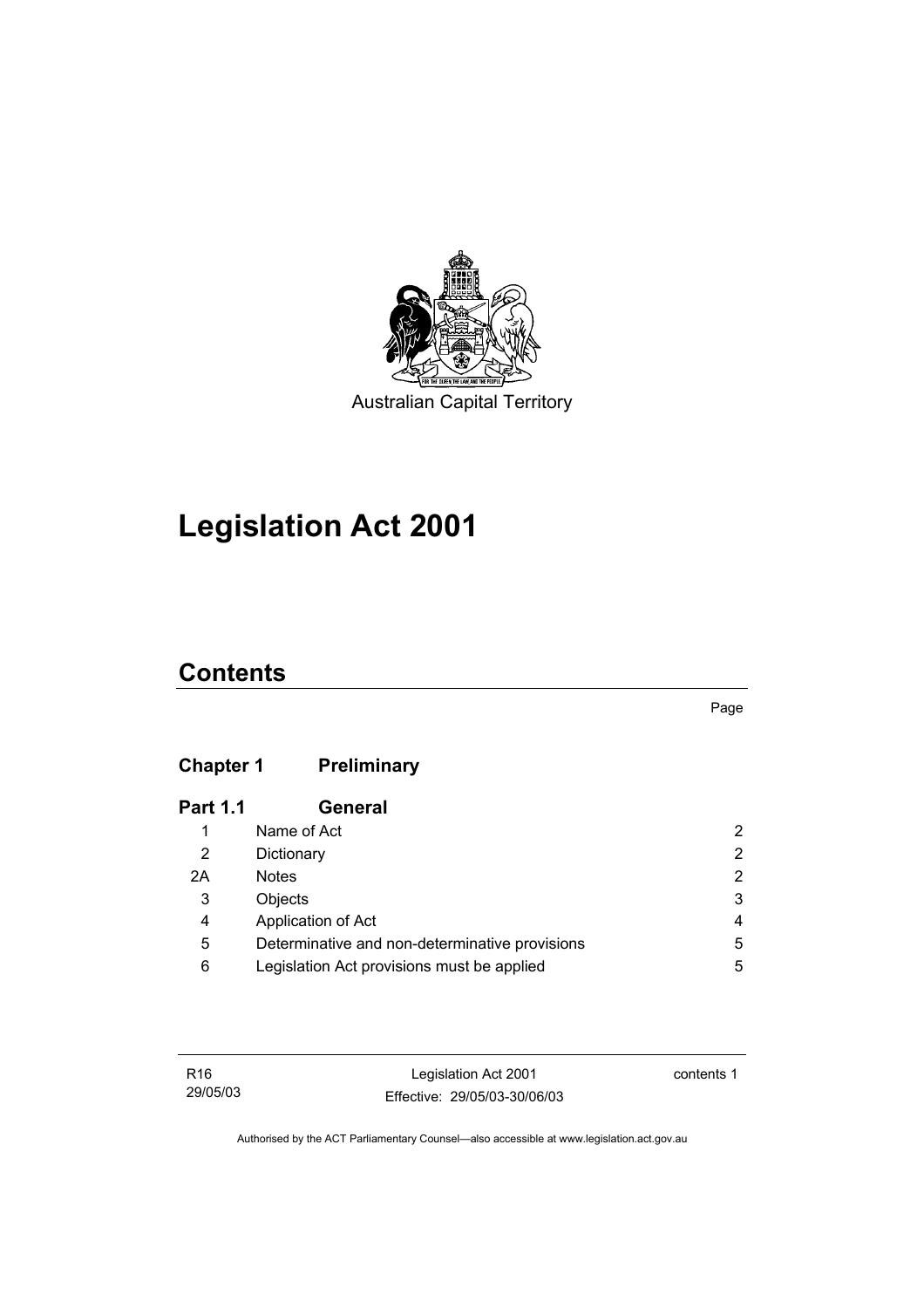| <b>Part 1.2</b>  |                                                                                                                                      | Page |
|------------------|--------------------------------------------------------------------------------------------------------------------------------------|------|
|                  | <b>Basic concepts</b>                                                                                                                |      |
| 7                | Meaning of Act generally (IA dict, def of Act, par (a))                                                                              | 8    |
| 8                | Meaning of subordinate law (IA dict, def of subordinate law and<br>SLA s 6 (19), def of subordinate law, par (a))                    | 8    |
| 9                | Meaning of disallowable instrument (SLA s 10 (1) and 6 (19),<br>def of subordinate law)                                              | 9    |
| 10               | Meaning of notifiable instrument                                                                                                     | 9    |
| 11               | Meaning of commencement notice                                                                                                       | 9    |
| 12               | Meaning of registrable instrument                                                                                                    | 10   |
| 13               | Meaning of statutory instrument (IA dict, def of statutory<br><i>instrument</i> )                                                    | 10   |
| 14               | Meaning of <i>instrument</i> (IA dict, def of <i>instrument</i> )                                                                    | 10   |
| 15               | Meaning of authorised republication                                                                                                  | 11   |
| 16               | Meaning of provision (IA dict, def of provision)                                                                                     | 11   |
| <b>Part 1.3</b>  | Sources of law in the ACT                                                                                                            |      |
| 17               | References to Acts include references to former Cwlth<br>enactments etc (IA s 7A, dict, def of Act, par (b) and def of<br>enactment) | 13   |
| <b>Chapter 2</b> | <b>ACT legislation register and web site</b>                                                                                         |      |
| 18               | <b>ACT legislation register</b>                                                                                                      | 14   |
| 19               | Contents of register                                                                                                                 | 14   |
| 20               | Prompt registration                                                                                                                  | 18   |
| 21               | Approved web site                                                                                                                    | 18   |
| 22               | Access to registered material at approved web site                                                                                   | 18   |
| <b>Chapter 3</b> | <b>Authorised versions and evidence of Acts</b><br>and statutory instruments                                                         |      |
| 23               | Authorisation of versions by parliamentary counsel (LRA s 8)                                                                         | 19   |
| 24               | Authorised electronic versions (LRA s 20, s 22, s 23)                                                                                | 19   |
| 25               | Authorised printed versions (LRA ss 6-9, ss 20-23)                                                                                   | 20   |
| 26               | Judicial notice of certain matters (EA ss 8-10A, s 10C)                                                                              | 21   |
|                  |                                                                                                                                      |      |

contents 2 Legislation Act 2001 Effective: 29/05/03-30/06/03

R16 29/05/03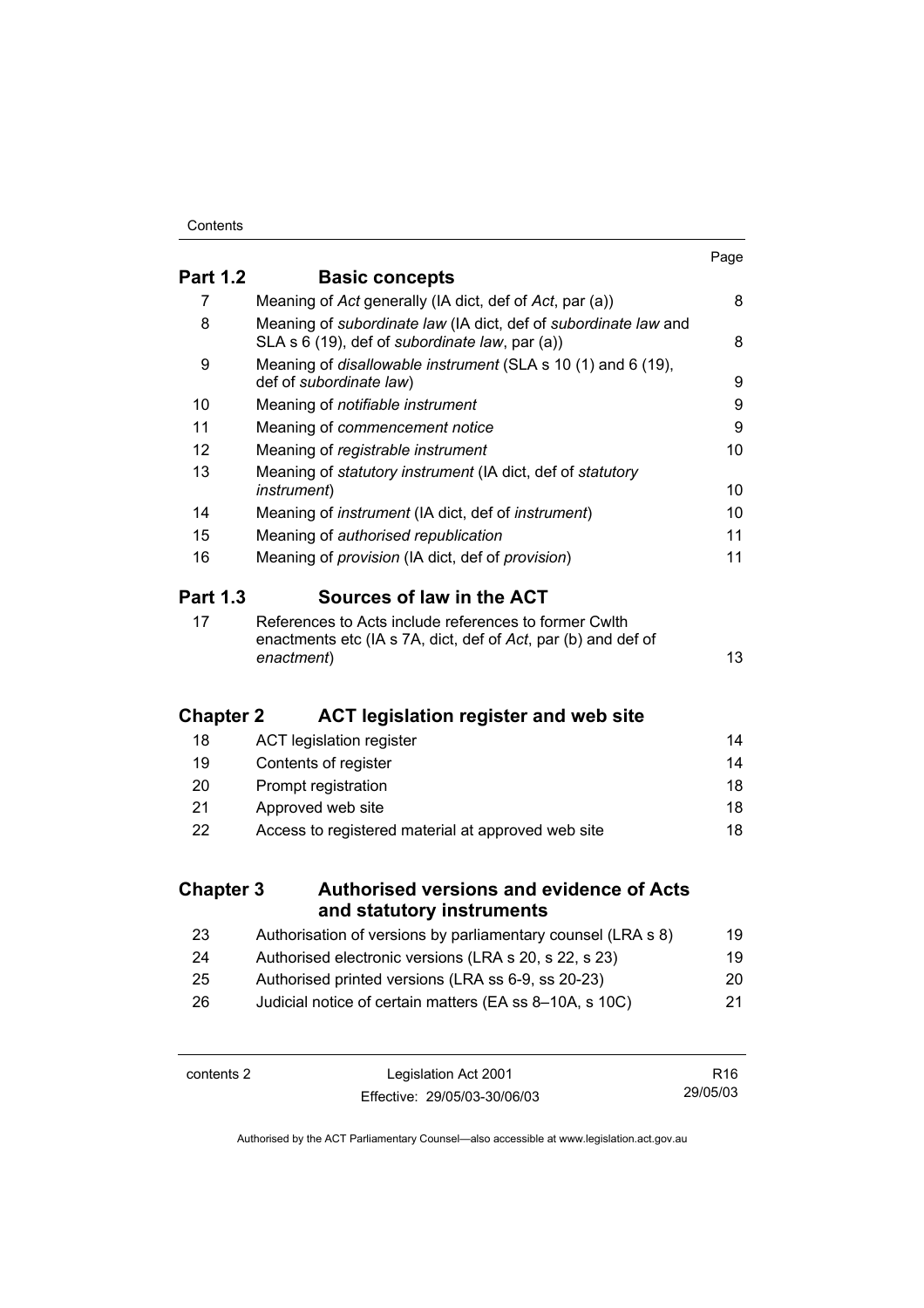|                  |            |                                                                                                | Contents |
|------------------|------------|------------------------------------------------------------------------------------------------|----------|
|                  |            |                                                                                                | Page     |
| <b>Chapter 4</b> |            | <b>Numbering and notification of Acts</b>                                                      |          |
| 27               |            | Numbering of Acts (IA s 9)                                                                     | 23       |
| 28               |            | Notification of Acts (IA s 8)                                                                  | 23       |
| 29               |            | References to enactment or passing of Acts (IA s 10F)                                          | 25       |
| 30               |            | References to <i>notification</i> of Acts                                                      | 25       |
| <b>Chapter 5</b> |            | Regulatory impact statements for<br>subordinate laws and disallowable<br><b>instruments</b>    |          |
| <b>Part 5.1</b>  |            | <b>Preliminary</b>                                                                             |          |
| 31               |            | Definitions for ch 5 (SLA s 9A)                                                                | 26       |
| 32               | (SLA S 9B) | Other publication or consultation requirements not affected                                    | 27       |
| 33               |            | Guidelines about costs of proposed subordinate laws and<br>disallowable instruments (SLA s 9C) | 27       |
| <b>Part 5.2</b>  |            | <b>Requirements for regulatory impact</b><br>statements                                        |          |
| 34               |            | Preparation of regulatory impact statements (SLA s 9D)                                         | 28       |
| 35               |            | Content of regulatory impact statements (SLA s 9E)                                             | 29       |
| 36               |            | When is preparation of regulatory impact statement<br>unnecessary? (SLA s 9F)                  | 30       |
| 37               | (SLA S 9G) | When must regulatory impact statement be presented?                                            | 31       |
| <b>Part 5.3</b>  |            | Failure to comply with requirements for                                                        |          |
|                  |            | regulatory impact statements                                                                   |          |
| 38               |            | Effect of failure to comply with pt 5.2 (SLA s 9H)                                             | 32       |

contents 3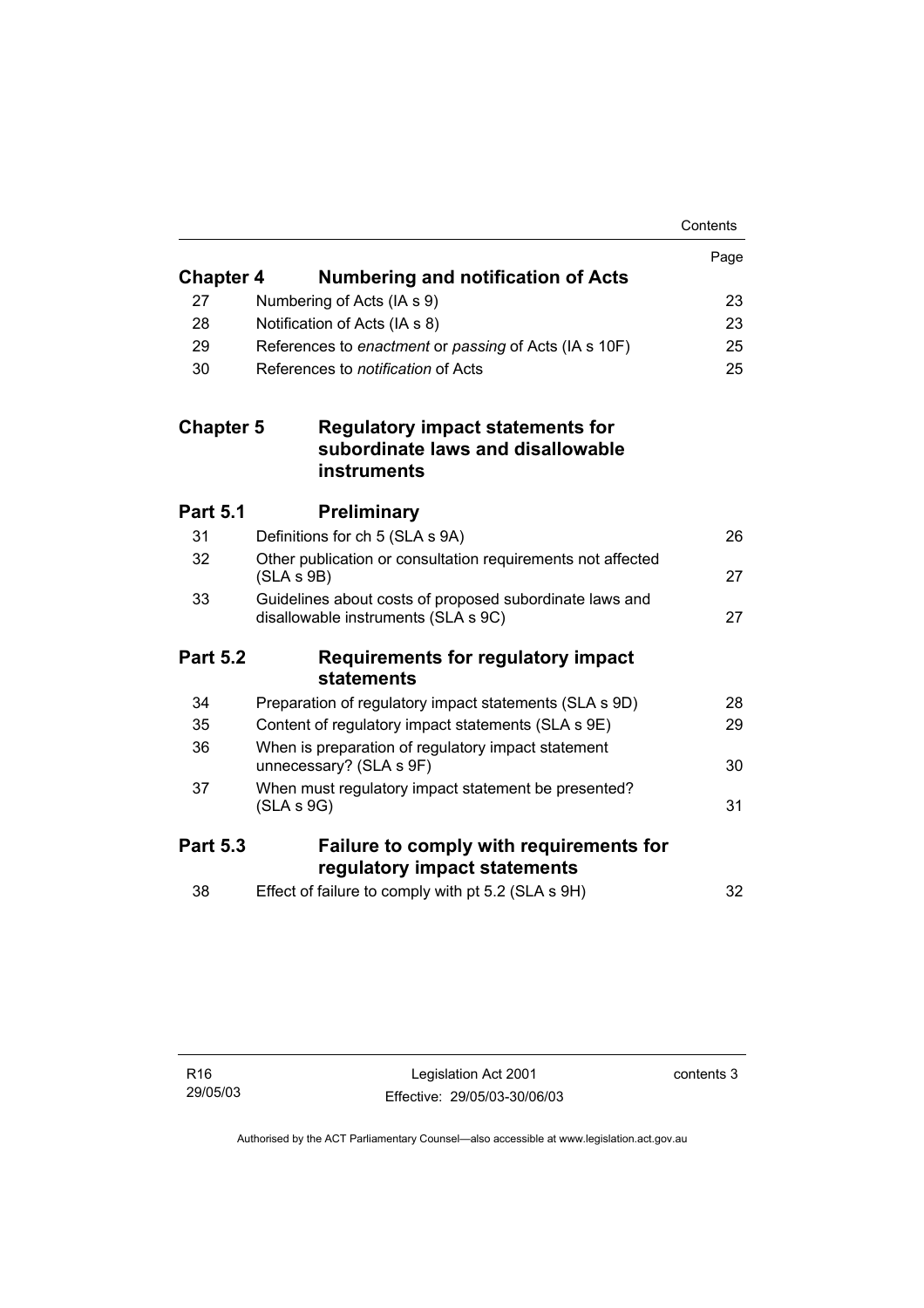# **Chapter 6 Making, notification and numbering of statutory instruments**

|                 | sialului yhmisli ulliellis                                                                                     |    |
|-----------------|----------------------------------------------------------------------------------------------------------------|----|
| <b>Part 6.1</b> | <b>General</b>                                                                                                 |    |
| 39              | Meaning of <i>matter</i> in ch 6 (IA s 27B)                                                                    | 33 |
| 40              | Presumption of validity (EA s 10C (2) (e))                                                                     | 33 |
| 41              | Making of certain statutory instruments by Executive (SLA s 3)                                                 | 33 |
| <b>Part 6.2</b> | Making of statutory instruments generally                                                                      |    |
| 42              | Power to make statutory instruments (IA s 26 (1), s 27C)                                                       | 35 |
| 43              | Statutory instruments to be interpreted not to exceed powers<br>under authorising law (SLA s 9 (3))            | 35 |
| 44              | Power to make statutory instruments for an Act etc (SLA s 2A)                                                  | 37 |
| 45              | Power to make court rules (IA s 27I)                                                                           | 38 |
| 46              | Power to make instrument includes power to amend or repeal<br>(IA s 27D)                                       | 39 |
| 47              | Statutory instrument may make provision by applying law or<br>instrument (SLA s 8)                             | 39 |
| 48              | Power to make instrument includes power to make different<br>provision for different categories etc (IA s 27E) | 43 |
| 49              | Single instrument may exercise several powers or satisfy<br>several requirements (IA s 27F)                    | 43 |
| 50              | Relationship between authorising law and instrument dealing<br>with same matter (IA s 27G)                     | 44 |
| 51              | Instrument may make provision in relation to land by reference<br>to map etc (IA s 27GA)                       | 45 |
| 52              | Instrument may authorise determination of matter etc<br>(IA s 27GB)                                            | 45 |
| 53              | Instrument may prohibit (IA s 27GC)                                                                            | 46 |
| 54              | Instrument may require making of statutory declaration<br>(IA s 27H)                                           | 46 |
| <b>Part 6.3</b> | <b>Making of certain statutory instruments</b><br>about fees                                                   |    |
| 55              | Definitions for pt 6.3                                                                                         | 48 |
| 56              | Determination of fees by disallowable instrument                                                               | 48 |
|                 |                                                                                                                |    |

contents 4 Legislation Act 2001 Effective: 29/05/03-30/06/03

R16 29/05/03

Page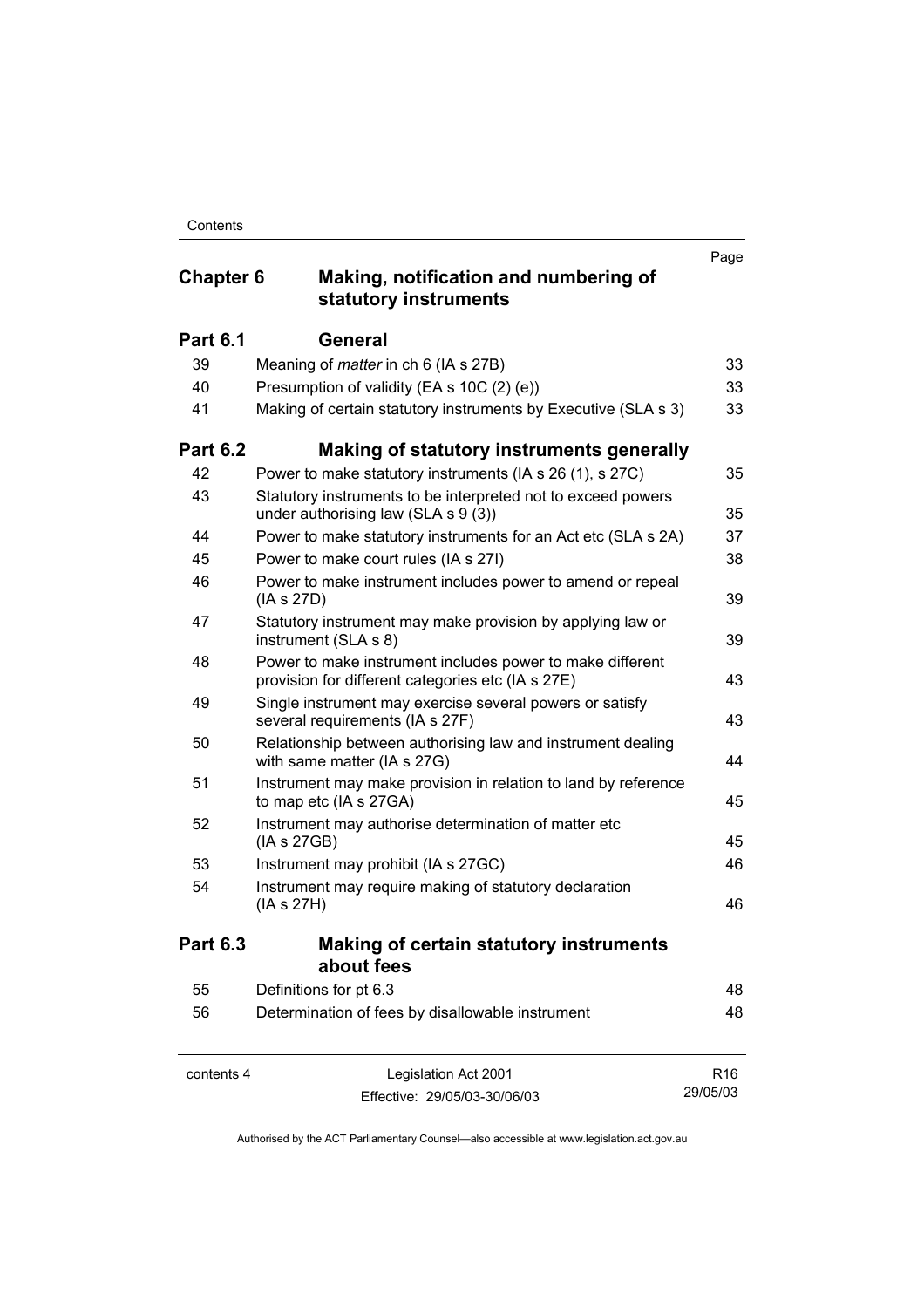|                  |                                                                                                                   | Contents   |
|------------------|-------------------------------------------------------------------------------------------------------------------|------------|
|                  |                                                                                                                   | Page       |
| 57               | Fees payable in accordance with determination etc                                                                 | 50         |
| 58               | Regulations may make provision about fees                                                                         | 51         |
| <b>Part 6.4</b>  | Numbering and notification of registrable<br><b>instruments</b>                                                   |            |
| 59               |                                                                                                                   | 54         |
| 60               | Numbering (SLA s 4 (1))<br>Correction of name of registrable instrument                                           | 55         |
| 61               | Notification of registrable instruments (SLA $s$ 6 (1) (a), (2)-(5))                                              | 56         |
| 62               | Effect of failure to notify registrable instrument                                                                | 58         |
| 63               | References to notification of registrable instruments                                                             | 58         |
|                  |                                                                                                                   |            |
| <b>Chapter 7</b> | <b>Presentation, amendment and</b>                                                                                |            |
|                  | disallowance of subordinate laws and                                                                              |            |
|                  | disallowable instruments                                                                                          |            |
| 64               | Presentation of subordinate laws and disallowable instruments                                                     | 59         |
| 65               | Disallowance by resolution of Assembly (SLA s 6 (7), (7A), (8),<br>and $s$ 10)                                    | 59         |
| 65A              | Notification of disallowance by resolution of Assembly (SLA s 6<br>$(8)$ and s 10)                                | 60         |
| 66               | Revival of affected laws (SLA s 6 (9), and s 10)                                                                  | 62         |
| 67               | Making of instrument same in substance within 6 months after<br>disallowance (SLA $s$ 6 (10), (16), and $s$ 10)   | 63         |
| 68               | Amendment by resolution of Assembly (SLA s 6 (7A), (11),<br>$(13)-(15)$ , $(17)$ , $(18)$ , and s 10)             | 63         |
| 69               | Notification of amendments made by resolution of Assembly<br>(SLA s 6 (12), and s 10)                             | 65         |
| 70               | Making of amendment restoring effect of law within 6 months<br>after amendment (SLA $s$ 6 (10), (16), and $s$ 10) | 67         |
| 71               | Effect of dissolution or expiry of Assembly on notice of motion<br>(SLA S 6 (7B), and S 10)                       | 67         |
| <b>Chapter 8</b> | <b>Commencement and exercise of powers</b><br>before commencement                                                 |            |
| 72               | Meaning of law in ch 8                                                                                            | 69         |
| R <sub>16</sub>  | Legislation Act 2001                                                                                              | contents 5 |

Authorised by the ACT Parliamentary Counsel—also accessible at www.legislation.act.gov.au

Effective: 29/05/03-30/06/03

29/05/03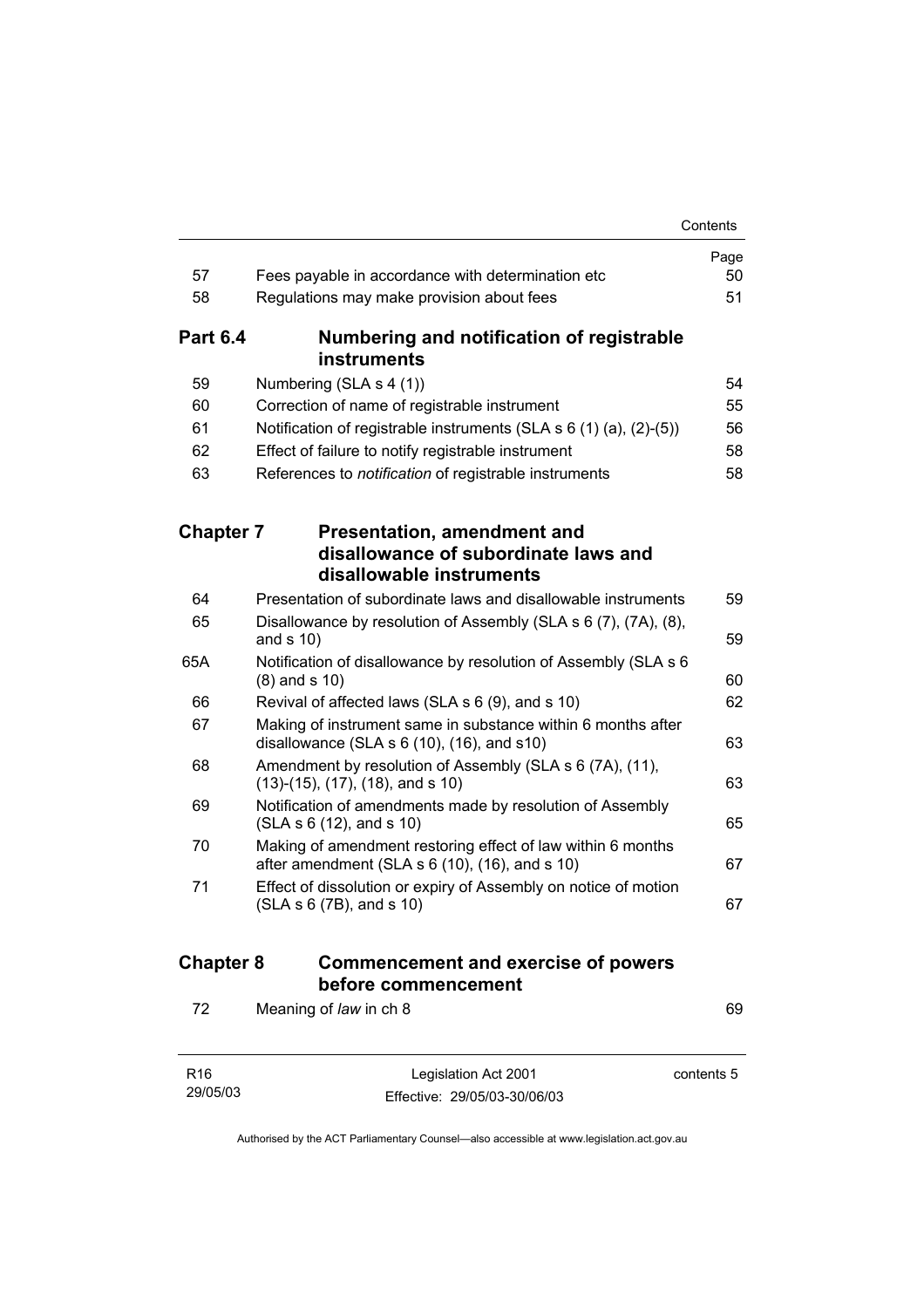|    |                                                                                      | Page |
|----|--------------------------------------------------------------------------------------|------|
| 73 | General rules about commencement (IA s 10, SLA s 6 (1) (b))                          | 69   |
| 74 | Time of commencement (IA s 10A)                                                      | 71   |
| 75 | Commencement of naming and commencement provisions on<br>notification day (IA s 10B) | 72   |
| 76 | Non-prejudicial provision may commence retrospectively                               |      |
|    | (SLA S 7)                                                                            | 73   |
| 77 | Commencement by commencement notice (IA s 10C)                                       | 73   |
| 78 | Separate commencement of amendments                                                  | 75   |
| 79 | Automatic commencement of postponed law (IA s 10E)                                   | 76   |
| 80 | References to <i>commencement</i> of law (IA s 11)                                   | 77   |
| 81 | Exercise of powers between notification and commencement                             |      |
|    | (SLA s 5)                                                                            |      |

# **Chapter 9 Repeal and amendment of laws**

# **Part 9.1 General**

| 82              | Definitions for ch 9 (IA s 37)                                         | 79 |
|-----------------|------------------------------------------------------------------------|----|
| 83              | Consequences of amendment of statutory instrument by Act<br>(SLA S 8A) | 79 |
| 84              | Saving of operation of repealed and amended laws (IA s 41)             | 79 |
| 84A             | Creation of offences and changes in penalties (IA s 33A)               | 81 |
| <b>Part 9.2</b> | Repeal                                                                 |    |
| 85              | When repeal takes effect (IA s 38)                                     | 82 |
| 86              | Repealed and amended laws not revived on repeal of repealing           |    |

|     | and amending laws (IA s 39)                                   | 82  |
|-----|---------------------------------------------------------------|-----|
| -87 | Commencement not undone if repealed (IA s 40)                 | 84. |
| 88  | Repeal does not end effect of transitional laws etc (IA s 42) | 84. |

89 Automatic repeal of certain laws and provisions (IA s 43) 86

### **Part 9.3 Amendment**

| 90 | Law and amending laws to be read as one (IA s 44) | 89  |
|----|---------------------------------------------------|-----|
| 91 | Insertion of provisions by amending law (IA s 45) | 89  |
| 92 | Amendment to be made wherever possible (IA s 46)  | 91. |

contents 6 Legislation Act 2001 Effective: 29/05/03-30/06/03

R16 29/05/03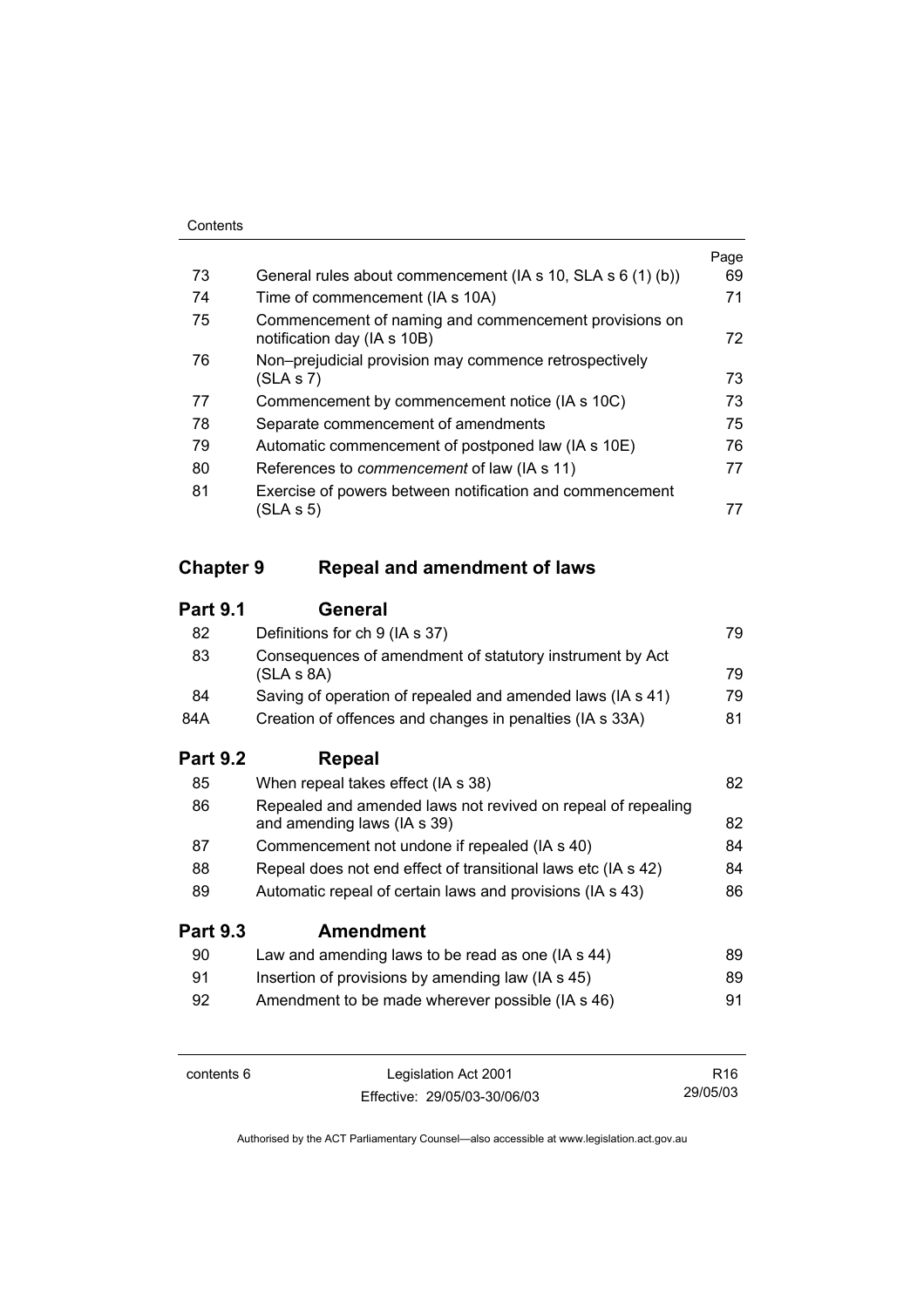|    |                                                                               | Contents |
|----|-------------------------------------------------------------------------------|----------|
|    |                                                                               | Page     |
| 93 | Provisions included in another provision for amendment<br>purposes (IA s 46A) | 92       |
| 94 | Continuance of appointments etc made under amended<br>provisions (IA s 47)    | 93       |
| 95 | Status of modifications (IA s 48)                                             | 94       |
| 96 | Relocated provisions (IA s 49)                                                | 95       |

# **Chapter 10 Referring to laws**

| 97   | References to law or instrument include law or instrument        |     |
|------|------------------------------------------------------------------|-----|
|      | containing reference (IA s 50 (2))                               | 96  |
| 98   | Referring to laws in general terms (IA s 50 (1))                 | 96  |
| 99   | Referring to particular Acts (IA s 51)                           | 97  |
| 100  | Referring to statutory instruments (IA s 52, SLA s 4 (2))        | 98  |
| 101  | Referring to provisions of laws or instruments (IA s 53)         | 99  |
| 101A | Reference to provisions of law or instrument is inclusive        |     |
|      | (IA s 14)                                                        | 100 |
| 101B | References to paragraphs etc (IA s 12A)                          | 101 |
| 102  | Meaning of references to a law or instrument generally (IA s 54) | 101 |
| 103  | References to laws and instruments with amended names            |     |
|      | (IA s 55)                                                        | 103 |
| 104  | References to laws include references to instruments under       |     |
|      | laws (IA s $55A$ )                                               | 103 |
| 105  | References in statutory instruments to the Act (IA s 55B)        | 104 |
| 106  | References to repealed laws (IA s 55C)                           | 104 |

# **Chapter 11 Republication of Acts and statutory instruments**

| <b>Part 11.1</b> | General                                                   |      |
|------------------|-----------------------------------------------------------|------|
| 107              | Meaning of law in ch 11 (LRA s 5, def of law and s 8 (2)) | 105  |
| 108              | Republication in register                                 | 105  |
| 109              | Republications may be published with other information    | 105  |
| 110              | Collections of laws (LRA s 19A)                           | 106. |
|                  |                                                           |      |

| R <sub>16</sub> | Legislation Act 2001         | contents 7 |
|-----------------|------------------------------|------------|
| 29/05/03        | Effective: 29/05/03-30/06/03 |            |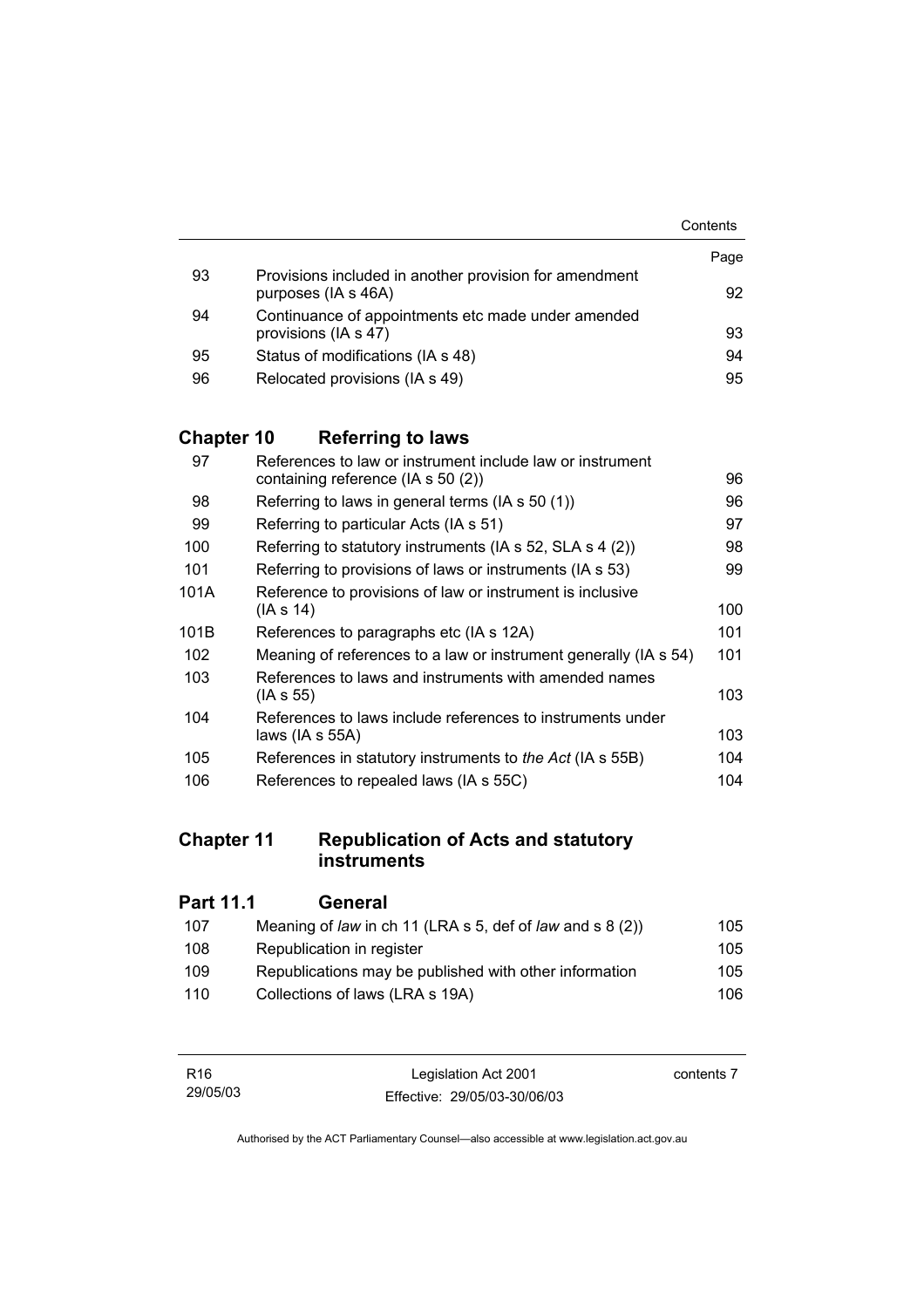|                   |                                                                    | Page            |
|-------------------|--------------------------------------------------------------------|-----------------|
| <b>Part 11.2</b>  | Substantive amendments made by laws                                |                 |
| 111               | Incorporation of amendments (LRA s 10)                             | 107             |
| 112               | Reference to amending laws (LRA s 11 (1))                          | 107             |
| 113               | Provisions not republished or relocated (LRA s 12)                 | 107             |
| <b>Part 11.3</b>  | <b>Editorial changes</b>                                           |                 |
| 114               | Authorisation for parliamentary counsel (LRA s 13, s 19)           | 109             |
| 115               | Amendments not to change effect (LRA s 14)                         | 109             |
| 116               | Ambit of editorial amendments (LRA s 15)                           | 109             |
| 117               | Legal effect of editorial changes (LRA s 16)                       | 111             |
| 118               | Reference to editorial amendments (LRA s 17)                       | 111             |
| <b>Chapter 12</b> | Scope of Acts and statutory instruments                            |                 |
| 120               | Act to be interpreted not to exceed legislative powers of          |                 |
|                   | Assembly (IA s 11AA)                                               | 112             |
| 121               | Binding effect of Acts (IA s 7)                                    | 112             |
| 122               | Application to Territory (IA s 23A)                                | 114             |
| <b>Chapter 13</b> | <b>Structure of Acts and statutory</b><br>instruments              |                 |
| <b>Part 13.1</b>  | <b>General</b>                                                     |                 |
| 125               | Meaning of law in ch 13                                            | 115             |
| 126               | Material that is part of an Act or statutory instrument (IA s 11H) | 115             |
| 127               | Material that is not part of an Act or statutory instrument        |                 |
|                   | (IAs 12)                                                           | 116             |
| <b>Part 13.2</b>  | <b>Particular kinds of provisions</b>                              |                 |
| 130               | What is a definition? (IA dictionary, definition)                  | 118             |
| 131               | Signpost definitions (IA, dict, def of see)                        | 119             |
| 132               | Examples (IA s 11D)                                                | 120             |
| 133               | Penalty units (IA s 33AA)                                          | 121             |
| 134               | Penalties at end of sections and subsections (IA s 32A)            | 122             |
| contents 8        | Legislation Act 2001                                               | R <sub>16</sub> |

Authorised by the ACT Parliamentary Counsel—also accessible at www.legislation.act.gov.au

29/05/03

Effective: 29/05/03-30/06/03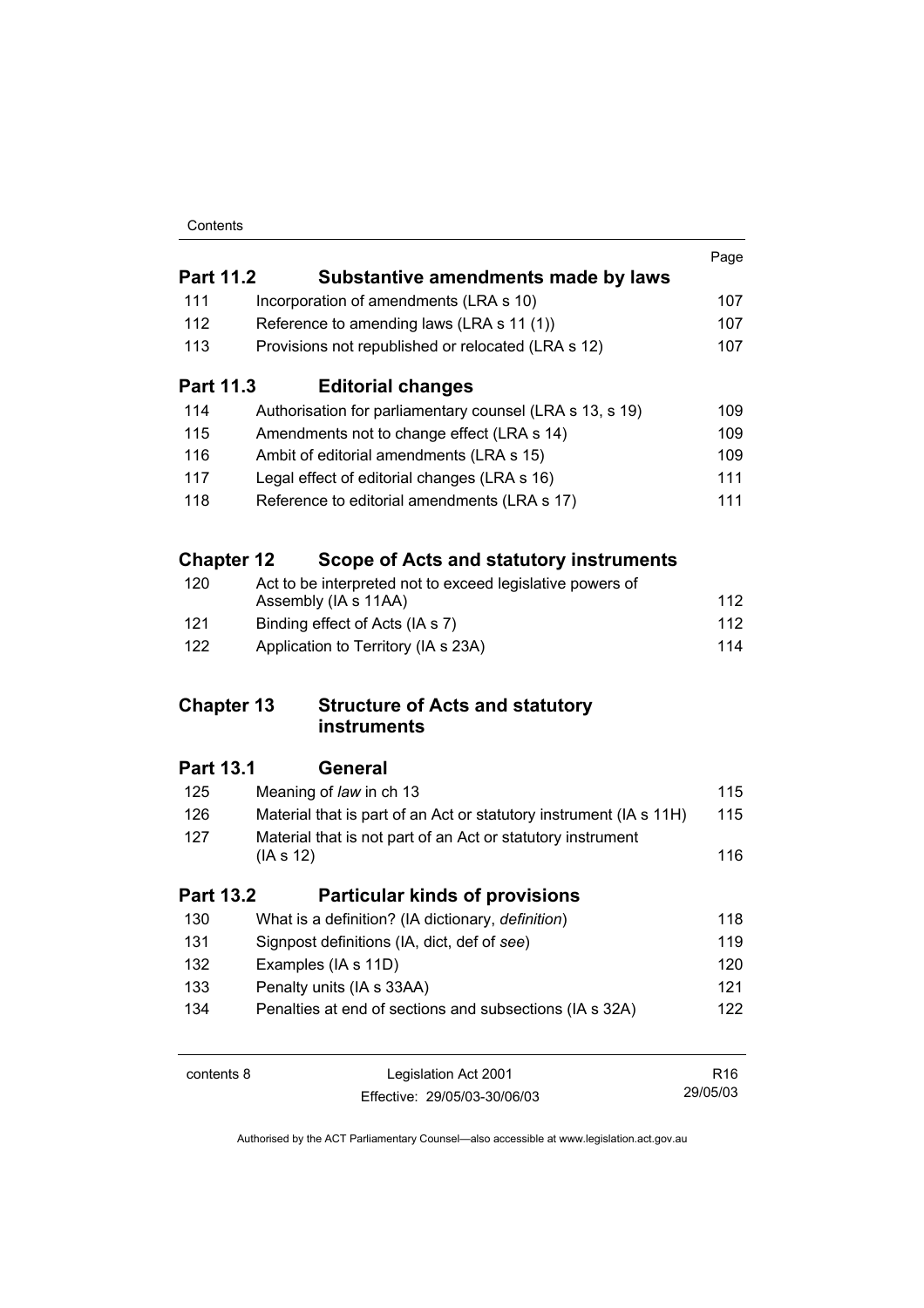|                   |                                                                                    | Contents    |
|-------------------|------------------------------------------------------------------------------------|-------------|
| 135               | Penalties not at end of sections and subsections (IA s 33)                         | Page<br>125 |
| <b>Chapter 14</b> | Interpretation of Acts and statutory<br><b>instruments</b>                         |             |
| <b>Part 14.1</b>  | <b>Purpose and scope</b>                                                           |             |
| 136               | Meaning of Act in ch 14                                                            | 127         |
| 137               | Purpose and scope of ch 14                                                         | 127         |
| <b>Part 14.2</b>  | Key principles of interpretation                                                   |             |
| 138               | Meaning of working out the meaning of an Act                                       | 128         |
| 139               | Interpretation best achieving Act's purpose (IA s 11A)                             | 128         |
| 140               | Legislative context                                                                | 128         |
| 141               | Non-legislative context generally (IA s 11B)                                       | 129         |
| 142               | Non-legislative context—material that may be considered (IA s<br>11B)              | 130         |
| 143               | Law stating material for consideration in working out meaning                      | 133         |
| <b>Chapter 15</b> | Aids to interpretation                                                             |             |
| <b>Part 15.1</b>  | <b>General</b>                                                                     |             |
| 144               | Meaning of commonly-used words and expressions<br>(IAs 11F(1))                     | 135         |
| 145               | Gender and number (IA s 19)                                                        | 135         |
| 146               | Meaning of <i>may</i> and <i>must</i> (IA s 16)                                    | 135         |
| 147               | Changes of drafting practice not to affect meaning (IA s 11C)                      | 136         |
| 148               | Terms used in instruments have same meanings as in<br>authorising laws (IA s 11BA) | 137         |
| 149               | Age in years (IA s 13D)                                                            | 137         |
| 150               | Measurement of distance (IA s 35)                                                  | 137         |
| 151               | Reckoning of time (IA s 36)                                                        | 137         |
|                   |                                                                                    |             |

| .   | $1.6$ contenting of anno $1.76$ corp. | .   |
|-----|---------------------------------------|-----|
| 152 | Continuing effect of obligations      | 138 |

contents 9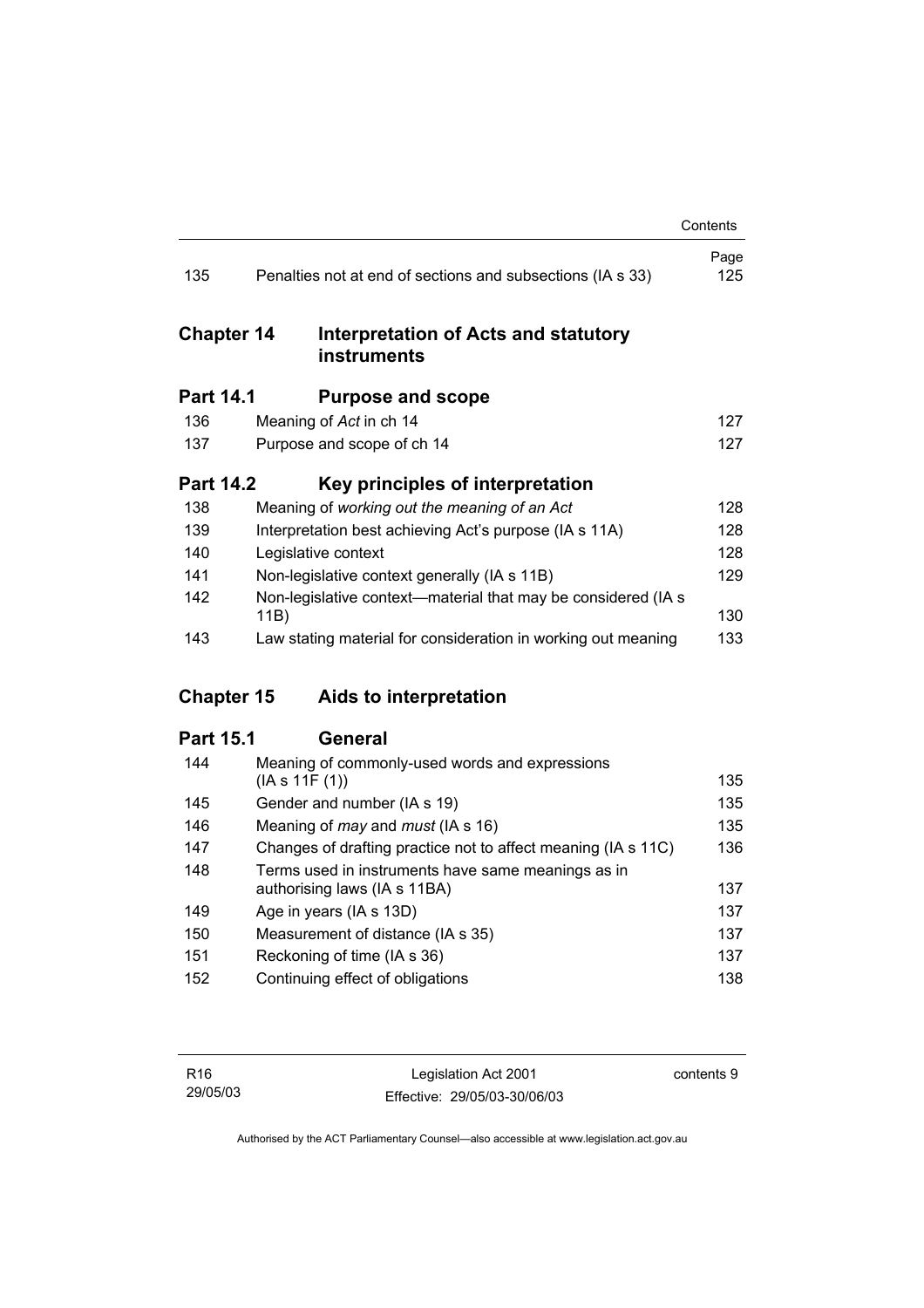|                   |                                                                                   | Page |
|-------------------|-----------------------------------------------------------------------------------|------|
| <b>Part 15.2</b>  | <b>Definitions</b>                                                                |      |
| 155               | Definitions apply subject to contrary intention (IA s 11G)                        | 140  |
| 156               | Application of definitions in dictionaries and sections<br>(IA s 11F (2))         | 140  |
| 157               | Defined terms—other parts of speech and grammatical forms<br>(IAs 11E)            | 141  |
| <b>Part 15.3</b>  | References to various entities and things                                         |      |
| 160               | References to people generally (IA s 15)                                          | 142  |
| 161               | Corporations liable to offences (IA s 32)                                         | 143  |
| 162               | References to a Minister or the Minister (IA s 24)                                | 144  |
| 163               | References to a chief executive or the chief executive (IA s 24A)                 | 145  |
| 164               | References to Australian Standards (IA s 25AB)                                    | 146  |
| 165               | References to Assembly committees that no longer exist                            |      |
|                   | (IA s 25AA)                                                                       | 146  |
| 168               | References to person with interest in land include personal<br>representative etc | 147  |
| 169               | References to domestic partner and domestic partnership                           | 147  |
| 169A              | References to transgender people                                                  | 148  |
| 169B              | References to intersex people                                                     | 148  |
| <b>Part 15.4</b>  | <b>Preservation of certain common law</b>                                         |      |
|                   | privileges                                                                        |      |
| 170               | Privileges against selfincrimination and exposure to civil penalty                | 149  |
| 171               | Client legal privilege                                                            | 149  |
| <b>Chapter 16</b> | Courts, tribunals and other decision-<br>makers                                   |      |
| 175               | Meaning of law in ch 16                                                           | 151  |
| 176               | Jurisdiction of courts and tribunals (IA s 31A)                                   | 151  |
| 177               | Recovery of amounts owing under laws (IA s 34)                                    | 151  |
| 178               | Power to decide includes authority to administer oath etc<br>(IA s 13E)           | 151  |
| 179               | Content of statements of reasons for decisions (IA s 13C)                         | 152  |
|                   |                                                                                   |      |

contents 10 Legislation Act 2001 Effective: 29/05/03-30/06/03

R16 29/05/03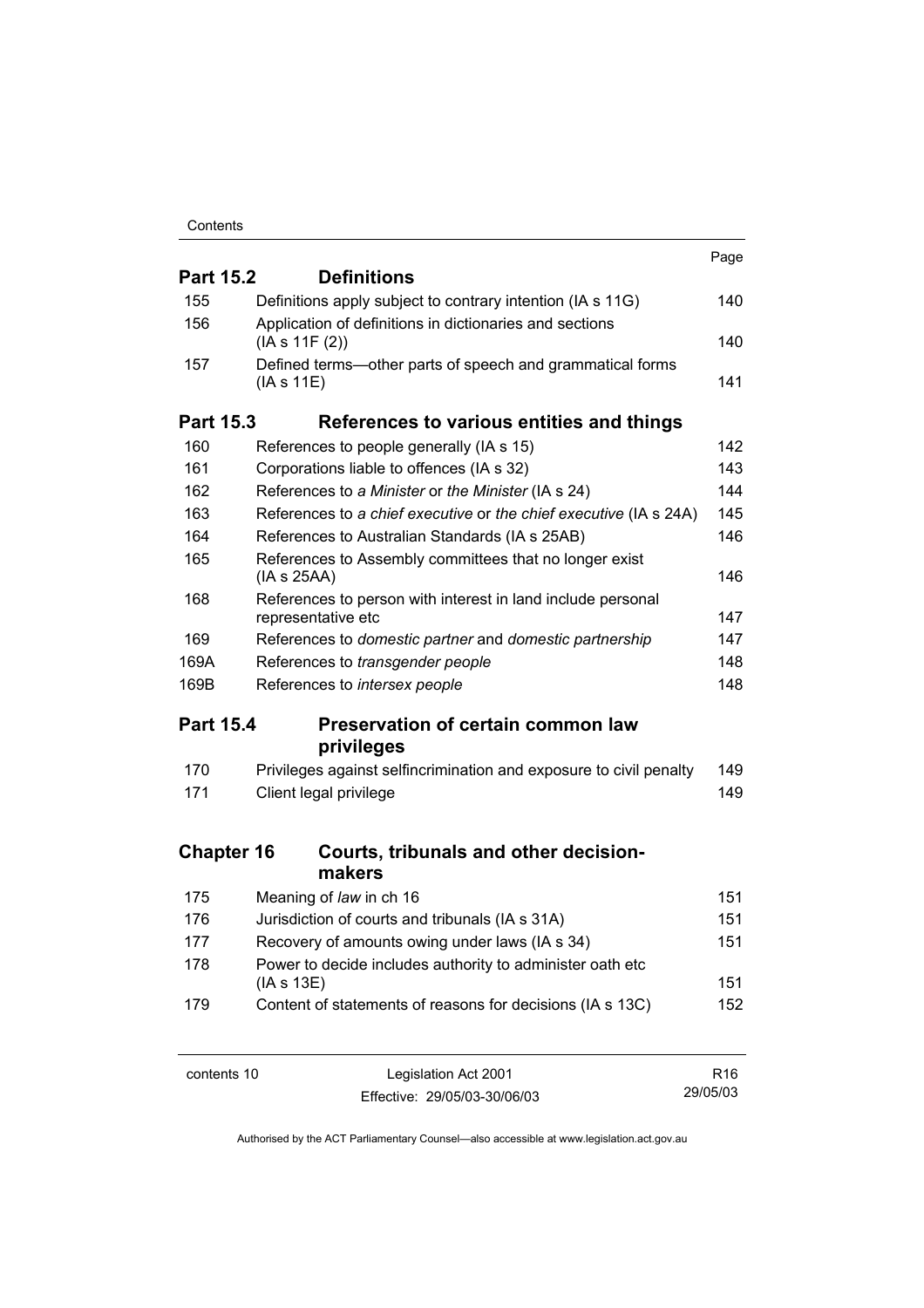|                   |                                                                        | Contents |
|-------------------|------------------------------------------------------------------------|----------|
|                   |                                                                        | Page     |
| 180               | Power to make decision includes power to reverse or change<br>(IAS 27) | 152      |
| <b>Chapter 17</b> | <b>Entities and positions</b>                                          |          |
| 182               | Meaning of law in ch 17                                                | 153      |
| 183               | Change of name of entity (IA s 13B)                                    | 153      |
| 184               | Change in constitution of entity (IA s 13BA)                           | 153      |
| 185               | References to occupant of position (IA s 25)                           | 154      |

186 Change of name of position (IA s 13B) 154 187 Chairperson and deputy chairperson (IA s 25A) 154

# **Chapter 18 Offences**

| 188 | Meaning of Territory law in ch 18                                        | 155 |
|-----|--------------------------------------------------------------------------|-----|
| 189 | Reference to offence includes reference to related ancillary<br>offences | 156 |
| 190 | Indictable and summary offences (IA s 33D and 33E)                       | 156 |
| 191 | Offences against 2 or more laws (IA s 33F)                               | 157 |
| 192 | When must prosecutions begin? (IA s 33H)                                 | 157 |
| 193 | Continuing offences (IA s 33B (2))                                       | 158 |

# **Chapter 19 Administrative and machinery provisions**

# **Part 19.1 Introductory**

| 195              | Meaning of law in ch 19                                                   | 160 |
|------------------|---------------------------------------------------------------------------|-----|
| <b>Part 19.2</b> | <b>Functions</b>                                                          |     |
| 196              | Provision giving function gives power to exercise function (IA s)<br>25B) | 161 |
| 197              | Statutory functions may be exercised from time to time<br>(IAS 26(1))     | 161 |
| 199              | Functions of bodies (IA s 13BB)                                           | 161 |
| 200              | Functions of occupants of positions (IA s 26 (2), s 30AA)                 | 163 |

| R16      | Legislation Act 2001         | contents 11 |
|----------|------------------------------|-------------|
| 29/05/03 | Effective: 29/05/03-30/06/03 |             |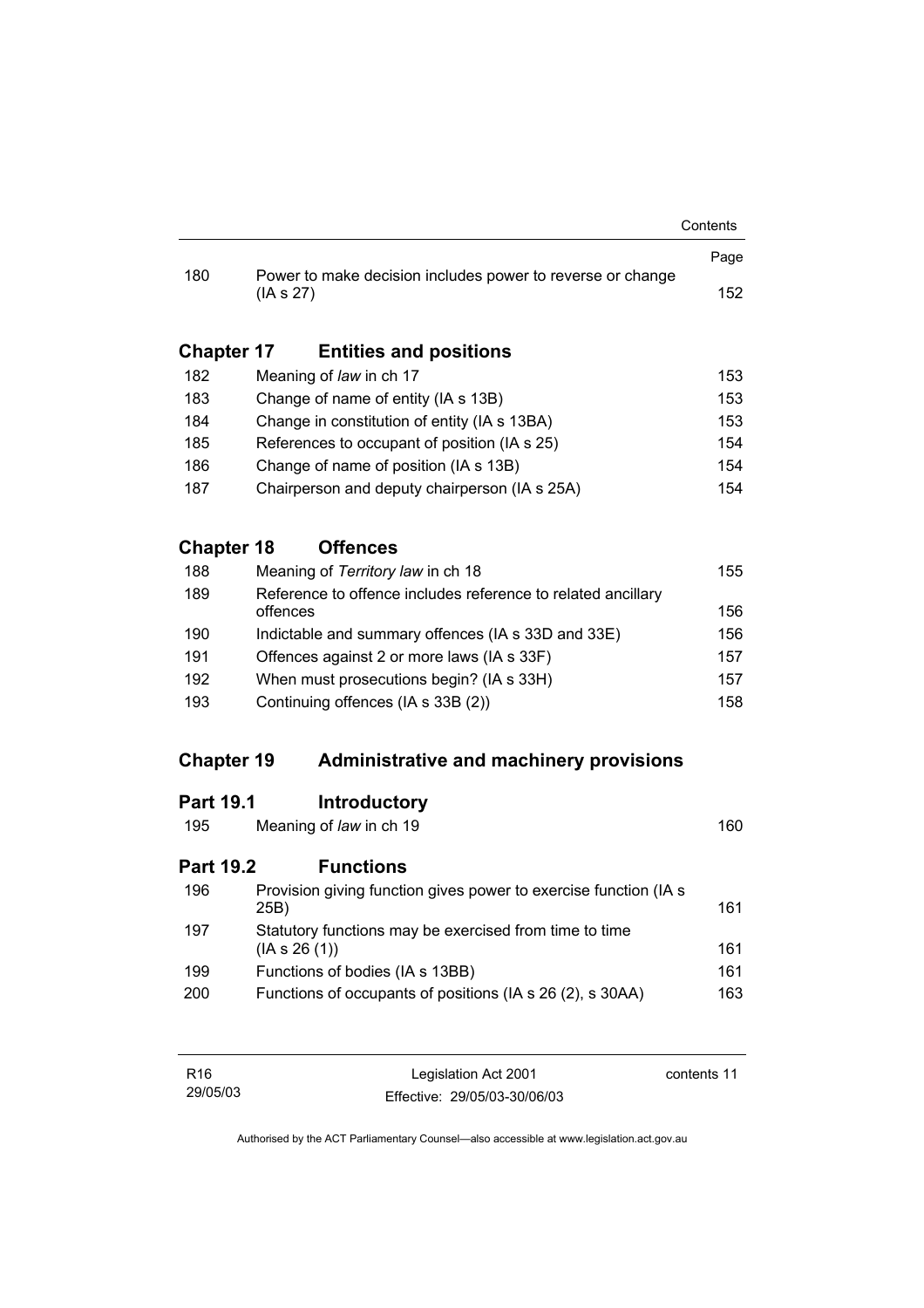#### **Contents**

# Page **Part 19.3 Appointments Division 19.3.1 Appointments—other than acting appointments** 205 Application of div 19.3.1 (IA s 28 (1)) 164 206 Appointments must be in writing etc (IA s 28 (7)) 464 207 Appointment may be by name or position (IA s 28 (2)) 465 208 Power of appointment includes power to suspend etc  $(IA S 28 (3) to (5))$  165 209 Power of appointment includes power to make acting appointment  $(IAs 28 (4) to (6))$  166 210 Resignation of appointment (IA s 28 (8), (9)) Resignation of appointment (IA s 28 (8), (9)) 211 Appointment not affected by appointer changes 167 212 Appointment not affected by defect etc (IA s 28 (10)) 468 **Division 19.3.2 Acting appointments** 215 Application of div 19.3.2 (IA s 28A (1)) 168 216 Acting appointments must be in writing etc (IA s 28 (7)) 168 217 Acting appointment may be made by name or position 168 218 Instrument may provide when acting appointment has effect etc  $(IA S 28A (2))$  169 219 Appointer may decide terms of acting appointment etc  $(IA S 28A (3))$  169 220 Appointee may exercise functions under acting appointment etc  $(IA S 28A (8))$  170 221 How long does an acting appointment operate?  $(IA S 28A (4) to (6))$  171 222 Resignation of acting appointment (IA s 28 (8) to (11)) 172 223 Effect of acting appointment on substantive appointment etc  $(IA S 28A (7)$  172 224 Acting appointment not affected by appointer changes 172 225 Acting appointment not affected by defect etc (IA s 28 (10), (11), 28A (9)) 172 **Division 19.3.3 Appointments—Assembly consultation** 226 Meaning of *statutory position* in div 19.3.3(SAA s 3) 173 227 Application of div 19.3.3 (SAA s 4 (1), s 6) 173 228 Consultation with appropriate Assembly committee (SAA s 4 (1)) 174

contents 12 Legislation Act 2001 Effective: 29/05/03-30/06/03

R16 29/05/03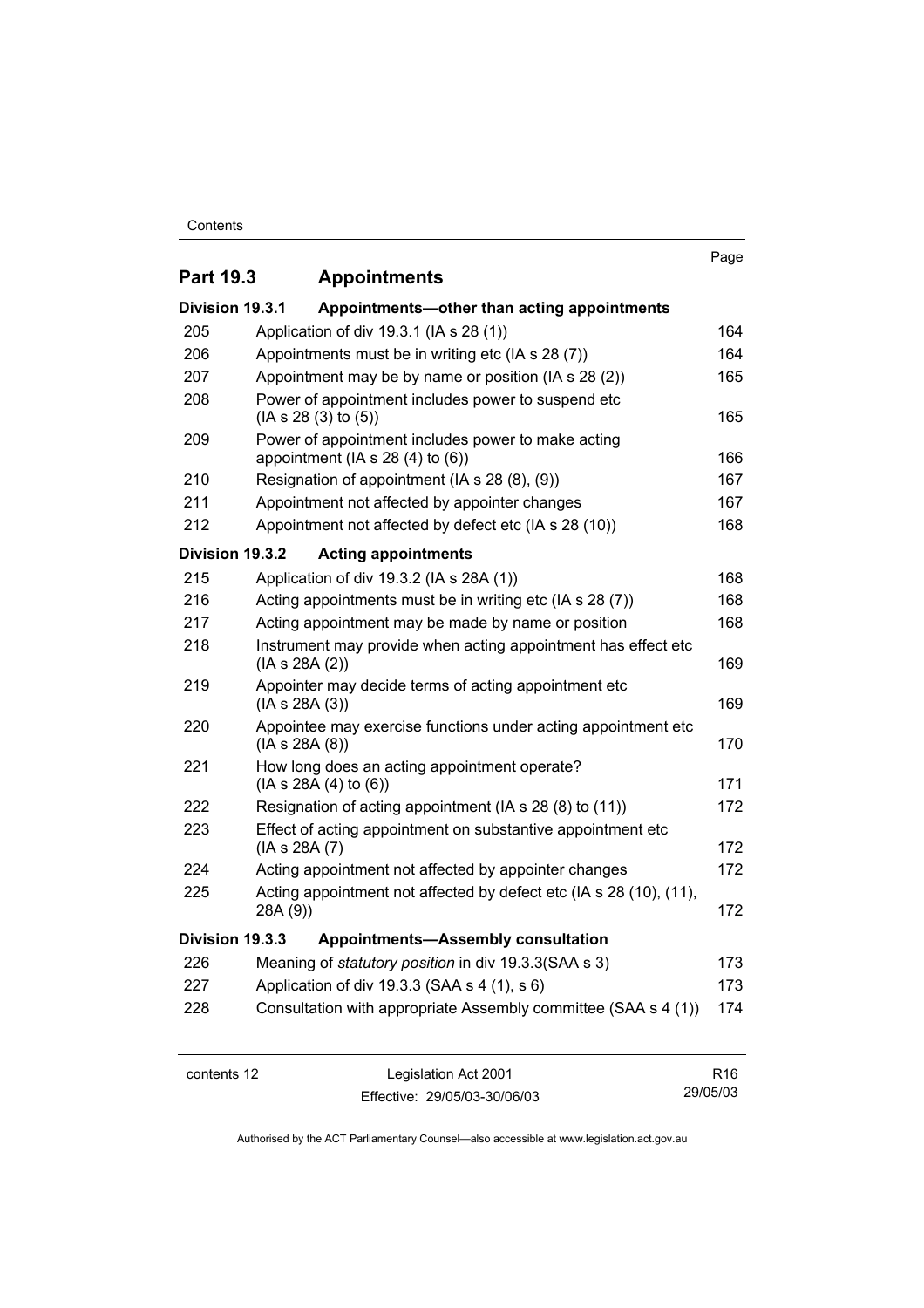|                  |                                                                       | Contents    |
|------------------|-----------------------------------------------------------------------|-------------|
| 229              | Appointment is disallowable instrument                                | Page<br>174 |
| <b>Part 19.4</b> | <b>Delegations</b>                                                    |             |
| 230              | Application of pt 19.4 generally                                      | 175         |
| 231              | Application of pt 19.4 to subdelegations (IA s 30AB)                  | 175         |
| 232              | Delegation must be in writing etc                                     | 176         |
| 233              | Delegation may be made by name or position (IA s 29A)                 | 176         |
| 234              | Instrument may provide when delegation has effect etc<br>(IAs 29B(a)) | 176         |
| 235              | Delegation may be made to 2 or more delegates                         | 177         |
| 236              | Power to delegate may not be delegated (IA s 29B (b))                 | 177         |
| 237              | Delegation may be amended or revoked                                  | 177         |
| 238              | Appointer responsible for delegated function                          | 178         |
| 239              | Exercise of delegation by delegate (IA s 29B (c), (e), s 30)          | 178         |
| 240              | Appointer may exercise delegated function (IA s 29B (d))              | 178         |
| 241              | Delegation not affected by appointer changes (IA s 30AA)              | 179         |
| 242              | Delegation not affected by defect etc                                 | 179         |
| <b>Part 19.5</b> | <b>Service of documents</b>                                           |             |
| 245              | Application of pt 19.5 (IA s 17A (1))                                 | 180         |
| 246              | Definitions for pt 19.5                                               | 180         |
| 247              | Service of documents on individuals (IA s 17A (1), 18)                | 182         |
| 248              | Service of documents on corporations (IA s 17A (1), 18)               | 182         |
| 249              | Service of documents on agencies (IA s 17A (1), 18)                   | 183         |
| 250              | When service taken to be effected (IA s 18))                          | 183         |
| 251              | Other laws not affected etc (IA s 17A (2) (a))                        | 185         |
| 252              | Powers of courts and tribunals not affected (IA s 17A (2) (b))        | 185         |
| <b>Part 19.6</b> | <b>Functions of Executive and Ministers</b>                           |             |
| 253              | Exercise of functions of Executive (AA s 3A)                          | 186         |
| 254              | Administration of matters not allocated (AA s 4)                      | 186         |
| 254A             | Delegation by Minister (AA s 5)                                       | 186         |
| <b>Part 19.7</b> | <b>Other matters</b>                                                  |             |
| 255              | Forms (IA s 13)                                                       | 187         |
| R <sub>16</sub>  | Legislation Act 2001                                                  | contents 13 |
| 29/05/03         | Effective: 29/05/03-30/06/03                                          |             |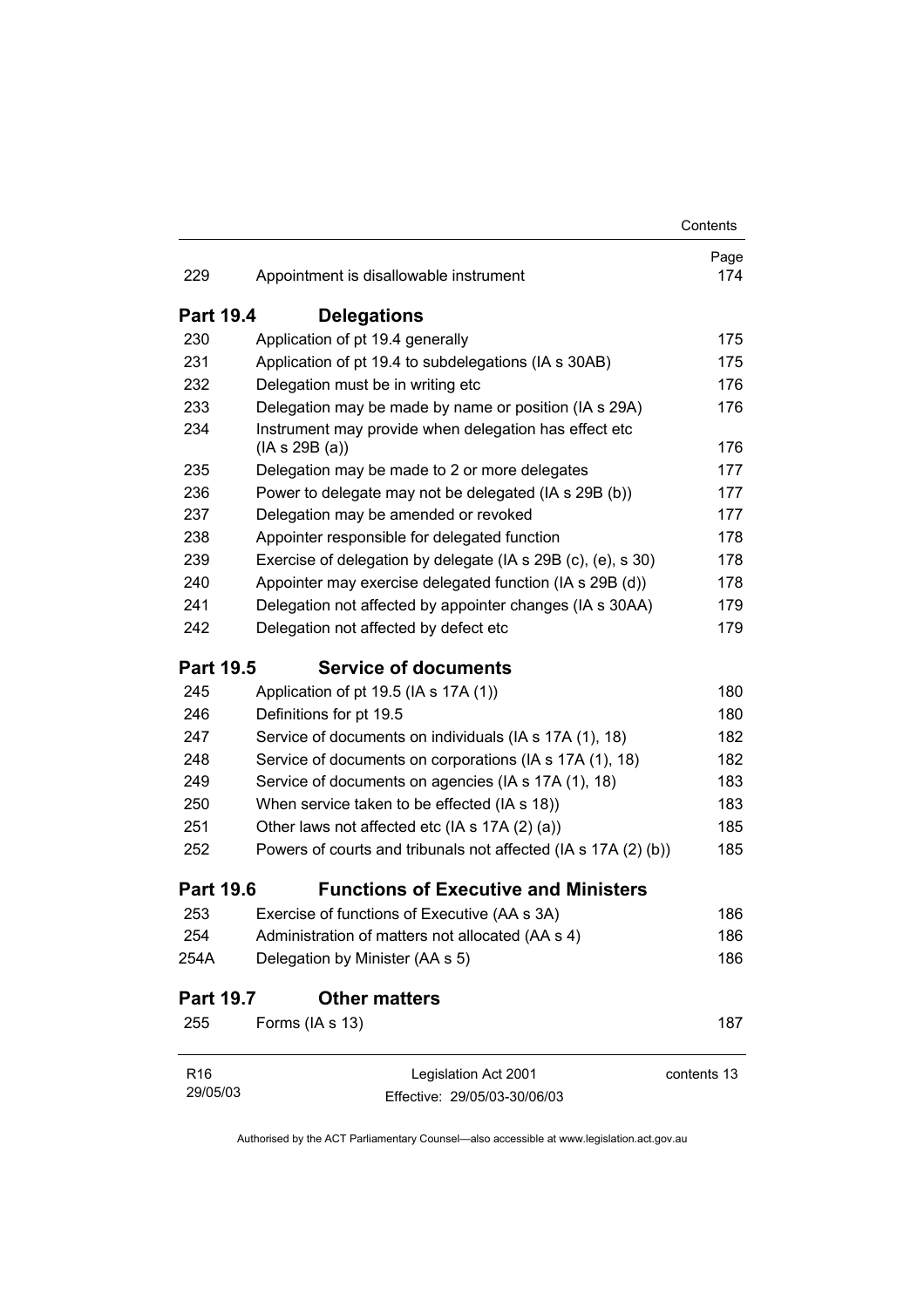| Contents |
|----------|
|          |

| 256                                                   | Production of records kept in computers etc (IA s 13A)                                          | Page<br>189 |
|-------------------------------------------------------|-------------------------------------------------------------------------------------------------|-------------|
| <b>Chapter 20</b>                                     | <b>Miscellaneous</b>                                                                            |             |
| 300                                                   | Delegation by parliamentary counsel                                                             | 190         |
| 301                                                   | References to Administration Act 1989 etc                                                       | 190         |
| 302                                                   | Regulation-making power                                                                         | 190         |
| <b>Chapter 21</b>                                     | <b>Transitional</b>                                                                             |             |
| 304                                                   | Application of $s$ 47 (3) to (6)                                                                | 191         |
| 308                                                   | Status of certain instruments as disallowable instruments                                       | 191         |
| 309                                                   | Status of certain instruments as notifiable instruments                                         | 192         |
| 310                                                   | Compliance with authorisation or requirement to do something<br>by notice in Gazette (IA s 27A) | 193         |
| 313                                                   | Status of republications under Legislation (Republication) Act<br>1996                          | 193         |
| 314                                                   | Transitional provisions about penalties (IA s 63)                                               | 193         |
| 315                                                   | Status of certain determinations                                                                | 194         |
| <b>Schedule 1</b>                                     | Acts included in sources of law of the<br><b>Territory</b>                                      | 196         |
| <b>Part 1.1</b>                                       | Former NSW and UK Acts in force before<br>establishment of Territory                            | 196         |
| <b>Part 1.2</b>                                       | Former NSW Acts applied after establishment of<br><b>Territory</b>                              | 199         |
| <b>Dictionary</b>                                     |                                                                                                 | 201         |
| Part 1 Meaning of commonly-used words and expressions |                                                                                                 |             |
| Part 2                                                | Words and expressions for Legislation Act 2001<br>only                                          | 225         |

# **Endnotes**

| contents 14 | Legislation Act 2001         | R16      |
|-------------|------------------------------|----------|
|             | Effective: 29/05/03-30/06/03 | 29/05/03 |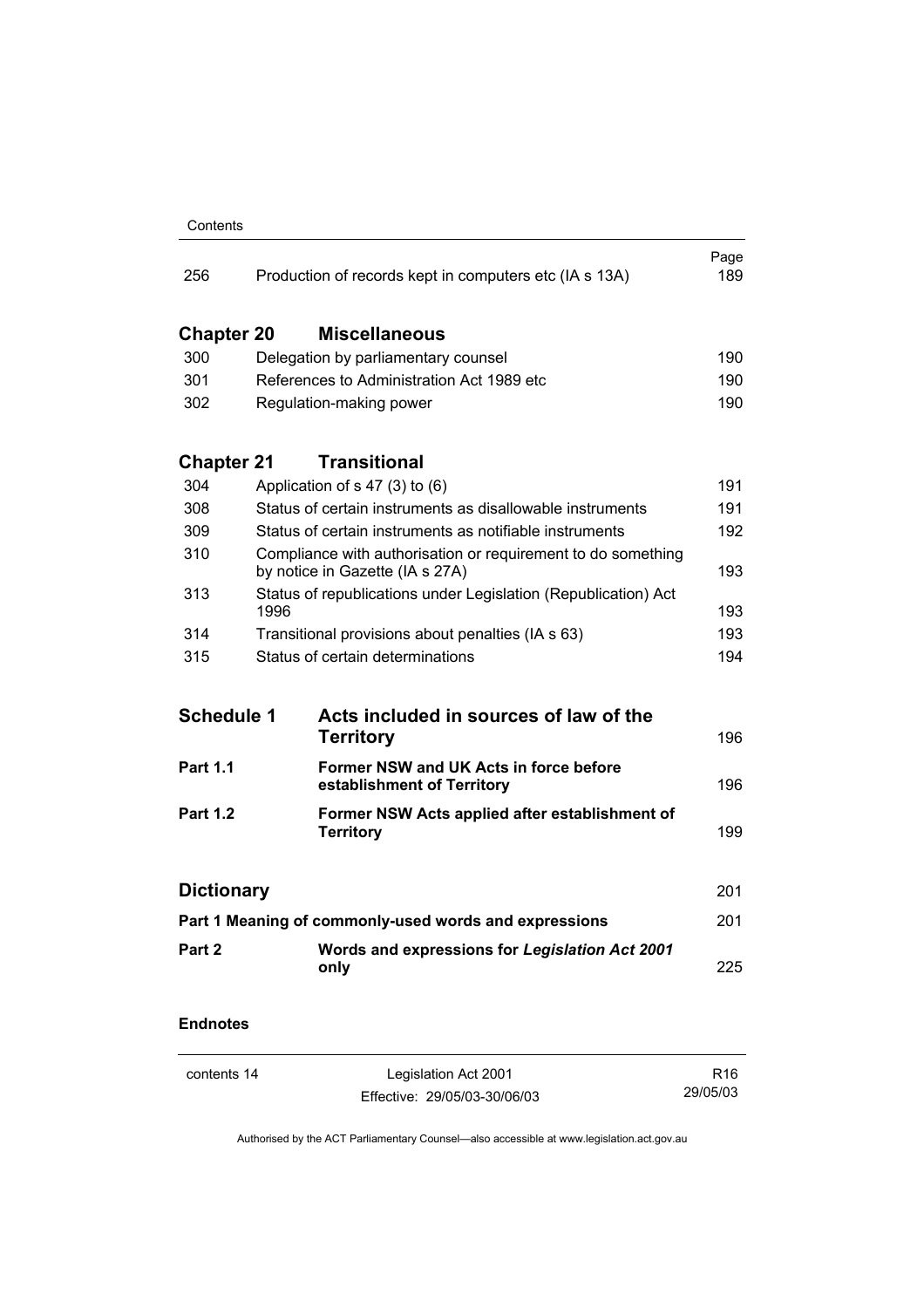|   |                        | Contents |
|---|------------------------|----------|
|   |                        | Page     |
| 1 | About the endnotes     | 229      |
| 2 | Abbreviation key       | 229      |
| 3 | Legislation history    | 230      |
| 4 | Amendment history      | 232      |
| 5 | Earlier republications | 261      |
| 6 | Uncommenced amendments | 262      |

Legislation Act 2001 Effective: 29/05/03-30/06/03 contents 15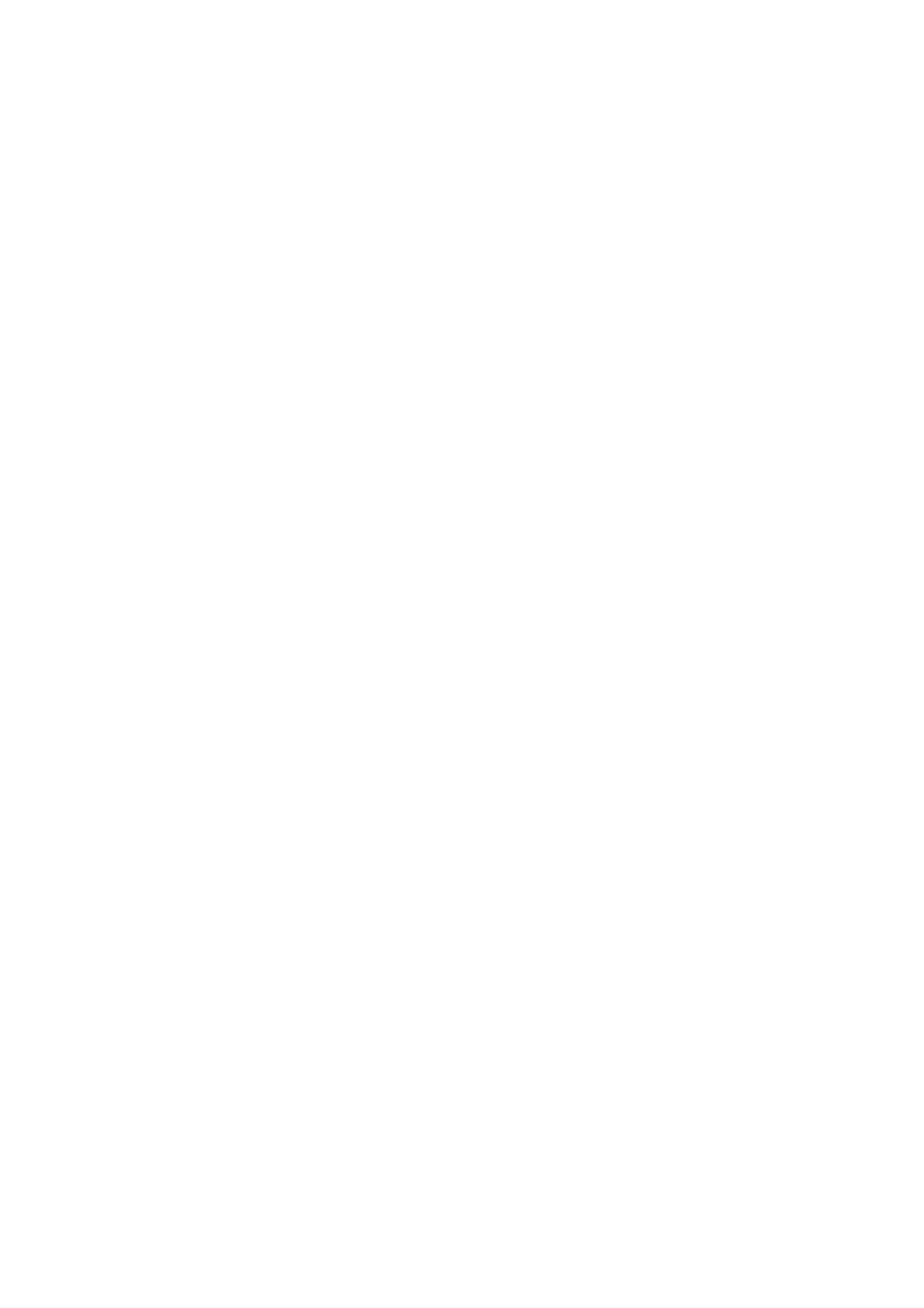

# **Legislation Act 2001**

An Act about legislation

R16 29/05/03

Legislation Act 2001 Effective: 29/05/03-30/06/03 page 1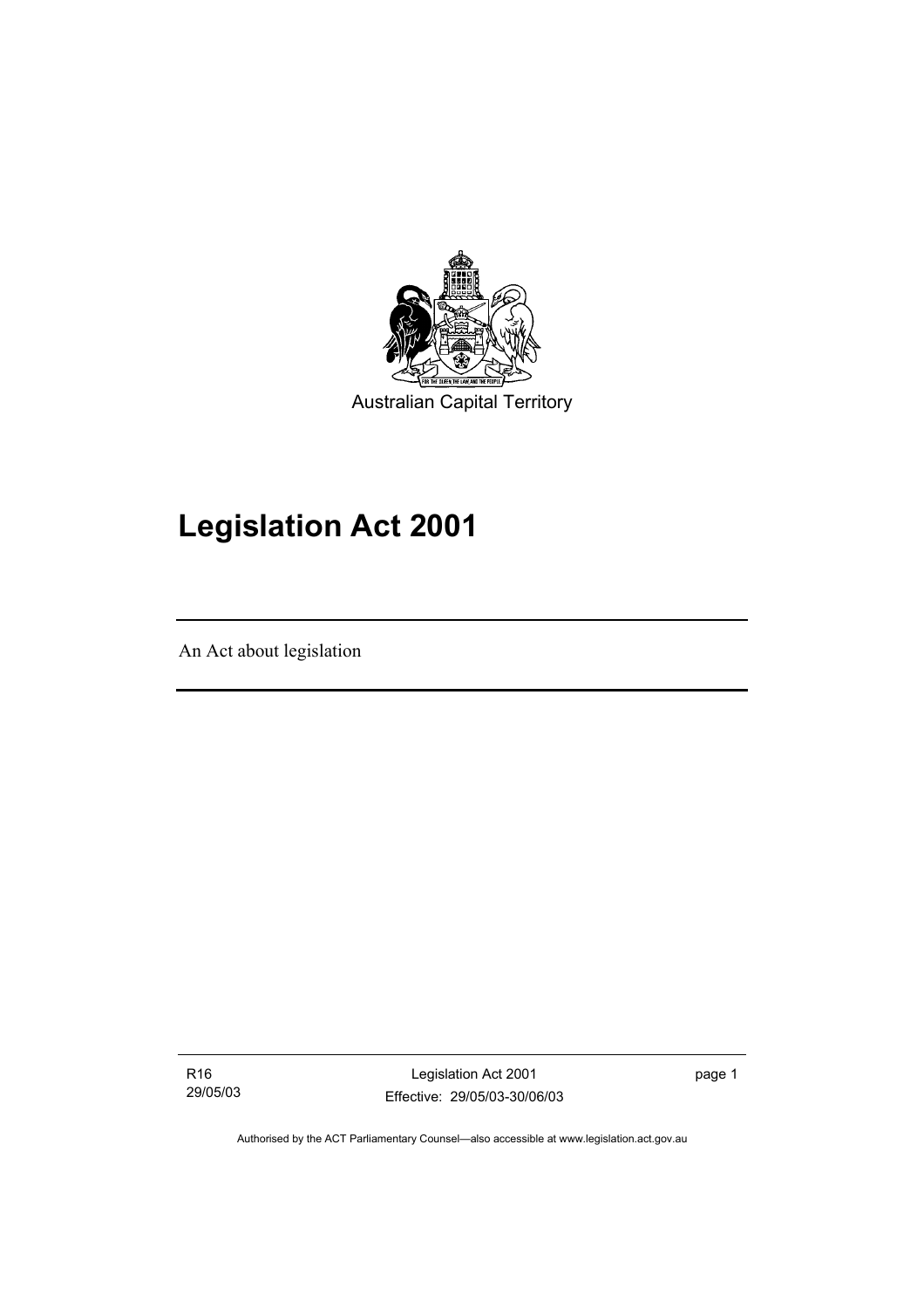#### Part 1.1 **General**

Section 1

# **Chapter 1** Preliminary

# **Part 1.1 General**

# **1 Name of Act**

This Act is the *Legislation Act 2001.* 

# **2 Dictionary**

The dictionary at the end of this Act is part of this Act.

- *Note 1* The dictionary at the end of an Act usually defines certain words and expressions used in the Act, and includes references (*signpost definitions*) to other words and expressions defined elsewhere in the Act. However, in this Act the dictionary is divided into 2 parts.
- *Note 2* Part 1 defines words and expressions commonly used in Acts (including this Act) and statutory instruments. For example, because of the definition '*month* means calendar month.', the word 'month' has the defined meaning wherever the word is used in an Act or statutory instrument unless the Act or instrument provides otherwise or the contrary intention otherwise appears (see s 144 and s 155).
- *Note 3* Part 2 defines certain words and expressions used in this Act. For example, the signpost definition '*administrator*, for part 19.5 (Service of documents)—see section 246.' means that the expression administrator is defined in s 246 for this Act, pt 19.5. A definition in pt 2 of the dictionary applies to all of this Act unless the definition, or another provision of this Act, provides otherwise or the contrary intention otherwise appears (see s 155 and s 156 (1)).

### **2A Notes**

- (1) A note included in this Act is explanatory and is not part of this Act.
	- *Note* See s 127 (1), (4) and (5) for the legal status of notes.

page 2 Legislation Act 2001 Effective: 29/05/03-30/06/03

R16 29/05/03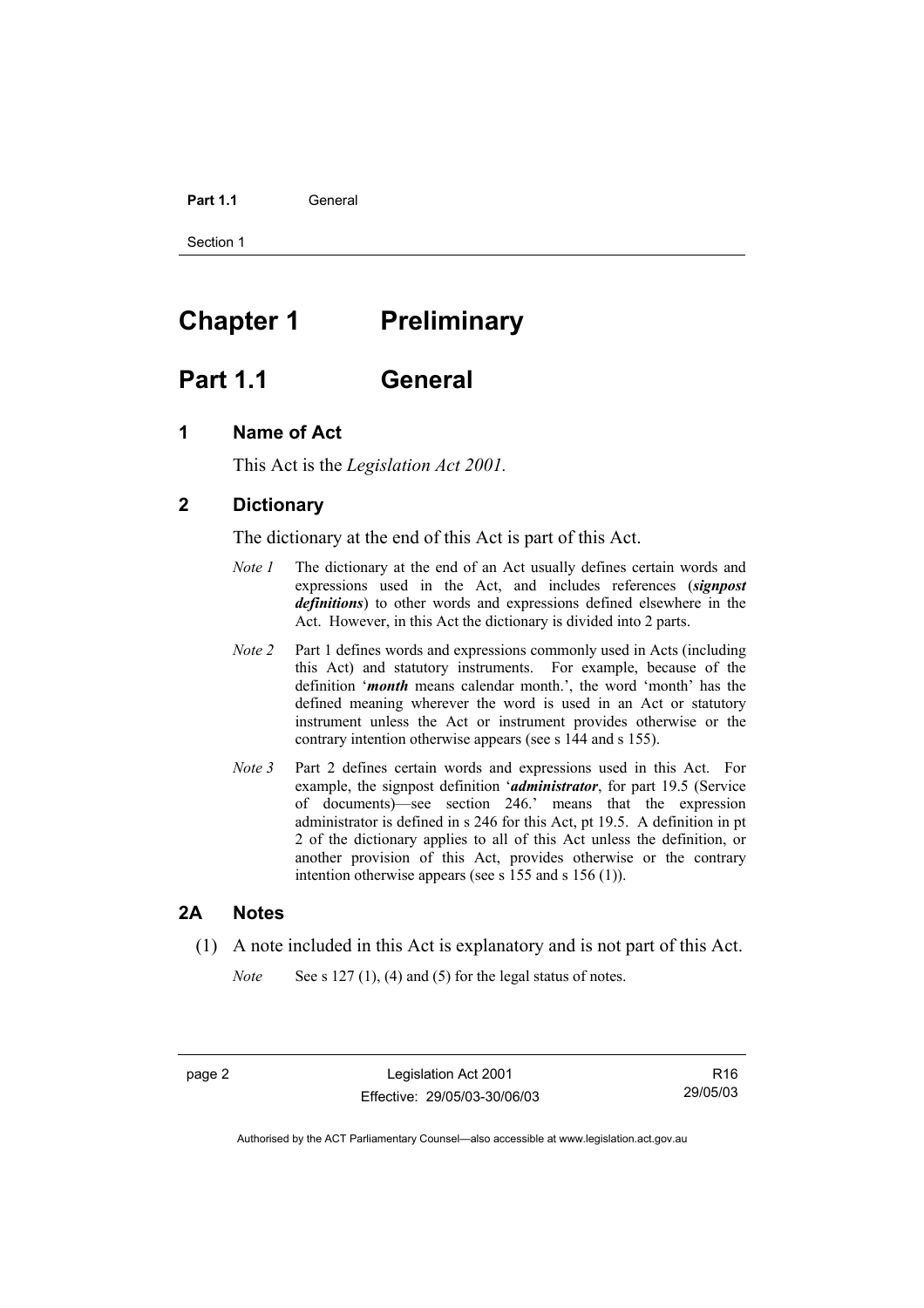(2) In this section:

*note* includes material enclosed in brackets in section headings.

- *Note* For comparison, a number of sections of this Act contain bracketed notes in their headings drawing attention to equivalent or comparable (though not necessarily identical) provisions of other Acts. Abbreviations in the notes include the following:
	- AA: *Administration Act 1989*
	- EA: *Evidence Act 1971*
	- IA: *Interpretation Act 1967*
	- LRA: *Legislation (Republication) Act 1996*
	- SAA: *Statutory Appointments Act 1994*
	- SLA: *Subordinate Laws Act 1989*.
- (3) Subsection (2) and this subsection expire on 2 September 2003.

# **3 Objects**

- (1) The main object of this Act is to make legislation more accessible.
- (2) This is to be achieved particularly by—
	- (a) encouraging access to legislation through the internet, while maintaining access to printed legislation; and
	- (b) restating the law dealing with the 'life cycle' of legislation, improving its structure and content, and simplifying its provisions where practicable; and
	- (c) assisting users of legislation to find, read, understand and use legislation by—
		- (i) facilitating the shortening and simplification of legislation; and
		- (ii) promoting consistency in the form and language of legislation; and
		- (iii) providing rules about the interpretation of legislation; and

page 3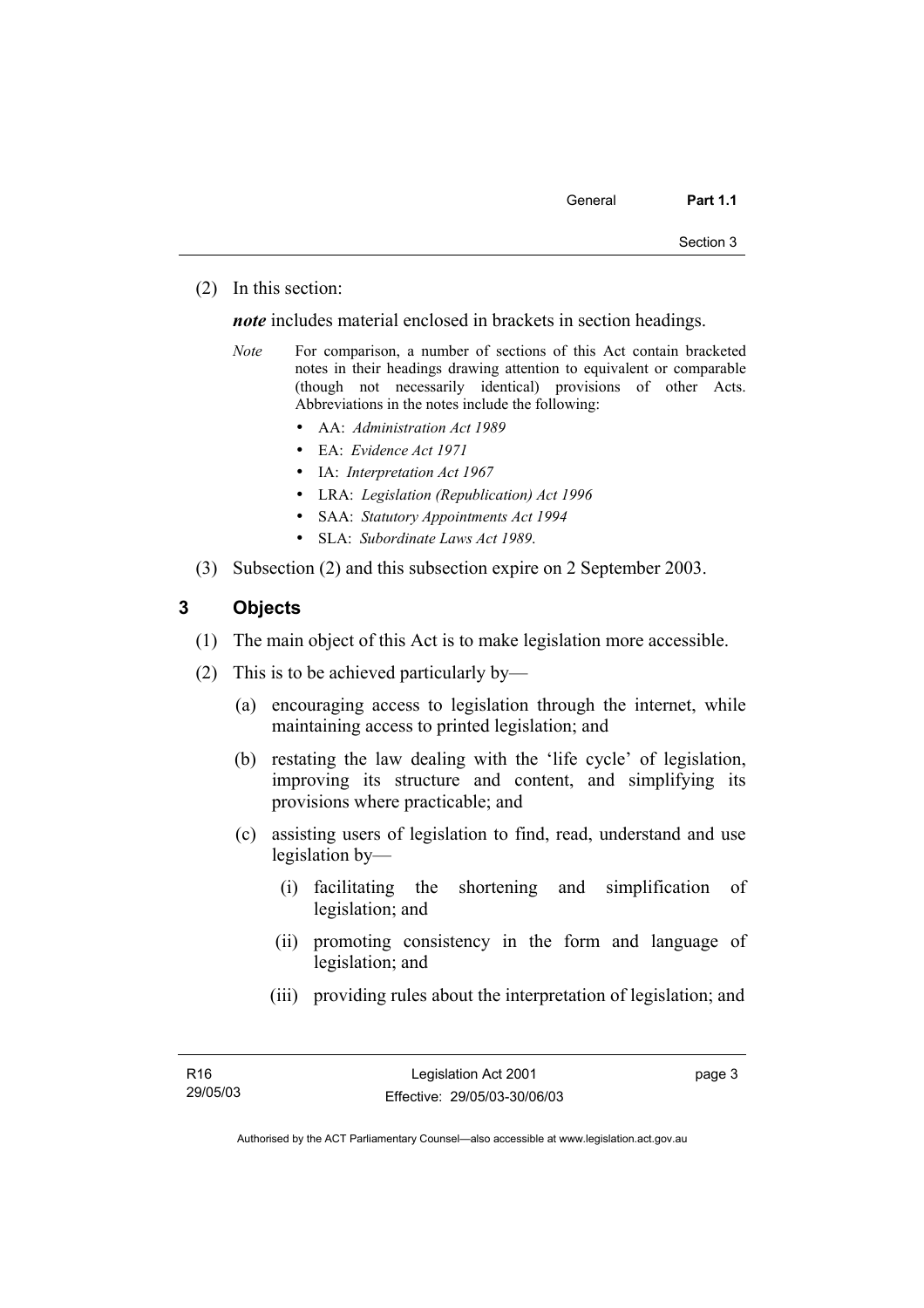#### Part 1.1 **General**

#### Section 4

- (iv) facilitating the updating and republication of legislation to ensure its ready availability.
- (3) For this section, the '*life cycle*' of legislation includes the making (where relevant), notification, commencement, presentation and disallowance (where relevant), operation, interpretation, proof, republication, amendment and repeal of legislation and instruments made under legislation.

## **4 Application of Act**

- (1) This Act applies to all Acts (including this Act) and statutory instruments.
- (2) In particular, Acts and statutory instruments are taken to be made on the basis that they will operate in conjunction with this Act.

#### **Examples**

- 1 An Act imposes an obligation and provides that people who 'fail' to carry out the obligation are liable to the penalty. The Act does not, however, define 'fail' or indicate that the word is used in a special way. In accordance with this Act, dictionary, part 1 (see s 144), the word 'fail' includes 'refuse'. In other words, a person who refuses to carry out the obligation will be subject to the penalty in the same way as someone who only neglects the obligation. In this case, the presence in an Act of a word that is defined in the *Legislation Act 2001* attracts the operation of the definition in the dictionary.
- 2 The *XYZ Act 2001* contains the following provision:

The Minister may, in writing, determine fees for this Act.

Because the XYZ Act authorises a fee to be determined 'for this Act', this Act, section 56 applies and therefore the provisions of part 6.3 (Making of certain statutory instruments about fees) apply to the determination of fees under the provision. In this case, the operation of provisions of the *Legislation Act 2001* is attracted because the *XYZ Act 2001* contains a provision that triggers the application of the part.

*Note* An example is part of the Act, is not exhaustive and may extend, but does not limit, the meaning of the provision in which it appears (see s 126 and s 132).

page 4 Legislation Act 2001 Effective: 29/05/03-30/06/03

R16 29/05/03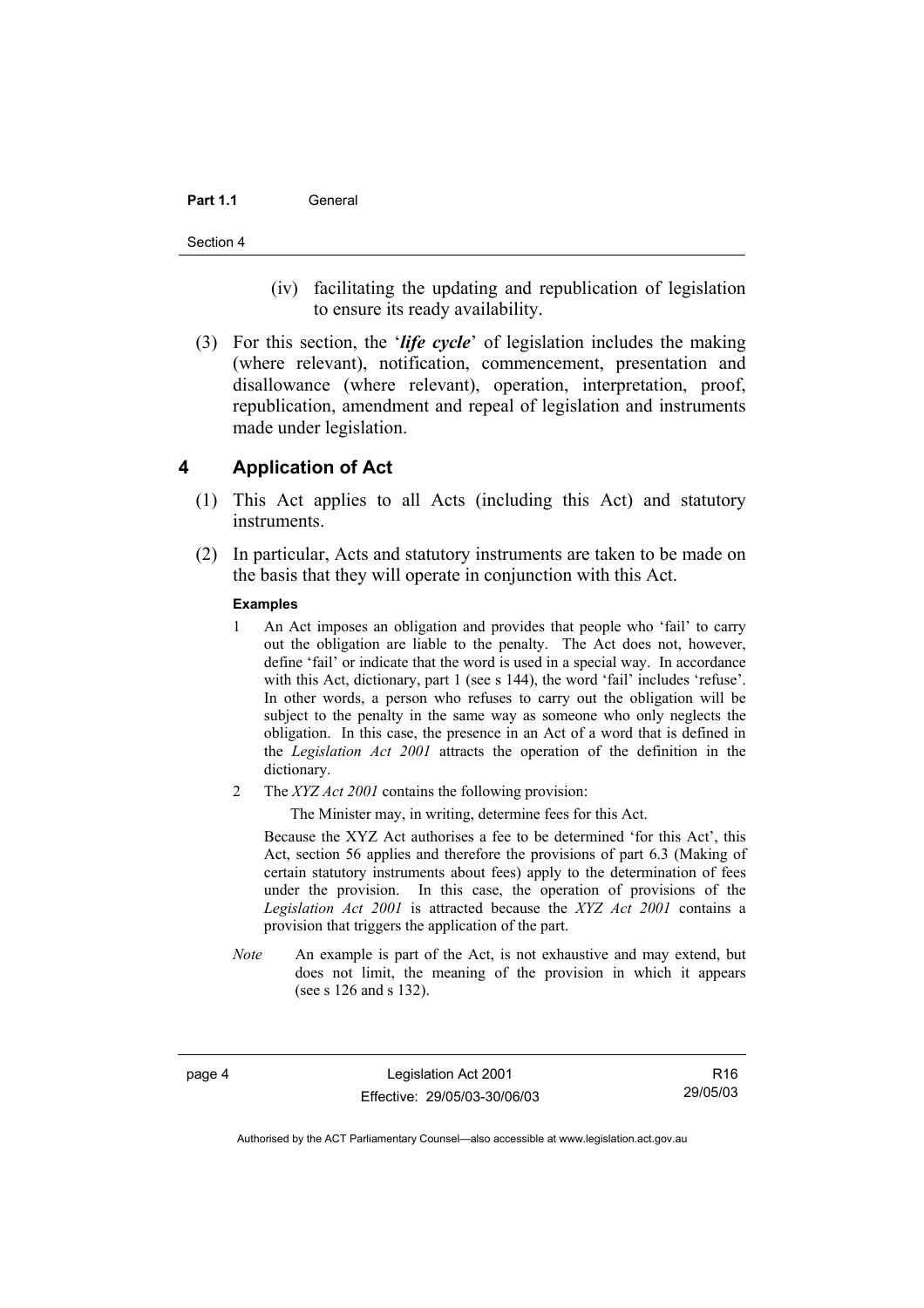- (3) This section is a determinative provision.
	- *Note* See s 5 for the meaning of determinative provisions, and s 6 for their displacement.

#### **5 Determinative and non-determinative provisions**

- (1) This Act consists of determinative and non-determinative provisions.
- (2) A *determinative provision* is a provision of this Act that is declared to be a determinative provision.

#### **Example**

Section 4 (3) provides that section 4 is a determinative provision.

(3) A *non-determinative provision* is any other provision of this Act.

#### **Example**

Section 3 does not contain a provision corresponding to section 4 (3). Therefore, section 3 is not a determinative provision.

### **6 Legislation Act provisions must be applied**

- (1) A provision of this Act must be applied to an Act or statutory instrument, in accordance with the terms of the provision, except so far as it is displaced.
- (2) A determinative provision may be displaced expressly or by a manifest contrary intention.
- (3) A non-determinative provision may be displaced expressly or by a contrary intention.
	- *Note* For the distinction between a 'manifest contrary intention' (see s (2)) and 'contrary intention' (see s (3)), see the examples in this section.
- (4) The declaration of a provision as 'determinative' indicates that it is the intention of the Legislative Assembly that, if the provision is to be displaced at all in a particular case, a more deliberate displacement is required than if the provision were a nondeterminative provision.

| R16      | Legislation Act 2001         | page 5 |
|----------|------------------------------|--------|
| 29/05/03 | Effective: 29/05/03-30/06/03 |        |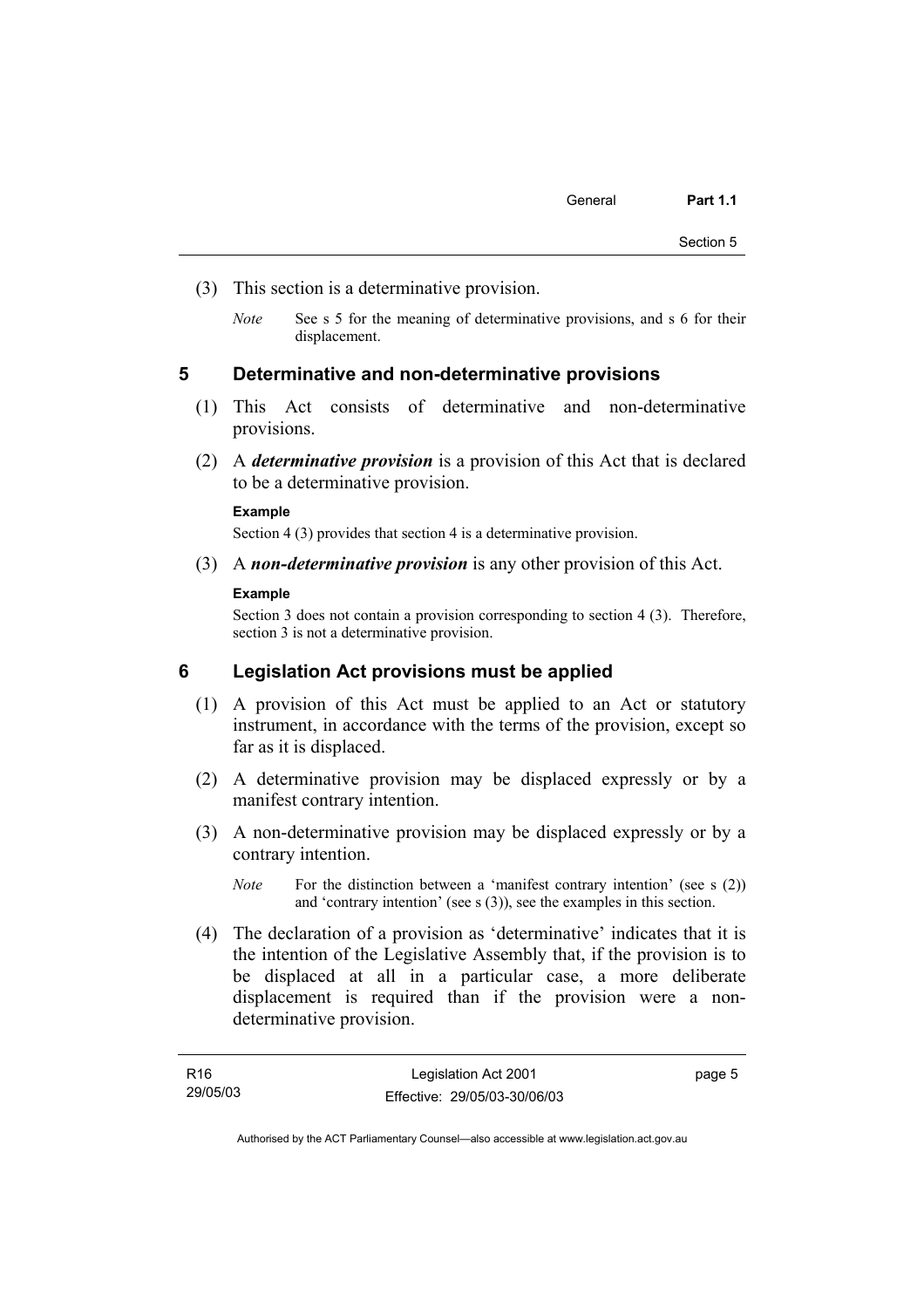#### Part 1.1 **General**

#### Section 6

- (5) This section applies despite any presumption or rule of interpretation.
- (6) A provision of this Act must not be taken to be displaced by a provision of an Act or statutory instrument so far as the provisions can operate concurrently.
- (7) In particular and without limiting subsection (5), a provision of this Act is not displaced by a provision of an Act or statutory instrument because the provisions deal with the same or a similar subject matter.
- (8) This section is a determinative provision.

#### **Examples of different kinds of displacement**

1 *Determinative provision—express displacement*

The *Collections Regulation Act 1999* (hypothetical), section 83 contains the following provision:

(2) The *Legislation Act 2001*, section 47 (3) does not apply to regulations under this Act.

Section 83 (2) illustrates a provision expressly displacing the *Legislation Act 2001*, section 47 (3), a determinative provision.

2 *Determinative provision—manifest contrary intention*

The *Motor Repairers Act 2001* (hypothetical) does not contain a provision like the *Collections Regulation Act 1999*, section 83, but section 79 contains the following provision:

(3) The regulations may apply, adopt or incorporate an instrument or provision of an instrument as in force from time to time.

Section 79 (3) illustrates a provision displacing the *Legislation Act 2001*, section 47 (3), a determinative provision, by a manifest contrary intention because section 79 (3) clearly contradicts section 47 (3).

3 *Non-determinative provision—contrary intention*

The master of a vessel is charged with contravening the *Liquor Act 2001* (hypothetical), section 126 by selling liquor on or from 'licensed premises' otherwise than at a time authorised by the Act. It is claimed that the sale took place on the vessel. The Act defines 'licensed premises' to mean that part or those parts of a building or buildings and of the land adjoining it or them as defined by the licensing court. It is argued that the complaint is defective in that a vessel cannot be 'licensed premises'. However,

page 6 Legislation Act 2001 Effective: 29/05/03-30/06/03

R16 29/05/03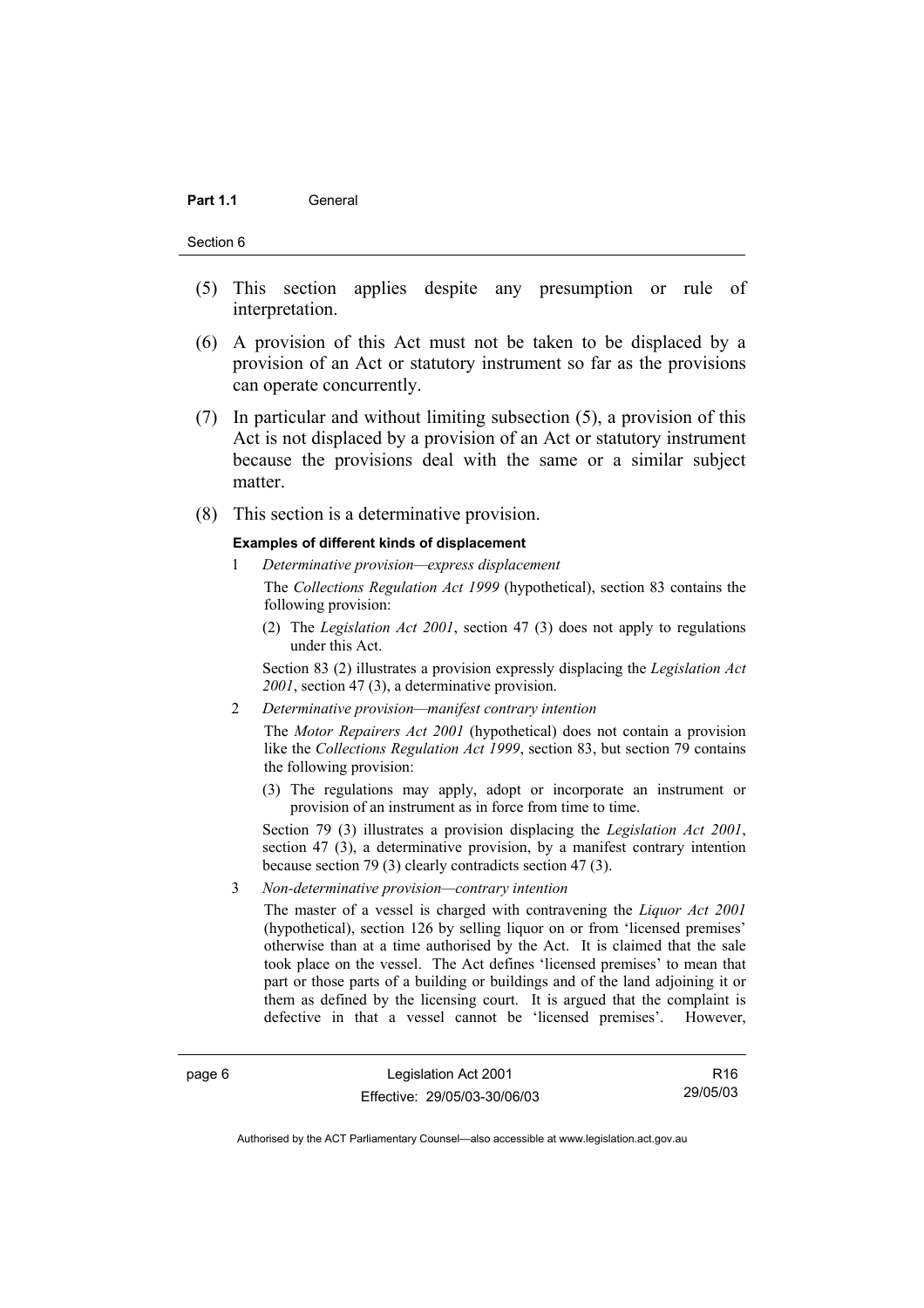General **Part 1.1** 

section 126 is expressed to apply to 'a licensee, servant, agent or master who sells liquor on or from licensed premises'. In this case, the reference to 'master' indicates a contrary intention indicating that the section is intended to apply to liquor sold on or from vessels.

#### **Example of concurrent operation (no displacement)**

The *Small Clubs Act 2002* (hypothetical) contains the following provision about how notice of the club's annual general meeting may be served on members of a registered small club:

#### **60 Serving notice of annual general meeting**

The executive committee of a registered small club may serve notice of the annual general meeting of the club on members by pinning the notice to a noticeboard in the club house.

The *Legislation Act 2001*, section 247, a non-determinative provision, allows a document to be served on an individual under an Act in a number of ways (by giving the document to the individual, by sending it by prepaid post etc), but does not mention pinning the document to a noticeboard as a method of giving the notice.

Section 247 is not displaced by the *Small Clubs Act 2002*, section 60, because—

- section 60 does not expressly displace section 247 nor does it indicate a contrary intention (see s 6 (1) and (3)) and, in particular, section 60 does not indicate an intention that the method of service it authorises is to be the only method of serving notice of annual general meetings on members of small clubs; and
- the application of section 247 is not displaced by any presumption or rule of interpretation (see s 6 (5)); and
- sections 60 and 247 can operate concurrently (see s  $6(6)$ ) by allowing complementary methods of service; and
- the fact that sections 60 and 247 deal with the same (or a similar) subject matter does not of itself displace section 247 (see s 6 (7) and also s 6 (5)).

It follows, therefore, that the executive committee is free to serve notice of the annual general meeting under section 60 or section 247.

*Note* An example is part of the Act, is not exhaustive and may extend, but does not limit, the meaning of the provision in which it appears (see s 126 and s 132).

page 7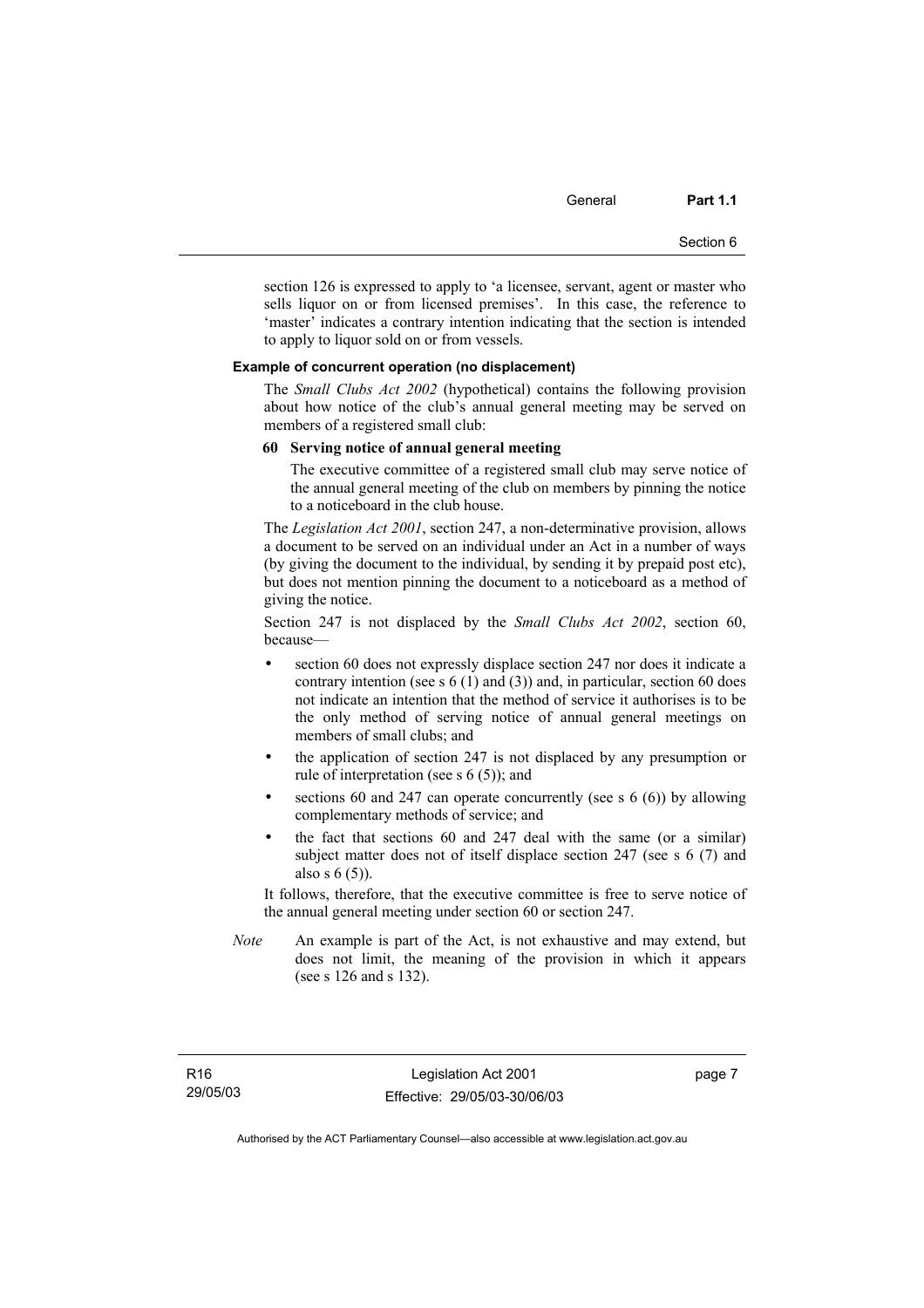#### Part 1.2 **Basic concepts**

Section 7

# **Part 1.2 Basic concepts**

- **7 Meaning of** *Act* **generally** (IA dict, def of *Act*, par (a))
	- (1) An *Act* is an Act of the Legislative Assembly.
	- (2) An *Act of the Legislative Assembly* is a law (however described or named) made by the Legislative Assembly under the Self-Government Act.
	- (3) A reference to an *Act* includes a reference to a provision of an Act.
		- *Note 1* Section 17 deals with former Commonwealth enactments, and former NSW and UK Acts, that have become ACT Acts.
		- *Note 2* Section 98 deals with reference to laws in general terms.
- **8 Meaning of** *subordinate law* (IA dict, def of *subordinate law* and SLA s 6 (19), def of *subordinate law*, par (a))
	- (1) A *subordinate law* is a regulation, rule or by-law (whether or not legislative in nature) made under—
		- (a) an Act; or
		- (b) another subordinate law; or
		- (c) power given by an Act or subordinate law and also power given otherwise by law.
	- (2) A reference to a *subordinate law* includes a reference to a provision of a subordinate law.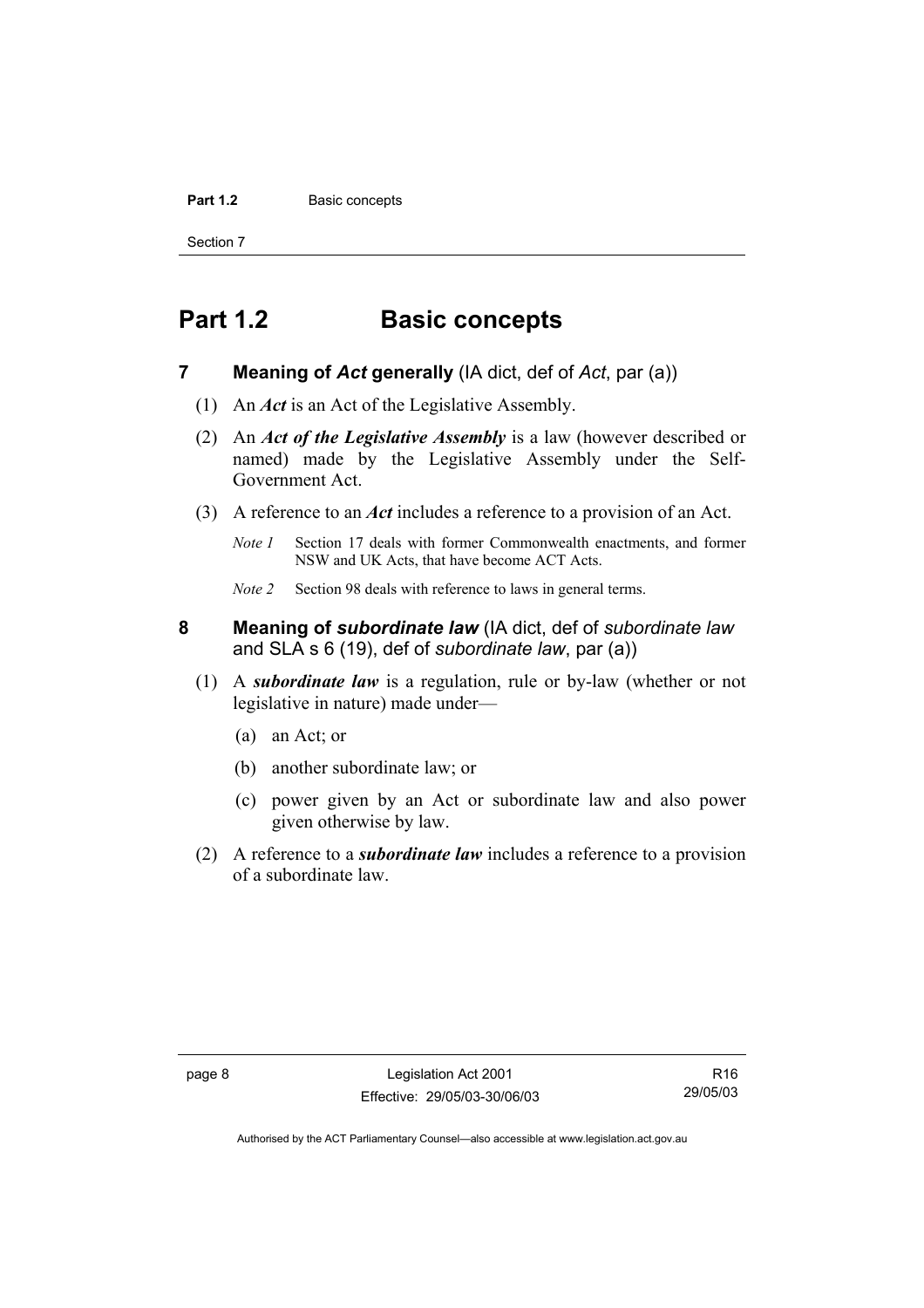- **9 Meaning of** *disallowable instrument* (SLA s 10 (1) and 6 (19), def of *subordinate law*)
	- (1) A *disallowable instrument* is—
		- (a) a statutory instrument (whether or not legislative in nature) that is declared to be a disallowable instrument by an Act, subordinate law or another disallowable instrument; or
		- (b) a determination of fees or charges by a Minister under an Act or subordinate law.

*Note Statutory instrument* is defined in s 13.

 (2) A reference to a *disallowable instrument* includes a reference to a provision of a disallowable instrument.

## **10 Meaning of** *notifiable instrument*

- (1) A *notifiable instrument* is a statutory instrument (whether or not legislative in nature) that is declared to be a notifiable instrument by an Act, subordinate law, disallowable instrument or another notifiable instrument.
	- *Note* Section 309 (Status of certain instruments as notifiable instruments) declares certain statutory instruments that are required or permitted to be published or notified in the Gazette to be notifiable instruments.
- (2) A reference to a *notifiable instrument* includes a reference to a provision of a notifiable instrument.

## **11 Meaning of** *commencement notice*

- (1) A *commencement notice* is a statutory instrument that fixes or otherwise determines the commencement of an Act, subordinate law, disallowable instrument or notifiable instrument.
- (2) A reference to a *commencement notice* includes a reference to a provision of a commencement notice.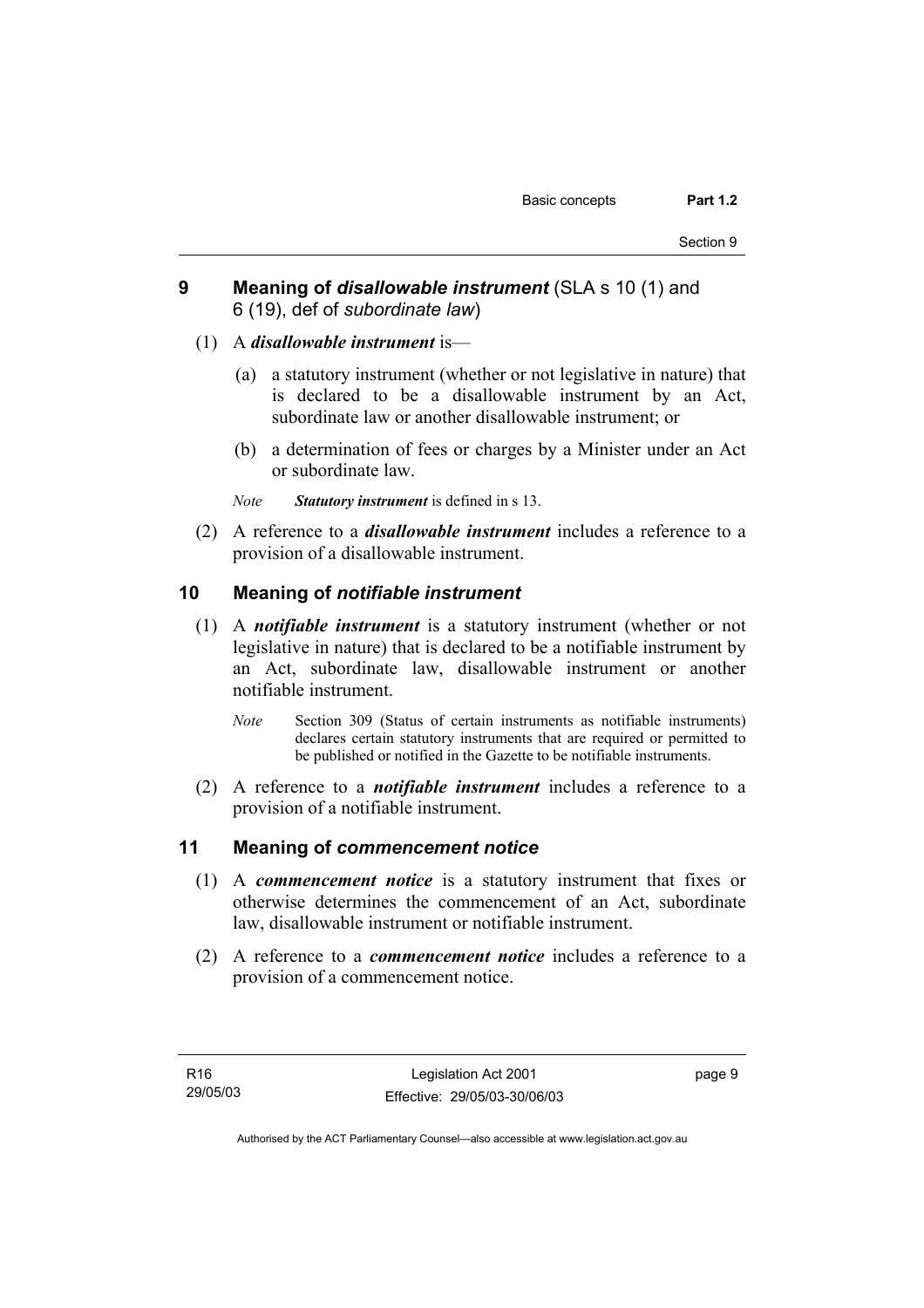#### **Part 1.2 Basic concepts**

Section 12

# **12 Meaning of** *registrable instrument*

- (1) A *registrable instrument* is—
	- (a) a subordinate law; or
	- (b) a disallowable instrument; or
	- (c) a notifiable instrument; or
	- (d) a commencement notice.
- (2) A reference to a *registrable instrument* includes a reference to a provision of a registrable instrument.

# **13 Meaning of** *statutory instrument* (IA dict, def of *statutory instrument*)

- (1) A *statutory instrument* is an instrument (whether or not legislative in nature) made under—
	- (a) an Act; or
	- (b) another statutory instrument; or
	- (c) power given by an Act or statutory instrument and also power given otherwise by law.
- (2) A *statutory instrument* includes a subordinate law, disallowable instrument, notifiable instrument and commencement notice.
- (3) A reference to a *statutory instrument* includes a reference to a provision of a statutory instrument.

# **14 Meaning of** *instrument* (IA dict, def of *instrument*)

(1) An *instrument* is any writing or other document.

*Note Writing* is defined in the dictionary, pt 1.

 (2) A reference to an *instrument* includes a reference to a provision of an instrument.

page 10 Legislation Act 2001 Effective: 29/05/03-30/06/03

R16 29/05/03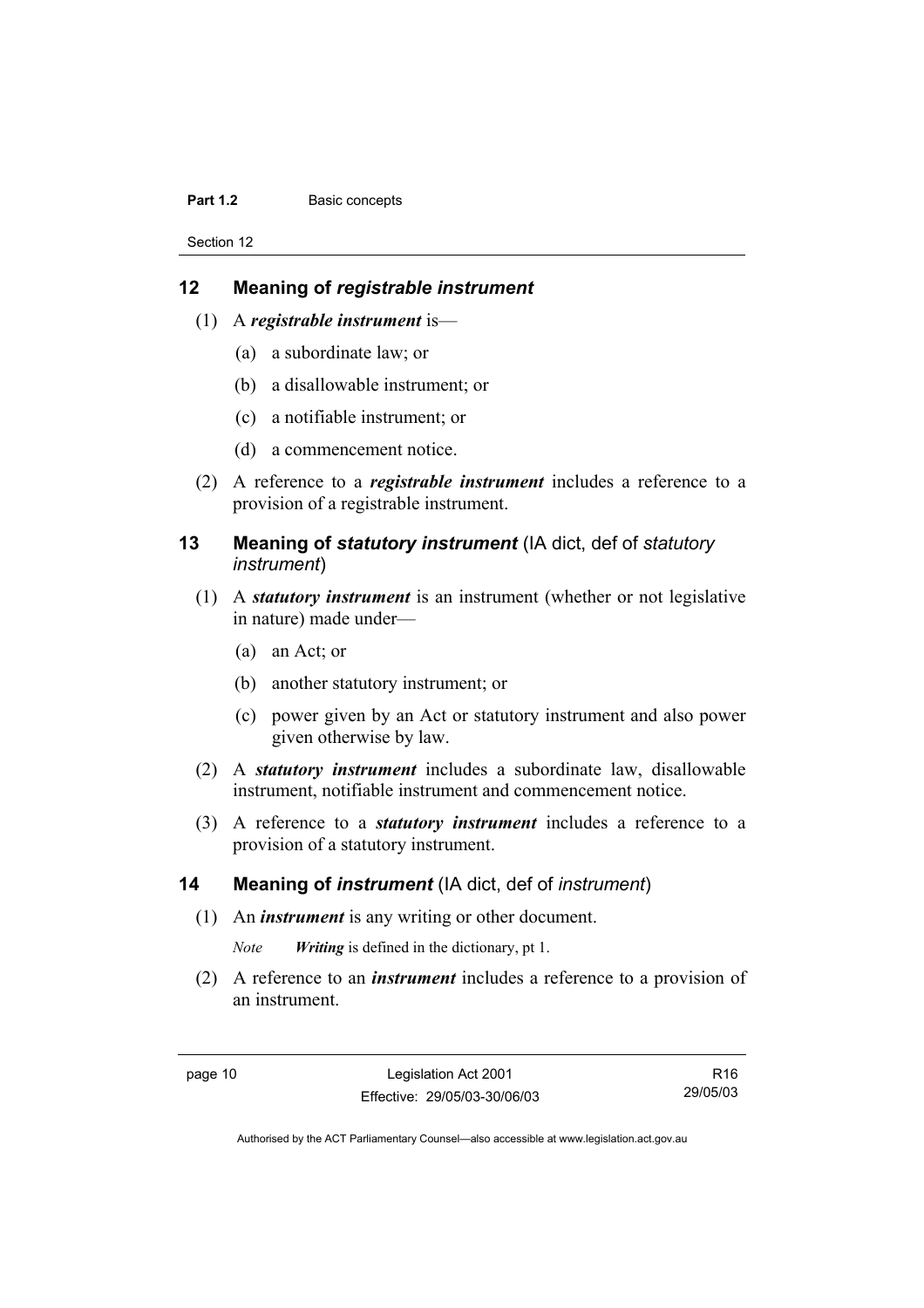## **15 Meaning of** *authorised republication*

- (1) An *authorised republication* is a republication of a law authorised by the parliamentary counsel under this Act.
- (2) A reference to an *authorised republication* includes a reference to a provision of an authorised republication.
- (3) In this section:

*law*—see section 107 (Meaning of *law* in ch 11).

# **16 Meaning of** *provision* (IA dict, def of *provision*)

A *provision* of an Act or instrument is any words or anything else that forms part of the Act or instrument.

#### **Examples of provisions consisting of groups of words**

sections, subsections, paragraphs, subparagraphs, sub-subparagraphs, examples

# **Examples of provisions consisting of groups of other provisions**

chapters, parts, divisions, subdivisions, schedules

*Note* See s 126 and s 127 for material that is, or is not, part of an Act or statutory instrument.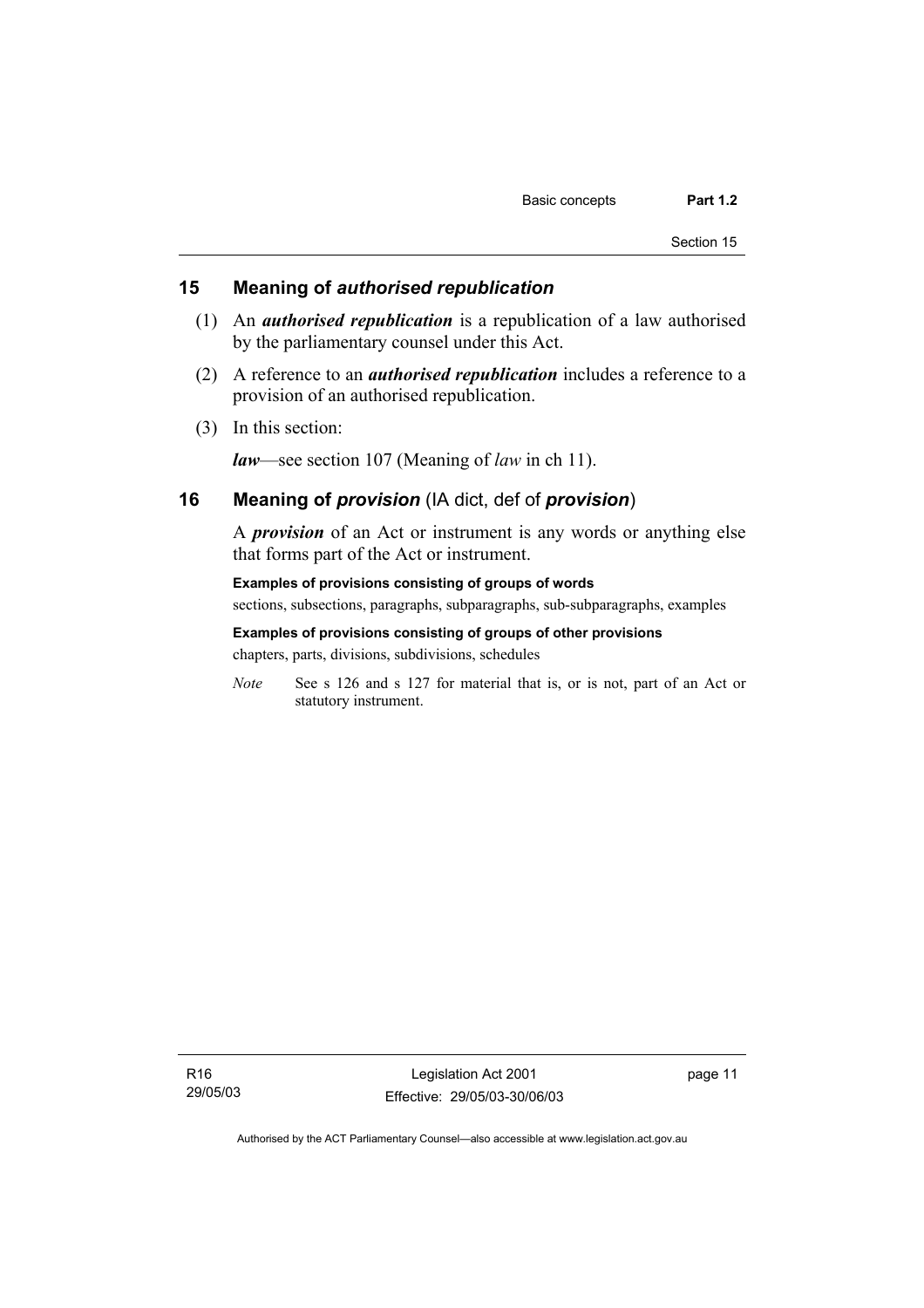#### **Part 1.3** Sources of law in the ACT

Section 16

# **Part 1.3 Sources of law in the ACT**

#### **Notes on sources of law**

- *Note 1* The laws in force in the ACT consist of the written law and various unwritten laws known as the principles and rules of common law and equity.
- *Note 2* The written law of the Territory consists primarily of laws, known as Acts, made by the Legislative Assembly. It also includes regulations, rules of court and other legislative instruments made under specific powers given by Acts. (Written laws made under an Act are commonly called 'subordinate' or 'delegated' legislation.)
- *Note 3* Before self-government, ordinances made by the Governor-General under the *Seat of Government* (*Administration*) *Act 1910* (Cwlth) were the main form of legislation made for the ACT. Most of the ordinances in force at self-government have been converted into Acts (see the Self-Government Act, s 34). However, the Governor-General has power to make ordinances for the ACT on a limited number of topics (see the *Seat of Government (Administration) Act 1910* (Cwlth), s 12).
- *Note 4* The written laws in force in the ACT also include the Commonwealth Constitution, Commonwealth Acts, and regulations and other legislative instruments made under Commonwealth Acts. As a general rule, Commonwealth Acts and legislative instruments apply in the ACT in the same way as they apply in other parts of Australia. Commonwealth Acts and instruments prevail over the Acts made by the Legislative Assembly to the extent to which they are inconsistent (see the Self-Government Act, s 28).
- *Note 5* Certain Acts of New South Wales and the United Kingdom also formed part of the written laws in force in the ACT. Because of the *Interpretation Act 1967*, s 65, these are now taken to be laws made by the Legislative Assembly as if they had been enacted by the Assembly. These Acts are listed in sch 1.

page 12 Legislation Act 2001 Effective: 29/05/03-30/06/03

R16 29/05/03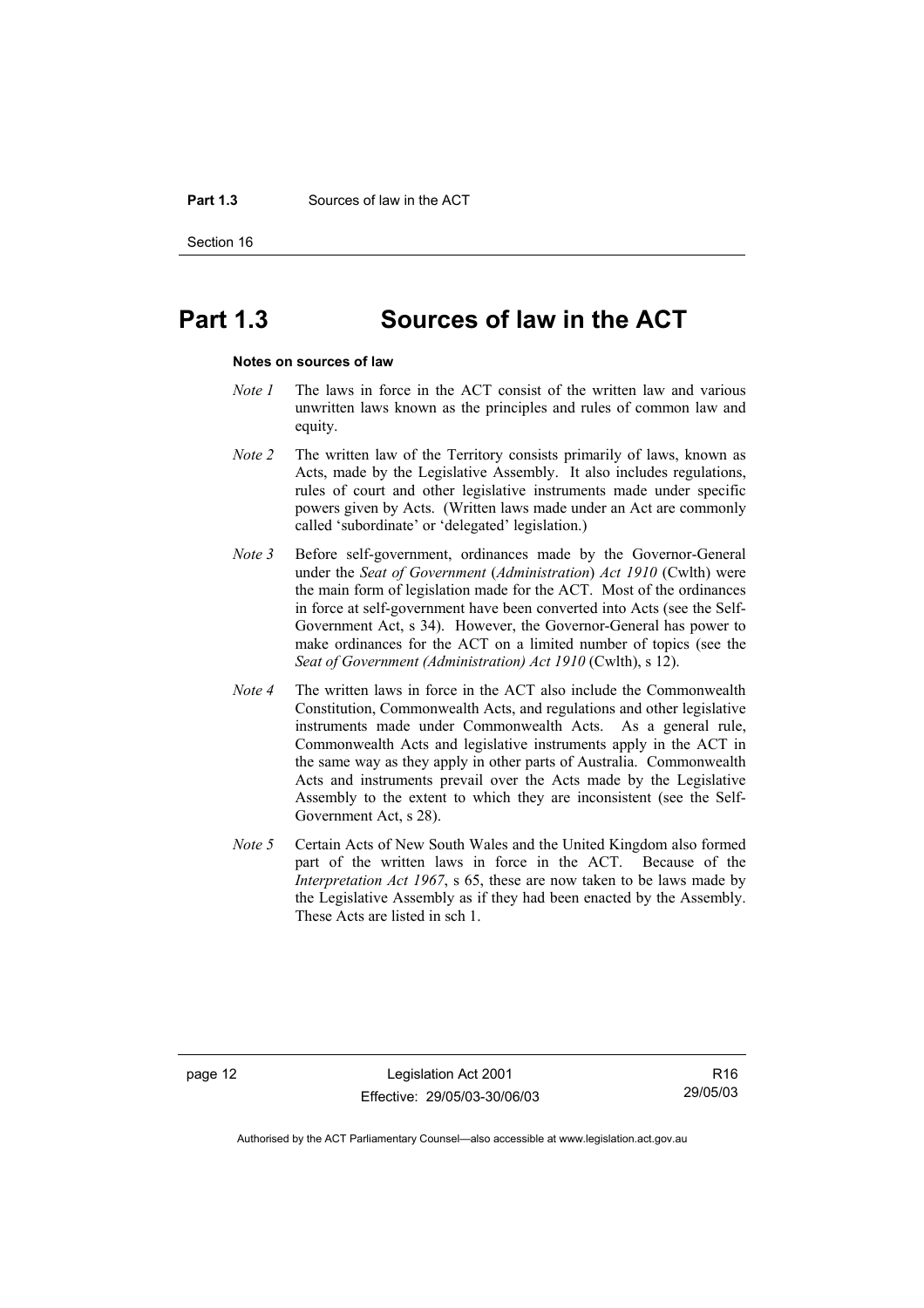Section 17

- **17 References to Acts include references to former Cwlth enactments etc** (IA s 7A, dict, def of *Act*, par (b) and def of *enactment*)
	- (1) A reference to an *Act* includes a reference to a former Commonwealth enactment.
	- (2) Without limiting subsection (1), a reference to an *Act* includes a reference to a former NSW Act or former UK Act mentioned in schedule 1.
	- (3) In this section:

*former Commonwealth enactment* means a Commonwealth Act or ordinance, a New South Wales Act or Imperial Act that is—

- (a) an enactment within the meaning of the Self-Government Act because of that Act, section 34; or
- (b) an enactment because of the *A.C.T*. *Self-Government (Consequential Provisions) Act 1988* (Cwlth), section 10 (3) or 12 (2) or (3).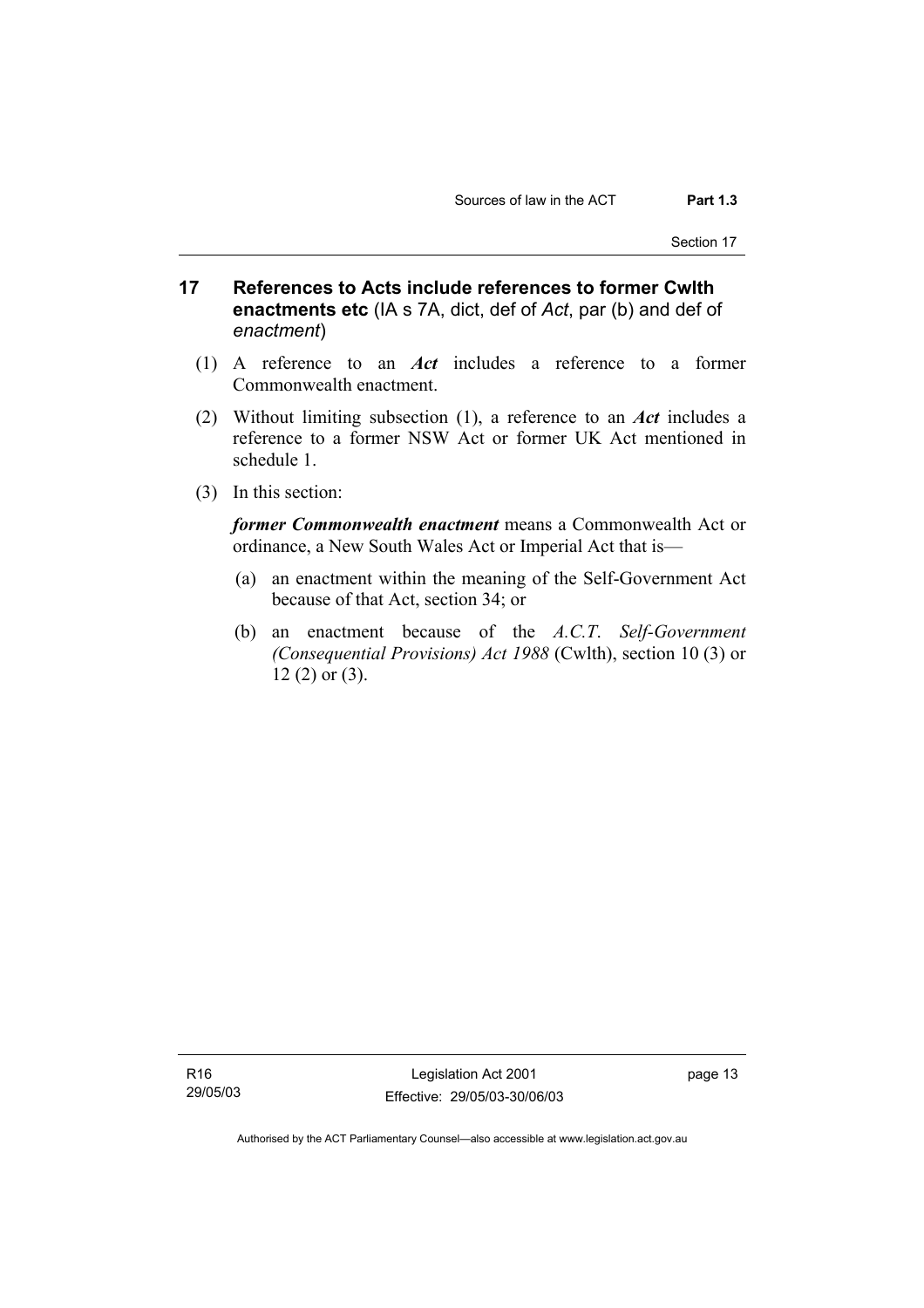# **Chapter 2 ACT legislation register and web site**

# **18 ACT legislation register**

- (1) The parliamentary counsel must establish and maintain a register of Acts and statutory instruments (the *ACT legislation register*).
- (2) The register must be kept electronically.

#### **Example of how register may be kept**

The register may be kept in the form of, or as part of, 1 or more computer databases, and may include data compiled electronically from the databases.

*Note* An example is part of the Act, is not exhaustive and may extend, but does not limit, the meaning of the provision in which it appears (see s 126 and s 132).

## **19 Contents of register**

- (1) The ACT legislation register must contain the following:
	- (a) authorised republications of laws currently in force;
	- (b) Acts as made;
	- (c) subordinate laws as made;
	- (d) disallowable instruments as made;
	- (e) notifiable instruments as made;
	- (f) commencement notices as made;
	- (g) resolutions passed, or taken to have been passed, by the Legislative Assembly to disallow a subordinate law or disallowable instrument;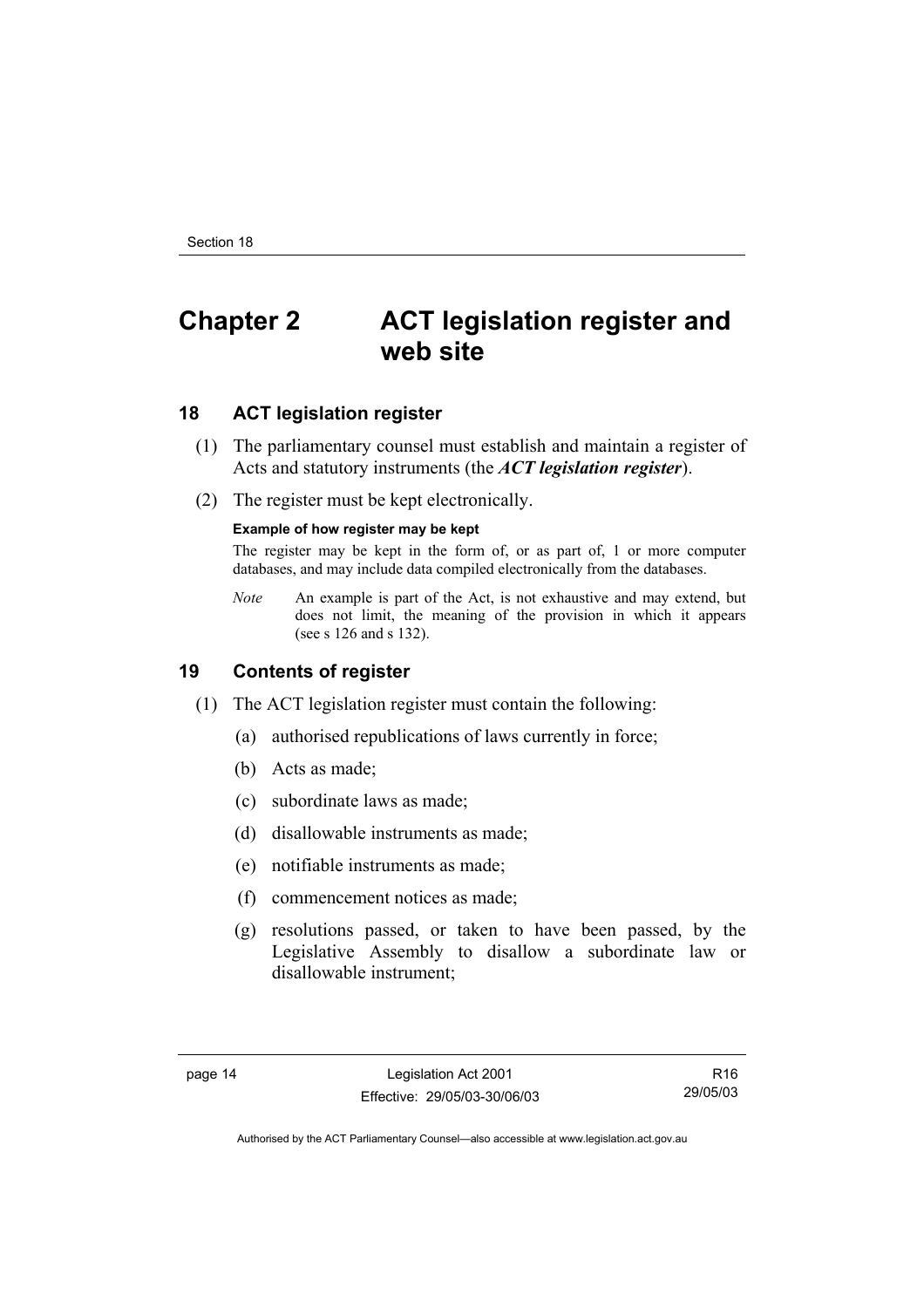- (h) resolutions passed, or taken to have been passed, by the Legislative Assembly to amend a subordinate law or disallowable instrument;
- (i) bills presented to the Legislative Assembly;
- (j) explanatory statements for bills, and amendments of bills, presented to the Legislative Assembly;
- (k) explanatory statements, and regulatory impact statements under chapter 5, for subordinate laws and disallowable instruments.
- (2) The ACT legislation register must also contain the following:
	- (a) notifications of the making of Acts;
	- (b) notifications of the making of subordinate laws;
	- (c) notifications of the making of disallowable instruments;
	- (d) notifications of the making of notifiable instruments;
	- (e) notifications of the making of commencement notices;
	- (f) notifications of the disallowance of subordinate laws or disallowable instruments under section 65 (Disallowance by resolution of Assembly);
	- (g) notifications of the amendment of subordinate laws or disallowable instruments under section 68 (Amendment by resolution of Assembly).
- (3) The parliamentary counsel may enter additional material in the register if the parliamentary counsel considers that it is likely to be useful to users of the register.
- (4) Without limiting subsection (3), the additional material may include the following:
	- (a) unauthorised republications of laws currently in force;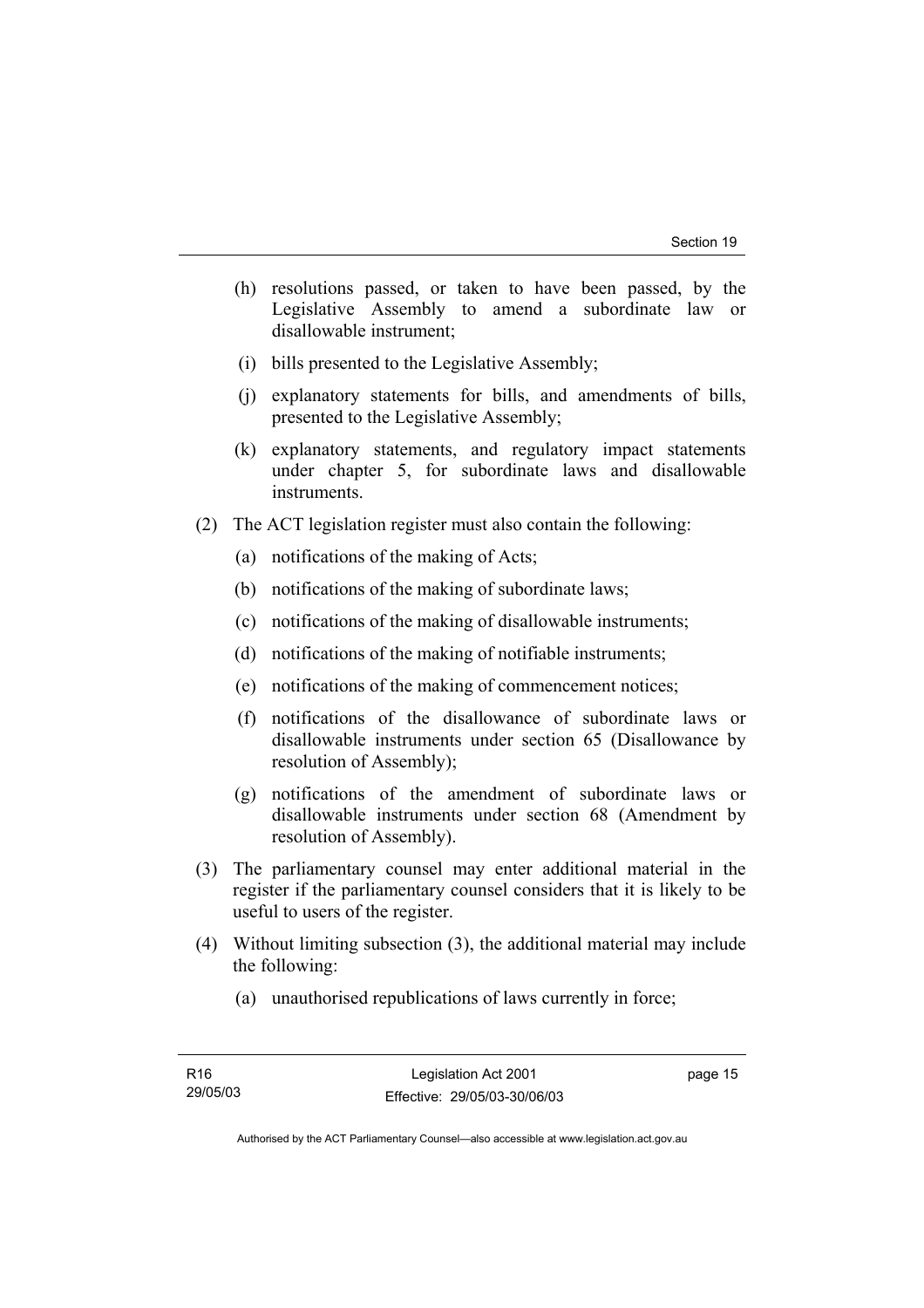- (b) past versions of unauthorised republications;
- (c) past versions of authorised republications;
- (d) statutory instruments that are not registrable instruments;
- (e) repealed Acts and statutory instruments;
- (f) Commonwealth laws that apply in or in relation to the ACT.
- *Note* The following sections of the Act deal with the entry of material in the register:
	- s 28 (Notification of Acts)
	- s 61 (Notification of registrable instruments)
	- s 65A (Notification of disallowance by resolution of Assembly)
	- s 69 (Notification of amendments made by resolution of Assembly)
	- s 108 (Republication in register).
- (5) The parliamentary counsel may enter additional material in the register in any way the parliamentary counsel considers is likely to be helpful to users of the register.

#### **Examples**

- 1 A uniform legislative scheme is entered into under heads of agreement signed on behalf of the Commonwealth, States and Territories. The Legislative Assembly later passes an Act to implement the scheme on behalf of the ACT and the Act is notified and entered in the register. The agreement is also entered in the register as a notifiable instrument with a notifiable instrument number even though the instrument is not taken to be a notifiable instrument under section 10 (Meaning of *notifiable instrument*). The page of the register for the Act contains the heading 'Registrable instruments' and the agreement is listed underneath. The page of the register for the agreement gives particulars for the agreement and mentions that it is not a notifiable instrument but is included in the register for information.
- 2 An instrument under the Self-Government Act notifying the appointment of Ministers is entered in the register as a notifiable instrument even though the instrument is not taken to be a notifiable instrument under section 10 (Meaning of *notifiable instrument*). The instrument is also numbered as a notifiable instrument. The page of the register for the notification mentions that it is made under the Self-Government Act and is not a notifiable instrument but is included in the register for information.

page 16 Legislation Act 2001 Effective: 29/05/03-30/06/03

R16 29/05/03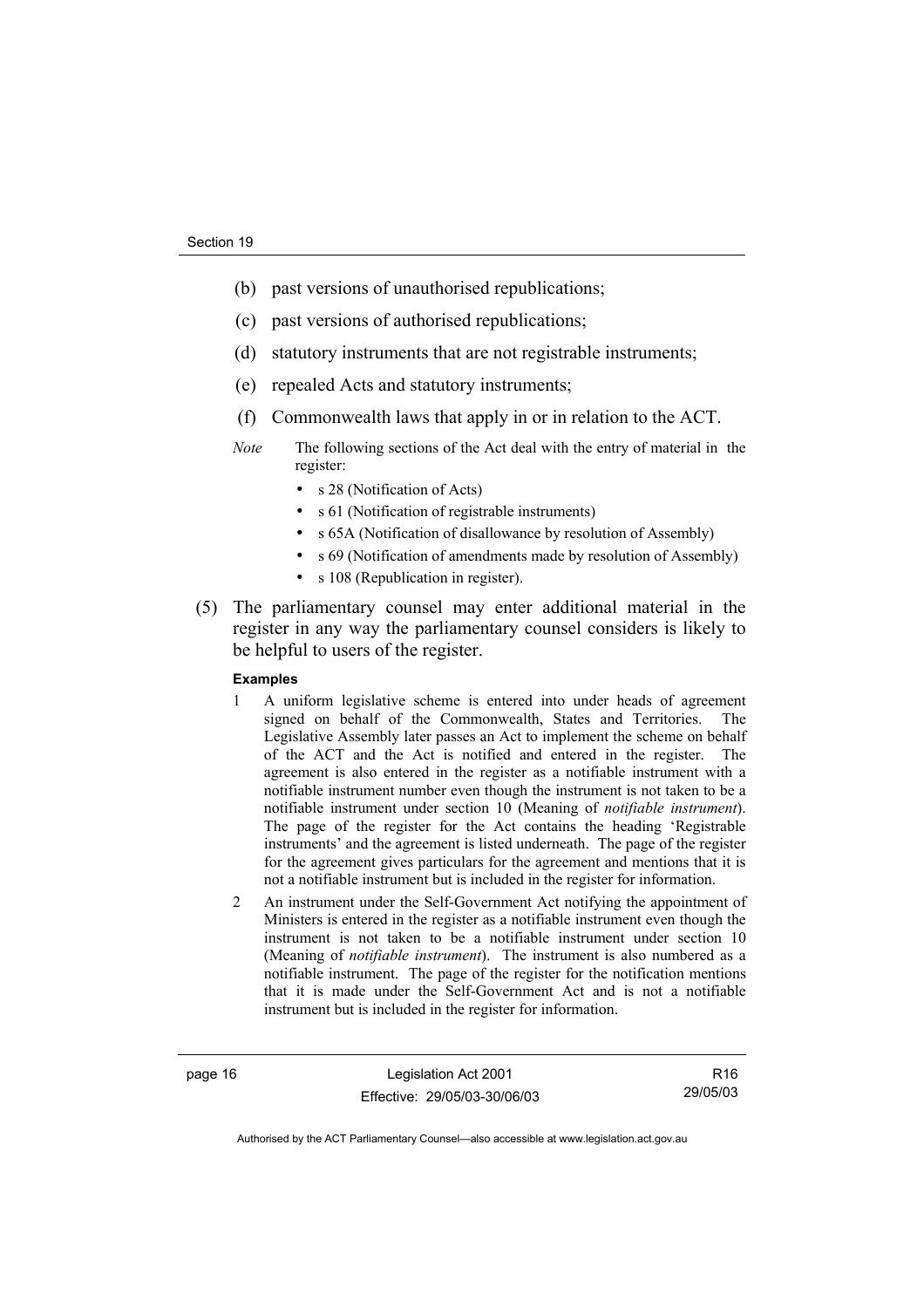- 3 The Australian Road Rules that are applied in the ACT under the *Road Transport (Safety and Traffic Management) Regulations 2000* are entered in the register as a notifiable instrument even though the instrument is not taken to be a notifiable instrument under section 47 (Statutory instrument may make provision by applying law or instrument). The page of the register for the regulations also contains the heading 'Registrable instruments' and the rules are listed underneath. The page of the register for the rules mentions that the rules are applied under the *Road Transport (Safety and Traffic Management) Regulations 2000* and that they are to be read with, and as if they formed part of, those regulations. The note also explains that, because they were applied before the commencement of the *Legislation Act 2001*, they are not a registrable instrument under that Act.
- *Note* An example is part of the Act, is not exhaustive and may extend, but does not limit, the meaning of the provision in which it appears (see s 126 and s 132).
- (6) If the register contains an authorised republication of a law currently in force, and the law is amended, the parliamentary counsel must replace the republication with an authorised republication of the law as amended.
- (7) If the register contains an authorised republication of a law, and the law is repealed, expires or, for a subordinate law or disallowable instrument, is disallowed by the Legislative Assembly, the parliamentary counsel must ensure that the republication is no longer shown as a republication of law currently in force.
- (8) If the parliamentary counsel considers it likely to be useful to users of the register to enter information (in any form) in the register, the parliamentary counsel may enter the information at any time.

#### **Example**

guides and indexes to the register

 (9) If an Act passed by the Legislative Assembly, or a registrable instrument made, before the commencement of this Act need not be notified under this Act, the parliamentary counsel may enter the text of the Act or instrument in the register.

page 17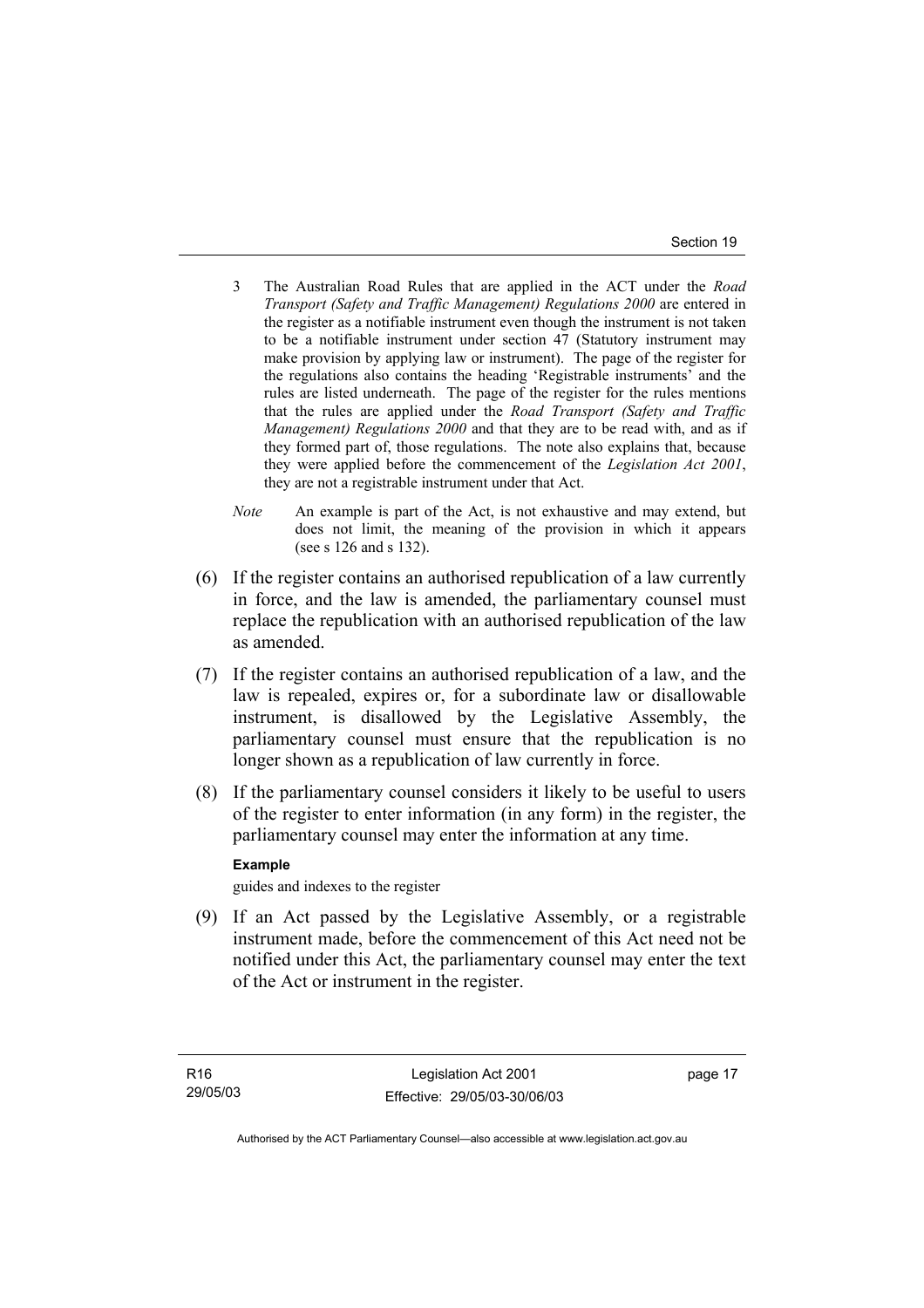- (10) The parliamentary counsel may correct any mistake, error or omission in the register subject to the requirements (if any) of the regulations.
- (11) In this section:

*amended* includes modified.

*law*—see section 107 (Meaning of *law* in ch 11).

## **20 Prompt registration**

The parliamentary counsel must ensure that anything the parliamentary counsel is required to do in relation to the register is done promptly.

## **21 Approved web site**

- (1) The parliamentary counsel must approve an internet site, and may approve additional internet sites, for this Act.
- (2) The parliamentary counsel may enter into agreements or arrangements to ensure that users can authenticate an approved web site or the material accessible on an approved web site.

## **22 Access to registered material at approved web site**

- (1) The parliamentary counsel must ensure, as far as practicable, that a copy of the material mentioned in section 19 (1) and (2) (Contents of register) is accessible at all times on an approved web site.
- (2) Access is to be provided without charge by the Territory.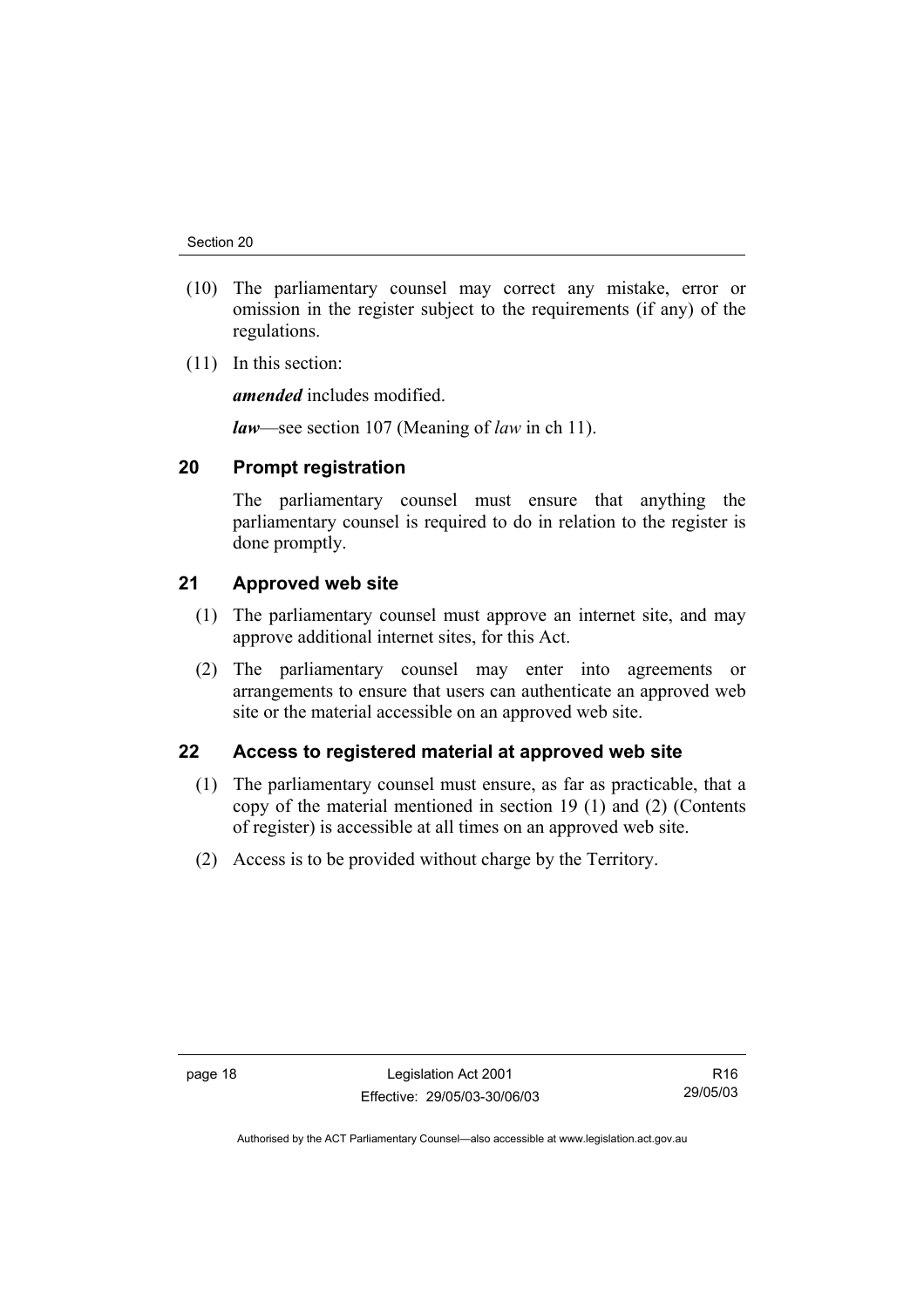# **Chapter 3 Authorised versions and evidence of Acts and statutory instruments**

## **23 Authorisation of versions by parliamentary counsel**  (LRA s 8)

The parliamentary counsel may authorise printed or electronic versions of an Act, statutory instrument or republication.

## **24 Authorised electronic versions** (LRA s 20, s 22, s 23)

- (1) This section applies to the following:
	- (a) a copy of an Act, statutory instrument or republication accessible at an approved web site;
	- (b) any other electronic copy of an Act, statutory instrument or republication.
- (2) A copy of the Act, statutory instrument or republication is an authorised version only—
	- (a) if it is authorised by the parliamentary counsel; and
	- (b) in the format in which it is authorised.

#### **Example of authorised version accessible at approved web site**

a locked pdf file with a digital signature permitting authentication of the downloaded file

*Note* An example is part of the Act, is not exhaustive and may extend, but does not limit, the meaning of the provision in which it appears (see s 126 and s 132).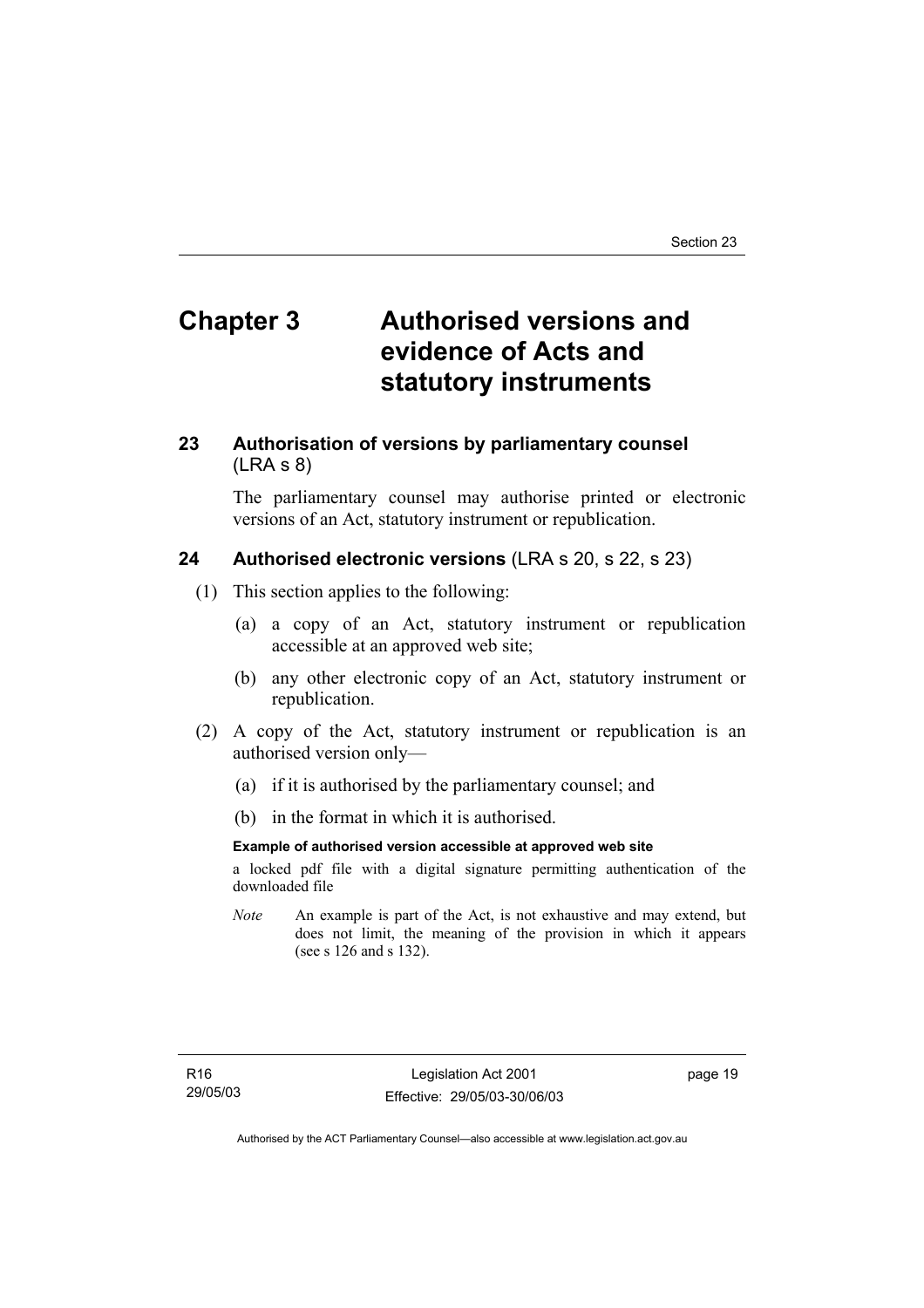- (3) It is presumed, unless the contrary is proved—
	- (a) that an internet site purporting to be an approved web site is an approved web site; and
	- (b) that a copy of an Act, statutory instrument or republication accessible at an approved web site and purporting to be authorised is authorised by the parliamentary counsel under this Act; and
	- (c) that any other electronic copy of an Act, statutory instrument or republication purporting to be authorised is authorised by the parliamentary counsel under this Act; and
	- (d) that an authorised electronic version of the Act or statutory instrument correctly shows the Act or instrument; and
	- (e) that an authorised electronic version of a republication of a law correctly shows the law as at the republication date.
- (4) In this section:

*law*—see section 107 (Meaning of *law* in ch 11).

### **25 Authorised printed versions** (LRA ss 6-9, ss 20-23)

- (1) A version of an Act, statutory instrument or republication printed by authority of the Territory government and authorised by the parliamentary counsel is an authorised version.
- (2) It is presumed, unless the contrary is proved—
	- (a) that a printed version of an Act, statutory instrument or republication purporting to have been printed by authority of the Territory government was so printed; and
	- (b) that a printed version of an Act, statutory instrument or republication purporting to have been authorised by the parliamentary counsel was authorised by the parliamentary counsel under this Act; and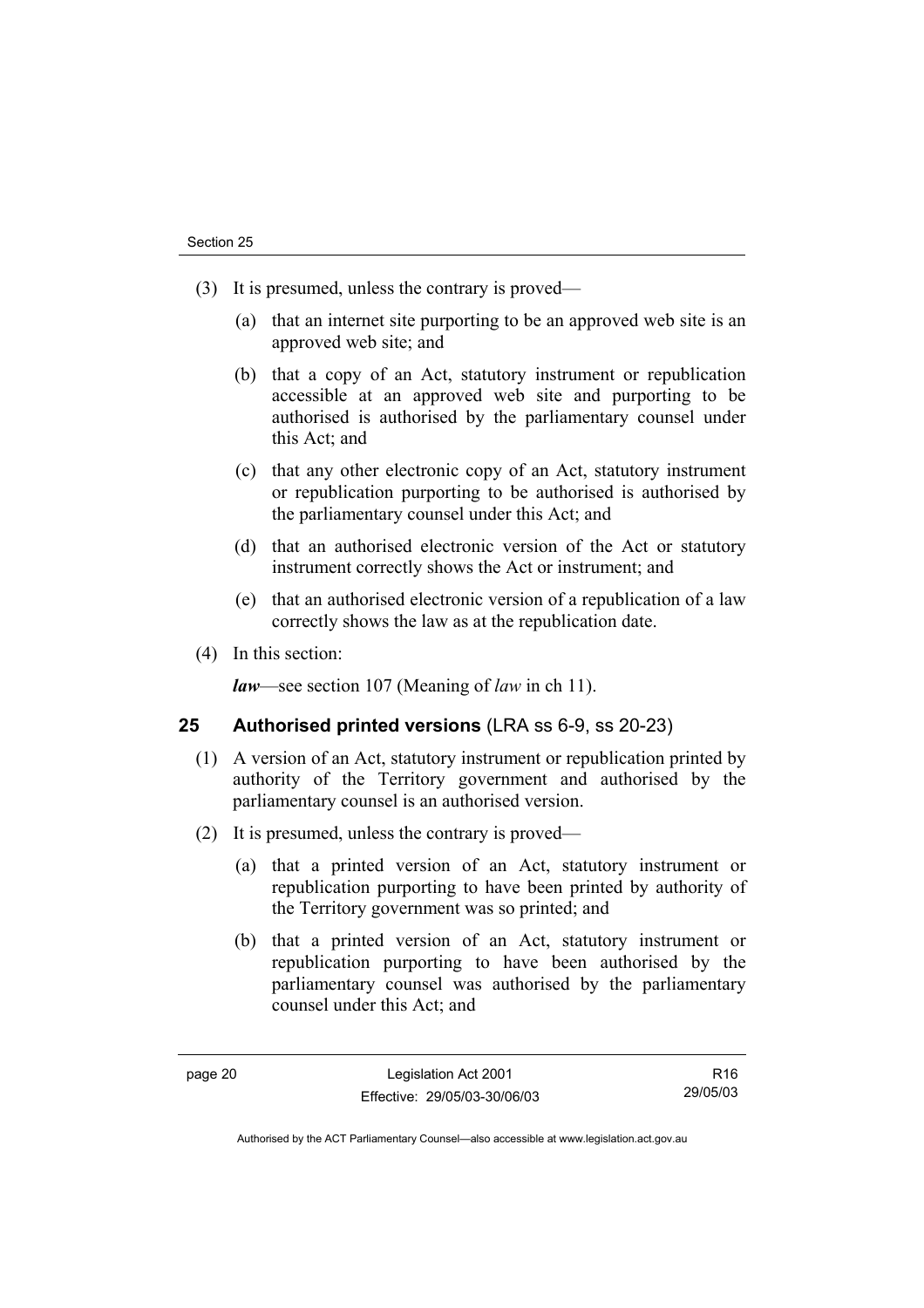- (c) that an authorised printed version of an Act or statutory instrument correctly shows the Act or instrument; and
- (d) that an authorised printed version of a republication of a law correctly shows the law as at the republication date.
- (3) In this section:

*law*—see section 107 (Meaning of *law* in ch 11).

### **26 Judicial notice of certain matters** (EA ss 8–10A, s 10C)

- (1) Proof is not required about—
	- (a) the passing of a proposed law by the Legislative Assembly or its notification in the register or the Gazette; or
	- (b) the making, or notification or publication in the register or the Gazette, of a subordinate law, disallowable instrument, notifiable instrument, commencement notice or any other statutory instrument; or
	- (c) the approval (however described) of a statutory instrument by the Executive, a Minister or any other entity; or
	- (d) the provisions of an Act, subordinate law, disallowable instrument, notifiable instrument, commencement notice or any other statutory instrument; or
	- (e) the commencement of an Act, subordinate law, disallowable instrument, notifiable instrument, or any other statutory instrument; or
	- (f) the presentation of a subordinate law, disallowable instrument or any other statutory instrument to the Legislative Assembly; or
	- (g) anything done or not done by or in the Legislative Assembly in relation to a subordinate law, disallowable instrument or any other statutory instrument; or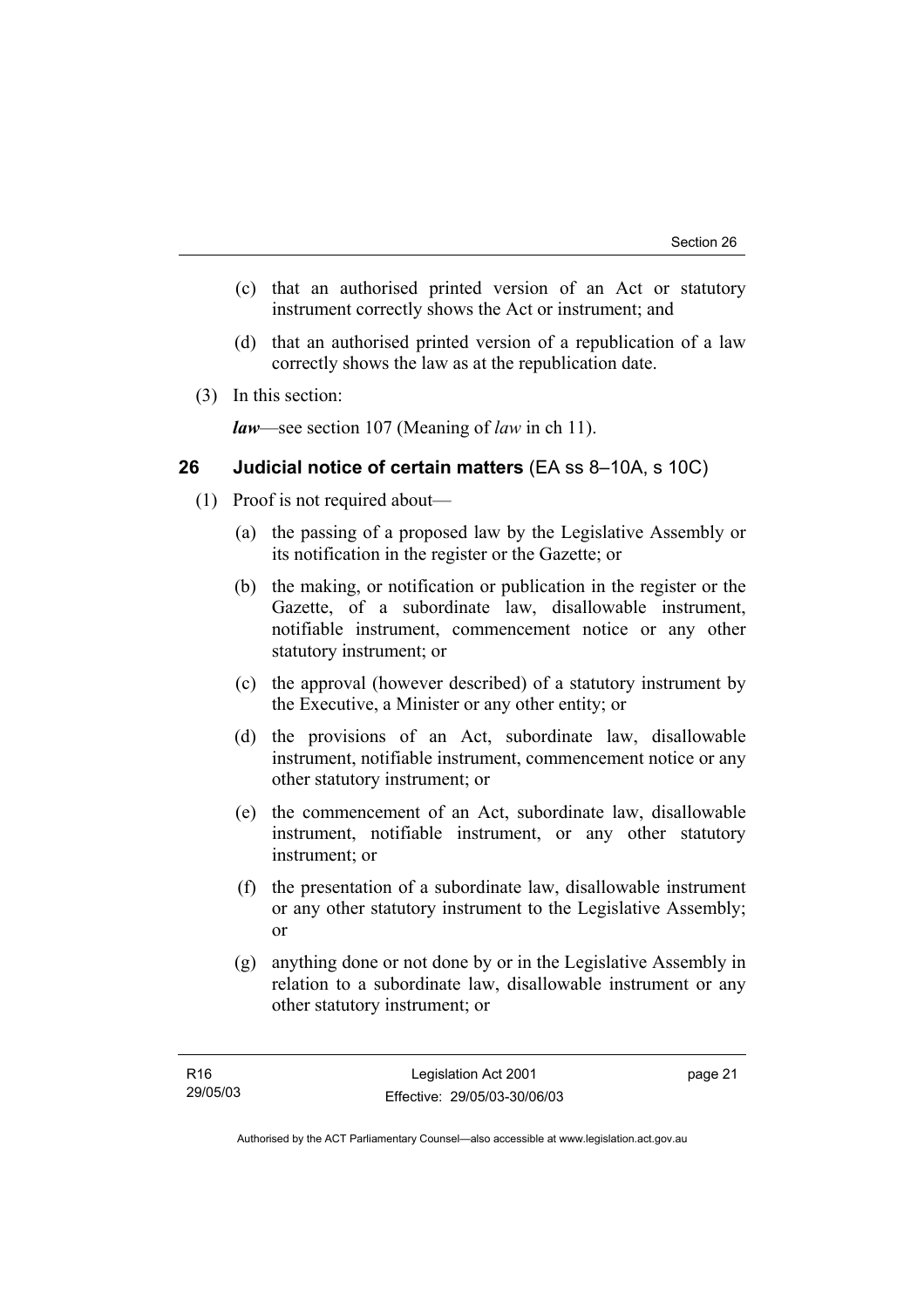- (h) changes made under chapter 11 (Republication of Acts and statutory instruments); or
- (i) the authorisation of a republication under this Act, the provisions of an authorised republication or the republication date of an authorised republication.
- (2) A court or tribunal may inform itself of anything mentioned in subsection (1) in any way it considers appropriate.

#### **Examples of ways that may be appropriate**

- 1 using a version of an Act downloaded from an approved web site using the internet
- 2 using information obtained from an approved web site using the internet
- 3 using an authorised printed version of a republication
- *Note* An example is part of the Act, is not exhaustive and may extend, but does not limit, the meaning of the provision in which it appears (see s 126 and s 132).
- (3) However, the court or tribunal must consider whether the source it intends to use appears to be a reliable source of information.
- (4) For subsection (3), an authorised version of an Act, statutory instrument or republication is a reliable source of information.
- (5) This section does not limit any other law providing how a court or tribunal may be informed about a matter mentioned in subsection  $(1)$ .

page 22 Legislation Act 2001 Effective: 29/05/03-30/06/03

R16 29/05/03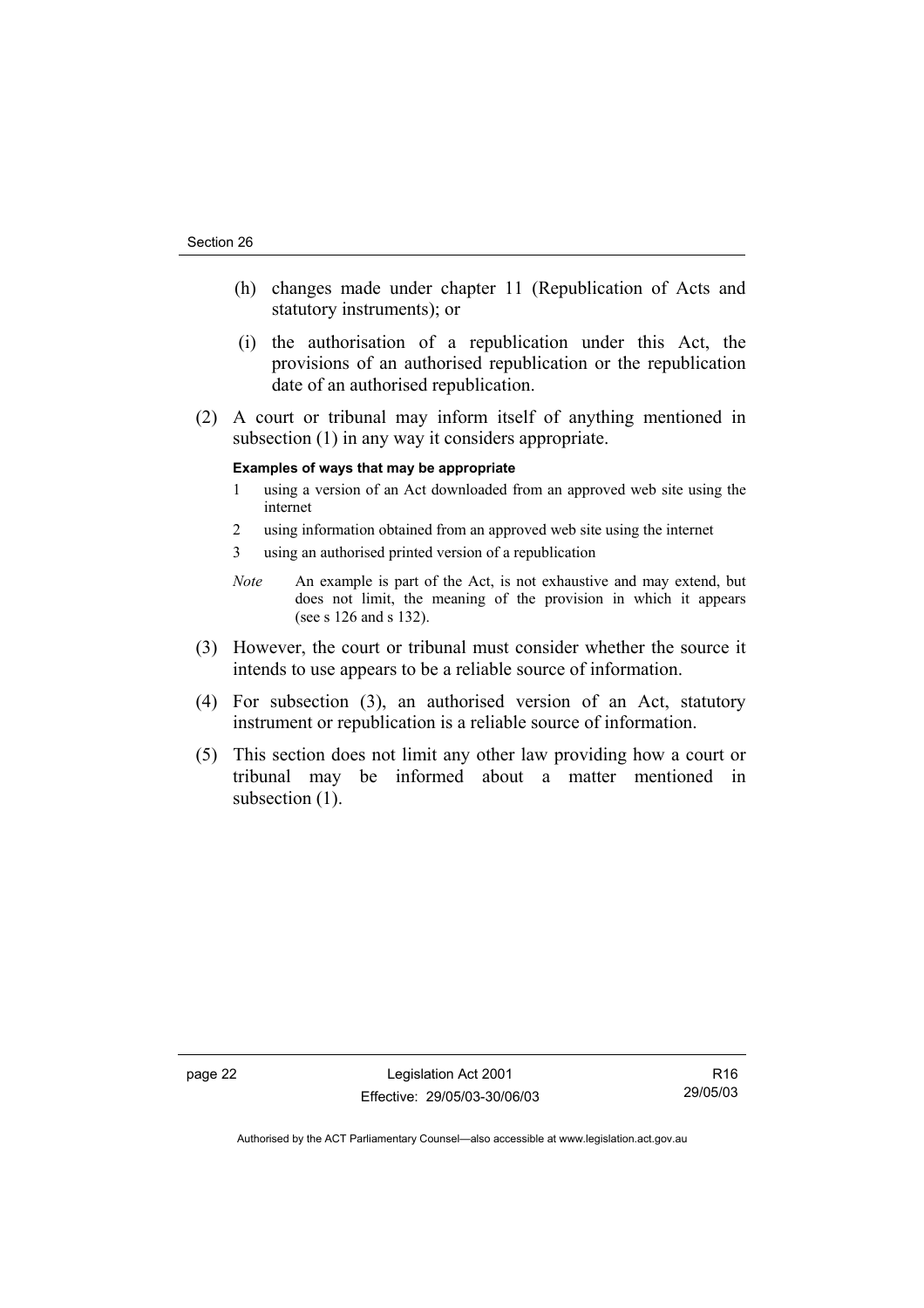# **Chapter 4 Numbering and notification of Acts**

## **27 Numbering of Acts** (IA s 9)

The Acts passed in each year are to be numbered as nearly as practicable in the order in which they are passed.

## **28 Notification of Acts** (IA s 8)

- (1) If a proposed law is passed by the Legislative Assembly, the Speaker must ask the parliamentary counsel to notify the making of the law.
- (2) If the Speaker asks the parliamentary counsel to notify the making of the proposed law, the parliamentary counsel must—
	- (a) notify the making of the law in the register; or
	- (b) if it is not practicable to notify the making of the proposed law in the register, or make the text of the proposed law and the notification of its making accessible at 1 or more approved web sites, when the law is to be notified—notify the making of the law in the Gazette.
- (3) If the Speaker asks the parliamentary counsel to notify the making of the proposed law on a particular day, the parliamentary counsel must notify the making of the law on that day unless it is impracticable to do so.
- (4) The making of the proposed law is notified in the register by entering in the register—
	- (a) a statement that the law has been passed by the Legislative Assembly; and
	- (b) the text of the law.

| R16      | Legislation Act 2001         | page 23 |
|----------|------------------------------|---------|
| 29/05/03 | Effective: 29/05/03-30/06/03 |         |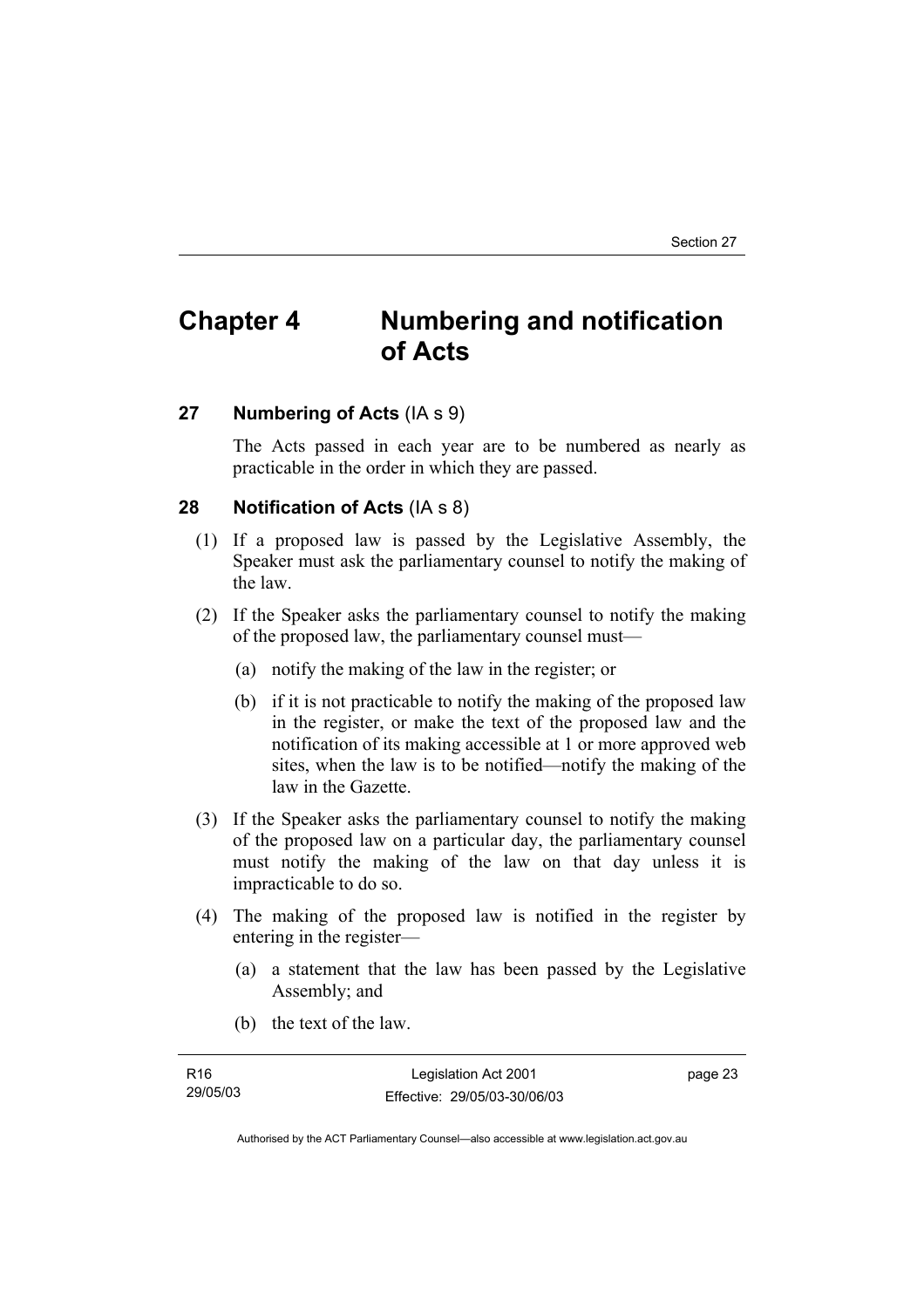- (5) The making of the proposed law is notified in the Gazette by publishing in the Gazette a statement—
	- (a) that the law has been passed by the Legislative Assembly; and
	- (b) of the place or places where copies of the law can be purchased.
- (6) If the making of the proposed law is notified in the Gazette—
	- (a) copies of the law must be available for purchase on the day of publication (the *Gazette date*), or as soon as practicable after the Gazette date, at the place, or each of the places, stated in the Gazette; and
	- (b) the parliamentary counsel must later enter in the register—
		- (i) a statement that the law has been passed by the Legislative Assembly; and
		- (ii) a statement that the law was notified in the Gazette on the Gazette date; and
		- (iii) the text of the law.
- (7) If on the Gazette date no copies of the law are available for purchase at the place, or any of the places, stated in the Gazette, the parliamentary counsel must give the Minister a statement—
	- (a) that copies of the law were not available; and
	- (b) explaining why they were not available.
- (8) The Minister must present the statement to the Legislative Assembly within 6 sitting days after the Gazette date.
- (9) This section is a determinative provision.
	- *Note* See s 5 for the meaning of determinative provisions, and s 6 for their displacement.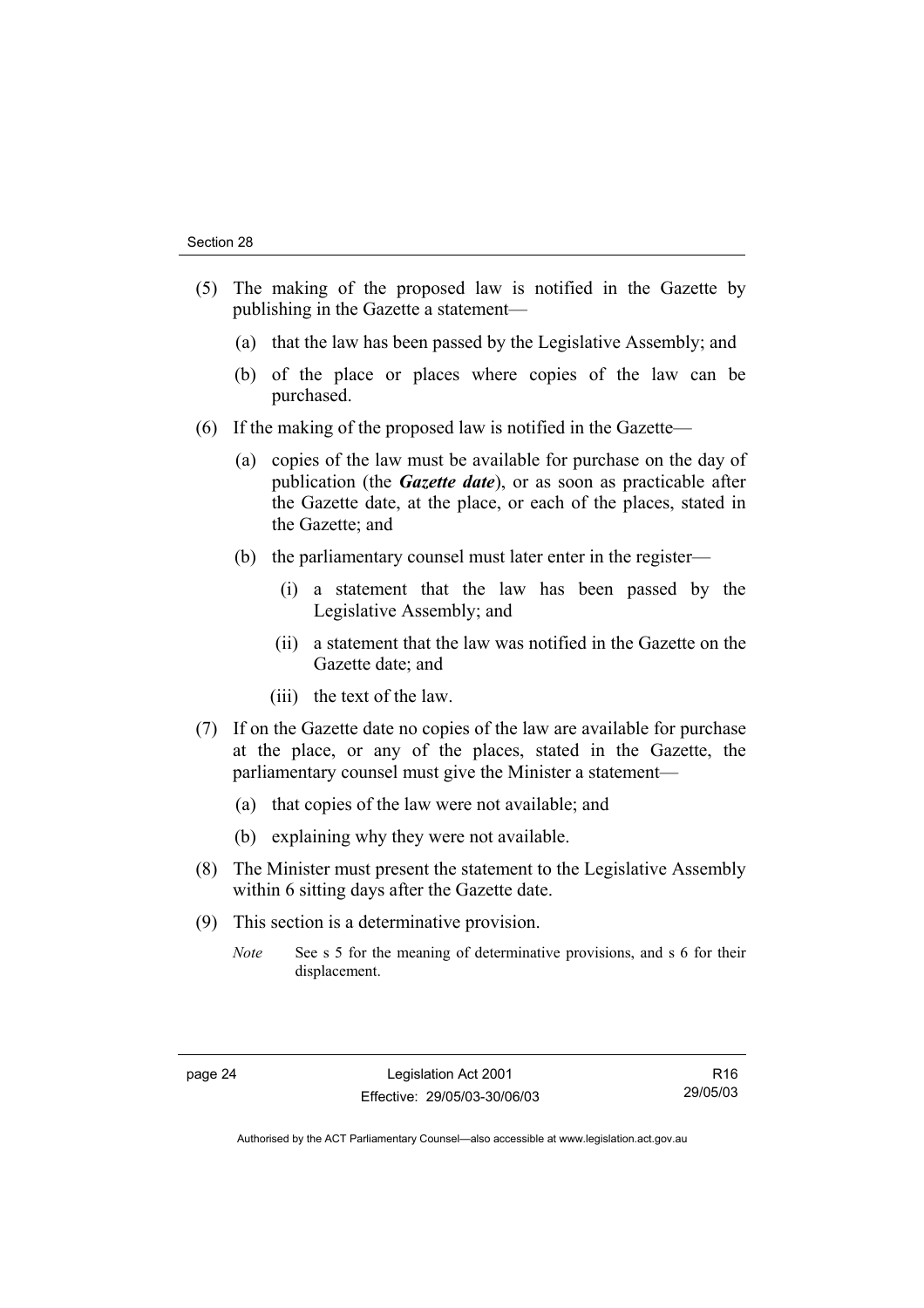#### **29 References to** *enactment* **or** *passing* **of Acts** (IA s 10F)

In an Act or statutory instrument, a reference to the *enactment* or *passing* of an Act is a reference to the making of the Act having been notified in the register or the Gazette.

## **30 References to** *notification* **of Acts**

In an Act or statutory instrument, a reference to the *notification* of an Act is a reference to the making of the Act having been notified in the register or the Gazette.

Legislation Act 2001 Effective: 29/05/03-30/06/03 page 25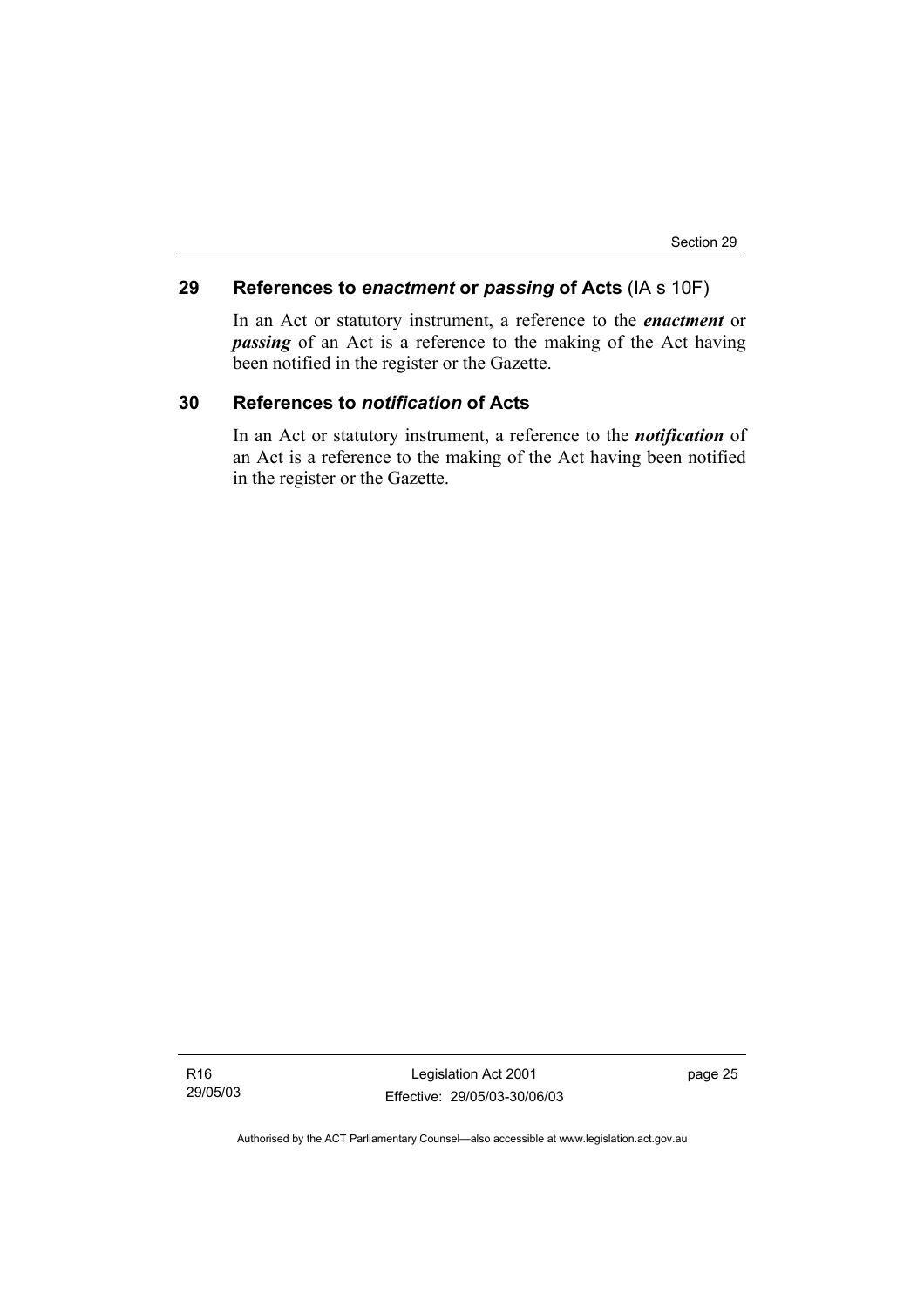#### **Part 5.1** Preliminary

Section 31

# **Chapter 5 Regulatory impact statements for subordinate laws and disallowable instruments**

## **Part 5.1** Preliminary

## **31 Definitions for ch 5** (SLA s 9A)

In this chapter:

*authorising law*, in relation to a proposed subordinate law or disallowable instrument (the *proposed law*), means the Act or statutory instrument (and, if appropriate, the provision of the Act or statutory instrument) under which the proposed law will be made.

*benefits* includes—

- (a) advantages; and
- (b) direct and indirect economic, environmental and social benefits.

*costs* includes—

- (a) burdens and disadvantages; and
- (b) direct and indirect economic, environmental and social costs.

*scrutiny committee principles* means the terms of reference of the Legislative Assembly's Standing Committee on Legal Affairs that apply to subordinate laws and disallowable instruments.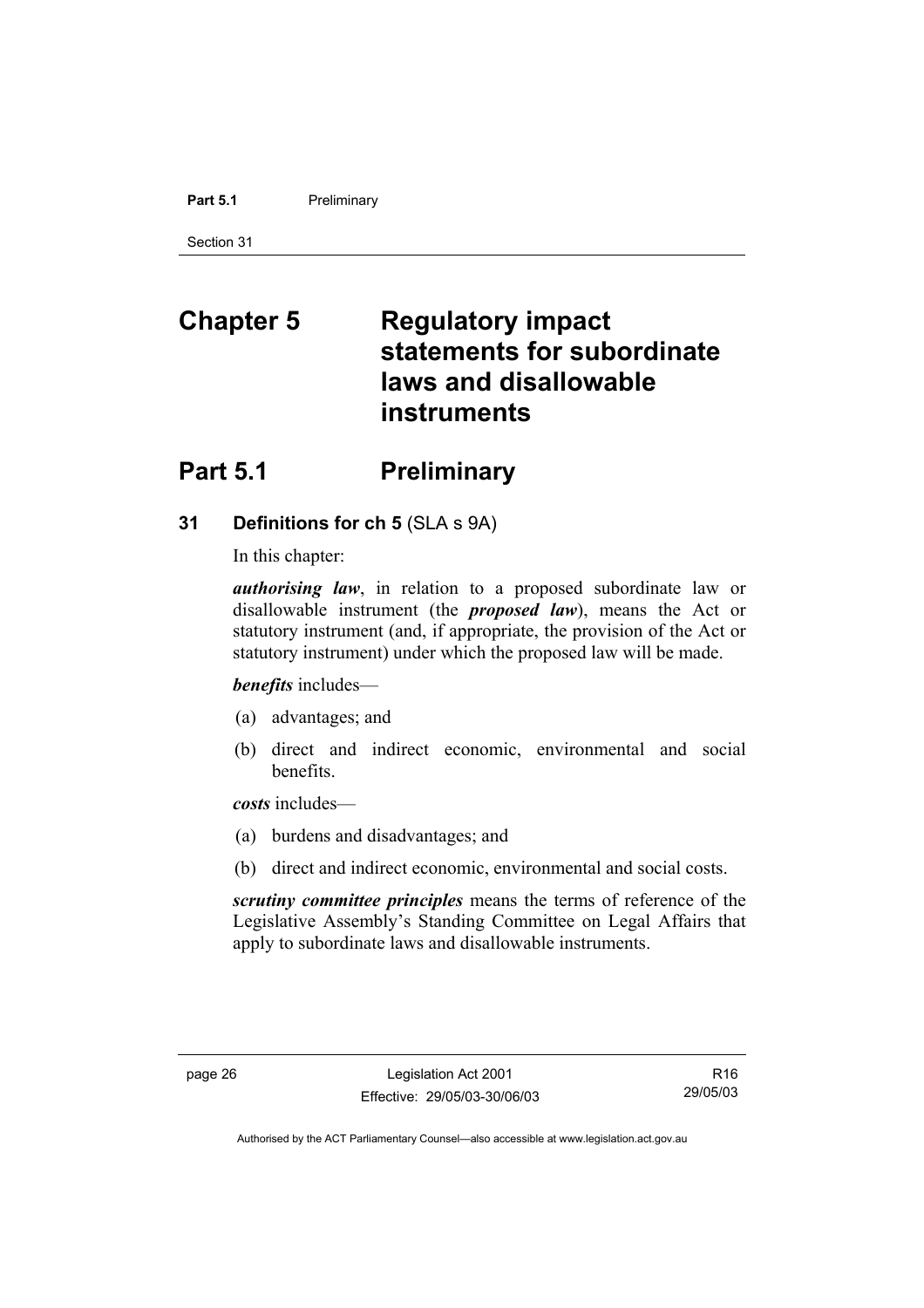## **32 Other publication or consultation requirements not affected** (SLA s 9B)

- (1) Part 5.2 (Requirements for regulatory impact statements) does not affect any requirements in any other Territory law for publication or consultation about a proposal to make a subordinate law or disallowable instrument.
- (2) Part 5.2 does not apply to the subordinate law or disallowable instrument if the requirements are of a comparable level to publication and consultation under the part.

## **33 Guidelines about costs of proposed subordinate laws and disallowable instruments** (SLA s 9C)

- (1) The Minister may, in writing, issue guidelines to be applied in deciding whether a proposed subordinate law or disallowable instrument is, or is not, likely to impose appreciable costs on the community or a part of the community.
- (2) Guidelines issued under this section are a disallowable instrument.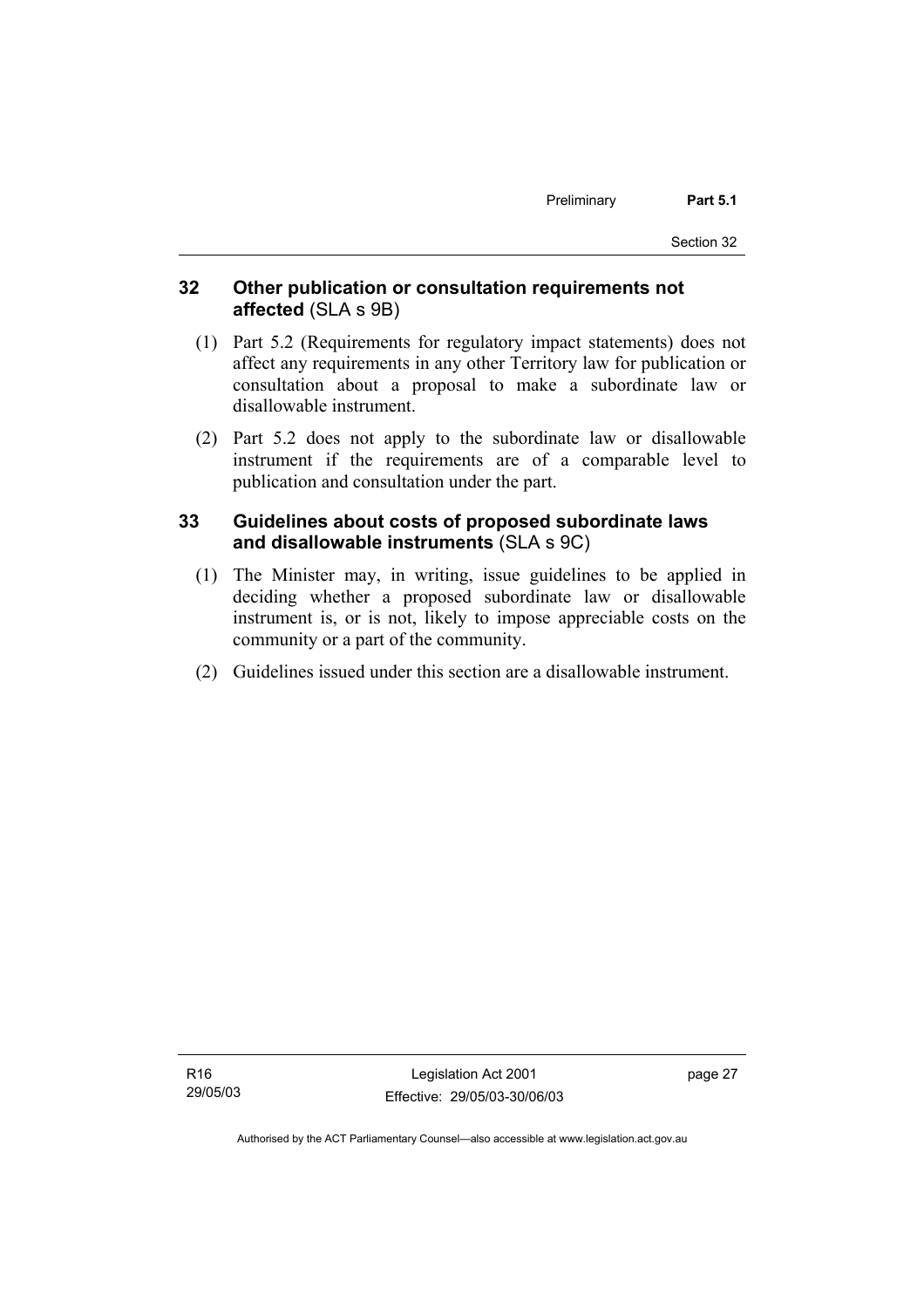## **Part 5.2 Requirements for regulatory impact statements**

## **34 Preparation of regulatory impact statements** (SLA s 9D)

- (1) If a proposed subordinate law or disallowable instrument (the *proposed law*) is likely to impose appreciable costs on the community, or a part of the community, then, before the proposed law is made, the Minister administering the authorising law (the *administering Minister*) must arrange for a regulatory impact statement to be prepared for the proposed law.
- (2) However, this section does not apply to the proposed law if the administering Minister, in writing, exempts the proposed law from subsection  $(1)$ .
	- *Note* Sections 32 and 36 also state other circumstances when a regulatory impact statement is not required.
- (3) An exemption under subsection (2) (the *RIS exemption*) is a disallowable instrument.
- (4) If the RIS exemption is disallowed under this Act after the proposed law has been made in whole or in part, the administering Minister must arrange for a regulatory impact statement to be prepared for the subordinate law or disallowable instrument.
- (5) The regulatory impact statement prepared under subsection (4) must be presented to the Legislative Assembly within 5 sitting days after the disallowance of the RIS exemption.
- (6) This chapter (other than section 37 (When must regulatory impact statement be presented?)) applies to the law as if the law were a proposed subordinate law or disallowable instrument.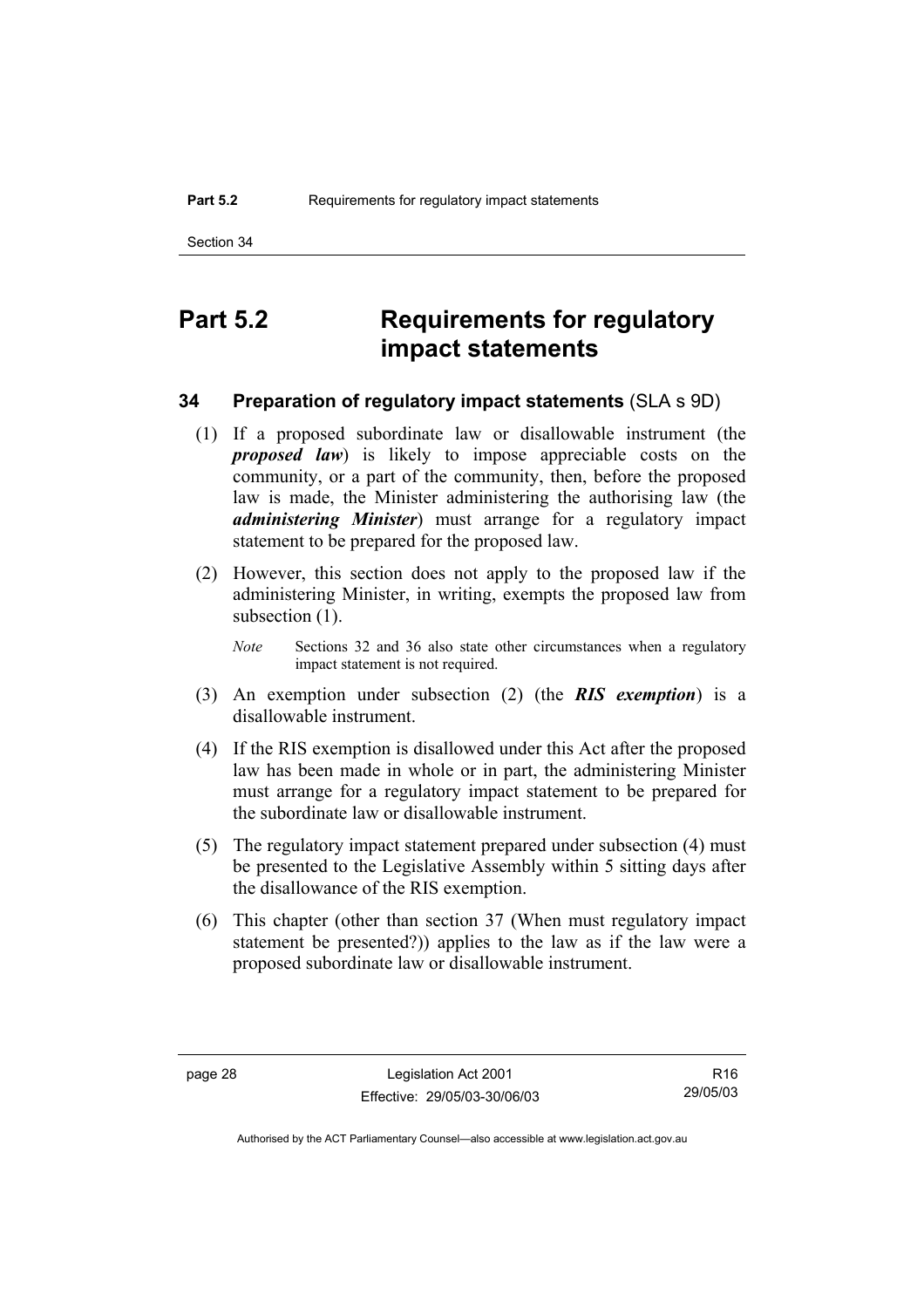## **35 Content of regulatory impact statements** (SLA s 9E)

A regulatory impact statement for a proposed subordinate law or disallowable instrument (the *proposed law*) must include the following information about the proposed law in clear and precise language:

- (a) the authorising law;
- (b) a brief statement of the policy objectives of the proposed law and the reasons for them;
- (c) a brief statement of the way the policy objectives will be achieved by the proposed law and why this way of achieving them is reasonable and appropriate;
- (d) a brief explanation of how the proposed law is consistent with the policy objectives of the authorising law;
- (e) if the proposed law is inconsistent with the policy objectives of another Territory law—
	- (i) a brief explanation of the relationship with the other law; and
	- (ii) a brief explanation for the inconsistency;
- (f) if appropriate, a brief statement of any reasonable alternative way of achieving the policy objectives (including the option of not making a subordinate law or disallowable instrument) and why the alternative was rejected;
- (g) a brief assessment of the benefits and costs of implementing the proposed law that—
	- (i) if practicable and appropriate, quantifies the benefits and costs; and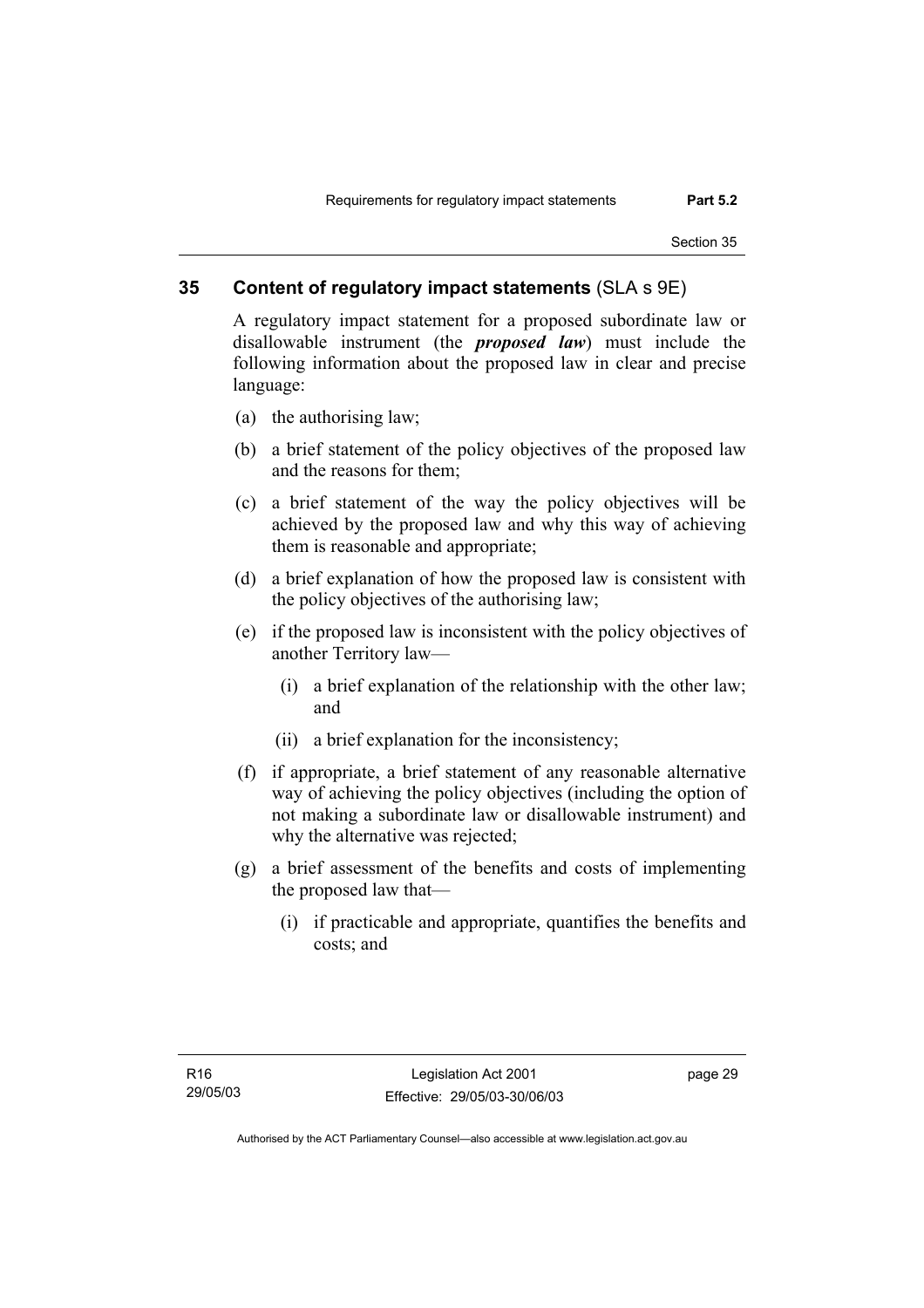- (ii) includes a comparison of the benefits and costs with the benefits and costs of any reasonable alternative way of achieving the policy objectives stated under paragraph (f);
- (h) a brief assessment of the consistency of the proposed law with the scrutiny committee principles and, if it is inconsistent with the principles, the reasons for the inconsistency.

## **36 When is preparation of regulatory impact statement unnecessary?** (SLA s 9F)

- (1) A regulatory impact statement need not be prepared for a proposed subordinate law or disallowable instrument (the *proposed law*) if the proposed law only provides for, or to the extent it only provides for, any of the following:
	- (a) a matter that is not of a legislative nature, including, for example, a matter of a machinery, administrative, drafting or formal nature;
	- (b) a matter that does not operate to the disadvantage of anyone (other than the Territory or a Territory authority or instrumentality) by—
		- (i) adversely affecting the person's rights; or
		- (ii) imposing liabilities on the person;
	- (c) an amendment of a Territory law to take account of current legislative drafting practice;
	- (d) the commencement of an Act or statutory instrument or a provision of an Act or statutory instrument;
	- (e) an amendment of a Territory law that does not fundamentally affect the law's application or operation;
	- (f) a matter of a transitional character;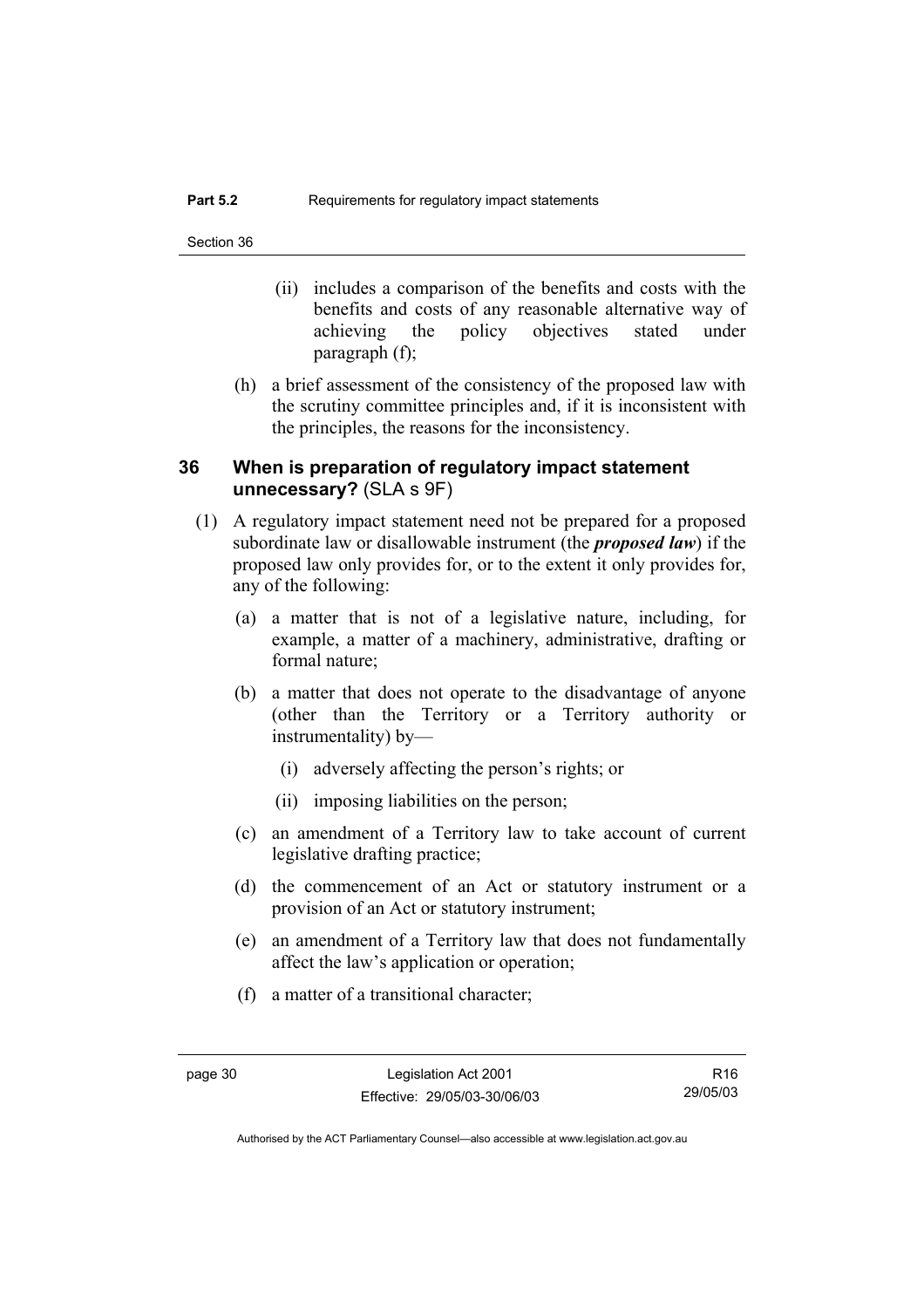- (g) a matter arising under a Territory law that is part of a uniform scheme of legislation or complementary with legislation of the Commonwealth, a State or New Zealand;
- (h) a matter involving the adoption of an Australian or international protocol, standard, code, or intergovernmental agreement or instrument, if an assessment of the benefits and costs has already been made and the assessment was made for, or is relevant to, the ACT;
- (i) a proposal to make, amend or repeal rules of court;
- (j) a matter advance notice of which would enable someone to gain unfair advantage;
- (k) an amendment of a fee, charge or tax consistent with announced government policy.
- (2) A regulatory impact statement also need not be prepared for the proposed law if, or to the extent that, it would be against the public interest because of the nature of the proposed law or the circumstances in which it is made.

#### **Example**

A law may need to be made urgently for controlling the spread of a disease or dealing with another urgent situation.

*Note* Sections 32 and 34 also state other circumstances when a regulatory impact statement is not required.

### **37 When must regulatory impact statement be presented?**  (SLA s 9G)

- (1) This section applies if a regulatory impact statement for a proposed subordinate law or disallowable instrument (the *proposed law*) has been prepared and the proposed law is made in whole or part.
- (2) The statement must be presented to the Legislative Assembly with the subordinate law or disallowable instrument.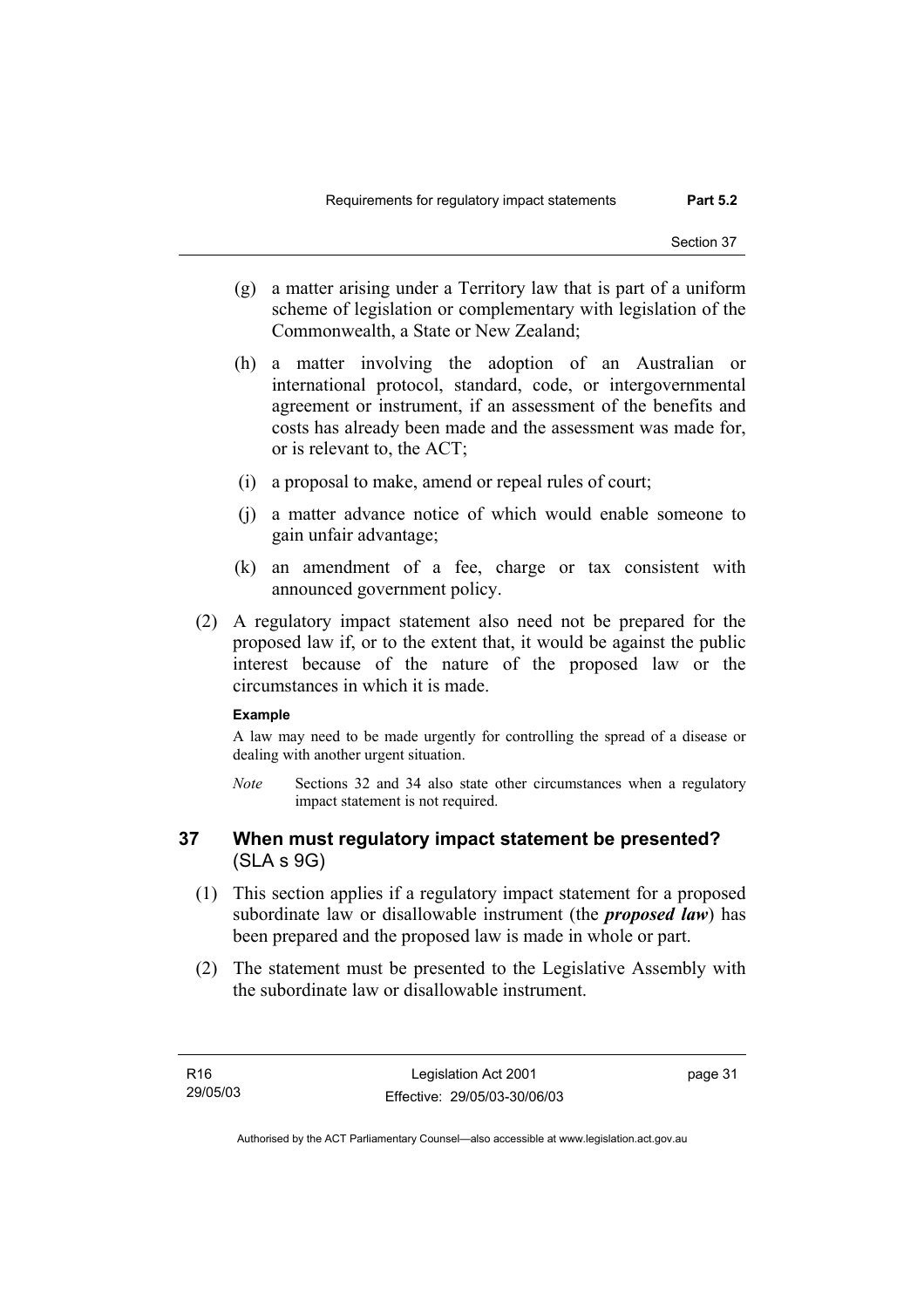# **Part 5.3 Failure to comply with requirements for regulatory impact statements**

## **38 Effect of failure to comply with pt 5.2** (SLA s 9H)

- (1) Failure to comply with part 5.2 (Requirements for regulatory impact statements) in relation to a subordinate law or disallowable instrument (the *law*) does not—
	- (a) affect the law's validity; or
	- (b) create rights or impose legally enforceable obligations on the Territory, a Minister or anyone else.
- (2) In addition, a decision made, or appearing to be made, under part 5.2 is final and conclusive.
- (3) In this section:

*decision* includes—

- (a) conduct engaged in to make a decision; and
- (b) conduct related to making a decision; and
- (c) failure to make a decision.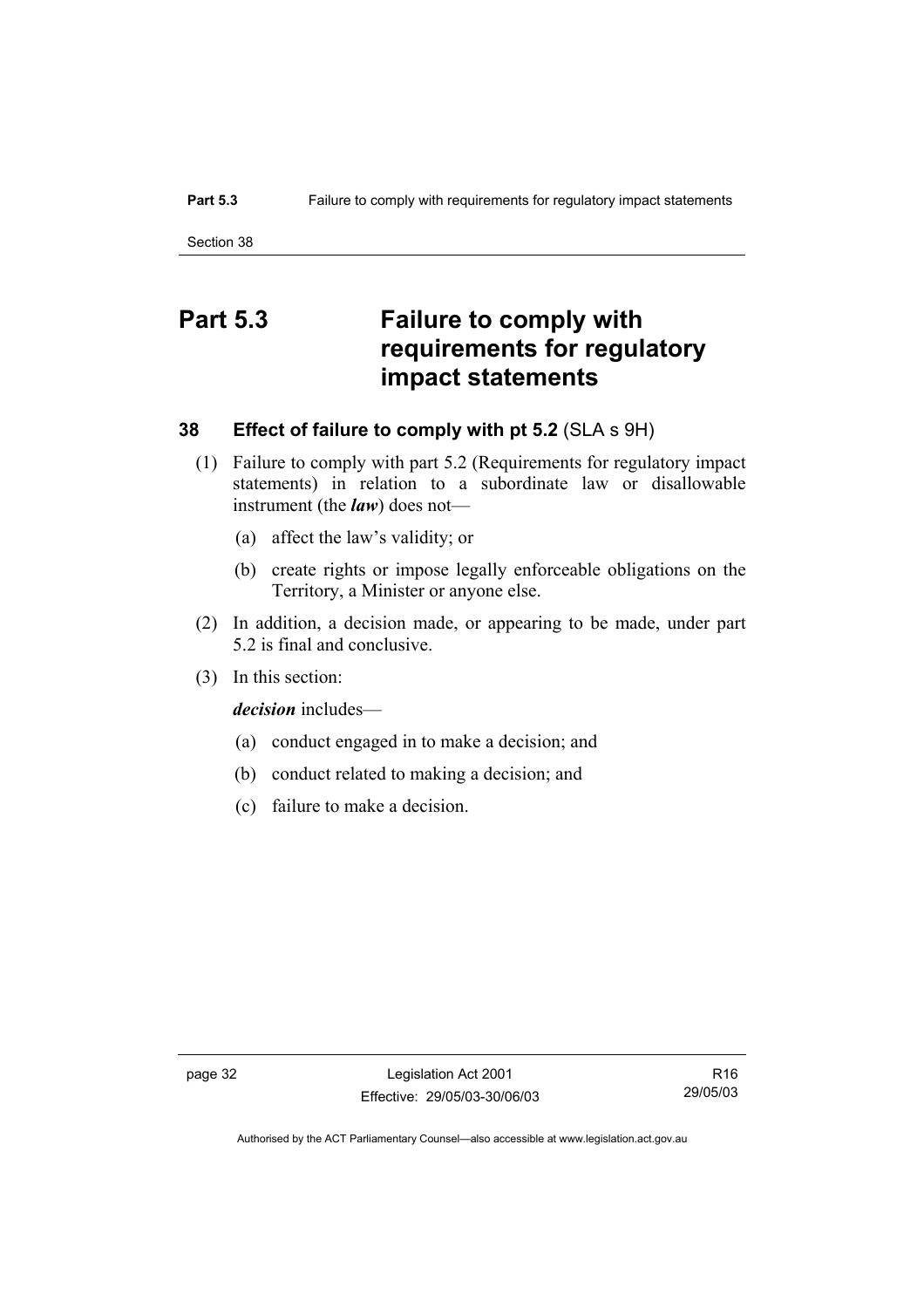General **Part 6.1** 

Section 39

# **Chapter 6 Making, notification and numbering of statutory instruments**

## **Part 6.1 General**

## **39 Meaning of** *matter* **in ch 6** (IA s 27B)

In this chapter:

*matter*, in relation to a statutory instrument, includes circumstance, person, place and purpose.

## **40 Presumption of validity** (EA s 10C (2) (e))

It is presumed, unless the contrary is proved, that all conditions and steps required for the making of a statutory instrument have been satisfied and carried out.

## **41 Making of certain statutory instruments by Executive**  (SLA s 3)

- (1) This section applies if an Act authorises or requires the Executive to make a subordinate law or disallowable instrument.
- (2) The subordinate law or disallowable instrument is taken to be made by the Executive if—
	- (a) it is signed by 2 or more Ministers who are members of the Executive; and
	- (b) 1 of the signing Ministers is the responsible Minister.
- (3) A subordinate law or disallowable instrument made in accordance with subsection (2) is taken to be made when it is signed by the second Minister signing.

| R16      | Legislation Act 2001         | page 33 |
|----------|------------------------------|---------|
| 29/05/03 | Effective: 29/05/03-30/06/03 |         |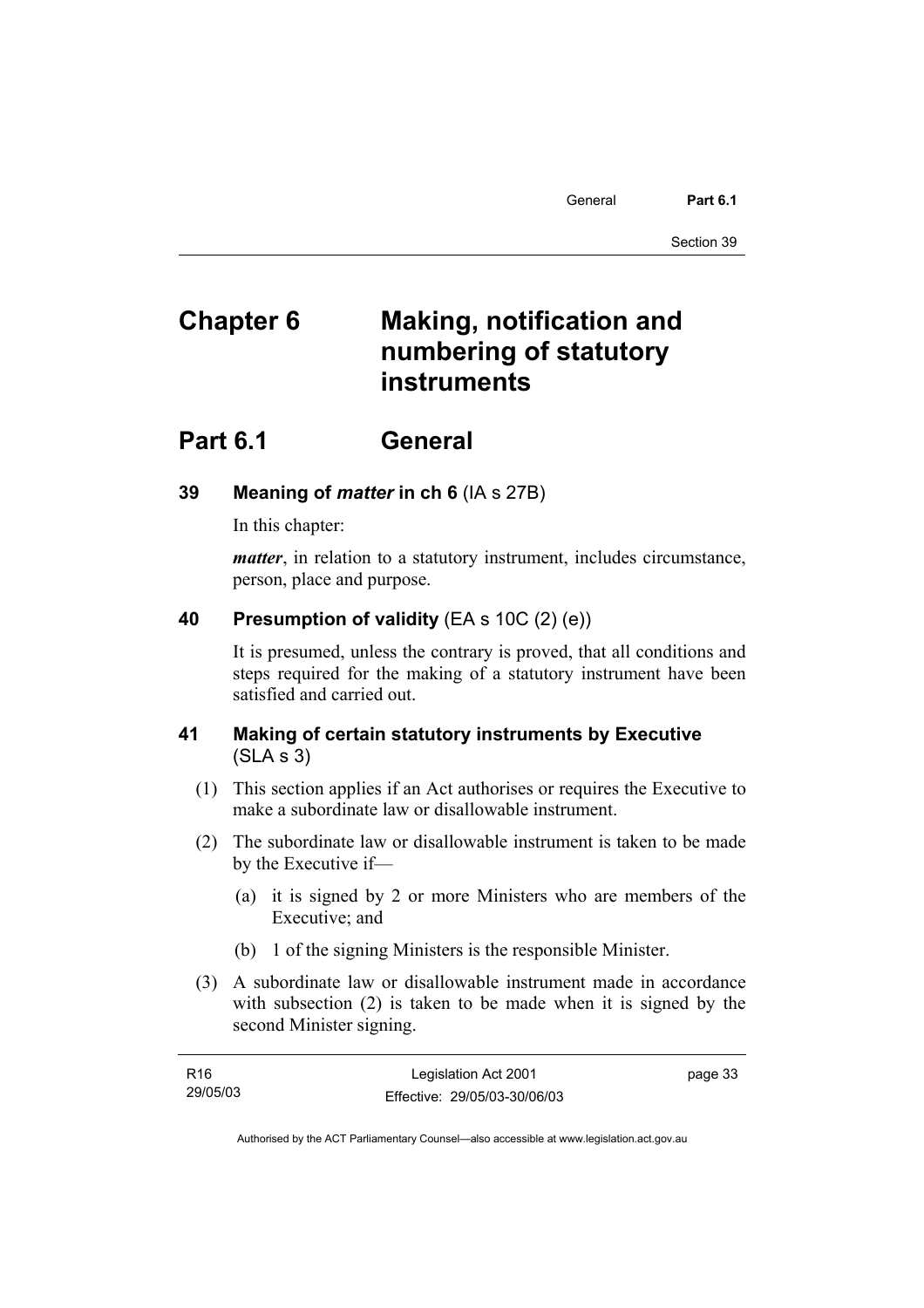#### Part 6.1 **General**

Section 41

- (4) Subsection (2) (b) does not apply if the responsible Minister cannot sign because he or she is absent from the ACT, ill or on leave.
- (5) In this section:

#### *responsible Minister* means—

- (a) the Minister for the time being administering the Act; or
- (b) if, for the time being, different Ministers administer the Act in relation to different matters—
	- (i) if only 1 Minister administers the Act in relation to the relevant matter—that Minister; or
	- (ii) if 2 or more Ministers administer the Act in relation to the relevant matter—any of the Ministers; or
	- (iii) if subparagraph (ii) does not apply and, for the time being, 2 or more Ministers administer the Act—any of the Ministers;

but does not include a Minister for the time being acting on behalf of the Minister or 2 or more Ministers.

page 34 Legislation Act 2001 Effective: 29/05/03-30/06/03

R16 29/05/03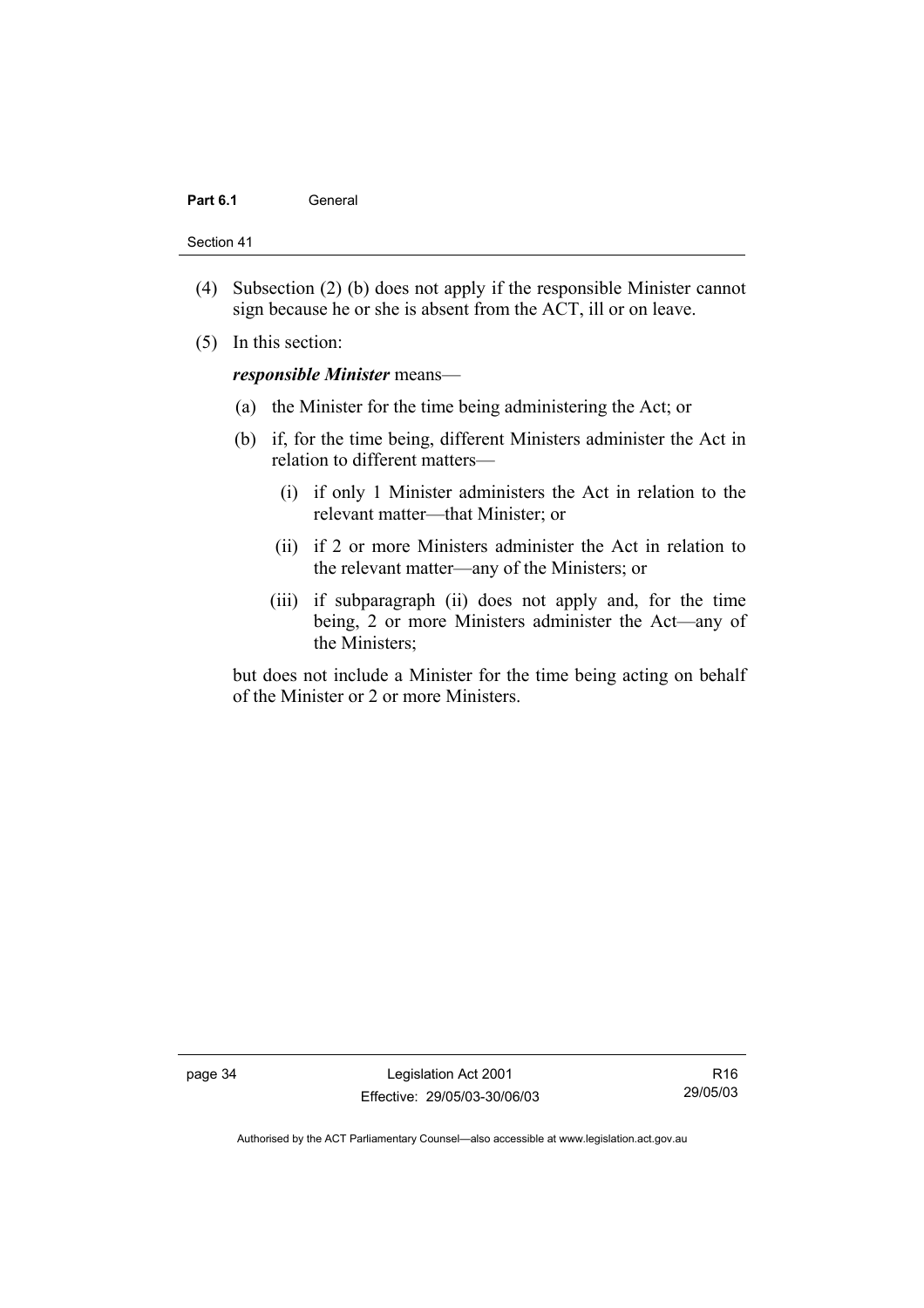# **Part 6.2 Making of statutory instruments generally**

## **42 Power to make statutory instruments** (IA s 26 (1), s 27C)

 (1) If an Act or statutory instrument gives a power that can be exercised by making an instrument, the Act or statutory instrument gives power to make the instrument.

#### **Example**

An Act gives a Minister power to approve codes of practice, but does not require the approval to be in writing or to be given by a particular instrument. The power can be exercised by giving a written approval. The Act, therefore, gives power to make an instrument, namely, a written approval.

- *Note* An example is part of the Act, is not exhaustive and may extend, but does not limit, the meaning of the provision in which it appears (see s 126 and s 132).
- (2) If an Act or statutory instrument gives power to make an instrument, the power may be exercised from time to time.
- (3) This section is a determinative provision.
	- *Note* See s 5 for the meaning of determinative provisions, and s 6 for their displacement.

## **43 Statutory instruments to be interpreted not to exceed powers under authorising law** (SLA s 9 (3))

- (1) A statutory instrument is to be interpreted as operating to the full extent of, but not to exceed, the power given by the Act or statutory instrument under which it is made (the *authorising law*).
- (2) Without limiting subsection (1), if a provision of a statutory instrument would, apart from this section, be interpreted as exceeding power—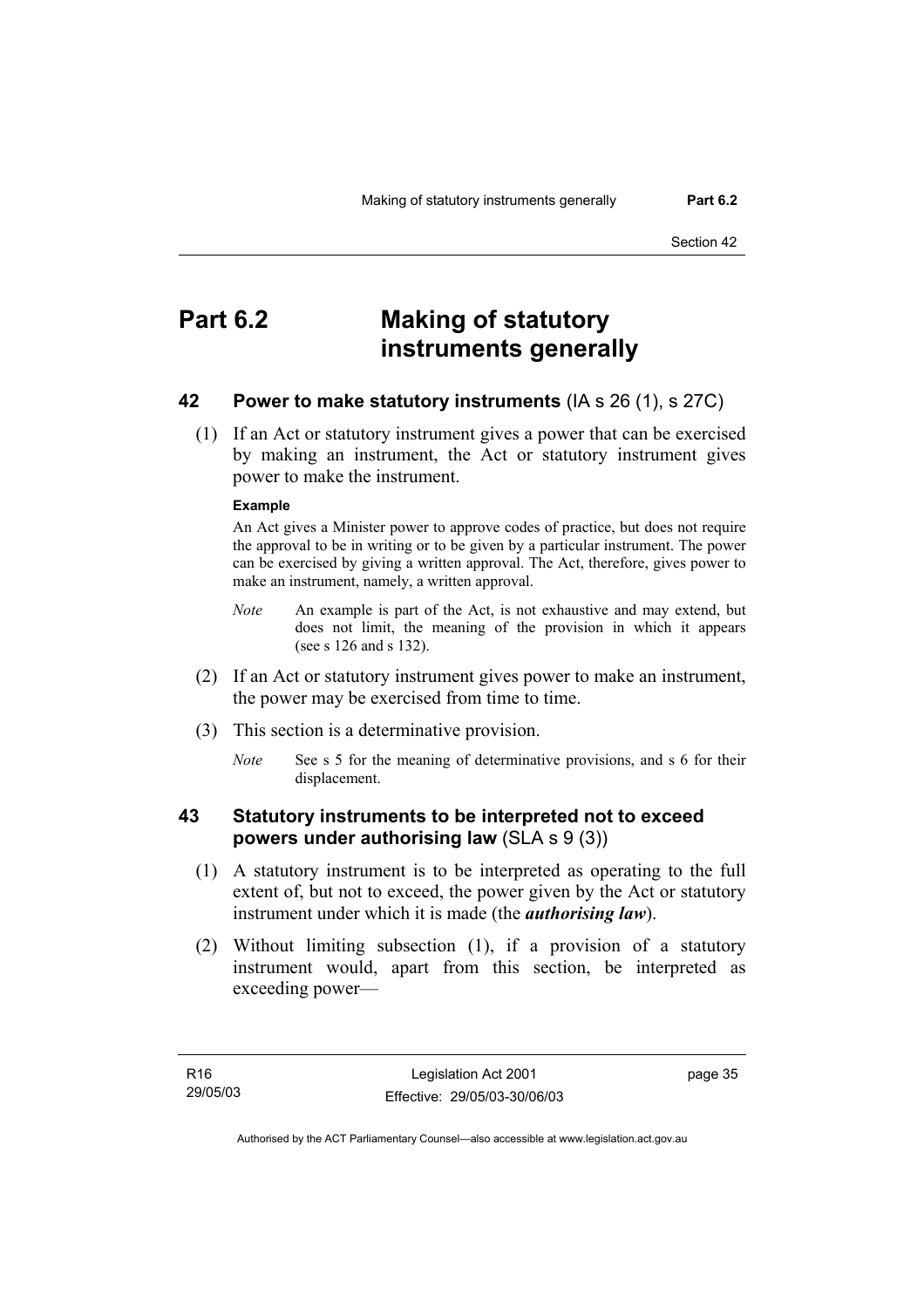- (a) the provision is valid to the extent to which it does not exceed power; and
- (b) the remainder of the instrument is not affected.

#### **Example 1**

The *Agriculture Services Determination* 2001, part 4 exceeds the determination– making power given by the *Agriculture Services Act 2000* (hypothetical). The other provisions of the determination are within power.

The determination (apart from part 4) operates effectively. Part 4 is treated as if it did not form part of the determination and is disregarded.

*Note to example 1* The kind of interpretation indicated in example 1 is known as a divisible interpretation of the determination.

#### **Example 2**

The *Goats Regulations 2001* (hypothetical) are made under the *Goats Act 2001*. The *Goats Regulations 2001*, regulation 39 seeks to impose rules about the care of 'animals', but the Act only gives power to make regulations about goats.

Regulation 39 is read restrictively ('read down') as if it mentioned goats. In other words, the regulation is effective but treated as if it applied only to goats.

*Note to example 2* The kind of interpretation indicated in example 2 is known as a distributive interpretation of the regulations.

 (3) Without limiting subsection (1), if the application of a provision of a statutory instrument to a matter would, apart from this section, be interpreted as exceeding power, the provision's application to other matters is not affected.

#### **Example**

The *Community Safety Order 2001* is expressed to apply to all members of the community without qualification although it is in fact made under the *Building Industry (Safety) Act 2000* (hypothetical). That Act is restricted in its operation to the building industry. The order is cast in such wide terms that it cannot be interpreted divisibly or distributively. However, the order applies to entities such as XYZ Constructions Pty Ltd because it is a company in the construction industry.

*Note* An example is part of the Act, is not exhaustive and may extend, but does not limit, the meaning of the provision in which it appears (see s 126 and s 132).

page 36 Legislation Act 2001 Effective: 29/05/03-30/06/03

R16 29/05/03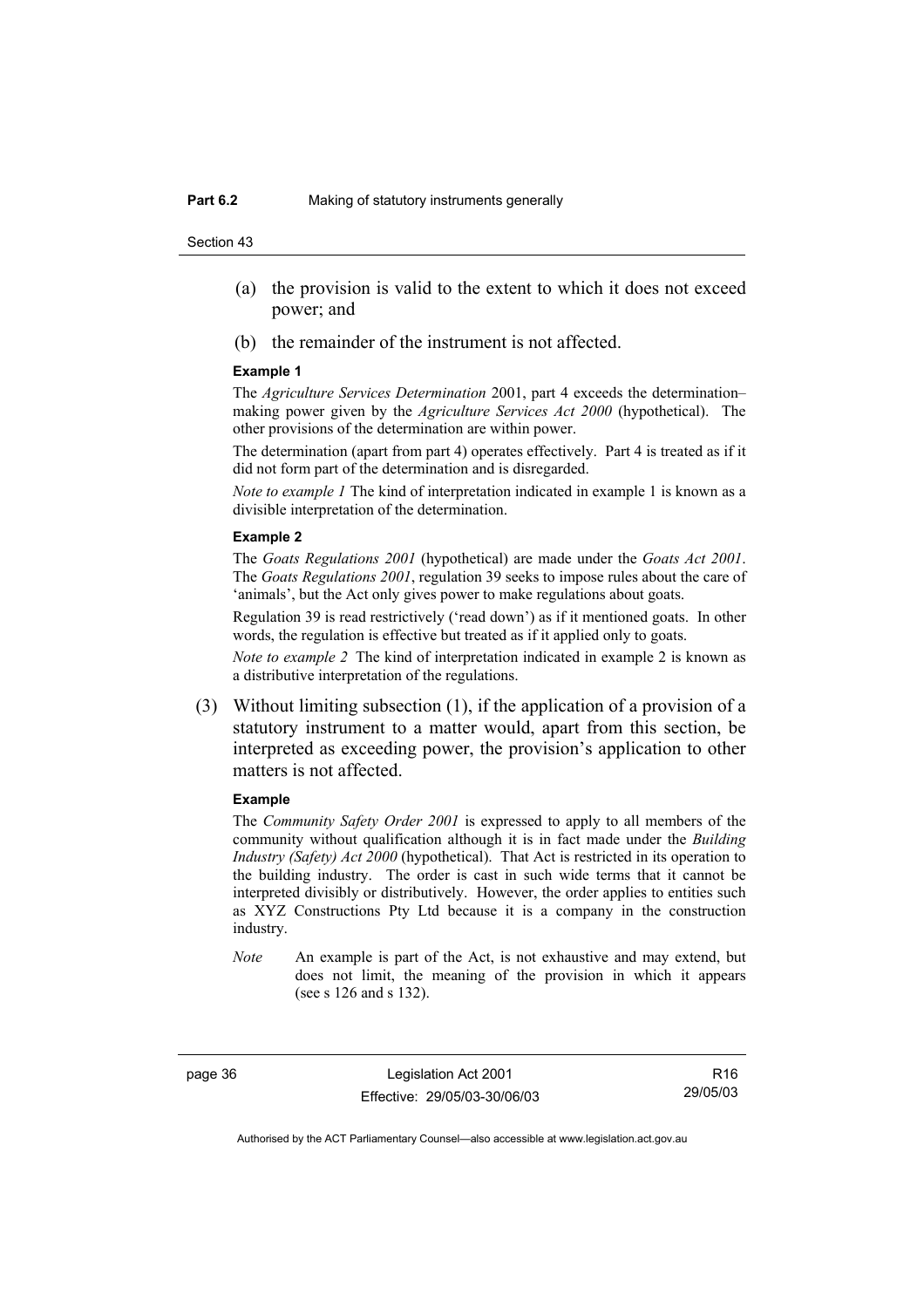- (4) This section is in addition to any provision of the statutory instrument or authorising law.
- (5) This section is a determinative provision.
	- *Note* See s 5 for the meaning of determinative provisions, and s 6 for their displacement.

### **44 Power to make statutory instruments for an Act etc**  (SLA s 2A)

- (1) If an Act or statutory instrument (the *authorising law*) authorises or requires the making of a statutory instrument for (or for the purposes of) the authorising law or another Act or statutory instrument (the *other law*), the power authorises a statutory instrument to be made in relation to any matter that—
	- (a) is required or permitted to be prescribed by the authorising law or other law; or
	- (b) is necessary or convenient to be prescribed for carrying out or giving effect to the authorising law or other law.
- (2) Subsection (1) applies to the authorising law even though the authorising law—
	- (a) only authorises the making of a statutory instrument for (or for the purposes of) the authorising law; or
	- (b) also authorises or requires the making of a statutory instrument about a particular matter.
- (3) Power given by the authorising law to make a statutory instrument about a particular matter does not limit power given by the authorising law or other law to make a statutory instrument (whether or not of the same kind) about any other matter.
- (4) This section is a determinative provision.
	- *Note* See s 5 for the meaning of determinative provisions, and s 6 for their displacement.

| R16      | Legislation Act 2001         | page 37 |
|----------|------------------------------|---------|
| 29/05/03 | Effective: 29/05/03-30/06/03 |         |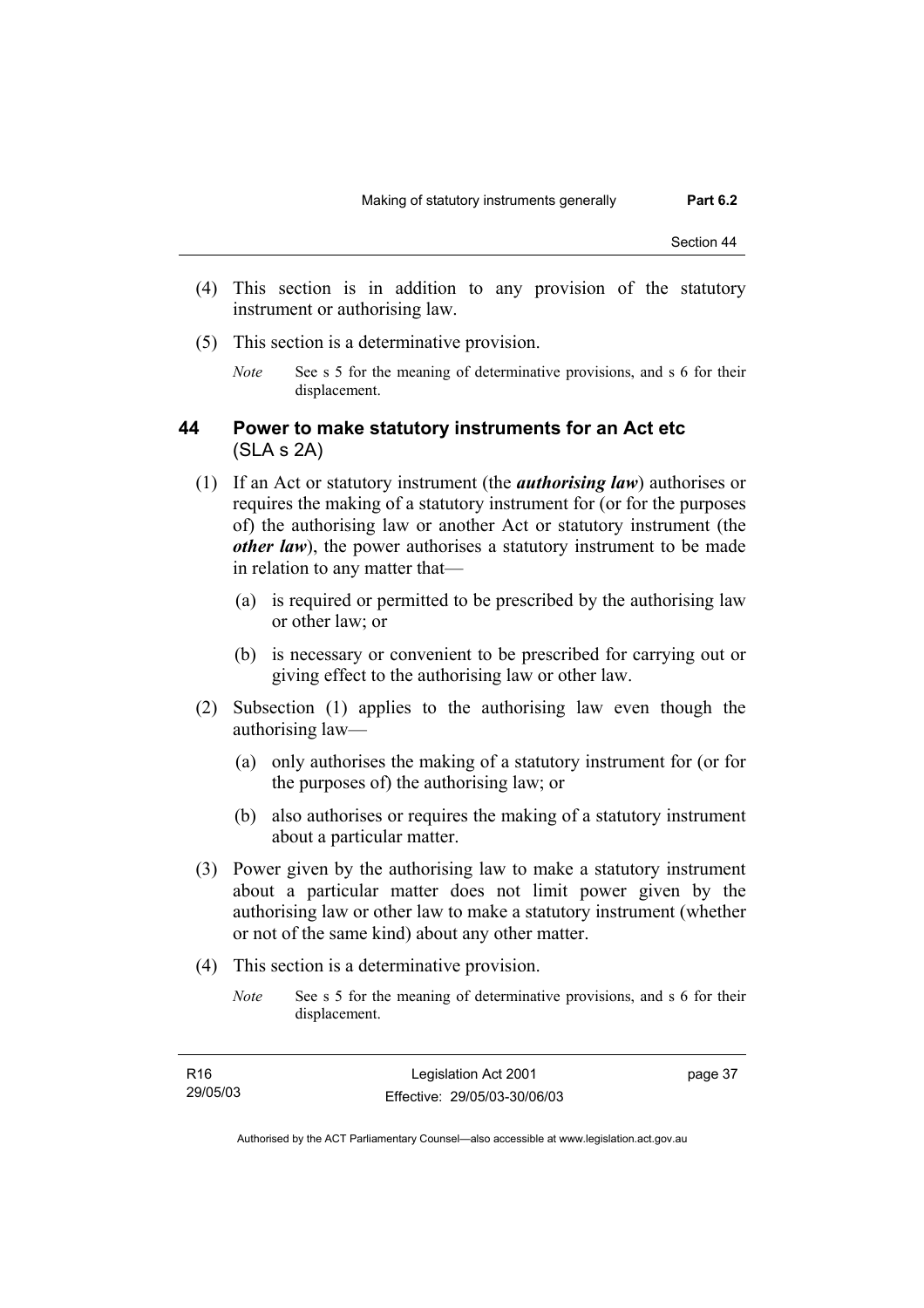#### **45 Power to make court rules** (IA s 27I)

- (1) The power of an entity to make rules for a court includes power to make rules in relation to any matter necessary or convenient to be prescribed for carrying out or giving effect to the court's jurisdiction under any law that authorises or requires anything to be done in or in relation to the court.
- (2) This section is additional to section 44.
- (3) This section is a determinative provision.
	- *Note* See s 5 for the meaning of determinative provisions, and s 6 for their displacement.
- (4) In this section:

*court* includes a tribunal*.*

*disallowable instrument*, for a Commonwealth Act, means a disallowable instrument under the *Acts Interpretation Act 1901* (Cwlth), section 46A.

*law* means—

- (a) an Act, subordinate law or disallowable instrument; or
- (b) a Commonwealth Act, or any regulations, rules, ordinance or disallowable instrument under a Commonwealth Act; or
- (c) a provision of a law mentioned in paragraph (a) or (b).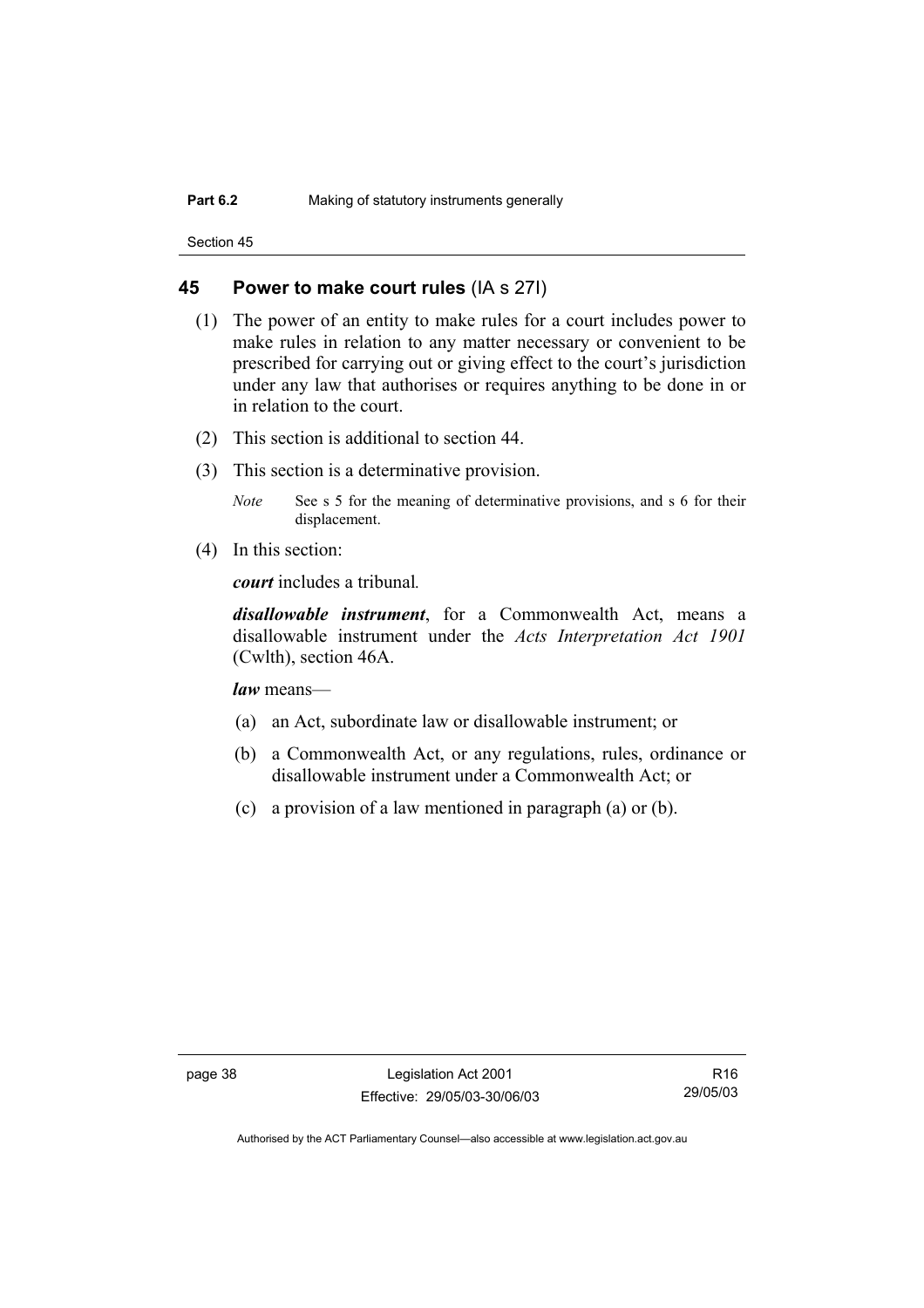## **46 Power to make instrument includes power to amend or repeal** (IA s 27D)

- (1) Power given under an Act or statutory instrument (the *authorising law*) to make a statutory instrument includes power to amend or repeal the instrument.
- (2) The power to amend or repeal the instrument is exercisable in the same way, and subject to the same conditions, as the power to make the instrument.

#### **Examples**

- 1 If the instrument is a disallowable instrument, an amendment or repeal of the instrument is also a disallowable instrument.
- 2 If the instrument is a notifiable instrument, an amendment or repeal of the instrument is also a notifiable instrument.
- 3 If notice of the making of the instrument must be published in a newspaper, notice of an amendment or repeal of the instrument must also be published in the newspaper.
- *Note* An example is part of the Act, is not exhaustive and may extend, but does not limit, the meaning of the provision in which it appears (see s 126 and s 132).
- (3) Despite subsection (1), a form that is a registrable instrument may be repealed or repealed and remade (with or without changes), but may not be amended.
- (4) This section is a determinative provision.
	- *Note* See s 5 for the meaning of determinative provisions, and s 6 for their displacement.

## **47 Statutory instrument may make provision by applying law or instrument** (SLA s 8)

 (1) This section applies if an Act, subordinate law or disallowable instrument (the *authorising law*) authorises or requires the making of a statutory instrument (the *relevant instrument*) about a matter.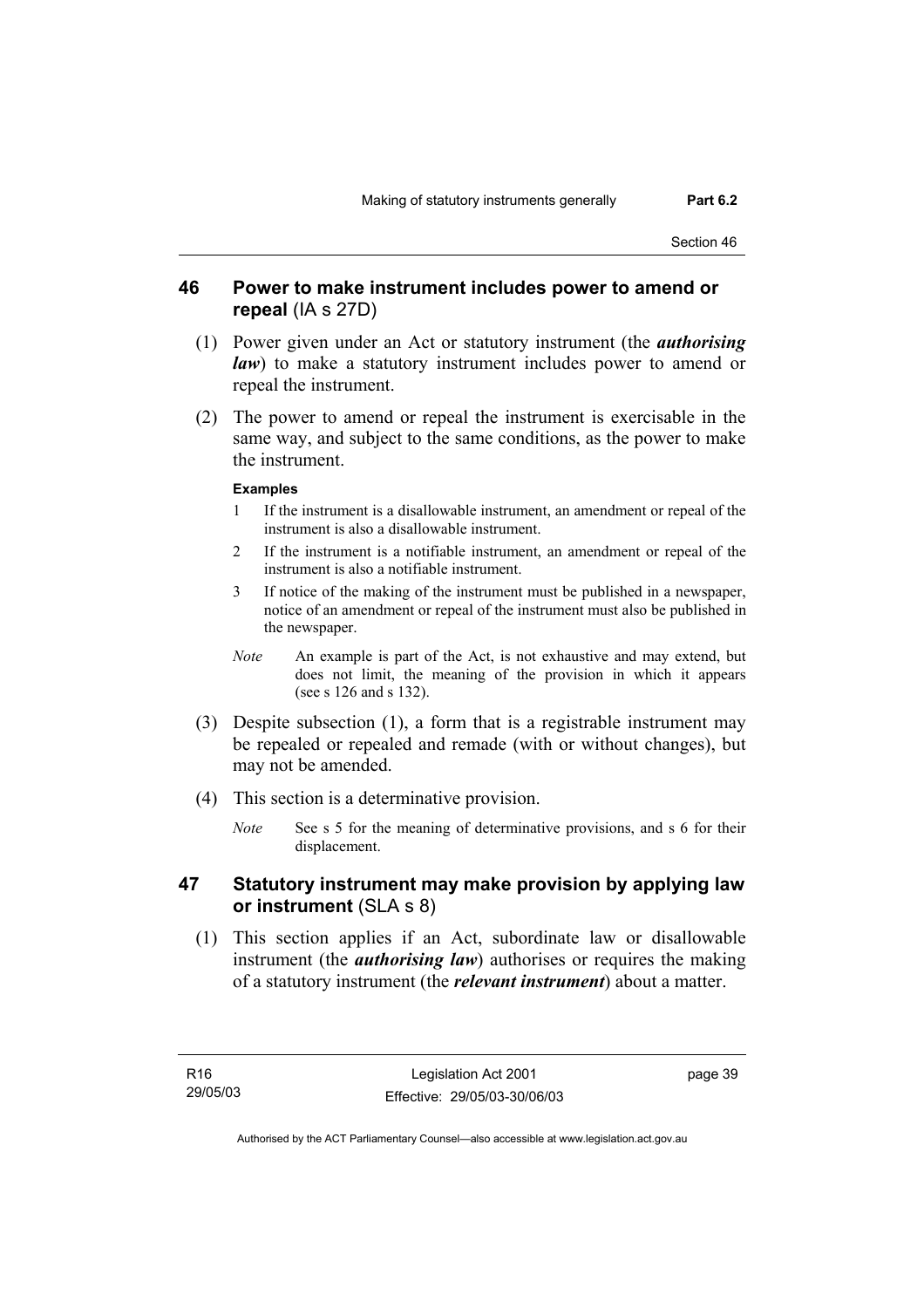```
Section 47
```
- (2) The relevant instrument may make provision about the matter by applying an ACT law—
	- (a) as in force at a particular time; or
	- (b) as in force from time to time.
- (3) The relevant instrument may make provision about the matter by applying a law of another jurisdiction, or an instrument, as in force only at a particular time.
	- *Note* For information on the operation of s (3), see the examples to s (9).
- $(4)$  For subsection  $(3)$ , if—
	- (a) the relevant instrument makes provision about a matter by applying a law of another jurisdiction or an instrument; but
	- (b) subsection (3) is not displaced and the law or instrument is not applied as in force from time to time;

the relevant instrument is taken to have applied the law or instrument as in force when the relevant instrument is made.

#### **Example**

The *Bushfire Compensation Determination 2002* (hypothetical) provides for the making of claims against a compensation fund. Clause 43 provides that disputes about claims under clause 42 must be decided in accordance with the *Commercial Arbitration Act 1984* (NSW). The determination is made on 1 February 2002. Neither the Act under which the determination is made nor the determination indicates that the NSW Act is applied as in force at a particular date or from time to time. Therefore, the NSW Act as in force on 1 February 2002 is applied by the determination.

- *Note* An example is part of the Act, is not exhaustive and may extend, but does not limit, the meaning of the provision in which it appears (see s 126 and s 132).
- (5) If a law of another jurisdiction or an instrument is applied as in force at a particular time, the text of the law or instrument (as in force at that time) is taken to be a notifiable instrument made under the relevant instrument by the entity authorised or required to make the relevant instrument.

| page 40 | Legislation Act 2001         | R <sub>16</sub> |
|---------|------------------------------|-----------------|
|         | Effective: 29/05/03-30/06/03 | 29/05/03        |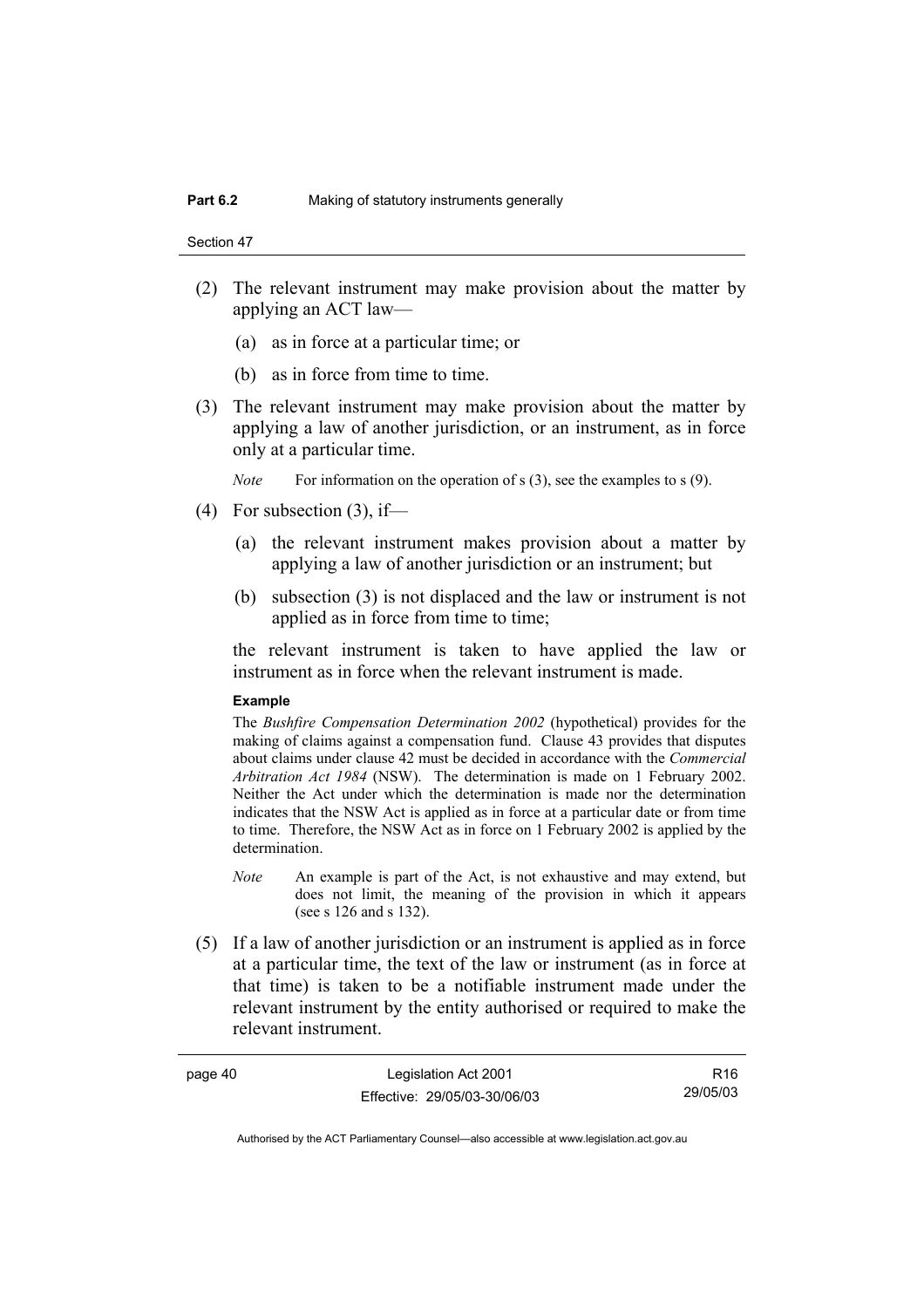- (6) If subsection (3) is displaced and a law of another jurisdiction or an instrument is applied as in force from time to time, the text of each of the following is taken to be a notifiable instrument made under the relevant instrument by the entity authorised or required to make the relevant instrument:
	- (a) the law or instrument as in force at the time the relevant instrument is made;
	- (b) each subsequent amendment of the law or instrument;
	- (c) if the law or instrument is repealed and remade (with or without changes)—the law or instrument as remade and each subsequent amendment of the law or instrument;
	- (d) if a provision of the law or instrument is omitted and remade (with or without changes) in another law or instrument—the provision as remade and each subsequent amendment of the provision.
- (7) The authorising law or, if the relevant instrument is a subordinate law or disallowable instrument, the relevant instrument may provide that—
	- (a) subsection (5) or (6) does not apply to the relevant instrument; or
	- (b) subsection (5) or (6) applies with the modifications stated in the authorising law or relevant instrument.
- (8) If a provision of an Act, subordinate law or disallowable instrument authorises or requires the application of a law or instrument, the provision authorises the making of changes or modifications to the law or instrument for that application.
- (9) This section is a determinative provision.

#### **Examples for s (3) and s (9)**

Here are 2 examples about the operation of subsections (3) and (9): the first illustrates how subsection (3) might be displaced and the second illustrates how a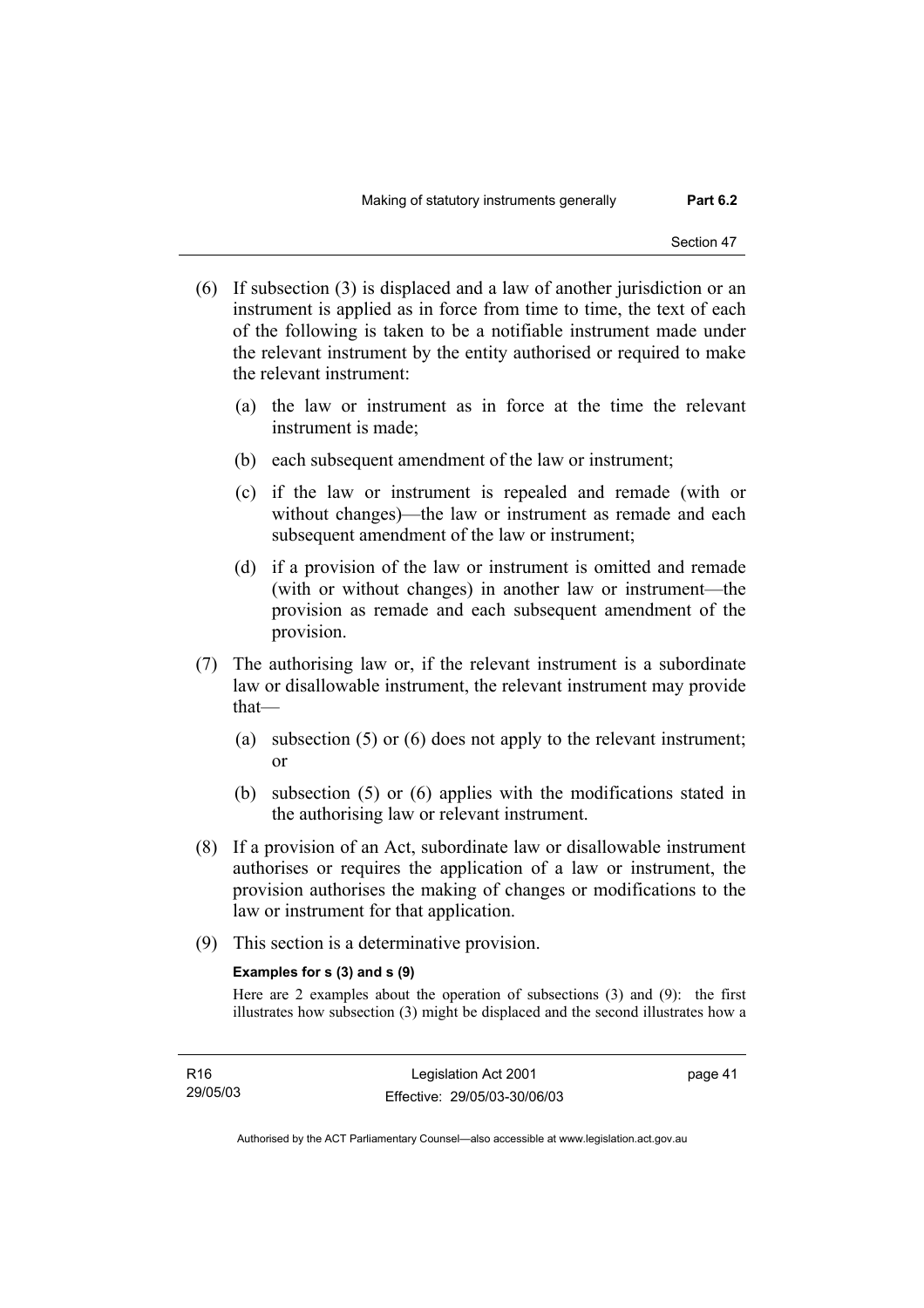#### **Part 6.2** Making of statutory instruments generally

Section 47

law of another jurisdiction that applies as in force from time to time would operate—

- 1 The effect of subsections (3) and (9), and subsection (10), definition of *applying*, is that if it is intended to apply, adopt or incorporate a law or instrument as in force from time to time, the authorising law would need to expressly displace subsection (3) (as illustrated in s 6, examples of different kinds of displacement, example 1) *or* indicate a manifest contrary intention (as illustrated in example 2 in those examples).
- 2 The *ABC Regulations 2001* (made under a provision like those illustrated in section 6, examples of different kinds of displacement, examples 1 and 2) provide that noise measurements are to be taken in accordance with the NSW noise control manual as in force from time to time. The effect of the *ABC Regulations 2001* is that whenever the NSW noise control manual is amended in future, the noise measurements must be taken in accordance with the manual as last amended.
- *Note* See s 5 for the meaning of determinative provisions, and s 6 for their displacement.
- (10) In this section:

*ACT law* means an Act, subordinate law or disallowable instrument, and includes a provision of an Act, subordinate law or disallowable instrument.

*applying* includes adopting or incorporating.

*Note* See also s 157 (Defined terms and other parts of speech and grammatical forms).

*disallowable instrument*, for a Commonwealth Act, means a disallowable instrument under the *Acts Interpretation Act 1901* (Cwlth), section 46A.

*instrument* includes a provision of an instrument, but does not include an ACT law or a law of another jurisdiction.

#### *law of another jurisdiction* means—

- (a) a Commonwealth Act, or any regulations, rules, ordinance or disallowable instrument under a Commonwealth Act; or
- (b) a State Act, or any regulations or rules under a State Act; or

| page 42 | Legislation Act 2001         | R <sub>16</sub> |
|---------|------------------------------|-----------------|
|         | Effective: 29/05/03-30/06/03 | 29/05/03        |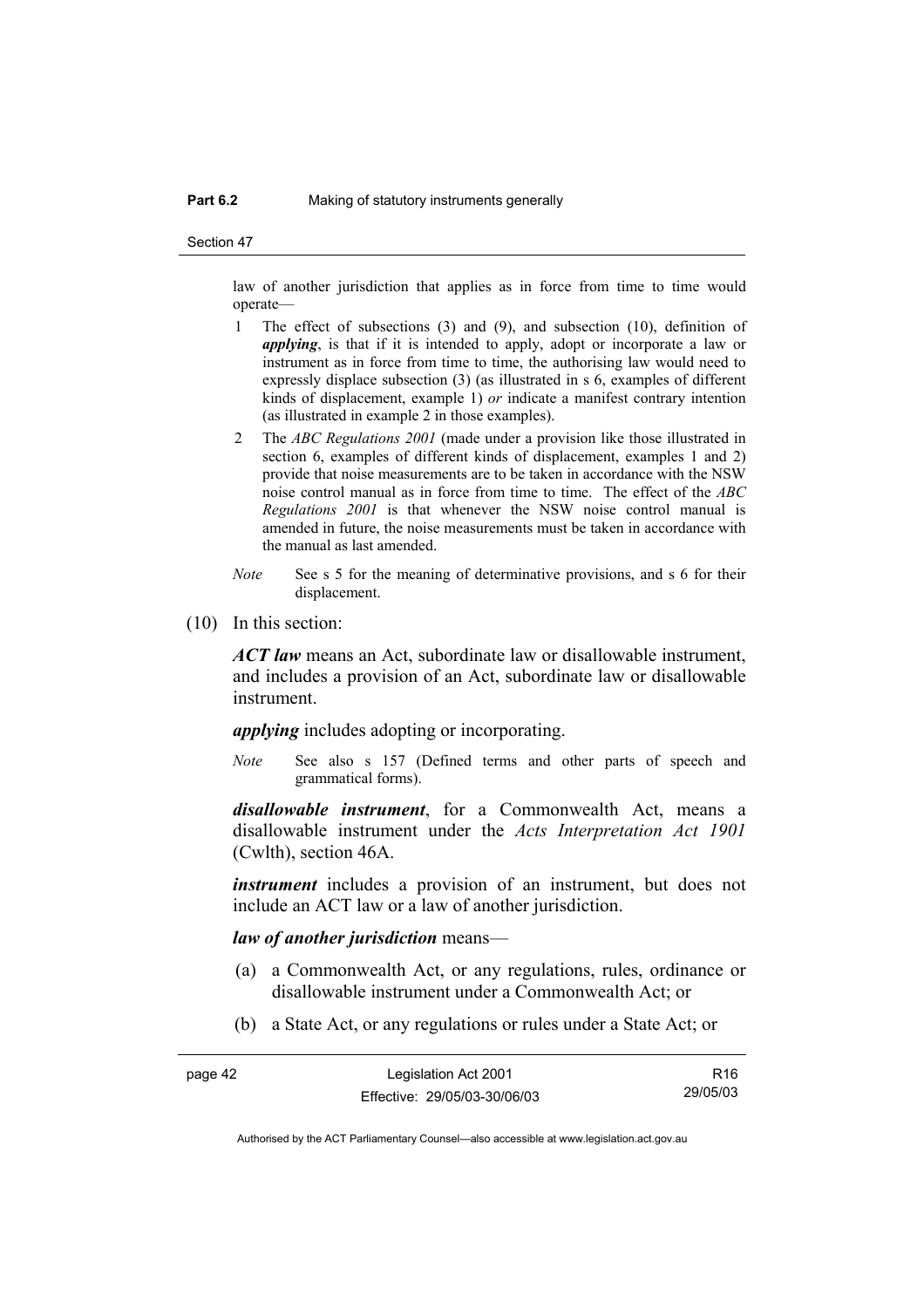- (c) a New Zealand or Norfolk Island Act, or any regulations or rules under a New Zealand or Norfolk Island Act; or
- (d) a provision of a law mentioned in paragraphs (a) to (c).

## **48 Power to make instrument includes power to make different provision for different categories etc** (IA s 27E)

- (1) Power given under an Act or statutory instrument to make a statutory instrument includes power—
	- (a) to make different provision in relation to different matters or different classes of matters; or
	- (b) to make an instrument that applies differently by reference to stated exceptions or factors.
- (2) Without limiting subsection (1), power given under an Act or statutory instrument to make a statutory instrument about particular matters includes power to make a statutory instrument about any 1 or more of the matters or a particular class of the matters.
- (3) For this section, a class may consist of a single matter.
- (4) This section is a determinative provision.
	- *Note* See s 5 for the meaning of determinative provisions, and s 6 for their displacement.

## **49 Single instrument may exercise several powers or satisfy several requirements** (IA s 27F)

- (1) Power given under an Act or statutory instrument may be exercised with any other power to make a single instrument—
	- (a) whether or not the powers are exercised in relation to separate provisions, some of the same provisions, or all of the provisions, of the instrument; or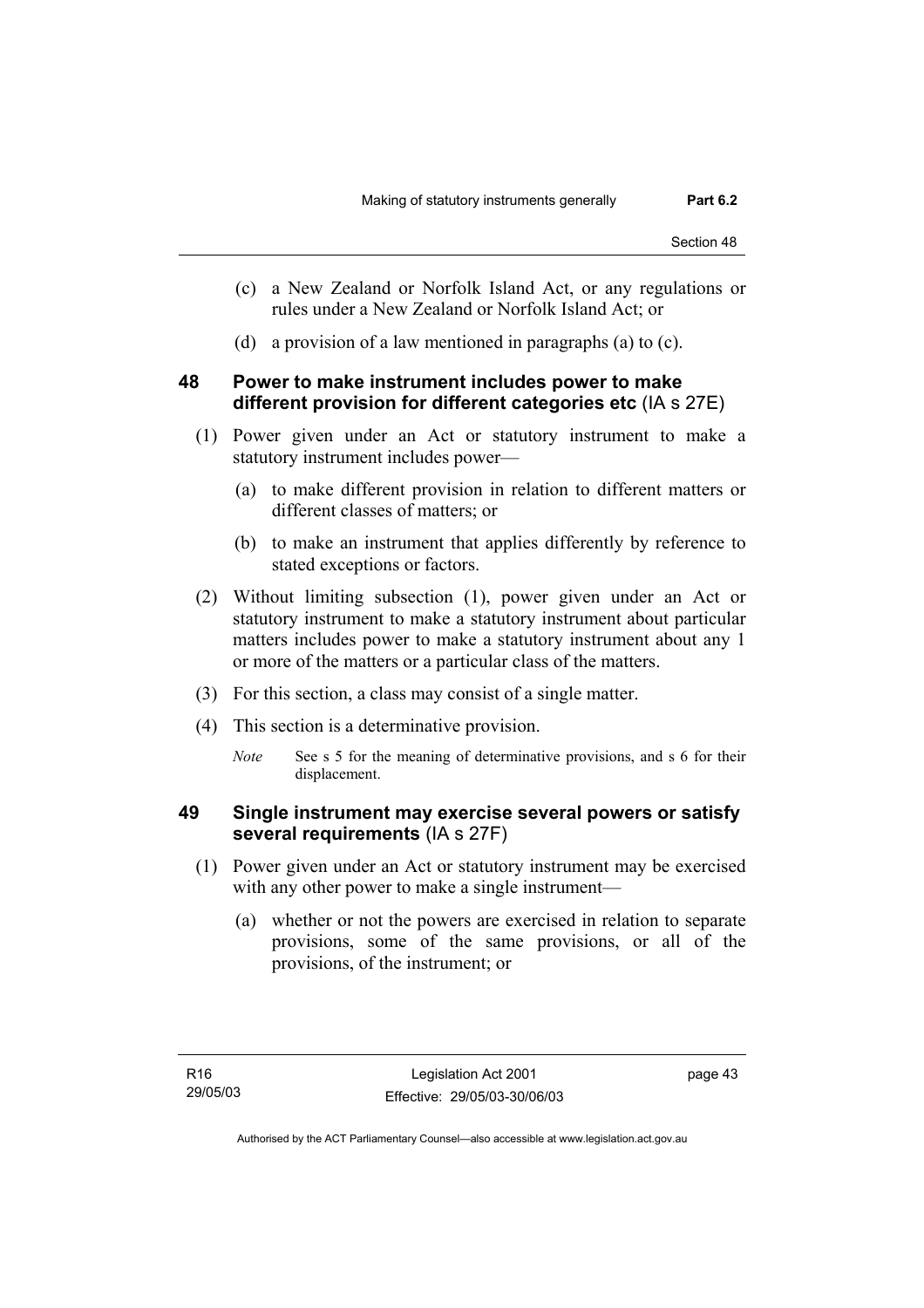- (b) whether or not the other powers are given under the same Act or statutory instrument, another Act or statutory instrument or any other Territory law.
- (2) A statutory instrument is taken—
	- (a) to be made under each power given under Territory law under which it could be made; and
	- (b) to satisfy each requirement under Territory law that it could satisfy.
- (3) Without limiting subsection (2), that subsection applies to an instrument even though—
	- (a) it is stated to be made under a particular Territory law (the *authorising law*) or a particular provision of the authorising law; and
	- (b) it is stated to be made for a particular Territory law (the *requiring law*) or a particular provision of the requiring law.
- (4) This section is a determinative provision.
	- *Note* See s 5 for the meaning of determinative provisions, and s 6 for their displacement.

## **50 Relationship between authorising law and instrument dealing with same matter** (IA s 27G)

- (1) If an Act or statutory instrument (the *authorising law*) gives power to make a statutory instrument about a matter, the instrument may make provision in relation to a particular aspect of the matter even though provision is made by the authorising law in relation to another aspect of the matter or in relation to another matter.
- (2) This section is a determinative provision.
	- *Note* See s 5 for the meaning of determinative provisions, and s 6 for their displacement.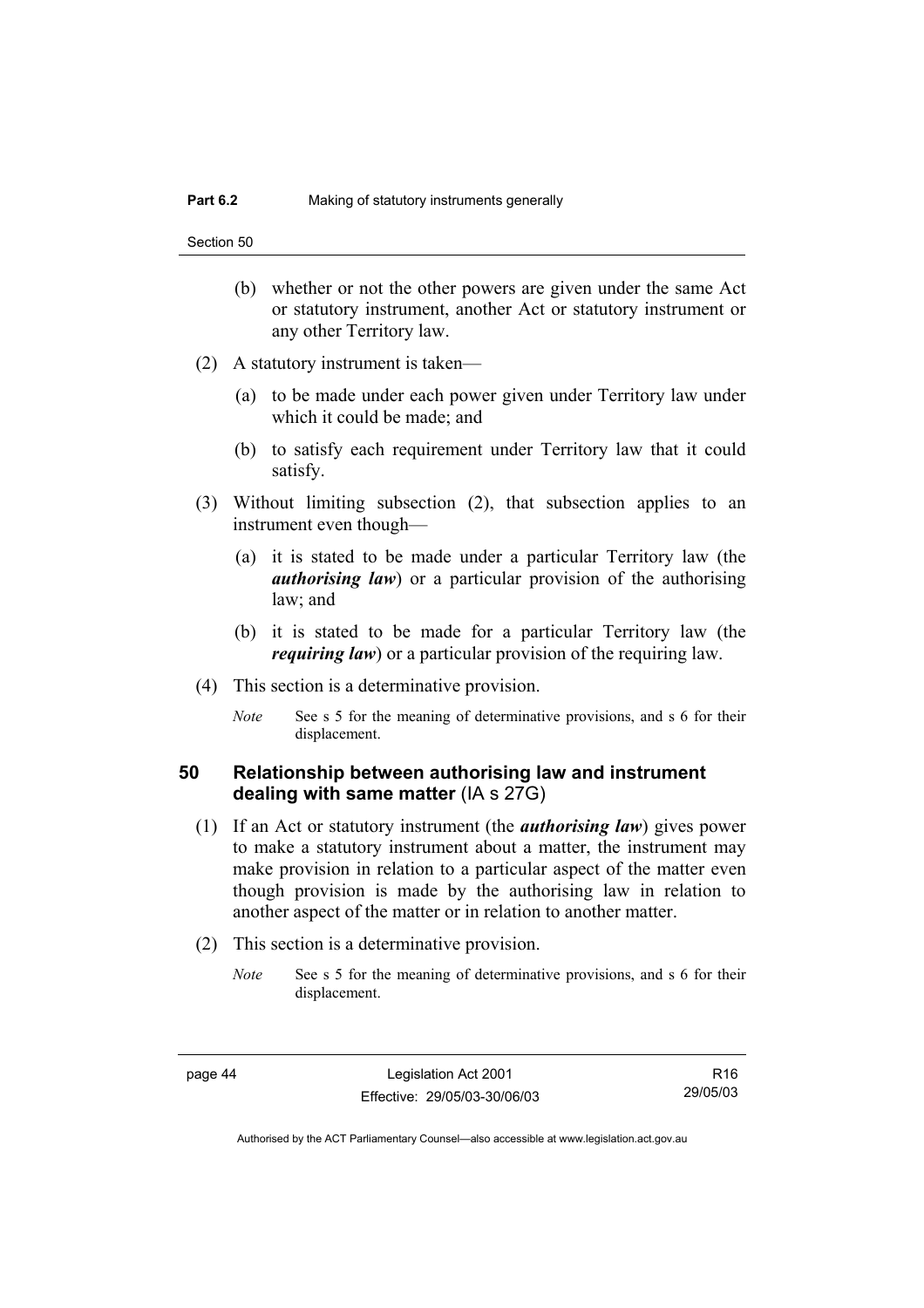## **51 Instrument may make provision in relation to land by reference to map etc** (IA s 27GA)

- (1) This section applies if an Act or statutory instrument authorises or requires provision to be made by statutory instrument in relation to land or waters.
- (2) Provision may be made by reference to—
	- (a) a particular map or plan held by an entity; or
	- (b) a particular entry in a register kept by an entity;

if the map, plan or register is available for inspection by members of the public, whether or not on payment of a fee.

### **52 Instrument may authorise determination of matter etc**  (IA s 27GB)

- (1) This section applies if an Act or statutory instrument (the *authorising law*) authorises or requires provision to be made about a matter by statutory instrument.
- (2) A statutory instrument made under the authorising law may make provision about the matter by authorising or requiring a stated entity to make provision about the matter, or any aspect of the matter, whether or not from time to time.
- (3) This section is a determinative provision.
	- *Note* See s 5 for the meaning of determinative provisions, and s 6 for their displacement.
- (4) In this section: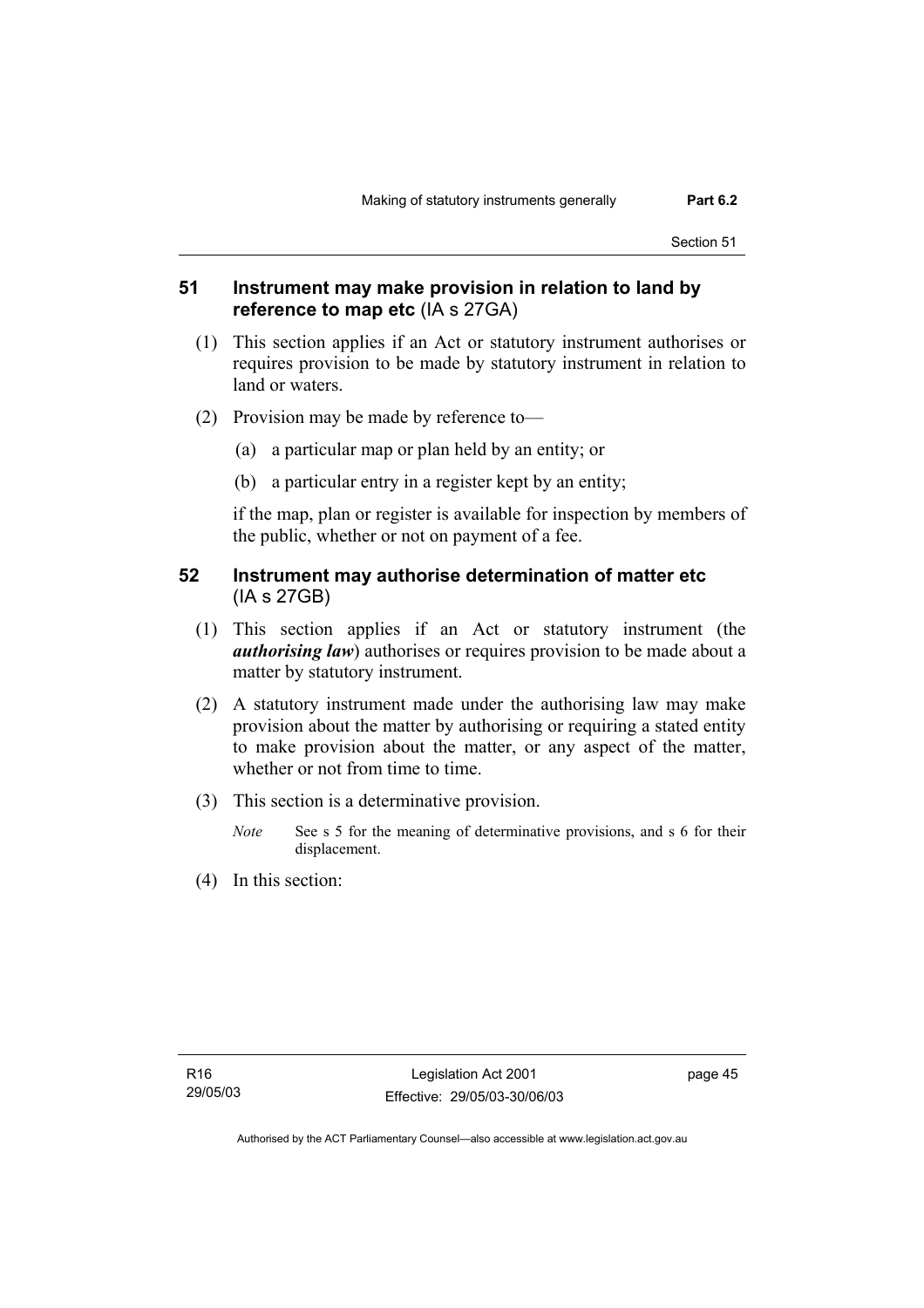#### **Part 6.2** Making of statutory instruments generally

Section 53

*provision*, for a matter, includes determining or regulating the matter, applying the instrument to the matter, being satisfied or forming an opinion about anything relating to the matter, or doing anything else in relation to the matter.

#### **Example**

If an Act provides that an application is to be in a prescribed form, regulations made under the Act may provide that the form is to be that approved by the Minister.

*Note* An example is part of the Act, is not exhaustive and may extend, but does not limit, the meaning of the provision in which it appears (see s 126 and s 132).

## **53 Instrument may prohibit** (IA s 27GC)

- (1) If an Act or statutory instrument authorises or requires a matter to be regulated (however described) by statutory instrument, the power may be exercised by prohibiting by statutory instrument the matter or any aspect of the matter.
- (2) This section is a determinative provision.
	- *Note* See s 5 for the meaning of determinative provisions, and s 6 for their displacement.

### **54 Instrument may require making of statutory declaration**  (IA s 27H)

- (1) If an Act or statutory instrument (the *authorising law*) gives power to make a statutory instrument, the instrument may require the making of a statutory declaration.
	- *Note* The *Statutory Declarations Act 1959* (Cwlth) applies to the making of statutory declarations under ACT laws (see that Act, s 5).
- (2) Subsection (1) applies—
	- (a) whether or not the authorising law authorises or requires penalties to be prescribed by instrument; and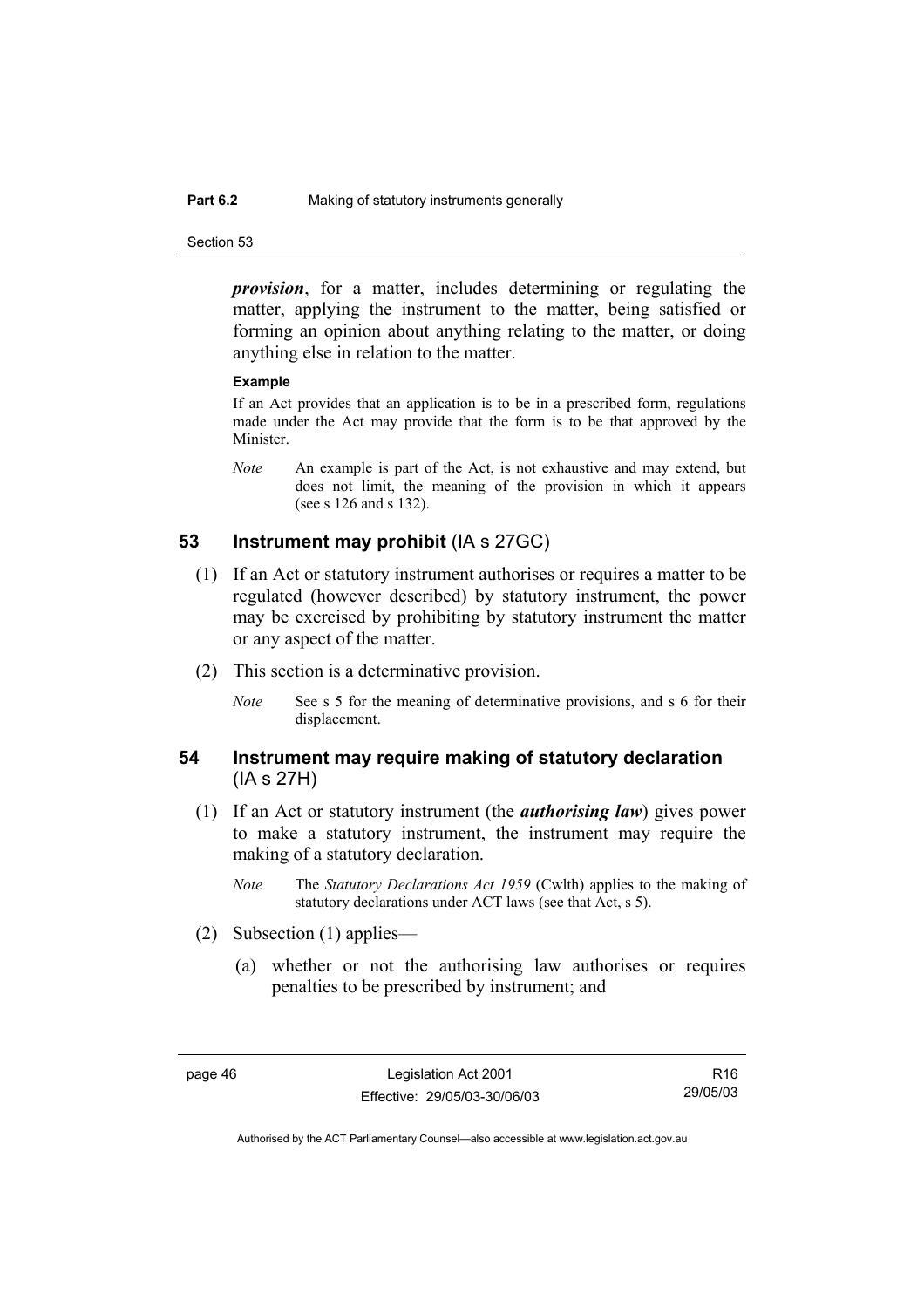- (b) if the authorising law authorises or requires penalties to be prescribed by instrument—irrespective of the level of penalties that may be prescribed.
- (3) This section is a determinative provision.
	- *Note* See s 5 for the meaning of determinative provisions, and s 6 for their displacement.

Legislation Act 2001 Effective: 29/05/03-30/06/03 page 47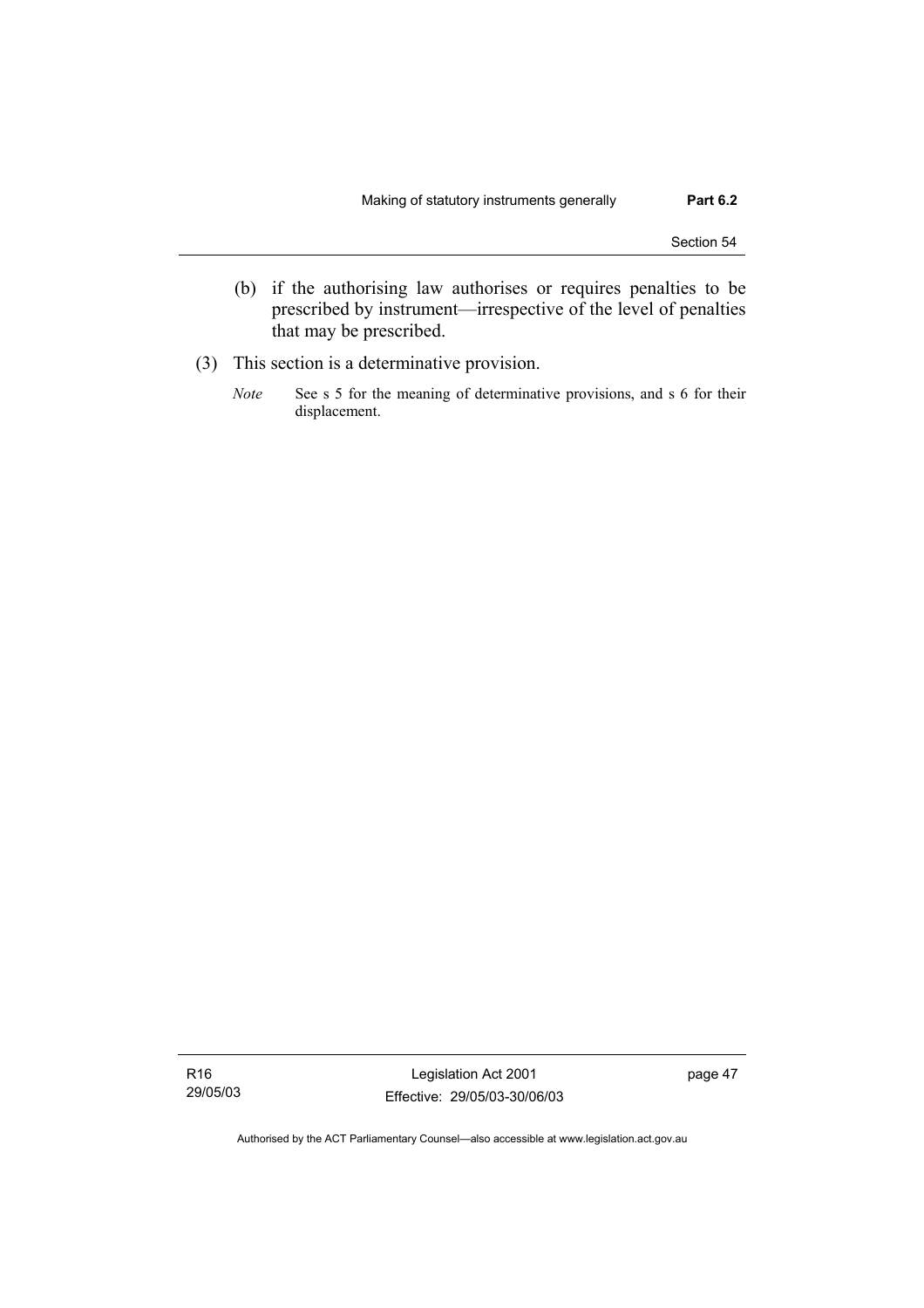# **Part 6.3 Making of certain statutory instruments about fees**

#### **55 Definitions for pt 6.3**

In this part:

*fee* includes a charge or other amount.

*provide* a service includes exercise a function.

*service* includes a function or facility.

### **56 Determination of fees by disallowable instrument**

- (1) This section applies if an Act (the *authorising law*) authorises fees to be determined for 1 of the following (the *relevant law*):
	- (a) the authorising law; or
	- (b) another Act or statutory instrument.
- (2) The authorising law authorises a fee to be determined in relation to any matter under or related to the relevant law.
- (3) To remove any doubt, a fee may be determined for a provision of the relevant law even though the provision does not mention a fee.

#### **Example**

The X Act, section 15 provides for a person to apply for an approval but makes no mention of a fee for the approval. However, section 79 (1) of the Act provides:

The Minister may, in writing, determine fees for this Act.

Because section 79 (1) permits a fee to be determined 'for this Act', the *Legislation Act 2001*, section 56 applies in relation to section 15 and the Minister may determine an application fee for the approval.

*Note* An example is part of the Act, is not exhaustive and may extend, but does not limit, the meaning of the provision in which it appears (see s 126 and s 132).

page 48 Legislation Act 2001 Effective: 29/05/03-30/06/03

R16 29/05/03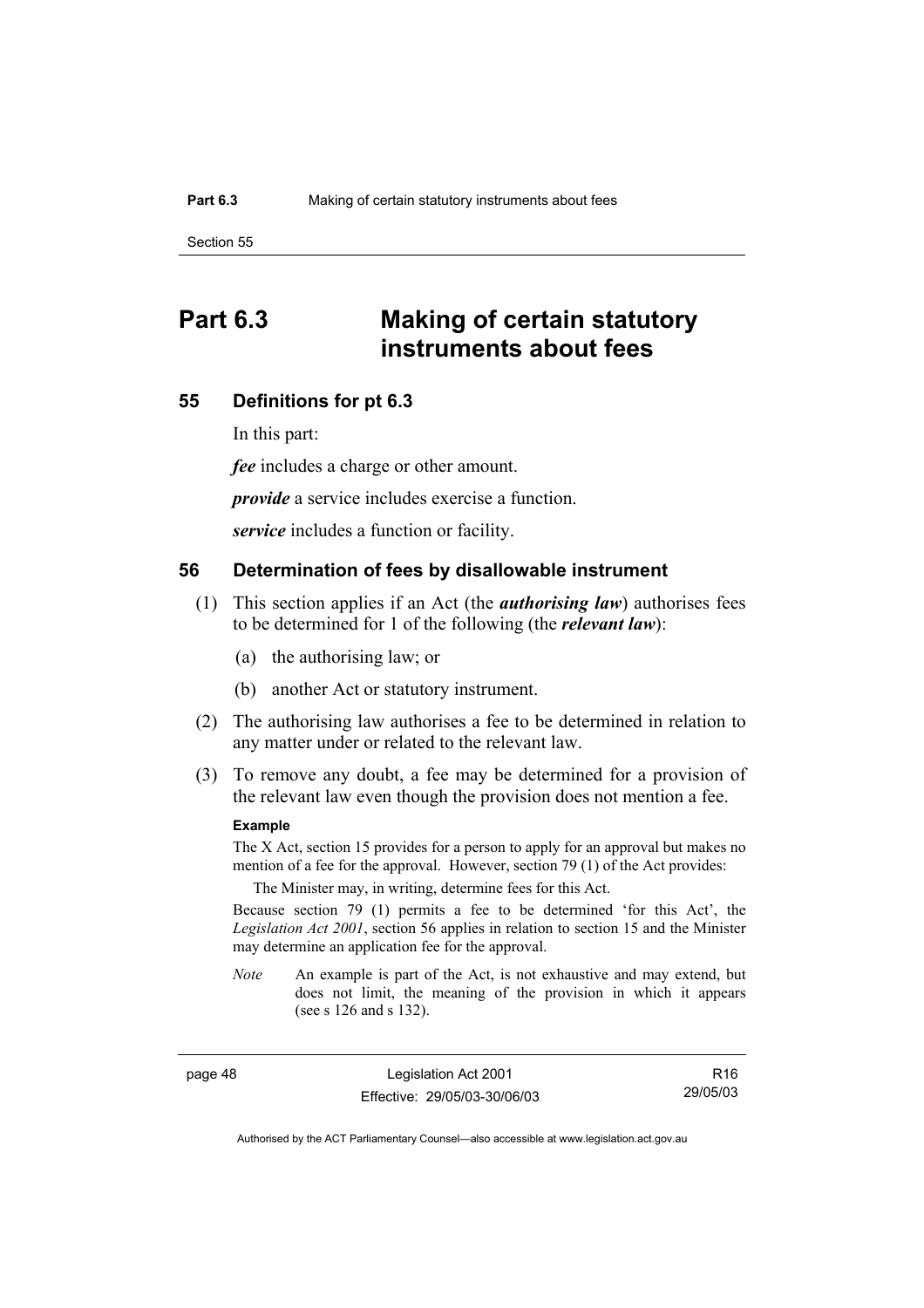- (4) A fee may be determined—
	- (a) by specifying the fee; or
	- (b) by setting a rate, or providing a formula or other method, by which the fee is to be worked out; or
	- (c) by a combination of a specified fee and a rate, formula or other method.

#### **Examples of different methods of determining fees**

An instrument may determine a fee by specifying an amount (eg \$250), or a rate (eg \$7.50 per kilogram). An instrument may also determine a fee by providing a formula. For example, the fee for a licence issued for part of a year could be worked out using the following formula:

12 annual fee  $\times$  whole and part months for which licence issued

- (5) The determination—
	- (a) must provide by whom the fee is payable; and
	- (b) must provide to whom the fee is to be paid; and
	- (c) may make provision about the circumstances in which the fee is payable; and
	- (d) may make provision about exempting a person from payment of the fee; and
	- (e) may make provision about when the fee is payable and how it is to be paid (for example, as a lump sum or by instalments); and
	- (f) may mention the service for which the fee is payable; and
	- (g) may make provision about waiving, postponing or refunding the fee (in whole or part); and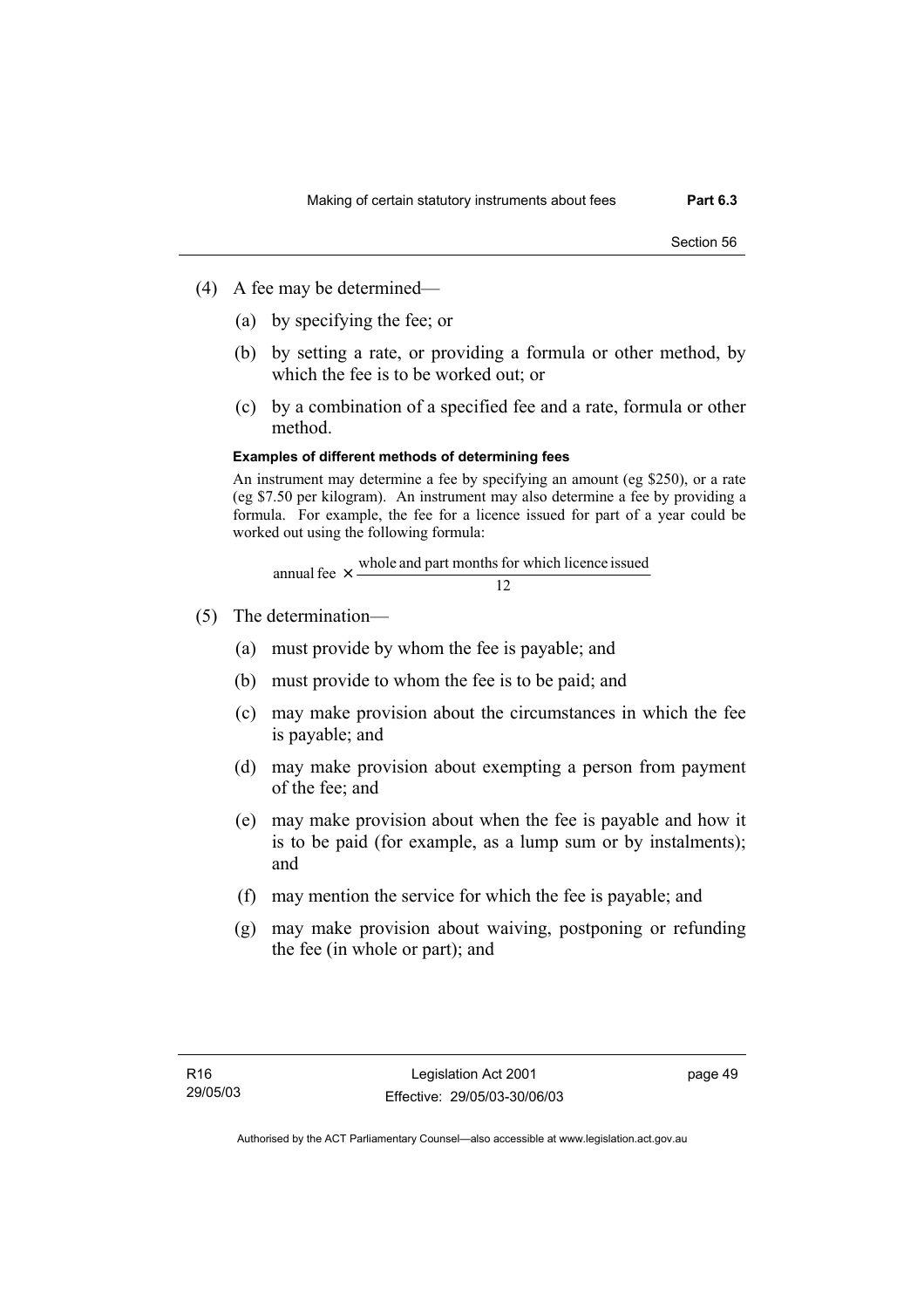#### **Part 6.3** Making of certain statutory instruments about fees

Section 57

(h) may make provision about anything else relating to the fee.

#### **Example for par (a)**

a provision that the owner for the time being of a vehicle is liable for any unpaid registration fee

#### **Examples for par (c)**

- 1 a provision that a document prepared and submitted in accordance with a condition imposed under the Act be accompanied by a fee
- 2 a provision that royalty ceases to be payable if the percentage of recoverable minerals is less than the prescribed limit

#### **Examples for par (e)**

- 1 a provision that a levy is payable within 30 days after a sale of goods
- 2 a provision that, if a licensee fails to pay an instalment payable in the financial year within 14 days after the day it is payable, all remaining instalments payable in the financial year become payable

#### **Example for par (g)**

a provision that a stated official may waive all or part of a charge in stated circumstances, including if the official is satisfied about a stated circumstance

- (6) This section is a determinative provision.
	- *Note* See s 5 for the meaning of determinative provisions, and s 6 for their displacement.

#### **57 Fees payable in accordance with determination etc**

- (1) A fee determined by a disallowable instrument is payable by the person by whom the fee is payable under the determination, in relation to the service (if any) mentioned in the determination and in accordance with the determination, to the person to whom the fee is payable under the determination.
- (2) If a service is mentioned in the determination, the fee is payable before the service is provided unless the determination provides otherwise.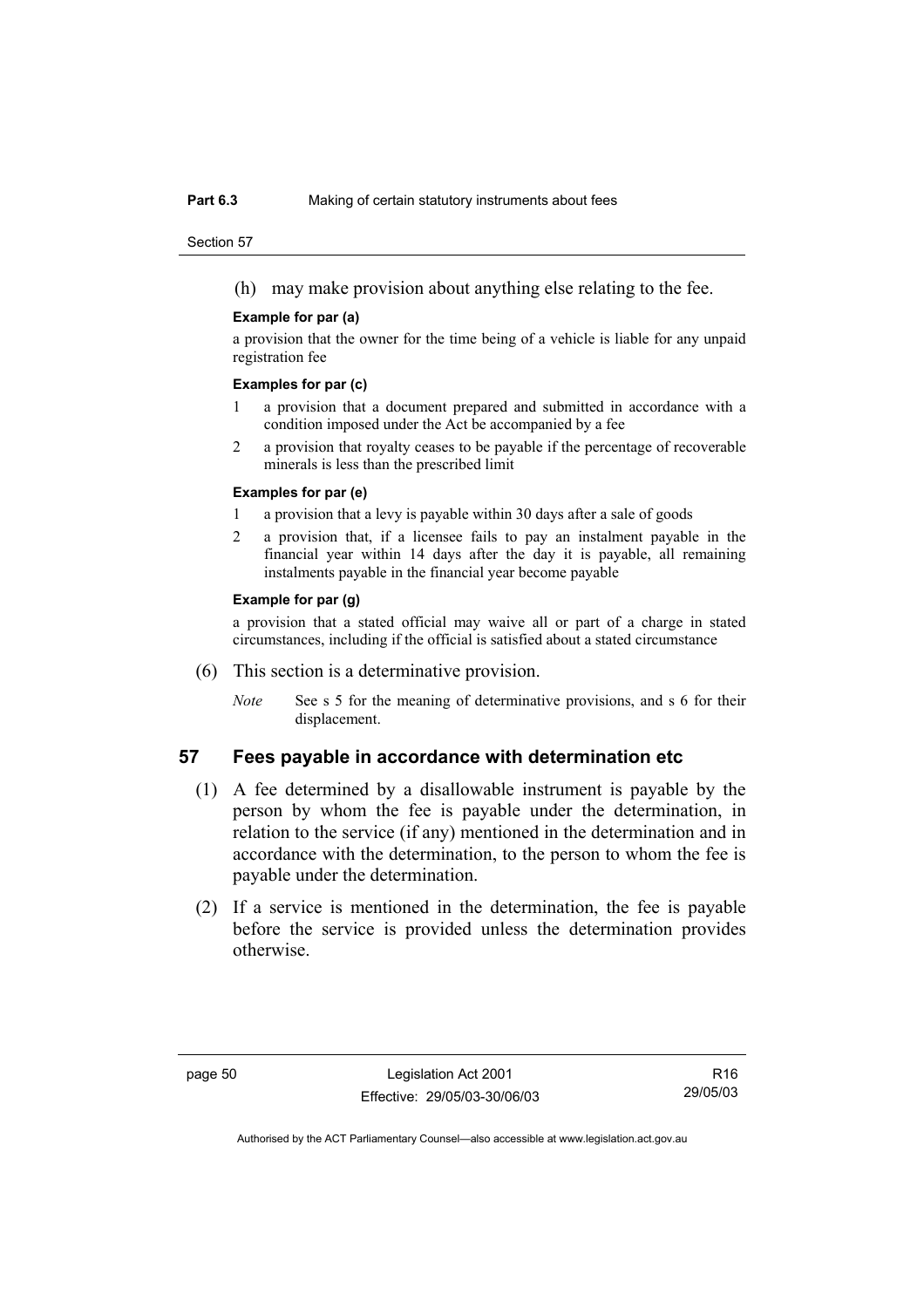(3) If the fee is payable in relation to a service mentioned in the determination and the fee has not been paid in accordance with the determination, no-one is obliged to provide the service.

#### **Examples**

- 1 If a fee for a service is payable in advance under a disallowable instrument and the fee is not paid, there is no obligation to provide the service.
- 2 If fees for services over a period of time are payable by instalment under a disallowable instrument and the person paying the fees falls behind in payments on the instalments, there is no obligation to provide further services for the person.
- *Note* An example is part of the Act, is not exhaustive and may extend, but does not limit, the meaning of the provision in which it appears (see s 126 and s 132).
- (4) Subsection (3) applies to a service even though, apart from that subsection, someone is under a duty to provide the service.

#### **Example**

A provision of an Act provides that a registrar 'must' renew a licence if the holder of the licence applies to the registrar for its renewal before the end of the licence term. If a fee is determined for renewal of the licence, the registrar is not required to renew the licence unless the fee is paid.

- (5) This section is a determinative provision.
	- *Note* See s 5 for the meaning of determinative provisions, and s 6 for their displacement.

#### **58 Regulations may make provision about fees**

- (1) This section applies if an Act (the *authorising law*)—
	- (a) authorises or requires fees to be determined for the authorising law, or another Act or a statutory instrument (the *fees law*); and
	- (b) the authorising law authorises the making of regulations by the Executive.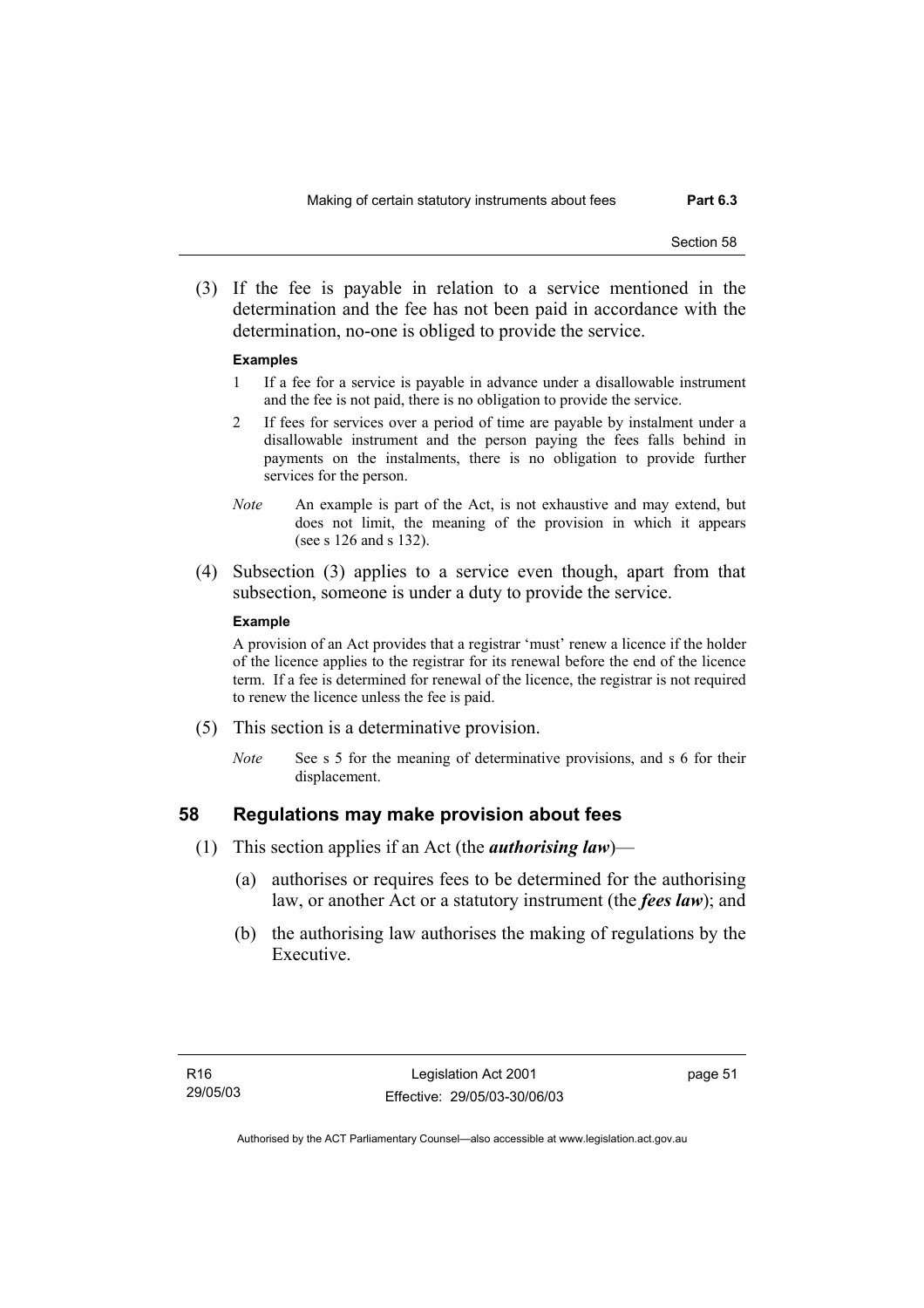- (2) Regulations under the authorising law may make provision in relation to—
	- (a) the payment, collection and recovery of determined fees; and
	- (b) the waiver, postponement or refund of the fees (in whole or part); and
	- (c) anything else about which provision may, under section 56 (Determination of fees by disallowable instrument), be made by determination in relation to determined fees.
- (3) The power mentioned in subsection (2) (b) includes power to make provision in relation to an entitlement to a waiver, postponement or refund of determined fees in circumstances prescribed under the regulations (including the removal of a statutory capacity).
- (4) Regulations or the authorising law may make provision in relation to the payment of determined fees by cheque or credit card, including, for example, the consequences of a cheque not being honoured on presentation or a credit card transaction not being honoured.
- (5) Regulations or the authorising law may make provision in relation to the removal of a statutory capacity if any determined fee—
	- (a) is not paid when it is required to be paid; or
	- (b) is paid by cheque and the cheque is not honoured on presentation; or
	- (c) is paid by credit card and the credit card transaction is not honoured.
- (6) Regulations or the authorising law may make provision in relation to the restoration of a statutory capacity (whether prospectively or during any past period).
- (7) This section is in addition to any provision of the authorising law or fees law.

page 52 Legislation Act 2001 Effective: 29/05/03-30/06/03

R16 29/05/03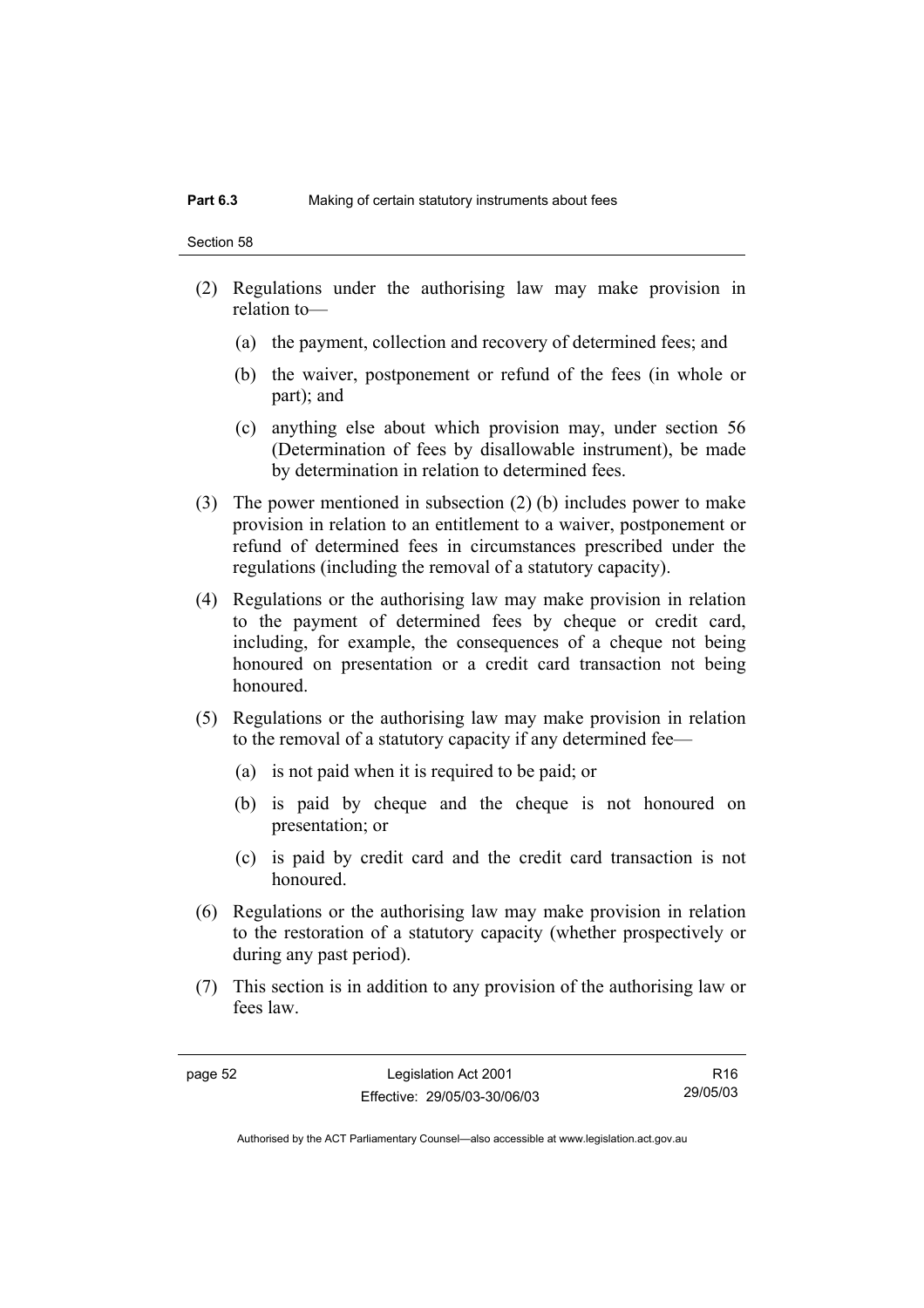- (8) This section is a determinative provision.
	- *Note* See s 5 for the meaning of determinative provisions, and s 6 for their displacement.
- (9) In this section:

*credit card* includes debit card.

*removal*, of a statutory capacity, includes suspension, cancellation, revocation, withdrawal, surrender or other prescribed restriction or termination of a statutory capacity under the fees law or authorising law.

*statutory capacity* includes an accreditation, approval, assessment, authority, certificate, condition, decision, determination, exemption, licence, permission, permit, registration or other prescribed thing giving a status, privilege or benefit under the fees law or authorising law (whether or not required under either law for doing anything).

R16 29/05/03

Legislation Act 2001 Effective: 29/05/03-30/06/03 page 53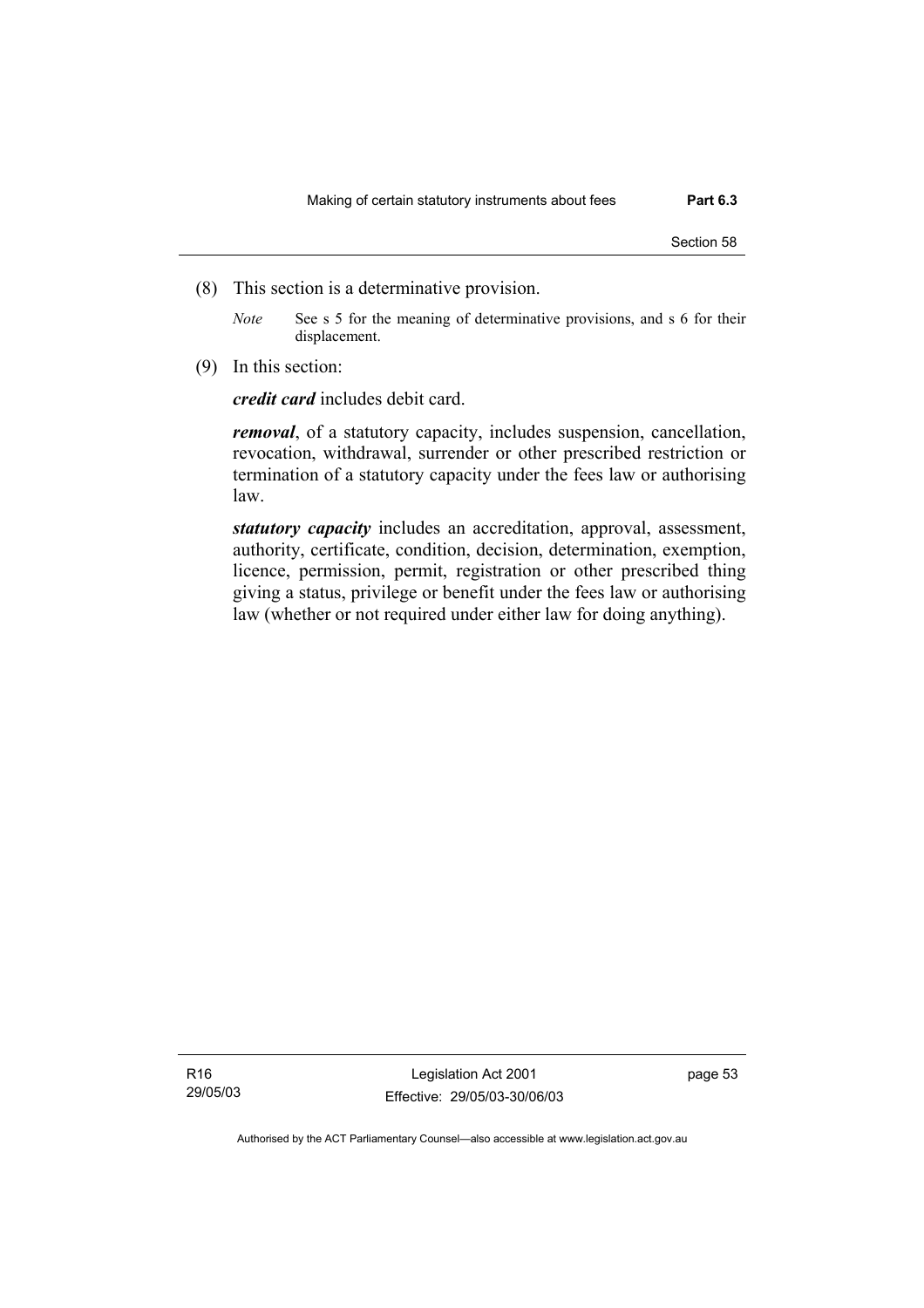## **Part 6.4 Numbering and notification of registrable instruments**

## **59 Numbering** (SLA s 4 (1))

- (1) The registrable instruments registered in each year must be numbered by the parliamentary counsel as nearly as practicable in the order in which they are notified.
- (2) However, the parliamentary counsel may—
	- (a) allocate different kinds of statutory instruments to different series for numbering purposes; or
	- (b) add distinguishing letters to numbers to indicate the kind of statutory instrument.

#### **Examples**

- 1 The parliamentary counsel may number subordinate laws, disallowable instruments, commencement notices and other registrable instruments in different series.
- 2 The parliamentary counsel could add the letters 'SL' to the numbers of registered subordinate laws, the letters 'DI' to the numbers of registered disallowable instruments and the letters 'CN' to the numbers of registered commencement notices.
- *Note* An example is part of the Act, is not exhaustive and may extend, but does not limit, the meaning of the provision in which it appears (see s 126 and s 132).
- (3) Also, the regulations may provide that this section does not apply to a notifiable instrument of a kind prescribed under the regulations.

page 54 Legislation Act 2001 Effective: 29/05/03-30/06/03

R16 29/05/03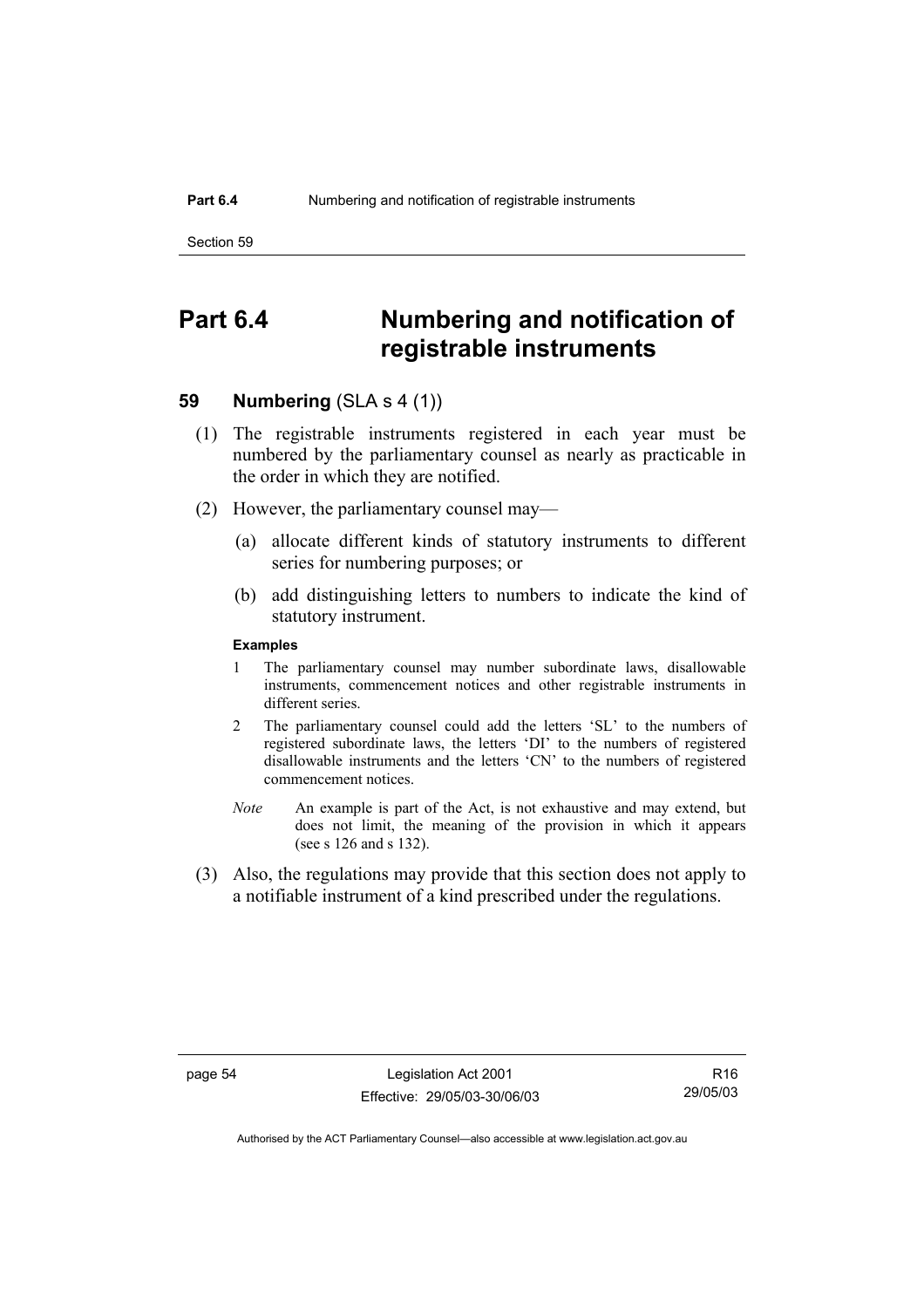Section 60

### **60 Correction of name of registrable instrument**

- (1) This section applies if a registrable instrument is unnamed or the name it gives to itself—
	- (a) includes a year that is not the year in which the instrument was made; or
	- (b) is the same as another registrable instrument that has been, or is to be, notified under this Act; or
	- (c) includes a number that is not consecutive with other registrable instruments that have been notified under this Act; or
	- (d) does not include a number that would give the instrument a unique name; or
	- (e) is otherwise not in accordance with current legislative drafting practice.

#### **Example for par (c)**

A registrable instrument has the name '*XYZ Amendment Rule 2000* (*No 5*)'. Registrable instruments with the names '*XYZ Amendment Rule 2000 (No 1)*', '*XYZ Amendment Rule 2000 (No 2)*' and '*XYZ Amendment Rule 2000 (No 3)*' have already been notified under the Act

#### **Example for par (d)**

A registrable instrument has the name '*XYZ Amendment Rule 2000 (No )*'.

*Note* An example is part of the Act, is not exhaustive and may extend, but does not limit, the meaning of the provision in which it appears (see s 126 and s 132).

#### **Example for par (e)**

A registrable instrument has the name '*XYY Amendment Order 2002 (No 1)*'. The instrument was made under the *XYZ Act 2000* (the *authorising Act*). The name of the instrument does not correctly reflect the name of the authorising Act.

- (2) The parliamentary counsel is authorised, before notifying the registrable instrument under this Act—
	- (a) to add a name to an unnamed instrument; or

page 55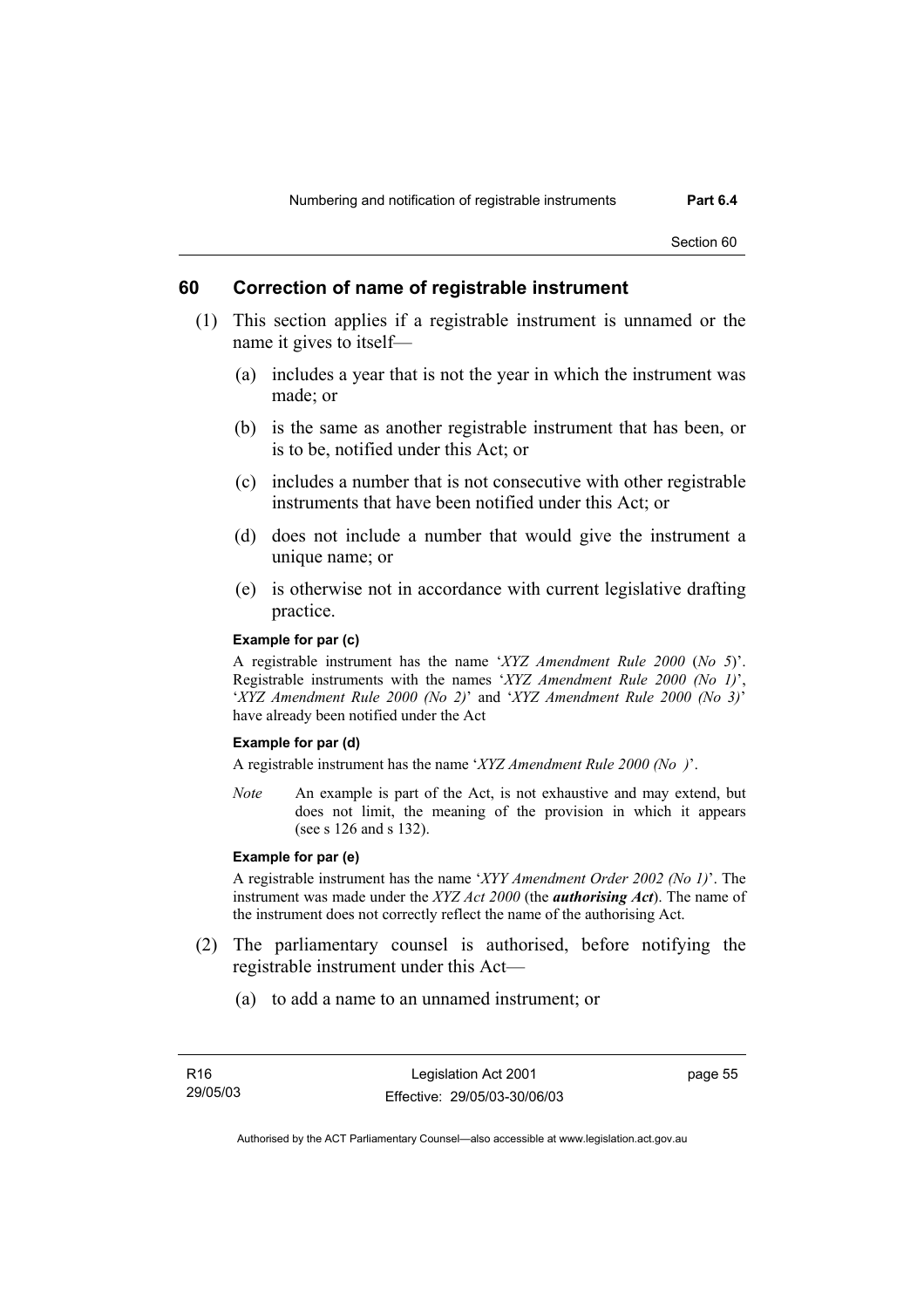Section 61

- (b) to amend the instrument's name to bring it into line with current legislative drafting practice.
- (3) If the name of a registrable instrument is added or amended under this section, the instrument has effect for all purposes as if the instrument were made with the name as added or amended.

### **61 Notification of registrable instruments** (SLA s 6 (1) (a),  $(2)-(5)$

- (1) If a registrable instrument is made, the maker of, or the appropriate person for, the instrument may ask the parliamentary counsel to notify the making of the instrument.
- (2) If the maker of, or appropriate person for, a registrable instrument asks the parliamentary counsel to notify the making of the instrument and complies with the requirements (if any) prescribed under the regulations (whether in relation to the form of the instrument, in relation to the making of the request or otherwise), the parliamentary counsel must—
	- (a) notify the making of the instrument in the register; or
	- (b) if it is not practicable to notify the making of the instrument in the register, or make the text of the instrument and the notification of its making accessible at 1 or more approved web sites, when the instrument is to be notified—notify the making of the instrument in the Gazette.
- (3) The making of the registrable instrument is notified in the register by entering in the register—
	- (a) a statement that the instrument has been made; and
	- (b) the text of the instrument.
- (4) The making of the registrable instrument is notified in the Gazette  $by-$ 
	- (a) publishing the text of the instrument in the Gazette; or

page 56 Legislation Act 2001 Effective: 29/05/03-30/06/03

R16 29/05/03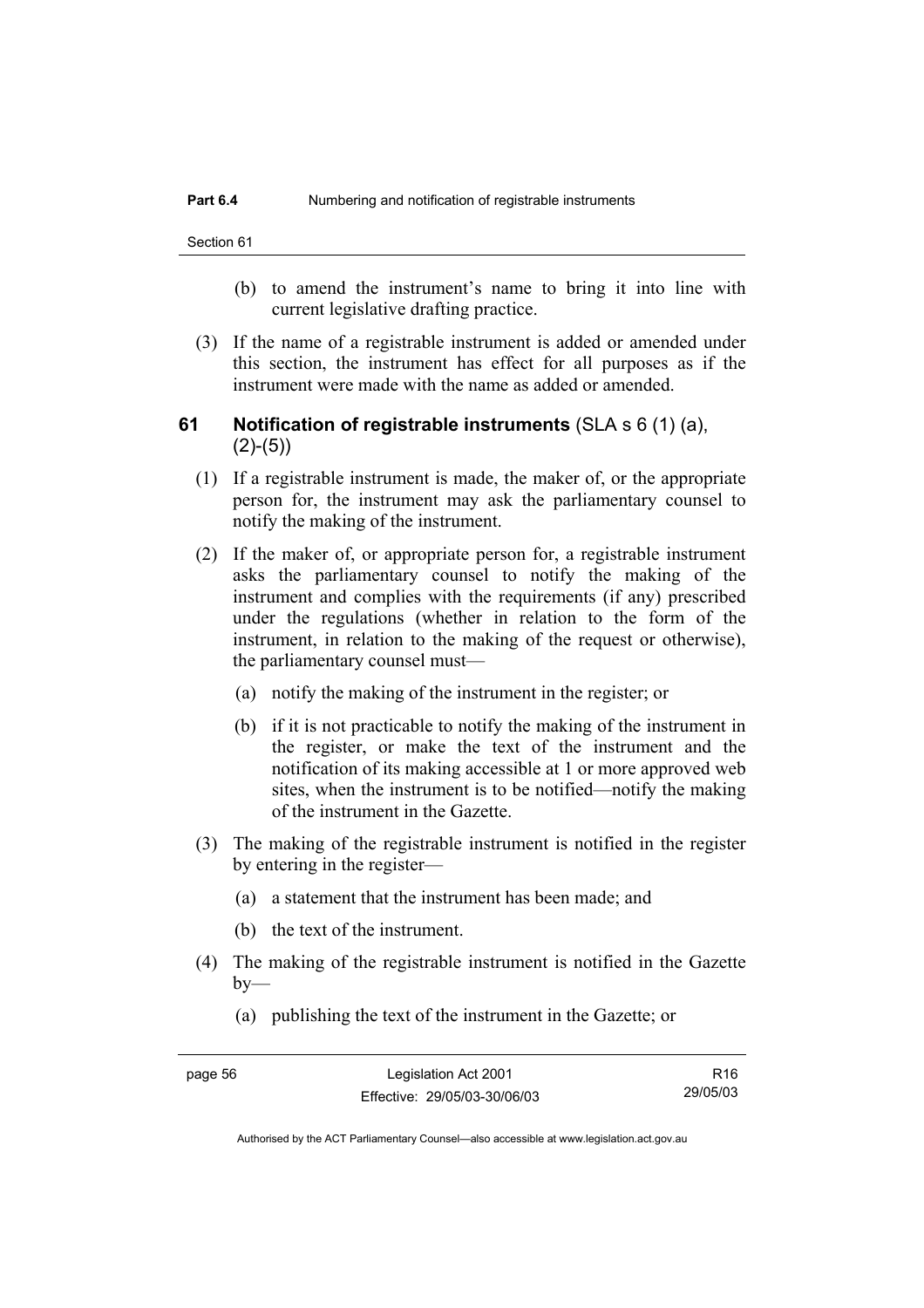- (b) publishing in the Gazette a statement—
	- (i) that the instrument has been made; and
	- (ii) of the place or places where copies of the instrument can be purchased.
- (5) If the making of the registrable instrument is notified in the Gazette, the parliamentary counsel must later enter in the register—
	- (a) a statement that the instrument has been made; and
	- (b) a statement that the instrument was notified in the Gazette on a stated date; and
	- (c) the text of the instrument.
- (6) If the registrable instrument is notified in the Gazette by publishing the statement mentioned in subsection (4) (b), copies of the instrument must be available for purchase on the day of the publication (the *Gazette date*), or as soon as practicable after the Gazette date, at the place, or each of the places, stated in the Gazette.
- (7) If on the Gazette date no copies of the registrable instrument are available for purchase at the place, or any of the places, stated in the Gazette, the parliamentary counsel must give the Minister a statement—
	- (a) that copies of the law were not available; and
	- (b) explaining why they were not available.
- (8) The Minister must present the statement to the Legislative Assembly within 6 sitting days after the Gazette date.
- (9) Despite subsection (2), the parliamentary counsel may notify the making of a registrable instrument even though a requirement prescribed under the regulations for subsection (2) (a *prescribed requirement*) is not complied with.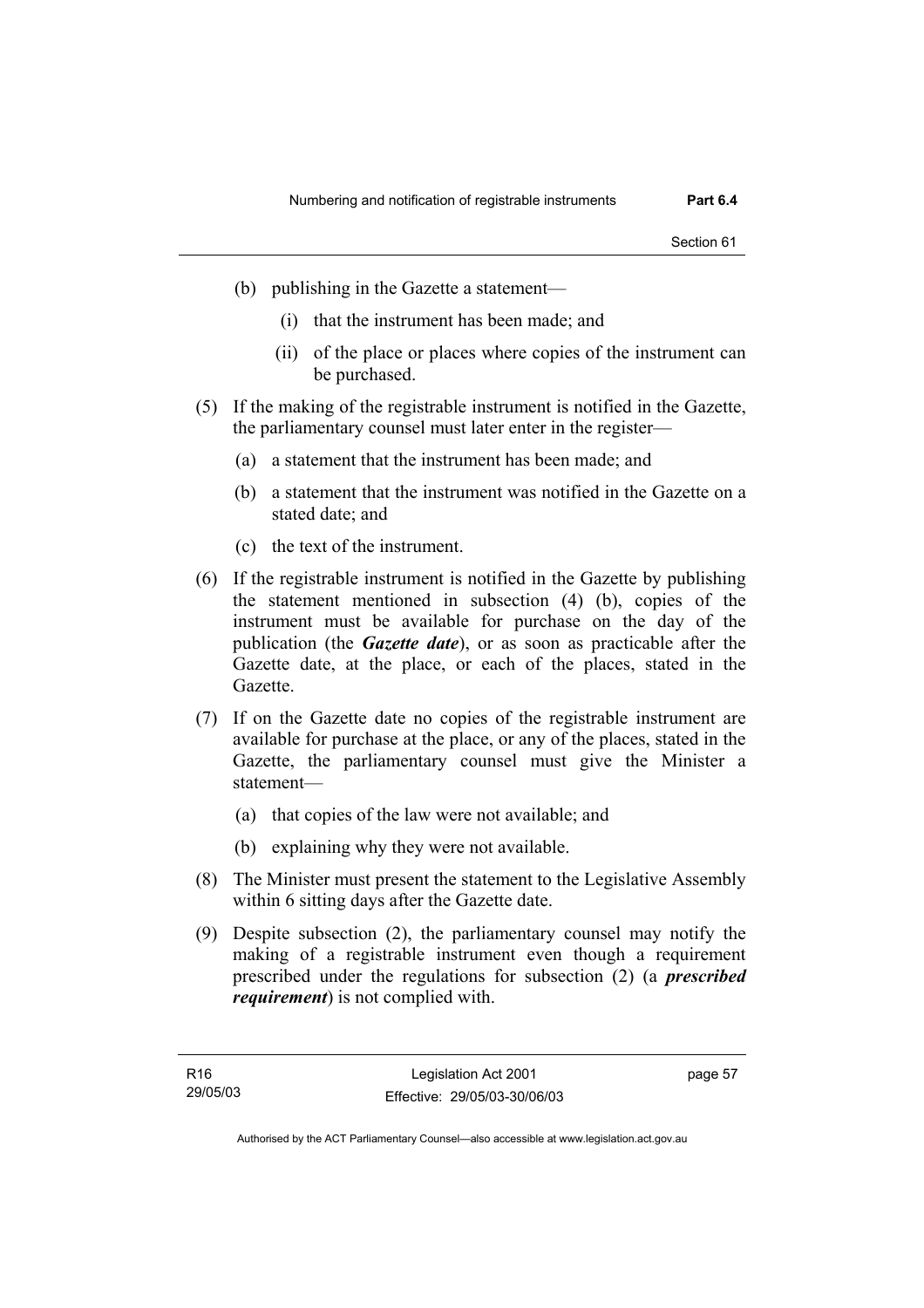#### **Part 6.4** Numbering and notification of registrable instruments

Section 62

- (10) Failure to comply with a prescribed requirement in relation to a registrable instrument does not affect the validity of the instrument's notification.
- (11) This section is a determinative provision.
	- *Note* See s 5 for the meaning of determinative provisions, and s 6 for their displacement.
- (12) In this section:

*appropriate person*, for a registrable instrument, means—

- (a) for a registrable instrument made or approved (however described) by the Executive—a Minister; and
- (b) for rules of a court or tribunal—the registrar of the court or tribunal; and
- (c) for a registrable instrument prescribed under the regulations—a person prescribed under the regulations as the appropriate person for the instrument.

### **62 Effect of failure to notify registrable instrument**

- (1) A registrable instrument is not enforceable by or against the Territory or anyone else unless it is notified.
- (2) This section is a determinative provision.
	- *Note* See s 5 for the meaning of determinative provisions, and s 6 for their displacement.

### **63 References to** *notification* **of registrable instruments**

In an Act or statutory instrument, a reference to the *notification* of a registrable instrument is a reference to the instrument having been notified in the register or Gazette.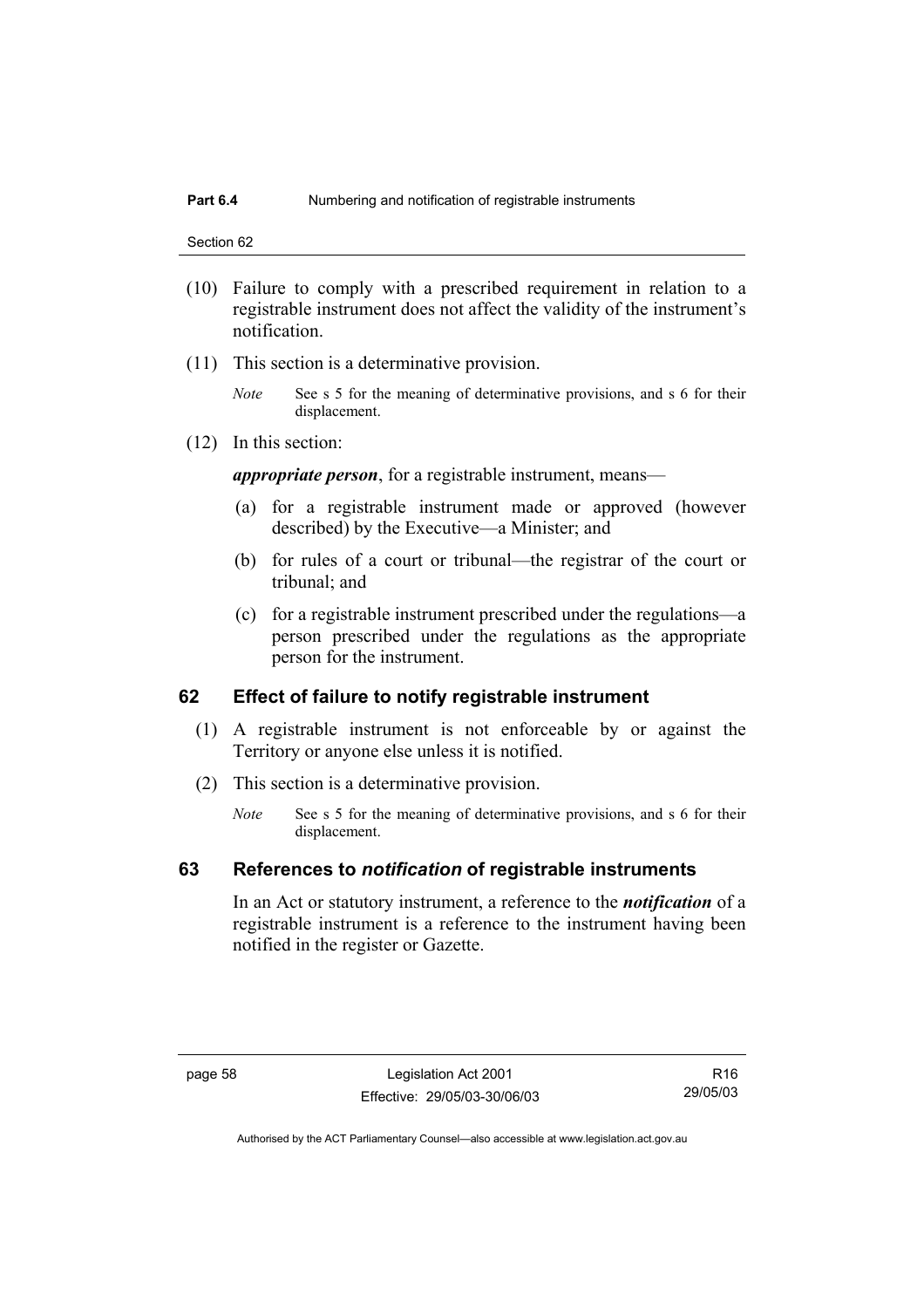# **Chapter 7** Presentation, amendment **and disallowance of subordinate laws and disallowable instruments**

#### *Note to ch 7*

In this chapter, a reference to a subordinate law or disallowable instrument includes a reference to a provision of a subordinate law or disallowable instrument (see s  $8(2)$  and s  $9(2)$ ).

### **64 Presentation of subordinate laws and disallowable instruments**

- (1) A subordinate law or disallowable instrument must be presented to the Legislative Assembly within 6 sitting days after its notification day.
- (2) If a subordinate law or disallowable instrument is not presented under subsection (1), it is taken to be repealed.
- (3) This section is a determinative provision.
	- *Note* See s 5 for the meaning of determinative provisions, and s 6 for their displacement.

### **65 Disallowance by resolution of Assembly** (SLA s 6 (7), (7A), (8), and s 10)

- (1) This section applies if notice of a motion to disallow a subordinate law or disallowable instrument is given in the Legislative Assembly within 6 sitting days after it is presented to the Assembly.
- (2) If the Legislative Assembly passes a resolution to disallow the subordinate law or disallowable instrument, it is taken to be repealed—

| R16      | Legislation Act 2001         | page 59 |
|----------|------------------------------|---------|
| 29/05/03 | Effective: 29/05/03-30/06/03 |         |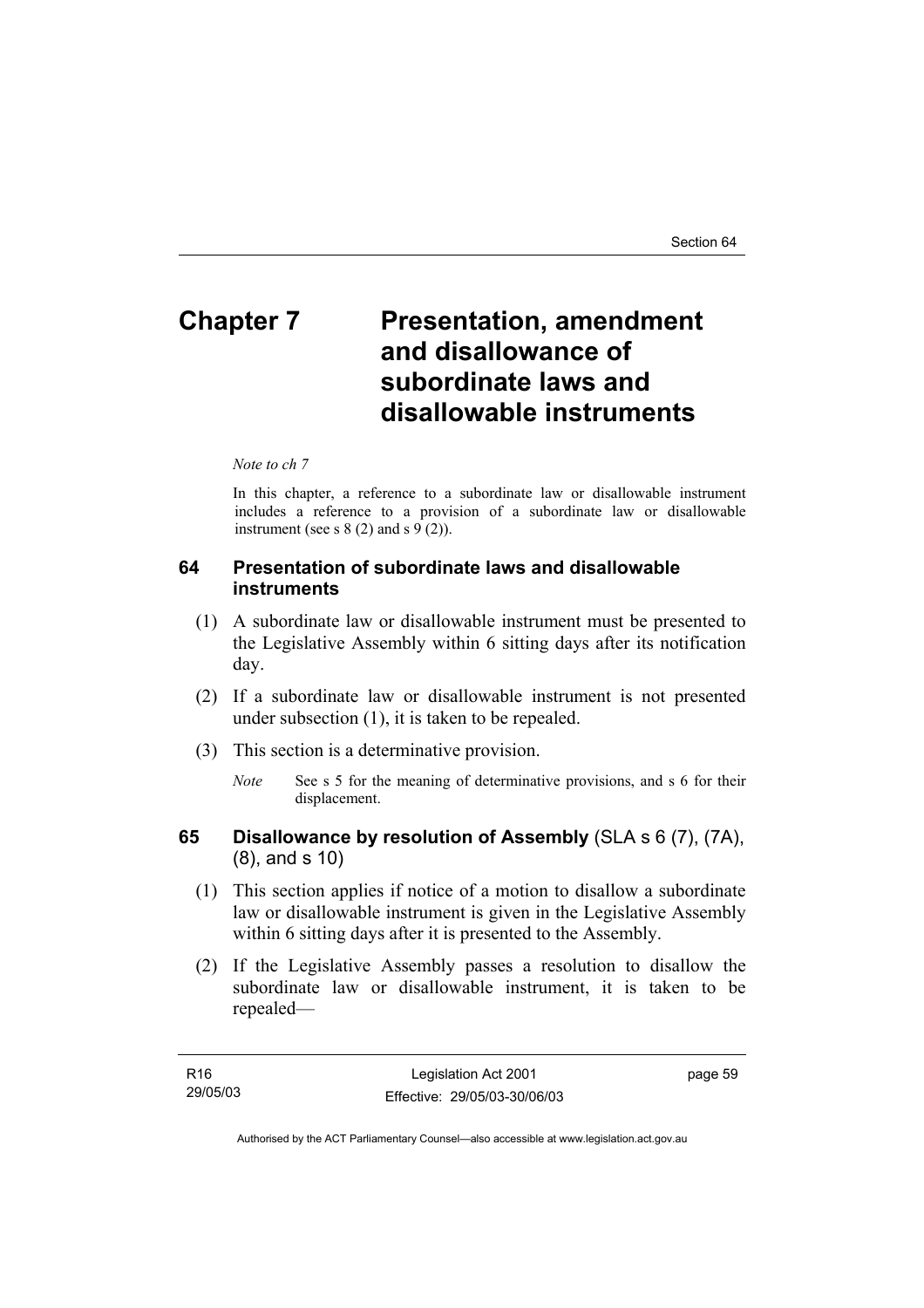- (a) on the day the disallowance is notified; or
- (b) if the resolution provides that it takes effect on the day the resolution is passed—that day.
- (3) For this chapter, the Legislative Assembly is taken to have passed a resolution to disallow the subordinate law or disallowable instrument if, at the end of 6 sitting days after the notice is given—
	- (a) the notice has not been withdrawn and the motion has not been called on; or
	- (b) the motion has been called on and moved, but has not been withdrawn or otherwise disposed of.
- (4) If subsection (3) applies, the resolution is taken to be the resolution set out in the motion for the resolution.
- (5) This section is a determinative provision.
	- *Note* See s 5 for the meaning of determinative provisions, and s 6 for their displacement.

### **65A Notification of disallowance by resolution of Assembly**  (SLA s 6 (8) and s 10)

- (1) If a subordinate law or disallowable instrument is disallowed, or taken to have been disallowed, under section 65 (Disallowance by resolution of Assembly), the Speaker must ask the parliamentary counsel to notify the disallowance.
- (2) If the Speaker asks the parliamentary counsel to notify the disallowance, the parliamentary counsel must—
	- (a) notify the disallowance in the register; or
	- (b) if it is not practicable to notify the disallowance in the register, or make the text of the resolution and the notification of its making accessible at 1 or more approved web sites, when the disallowance is to be notified—notify the disallowance in the Gazette.

R16 29/05/03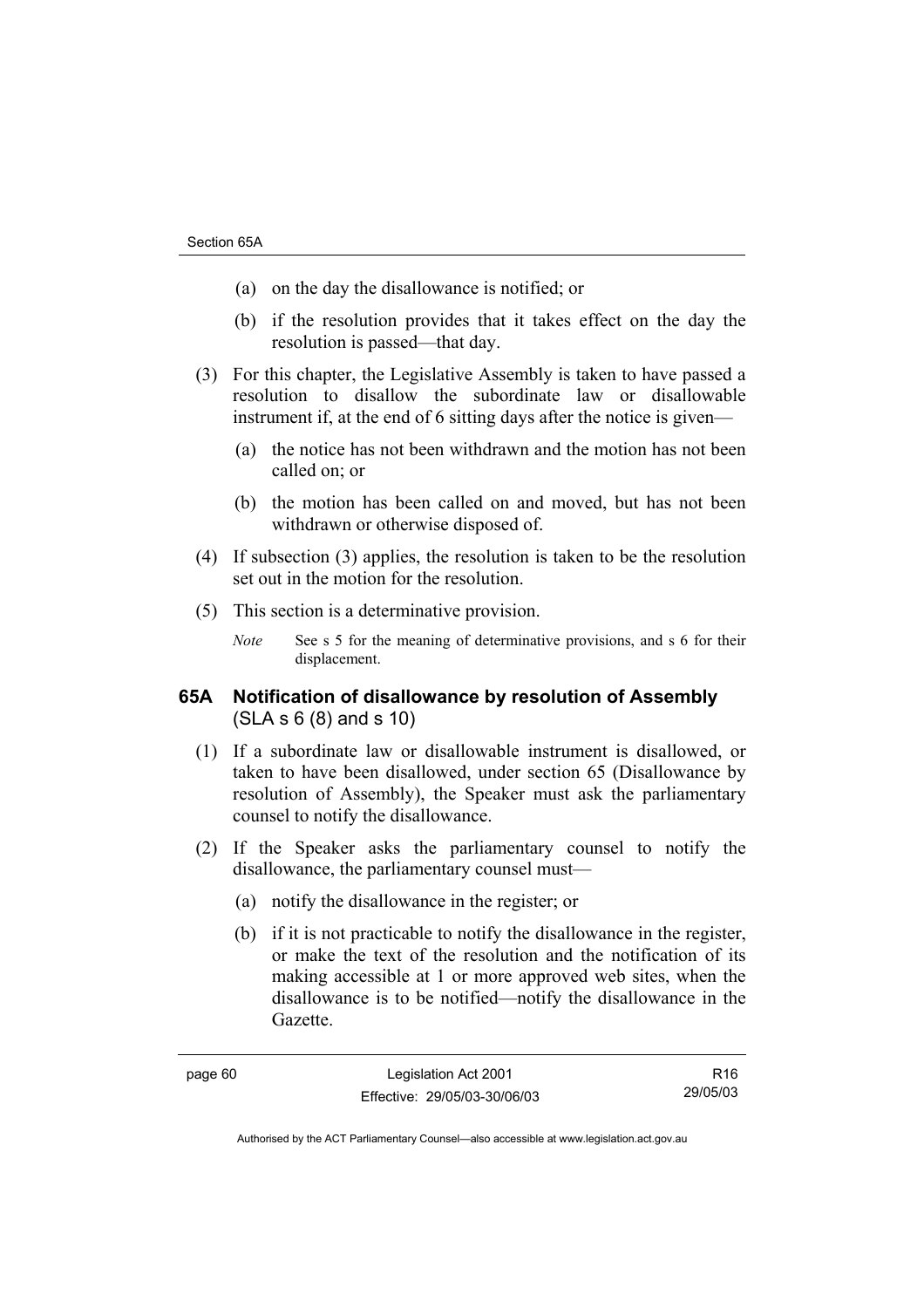- (3) If the Speaker asks the parliamentary counsel to notify the disallowance on a particular day, the parliamentary counsel must notify the disallowance on that day unless it is impracticable to do so.
- (4) The disallowance is notified in the register by entering in the register—
	- (a) a statement that the subordinate law or disallowable instrument has been disallowed under section 65; and
	- (b) the text of the resolution passed, or taken to have been passed, by the Legislative Assembly under section 65; and
	- (c) the day when the resolution was passed or taken to have been passed; and
	- (d) the day when the subordinate law or disallowable instrument is taken to be repealed because of the resolution.
- (5) The disallowance is notified in the Gazette by publishing in the Gazette—
	- (a) a statement that the subordinate law or disallowable instrument has been disallowed under section 65; and
	- (b) the text of the resolution passed, or taken to have been passed, by the Legislative Assembly under section 65; and
	- (c) the day when the resolution was passed or taken to have been passed; and
	- (d) the day when the subordinate law or disallowable instrument is taken to be repealed because of the resolution.
- (6) If the disallowance is notified in the Gazette, the parliamentary counsel must later enter in the register—
	- (a) a statement that the subordinate law or disallowable instrument has been disallowed under section 65; and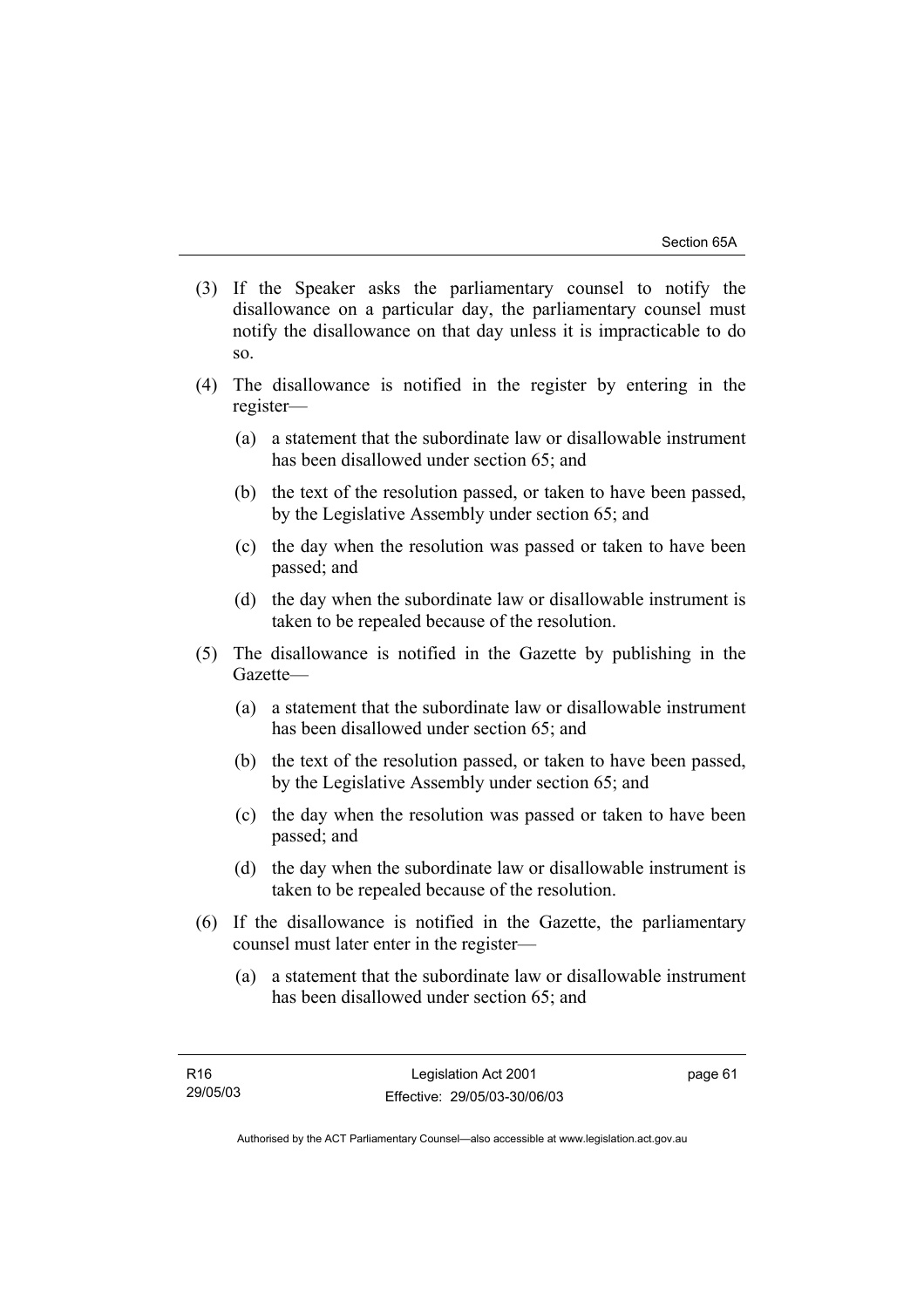- (b) a statement that the disallowance was notified in the Gazette on a stated date; and
- (c) the text of the resolution passed, or taken to have been passed, under section 65; and
- (d) the day when the resolution was passed or taken to have been passed; and
- (e) the day when the subordinate law or disallowable instrument is taken to be repealed because of the resolution.
- (7) This section is a determinative provision.
	- *Note* See s 5 for the meaning of determinative provisions, and s 6 for their displacement.

### **66 Revival of affected laws** (SLA s 6 (9), and s 10)

- (1) This section applies if—
	- (a) a subordinate law or disallowable instrument (the *disallowed law*) is taken to be repealed under section 64 (Presentation of subordinate laws and disallowable instruments) or section 65 (Disallowance by resolution of Assembly); and
	- (b) the disallowed law repealed or amended an Act or statutory instrument (the *affected law*); and
	- (c) the repeal or amendment has commenced.
- (2) The affected law is revived, from the beginning of the day after the disallowed law is taken to have been repealed, as if the disallowed law had never been made.
- (3) This section is a determinative provision.
	- *Note* See s 5 for the meaning of determinative provisions, and s 6 for their displacement.

R16 29/05/03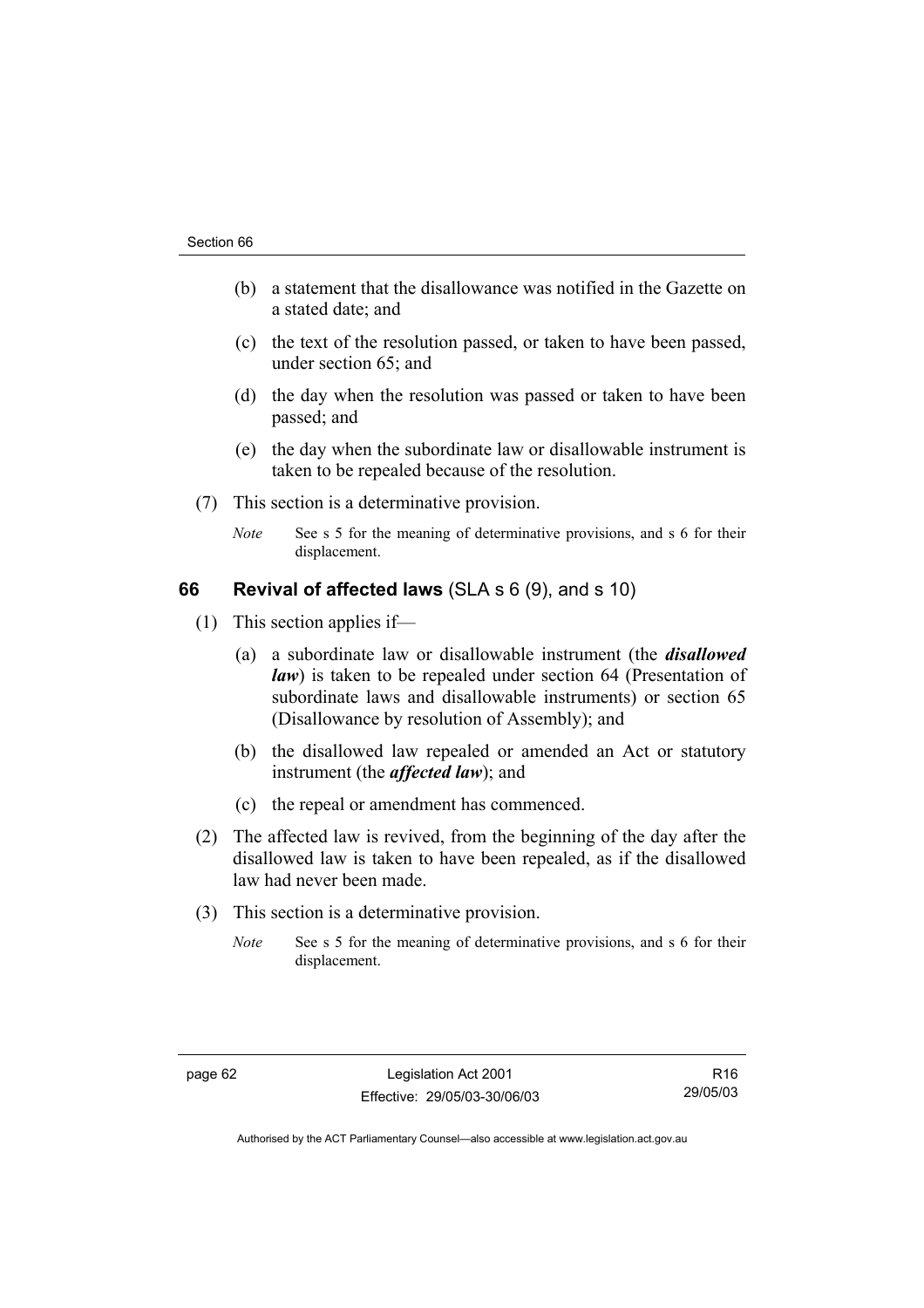### **67 Making of instrument same in substance within 6 months after disallowance** (SLA s 6 (10), (16), and s10)

- (1) This section applies if a subordinate law or disallowable instrument (the *disallowed law*) is disallowed under section 65 (Disallowance by resolution of Assembly).
- (2) A subordinate law or disallowable instrument the same in substance must not be made within 6 months after the disallowance unless the Legislative Assembly has—
	- (a) rescinded the resolution that disallowed the disallowed law; or
	- (b) by resolution, approved the making of—
		- (i) a subordinate law or disallowable instrument in those terms; or
		- (ii) a subordinate law or disallowable instrument the same in substance as the disallowed law.
- (3) A subordinate law or disallowable instrument made in contravention of this section is void.
- (4) This section is a determinative provision.
	- *Note* See s 5 for the meaning of determinative provisions, and s 6 for their displacement.

### **68 Amendment by resolution of Assembly** (SLA s 6 (7A), (11), (13)-(15), (17), (18), and s 10)

(1) In this section:

*amendment* does not include an amendment that would have the effect of waiving or changing any fee, charge, penalty or other amount payable to the Territory.

*disallowable instrument* does not include a determination of fees or charges by a Minister under an Act or subordinate law.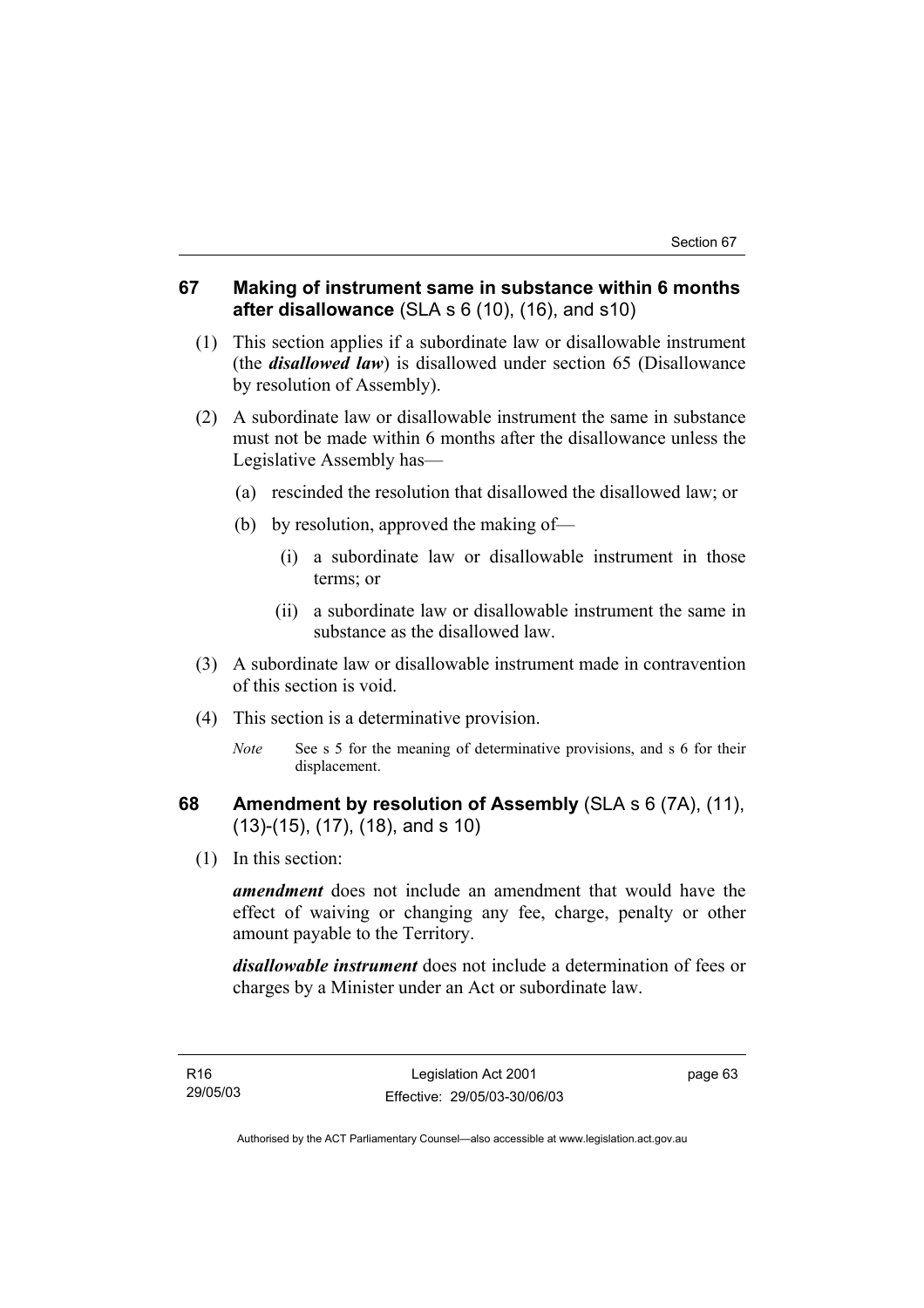- (2) This section applies if notice of a motion to amend a subordinate law or disallowable instrument is given in the Legislative Assembly within 6 sitting days after it is presented to the Assembly.
- (3) If the Legislative Assembly passes a resolution to amend the subordinate law or disallowable instrument, it is amended accordingly—
	- (a) on the day the amendment is notified; or
	- (b) if the resolution provides that it takes effect on the day the resolution is passed—that day.
- (4) For this chapter, the Legislative Assembly is taken to have passed a resolution to amend the subordinate law or disallowable instrument if, at the end of 6 sitting days after the notice is given—
	- (a) the notice has not been withdrawn and the motion has not been called on; or
	- (b) the motion has been called on and moved, but has not been withdrawn or otherwise disposed of.
- (5) If subsection (4) applies, the resolution is taken to be the resolution set out in the motion for the resolution.
- (6) An amendment under this section has effect for all purposes as if it had been made by an Act.
- (7) Without limiting subsection (6), section 83 (Consequences of amendment of statutory instrument by Act) applies to the amendment as if it had been made by an Act.
- (8) This section is a determinative provision.
	- *Note* See s 5 for the meaning of determinative provisions, and s 6 for their displacement.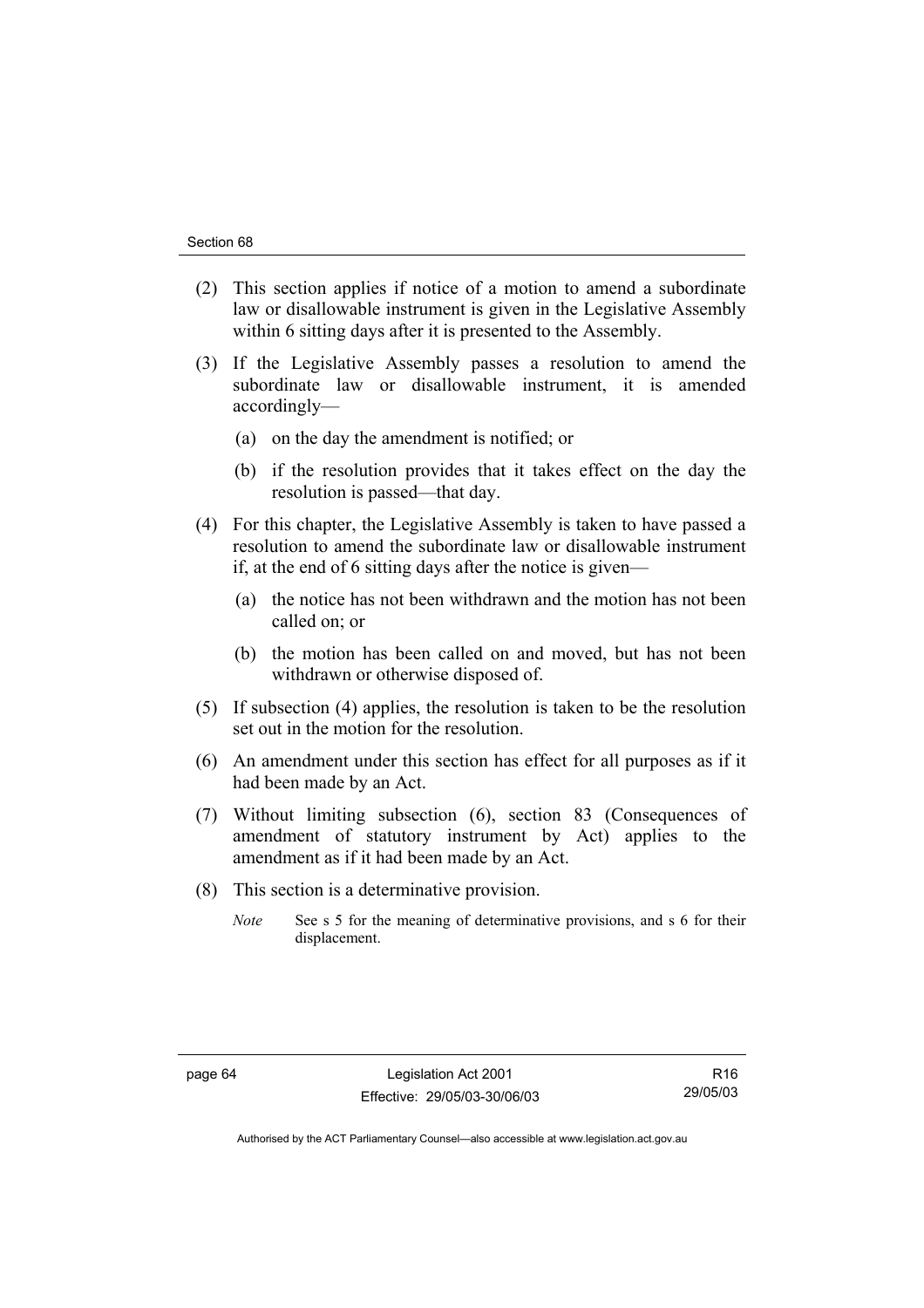### **69 Notification of amendments made by resolution of Assembly** (SLA s 6 (12), and s 10)

- (1) If a subordinate law or disallowable instrument (the *amended law*) is amended under section 68 (Amendment by resolution of Assembly), the Speaker must ask the parliamentary counsel to notify the amendment.
- (2) If the Speaker asks the parliamentary counsel to notify the amendment, the parliamentary counsel must—
	- (a) notify the amendment in the register; or
	- (b) if it is not practicable to notify the amendment in the register, or make the text of the resolution and the notification of its making accessible at 1 or more approved web sites, when the amendment is to be notified—notify the amendment in the Gazette.
- (3) If the Speaker asks the parliamentary counsel to notify the amendment on a particular day, the parliamentary counsel must notify the amendment on that day unless it is impracticable to do so.
- (4) The amendment is notified in the register by entering in the register—
	- (a) a statement that the amendment of the amended law has been made under section 68; and
	- (b) the text of the resolution passed, or taken to have been passed, by the Legislative Assembly under section 68; and
	- (c) the day when the resolution was passed or taken to have been passed; and
	- (d) the day when the subordinate law or disallowable instrument is taken to be amended because of the resolution.

page 65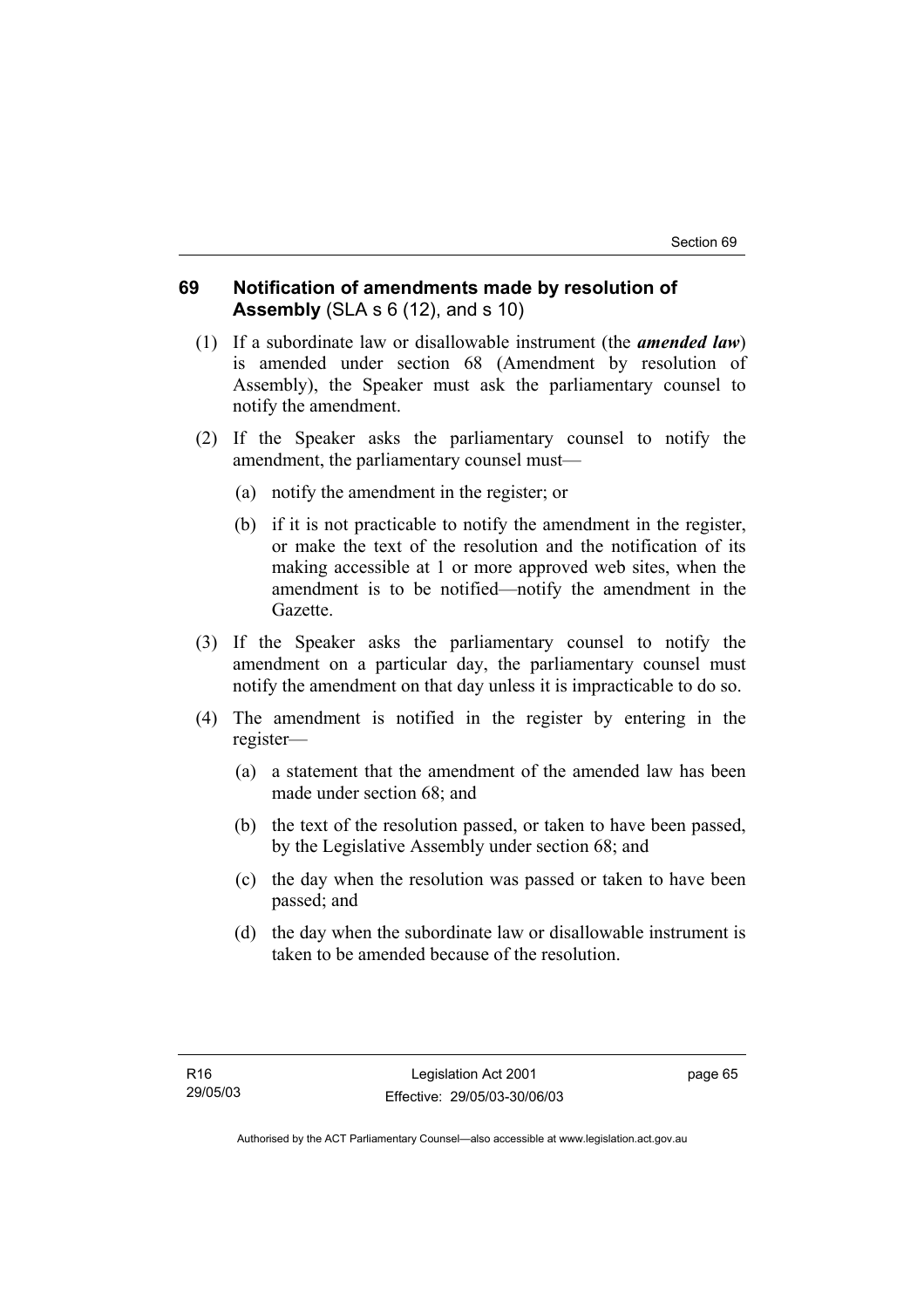- (5) The amendment is notified in the Gazette by publishing in the Gazette—
	- (a) a statement that the amendment of the amended law has been made under section 68; and
	- (b) the text of the resolution passed, or taken to have been passed, by the Legislative Assembly under section 68; and
	- (c) the day when the resolution was passed or taken to have been passed; and
	- (d) the day when the subordinate law or disallowable instrument is taken to be amended because of the resolution.
- (6) If the amendment is notified in the Gazette, the parliamentary counsel must later enter in the register—
	- (a) a statement that the amendment of the amended law has been made under section 68; and
	- (b) a statement that the amendment was notified in the Gazette on a stated date; and
	- (c) the text of the resolution passed, or taken to have been passed, by the Legislative Assembly under section 68; and
	- (d) the day when the resolution was passed or taken to have been passed; and
	- (e) the day when the subordinate law or disallowable instrument is taken to be amended because of the resolution.
- (7) This section is a determinative provision.
	- *Note* See s 5 for the meaning of determinative provisions, and s 6 for their displacement.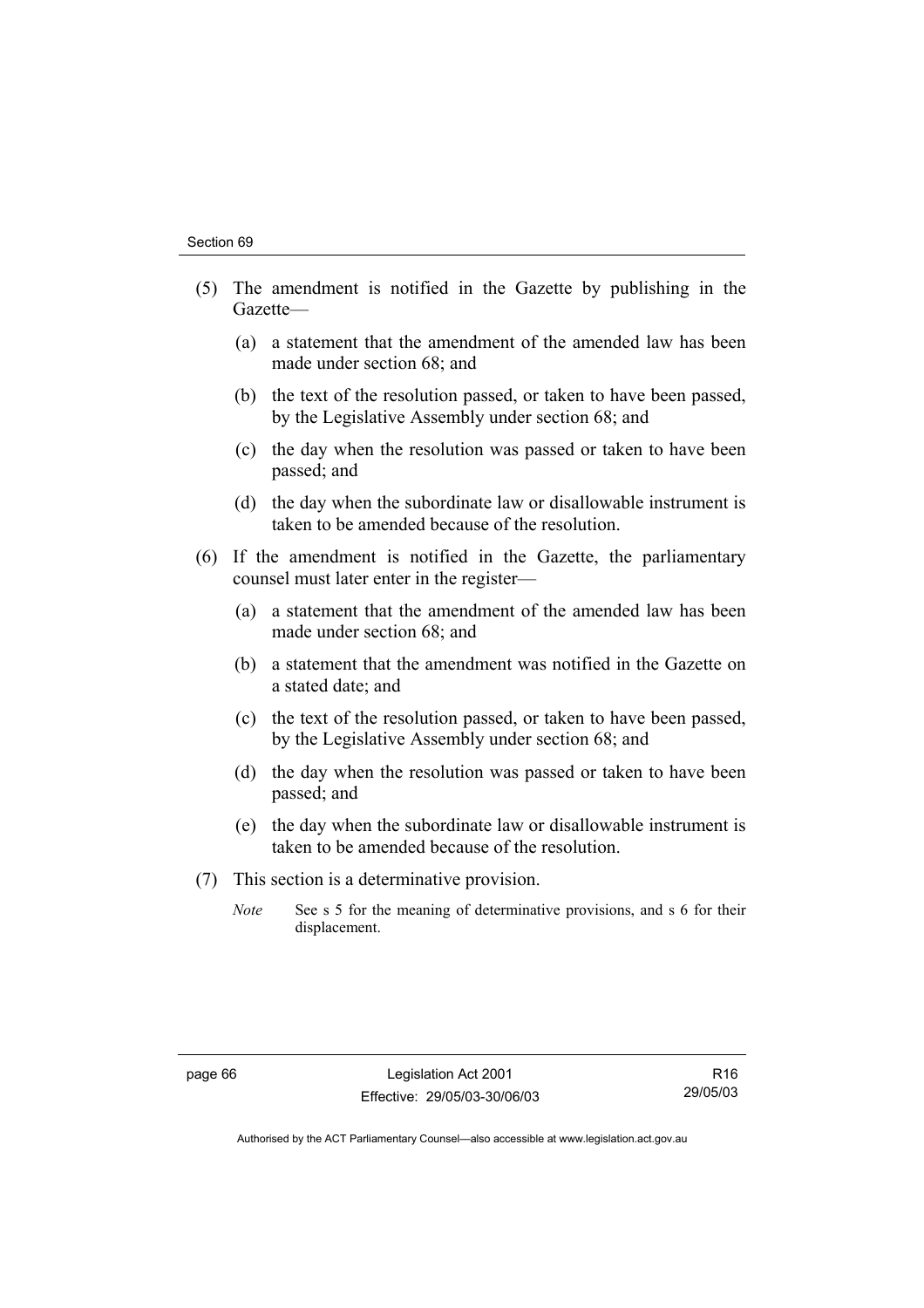### **70 Making of amendment restoring effect of law within 6 months after amendment** (SLA s 6 (10), (16), and s 10)

- (1) This section applies if a subordinate law or disallowable instrument (the *amended law*) is amended under section 68 (Amendment by resolution of Assembly).
- (2) A subordinate law or disallowable instrument the same in substance as the amended law before the amendment (the *earlier law*) must not be made within 6 months after the making of the amendment unless the Legislative Assembly has—
	- (a) rescinded the resolution that made the amendment; or
	- (b) by resolution approved the making of—
		- (i) a subordinate law or disallowable instrument in those terms; or
		- (ii) a subordinate law or disallowable instrument the same in substance as the earlier law.
- (3) A subordinate law or disallowable instrument made in contravention of this section is void.
- (4) This section is a determinative provision.
	- *Note* See s 5 for the meaning of determinative provisions, and s 6 for their displacement.

## **71 Effect of dissolution or expiry of Assembly on notice of motion** (SLA s 6 (7B), and s 10)

- (1) This section applies if—
	- (a) notice of motion to disallow or amend a subordinate law or disallowable instrument is given in the Legislative Assembly within 6 sitting days after the instrument is presented to the Assembly; and

page 67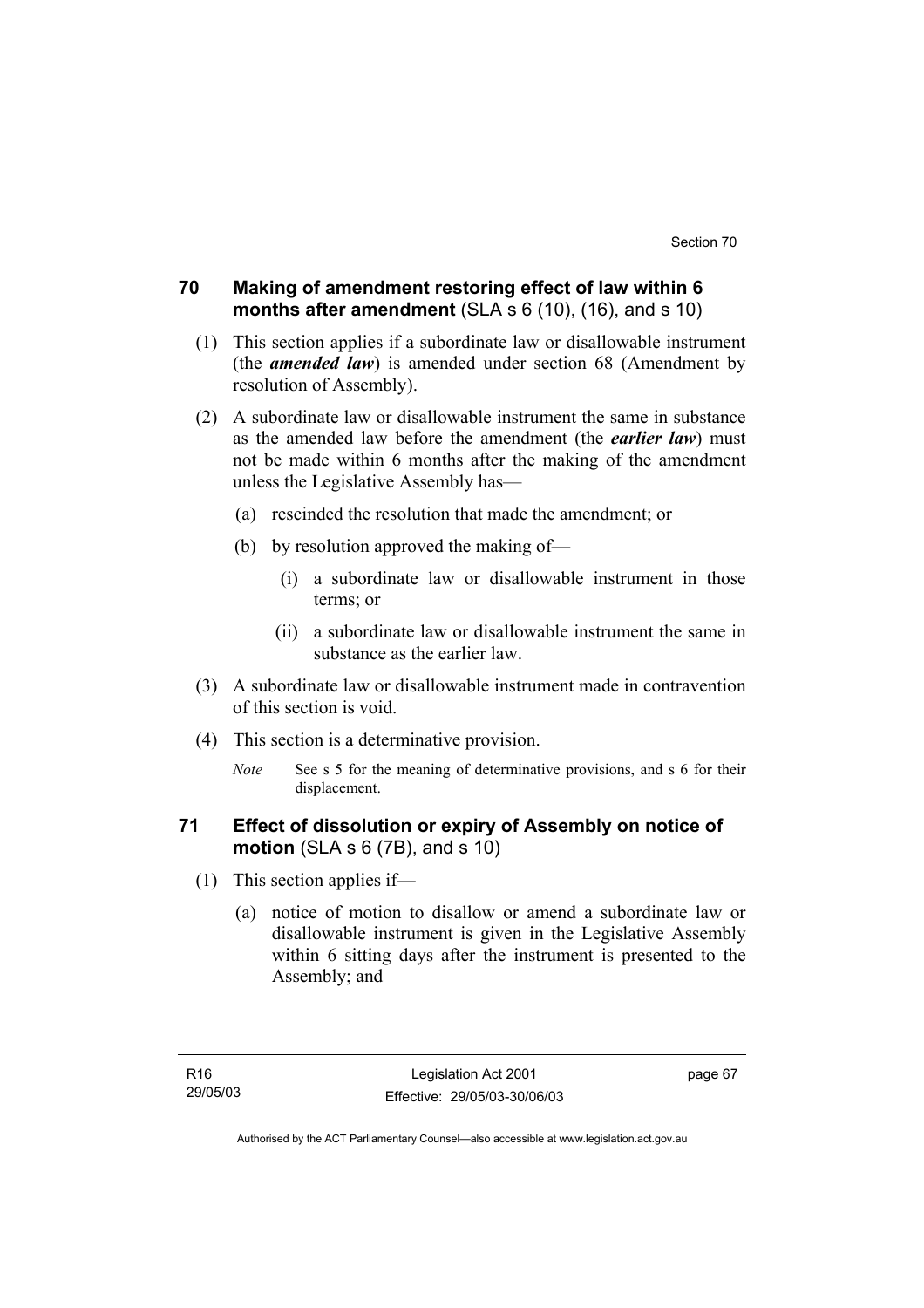- (b) within 6 sitting days after the notice is given, the Assembly is dissolved or expires; and
- (c) at the time of the dissolution or expiry—
	- (i) the notice has not been withdrawn and the motion has not been called on; or
	- (ii) the motion has been called on and moved, but has not been withdrawn or otherwise disposed of.
- (2) For this chapter, the subordinate law or disallowable instrument is taken to have been presented to the Legislative Assembly on the first sitting day of the Assembly after the next general election of members of the Assembly.
- (3) This section is a determinative provision.
	- *Note* See s 5 for the meaning of determinative provisions, and s 6 for their displacement.

page 68 Legislation Act 2001 Effective: 29/05/03-30/06/03

R16 29/05/03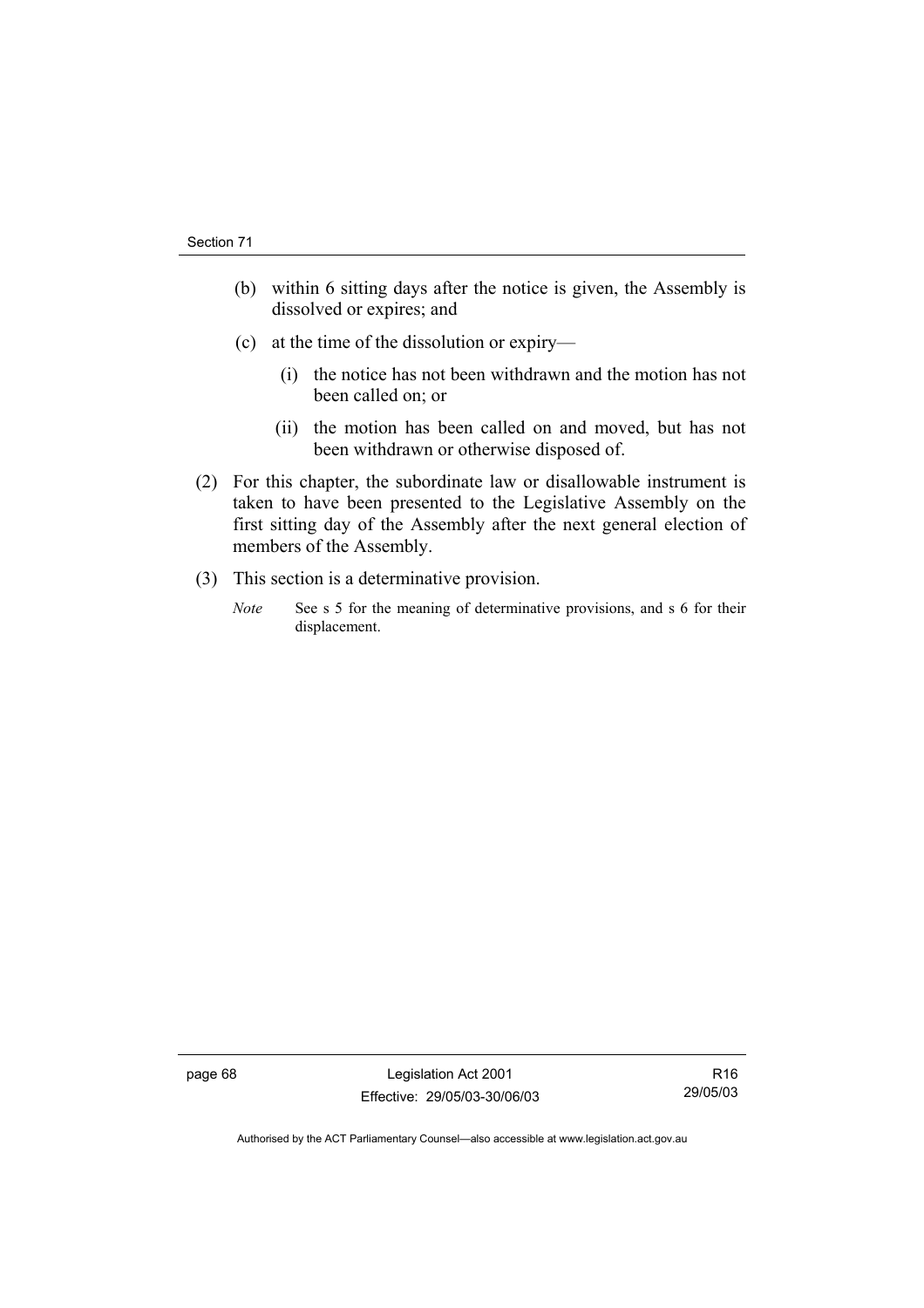# **Chapter 8 Commencement and exercise of powers before commencement**

### **72 Meaning of** *law* **in ch 8**

In this chapter:

*law* means an Act, subordinate law or disallowable instrument, and includes a provision of a law.

### **73 General rules about commencement** (IA s 10, SLA s 6 (1) (b))

- (1) An Act commences—
	- (a) on the day after its notification day; or
	- (b) if the Act provides for a different date or time of commencement—on that date or at that time.
- (2) A subordinate law, disallowable instrument or notifiable instrument commences—
	- (a) on the day after its notification day; or
	- (b) if an Act or the instrument provides for a later date or time of commencement—on that date or at that time; or
	- (c) if an Act provides for an earlier date or time of commencement—on that date or at that time; or

page 69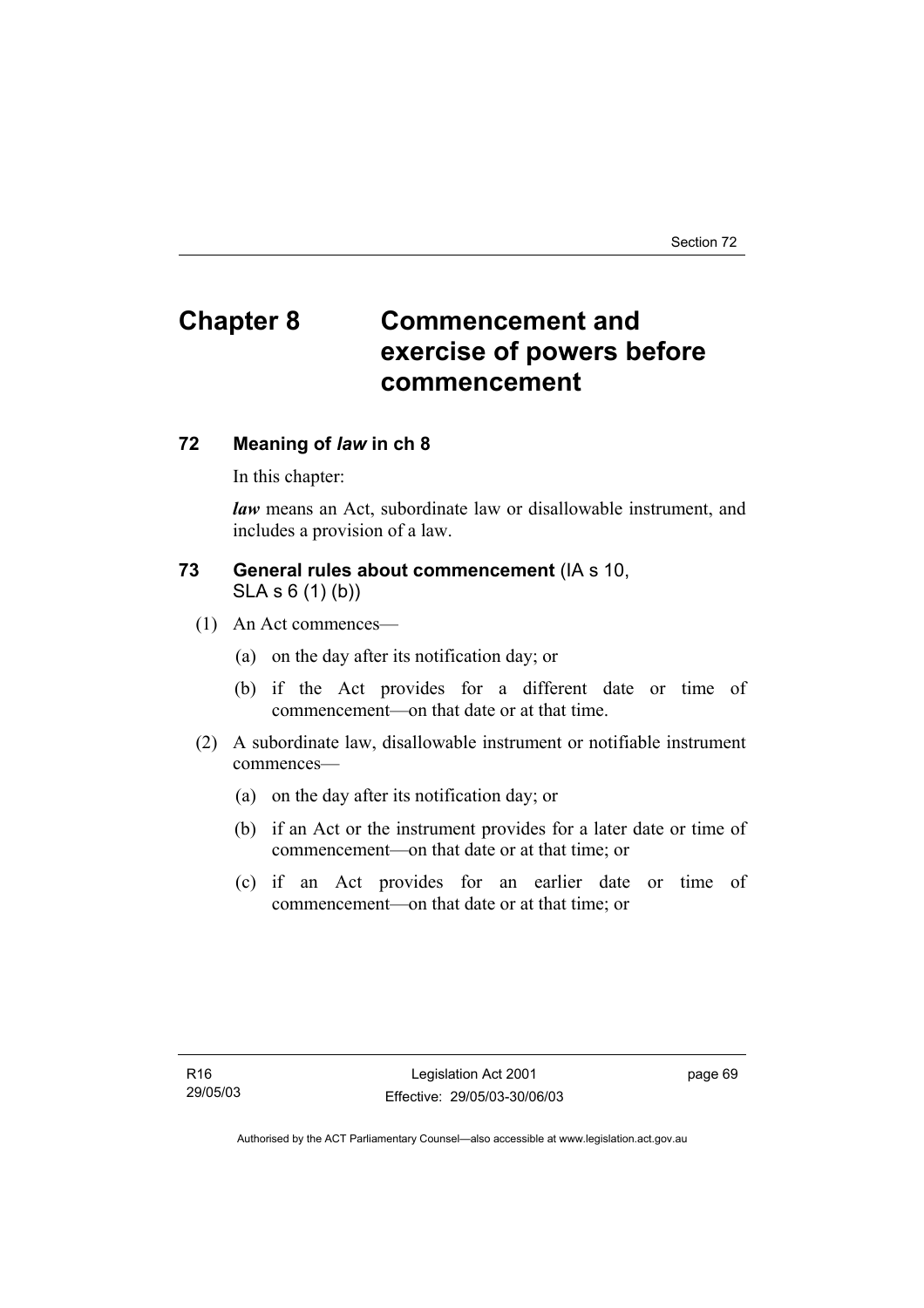(d) if the instrument, under authority given by an Act, provides for an earlier date or time—on that date or at that time.

#### **Examples for par (b)**

- 1 A subordinate law may provide that it commences on a stated future date or at a stated time on a stated future date.
- 2 A disallowable instrument may provide that it commences on the day, or immediately after, a stated law, or a stated provision of a stated law, commences.
- 3 A notifiable instrument may provide that it commences on the expiry of a stated statutory instrument.
- 4 A notifiable instrument may provide that it commences on the date fixed by a Commonwealth Minister, by notice in the Commonwealth Gazette, under a stated Commonwealth Act.
- *Note* An example is part of the Act, is not exhaustive and may extend, but does not limit, the meaning of the provision in which it appears (see s 126 and s 132).
- (3) Without limiting subsection (2), if a subordinate law, disallowable instrument or notifiable instrument is notified on a day after the day or time provided by the instrument for its commencement, and subsection (2) (c) or (d) does not apply to the instrument—
	- (a) the instrument is valid; but
	- (b) the instrument commences on the day after its notification day.
- (4) A statutory instrument that is not a registrable instrument commences—
	- (a) on the day it is made or, if it is required under an Act or statutory instrument to be approved (however described) by the Executive, a Minister or any other entity, the day it is approved; or
	- (b) if an Act or the instrument provides for a later date or time of commencement—on that date or at that time; or
	- (c) if an Act provides for an earlier date or time of commencement—on that date or at that time; or

page 70 Legislation Act 2001 Effective: 29/05/03-30/06/03 R16 29/05/03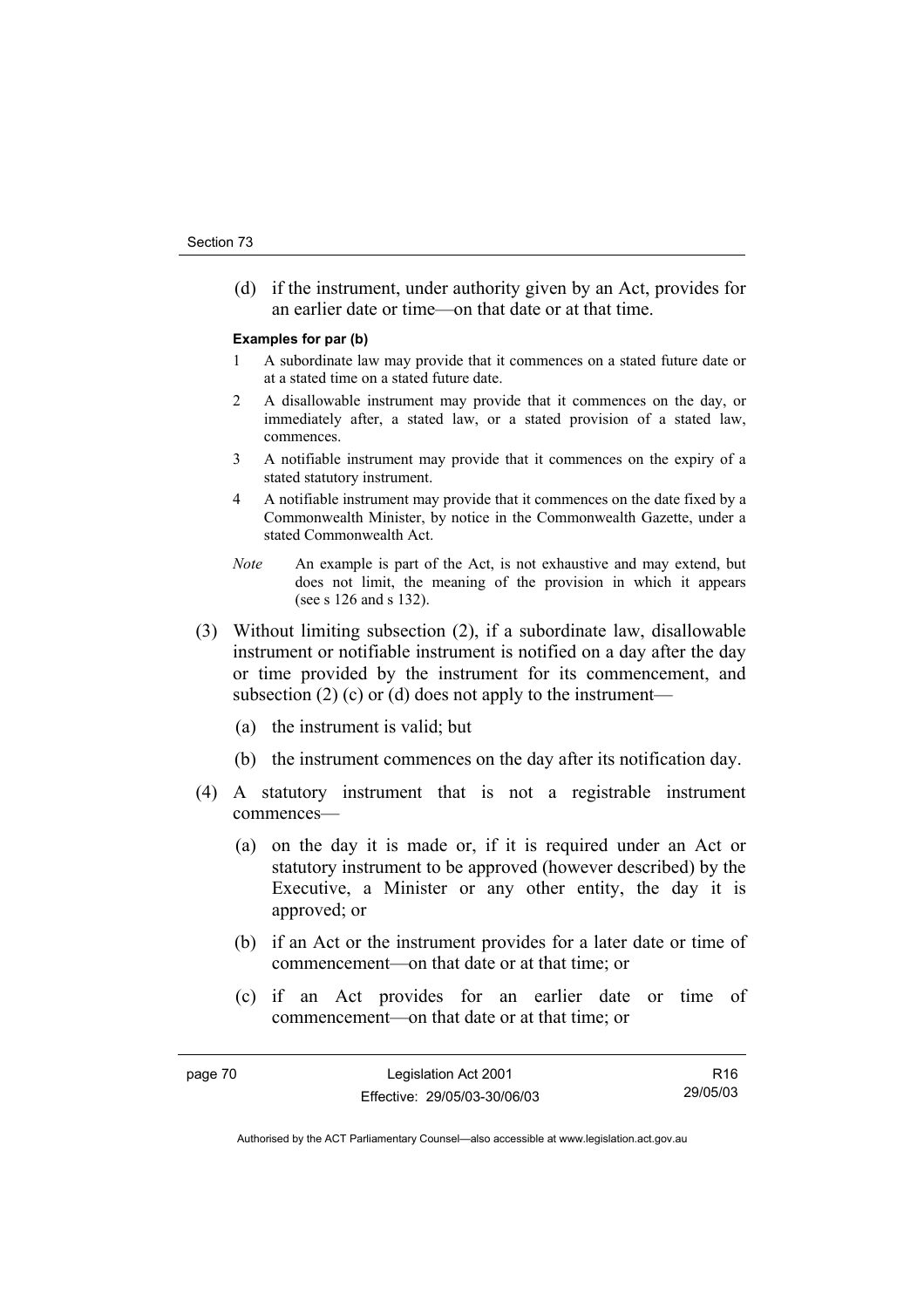- (d) if the instrument, under authority given by an Act, provides for an earlier date or time—on that date or at that time.
- (5) This section is subject to the following sections:
	- (a) section 75 (Commencement of naming and commencement provisions on notification day);
	- (b) section 76 (Non-prejudicial provision may commence retrospectively);
	- (c) section 79 (Automatic commencement of postponed law);
	- (d) section 81 (Exercise of powers between notification and commencement).
- (6) This section is a determinative provision.
	- *Note* See s 5 for the meaning of determinative provisions, and s 6 for their displacement.

### **74 Time of commencement (IA s 10A)**

- (1) If an Act commences on a day, it commences at the beginning of the day unless a different time of commencement is provided by the Act, another Act, or a commencement notice providing for the commencement of the Act.
- (2) If a statutory instrument commences on a day, it commences at the beginning of the day unless a different time of commencement is provided by the instrument, an Act, or a commencement notice providing for the commencement of the instrument.

page 71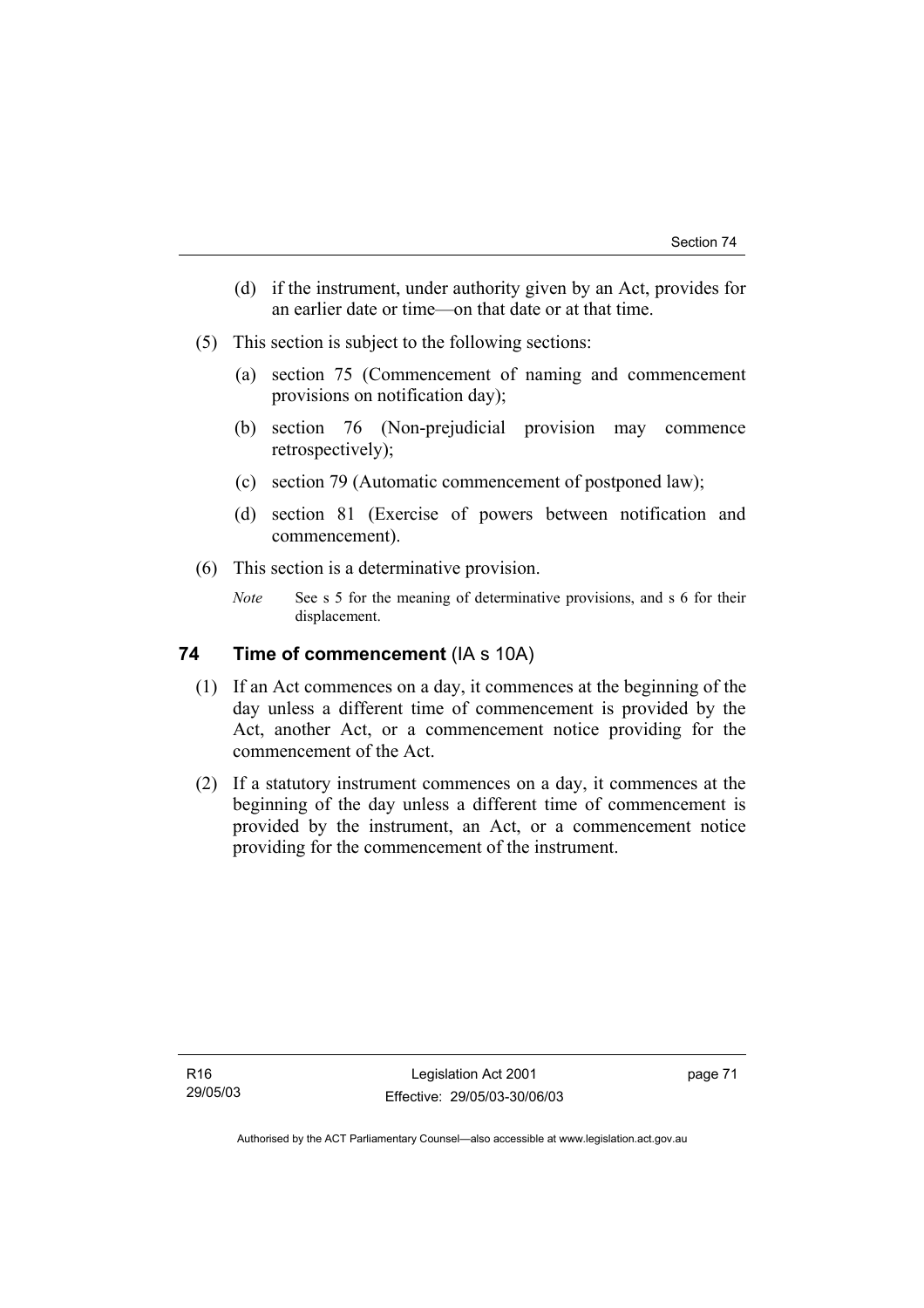### **75 Commencement of naming and commencement provisions on notification day** (IA s 10B)

 (1) The provisions of a law providing for its name and commencement automatically commence on its notification day.

#### **Example**

The *XYZ Act 2002* was notified on 1 October 2002. It contains the following provision:

#### **2 Commencement**

This Act commences on 1 December 2002.

 The provisions of the *XYZ Act 2002* providing for its name and commencement commence on 1 October 2002.

- *Note* An example is part of the Act, is not exhaustive and may extend, but does not limit, the meaning of the provision in which it appears (see s 126 and s 132).
- (2) However, if a provision of the law is taken to have commenced before the law's notification day, the naming and commencement provisions are taken to have automatically commenced—
	- (a) on that commencement; or
	- (b) if 2 or more provisions of the law are taken to have commenced at different times before the notification day—on the earlier or earliest of the commencements.

#### **Example**

#### **2 Commencement**

- (1) This Act, other than sections 9 and 10, commences on a day fixed by the Minister by written notice.
- (2) Section 9 is taken to have commenced on 1 July 2001.
- (3) Section 10 is taken to have commenced on 1 August 2001.

The provisions of the *XYZ Act 2001* providing for its name and commencement are taken to have commenced on 1 July 2001.

- (3) This section is a determinative provision.
	- *Note* See s 5 for the meaning of determinative provisions, and s 6 for their displacement.

| page 72 | Legislation Act 2001         | R16      |
|---------|------------------------------|----------|
|         | Effective: 29/05/03-30/06/03 | 29/05/03 |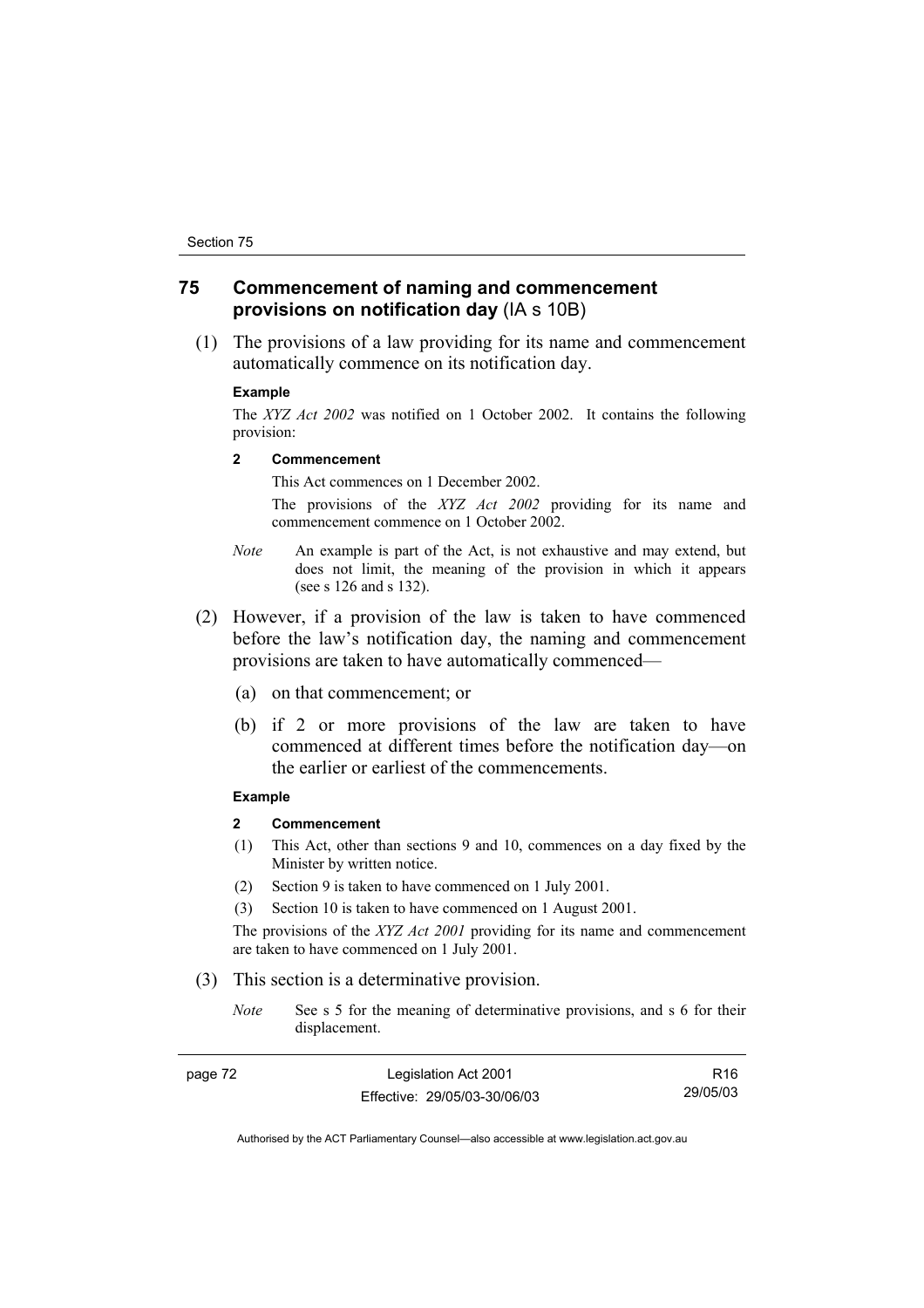### **76 Non–prejudicial provision may commence retrospectively**  (SLA s 7)

- (1) A statutory instrument may provide that a non-prejudicial provision of the instrument commences retrospectively.
- (2) This section applies to a non-prejudicial provision of a statutory instrument only if the instrument clearly indicates that the provision is to commence retrospectively.

#### **Example**

the instrument provides that a non-prejudicial provision is 'taken to have commenced' at an earlier date or time

- *Note* An example is part of the Act, is not exhaustive and may extend, but does not limit, the meaning of the provision in which it appears (see s 126 and s 132).
- (3) This section is a determinative provision.
	- *Note* See s 5 for the meaning of determinative provisions, and s 6 for their displacement.
- (4) In this section:

*non-prejudicial provision* means a provision that does not operate to the disadvantage of a person (other than the Territory or a Territory authority or instrumentality) by—

- (a) adversely affecting the person's rights; or
- (b) imposing liabilities on the person.

### **77 Commencement by commencement notice** (IA s 10C)

- (1) If a law or notifiable instrument is expressed to commence on a day fixed or otherwise determined by a notice—
	- (a) a single day, or a time on a single day, may be fixed or determined; or

page 73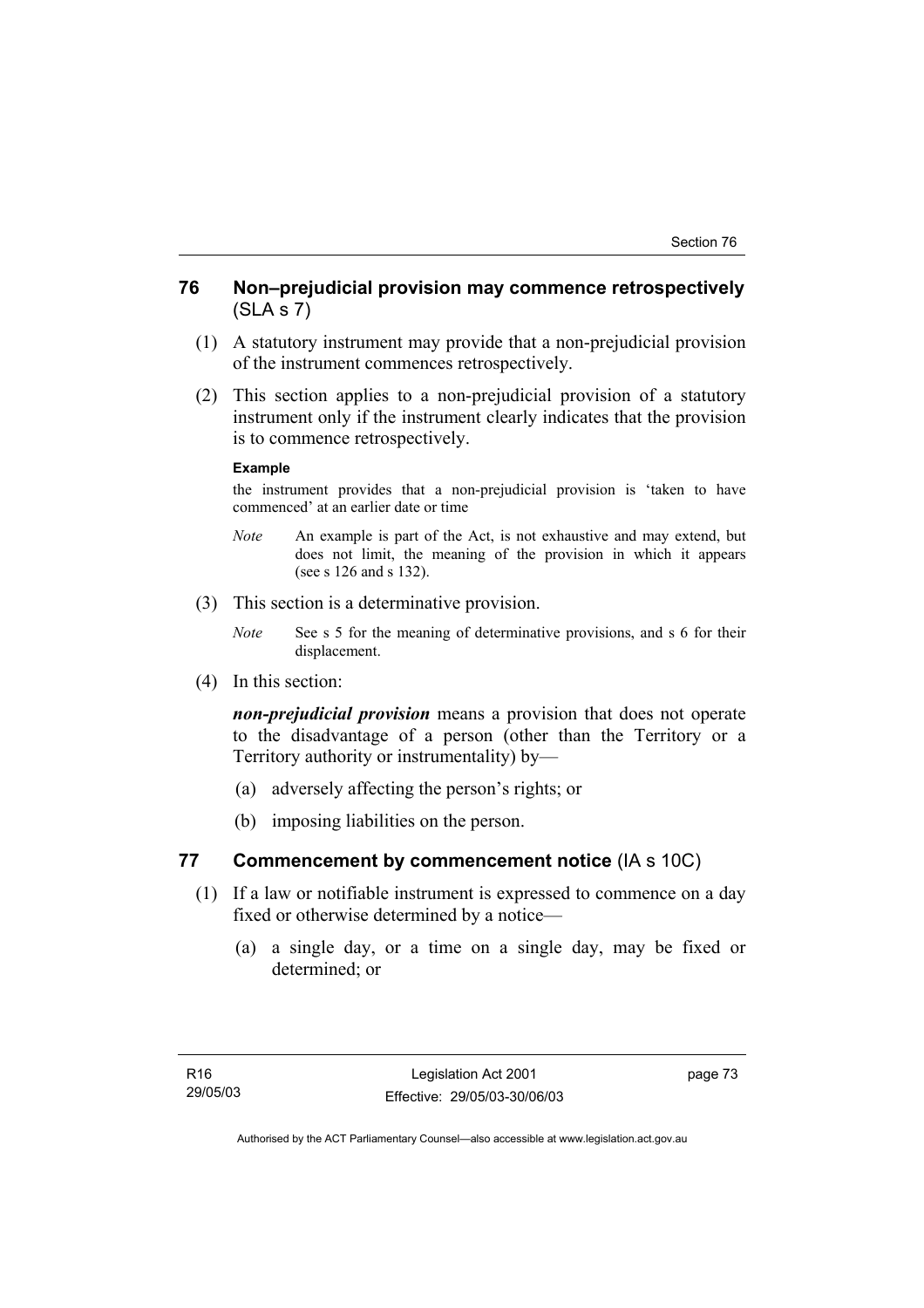(b) different days or times may be fixed or determined for different provisions.

#### **Example**

The *Hypothetical Act 2001* is expressed to commence on a day to be fixed by the Minister by written notice. Unless the Act has commenced automatically in accordance with section 79 (Automatic commencement of postponed law), any of the following arrangements for commencement would be possible:

- (a) a notice could fix a single day (eg 5 June 2001) for the entire Act to commence;
- (b) a notice could fix a time on a single day (eg 8 pm on 5 June 2001) for the entire Act to commence;
- (c) a notice could fix different days or times for the different provisions of the Act to commence (eg parts 7 and 9 and schedule 4 commence on 5 June 2001, part 11 commences at 5 pm on 30 June 2001, and the remaining provisions of the Act commence on 1 July 2001);
- (d) a notice could fix a single day (eg 5 June 2001) or a time on a single day (eg 8 pm on 5 June 2001) for the provisions of the Act not already commenced to come into operation.
- *Note* An example is part of the Act, is not exhaustive and may extend, but does not limit, the meaning of the provision in which it appears (see s 126 and s 132).
- (2) A commencement notice for a law or notifiable instrument is valid even if the day or time fixed or otherwise determined by the notice happens before the notice's notification day.
- (3) If the day or time fixed or otherwise determined by a commencement notice for a law or notifiable instrument happens on or before the notice's notification day, the law or instrument commences on the day after the notice's notification day.

page 74 Legislation Act 2001 Effective: 29/05/03-30/06/03

R16 29/05/03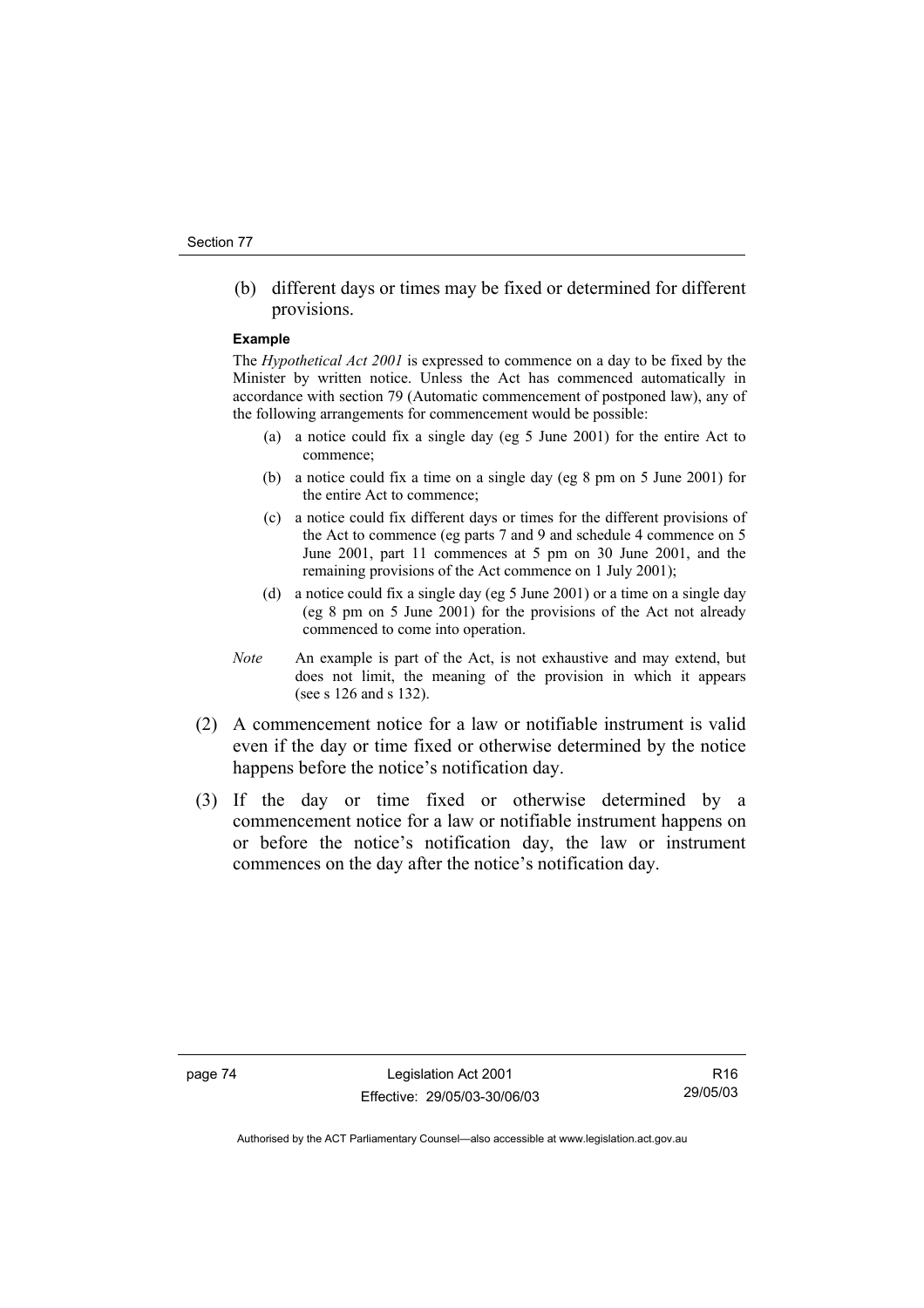- (4) However, subsection (3) does not apply to the commencement notice if—
	- (a) the notice clearly indicates that the law or statutory instrument is to commence at an earlier date or time; and
	- (b) the notice provides for the earlier date or time under authority given by an Act.

#### **Example for par (a)**

the commencement notice provides that the law or statutory instrument is 'taken to have commenced' at the earlier date or time

- (5) This section is a determinative provision.
	- *Note* See s 5 for the meaning of determinative provisions, and s 6 for their displacement.

### **78 Separate commencement of amendments**

 (1) Amendments made by a provision of a law may be given separate commencements, whether or not the provision is self-contained.

#### **Examples**

- 1 A provision of an amending law inserts 2 sections. The sections may be given separate commencements.
- 2 A provision of an amending law inserts a section that is divided into paragraphs. The paragraphs may be given separate commencements.
- *Note* An example is part of the Act, is not exhaustive and may extend, but does not limit, the meaning of the provision in which it appears (see s 126 and s 132).
- (2) This section is a determinative provision.
	- *Note* See s 5 for the meaning of determinative provisions, and s 6 for their displacement.

page 75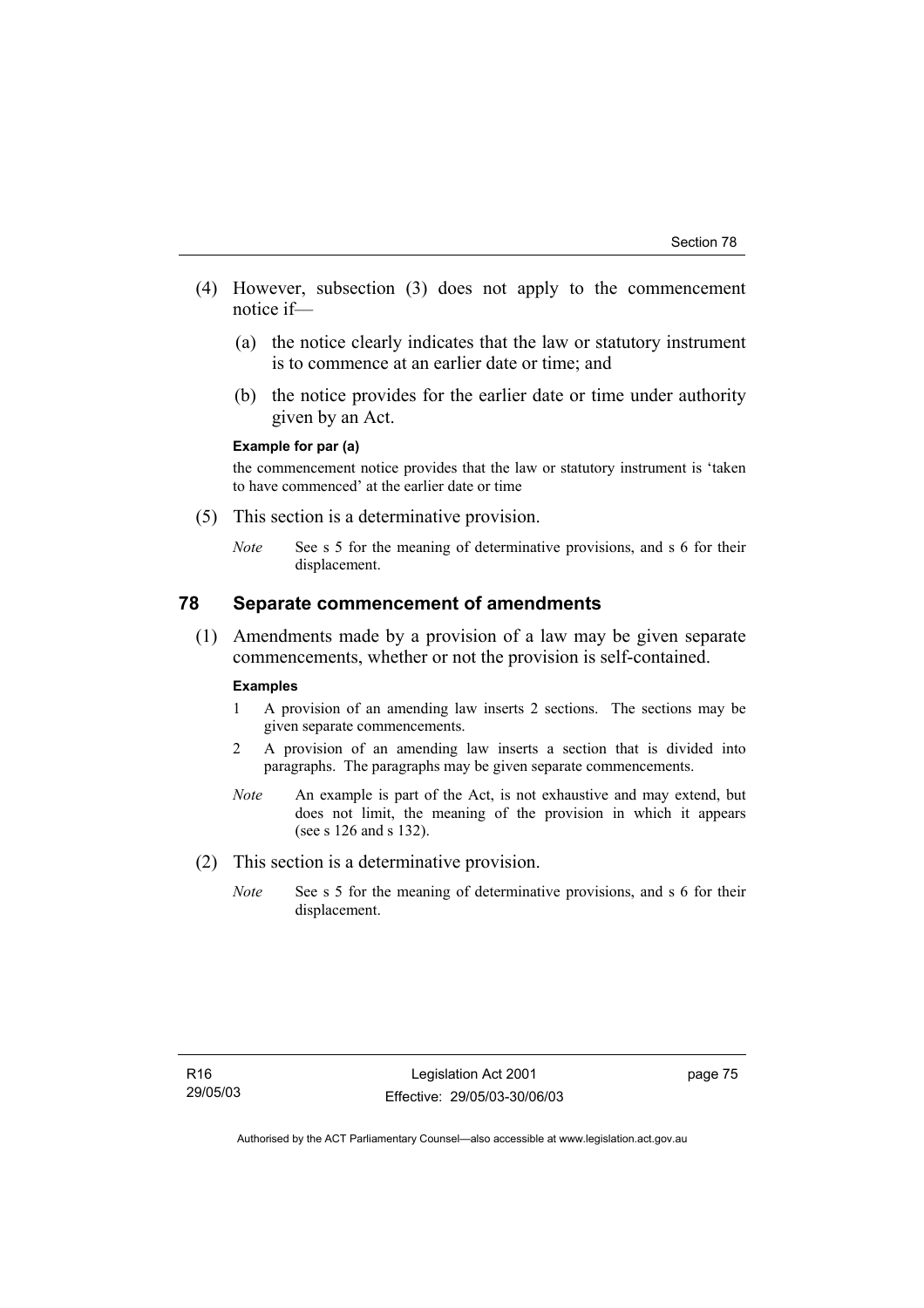### **79 Automatic commencement of postponed law** (IA s 10E)

 (1) If a postponed law has not commenced within 6 months beginning on the notification day, it automatically commences on the first day after that period.

#### **Example**

The *Hypothetical Act 2001* was notified on 5 July 2001 and was expressed to commence on a day to be fixed by the Minister by written notice. If the Act had not commenced by notice on or before 4 January 2002, it would automatically commence on 5 January 2002.

- *Note* An example is part of the Act, is not exhaustive and may extend, but does not limit, the meaning of the provision in which it appears (see s 126 and s 132).
- (2) This section is a determinative provision.
	- *Note* See s 5 for the meaning of determinative provisions, and s 6 for their displacement.
- (3) In this section:

*enact* includes make.

*notification day*, for a postponed law, means the notification day of—

- (a) if the postponed law is a law—the law; or
- (b) if the postponed law is a provision of a law—the law that enacts the provision.

*postponed law* means a law or provision of a law that does not commence on the notification day because a law postpones its commencement until a day or time fixed or determined by a commencement notice.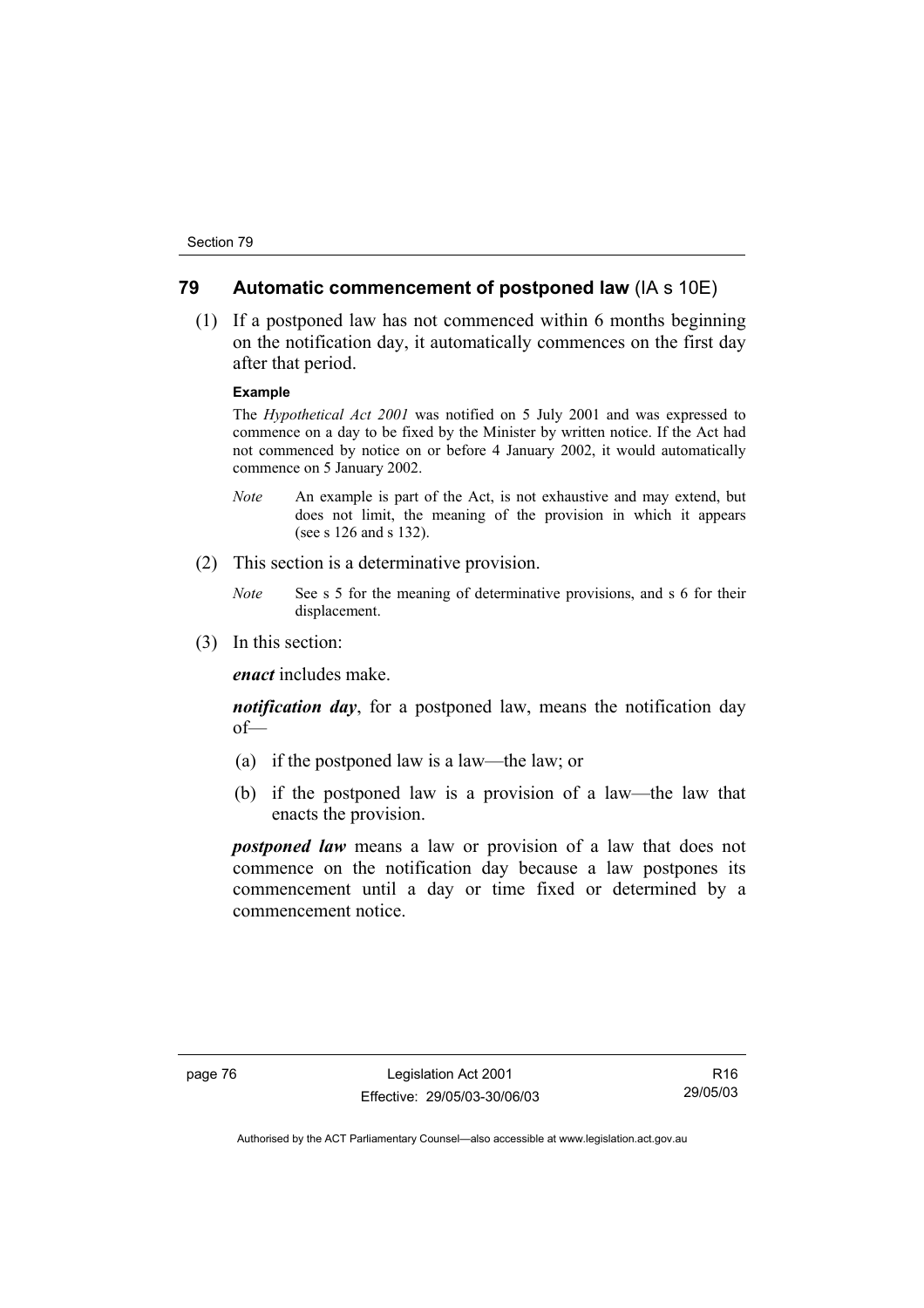### **80 References to** *commencement* **of law** (IA s 11)

In a law, a reference to the *commencement* of the law, or another law, (the *law concerned*) is a reference to—

- (a) if the provisions of the law concerned (other than those providing for its name and commencement) commence, or are required to commence, on a single day or at a single time—the commencement of the remaining provisions; or
- (b) if paragraph (a) does not apply and the reference is in a provision of the law concerned—the commencement of the provision; or
- (c) in any other case—the commencement of the relevant provision of the law concerned.

### **81 Exercise of powers between notification and commencement** (SLA s 5)

- (1) This section applies to a power to make an appointment or a statutory instrument, or to do anything else, in the following situations:
	- (a) the power is given by a law (the *authorising law*) that has been notified but has not commenced;
	- (b) the power is given by a law (the *authorising law*) as amended by another law (the *amending law*) and the laws have been notified, but all or any of them have not commenced.
- (2) The power may be exercised at any time even though the authorising law, or the authorising and amending laws (or either of them), is not in force at the time.
- (3) Also, anything else may be done under the power at any time for the purpose of bringing, or in relation to bringing, the authorising law, or the authorising law as amended by the amending law, into operation.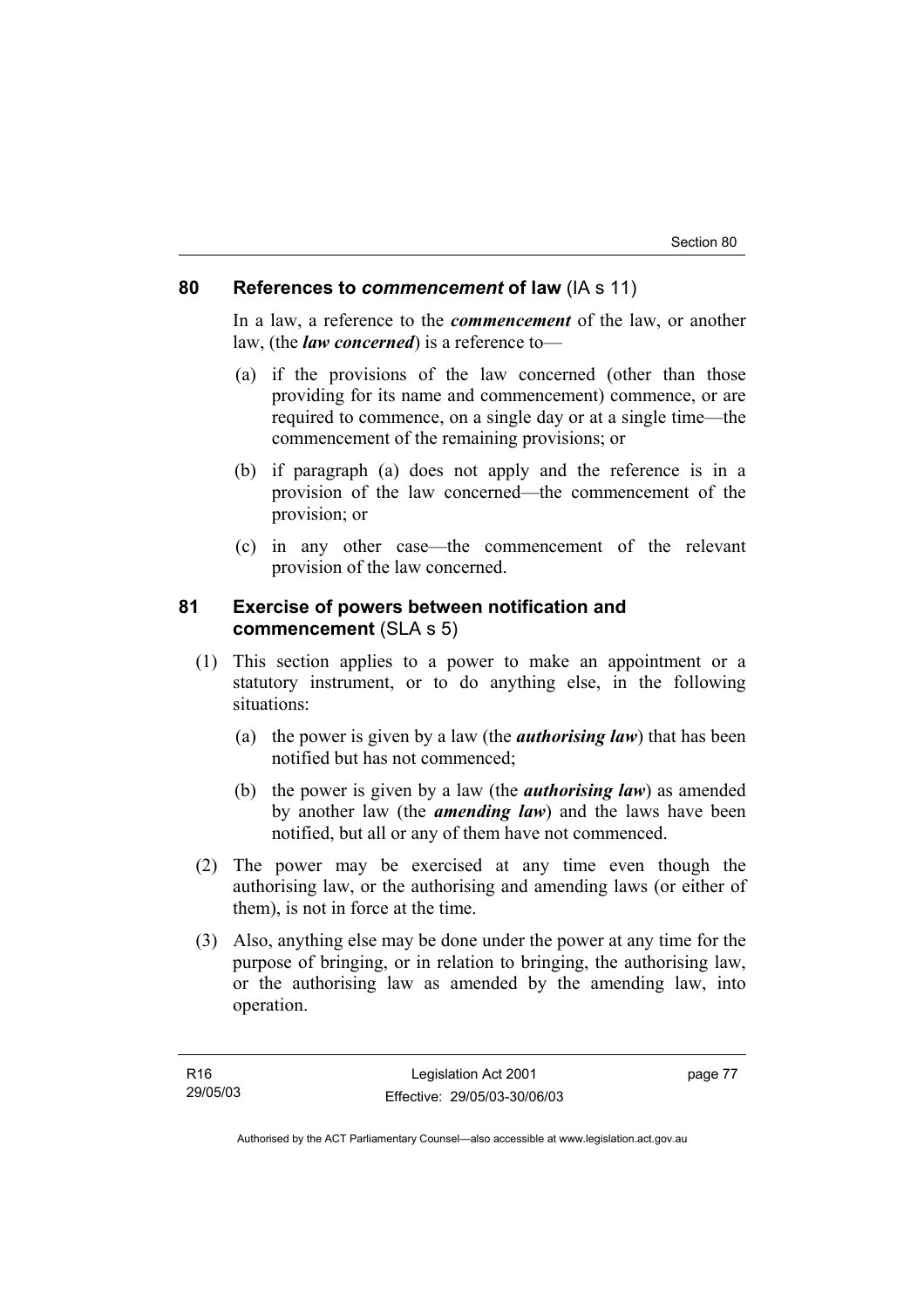- (4) If an appointment or statutory instrument made under this section declares that this subsection applies to it, then, unless the appointment or instrument commences on a different date or at a different time under another provision of this chapter, the appointment or instrument commences on—
	- (a) for an appointment or statutory instrument that is a registrable instrument—the day after its notification day; or
	- (b) for any other appointment or statutory instrument—the day it is made.
- (5) In any other case, an appointment or statutory instrument made under this section commences on the latest of the following:
	- (a) the commencement of the authorising law or, if subsection (1) (b) applies and the amending law commences after the authorising law, the commencement of the amending law;
	- (b) on the day or at the time the appointment or instrument would have commenced if it had not been made under this section.
- (6) This section is a determinative provision.
	- *Note* See s 5 for the meaning of determinative provisions, and s 6 for their displacement.

page 78 Legislation Act 2001 Effective: 29/05/03-30/06/03

R16 29/05/03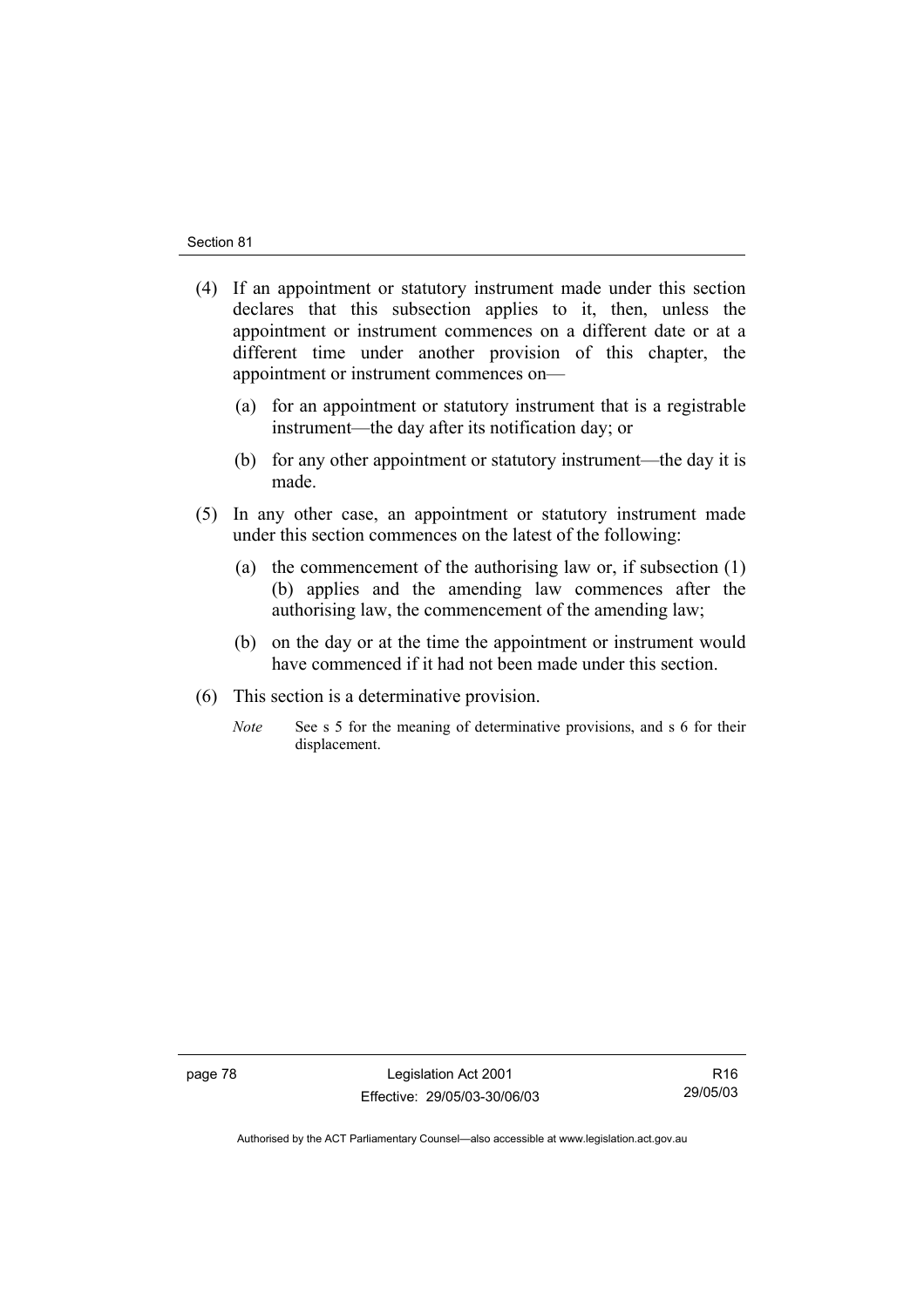General **Part 9.1** 

Section 82

# **Chapter 9 Repeal and amendment of laws**

# **Part 9.1 General**

## **82 Definitions for ch 9** (IA s 37)

In this chapter:

*amend* includes modify.

*law* means an Act, subordinate law or disallowable instrument, and includes a provision of a law.

*repeal* includes lapse and expiry.

### **83 Consequences of amendment of statutory instrument by Act** (SLA s 8A)

- (1) If an Act amends a statutory instrument, the instrument may be amended or repealed as if the amendment had been made by another statutory instrument of that kind.
- (2) This section is a determinative provision.
	- *Note* See s 5 for the meaning of determinative provisions, and s 6 for their displacement.
- **84 Saving of operation of repealed and amended laws** (IA s 41)
	- (1) The repeal or amendment of a law does not—
		- (a) revive anything not in force or existing when the repeal or amendment takes effect; or

page 79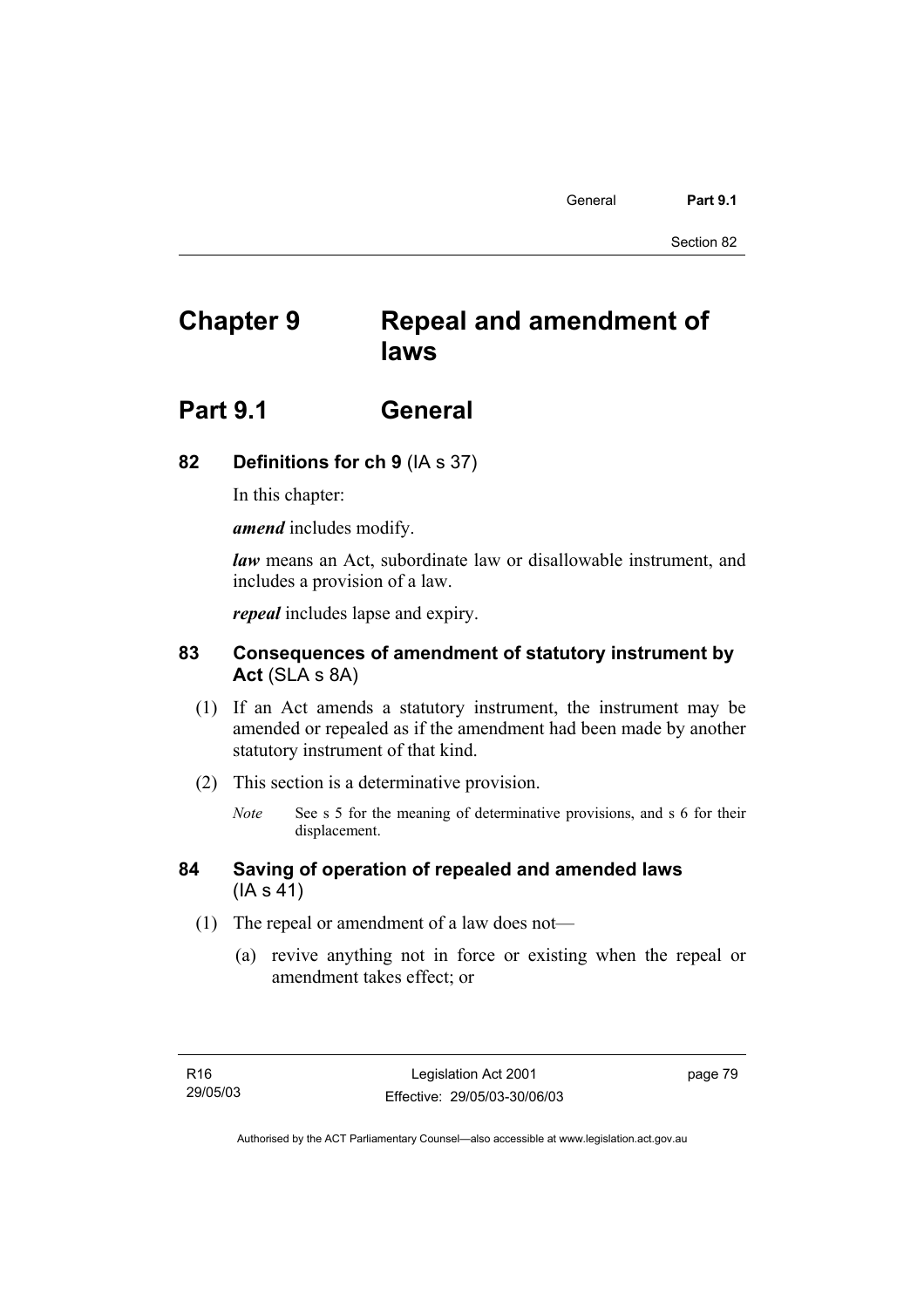### Part 9.1 **General**

#### Section 84

- (b) affect the previous operation of the law or anything done, begun or suffered under the law; or
- (c) affect an existing right, privilege or liability acquired, accrued or incurred under the law.
- (2) An investigation, proceeding or remedy in relation to an existing right, privilege or liability under the law may be begun, exercised, continued or completed, and the right, privilege or liability may be enforced and any penalty imposed, as if the repeal or amendment had not happened.
- (3) Without limiting subsections (1) and (2), the repeal or amendment of a law does not affect—
	- (a) the proof of anything that has happened; or
	- (b) any right, privilege or liability saved by the law.
- (4) This section does not limit any other provision of this chapter and is in addition to any provision of the law by which the repeal or amendment is made.
- (5) This section is a determinative provision.
	- *Note* See s 5 for the meaning of determinative provisions, and s 6 for their displacement.
- (6) In this section:

*liability* includes liability to penalty for an offence against the law.

*penalty* includes punishment and forfeiture.

*privilege* includes immunity.

*right* includes capacity, interest, status and title.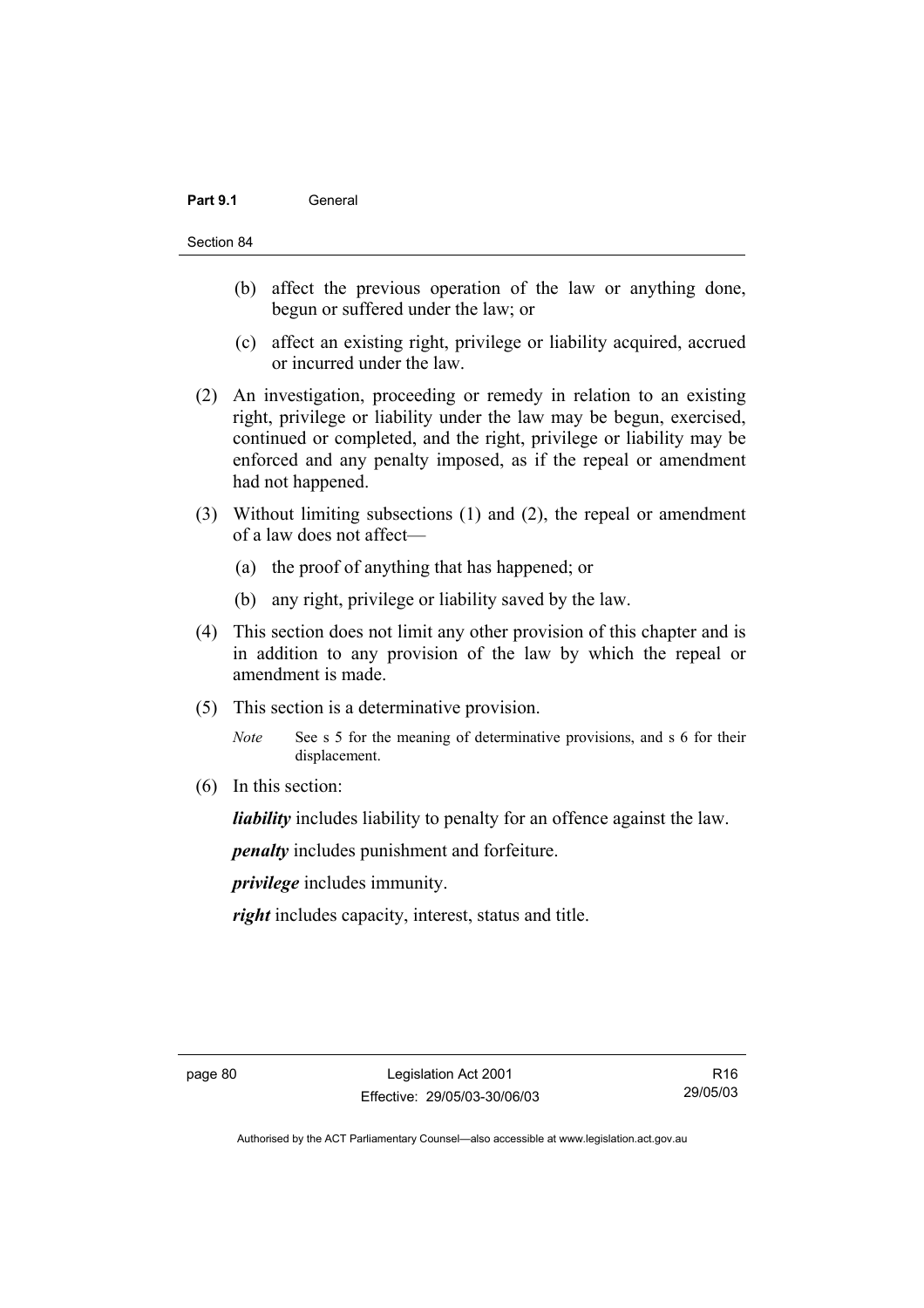### **84A Creation of offences and changes in penalties** (IA s 33A)

- (1) If a law makes an act or omission an offence, the act or omission is only an offence if done or not done after the law commences.
- (2) If a law increases the maximum or minimum penalty, or the penalty, for an offence, the increase applies only to an offence committed after the law commences.
- (3) If a law reduces the maximum or minimum penalty, or the penalty, for an offence, the reduction applies to an offence committed before or after the law commences, but does not affect any penalty imposed before the law commences.
- (4) This section is a determinative provision.
	- *Note* See s 5 for the meaning of determinative provisions, and s 6 for their displacement.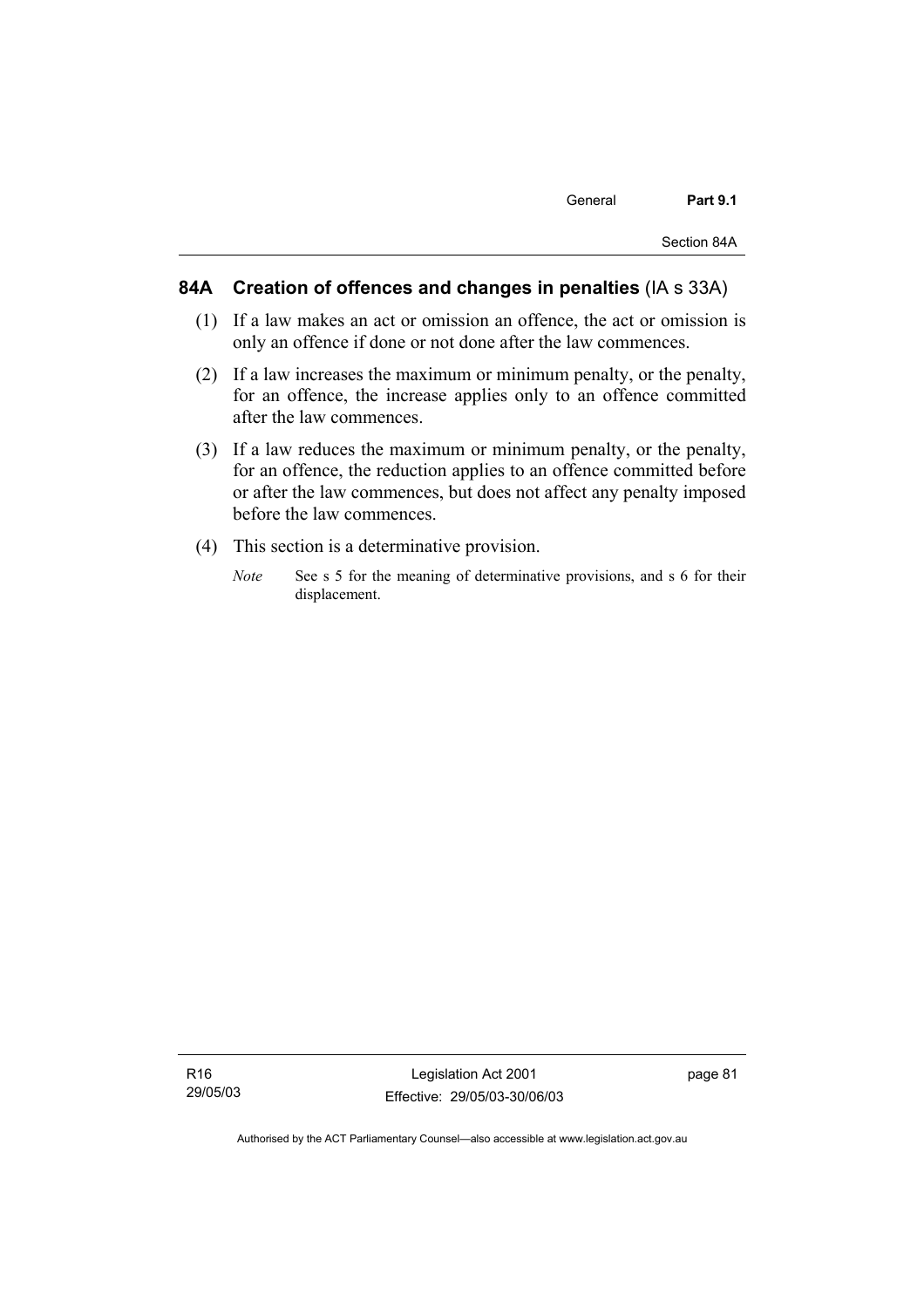#### Part 9.2 **Repeal**

Section 85

# **Part 9.2 Repeal**

#### **85 When repeal takes effect** (IA s 38)

- (1) This section applies if a law is repealed on a day.
- (2) If the law is remade on that day (with or without changes), the repeal takes effect when the remade law commences.

 (3) If the law is not remade on that day (with or without changes), the law continues in force until the end of the day and the repeal takes effect at midnight on the day.

### **86 Repealed and amended laws not revived on repeal of repealing and amending laws** (IA s 39)

 (1) If a law (the *first law*) is repealed by another law (the *other law*), the first law is not revived only because the other law is repealed.

### **Examples**

- 1 Act A repeals Act B. Act A is repealed. The repeal of Act A does not revive Act B.
- 2 Act A repeals Act B. Act A is automatically repealed under this Act, section 89 (Automatic repeal of certain laws and provisions). The repeal of Act A does not revive Act B.
- *Note* An example is part of the Act, is not exhaustive and may extend, but does not limit, the meaning of the provision in which it appears (see s 126 and s 132).

page 82 Legislation Act 2001 Effective: 29/05/03-30/06/03

R16 29/05/03

*Note* Under s 74, if a law commences on a day, it commences at the beginning of the day unless otherwise provided.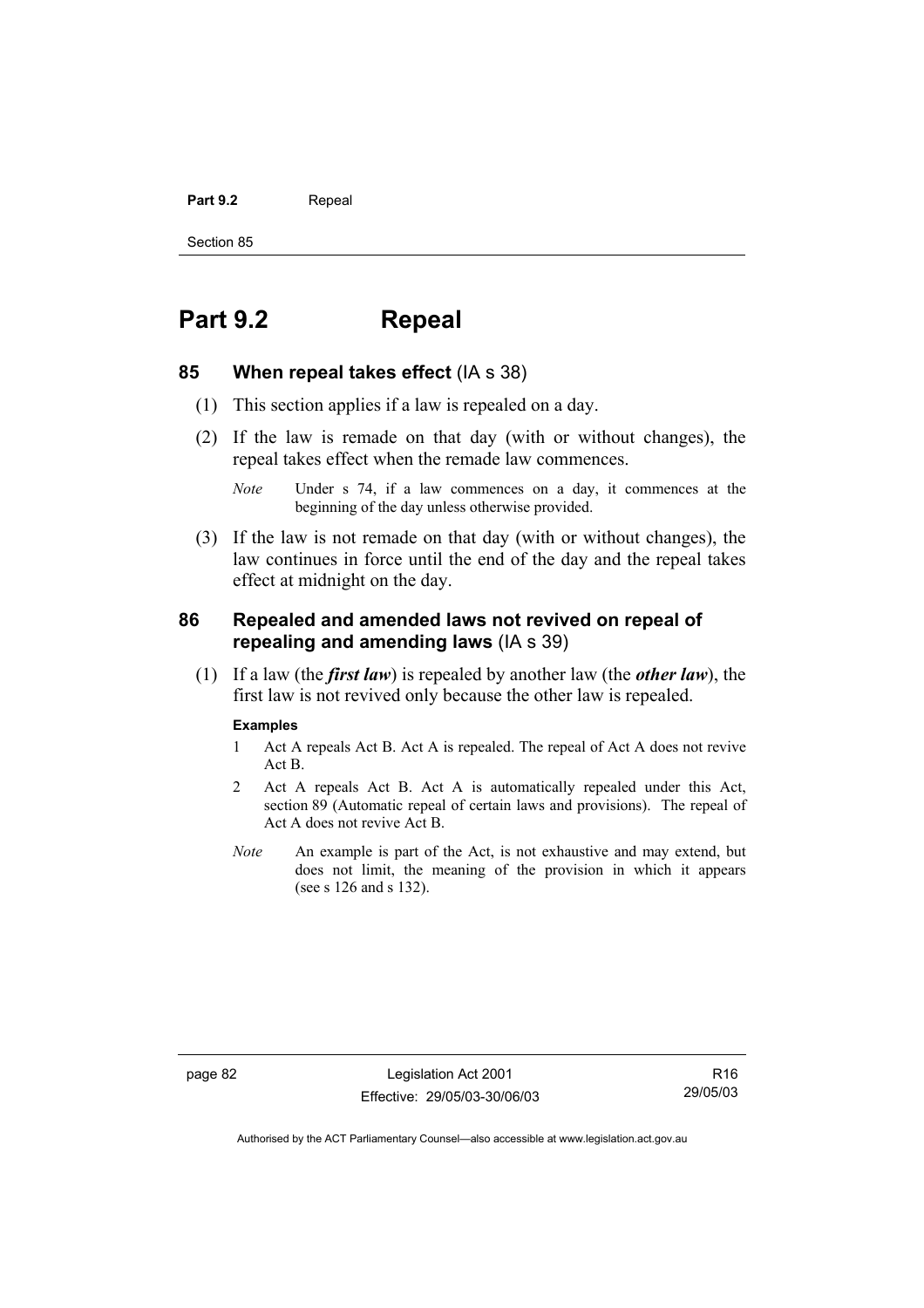Repeal **Part 9.2** 

 (2) If a law (the *first law*) is amended by another law (the *other law*), the continuing operation of the amendments made by the other law is not affected only because the other law is repealed and, in particular, the first law is not revived in the form in which it was in before the amendments took effect only because of the repeal.

#### **Examples**

- 1 Act A amends Act B. Act A is repealed after it has commenced by a later Act C. The amendments made by Act A continue to operate, even though Act A has been repealed.
- 2 Act A amends Act B. Act A is automatically repealed under this Act, section 89. The amendments made by Act A continue to operate, even though Act A has been repealed.
- (3) This section does not limit any other provision of this chapter and is in addition to any provision of the law by which the repeal is made.
- (4) This section is a determinative provision.
	- *Note* See s 5 for the meaning of determinative provisions, and s 6 for their displacement.
- (5) In this section:

*amended* does not include modified.

*law* includes a rule of the common law (including equity).

#### **Examples**

- 1 a common law offence
- 2 a common law rule of practice or procedure
- 3 a right to equitable relief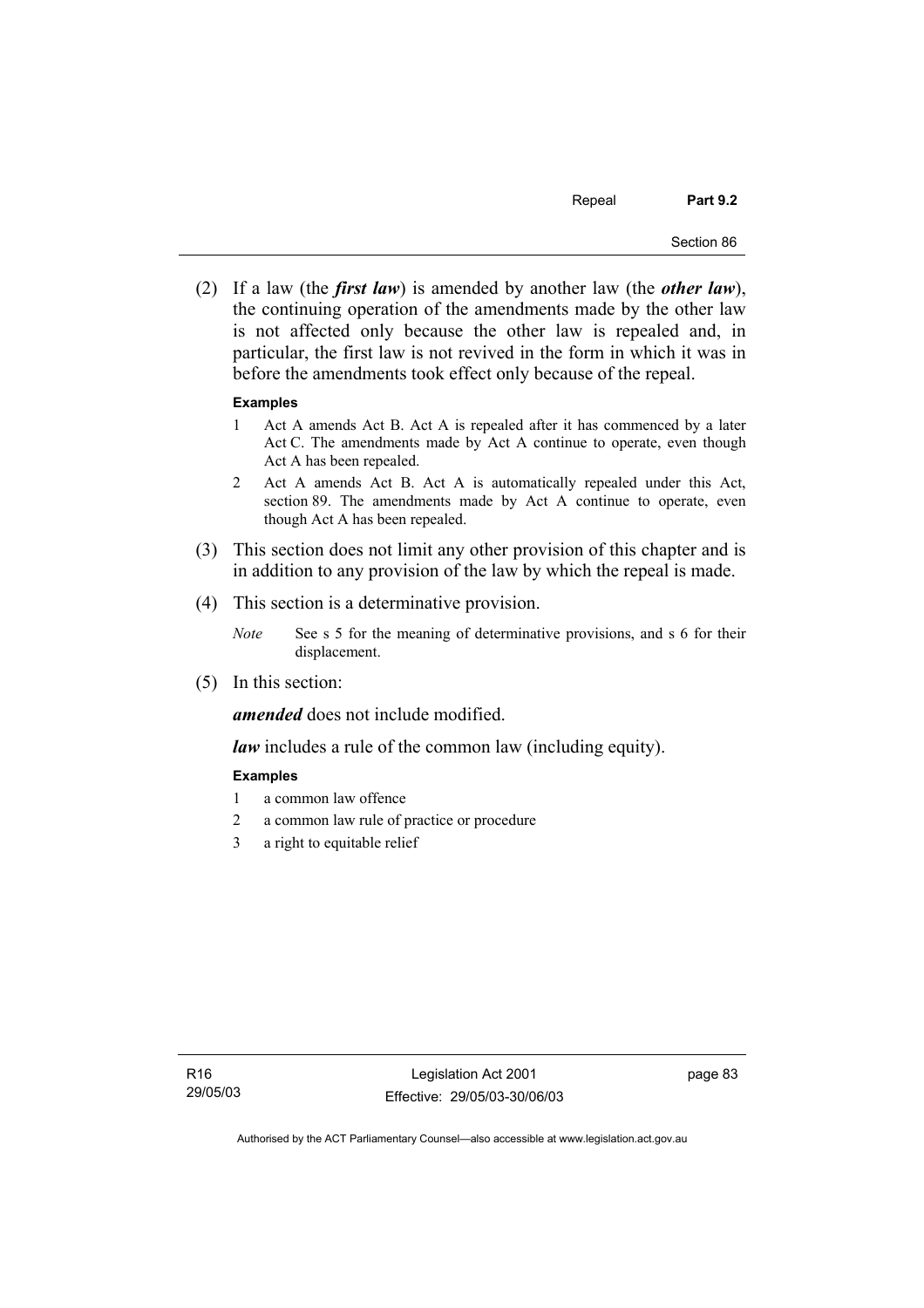#### Part 9.2 **Repeal**

Section 87

### **87 Commencement not undone if repealed** (IA s 40)

- (1) If a provision of a law providing for the commencement of the law is repealed after the law has commenced, the repeal of the provision does not affect the continuing operation of the law.
- (2) If a commencement notice providing for the commencement of a law is repealed after the law has commenced, the repeal of the notice does not affect the continuing operation of the law.
- (3) This section does not limit any other provision of this chapter and is in addition to any provision of the law by which the repeal is made.
- (4) This section is a determinative provision.
	- *Note* See s 5 for the meaning of determinative provisions, and s 6 for their displacement.

### **88 Repeal does not end effect of transitional laws etc**  (IA s 42)

- $(1)$  If a law—
	- (a) declares something for a transitional purpose (whether or not the law is expressed to be made for that purpose); or
	- (b) validates something that is or may otherwise be invalid; or
	- (c) declares something for a purpose that is consequential on a declaration mentioned in paragraph (a) or a validation mentioned in paragraph (b) (whether or not the law is expressed to be made for a purpose of that kind);

page 84 Legislation Act 2001 Effective: 29/05/03-30/06/03

R16 29/05/03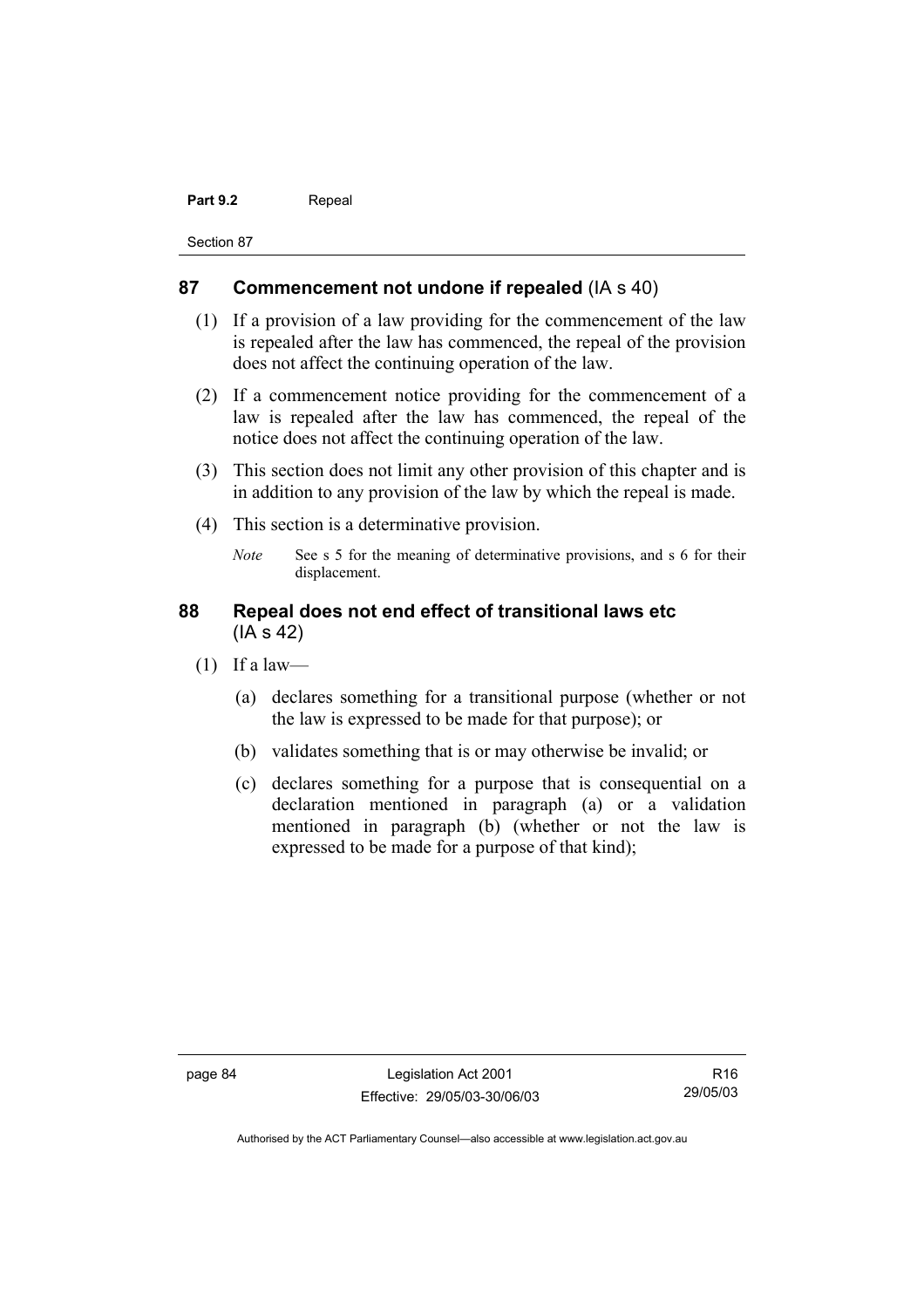the declaratory or validating effect of the law does not end only because of the repeal of the law.

#### **Example for par (a)**

a provision stating that an existing licence under a repealed Act is taken to be a licence of a particular kind under another Act and authorising the imposition of conditions under the other Act

#### **Example for par (b)**

a provision declaring an instrument to have been validly made and acts done in reliance on the instrument to have been validly done

#### **Example for par (c)**

a provision stating that an instrument that is declared valid is taken to have been amended in a particular way

- *Note* An example is part of the Act, is not exhaustive and may extend, but does not limit, the meaning of the provision in which it appears (see s 126 and s 132).
- (2) If a law (the *savings law*) declares a law (the *declared law*) to be a law to which this section applies—
	- (a) the effect of the declared law does not end only because of its repeal; and
	- (b) the effect of the savings law does not end only because of its repeal.
- (3) A declaration may be made for subsection (2) about a law whether or not the Act is a law to which subsection (1) applies.
- (4) A declaration made for subsection (2) about a law does not imply that, in the absence of a declaration about it, another law is not a law to which this section applies.
- (5) This section does not limit any other provision of this chapter and is in addition to any provision of the law by which the repeal is made.
- (6) This section is a determinative provision.
	- *Note* See s 5 for the meaning of determinative provisions, and s 6 for their displacement.

| R16      | Legislation Act 2001         | page 85 |
|----------|------------------------------|---------|
| 29/05/03 | Effective: 29/05/03-30/06/03 |         |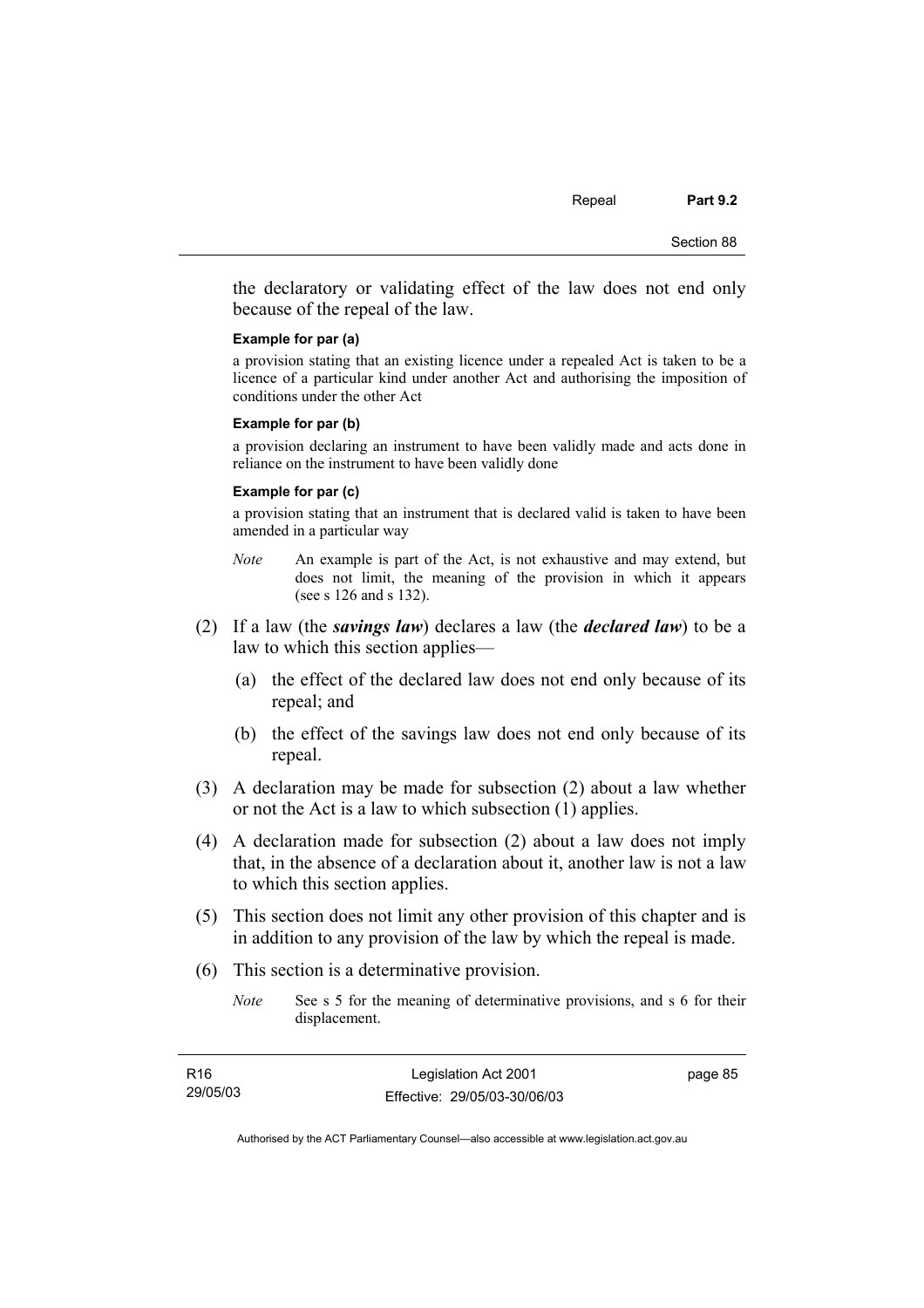#### Part 9.2 **Repeal**

Section 89

#### **89 Automatic repeal of certain laws and provisions** (IA s 43)

- (1) An amending law is automatically repealed on the day after all of its provisions have commenced.
- (2) An appropriation Act is automatically repealed on the last day of the financial year for which it makes appropriations.
- (3) An amending provision of a law is automatically repealed immediately after all of the amendments and repeals made by it (or to which it relates) have commenced.
- (4) A commencement provision of a law is automatically repealed immediately after all of the provisions of the law have commenced.
- (5) A commencement notice is automatically repealed on the day after the day, or the last of the days, fixed or otherwise determined by the notice for the commencement of a law.
- (6) If an instrument making, or evidencing, an appointment (including an acting appointment) is a registrable instrument, the instrument is automatically repealed on the day the appointment ends.
- (7) A repeal under this section has effect for all purposes, including, for example, any other provisions of this chapter about repeals.
- (8) This section does not limit any other provision of this chapter.
- (9) This section is a determinative provision.
	- *Note* See s 5 for the meaning of determinative provisions, and s 6 for their displacement.
- (10) In this section:

*amend* does not include modify.

*amending law* means a law that consists only of provisions of the following kinds:

- (a) for an Act—the Act's long title;
- (b) for an Act—the Act's preamble (if any);

page 86 Legislation Act 2001 Effective: 29/05/03-30/06/03 R16 29/05/03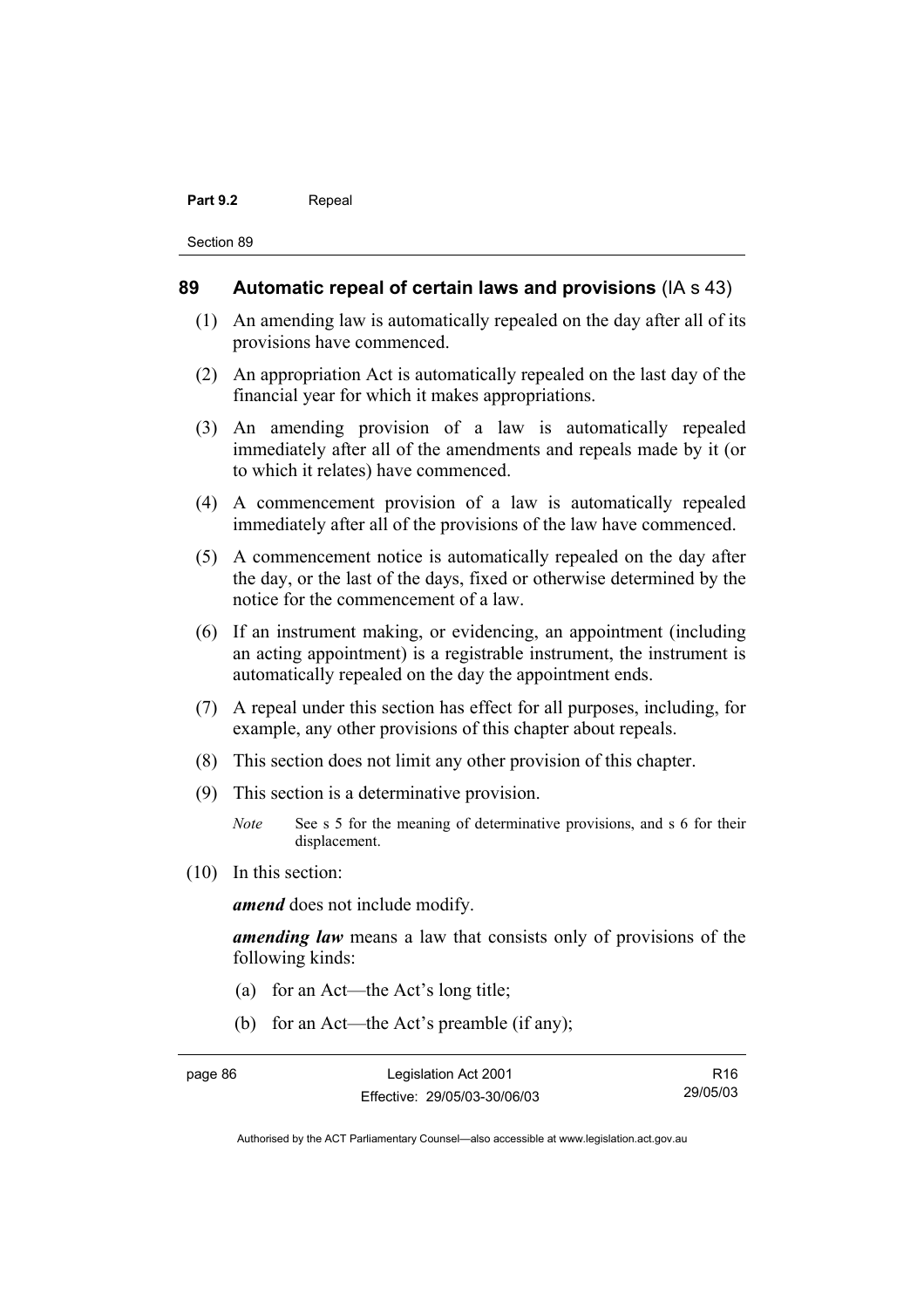- (c) a provision about the law's name;
- (d) a provision about the law's commencement;
- (e) a provision about the purposes of the law or any of its provisions;
- (f) a provision about the effect of notes;
- (g) a provision providing for the amendment or repeal of a law or statutory instrument (including a provision identifying the amended or repealed law or statutory instrument);
- (h) a provision declaring a law to be a law to which section 88 (Repeal does not end transitional or validating effect etc) applies;
- (i) a provision about the renumbering of a law;
- (j) a provision authorising or requiring something to be done under chapter 11 (Republication of Acts and statutory instruments).

*amending provision*, of a law, means a provision of the law that only amends or repeals a law or statutory instrument, and includes any other provision (for example, a schedule) of the law that only identifies the law or instrument amended or repealed.

*appropriation Act*—see the *Financial Management Act 1996*, dictionary.

*commencement provision*, of a law, means a provision of the law that only provides for the commencement of the law.

#### **Example 1 for s 89**

The *Hypothetical Amending Act 2002* repeals and amends a number of Acts. The Act contains the following provisions:

- a long title
- a provision about the Act's name
- a provision about the Act's commencement

page 87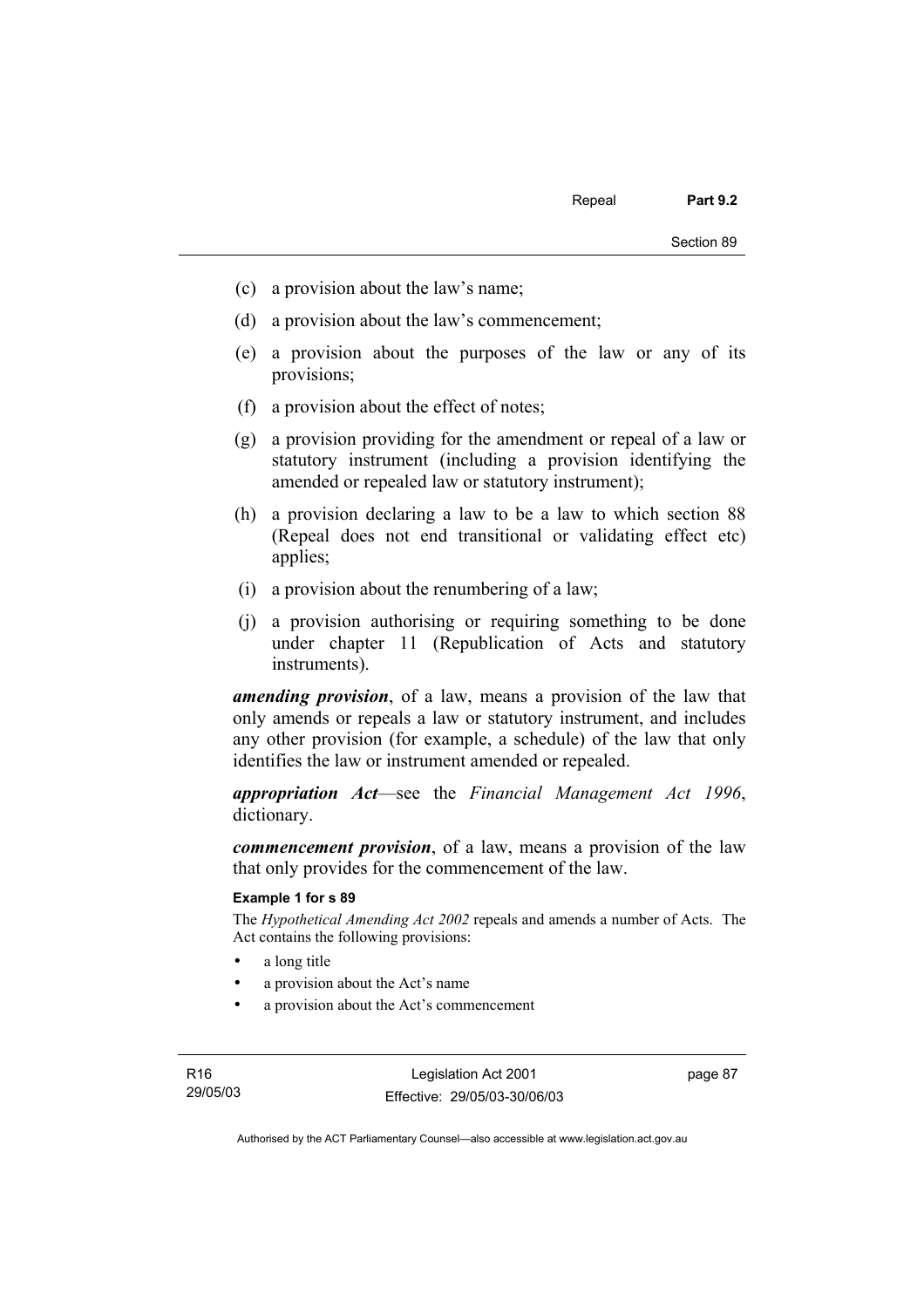#### Part 9.2 **Repeal**

#### Section 89

- repealing provisions (that is, a provision stating that the Act repeals the Acts mentioned in schedule 1 and a schedule (schedule 1) setting out the names of the repealed Acts)
- amending provisions (that is, a provision stating that the Act amends the Acts mentioned in schedule 2 and a schedule (schedule 2) setting out the amended Acts and the amendments of them)
- a provision about the application of this Act, section 88 (Repeal does not end transitional or validating effect etc) to a provision being repealed
- a provision requiring an amended Act (the *XYZ Act 1990*), or a provision of the *XYZ Act 1990*, to be renumbered in the next republication of the Act under this Act.

The Act contains no other provisions. Its repealing provisions, and its other provisions apart from the naming provision, the commencement provision and the amending provisions, commence on the day after its notification day, 22 March 2002. Its amending provisions commence on a date fixed by the Minister by written notice, 12 April 2002.

#### **Example 2 for s 89**

The *Example Act 2001* contains provisions establishing a new licensing scheme. It also amends several Acts and repeals others. Because it contains the scheme provisions, it is not an amending law covered by subsection (1).

*Note* An example is part of the Act, is not exhaustive and may extend, but does not limit, the meaning of the provision in which it appears (see s 126 and s 132).

page 88 Legislation Act 2001 Effective: 29/05/03-30/06/03

R16 29/05/03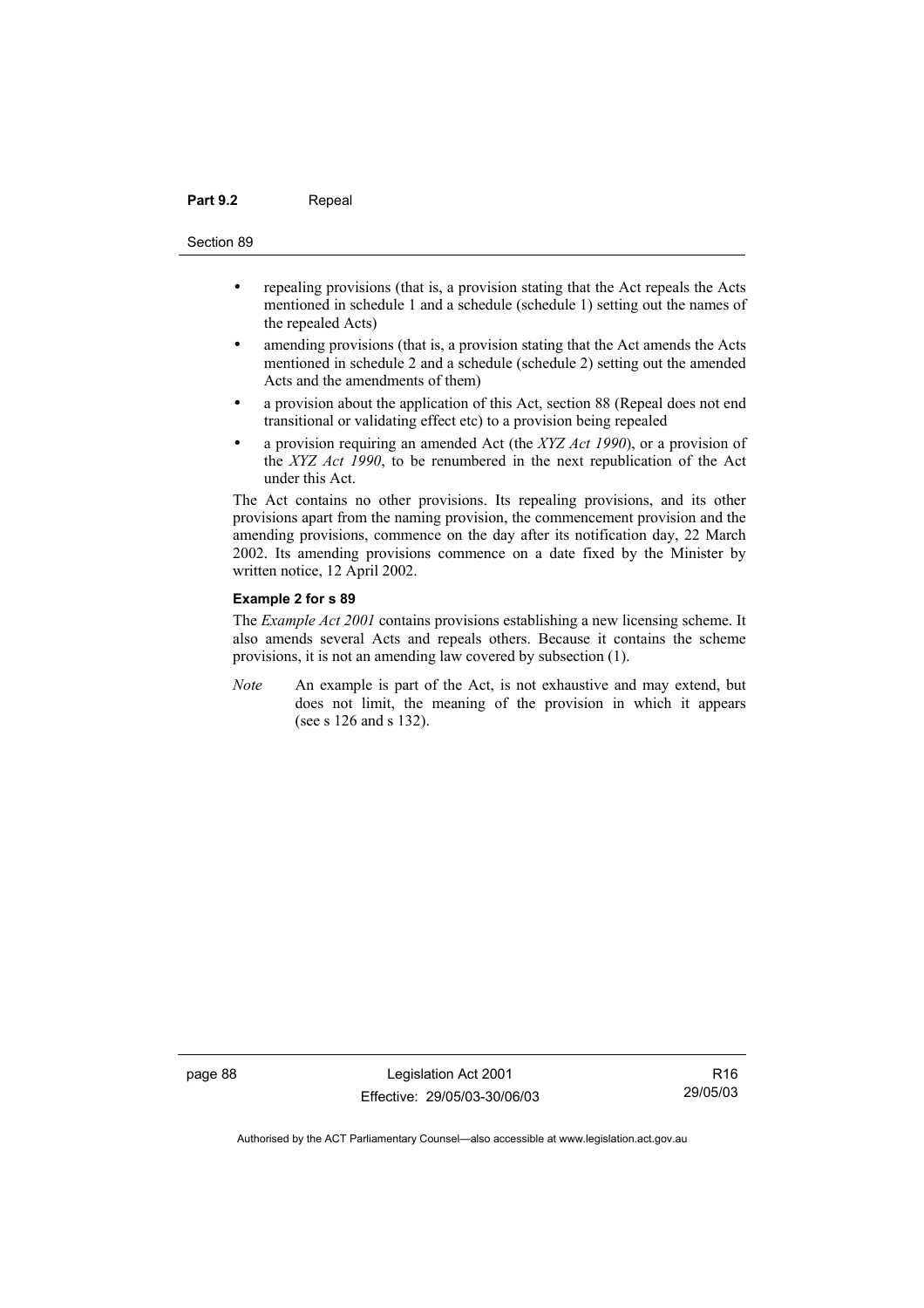# **Part 9.3 Amendment**

### **90 Law and amending laws to be read as one** (IA s 44)

A law and all laws amending it are to be read as one.

### **91 Insertion of provisions by amending law** (IA s 45)

- (1) This section applies if a law (the *amending law*) amends another law (the *amended law*) by inserting any of the following provisions, and does not exactly specify the position in the amended law where it is to be inserted:
	- (a) a chapter, part, division, subdivision, section or subsection (an *inserted chapter, part, division, subdivision, section* or *subsection*);
	- (b) a paragraph (an *inserted paragraph*);
	- (c) a subparagraph (an *inserted subparagraph*);
	- (d) a sub-subparagraph (an *inserted sub-subparagraph*);
	- (e) a definition (an *inserted definition*);
	- (f) any other provision (a *miscellaneous inserted provision*).
- (2) An inserted chapter, part, division, subdivision, section or subsection is inserted in the appropriate numerical or alphanumerical position in the amended law.
- (3) An inserted paragraph is inserted in the appropriate alphabetical position in the amended law.
- (4) An inserted subparagraph is inserted in the appropriate numerical or alphanumerical position in the amended law.
- (5) An inserted sub-subparagraph is inserted in the appropriate alphabetical position in the amended law.

| R16      | Legislation Act 2001         | page 89 |
|----------|------------------------------|---------|
| 29/05/03 | Effective: 29/05/03-30/06/03 |         |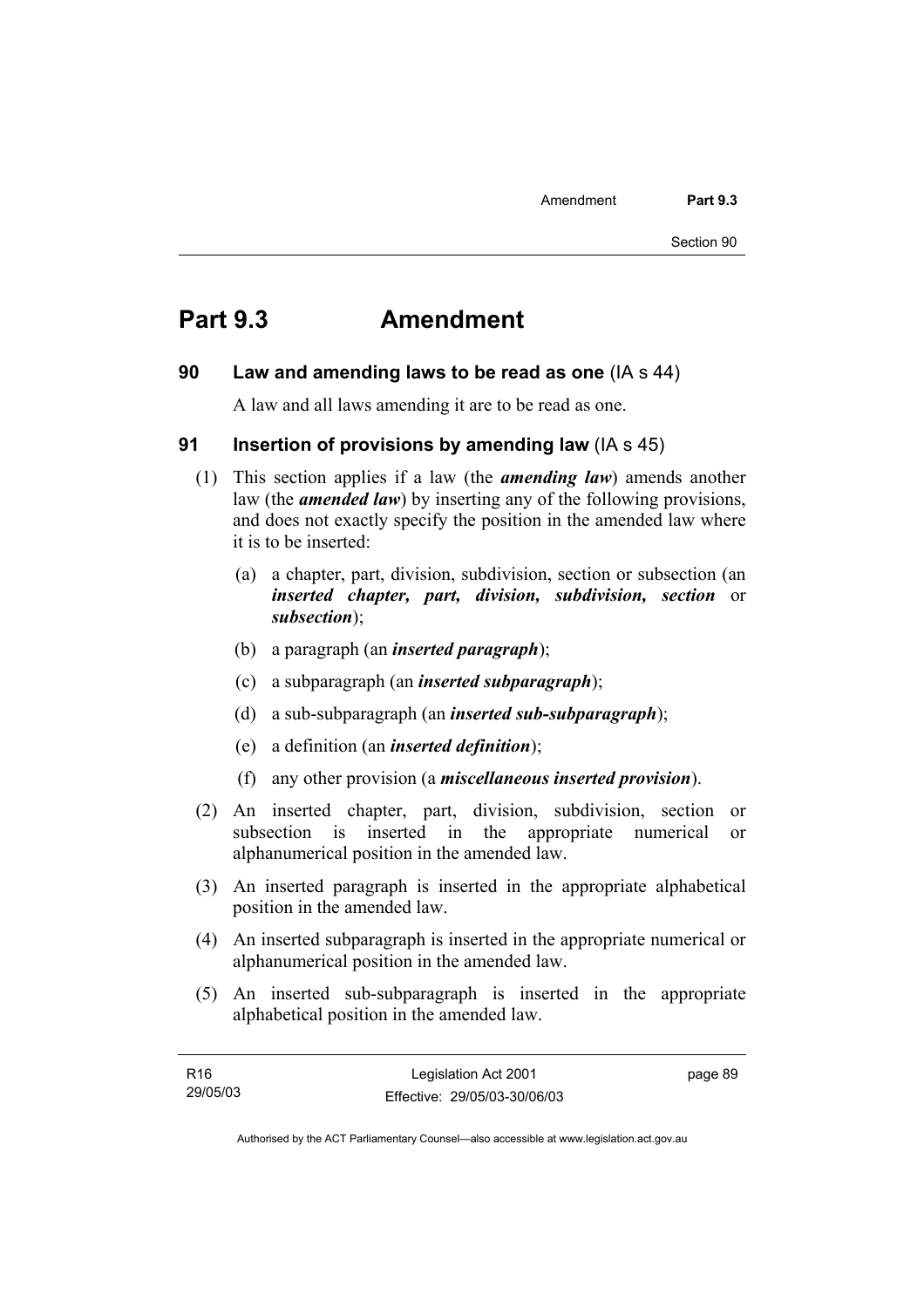#### Part 9.3 **Amendment**

Section 91

- (6) An inserted definition is inserted in the appropriate alphabetical position (worked out on a letter-by-letter basis) in a series of definitions in the amended law.
- (7) A miscellaneous inserted provision is inserted in the appropriate position in the amended law.
- (8) In applying this section to a subordinate law or disallowable instrument or to a provision of a schedule to an Act, a reference to a section or subsection is a reference to a corresponding provision of the law, instrument or schedule.
- (9) In working out the appropriate position where a provision is to be inserted in the amended law, regard may be had to the following:
	- (a) the provision number or letter;
	- (b) the heading of the relevant amending provision of the amending Act;
	- (c) any other amendments in the amending law including the order of amendments;
	- (d) anything else in the amending law or amended law;
	- (e) current legislative drafting practice.

#### **Examples**

- 1 If a part numbered '3' is to be inserted into an amended law with an existing sequence of parts 'part 1—part 2—part 4', inserted part 3 is inserted between parts 2 and 4.
- 2 If a division numbered '2.2A' is to be inserted into an amended law with an existing sequence of divisions in part 2 'division 2.1—division 2.2 division 2.3', inserted division 2.2A is inserted between divisions 2.2 and 2.3.
- 3 If a section numbered '6AA' is to be inserted into an amended law with an existing sequence of sections 'section 6—section 6A—section 6B', inserted section 6AA is inserted between sections 6A and 6B.
- 4 If a section numbered '7A' is to be inserted, by an amending section headed 'Division 2.2, new section 7A', into an amended law with an existing sequence 'section 7 [in division 2.2]—division 2.3 [heading]—section 8',

page 90 Legislation Act 2001 Effective: 29/05/03-30/06/03

R16 29/05/03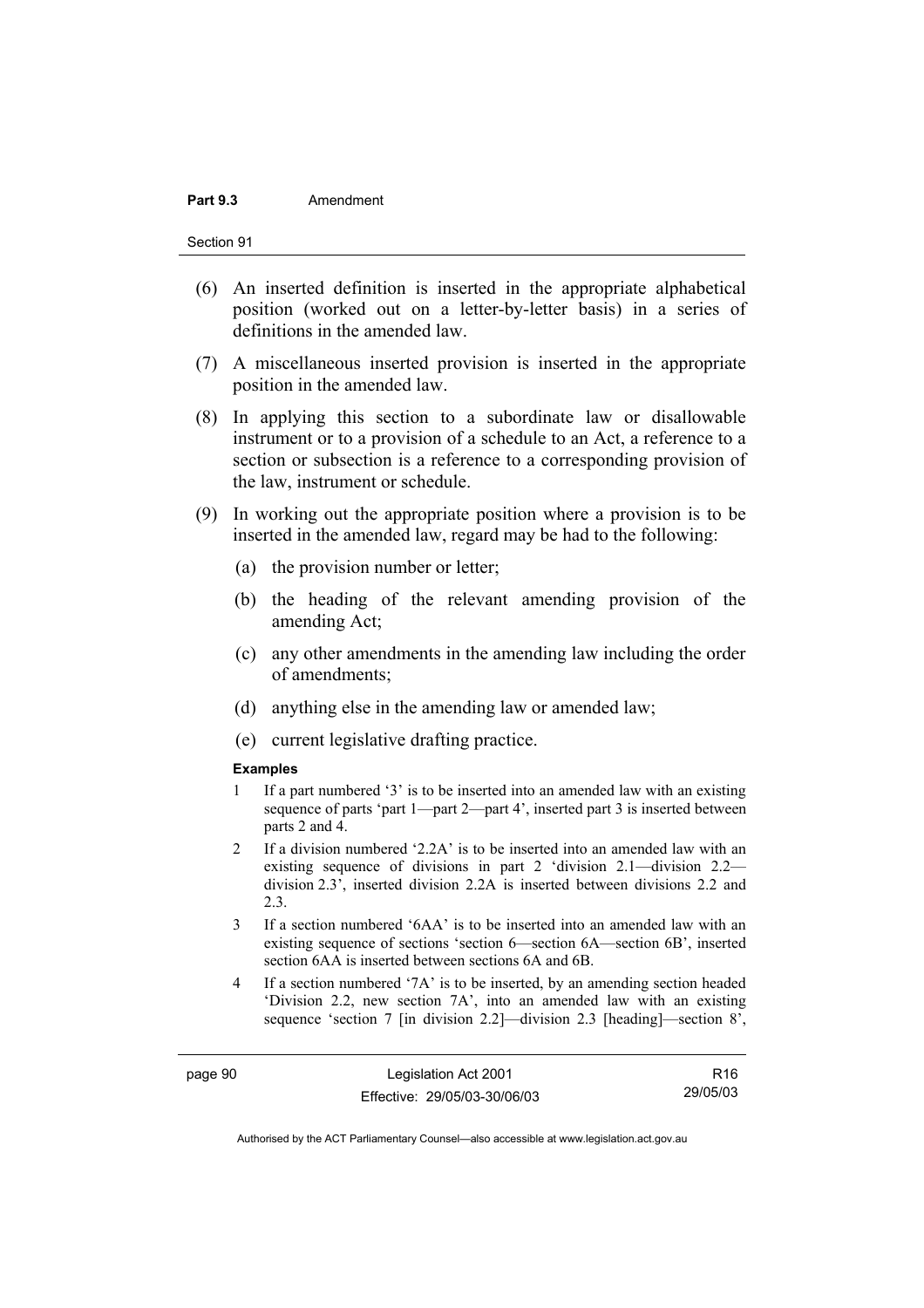inserted section 7A is inserted between section 7 and the heading to division 2.3 (that is, at the end of division 2.2).

- 5 If a section numbered '7A' is to be inserted, by an amending section headed 'Division 2.3, new section 7A', into an amended law with an existing sequence 'section 7 [in division 2.2]—division 2.3 [heading]—section 8', inserted section 7A is inserted between the heading to division 2.3 and section 8 (that is, at the beginning of division 2.3).
- *Note* An example is part of the Act, is not exhaustive and may extend, but does not limit, the meaning of the provision in which it appears (see s 126 and s 132).
- (10) This section is a determinative provision.
	- *Note* See s 5 for the meaning of determinative provisions, and s 6 for their displacement.
- (11) In this section:

*insert* includes relocate.

#### **92 Amendment to be made wherever possible** (IA s 46)

- (1) If a law amends another law—
	- (a) by omitting a word; or
	- (b) by substituting a word for another word; or
	- (c) by inserting a word before or after a particular word;

the amendment is to be made wherever possible in the other law.

#### **Example**

The *XYZ Amendment Act 2002* is expressed to omit the word 'authorised' from the *ABC Act 1998*, section 20. The word 'authorised' is used once in section 20 heading, 3 times in section 20 (1) and twice in section 20 (3). The amendment omits each of those references to the word 'authorised'.

*Note* An example is part of the Act, is not exhaustive and may extend, but does not limit, the meaning of the provision in which it appears (see s 126 and s 132).

page 91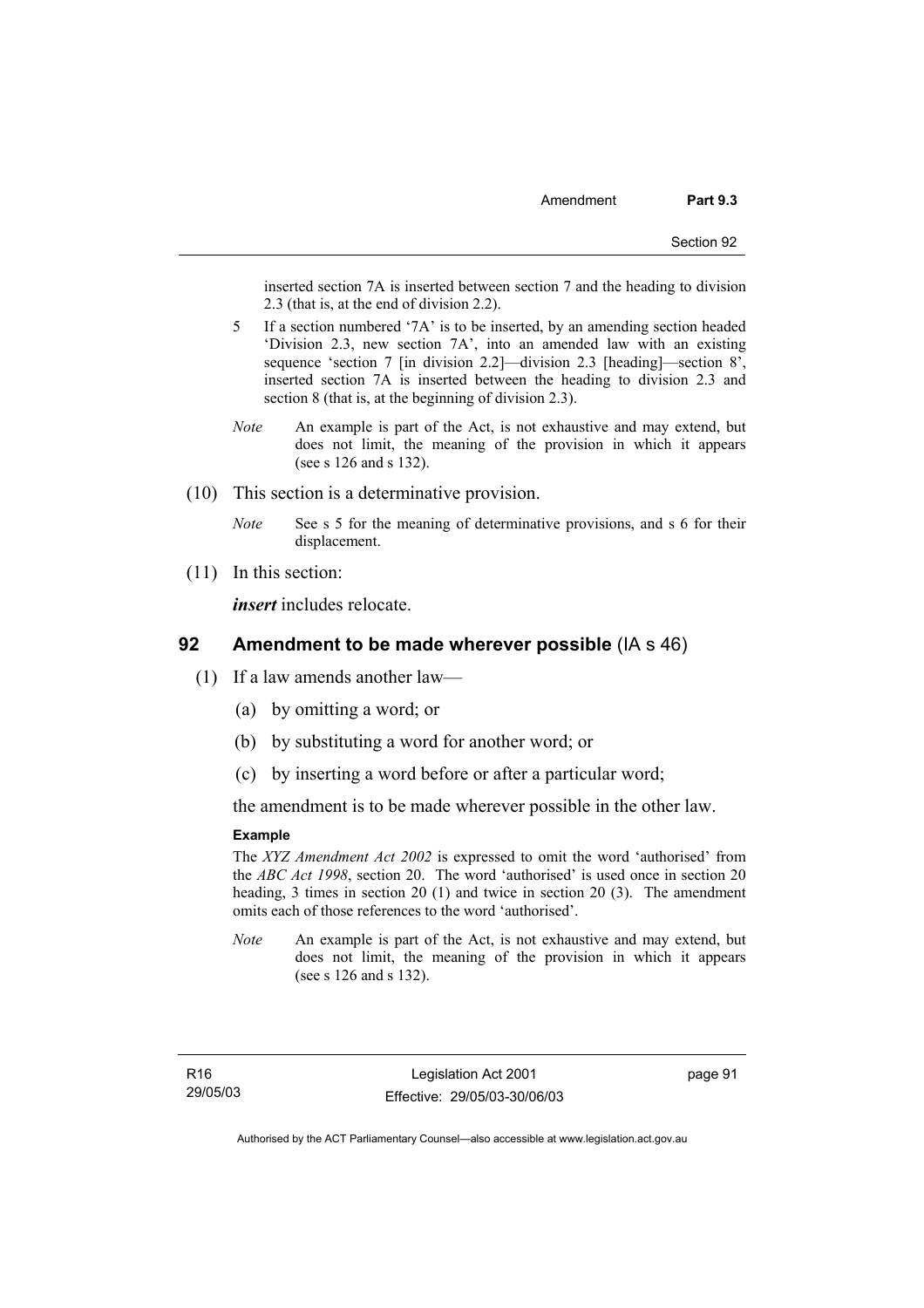#### Part 9.3 **Amendment**

Section 93

- (2) This section is a determinative provision.
	- *Note* See s 5 for the meaning of determinative provisions, and s 6 for their displacement.

## **93 Provisions included in another provision for amendment purposes** (IA s 46A)

- (1) This section applies for the purpose of amending a law.
- (2) The heading to a chapter, part, division, subdivision, schedule, dictionary, section or any other provision of the law forms part of the provision to which it is a heading.
- (3) An example at the end of a provision of the law is part of the provision unless the example is expressed in a way that indicates that it applies only to another provision.
- (4) A note at the end of a provision of the law is taken, for this section, to be part of the provision unless the note is expressed in a way that indicates that it applies only to another provision.
- (5) However, a note in a law is not, for any other purpose, part of the law.
	- *Note* Section 127 (Material that is not part of an Act or statutory instrument) deals with the status of notes.
- (6) A penalty at the end of a subsection of the law—
	- (a) is part of the subsection unless the penalty is expressed in a way that indicates that it applies only to other subsections of the section; or
	- (b) if the penalty is expressed in a way that indicates that it applies only to other subsections—is part of the section.
- (7) A penalty at the end of a section of the law that is not divided into subsections is part of the section.

R16 29/05/03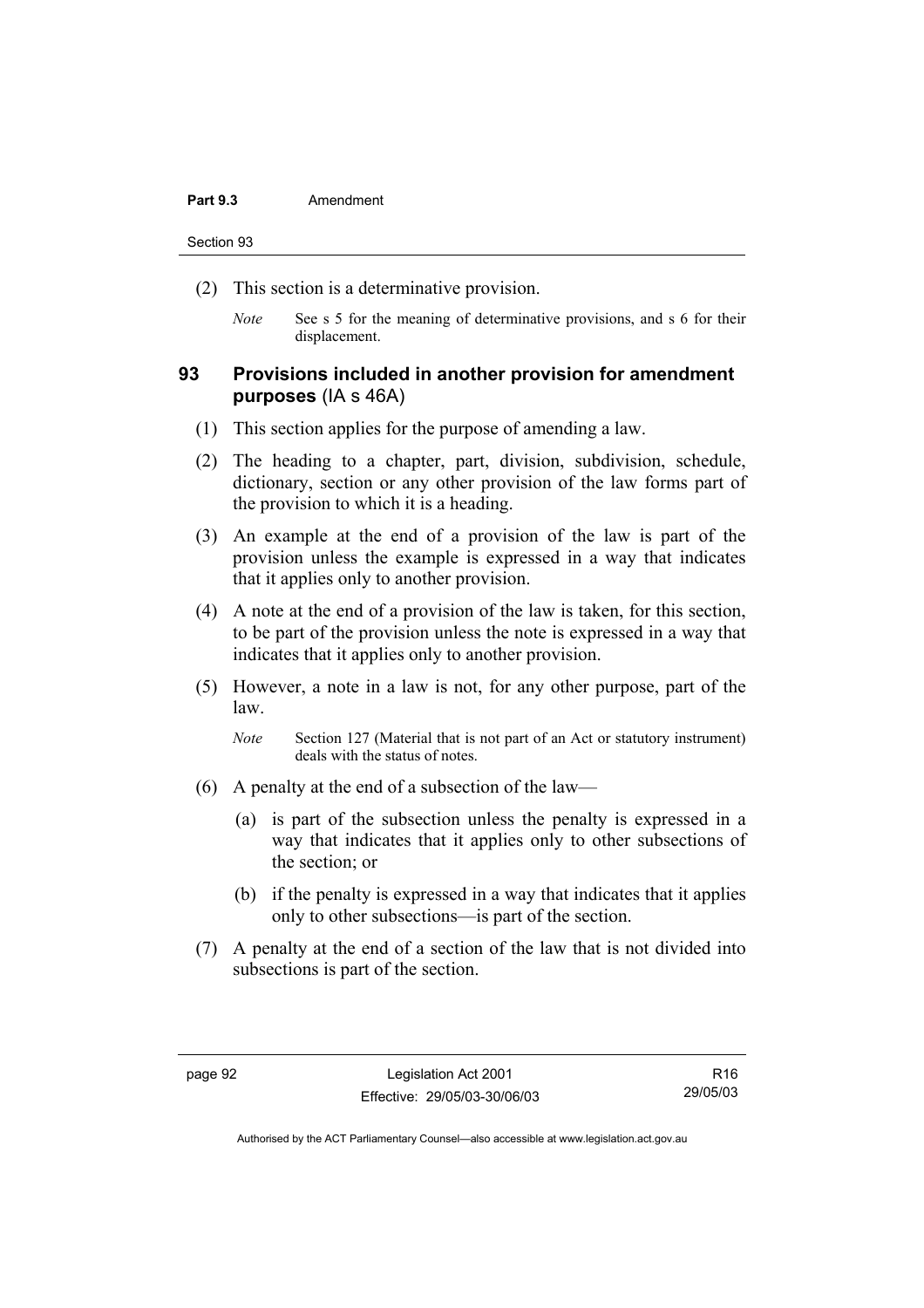- (8) The word 'and', 'or' or 'but', or a similar word, at the end of a paragraph, subparagraph, sub-subparagraph or another provision of the law is part of the provision.
- (9) In working out whether an example or note is at the end of a provision of the law, any penalty is to be disregarded, and, for an example, any note is to be disregarded.
	- *Note* According to current legislative drafting practice, examples, notes and penalties to a provision are arranged in the following order at the end of provisions:
		- 1 penalty (first)
		- 2 examples
		- 3 notes (last).
- (10) In applying this section to a subordinate law or disallowable instrument or to a provision of a schedule to an Act, a reference to a section or subsection is a reference to a corresponding provision of the law, instrument or schedule.
- (11) This section is a determinative provision.
	- *Note* See s 5 for the meaning of determinative provisions, and s 6 for their displacement.

## **94 Continuance of appointments etc made under amended provisions** (IA s 47)

- (1) This section applies if—
	- (a) a law expressly or impliedly authorises or requires—
		- (i) the making of an appointment or statutory instrument; or
		- (ii) the delegation of a function; or
		- (iii) the issue of a licence or permit (however described); or
		- (iv) the doing (however described) of anything else; and
	- (b) the law is amended by another law; and
	- (c) under the amended law—

| R <sub>16</sub> | Legislation Act 2001         | page 93 |
|-----------------|------------------------------|---------|
| 29/05/03        | Effective: 29/05/03-30/06/03 |         |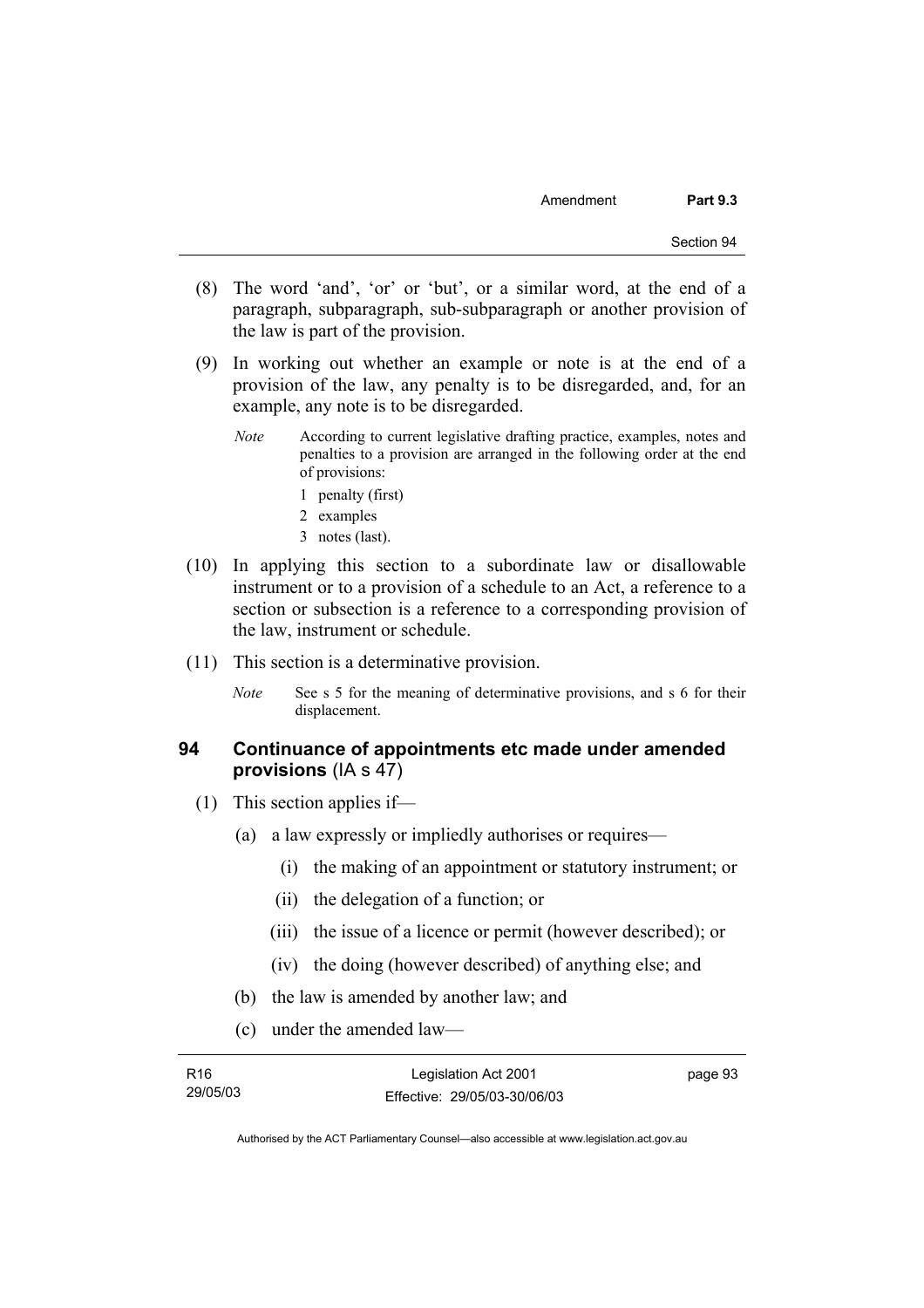#### Part 9.3 **Amendment**

Section 95

- (i) the appointment or statutory instrument may be made; or
- (ii) the function may be delegated; or
- (iii) the licence or permit may be issued; or
- (iv) the thing may be done;

whether by the same or a different entity.

#### **Examples for par (a) (iv)**

- 1 the giving of an approval, consent or permission
- 2 the making of a recommendation
- *Note* An example is part of the Act, is not exhaustive and may extend, but does not limit, the meaning of the provision in which it appears (see s 126 and s 132).
- (2) An appointment, statutory instrument, delegation, licence, permit or other thing mentioned in subsection (1) that was in force immediately before the commencement of the amendment continues to have effect as if it had been made, issued or done (however described) under the amended law.
- (3) This section is a determinative provision.
	- *Note* See s 5 for the meaning of determinative provisions, and s 6 for their displacement.
- (4) In this section:

*amend* includes omit and re-enact in the same law (with or without changes), but does not include omit and re-enact in another law.

### **95 Status of modifications** (IA s 48)

- (1) If a law is modified by another law, the law operates as modified but the modification does not amend the text of the law.
- (2) This section is a determinative provision.
	- *Note* See s 5 for the meaning of determinative provisions, and s 6 for their displacement.

page 94 Legislation Act 2001 Effective: 29/05/03-30/06/03

R16 29/05/03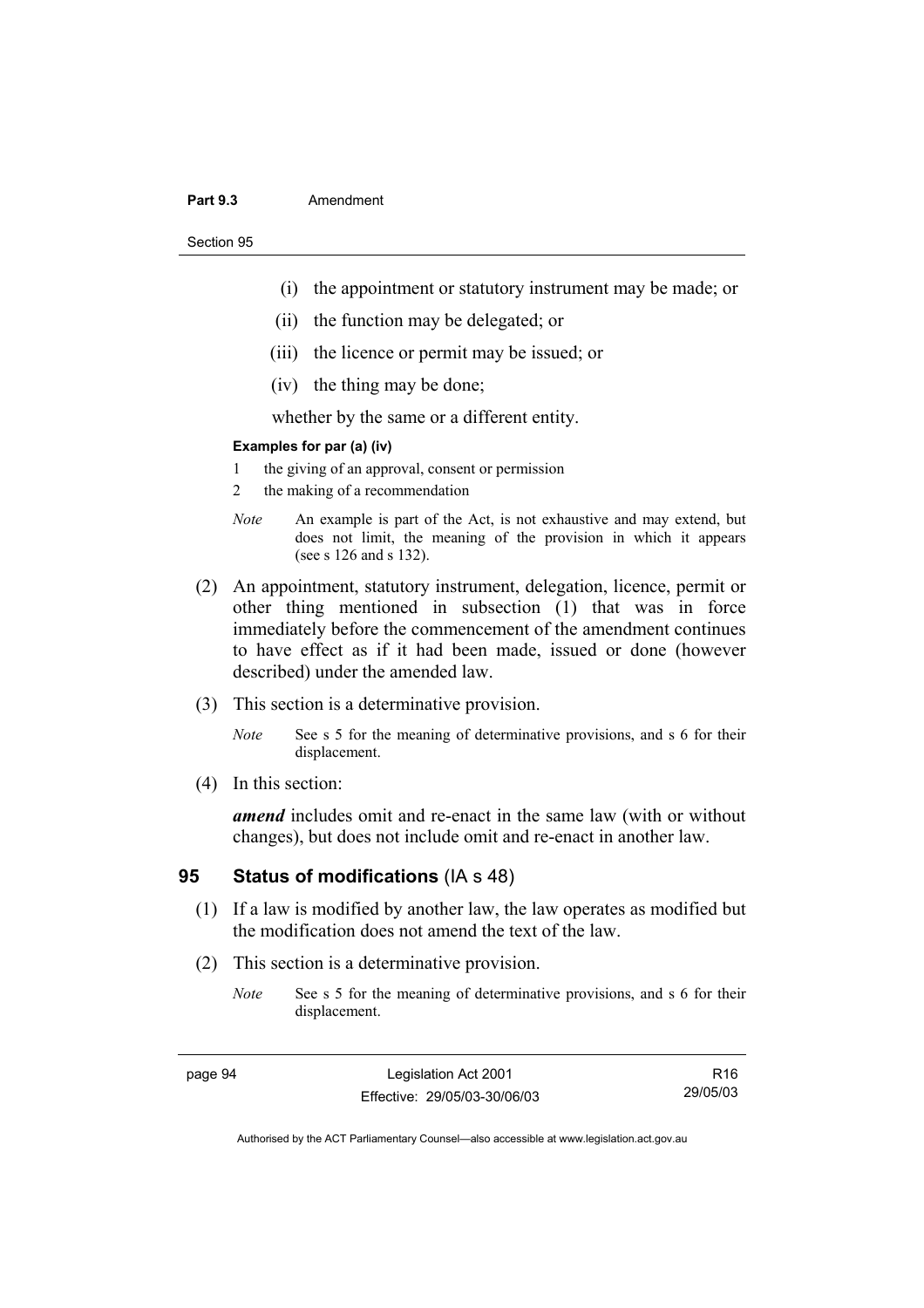#### **96 Relocated provisions** (IA s 49)

- (1) This section applies if a provision of a law is relocated (with or without changes) to a different place in the same law or to a different law.
- (2) The operation or meaning of the provision is not affected only because of the provision's relocation.
- (3) Without limiting subsection (2), if before its relocation the provision was to be interpreted in a particular way, it is to be interpreted in that way in its new location.

#### **Example**

If a provision of an Act is to be interpreted as if it were a law consolidating the provisions of other laws and it is relocated into another Act, it is to be interpreted in the same way in its new location.

- *Note* An example is part of the Act, is not exhaustive and may extend, but does not limit, the meaning of the provision in which it appears (see s 126 and s 132).
- (4) However, the provision has effect subject to any changes made to it.
- (5) This section is a determinative provision.
	- *Note* See s 5 for the meaning of determinative provisions, and s 6 for their displacement.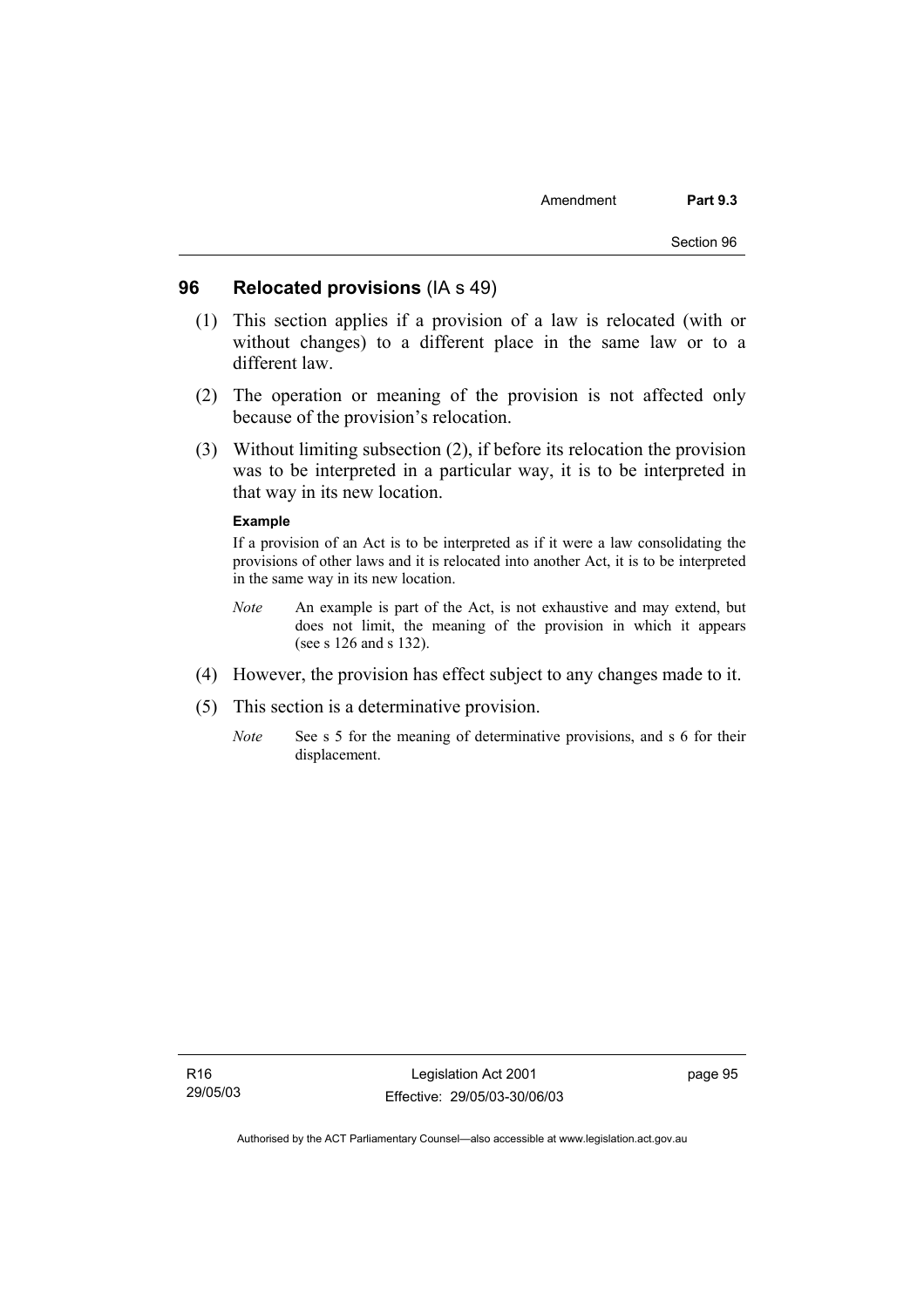# **Chapter 10 Referring to laws**

## **97 References to law or instrument include law or instrument containing reference** (IA s 50 (2))

 (1) In a law, a reference in general terms to a law of the same kind includes a reference to the law itself.

#### **Example**

The *ABC Act 2001*, section 27 gives a power to confiscate property under certain circumstances. Section 93 of the same Act provides 'If an Act authorises the confiscation of property, the owner of the property has a right of appeal to the Magistrates Court.' The right of appeal under section 93 also applies to the power given by section 27.

- *Note* An example is part of the Act, is not exhaustive and may extend, but does not limit, the meaning of the provision in which it appears (see s 126 and s 132).
- (2) In an instrument, a reference in general terms to an instrument of the same kind includes a reference to the instrument itself.
- (3) In this section:

*instrument* means an instrument (other than a law) made or in force under a law.

*law* means an Act, subordinate law or disallowable instrument.

#### **98 Referring to laws in general terms** (IA s 50 (1))

(1) Every Act may be referred to by the word 'Act' alone.

#### **Example**

A former NSW Act may be referred to by using the name of the NSW Act to which it corresponds eg '*Truck Act 1900*'. In other words, it is not necessary to add words indicating that it is a former NSW Act.

 (2) Every statutory instrument may be referred to using words to describe the kind of instrument alone.

| page 96 | Legislation Act 2001         | R16      |
|---------|------------------------------|----------|
|         | Effective: 29/05/03-30/06/03 | 29/05/03 |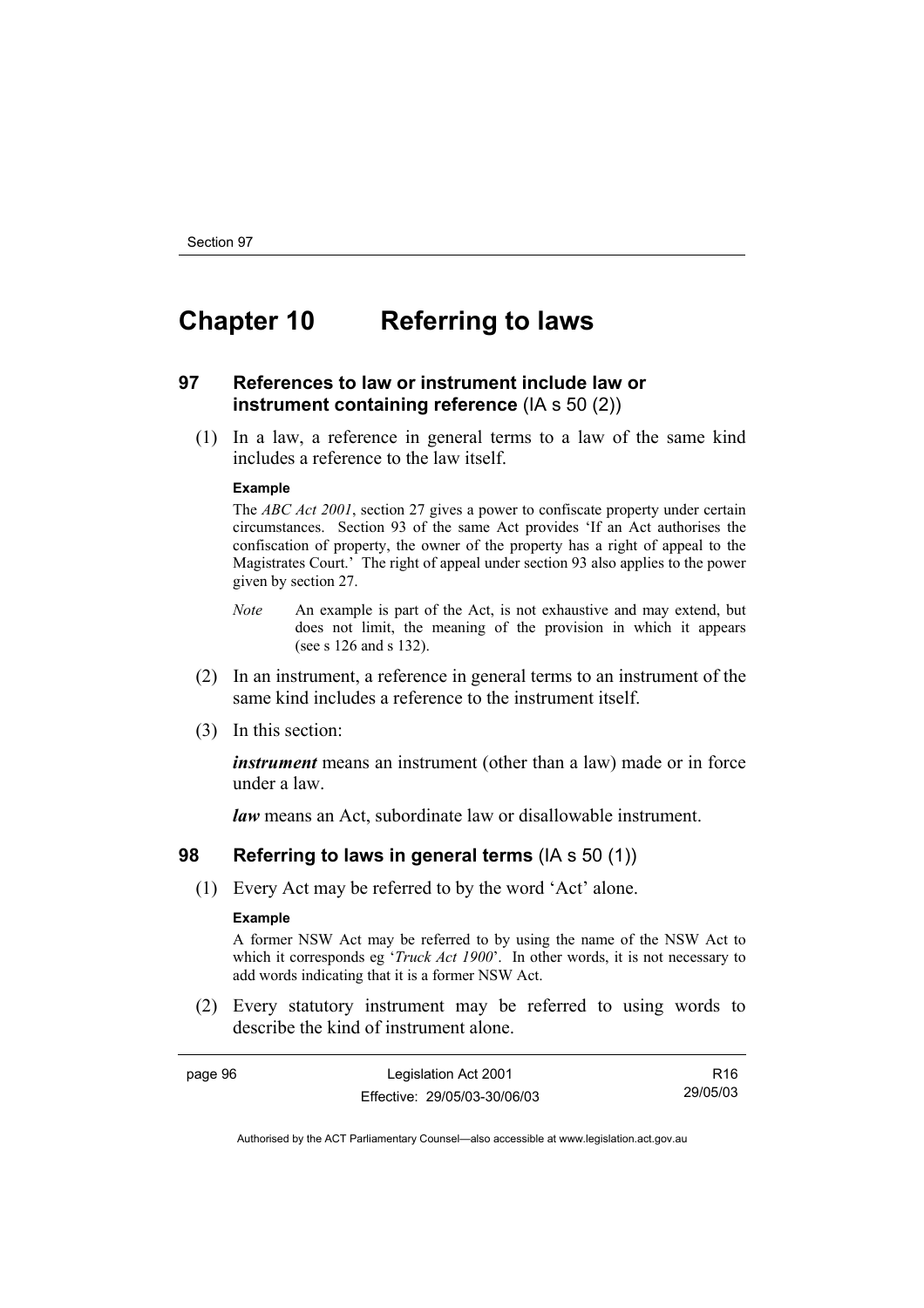## **99 Referring to particular Acts** (IA s 51)

- (1) An Act may be referred to by—
	- (a) the name the Act gives to itself; or
	- (b) the year when it was enacted and its number.
- (2) A Commonwealth Act may be referred to—
	- (a) by the name the Act gives to itself; or
	- (b) in any other way sufficient in a Commonwealth Act for referring to a Commonwealth Act;

together with a reference to the Commonwealth (or an abbreviation of the Commonwealth).

- (3) An Act or ordinance of a State or another Territory may be referred to—
	- (a) by the name the Act or ordinance gives to itself; or
	- (b) in any other way sufficient in an Act or ordinance of the State or other Territory for referring to such an Act or ordinance;

together with (unless it is a former NSW Act) a reference to the State or other Territory (or an abbreviation of it).

- (4) A UK Act may be referred to—
	- (a) by the name the Act gives to itself; or
	- (b) in any other way sufficient in a UK Act for referring to a UK Act;

together with (unless it is a former UK Act) a reference to the United Kingdom (or an abbreviation of the United Kingdom).

page 97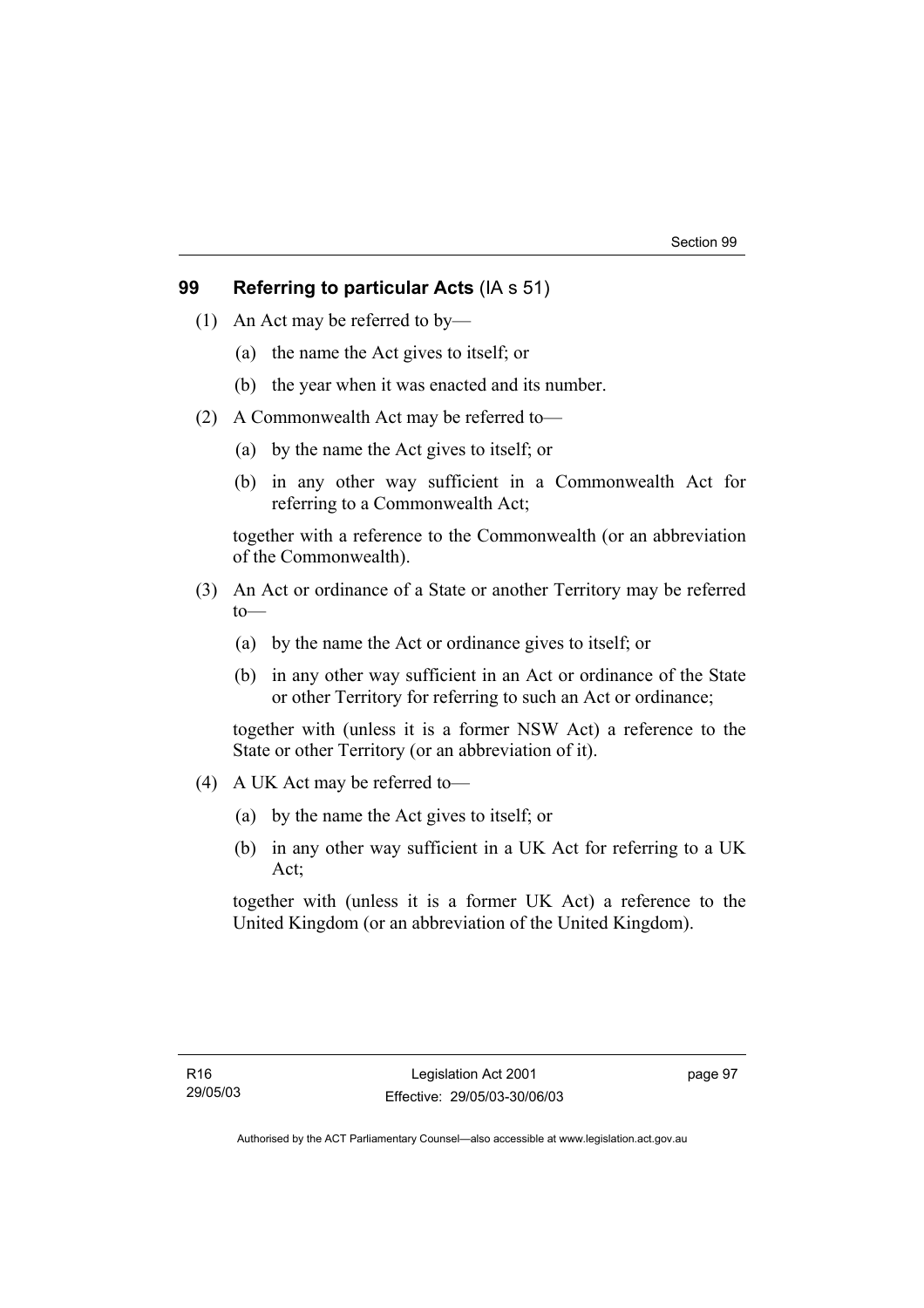## **100 Referring to statutory instruments** (IA s 52, SLA s 4 (2))

- (1) A statutory instrument (including a subordinate law or disallowable instrument) may be referred to by—
	- (a) any name the instrument gives to itself; or
	- (b) if the instrument was numbered under this Act or another Territory law—the year when it was made and its number, together with a reference (if necessary) to the kind of instrument; or
	- (c) reference to—
		- (i) if the instrument was notified in the register under this Act—the date when it was notified in the register, together with a reference to the Act or statutory instrument under which it was made; or
		- (ii) if the instrument was published or notified in the Gazette before the commencement of this Act—the number, date and pages of the Gazette where it was published or notified; or
		- (iii) for any instrument—the date when it was made, together with a reference to the Act or statutory instrument under which it was made.
- (2) An instrument made or in force under a Commonwealth Act, or under an instrument made or in force under a Commonwealth Act, may be referred to—
	- (a) by any name the instrument gives to itself; or
	- (b) in another way sufficient in a Commonwealth Act for the referring to such an instrument;

together with a reference to the Commonwealth (or an abbreviation of the Commonwealth).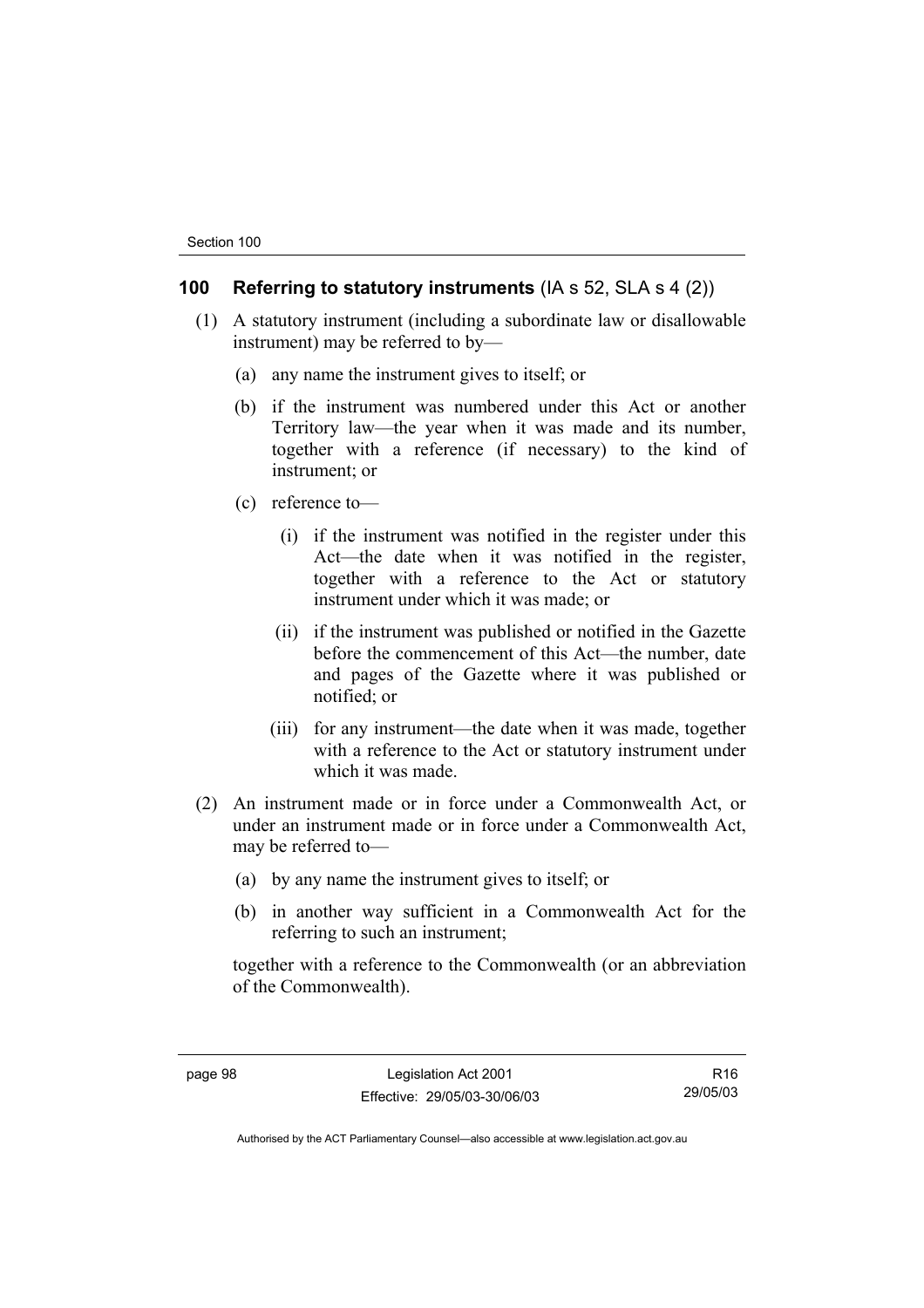- (3) An instrument made or in force under an Act or ordinance of a State or another Territory, or under an instrument made or in force under such an Act or ordinance, may be referred to—
	- (a) by any name the instrument gives to itself; or
	- (b) in another way sufficient in an Act or ordinance of the State or other Territory for referring to such an instrument;

together with (unless it is a New South Wales instrument applying in the Territory) a reference to the State or other Territory (or an abbreviation of it).

- (4) An instrument made or in force under a UK Act, or under an instrument made or in force under a UK Act, may be referred to—
	- (a) by any name the instrument gives to itself; or
	- (b) in another way sufficient in a UK Act for referring to such an instrument;

together with (unless it is a UK instrument applying in the Territory) a reference to the United Kingdom (or an abbreviation of the United Kingdom).

## **101 Referring to provisions of laws or instruments** (IA s 53)

 (1) A provision of a law or instrument may, if appropriate, be referred to by reference to the provision of the law or instrument in which it is contained.

#### **Example**

Paragraph (b) of subsection (2) of section 10 of an Act may be cited by reference to the section, subsection and paragraph, that is, as section 10 (2) (b).

*Note* An example is part of the Act, is not exhaustive and may extend, but does not limit, the meaning of the provision in which it appears (see s 126 and s 132).

page 99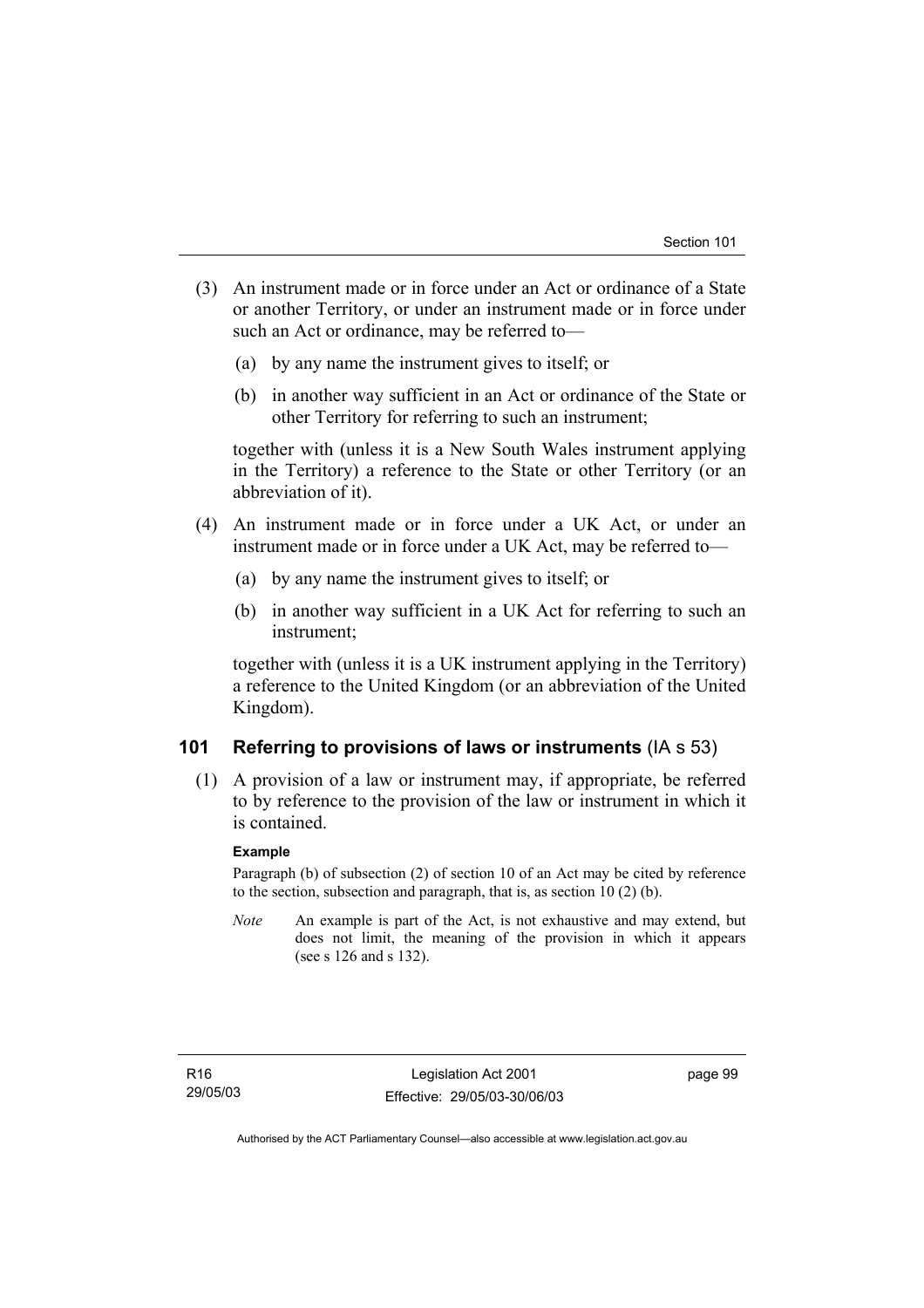(2) In this section:

*instrument* means an instrument (other than a law) made or in force under a law.

*law* means—

- (a) an Act, subordinate law or disallowable instrument; or
- (b) a law of the Commonwealth, a State or another Territory.

### **101A Reference to provisions of law or instrument is inclusive**  (IA s 14)

- (1) In an Act or statutory instrument, a reference to any part of a law or instrument is a reference to the following:
	- (a) the provision of the law or instrument that forms the beginning of the part;
	- (b) the provision of the law or instrument that forms the end of the part;
	- (c) any provision of the law or instrument between the beginning and end of the part.

#### **Examples**

- 1 A reference to 'sections 5 to 9' includes both section 5 and section 9.
- 2 A reference to 'sections 260 to 264' includes a provision such as a part heading between section 260 and 261.
- 3 A reference to '*from* child *to* adult' includes both the word 'child' and the word 'adult'.
- *Note* An example is part of the Act, is not exhaustive and may extend, but does not limit, the meaning of the provision in which it appears (see s 126 and s 132).
- (2) In this section:

*instrument* means an instrument (other than a law) made or in force under a law.

page 100 Legislation Act 2001 Effective: 29/05/03-30/06/03

R16 29/05/03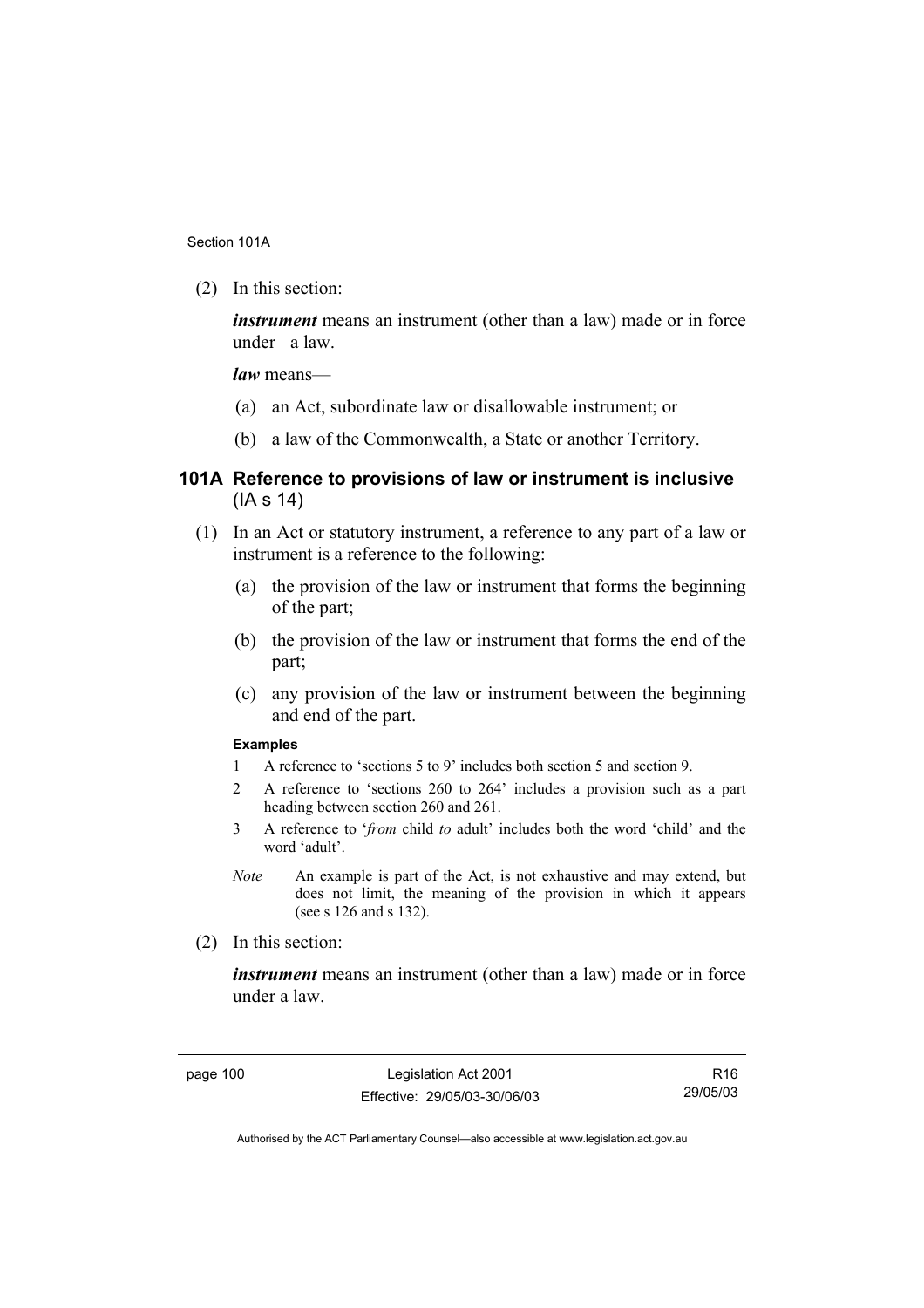*law* means—

- (a) an Act, subordinate law or disallowable instrument; or
- (b) a law of the Commonwealth, a State or another Territory.

#### **101B References to paragraphs etc** (IA s 12A)

 (1) In an Act or statutory instrument, a reference to a paragraph of a provision of an Act or statutory instrument includes any words in the provision before or after the paragraph that are necessary or desirable to make the reference meaningful.

#### **Example**

A section or subsection (or corresponding provisions in regulations) may be divided into paragraphs as follows:

- '(2) An application must be—
	- (a) in writing; and
	- (b) accompanied by a copy of the advertisement of the applicant's intention to apply.'

Paragraphs form part of the sentence in which they are contained. A reference to paragraph (a) in this example that did not include the preceding words 'An application must be' would be meaningless. Section 101B therefore allows the paragraph to be read with those words so that it makes sense.

- *Note 1* Although this section contains 2 references to an Act or statutory instrument, s 97 makes it clear that they may be the same Act or statutory instrument.
- *Note 2* An example is part of the Act, is not exhaustive and may extend, but does not limit, the meaning of the provision in which it appears (see s 126 and s 132).
- (2) In this section:

*paragraph* includes a subparagraph and a sub-subparagraph.

### **102 Meaning of references to a law or instrument generally**  (IA s 54)

 (1) In an Act or statutory instrument, a reference to a law or instrument includes a reference to the following:

| R16      | Legislation Act 2001         | page 101 |
|----------|------------------------------|----------|
| 29/05/03 | Effective: 29/05/03-30/06/03 |          |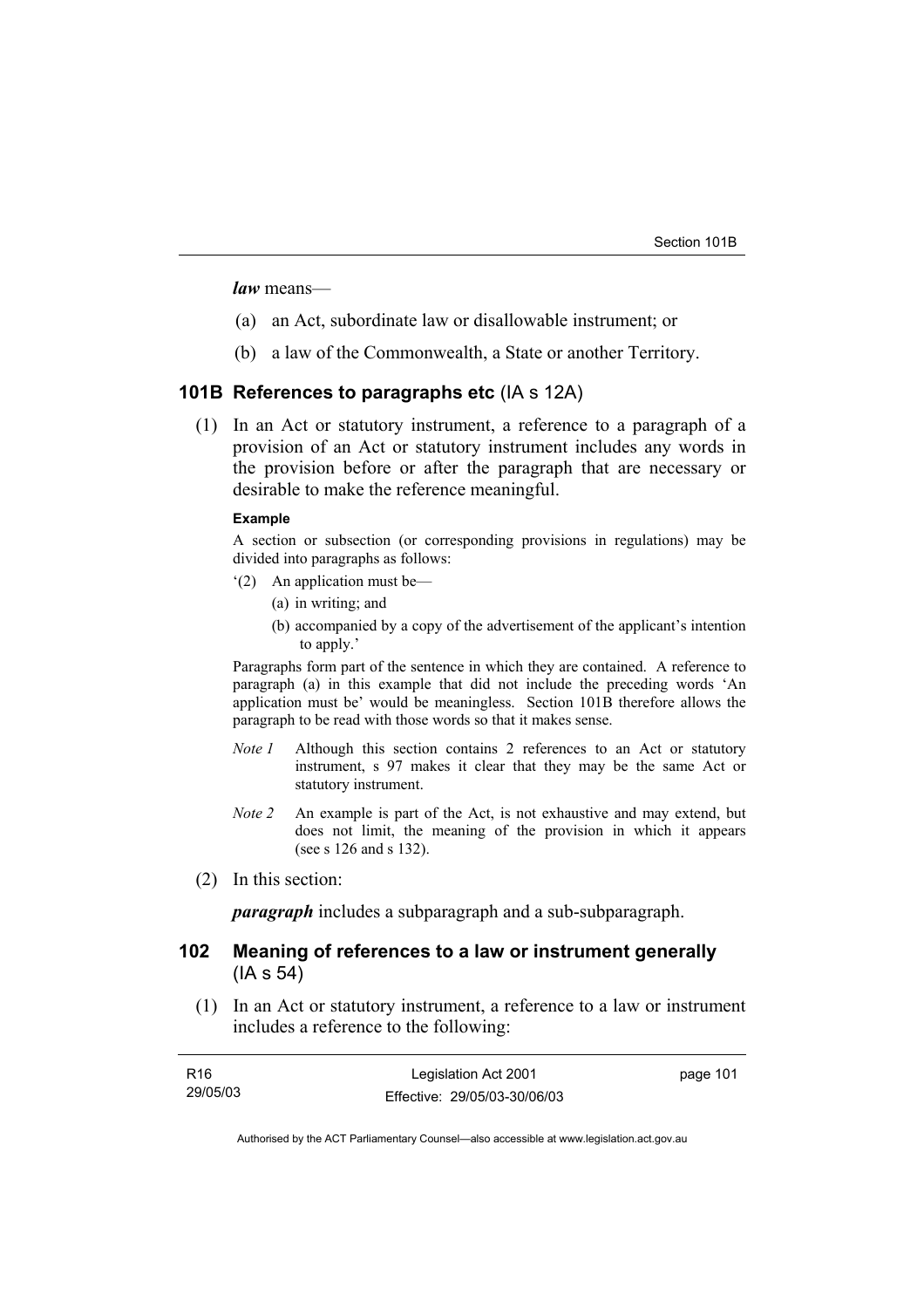- (a) the law or instrument as originally made, and as amended from time to time since it was originally made;
- (b) if the law or instrument has been repealed and remade (with or without changes) since the reference was made—the law or instrument as remade, and as amended from time to time since it was remade;
- (c) if a relevant provision of the law or instrument has been omitted and remade (with or without changes) in another law or instrument since the reference was made—the other law or instrument as in force when the provision was remade, and as amended from time to time since the provision was remade.
- (2) In an Act or statutory instrument, a reference to a provision of a law or instrument includes a reference to the following:
	- (a) the provision as originally made, and as amended from time to time since it was originally made;
	- (b) if the provision has been omitted and remade (with or without changes and whether in the law or instrument or another law or instrument) since the reference was made—the provision as remade, and as amended from time to time since it was remade.
- (3) In this section:

*instrument* means an instrument (other than a law) made or in force under a law.

*law* means—

- (a) an Act, subordinate law or disallowable instrument; or
- (b) a law of the Commonwealth, a State or another Territory.

*make* includes enact.

page 102 Legislation Act 2001 Effective: 29/05/03-30/06/03

R16 29/05/03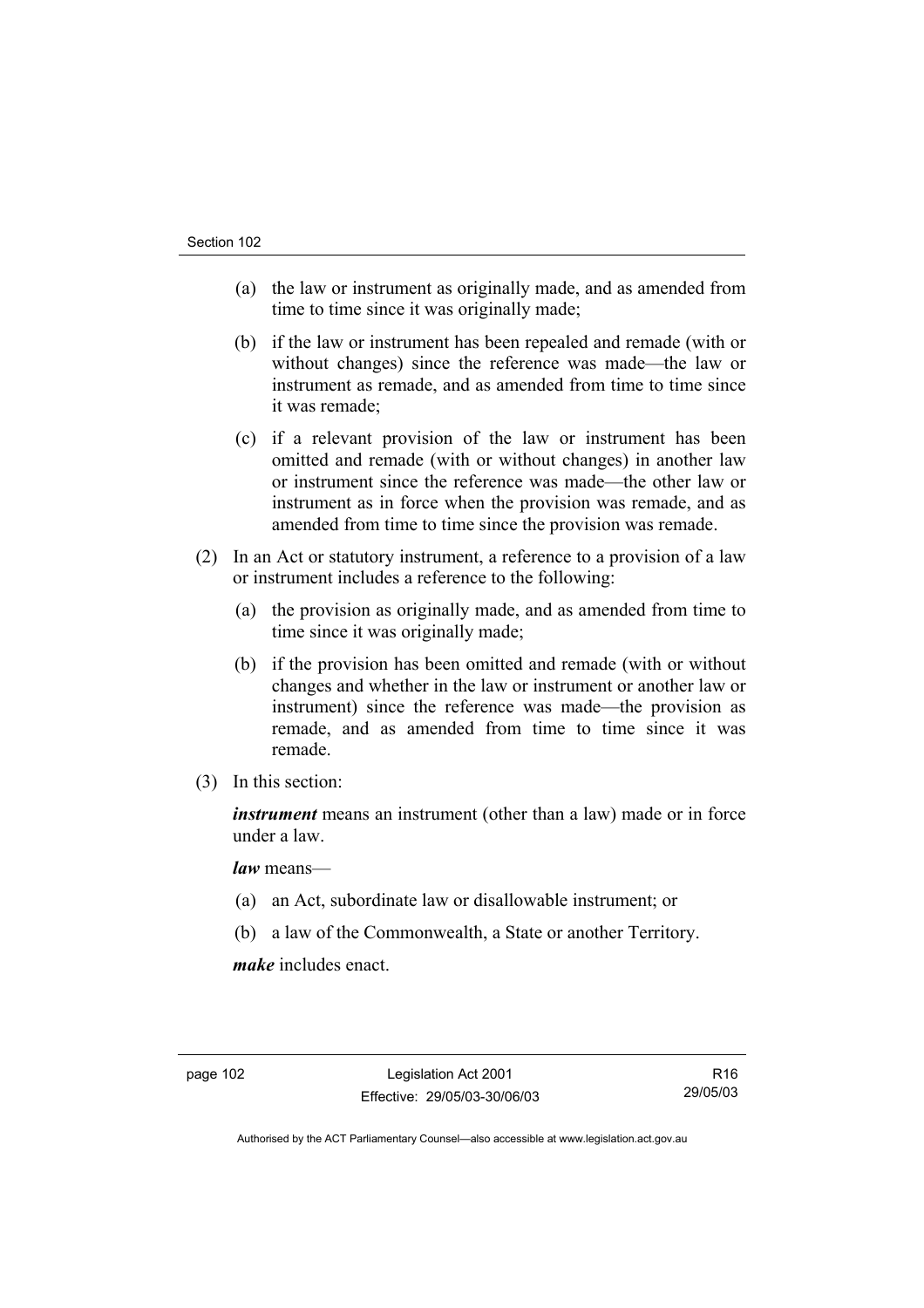## **103 References to laws and instruments with amended names**  (IA s 55)

- (1) If the name of a law or instrument is amended, a reference in an Act or statutory instrument to the name includes a reference to the name as amended.
- (2) In this section:

*instrument* means an instrument (other than a law) made or in force under a law.

*law* means—

- (a) an Act, subordinate law or disallowable instrument; or
- (b) a law of the Commonwealth, a State or another Territory.

## **104 References to laws include references to instruments under laws** (IA s 55A)

- (1) In an Act or statutory instrument a reference (either generally or specifically) to an Act or statutory instrument, or to a provision of an Act or statutory instrument, includes a reference to the statutory instruments made or in force under the Act, instrument or provision.
- (2) In subsection (1), a reference to the statutory instruments made or in force under the Act, instrument or provision includes a reference to any law or instrument (within the meaning of section 47), or provision of a law or instrument (within the meaning of that section), applied, adopted or incorporated (with or without change) under the Act, instrument or provision.
	- *Note* Section 47 authorises an Act, subordinate law or disallowable instrument to make provision about a matter by applying, adopting or incorporating a law or instrument (as defined in that section) or a provision of a law or instrument.
- (3) In an Act or statutory instrument a reference (either generally or specifically) to an Act, ordinance or statutory instrument of another jurisdiction, or to a provision of an Act, ordinance or statutory

| R16      | Legislation Act 2001         | page 103 |
|----------|------------------------------|----------|
| 29/05/03 | Effective: 29/05/03-30/06/03 |          |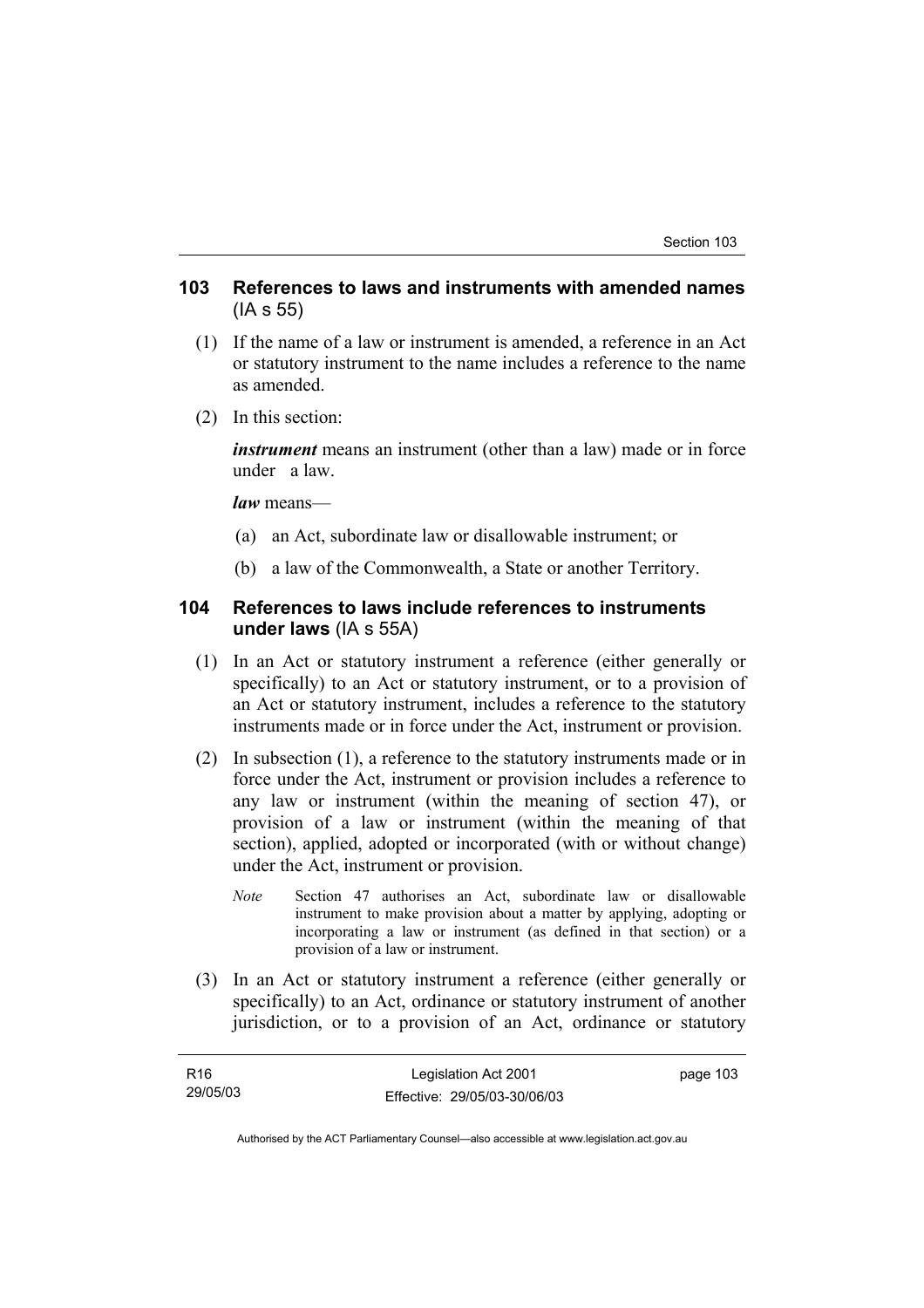instrument of another jurisdiction, includes a reference to the statutory instruments made or in force under the Act, ordinance, instrument or provision.

(4) In subsection (3):

*another jurisdiction* means the Commonwealth, a State or another Territory.

*statutory instrument* means an instrument (whether of a legislative or administrative nature) made or in force under the Act, ordinance or statutory instrument concerned.

## **105 References in statutory instruments to** *the Act* (IA s 55B)

In a statutory instrument, a reference to *Act* or *the Act*, without mentioning a particular Act, is a reference to the Act under which the instrument is made or in force.

## **106 References to repealed laws** (IA s 55C)

 (1) If an Act or statutory instrument refers to a law as repealed, the reference is a reference to the law as in force immediately before it was repealed.

#### **Example**

A reference to the '*XYZ Act 2000* (repealed)' is a reference to the *XYZ Act 2000* immediately before it was repealed.

- *Note* An example is part of the Act, is not exhaustive and may extend, but does not limit, the meaning of the provision in which it appears (see s 126 and s 132).
- (2) In this section:

*law* means—

- (a) an Act, subordinate law or statutory instrument; or
- (b) a law of the Commonwealth, a State or another Territory.

page 104 Legislation Act 2001 Effective: 29/05/03-30/06/03

R16 29/05/03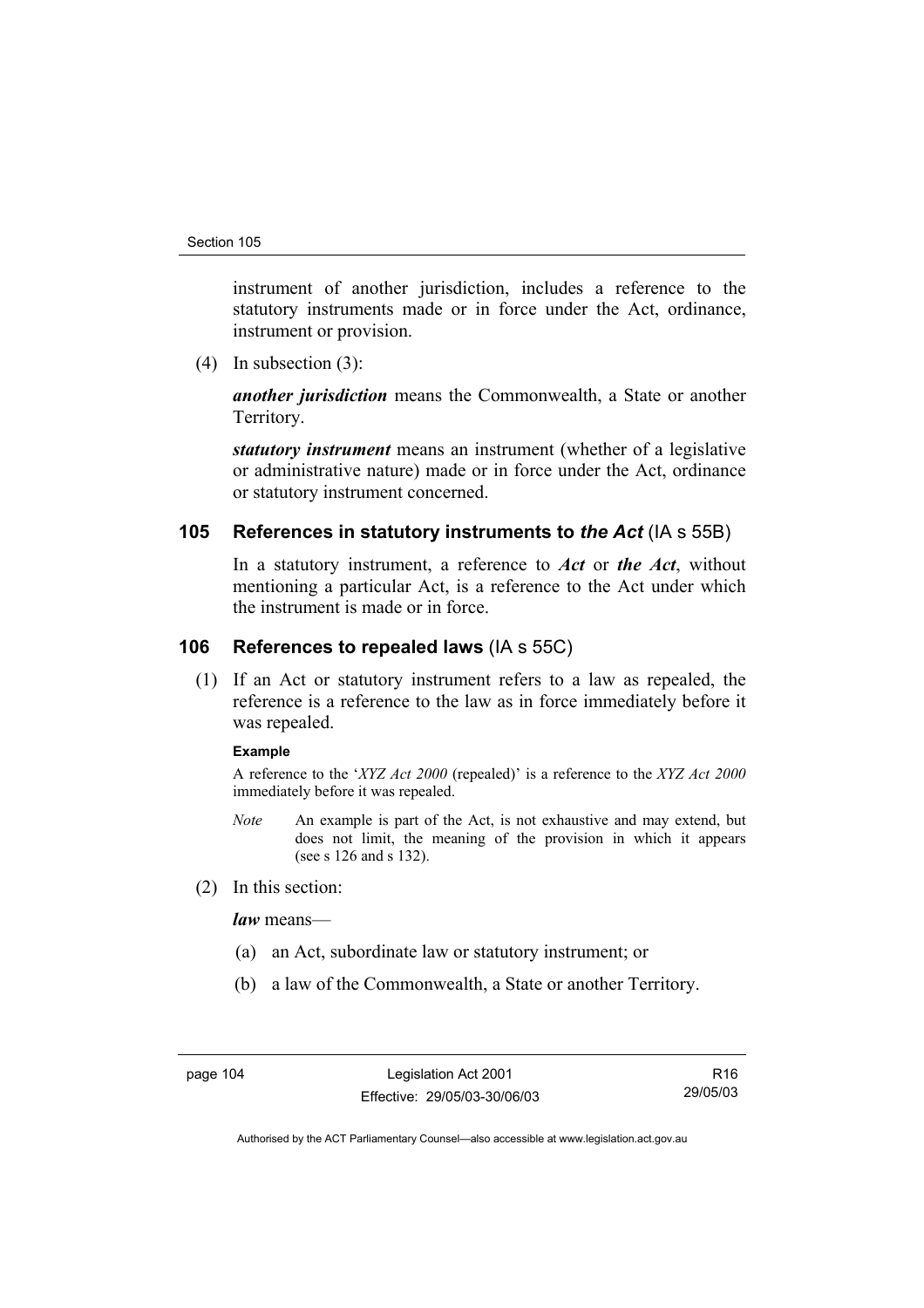# **Chapter 11 Republication of Acts and statutory instruments**

## **Part 11.1 General**

## **107 Meaning of** *law* **in ch 11** (LRA s 5, def of *law* and s 8 (2))

In this chapter:

*law* means an Act or statutory instrument, whether or not it has been amended, and includes—

- (a) a collection of 2 or more Acts or statutory instruments; or
- (b) an agreement or other instrument that has the force of law or is in, or attached to, an Act or statutory instrument.

## **108 Republication in register**

- (1) The parliamentary counsel may republish a law by entering the text of the law in the register.
- (2) Subsection (1) does not limit the ways in which the parliamentary counsel may republish a law.

## **109 Republications may be published with other information**

The parliamentary counsel may publish information not required by this chapter with a printed or electronic version of an authorised republication if the parliamentary counsel considers that the information is likely to be useful to users of the republication.

page 105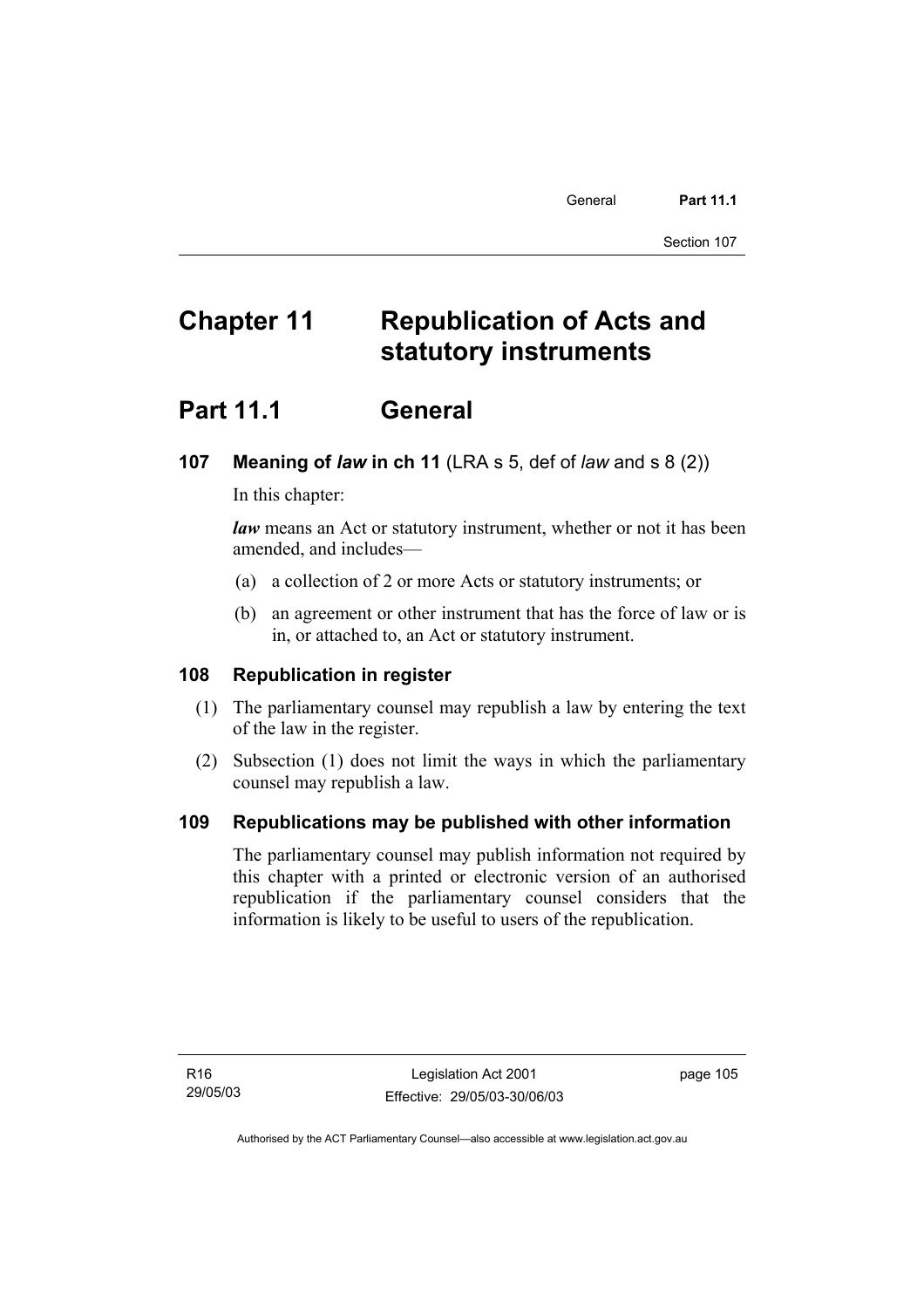#### Part 11.1 **General**

Section 110

## **110 Collections of laws** (LRA s 19A)

- (1) If the parliamentary counsel authorises under this Act the republication of 2 or more laws in a collection, this chapter applies to each of the laws in the collection as if it were republished separately.
- (2) Subsection (1) does not prevent the use of—
	- (a) a single contents for the collection; or
	- (b) information applying to 2 or more laws in the collection.

page 106 Legislation Act 2001 Effective: 29/05/03-30/06/03

R16 29/05/03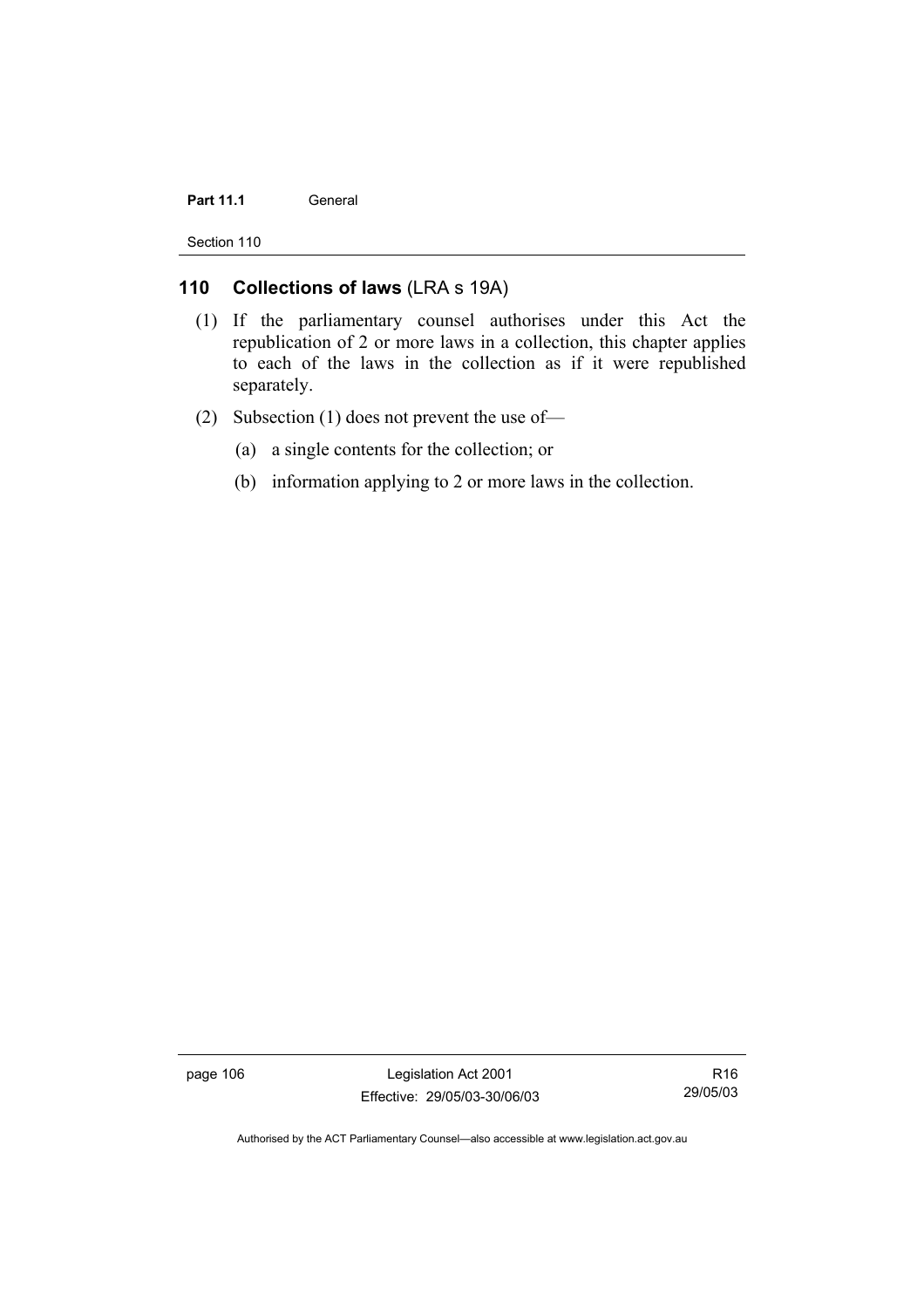## **Part 11.2 Substantive amendments made by laws**

## **111 Incorporation of amendments** (LRA s 10)

- (1) This section applies to a law if the law has been amended by another law by the omission, insertion, substitution, renumbering or relocation of provisions.
- (2) An authorised republication of the law must show the law as amended by all amendments that commenced on or before the day stated on the republication as the republication date.
- (3) An authorised republication of the law may also incorporate necessary consequential amendments, whether of punctuation, numbering or another kind.
- (4) This section does not prevent an authorised republication of the law showing the law as it would be amended by amendments that have not commenced on or before the republication date if the republication indicates, in a suitable place, that the amendments have not commenced.

#### **112 Reference to amending laws** (LRA s 11 (1))

 An authorised republication of a law that shows the law as amended must include, in a suitable place, a reference to the law by which each amendment was made.

## **113 Provisions not republished or relocated** (LRA s 12)

- (1) This part does not require—
	- (a) every provision of a law to be shown in an authorised republication of the law; or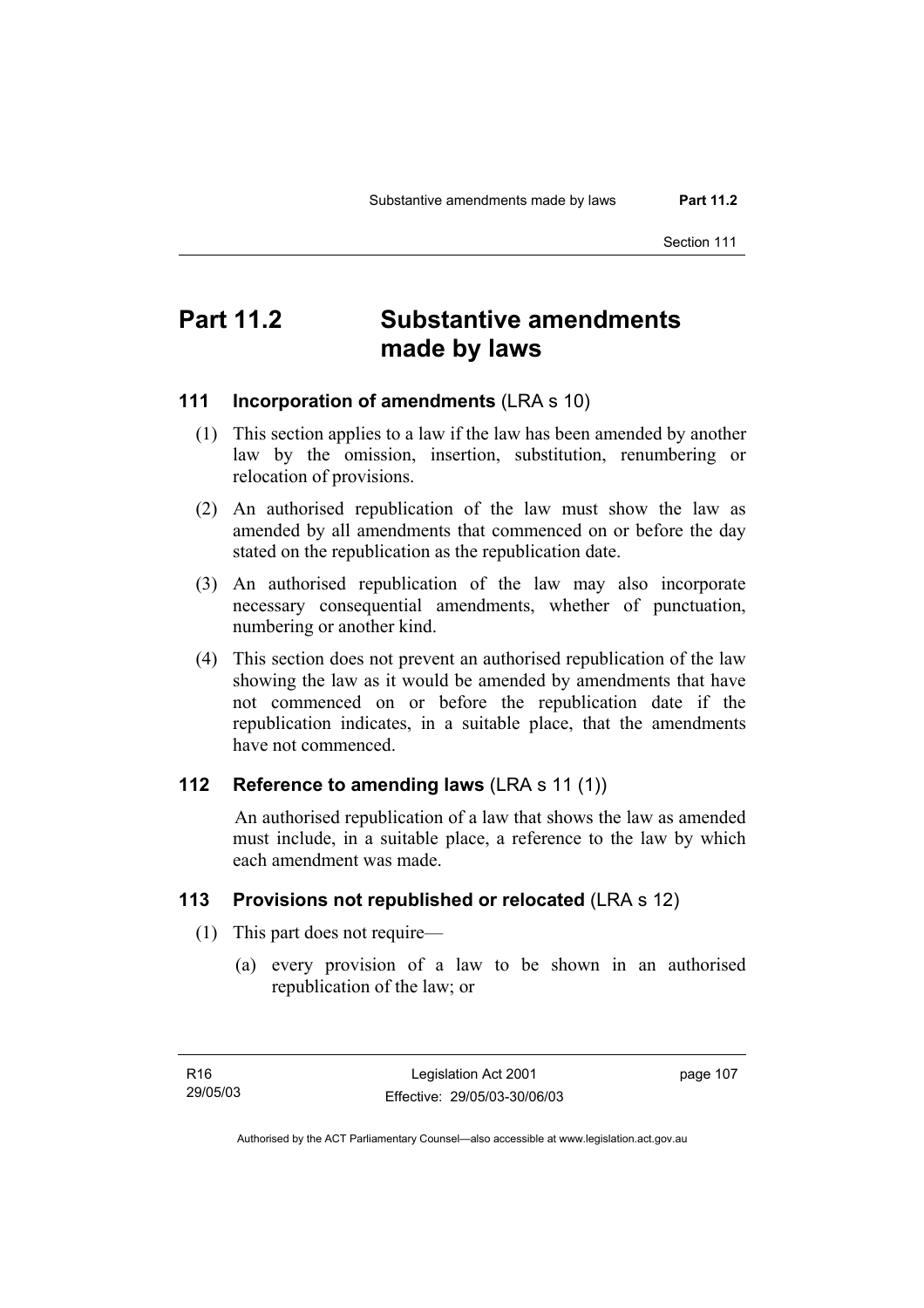Section 113

- (b) each provision of a law to be shown in an authorised republication of the law in the place in the law where it was located when the provision was made.
- (2) If a provision of a law is not shown in an authorised republication, the republication must indicate that fact in a suitable place.
- (3) If a provision of a law is shown in an authorised republication in a different place in the law to the place where it was located when the provision was made, the republication must indicate that fact in a suitable place.

page 108 Legislation Act 2001 Effective: 29/05/03-30/06/03

R16 29/05/03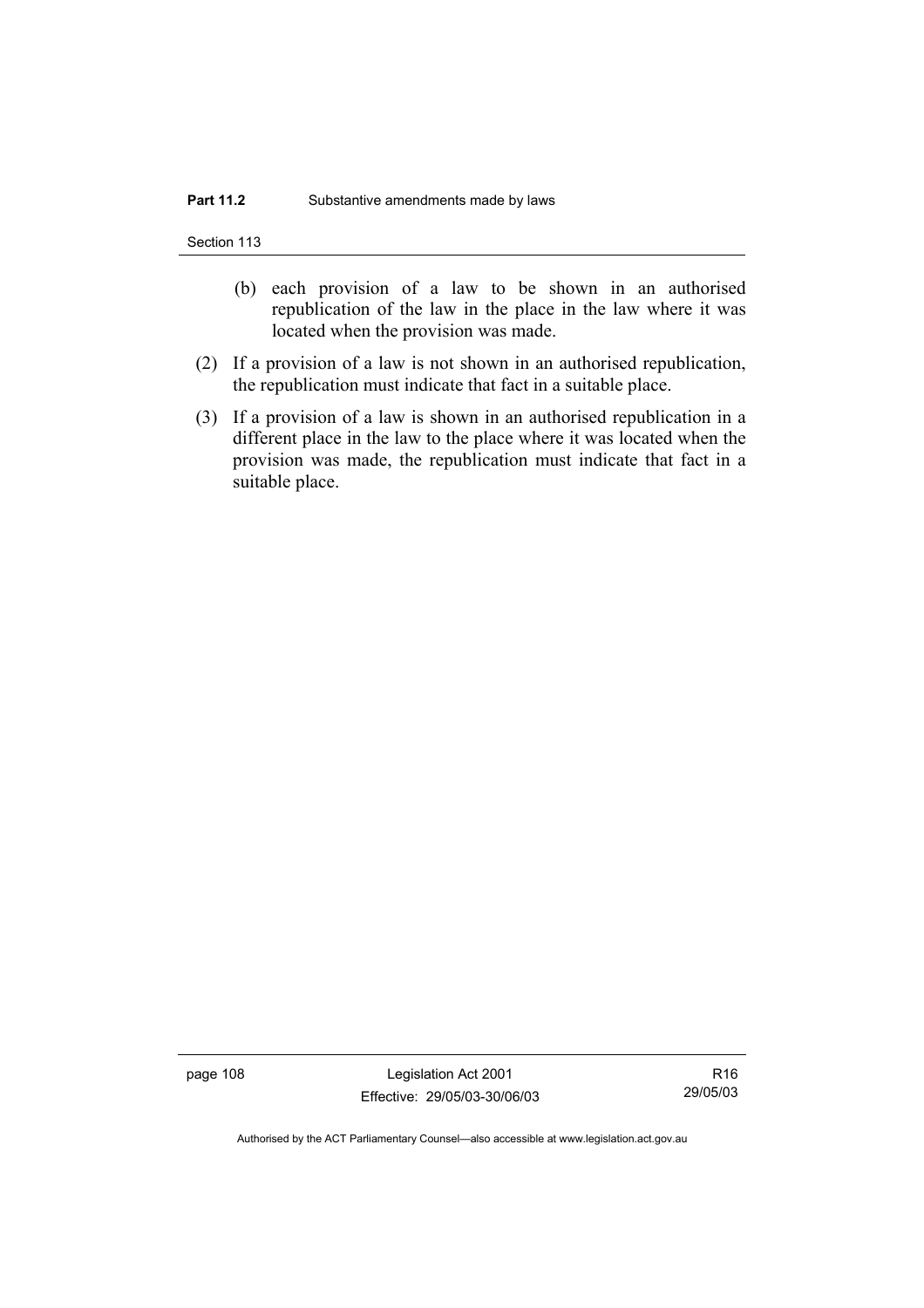## **Part 11.3 Editorial changes**

## **114 Authorisation for parliamentary counsel** (LRA s 13, s 19)

In preparing a law for republication, the parliamentary counsel is authorised—

- (a) to make editorial amendments and other textual amendments of a formal nature that the parliamentary counsel considers desirable to bring the law into line, or more closely into line, with current legislative drafting practice; and
- (b) to make other editorial changes by way of format, layout or printing style, or in any other presentational respect, that the parliamentary counsel considers desirable to bring the law into line, or more closely into line, with current legislative drafting practice.

## **115 Amendments not to change effect** (LRA s 14)

This part does not permit the making of an amendment of a law that would change the effect of the law.

## **116 Ambit of editorial amendments** (LRA s 15)

- (1) An *editorial amendment* of a law is an amendment that—
	- (a) corrects a typographical error; or
	- (b) corrects or updates a reference to a law, position, entity, place or thing; or
	- (c) goes only to a matter of spelling, punctuation, grammar or syntax or the use of conjunctives and disjunctives; or
	- (d) changes the name of the law or of a provision of the law; or
	- (e) numbers or renumbers a provision of the law; or

| R16      | Legislation Act 2001         | page 109 |
|----------|------------------------------|----------|
| 29/05/03 | Effective: 29/05/03-30/06/03 |          |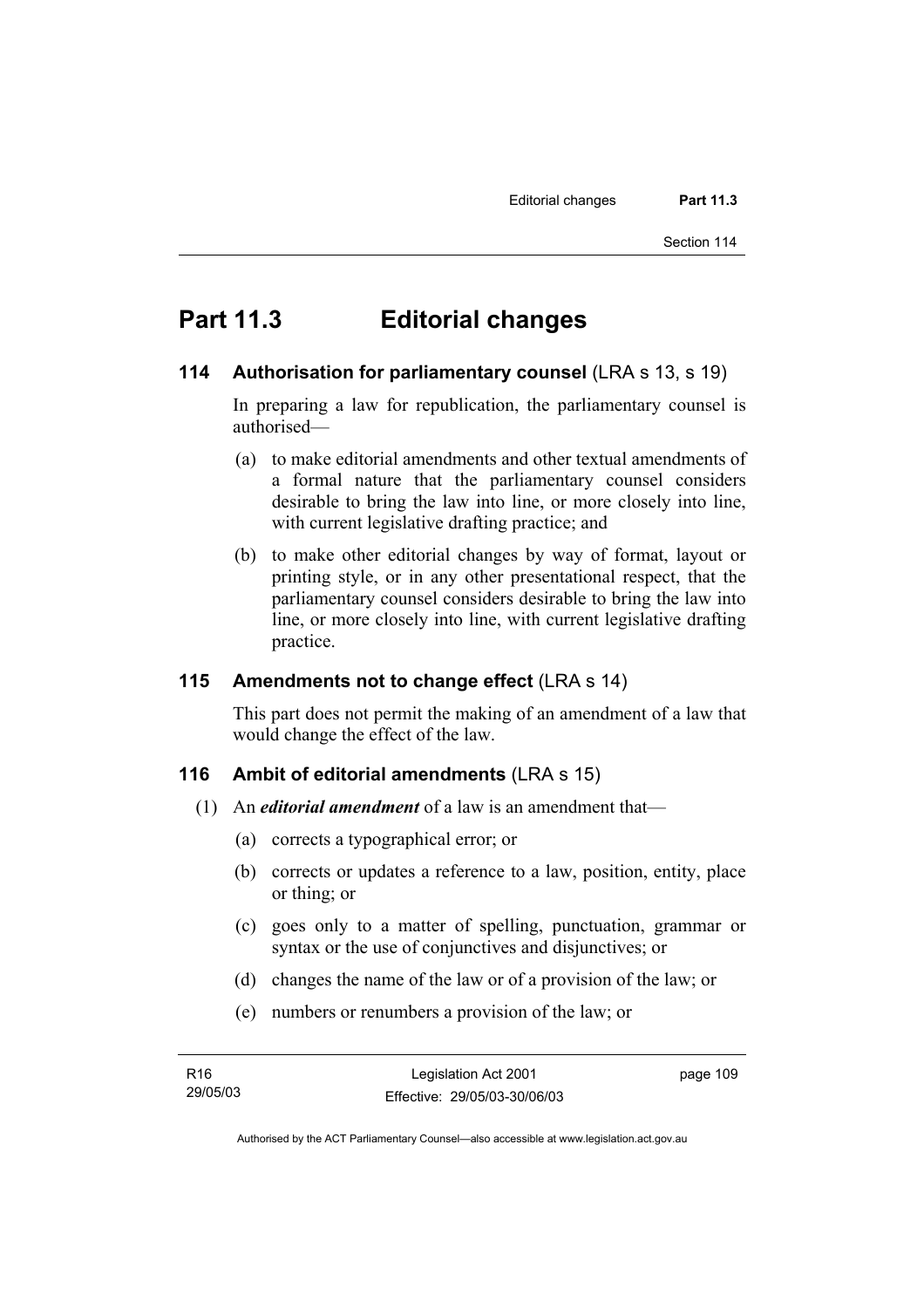#### Part 11.3 **Editorial changes**

Section 116

- (f) changes the order of definitions or other provisions of the law; or
- (g) replaces a reference to a provision of a law with a different form of reference to the provision; or
- (h) changes the way of referring to or expressing a number, year, date, time, amount of money, penalty, quantity, measurement, or other matter, idea or concept; or
- (i) replaces a word indicating gender or that could be taken to indicate gender in accordance with current legislative drafting practice; or
- (j) replaces a reference to the Queen, the King or the Crown with a reference to the Sovereign or the Territory; or
- (k) omits—
	- (i) the enacting words or the law-making words (including any signatures); or
	- (ii) a provision that consists only of a description of how the law is arranged into groups of provisions; or
	- (iii) a provision that has expired, the operation of which is exhausted or spent or that is otherwise obsolete or redundant; or
- (l) omits, inserts or changes a referential expression; or
- (m) inserts, omits or changes a note; or
- (n) updates a reference to the heading to a provision; or
- (o) is consequential on any other editorial amendment (whether made to that law or another law).
- (2) In this section:

*law* includes a law of the Commonwealth, a State, another Territory or a foreign country.

R16

page 110 Legislation Act 2001 Effective: 29/05/03-30/06/03 29/05/03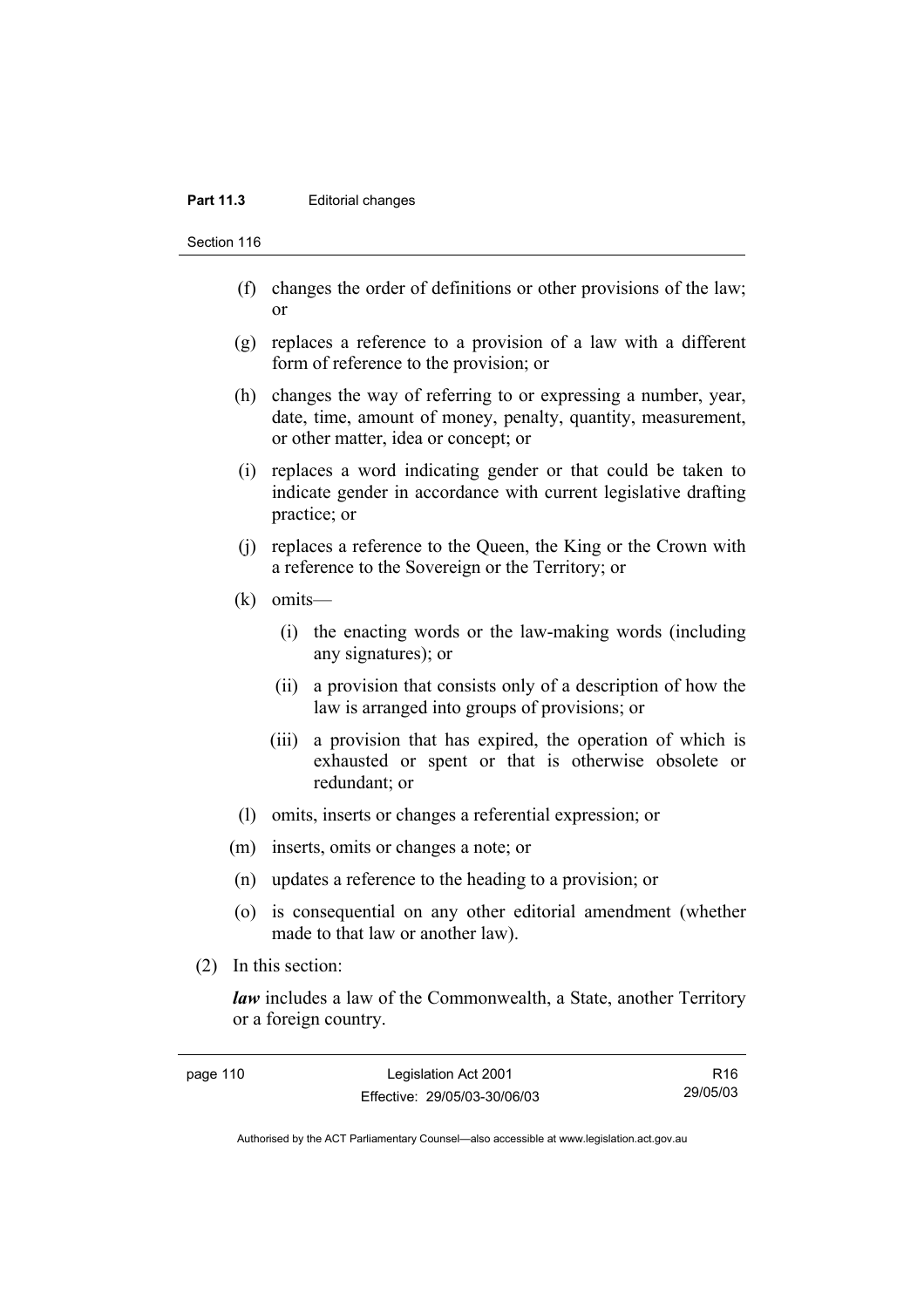## **117 Legal effect of editorial changes** (LRA s 16)

- (1) A law that is amended or otherwise changed under this part in preparing an authorised republication of the law has effect for all purposes, on and after the republication date, as if the changes had been made by an Act that commenced on the republication date.
- (2) Without limiting subsection (1), section 83 (Consequences of amendment of statutory instrument by Act) applies to an amendment made under this part as if the amendment had been made by an Act.
- (3) This section is subject to section 115 (Amendments not to change effect).

## **118 Reference to editorial amendments** (LRA s 17)

If a law is amended under this part in preparing an authorised republication of the law, the republication must indicate that fact in a suitable place.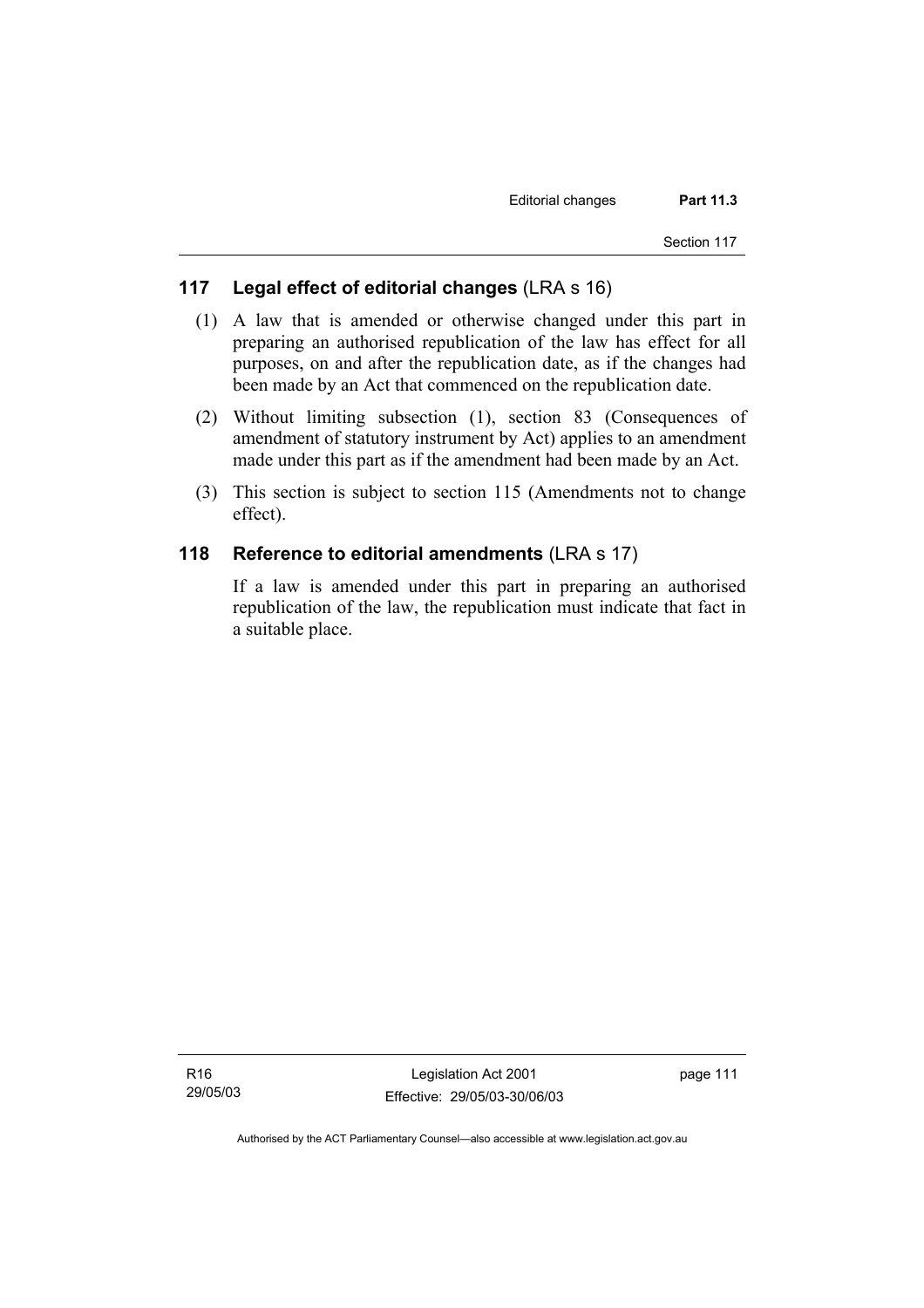# **Chapter 12 Scope of Acts and statutory instruments**

## **120 Act to be interpreted not to exceed legislative powers of Assembly** (IA s 11AA)

- (1) An Act is to be interpreted as operating to the full extent of, but not to exceed, the legislative power of the Legislative Assembly.
- (2) Without limiting subsection (1), if a provision of an Act would, apart from this section, be interpreted as exceeding the legislative power of the Legislative Assembly—
	- (a) the provision is valid to the extent to which it does not exceed power; and
	- (b) the remainder of the Act is not affected.
- (3) Without limiting subsection (1), if the application of a provision of an Act to a matter would, apart from this section, be interpreted as exceeding power, the provision's application to other matters is not affected.
- (4) This section is in addition to any provision of the Act itself.

*Note* For the equivalent provision for statutory instruments, see s 43.

- (5) This section is a determinative provision.
	- *Note* See s 5 for the meaning of determinative provisions, and s 6 for their displacement.

## **121 Binding effect of Acts** (IA s 7)

- (1) An Act binds everyone, including all governments.
	- *Note* See the Self-Government Act, s 27 which provides that, except as provided by the regulations under that Act, an ACT enactment does not bind the Crown in right of the Commonwealth. See also s 120.

| nane |  |  |
|------|--|--|
|------|--|--|

**Legislation Act 2001** Effective: 29/05/03-30/06/03

R16 29/05/03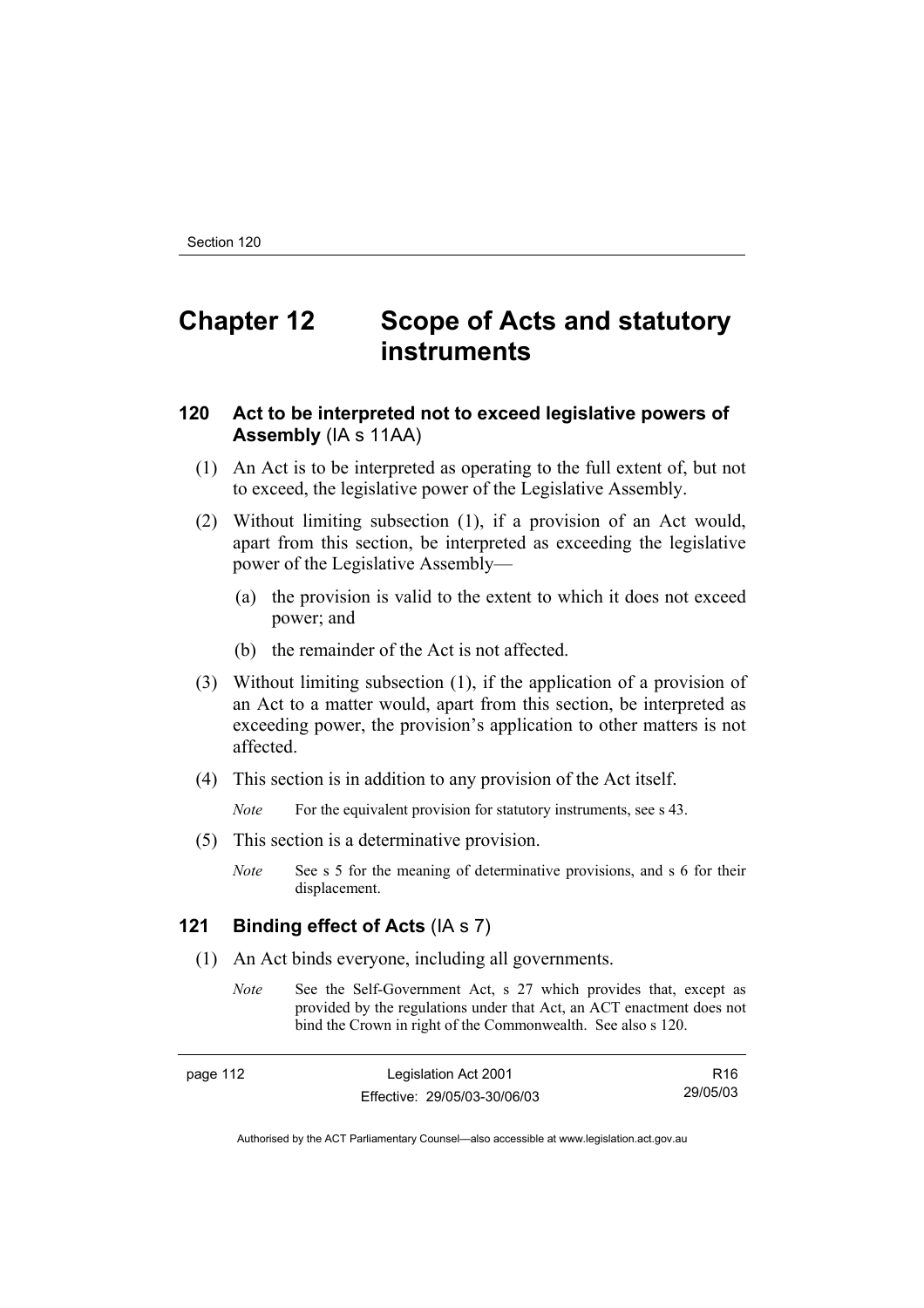- (2) However, an Act does not bind the Territory to the extent that it requires or otherwise provides for the payment of money that, on payment, would form part of the public money of the Territory.
- (3) Also, subsection (1) does not make a government liable to be prosecuted for an offence.
- (4) To the extent that an Act does not bind a government, the same degree of immunity extends to a government entity in relation to an authorised act or omission of the entity.
- (5) This section is a determinative provision.

*Note* See s 5 for the meaning of determinative provisions, and s 6 for their displacement.

(6) In this section:

*authorised*—an act or omission of a government entity is *authorised* if—

- (a) for an instrumentality—the act or omission relates to a matter within the scope of the instrumentality's functions; and
- (b) for an officer or employee of the government—the act or omission relates to a matter within the scope of the duties of the officer or employee; and
- (c) for a contractor who exercises a function on behalf of the government—the act or omission relates to a matter within the scope of the contract; and
- (d) for anyone else who exercises a function on behalf of the government—the act or omission relates to a matter within the scope of the person's engagement.

*government* includes the Territory, the Commonwealth, a State, another Territory or New Zealand.

*government entity* includes—

(a) an instrumentality, officer or employee of the government; and

| R16      | Legislation Act 2001         | page 113 |
|----------|------------------------------|----------|
| 29/05/03 | Effective: 29/05/03-30/06/03 |          |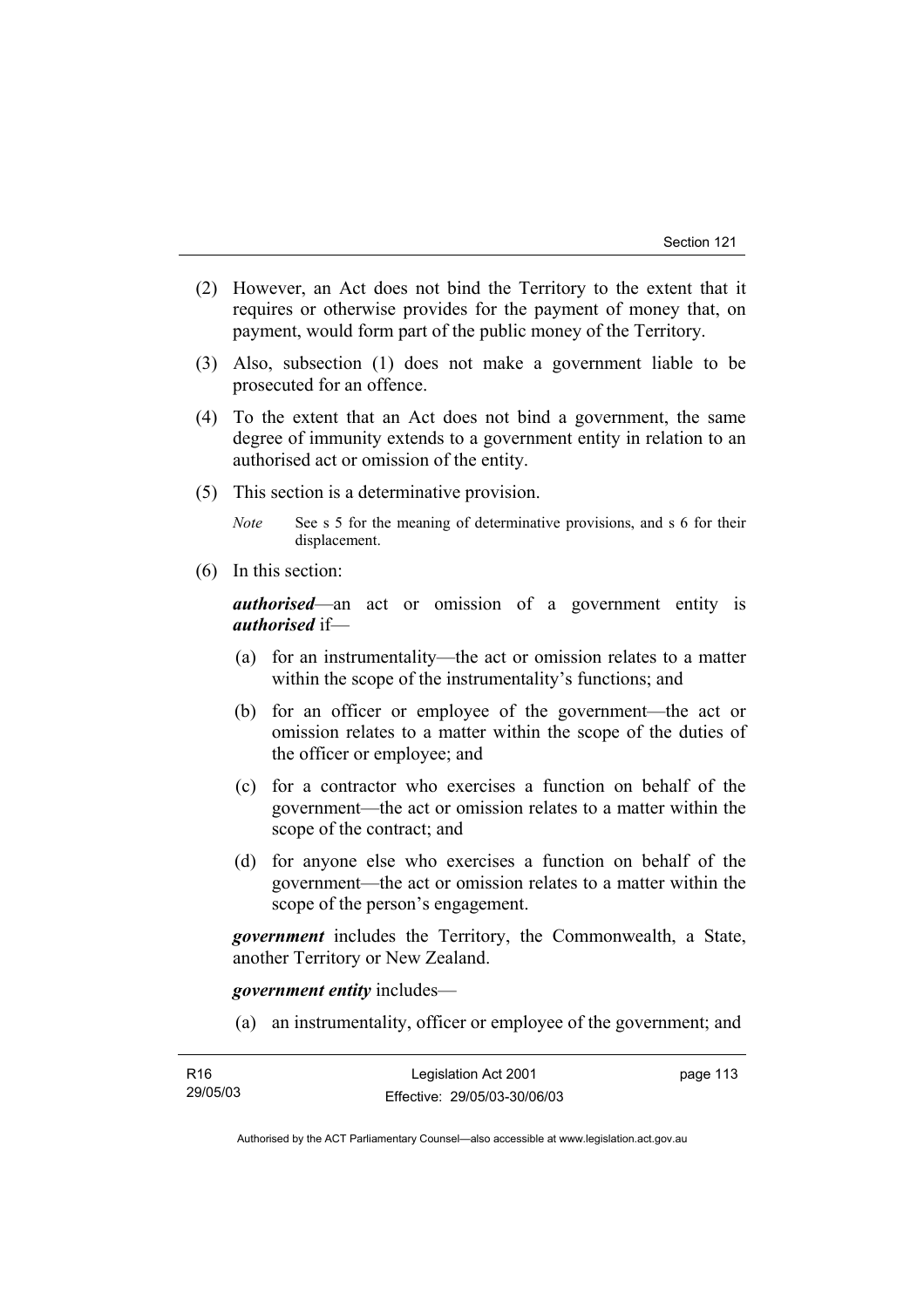(b) a contractor or anyone else who exercises a function on behalf of the government.

## **122 Application to Territory** (IA s 23A)

- (1) In an Act or statutory instrument—
	- (a) a reference to an entity or position by name or description is a reference to the entity or position of that name or description in or for the Territory; and
	- (b) a reference to a place, jurisdiction or anything else by name or description is a reference to the place, jurisdiction or thing of that name or description in or for the Territory.
- (2) If the name of an entity or position established under an Act or statutory instrument includes the words 'of the Australian Capital Territory', 'for the Australian Capital Territory', '(ACT)', or words having a similar effect, a reference in an Act or statutory instrument to the entity or position need not include the words.

page 114 Legislation Act 2001 Effective: 29/05/03-30/06/03

R16 29/05/03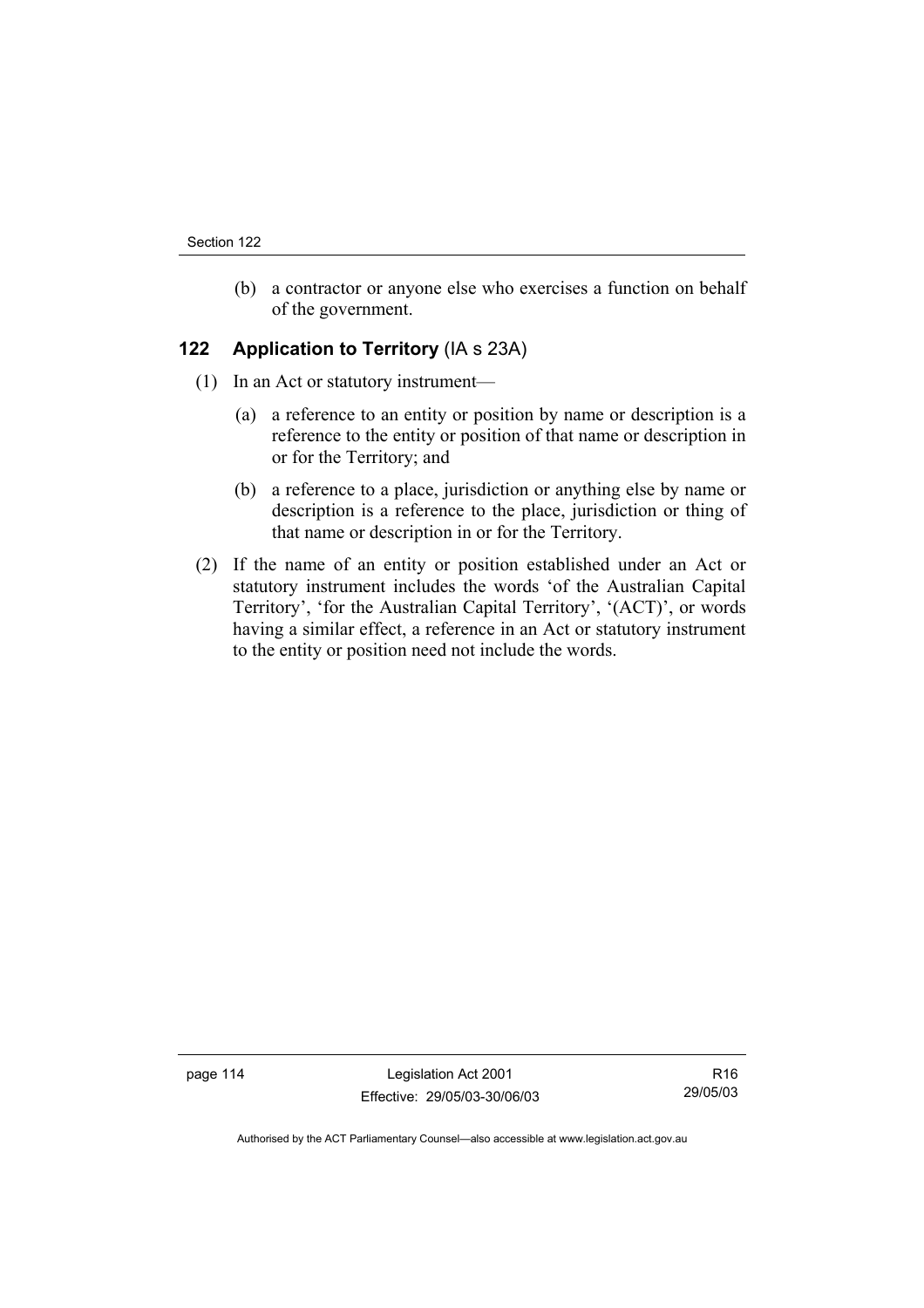# **Chapter 13 Structure of Acts and statutory instruments**

## **Part 13.1 General**

## **125 Meaning of** *law* **in ch 13**

In this chapter:

*law* means an Act, subordinate law or disallowable instrument, and includes a provision of a law.

## **126 Material that is part of an Act or statutory instrument**  (IA s 11H)

- (1) A heading to a chapter, part, division, subdivision, schedule, or another provision (other than a section or subsection), of or to an Act or statutory instrument is part of the Act or instrument.
- (2) A heading to a section or subsection of an Act or statutory instrument is part of the Act or instrument if—
	- (a) the Act was enacted, or the instrument was made, after 1 January 2000; or
	- (b) the heading was amended or inserted into the Act or instrument after 1 January 2000.
- (3) An example or diagram in an Act or statutory instrument is part of the Act or instrument.
- (4) A schedule, dictionary or appendix to an Act or statutory instrument is part of the Act or instrument.
- (5) Punctuation in an Act or statutory instrument is part of the Act or instrument.

| R16      | Legislation Act 2001         | page 115 |
|----------|------------------------------|----------|
| 29/05/03 | Effective: 29/05/03-30/06/03 |          |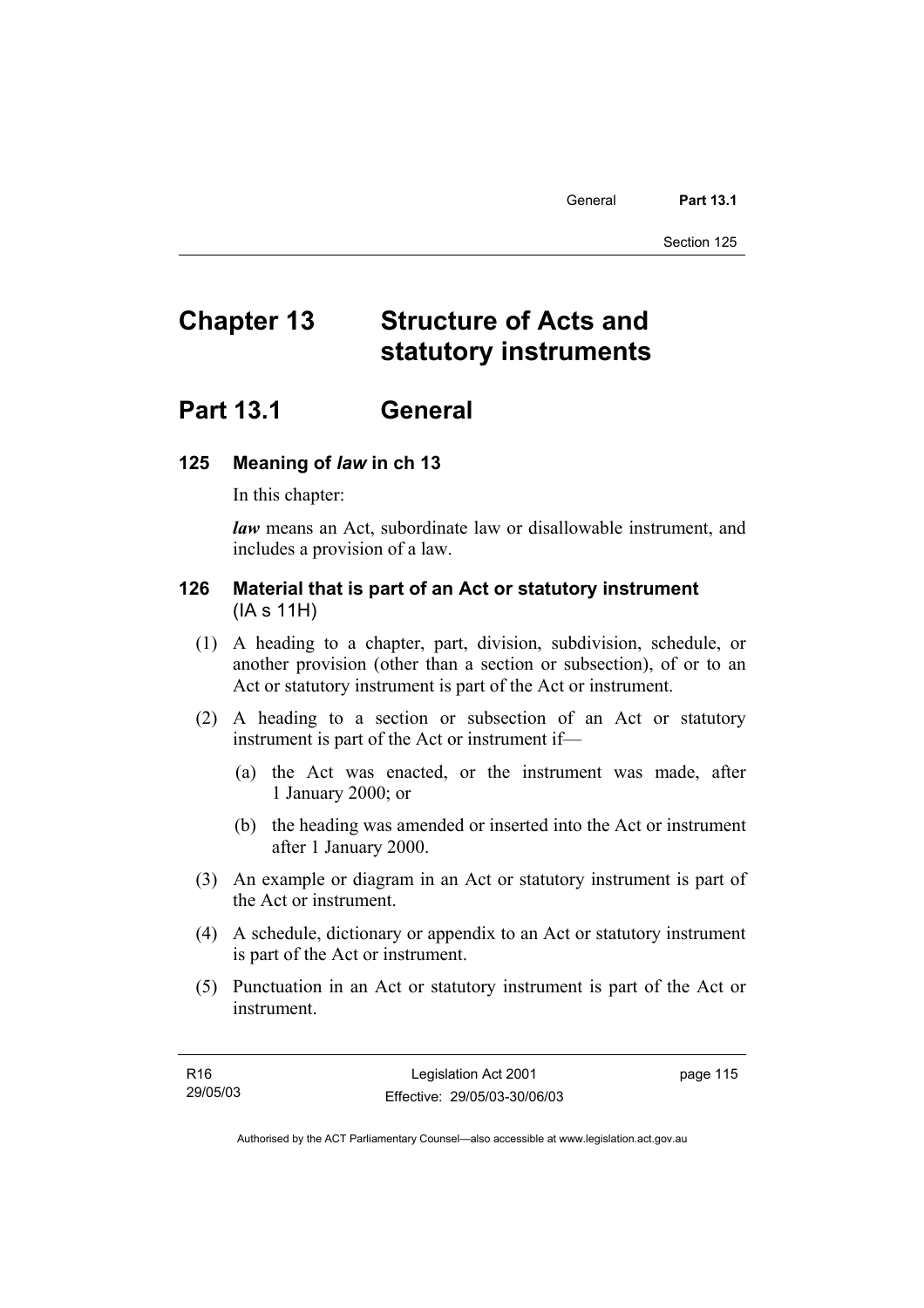- (6) A provision number in an Act or statutory instrument is part of the Act or instrument.
- (7) In applying this section to a statutory instrument or to a provision of a schedule to an Act, a reference to a section or subsection is a reference to a corresponding provision of the instrument or schedule.
- (8) This section is a determinative provision.
	- *Note* See s 5 for the meaning of determinative provisions, and s 6 for their displacement.

## **127 Material that is not part of an Act or statutory instrument**  (IA s 12)

- (1) A footnote, endnote, or other note, in or to an Act or statutory instrument is not part of the Act or instrument.
- (2) A table of contents (however described), or reader's guide or index, in or to an Act or statutory instrument is not part of the Act or instrument.
- (3) A heading to a section or subsection of an Act or statutory instrument is not part of the Act or instrument if section 126 (2) (Material that is part of an Act or statutory instrument) does not apply to the heading.
- (4) This section does not prevent the amendment of a note, table, guide, index or heading mentioned in subsection (1), (2) or (3).
- (5) However, such a note, table, guide or index does not become part of the Act or statutory instrument because it is amended or inserted by an Act or instrument.
- (6) In applying this section to a statutory instrument or to a provision of a schedule to an Act, a reference to a section or subsection is a reference to a corresponding provision of the instrument or schedule.

page 116 Legislation Act 2001 Effective: 29/05/03-30/06/03

R16 29/05/03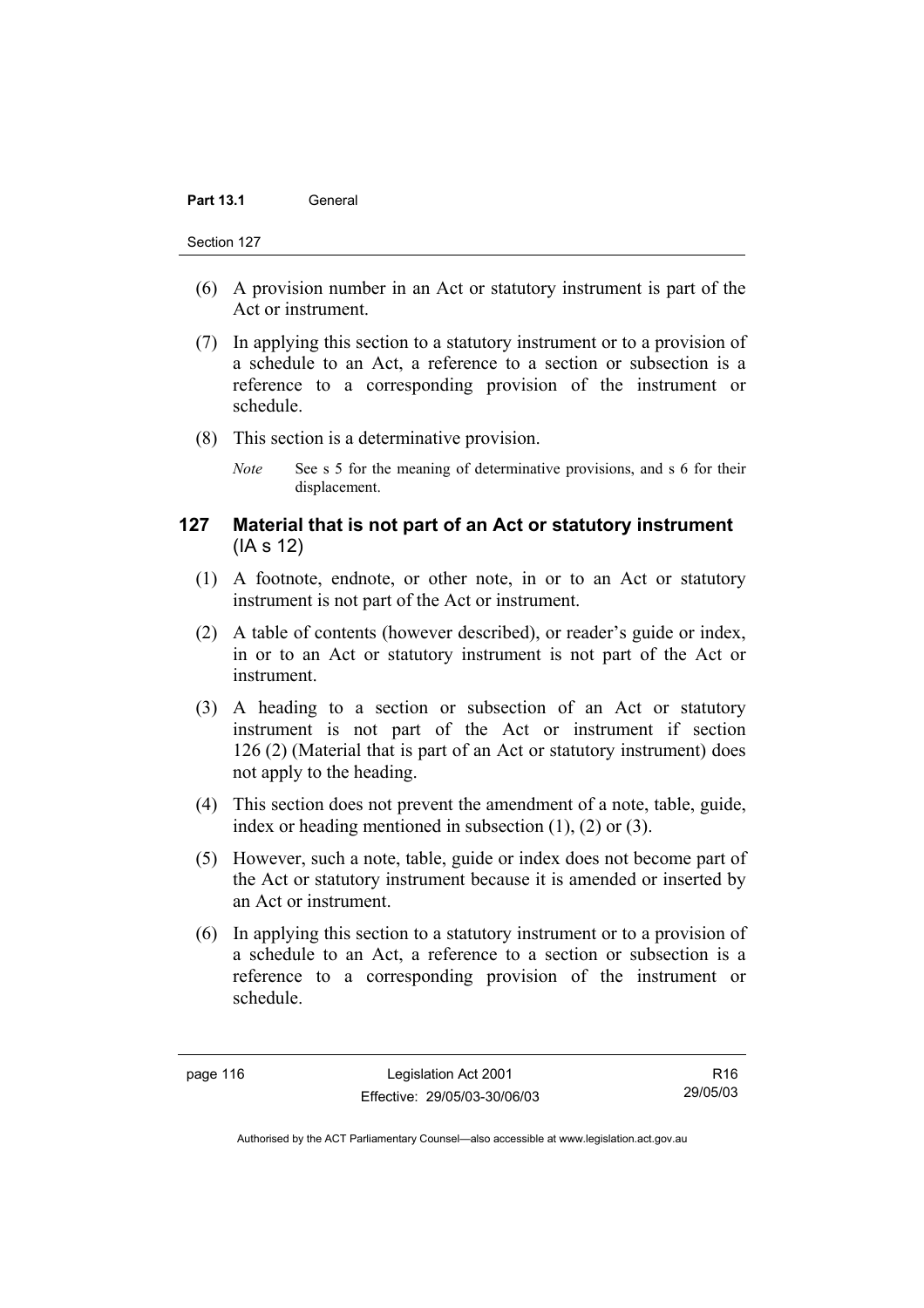Section 127

- (7) This section is a determinative provision.
	- *Note* See s 5 for the meaning of determinative provisions, and s 6 for their displacement.

R16 29/05/03

Legislation Act 2001 Effective: 29/05/03-30/06/03 page 117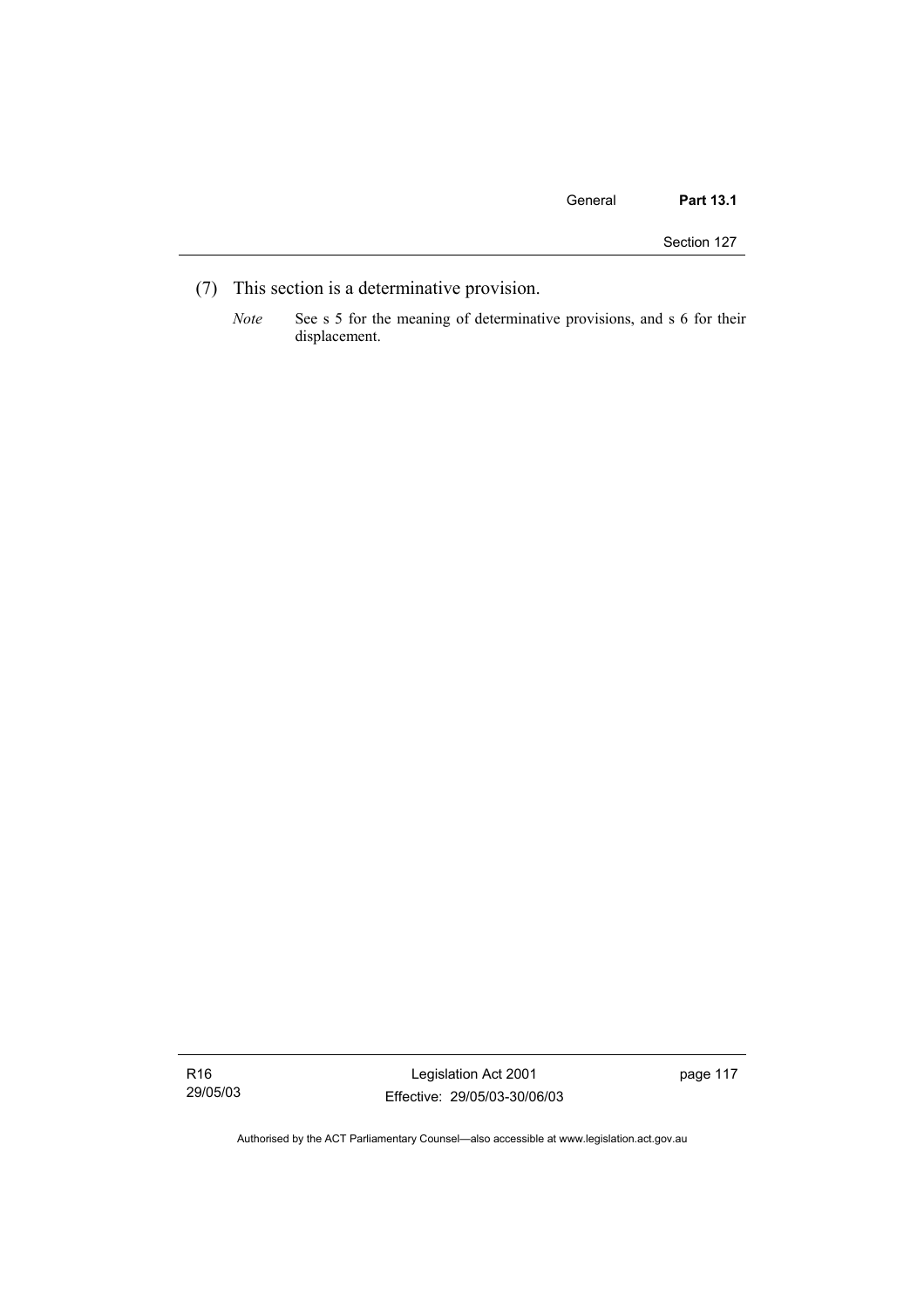Section 130

## **Part 13.2 Particular kinds of provisions**

#### **130 What is a definition?** (IA dictionary, *definition*)

A *definition* is a provision (however expressed) of an Act or statutory instrument that—

- (a) gives a meaning to a word or expression; or
- (b) limits or extends the meaning of a word or expression.

#### **Examples of definitions**

- 1 *X* means Y.
- 2 *X* includes Y.
- 3 *X* means Y, and includes Z.
- 4 A reference to *X* is a reference to Y.
- 5 *X*—see section Y.
- 6 *X*—see the *XYZ Act 1999*, section Y.
- 7 In a proceeding against a person (the *retailer*), it is a defence if the retailer establishes that the goods were bought honestly.
- 8 *excluded*—a claim is *excluded* if the claim is not brought within 1 year after the claimant becomes aware of the failure to account to which the claim relates.

page 118 Legislation Act 2001 Effective: 29/05/03-30/06/03

R16 29/05/03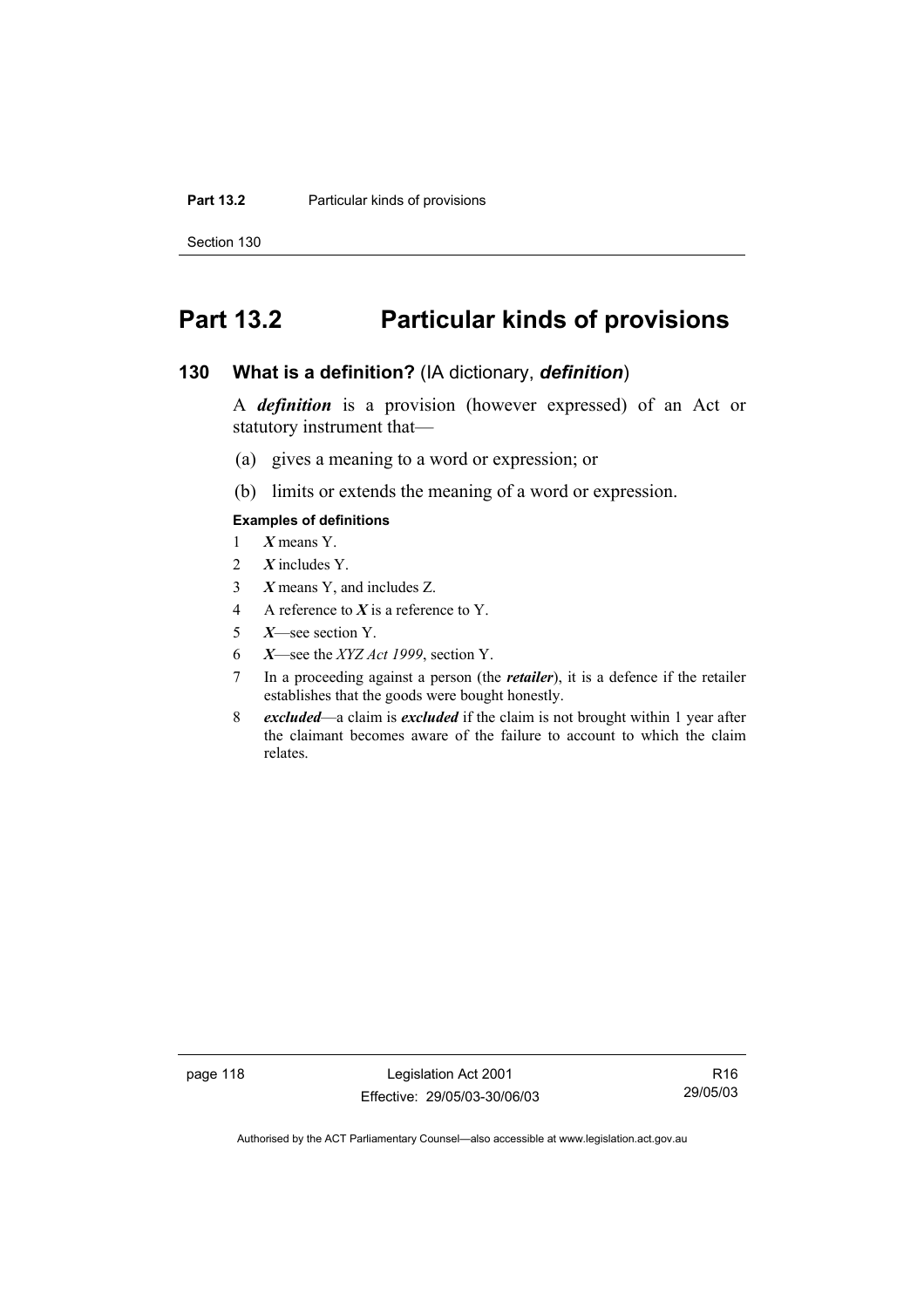- 9 Words and expressions used in the *XYZ Act 1999* have the same respective meanings in this Act.
- *Note 1* Examples 5 and 6 illustrate signpost definitions, that is, definitions that do not themselves define the word or expression but point the reader to the place where the word or expression is defined (see s 131).
- *Note 2* Example 7 illustrates a tagged-term definition (*retailer*) that takes its meaning from the context of the provision where the defined term is found.
- *Note 3* Example 8 illustrates a definition that does not begin with the defined term.
- *Note 4* For other provisions about definitions, see pt 15.2.
- *Note 5* An example is part of the Act, is not exhaustive and may extend, but does not limit, the meaning of the provision in which it appears (see s 126 and s 132).

## **131 Signpost definitions** (IA, dict, def of *see*)

 (1) In an Act or statutory instrument, a definition of a word or expression that includes the word 'see' followed by a reference to a law or instrument means the word or expression has the same meaning as the word or expression (or, if the reference includes a reference to the definition of another word or expression, that word or expression) has in the law or instrument, as in force from time to time.

#### **Examples**

1 A signpost definition '*food*—see section 10.' in the dictionary to an Act means that the word 'food' when used in the Act, has the same meaning as it has in section 10, as in force from time to time.

R16 29/05/03

Legislation Act 2001 Effective: 29/05/03-30/06/03 page 119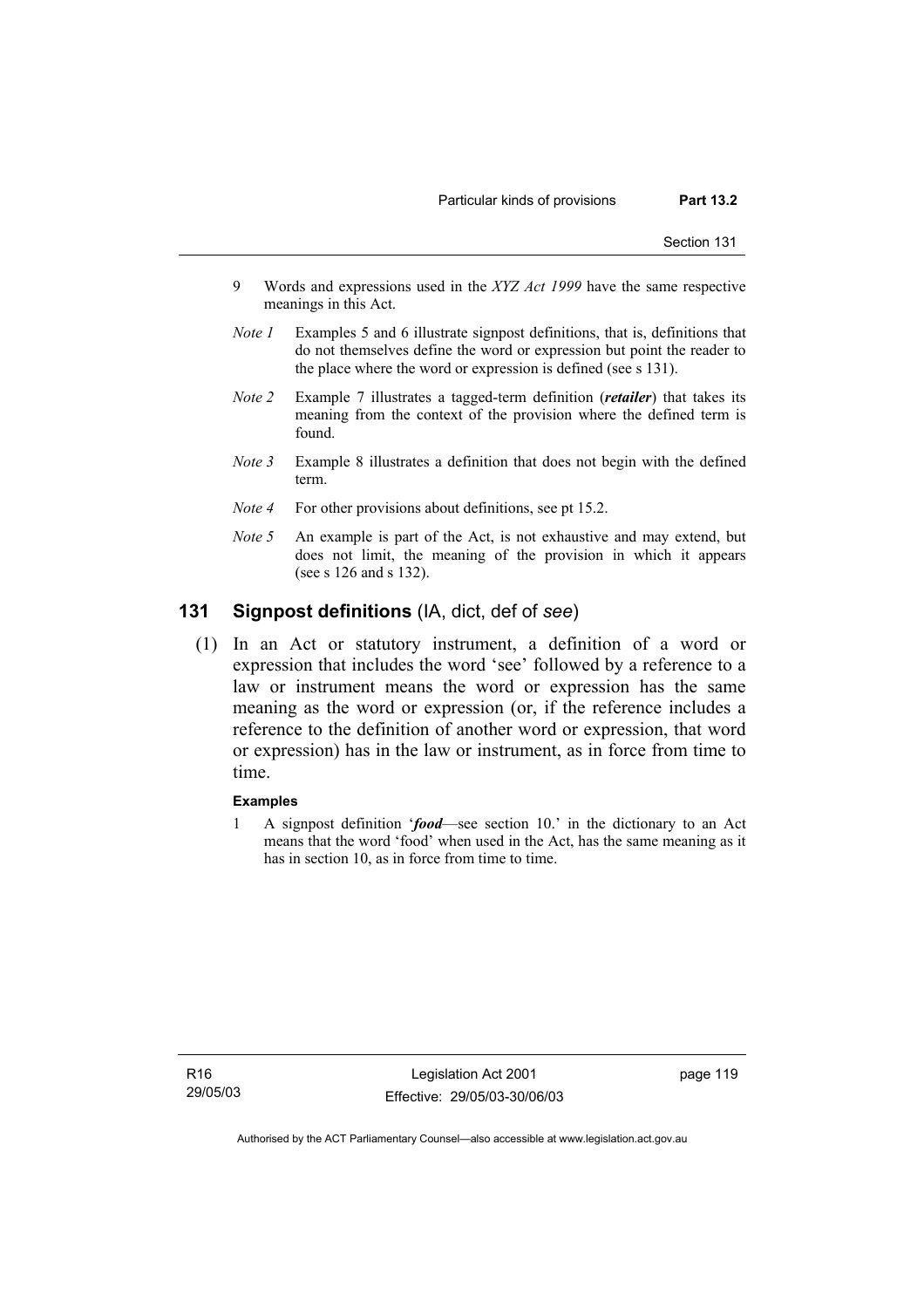#### **Part 13.2** Particular kinds of provisions

Section 132

- 2 A signpost definition '*injury*—see the *XYZ Act 2001*, dictionary.' in the dictionary to another Act means that the word 'injury', when used in the other Act, has the same meaning as it has in the definition of *injury*, in the *XYZ Act 2001*, dictionary, as in force from time to time.
- 3 A signpost definition 'OH&S Council—see the *XYZ Act 2000*, dictionary, definition of *council*.' means that the expression 'OH&S Council' has the same meaning as the word 'council' has in the definition of *council* in the *XYZ Act 2000*, dictionary, as in force from time to time.
- *Note* An example is part of the Act, is not exhaustive and may extend, but does not limit, the meaning of the provision in which it appears (see s 126 and s 132).
- (2) In this section:

*instrument* includes a provision of an instrument.

*law* includes a law, or a provision of a law, of the Commonwealth, a State or another Territory.

*Note* For other provisions about definitions, see pt 15.2.

### **132 Examples** (IA s 11D)

- (1) An example in an Act or statutory instrument—
	- (a) is not exhaustive; and
	- (b) may extend, but does not limit, the meaning of the Act or instrument, or the particular provision to which it relates.

#### **Examples**

- 1 A specific case (which may be fictional) that helps to give meaning to the more abstract language of a provision. See the examples in section 43.
- 2 An example (which may be fictional) that clarifies the scope of a provision by illustrating cases that fall within the provision or cases that fall outside the provision, or both. See the examples in section 86.
- *Note 1* These examples may overlap.
- *Note 2* An example in an Act or statutory instrument is part of the Act or instrument (see s 126 (3)).
- (2) An example may take either of the following forms:

page 120 Legislation Act 2001 Effective: 29/05/03-30/06/03

R16 29/05/03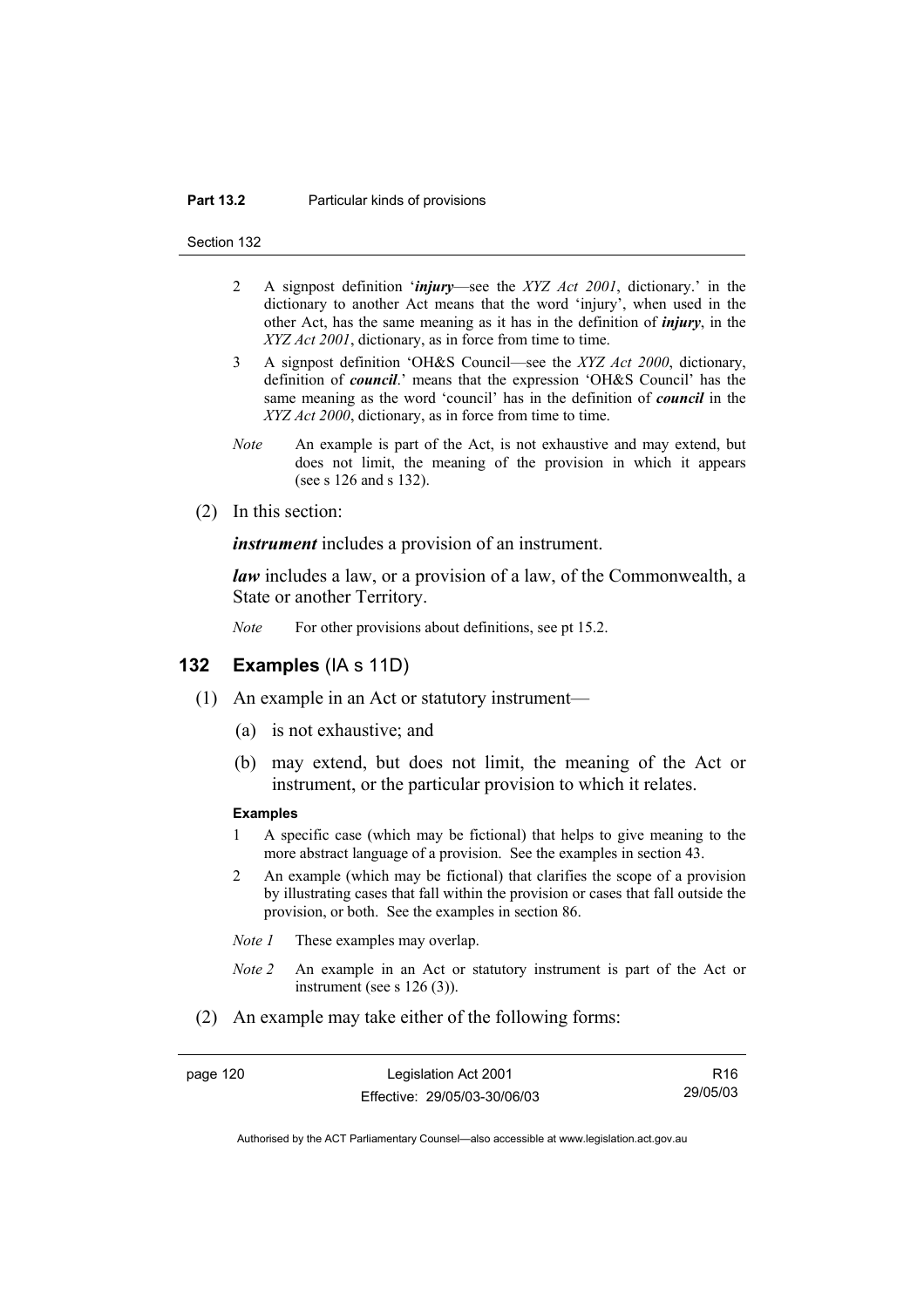- (a) a statement at the end of the provision it illustrates (or at the end of a provision containing the provision it illustrates);
- (b) a statement forming part of the text of a provision that illustrates the operation of the provision, whether or not the words 'for example' are used.

```
Examples for par (a)
```
the examples in section 130 or this section, subsection (1)

#### **Example for par (b)**

the statement beginning 'for example' in section 36 (1) (a)

- (3) Subsection (2) does not limit the form that an example may take.
- (4) This section is a determinative provision.
	- *Note* See s 5 for the meaning of determinative provisions, and s 6 for their displacement.

#### **133 Penalty units** (IA s 33AA)

- (1) In a law, if a penalty for an offence is expressed as a number (whether whole or fractional) of penalty units—
	- (a) the penalty is a fine of that number of penalty units; and
	- (b) the value of the penalty unit for the offence is—
		- (i) if the person charged is an individual—\$100; or
		- (ii) if the person charged is a corporation—\$500.

#### **Example**

'Maximum penalty: 10 penalty units.' means that a person who is convicted of the relevant offence is liable to a maximum fine of 10 penalty units.

If the person is an individual, the maximum fine is, therefore, \$1 000 (\$100x10).

page 121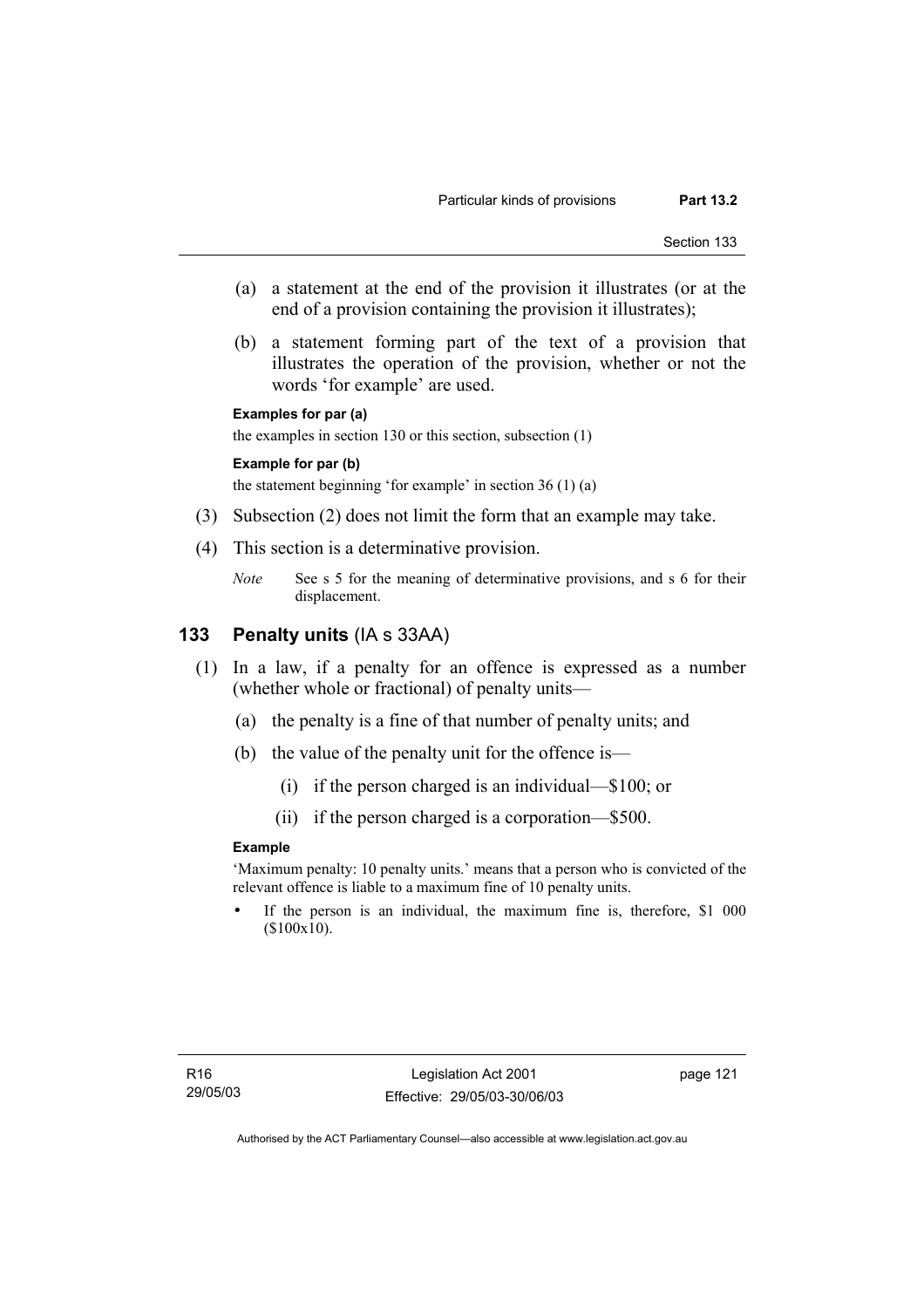Section 134

- If the person is a corporation, the maximum fine is, therefore, \$5 000 (\$500x10).
- *Note 1* Paragraph (b) is subject to s 314 (Transitional provisions about penalties).
- *Note 2* An example is part of the Act, is not exhaustive and may extend, but does not limit, the meaning of the provision in which it appears (see s 126 and s 132).
- (2) This section is a determinative provision.
	- *Note* See s 5 for the meaning of determinative provisions, and s 6 for their displacement.

#### **134 Penalties at end of sections and subsections** (IA s 32A)

- (1) This section applies if a penalty (however expressed) is stated in a law—
	- (a) at the end of a section (whether or not the section is divided into subsections) and not expressed in a way that indicates that it applies only to a provision of the section; or
	- (b) at the end of a subsection (but not at the end of a section) and not expressed in a way that indicates that it applies only to a provision of the subsection; or
	- (c) at the end of a section or subsection and expressed in a way that indicates that it applies only to a provision of the section or subsection (the *relevant provision*).

#### **Example for par (a)**

the following penalty at the end of a section: 'Maximum penalty: 20 penalty units.'

#### **Example for par (b)**

the following penalty at the end of a subsection, but not at the end of a section: 'Maximum penalty: 20 penalty units.'

#### **Examples for par (c)**

1 the following penalty at the end of a section divided into subsections: 'Maximum penalty (subsection (3)): 20 penalty units.'.

page 122 Legislation Act 2001 Effective: 29/05/03-30/06/03

R16 29/05/03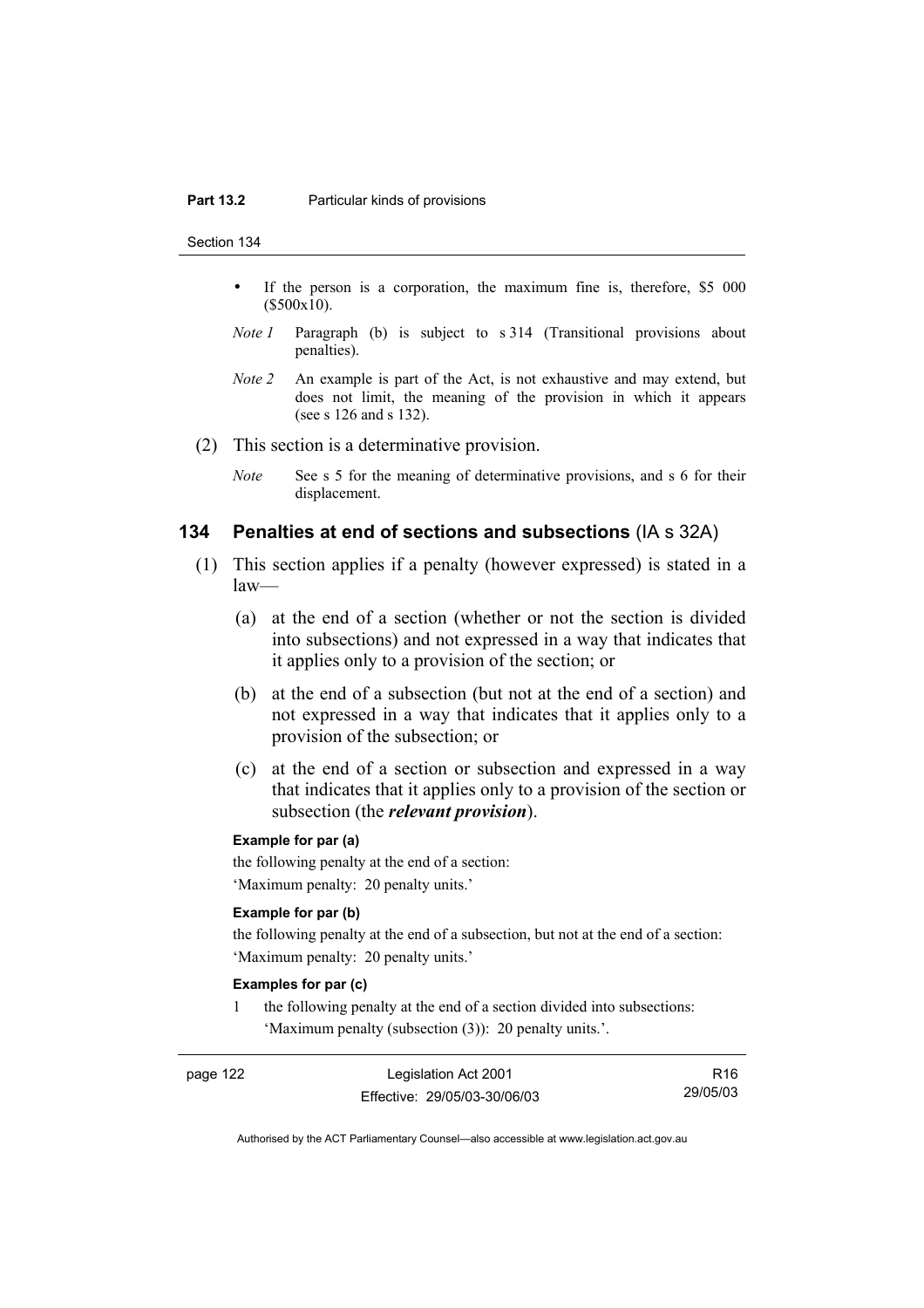2 the following penalty at the end of a subsection, but not at the end of a section:

'Maximum penalty:

- (a) for paragraph (b)—20 penalty units; or
- (b) for another paragraph—50 penalty units, imprisonment for 6 months or both.'
- *Note* An example is part of the Act, is not exhaustive and may extend, but does not limit, the meaning of the provision in which it appears (see s 126 and s 132).
- (2) If an offence is not expressly mentioned in the section, subsection or relevant provision, the penalty indicates that contravention of the section, subsection or relevant provision is an offence punishable on conviction as provided by subsection (4).

#### **Example of a penalty applying to entire section or subsection**

A person must not contravene a notice. Maximum penalty: 20 penalty units.

#### **Example of a penalty applying to a stated provision**

- (2) The register of transactions—
	- (a) may be kept in electronic form; and
	- (b) must contain the particulars mentioned in section 91C.

Maximum penalty (paragraph (b)): 20 penalty units.

 (3) If an offence is expressly mentioned in the section, subsection or relevant provision, the penalty indicates that the offence is punishable on conviction as provided by subsection (4).

#### **Example of a penalty applying to entire section or subsection**

A person who contravenes a notice commits an offence.

Maximum penalty: 20 penalty units.

#### **Example of a penalty applying to a stated provision**

- (2) If a person keeps the person's identity card after ceasing to be an officer—
	- (a) the person commits an offence; and
	- (b) the identity card is forfeited to the Territory.

Maximum penalty (paragraph (a)): 20 penalty units.

R16 29/05/03 page 123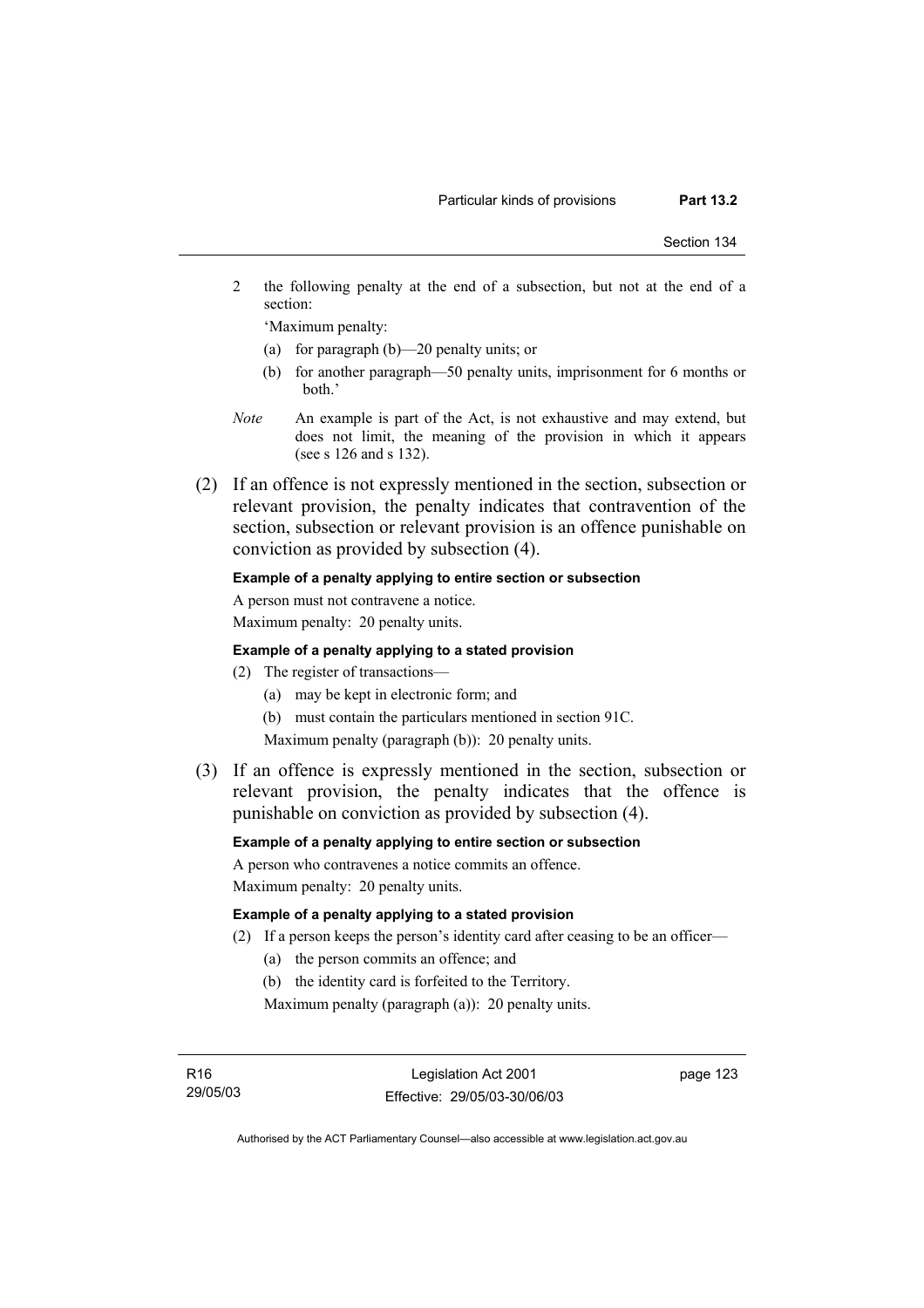Section 134

- (4) The penalty that may be imposed for the offence is—
	- (a) if only a single penalty is stated (whether as a maximum penalty or a penalty)—not more than the stated penalty; or
	- (b) if a minimum as well as a maximum penalty is stated—not less than the minimum and not more than the maximum.
- $(5)$  If—
	- (a) a penalty (however expressed) is stated in a law at the end of a section divided into subsections; and
	- (b) another penalty (however expressed) is stated at the end of another subsection of the section; and
	- (c) the first penalty is not expressed in a way that indicates that it applies only to a particular provision of the last subsection;

the first penalty is taken, for this section, to be expressed in a way that indicates that it applies only to the last subsection.

#### **Example**

In the following example, subsection (4) is the last subsection and the penalty stated at the end applies only to that subsection:

- '(2) A permit holder must record all transactions under this Act. Maximum penalty: 20 penalty units.
- (3) If a permit holder is convicted of an offence against subsection (2), the registrar must cancel the permit.
- (4) A permit holder must not sell a declared substance in contravention of this Act.

Maximum penalty: 100 penalty units, imprisonment for 1 year or both.'.

- (6) In working out for this section whether a penalty is at the end of a section or subsection, the position of any example or note is to be disregarded.
- (7) In applying this section to a subordinate law or disallowable instrument or to a provision of a schedule to an Act, a reference to a

page 124 Legislation Act 2001 Effective: 29/05/03-30/06/03

R16 29/05/03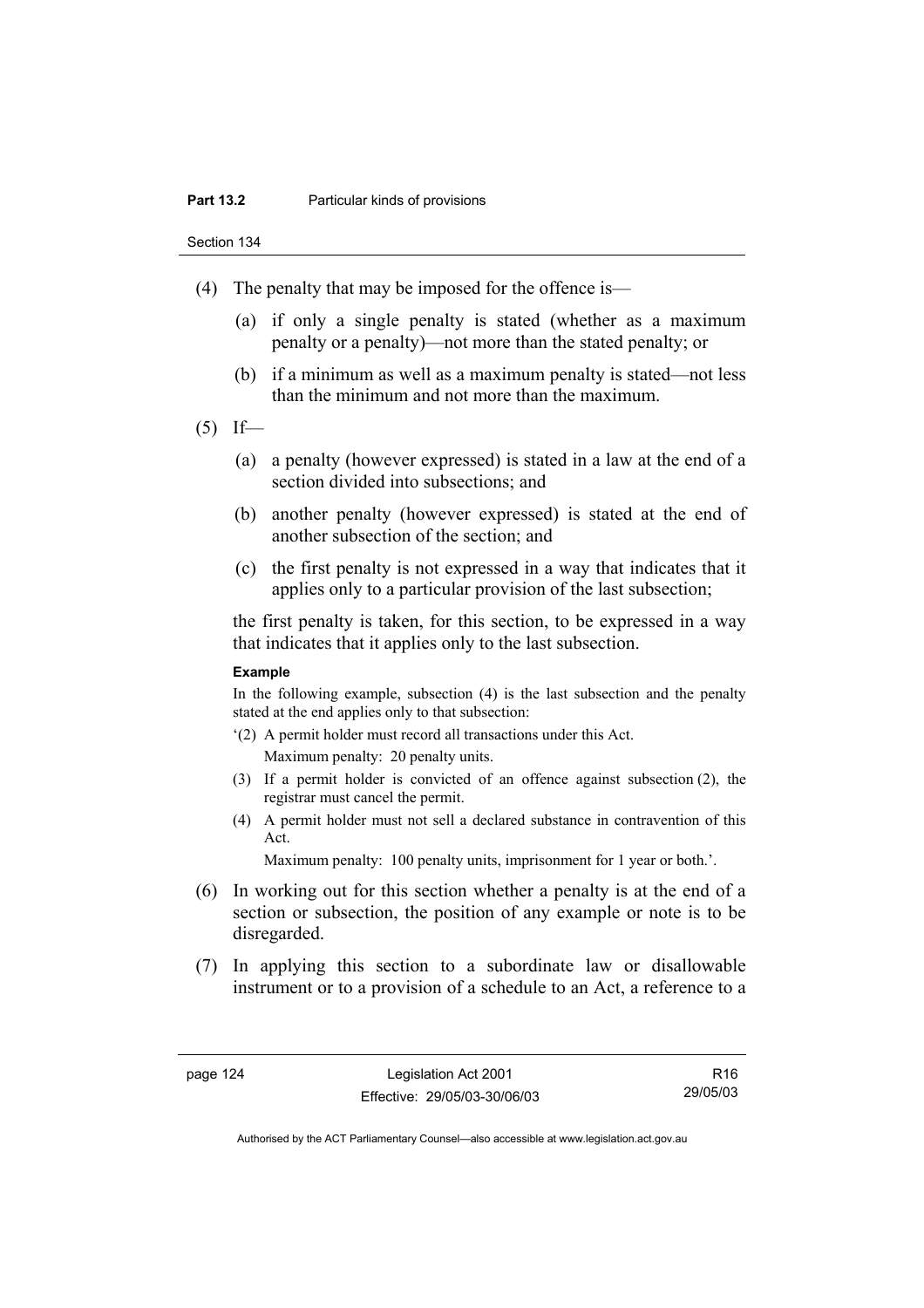section or subsection is a reference to a corresponding provision of the law, instrument or schedule.

- (8) This section is a determinative provision.
	- *Note* See s 5 for the meaning of determinative provisions, and s 6 for their displacement.

#### **135 Penalties not at end of sections and subsections** (IA s 33)

- (1) This section applies if a penalty (however expressed) is stated in a provision of a law other than at the end of a section or subsection.
- (2) If an offence is expressly mentioned in the provision, the penalty indicates that the offence is punishable on conviction as provided by subsection  $(4)$ .

#### **Example**

A person who contravenes subsection (3) commits an offence punishable by a fine of not more than 20 penalty units.

- *Note* An example is part of the Act, is not exhaustive and may extend, but does not limit, the meaning of the provision in which it appears (see s 126 and s 132).
- (3) If an offence is not expressly mentioned in the provision, the penalty indicates that contravention of the provision (or a stated part of the provision) is an offence punishable on conviction as provided by subsection (4).

#### **Example**

A person who contravenes subsection (3) must pay a fine of not more than 20 penalty units.

- (4) The penalty that may be imposed for the offence is—
	- (a) if only a single penalty is stated (whether as a maximum penalty or a penalty)—not more than the stated penalty; or
	- (b) if a minimum as well as a maximum penalty is stated—not less than the minimum and not more than the maximum.

page 125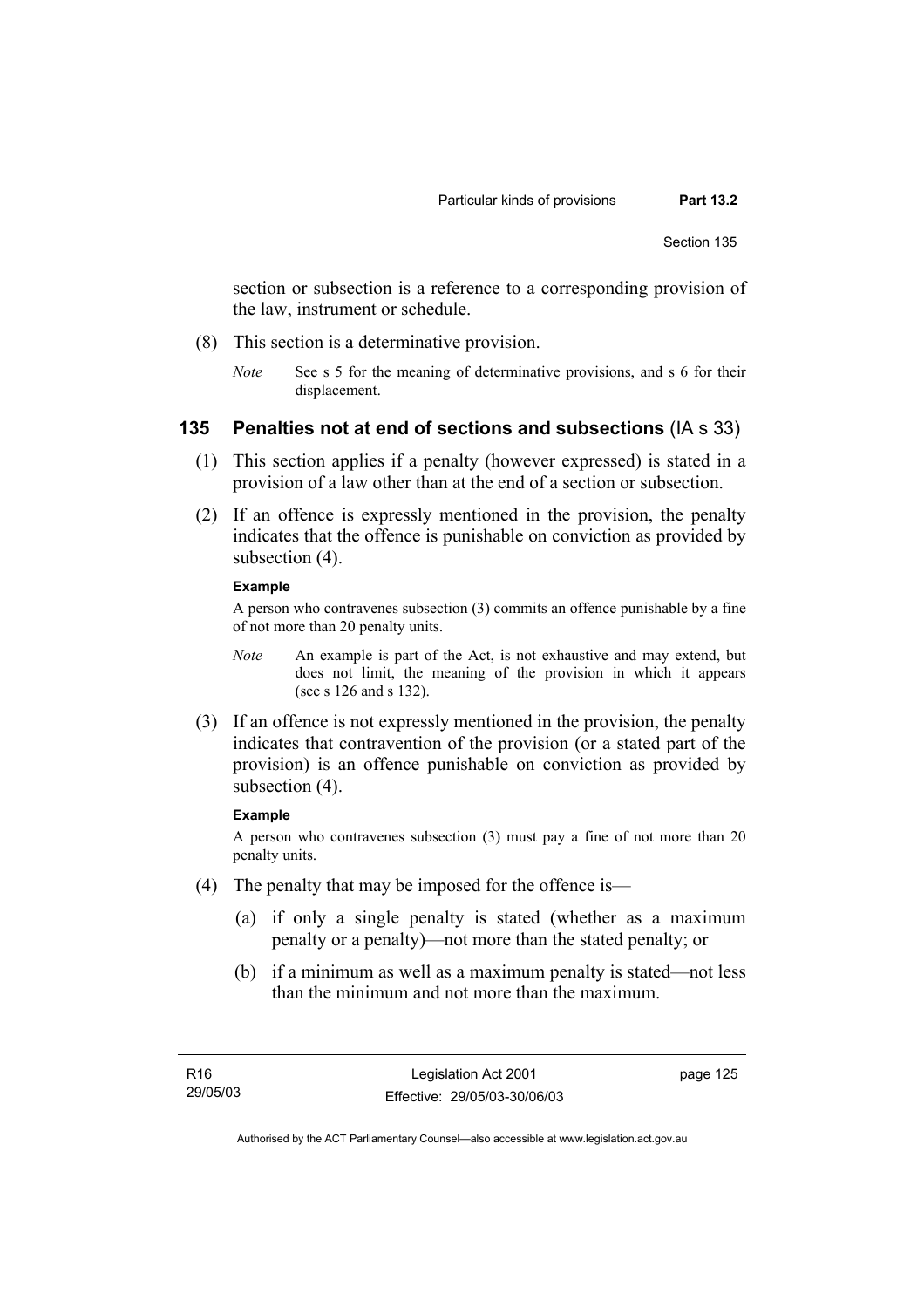Section 135

- (5) In working out for this section whether a penalty is at the end of a section or subsection, the position of any example or note is to be disregarded.
- (6) In applying this section to a subordinate law or disallowable instrument or to a provision of a schedule to an Act, a reference to a section or subsection is a reference to a corresponding provision of the law, instrument or schedule.
- (7) This section is a determinative provision.
	- *Note* See s 5 for the meaning of determinative provisions, and s 6 for their displacement.

page 126 Legislation Act 2001 Effective: 29/05/03-30/06/03

R16 29/05/03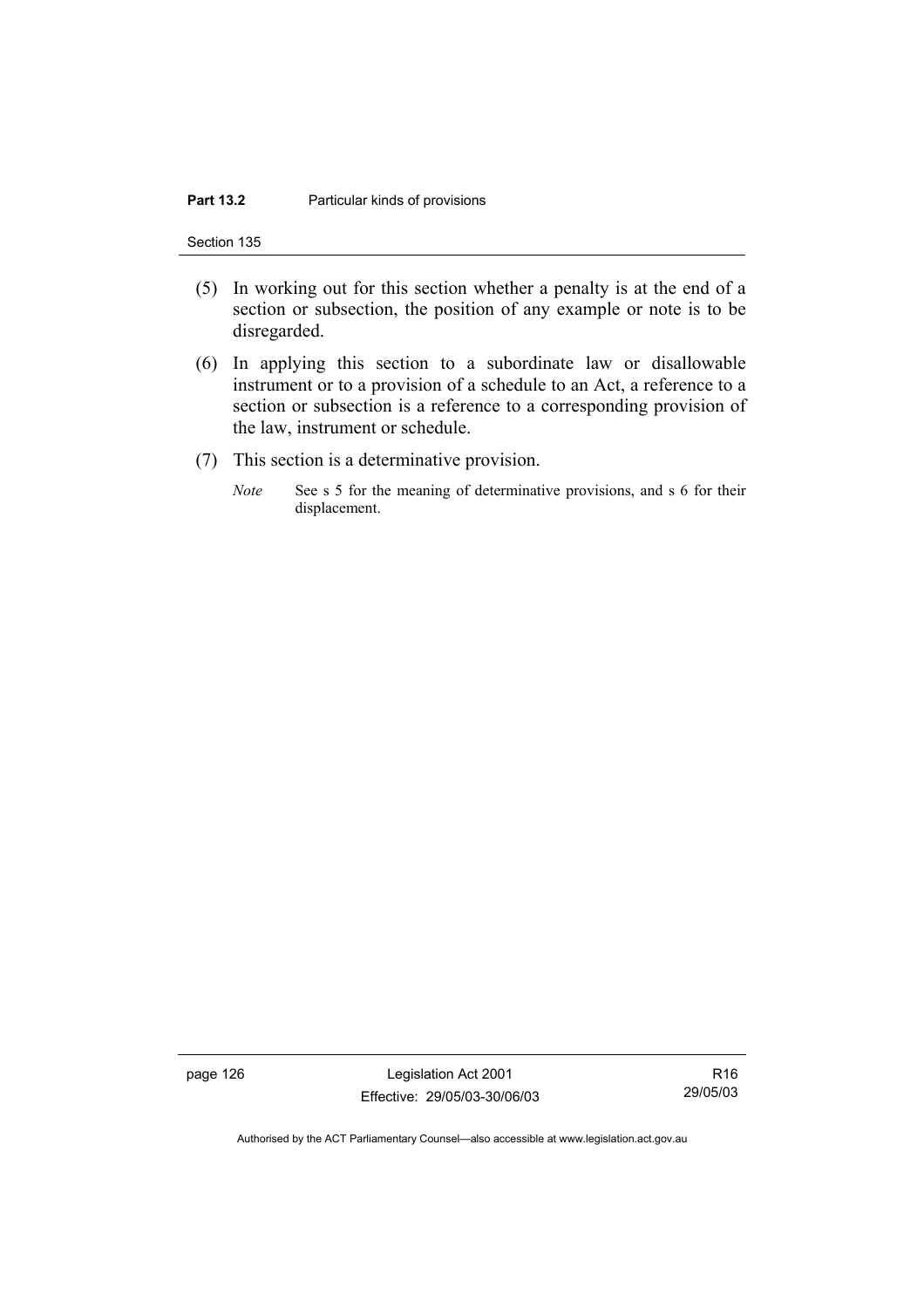# **Chapter 14 Interpretation of Acts and statutory instruments**

# **Part 14.1 Purpose and scope**

#### **136 Meaning of** *Act* **in ch 14**

In this chapter:

*Act* includes a statutory instrument.

*Note* Section 7 (3) provides that a reference to an Act includes a reference to a provision of an Act. Section 13 (3) provides that a reference to a statutory instrument includes a reference to a provision of a statutory instrument.

### **137 Purpose and scope of ch 14**

- (1) The purpose of this chapter is to provide guidance about the interpretation of Acts.
- (2) This chapter is not intended to be a comprehensive statement of the law of interpretation applying to Acts.
- (3) In particular, this chapter assumes that common law presumptions operate in conjunction with this chapter.
- (4) Subsection (3) also applies to common law presumptions that come into existence after the commencement of this chapter.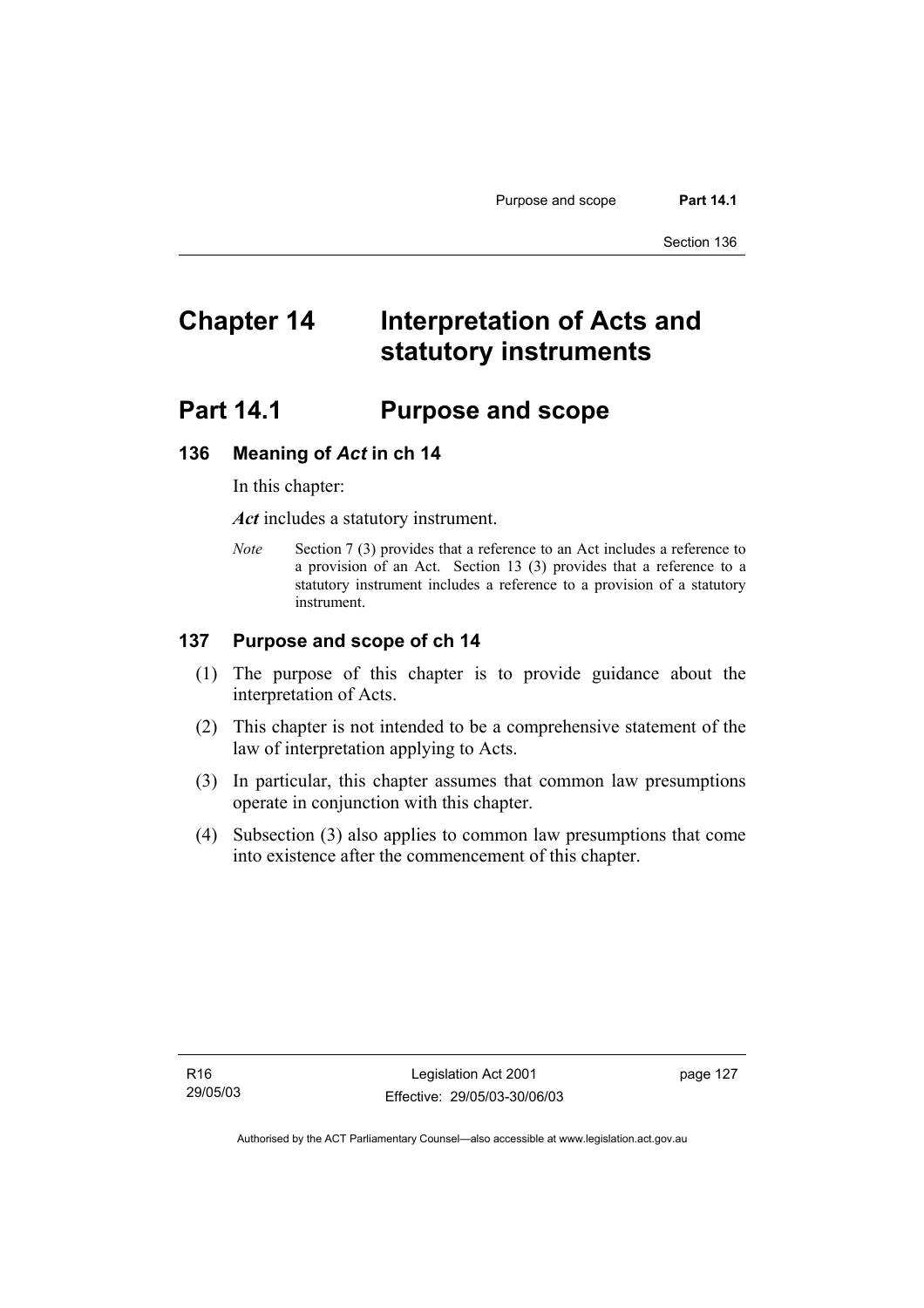# **Part 14.2 Key principles of interpretation**

#### **138 Meaning of** *working out the meaning of an Act*

In this part:

*working out the meaning of an Act* means—

- (a) resolving an ambiguous or obscure provision of the Act; or
- (b) confirming or displacing the apparent meaning of the Act; or
- (c) finding the meaning of the Act when its apparent meaning leads to a result that is manifestly absurd or is unreasonable; or
- (d) finding the meaning of the Act in any other case.

# **139 Interpretation best achieving Act's purpose** (IA s 11A)

- (1) In working out the meaning of an Act, the interpretation that would best achieve the purpose of the Act is to be preferred to any other interpretation.
- (2) This section applies whether or not the Act's purpose is expressly stated in the Act.

#### **140 Legislative context**

In working out the meaning of an Act, the provisions of the Act must be read in the context of the Act as a whole.

#### **Examples**

1 The long title of an Act provides that it is an Act to give certain benefits to the holders of pensioner cards. Section 4 provides 'This Act applies to a holder of a pensioner card'. Section 22 provides that the commissioner may grant 'a person' an exemption from payment of rates. The Act does not contain a definition of 'person'. Section 22 must be read in the context of the Act as a whole so that the commissioner may only grant exemptions to people who are holders of pensioner cards.

page 128 Legislation Act 2001 Effective: 29/05/03-30/06/03

R16 29/05/03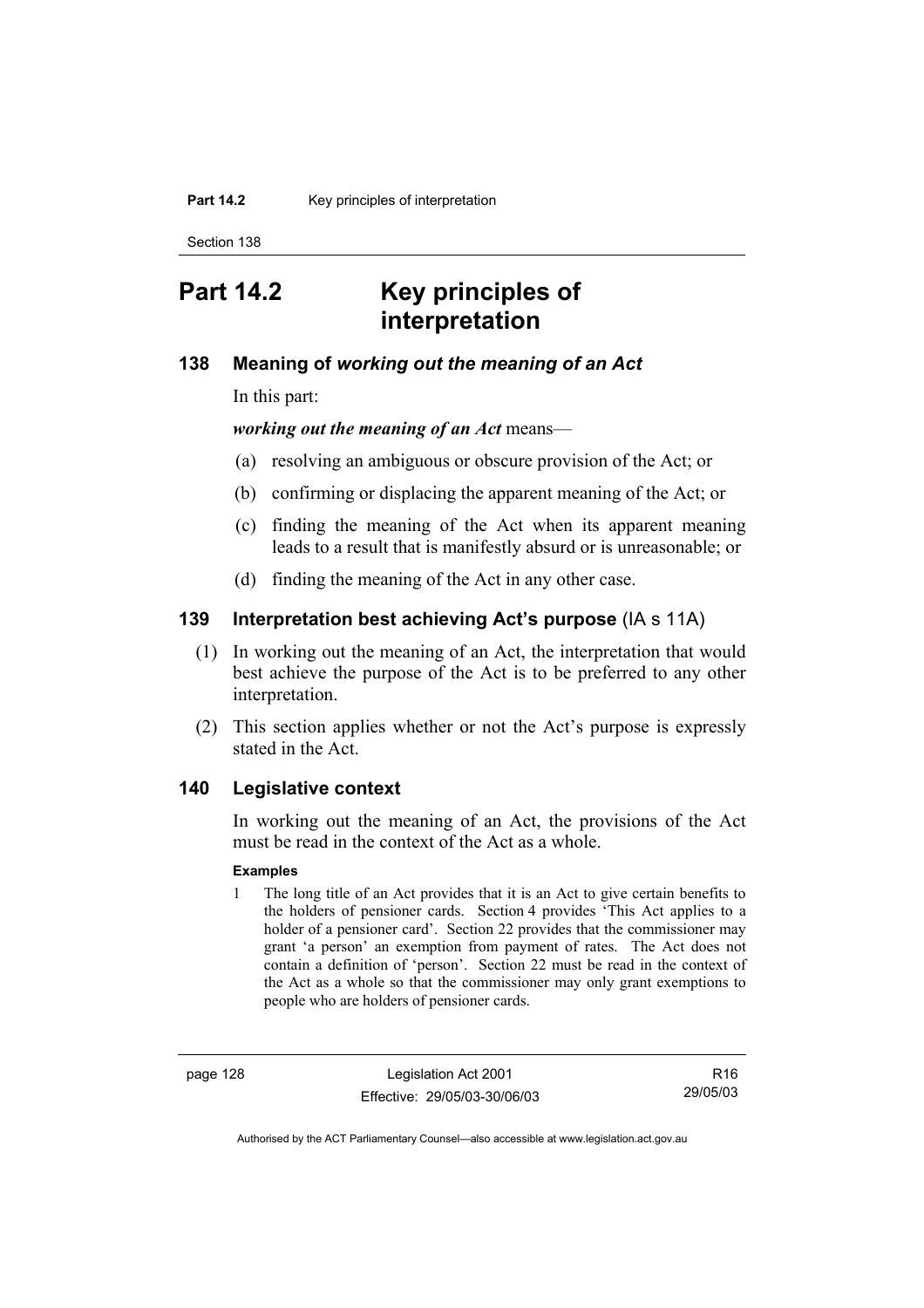2 The *Drug Testing Regulations 2001* (made under the *Drug Testing Act 2000* (hypothetical)), regulation 6 contains the following heading:

#### **6 Corresponding law—Act, s 100, def** *corresponding law*

The heading indicates that the regulation has been made for the definition of *corresponding law* in the *Drug Testing Act 2000*, section 100.

- 3 Regulation 12 (1) of a subordinate law refers to 'an order under the *Crimes Act 1900*, section 402*'*. No other kind of order is mentioned in the regulation and the word 'order' is not otherwise defined in the subordinate law. Subregulations (2), (4), (7) and (9) of the same regulation, which merely refer to 'the order', are to be understood as referring to the order mentioned in subregulation (1).
- *Note 1* See s 126 and s 127 for material that is, or is not, part of an Act or statutory instrument.
- *Note 2* An example is part of the Act, is not exhaustive and may extend, but does not limit, the meaning of the provision in which it appears (see s 126 and s 132).

#### **141 Non-legislative context generally** (IA s 11B)

- (1) In working out the meaning of an Act, material not forming part of the Act may be considered.
	- *Note 1* See s 146 for the meaning of *may* and *must*.
	- *Note 2* See s 126 and s 127 for material that is, or is not, part of an Act or statutory instrument.
	- *Note 3* See s 142 for material that may be considered in working out the meaning of an Act or statutory instrument.
- (2) In deciding whether material not forming part of an Act should be considered in working out the meaning of the Act, and the weight to be given to the material, the following matters must be taken into account:
	- (a) the desirability of being able to rely on the ordinary meaning of the Act, having regard to the purpose of the Act and the provisions of the Act read in the context of the Act as a whole;

page 129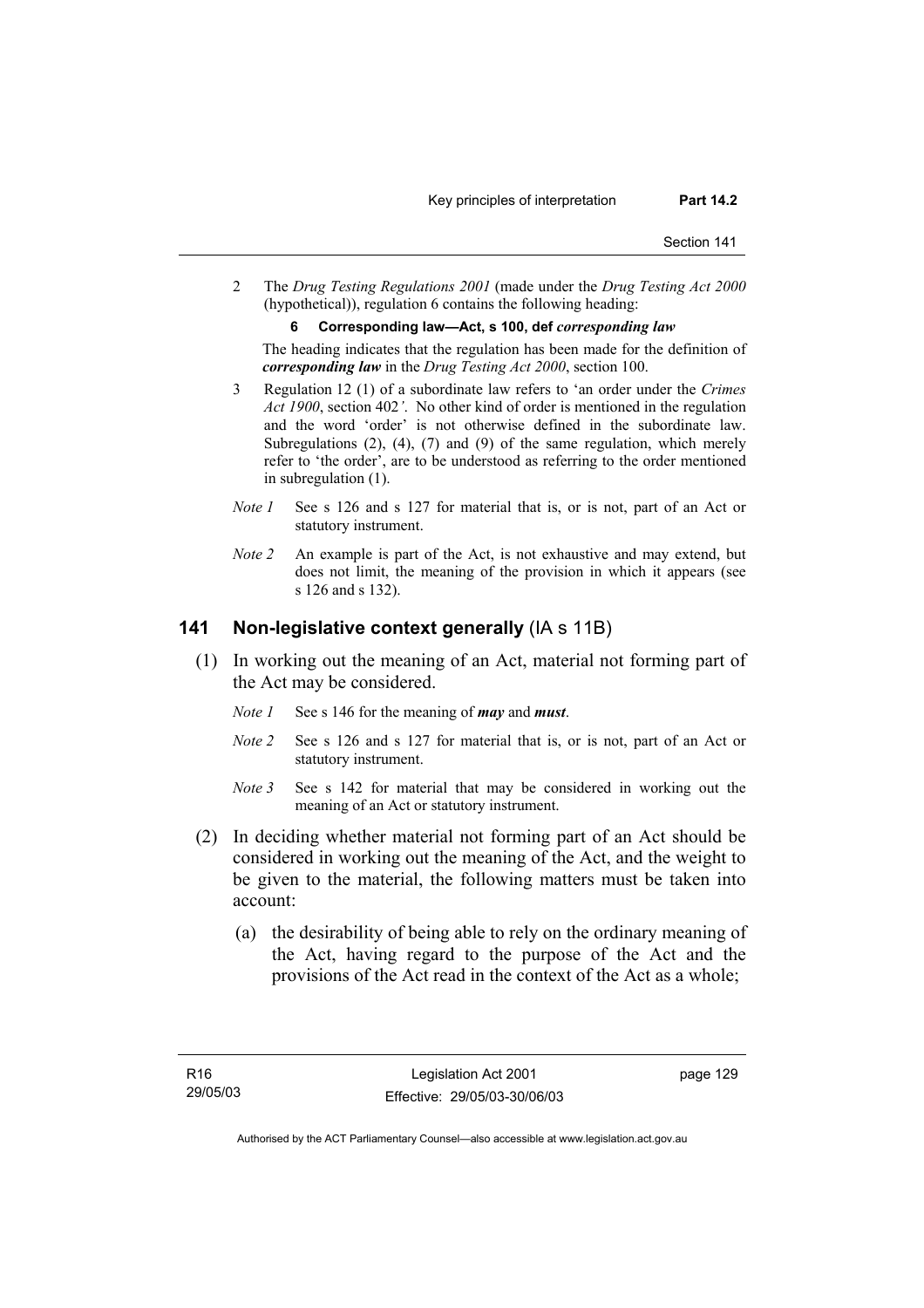- (b) the undesirability of prolonging proceedings without compensating advantage;
- (c) the accessibility of the material to the public.
- (3) Subsection (2) does not limit the matters that may be taken into account.
- (4) For subsection (2) (c), material in the register is taken to be accessible to the public.

*Note* The register is the ACT legislation register (see dict, pt 2, def *register*).

- (5) For this section, proof is not required in relation to any material in the register if the material is authorised by the parliamentary counsel under this Act.
- (6) For subsection (5), it is presumed, unless the contrary is proved, that a copy of any material that is accessible at an approved website and purports to be authorised by the parliamentary counsel under this Act is authorised by the parliamentary counsel under this Act.
- (7) Subsection (6) does not limit any other law providing how a court or tribunal may be informed about the material for this section.

### **142 Non-legislative context—material that may be considered**  (IA s 11B)

- (1) In working out the meaning of an Act, material mentioned in table 1, column 2 may be considered.
- (2) In working out the meaning of a statutory instrument, material mentioned in table 1, column 3 may be considered.
- (3) This section does not limit the material that may be considered in working out the meaning of an Act or statutory instrument.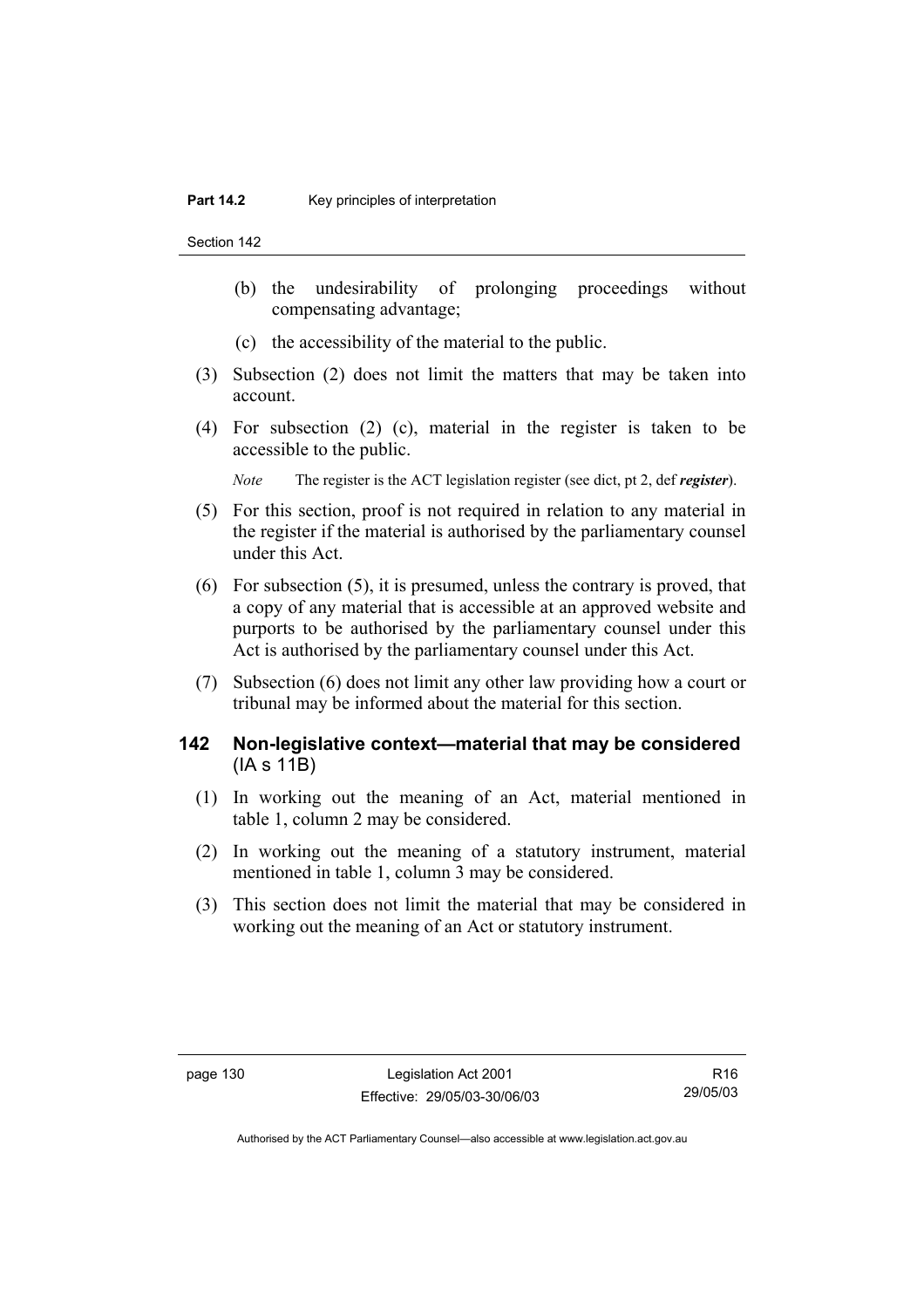Key principles of interpretation **Part 14.2** 

#### Section 142

# **Table 1**

| column 1<br>item | column <sub>2</sub><br>Act                                                                                                                                                                                 | column 3<br>statutory instrument                                                                                                                                                                                                                                                                                                                                                 |
|------------------|------------------------------------------------------------------------------------------------------------------------------------------------------------------------------------------------------------|----------------------------------------------------------------------------------------------------------------------------------------------------------------------------------------------------------------------------------------------------------------------------------------------------------------------------------------------------------------------------------|
| 1                | material not forming part<br>of the Act contained in an<br>authorised version of the<br>Act                                                                                                                | material not forming part of the<br>statutory instrument contained in<br>an authorised version of the<br>instrument                                                                                                                                                                                                                                                              |
|                  | <b>Note</b><br>See ch 3 (Authorised<br>versions and evidence<br>of Acts and statutory<br>instruments).                                                                                                     | See ch 3 (Authorised versions<br><b>Note</b><br>evidence of Acts<br>and<br>and<br>statutory instruments).                                                                                                                                                                                                                                                                        |
| $\overline{2}$   | any relevant report of a<br>royal commission, law<br>reform commission,<br>committee of inquiry or<br>other similar body that was<br>presented to the<br>Legislative Assembly<br>before the Act was passed | any relevant report of a royal<br>commission, law reform<br>commission, committee of inquiry<br>or other similar body that was<br>presented to the Legislative<br>$\Lambda$ ssembly—<br>(a)<br>if the statutory instrument<br>was presented to the<br>Assembly—before the end<br>of 6 sitting days after the<br>day the instrument was<br>presented to the Assembly;<br>$\alpha$ |
|                  |                                                                                                                                                                                                            | (b)<br>in any other case—before<br>the instrument was made                                                                                                                                                                                                                                                                                                                       |

R16 29/05/03

Legislation Act 2001 Effective: 29/05/03-30/06/03 page 131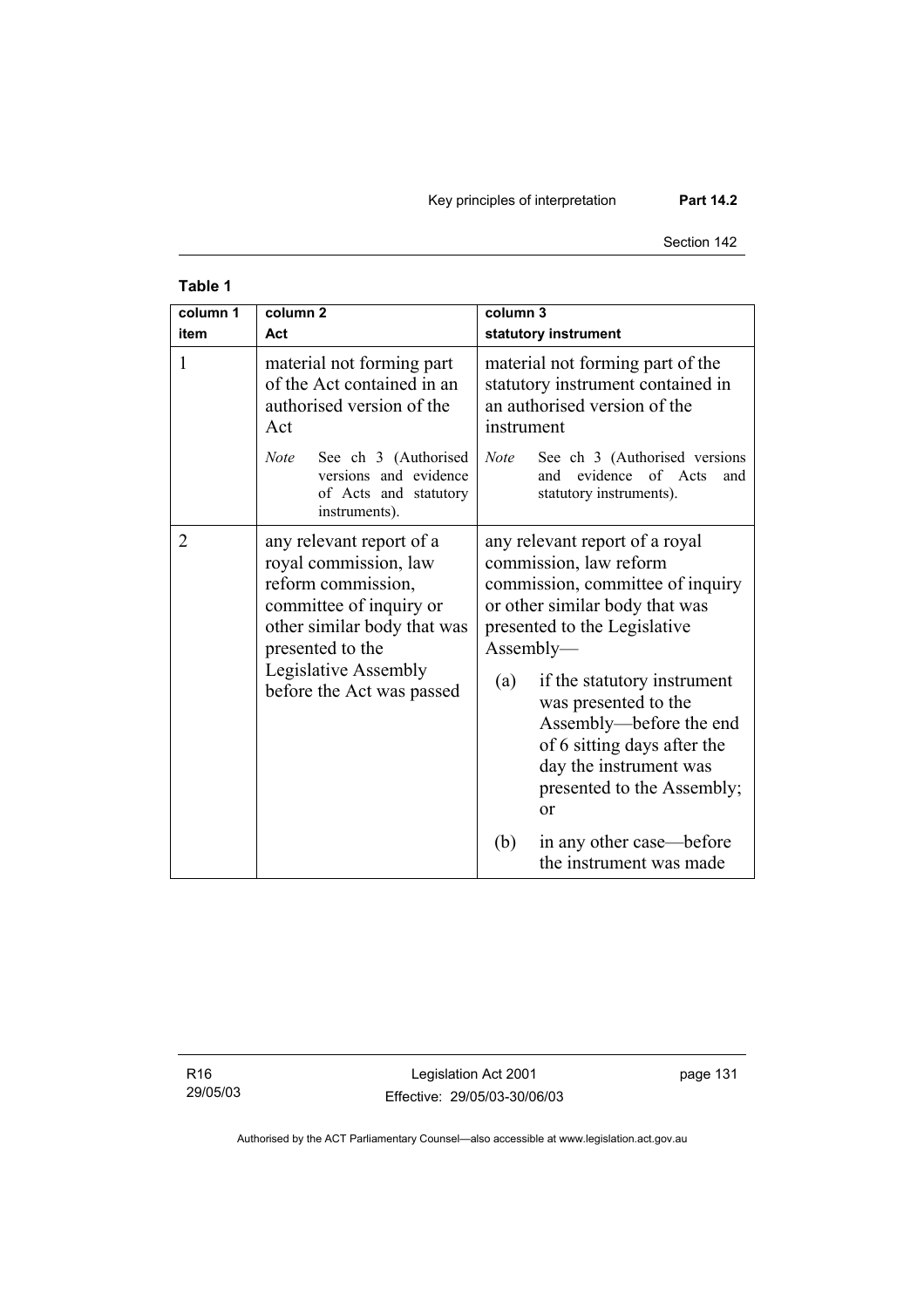# **Part 14.2 Key principles of interpretation**

Section 142

| column 1<br>item | column <sub>2</sub><br>Act                                                                                                                                                                                    | column 3<br>statutory instrument                                                                                                                                                                                                                                                                                                      |  |
|------------------|---------------------------------------------------------------------------------------------------------------------------------------------------------------------------------------------------------------|---------------------------------------------------------------------------------------------------------------------------------------------------------------------------------------------------------------------------------------------------------------------------------------------------------------------------------------|--|
| 3                | any relevant report of a<br>committee of the<br>Legislative Assembly that<br>was made to the Assembly<br>before the Act was passed                                                                            | any relevant report of a committee<br>of the Legislative Assembly that<br>was made to the Assembly-<br>if the statutory instrument<br>(a)<br>was presented to the<br>Assembly-before the end<br>of 6 sitting days after the<br>day the instrument was<br>presented to the Assembly;<br>$\alpha$<br>(b)<br>in any other case—before    |  |
|                  |                                                                                                                                                                                                               | the instrument was made                                                                                                                                                                                                                                                                                                               |  |
| $\overline{4}$   | any explanatory statement<br>(however described) for<br>the bill that became the<br>Act, or any other relevant<br>document, that was<br>presented to the<br>Legislative Assembly<br>before the Act was passed | if the statutory instrument was<br>presented to the Legislative<br>Assembly—any explanatory<br>statement (however described) for<br>the instrument, or any other<br>relevant document, that was<br>presented to the Legislative<br>Assembly before the end of 6<br>sitting days after the instrument<br>was presented to the Assembly |  |
| 5                | the presentation speech<br>made to the Legislative<br>Assembly during the<br>passage of the bill that<br>became the Act                                                                                       | if the statutory instrument was<br>presented to the Legislative<br>Assembly by a member of the<br>Assembly-any presentation<br>speech made to the Assembly                                                                                                                                                                            |  |

page 132 Legislation Act 2001 Effective: 29/05/03-30/06/03

R16 29/05/03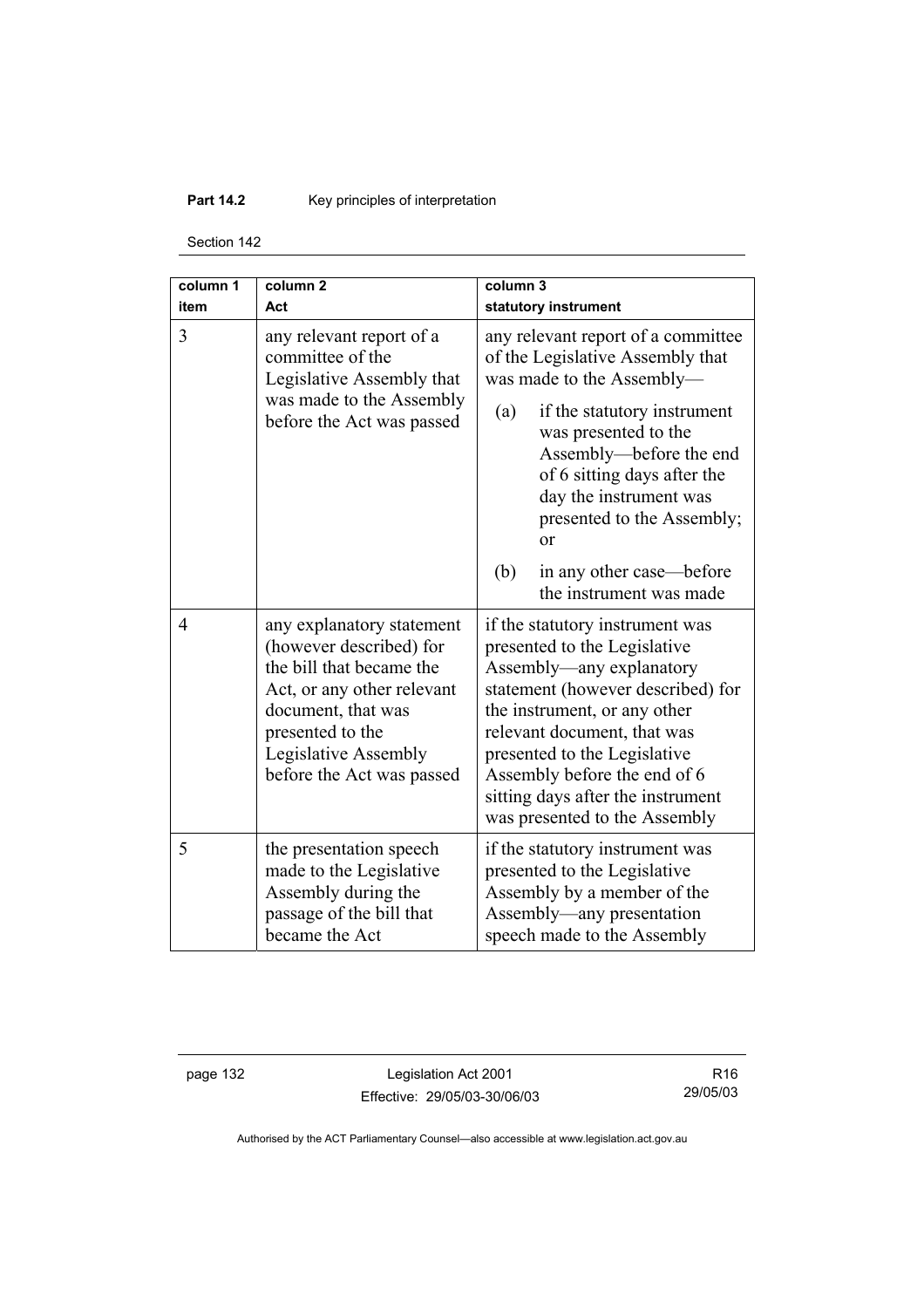#### Key principles of interpretation **Part 14.2**

Section 143

| column 1<br>item | column <sub>2</sub><br>Act                                                                                          | column 3<br>statutory instrument                                                                                                                                                         |
|------------------|---------------------------------------------------------------------------------------------------------------------|------------------------------------------------------------------------------------------------------------------------------------------------------------------------------------------|
| 6                | official reports of<br>proceedings in the<br>Legislative Assembly in<br>relation to the bill that<br>became the Act | if the statutory instrument was<br>presented to the Legislative<br>Assembly—official reports of<br>proceedings in the Legislative<br>Assembly in relation to the<br>statutory instrument |
|                  | any relevant treaty or other<br>international agreement to<br>which Australia is a party                            | any relevant treaty or other<br>international agreement to which<br>Australia is a party                                                                                                 |

# **143 Law stating material for consideration in working out meaning**

 (1) If a relevant law provides that stated material may or must be considered in working out the meaning of an Act or statutory instrument, that does not by implication prevent other material of the same or similar kind being considered in working out the meaning of the Act or instrument.

#### **Example**

The *Computer Crime Act 2000* (hypothetical) contains the following provision:

#### **4 Report may be used as an aid to interpretation**

The *Community Law Reform Report on Computer Crime* (CLRC No X) may be considered in working out the meaning of this Act.

This does not limit access to other non-legislative material of the same or a similar kind for working out the meaning of the *Computer Crime Act 2000*.

*Note* An example is part of the Act, is not exhaustive and may extend, but does not limit, the meaning of the provision in which it appears (see s 126 and s 132).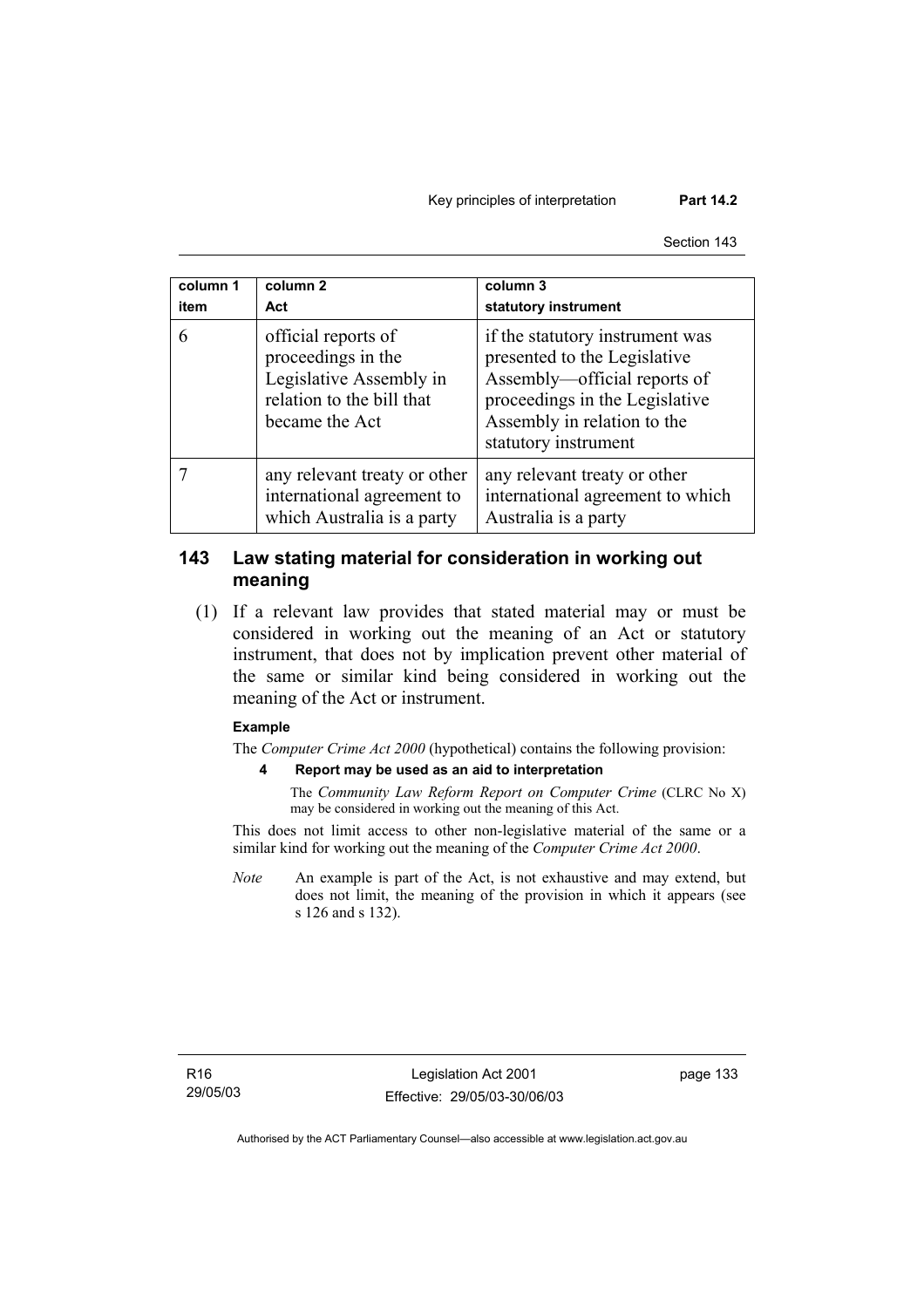(2) In this section:

*relevant law* means—

- (a) in working out the meaning of an Act—the Act or another Act; or
- (b) in working out the meaning of a statutory instrument made under an Act—the Act, another Act or the instrument; or
- (c) in working out the meaning of a statutory instrument made under another statutory instrument—an Act or either instrument.

page 134 Legislation Act 2001 Effective: 29/05/03-30/06/03

R16 29/05/03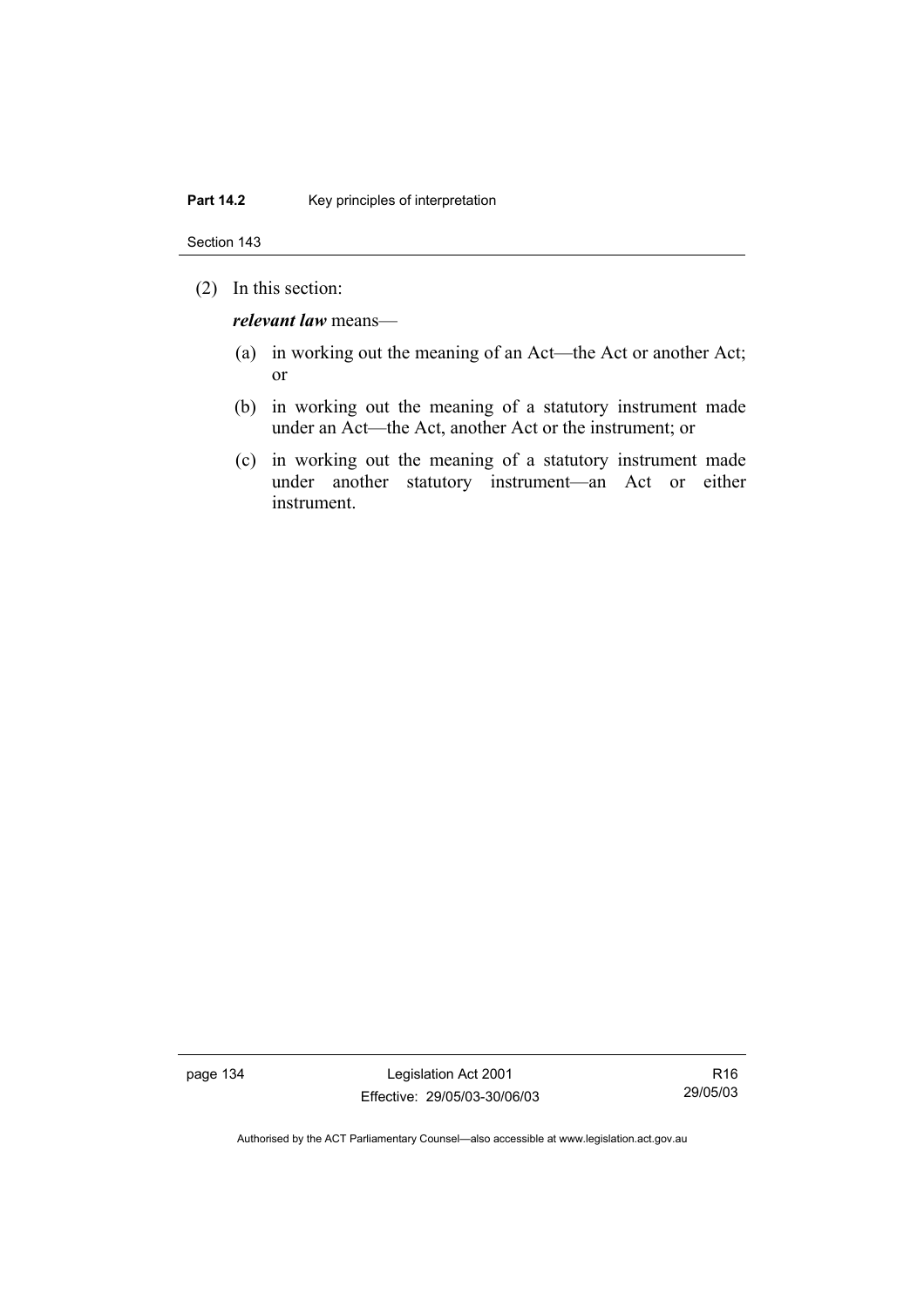# **Chapter 15 Aids to interpretation**

# **Part 15.1 General**

# **144 Meaning of commonly-used words and expressions**  (IA s 11F (1))

A definition in the dictionary, part 1 applies to all Acts and statutory instruments.

*Note* See s 130 for the definition of *definition* and s 131 for provisions about signpost definitions.

# **145 Gender and number** (IA s 19)

In an Act or statutory instrument—

- (a) words indicating a gender include every other gender; and
- (b) words in the singular number include the plural and words in the plural number include the singular.

#### **146 Meaning of** *may* **and** *must* (IA s 16)

- (1) In an Act or statutory instrument, the word *may*, or a similar word or expression, used in relation to a function indicates that the function may be exercised or not exercised, at discretion.
	- *Note Function* is defined in the dict, pt 1 to include authority, duty and power.
- (2) In an Act or statutory instrument, the word *must*, or a similar word or expression, used in relation to a function indicates that the function is required to be exercised.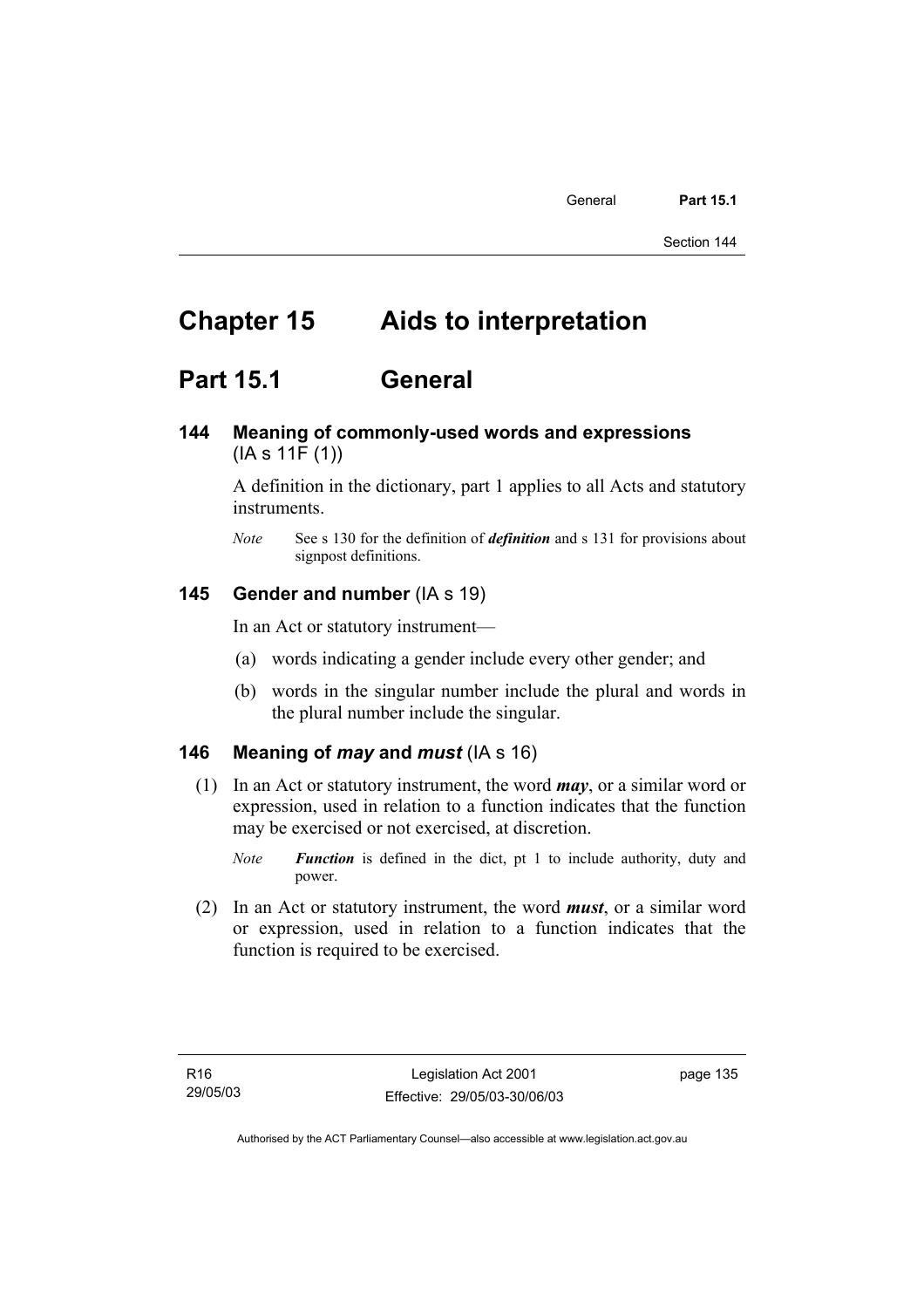- (3) This section is a determinative provision so far as it applies to an applicable law or an applicable provision.
	- *Note* See s 5 for the meaning of determinative provisions, and s 6 for their displacement.
- (4) In this section:

*applicable law* means an Act enacted, or a subordinate law or disallowable instrument made, after 1 January 2000.

*applicable provision* means a provision inserted after 1 January 2000 into an Act, or a subordinate law or disallowable instrument, that is not an applicable law.

*inserted*, for a provision, includes inserted in substitution for another provision.

# **147 Changes of drafting practice not to affect meaning**  (IA s 11C)

 (1) The purpose of this section is to encourage the making of progressive improvements in the form of the statute book without inadvertently changing the substantive effect of the law.

*Note* See also s 96 (Relocated provisions).

- (2) This is to be achieved particularly by updating the language and structure of Acts and statutory instruments to replace older forms of legislative expression with forms reflecting current legislative drafting practice.
- (3) If an Act or statutory instrument is amended so that it contains an older form of legislative expression in a provision and a newer form in another, the ideas in the 2 provisions must not be regarded as different only because different words are used or the provisions are structured in different ways.
- (4) Subsection (3) also applies if the provisions are in different Acts or statutory instruments.

page 136 Legislation Act 2001 Effective: 29/05/03-30/06/03

R16 29/05/03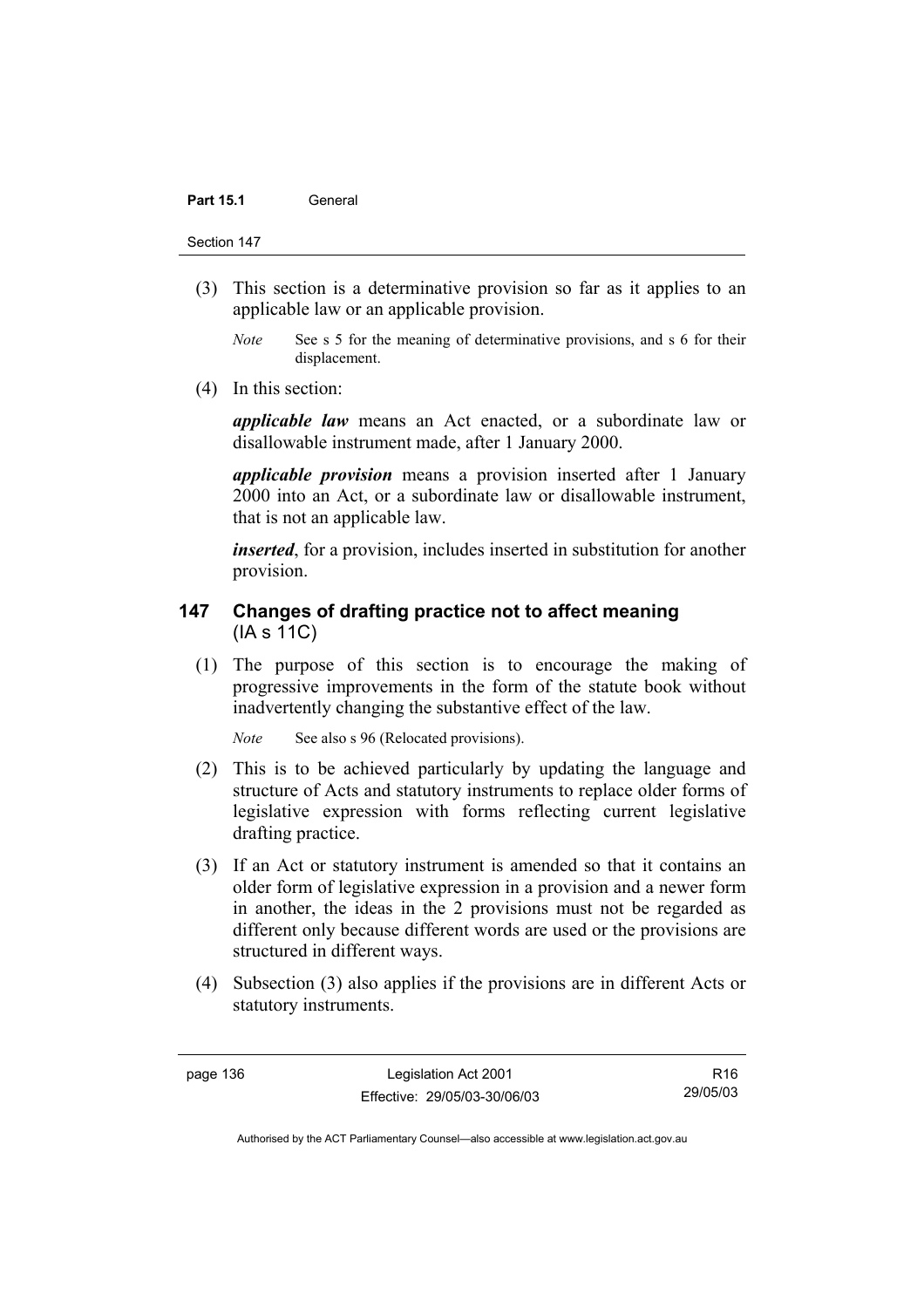General **Part 15.1** 

- (5) Also, if an Act or statutory instrument is amended so that a provision containing an older form of legislative expression is replaced (whether or not in the same position) by a provision in a newer form, the ideas in the 2 provisions must not be regarded as different only because different words are used or the provisions are structured in different ways.
- (6) In deciding whether the ideas are different, regard must be had to the context and history of the 2 provisions.
- (7) Subsection (6) does not limit the matters to which regard may be had.
- (8) This section is a determinative provision.

# **148 Terms used in instruments have same meanings as in authorising laws** (IA s 11BA)

Words and expressions used in a statutory instrument have the same meanings as they have, from time to time, in the Act or statutory instrument (the *authorising law*), or the relevant provisions of the authorising law, under which the instrument is made or in force.

### **149 Age in years** (IA s 13D)

For an Act or statutory instrument, a person is an age in years at the beginning of the person's birthday for the age.

### **150 Measurement of distance** (IA s 35)

In applying an Act or statutory instrument, distance is to be measured in a straight line on a horizontal plane.

### **151 Reckoning of time** (IA s 36)

 (1) This section applies if a period is provided or allowed for a purpose by an Act or statutory instrument.

| R16      | Legislation Act 2001         | page 137 |
|----------|------------------------------|----------|
| 29/05/03 | Effective: 29/05/03-30/06/03 |          |

*Note* See s 5 for the meaning of determinative provisions, and s 6 for their displacement.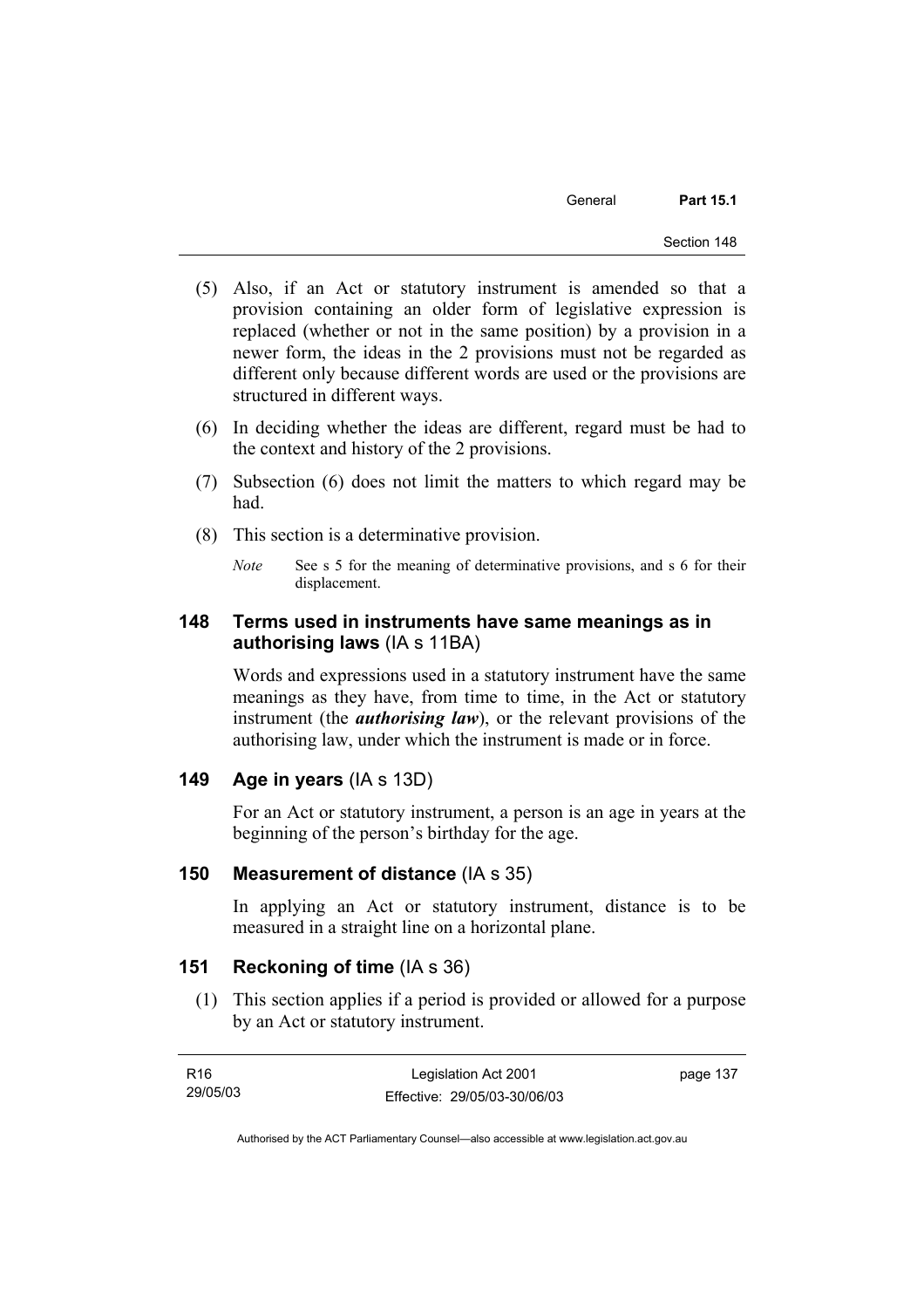#### Part 15.1 **General**

Section 152

- (2) In working out whether the purpose has been fulfilled within the period provided or allowed, the period is taken to begin at the start point.
- (3) For this section—
	- (a) if a period is to begin from a particular day—the *start point* is the beginning of the next day; and
	- (b) if a period is to begin when an act or event happens—the *start point* is the beginning of the day after the act or event happens.

#### **Examples**

- 1 The *ABC Act 1995* provides that a person who ceases to be an inspector must return his or her identity card to the authority within 21 days after ceasing to be an inspector. X is notified that his appointment as inspector ends on Friday 1 November. The period of 21 days starts on Saturday 2 November.
- 2 The *XYZ Act 2001* requires an application for review to be lodged not later than 28 days after service on the licensee of the decision objected to. The period of 28 days begins with the day following the day of service.
- *Note* An example is part of the Act, is not exhaustive and may extend, but does not limit, the meaning of the provision in which it appears (see s 126 and s 132).
- (4) If the last day of the period is not a working day, the last day of the period is the first working day after the end of the period.

#### **Example**

The *Hypothetical Act 2000* requires the board to give a copy of its business plan to the Minister not later than 14 days after its preparation. The 14th day is Good Friday (a public holiday) and the following Monday is also a public holiday. Under section 151 (4), the last day to give a copy of the business plan is the Tuesday following Easter (the first working day after the 14th day).

# **152 Continuing effect of obligations**

If, under a provision of an Act or statutory instrument, an act is required to be done, the obligation to do the act continues until the act is done even if—

page 138 Legislation Act 2001 Effective: 29/05/03-30/06/03

R16 29/05/03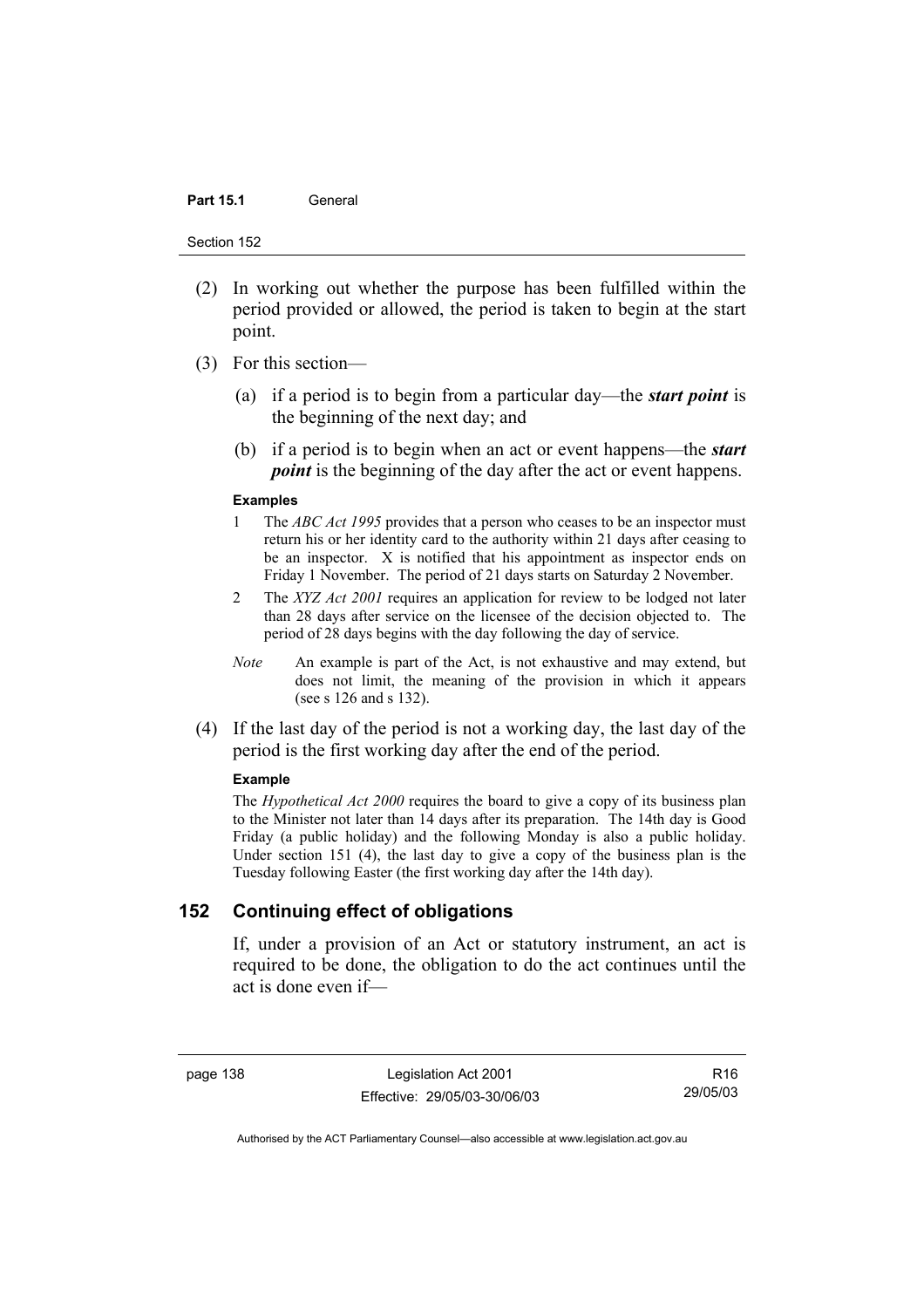- (a) the provision required the act to be done within a particular period or before a particular time, and the period has ended or the time has passed; or
- (b) someone has been convicted of an offence in relation to failure to do the act.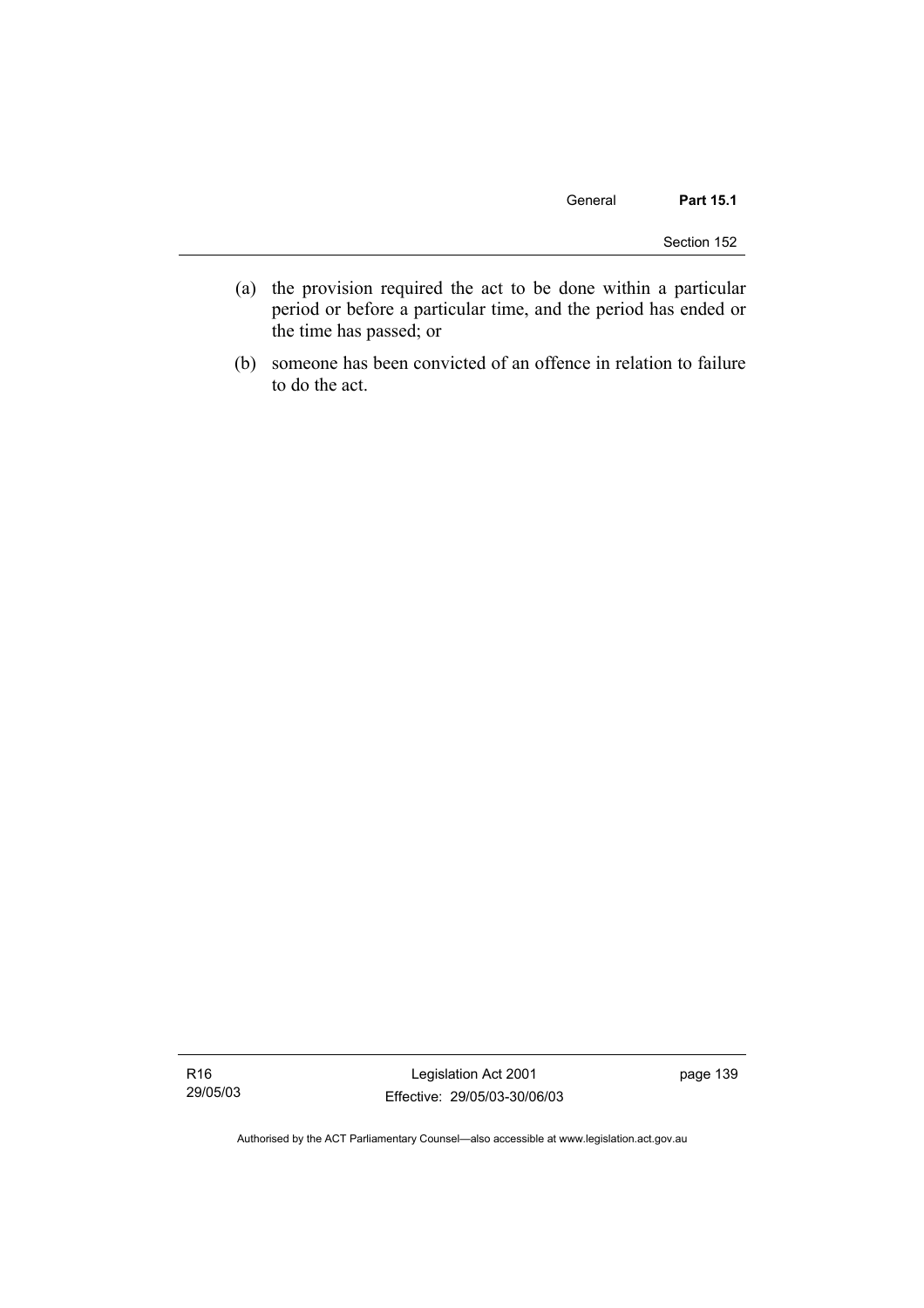#### **Part 15.2** Definitions

Section 155

# **Part 15.2 Definitions**

*Note to pt 15.2* 

See also s 130 (What is a definition?), s 131 (Signpost definitions) and s 148 (Terms used in instruments have same meanings as in authorising laws).

#### **155 Definitions apply subject to contrary intention** (IA s 11G)

- (1) A definition in an Act or statutory instrument applies except so far as the contrary intention appears.
- (2) This section is a determinative provision.
	- *Note* See s 5 for the meaning of determinative provisions, and s 6 for their displacement.

# **156 Application of definitions in dictionaries and sections**  (IA s 11F (2))

 (1) A definition in the dictionary to an Act or statutory instrument applies to the entire Act or instrument unless the Act or instrument provides for the definition to have a more limited application.

#### **Examples**

- 1 The dictionary to the *ABC Act 1999* includes the signpost definition '*x*—see the *XYZ Act 1998*, section 3.'. There is nothing in the *ABC Act 1999* indicating the intended application of the definition of  $x$ . The definition of  $x$ in the *XYZ Act 1998*, section 3, therefore, applies to the entire *ABC Act 1999*.
- 2 In an Act, the word *z* is defined in the dictionary. The definition provides, in part, that '*z*, in part 4 (Registration of vehicles), means ...'. The definition of *z* applies only to part 4.
- *Note* See s 144 (Meaning of commonly-used words and expressions) for the application of the definitions in this Act, dict, pt 1.

page 140 Legislation Act 2001 Effective: 29/05/03-30/06/03

R16 29/05/03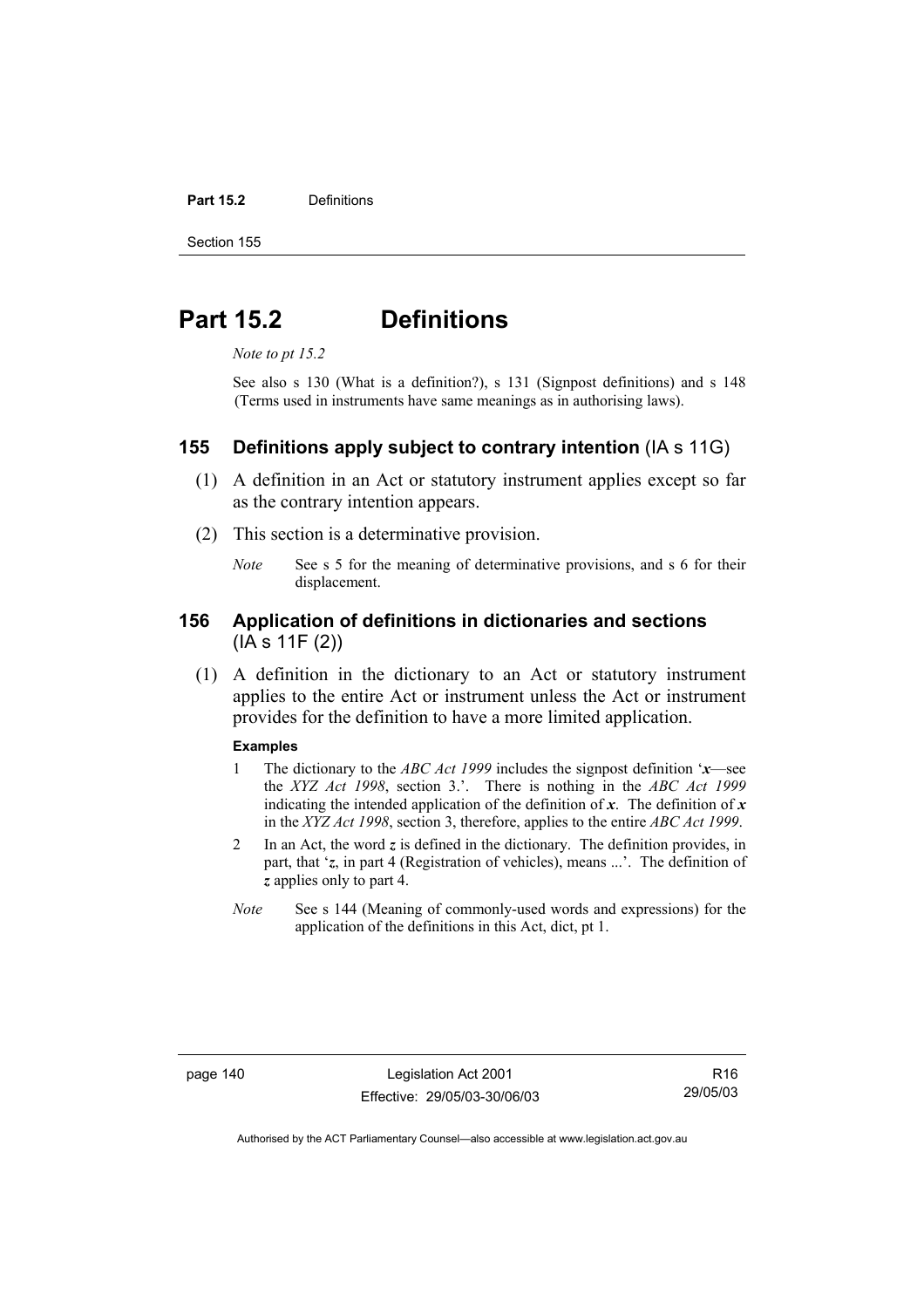(2) A definition in a section of an Act or statutory instrument applies only to the section unless the Act or instrument provides for the definition to have a broader application.

#### **Examples**

- 1 This Act, section 255 (7) (Forms) contains definitions of *form 1* and *form 2* as tagged terms. There is nothing in this Act indicating that the definitions apply outside section 255. The definitions apply only to section 255.
- 2 In part 6 of an Act, the word *a* is defined in a section, which is not divided into subsections but contains a number of definitions. The section begins with the words 'In this part:'. The definition of *a* applies to all of part 6.
- 3 In an Act, the word *b* is defined in a section, which is not divided into subsections but contains a number of definitions. The section begins with the words 'In this Act:'. The definition of *b* applies to the entire Act.
- (3) A definition in a section of an Act or statutory instrument applies to the entire section unless the Act or instrument provides for the definition to have a more limited application.

#### **Example**

In a subsection of a section of an Act, the word  $c$  is defined. The subsection begins with the words 'In subsection (3):'. The definition of *c* applies only to subsection (3) of that section.

 (4) In applying this section to a statutory instrument or to a provision of a schedule to an Act, a reference to a section is a reference to a corresponding provision of the instrument or schedule.

# **157 Defined terms—other parts of speech and grammatical forms** (IA s 11E)

If an Act or statutory instrument defines a word or expression, other parts of speech and grammatical forms of the word or expression have corresponding meanings.

#### **Example**

The *Publication (Grants) Act 2001* contains a definition of *publish* and also contains other forms of the same word ('published', 'publisher', 'publishes', 'publishing' and 'publication'). Because of this section, all forms of the word will have the same meaning except so far as the Act otherwise expressly provides or a contrary intention appears (see s 6 (3)).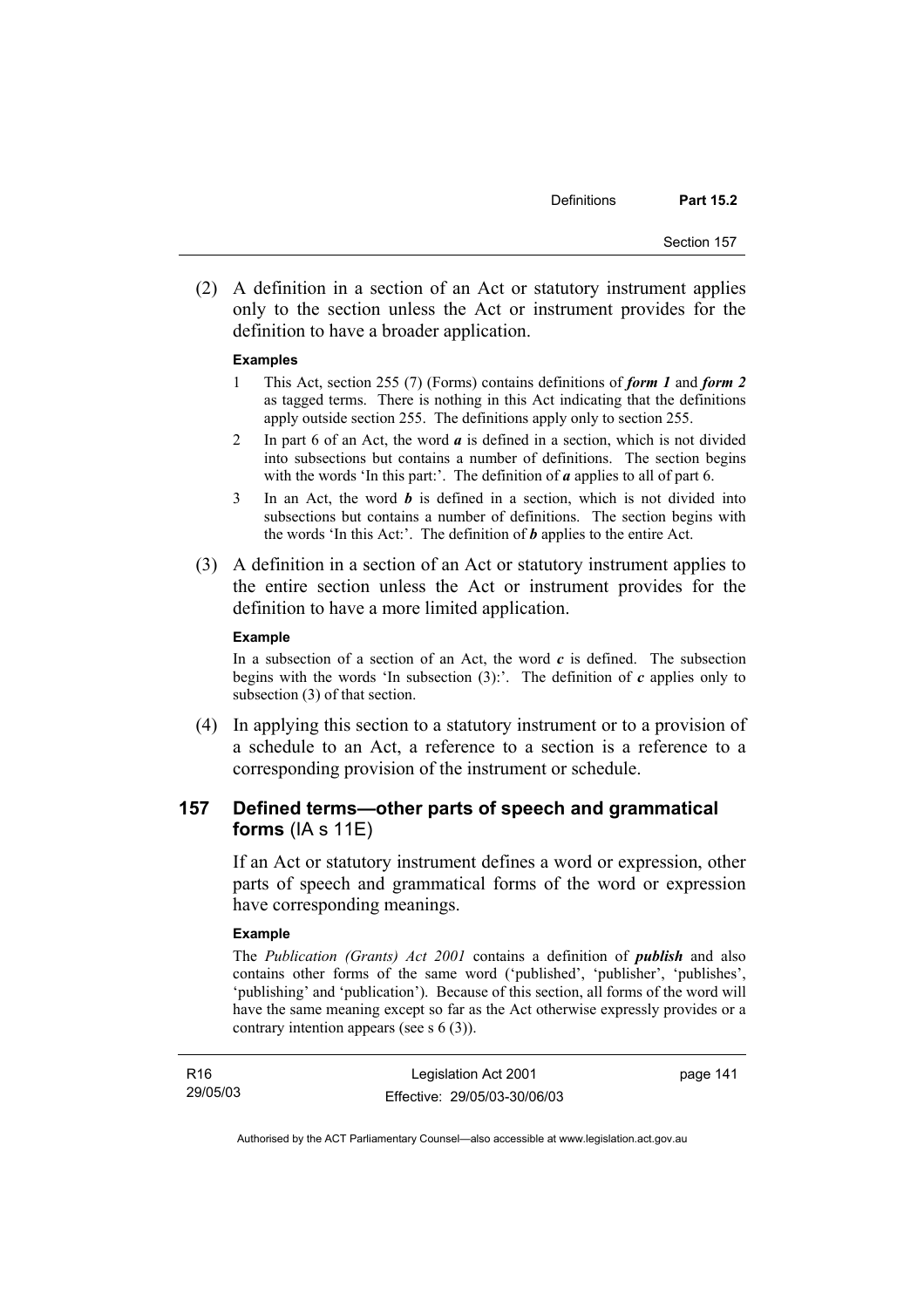# **Part 15.3 References to various entities and things**

*Note to pt 15.3* 

See also ch 10 (Referring to laws).

#### **160 References to people generally** (IA s 15)

- (1) In an Act or statutory instrument, a reference to a person generally includes a reference to a corporation as well as an individual.
- (2) Subsection (1) is not displaced only because there is an express reference to either an individual or a corporation elsewhere in the Act or statutory instrument.

#### **Examples of references to a person generally**

- 1 another person
- 2 anyone else
- 3 party
- 4 someone else
- 5 employer

#### **Examples of express references to a corporation**

- 1 body corporate
- 2 company

#### **Examples of express references to an individual**

- 1 adult
- 2 child
- 3 spouse
- 4 driver
- (3) Subsection (2) does not limit the operation of section 6.

*Note* Section 6 deals with the displacement of a provision of this Act.

page 142 Legislation Act 2001 Effective: 29/05/03-30/06/03

R16 29/05/03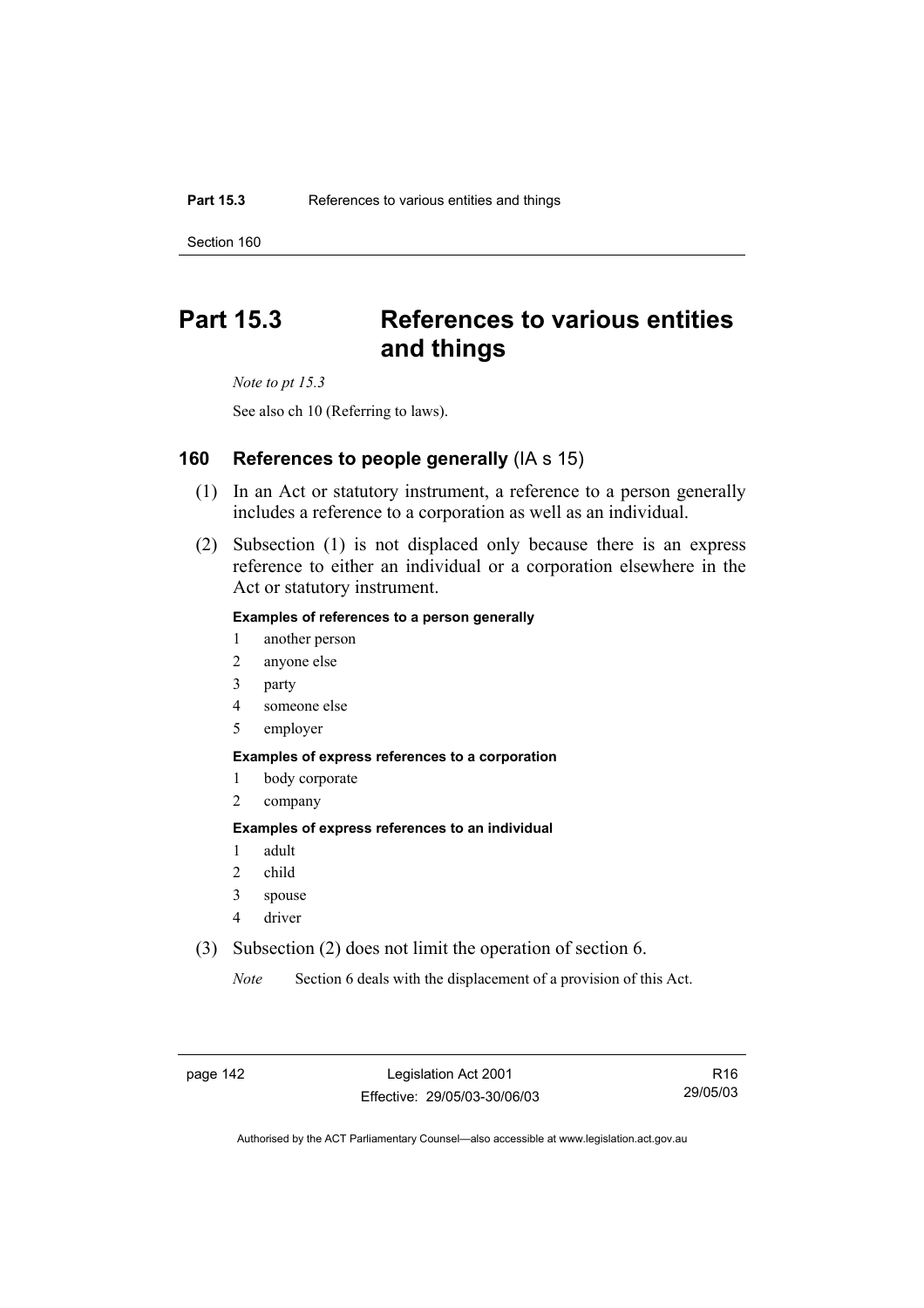#### **161 Corporations liable to offences** (IA s 32)

- (1) A provision of a law that creates an offence (whether indictable or summary) applies to corporations as well as to individuals.
- (2) A provision of a law that creates an offence can apply to a corporation even though contravention of the provision is punishable by imprisonment (with or without another penalty).

#### **Example**

A provision of an Act contains the following penalty:

'Maximum penalty: 100 penalty units, imprisonment for 1 year or both.' The provision can apply to a corporation.

- (3) If a corporation is convicted of an offence and, apart from this subsection, the penalty for the offence is a period of imprisonment only, the court may impose a maximum penalty of—
	- (a) if the period of imprisonment is not longer than 6 months— 50 penalty units; and
	- (b) if the period of imprisonment is longer than 6 months but not longer than 1 year—100 penalty units; and
	- (c) if the period of imprisonment is longer than 1 year but not longer than 2 years—200 penalty units; and
	- (d) if the period of imprisonment is longer than 2 years but not longer than 5 years—500 penalty units; and
	- (e) if the period of imprisonment is longer than 5 years but not longer than 10 years—1 000 penalty units; and
	- (f) if the period of imprisonment is longer than 10 years—1 500 penalty units.

*Note* Section 133 explains the meaning and value of penalty units.

(4) In this section:

*law* means an Act, subordinate law or disallowable instrument.

| R16      | Legislation Act 2001         | page 143 |
|----------|------------------------------|----------|
| 29/05/03 | Effective: 29/05/03-30/06/03 |          |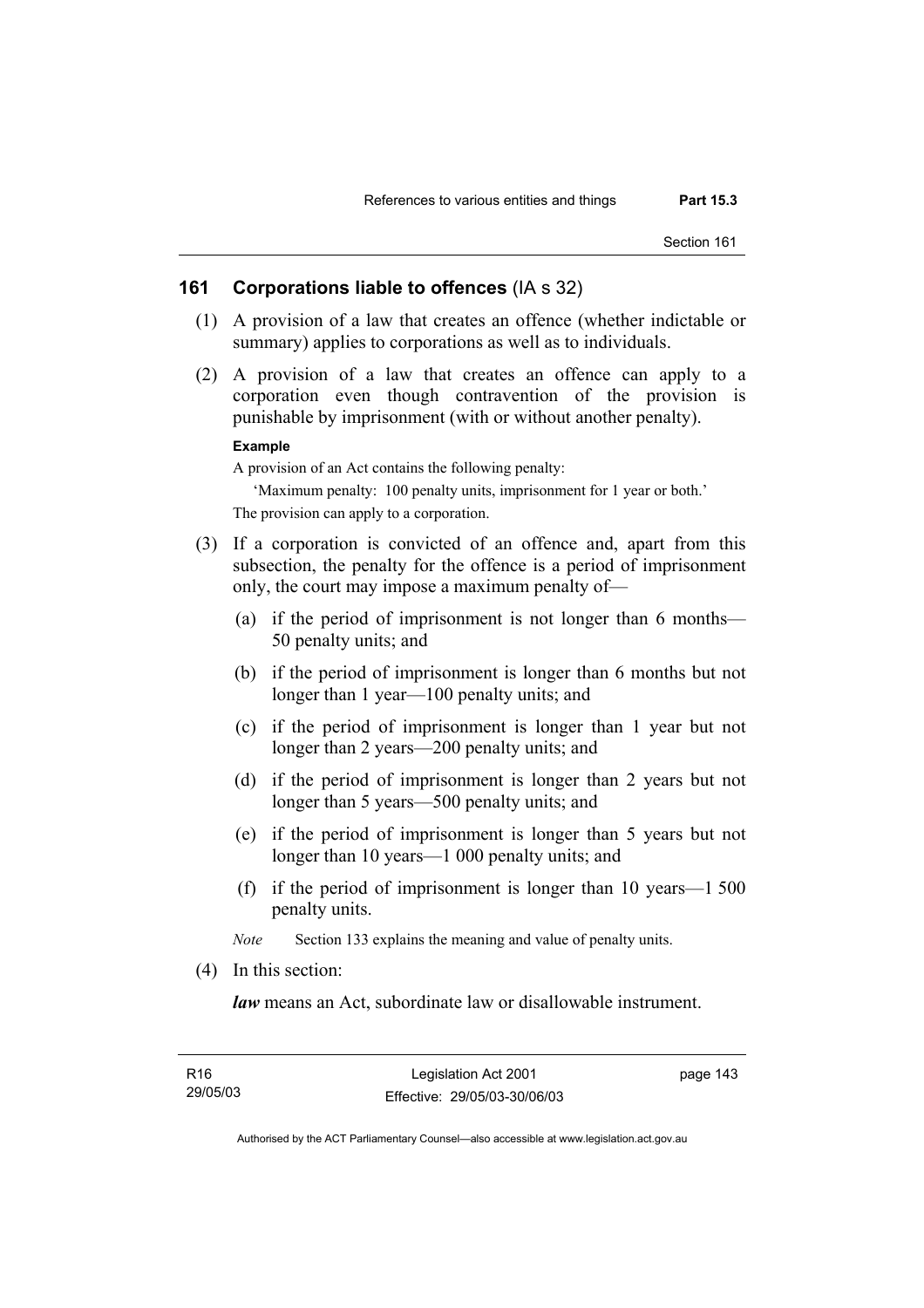#### **162 References to** *a Minister* **or** *the Minister* (IA s 24)

 (1) In an Act or statutory instrument, a reference to *a Minister* is a reference to the Chief Minister or a Minister appointed under the Self-Government Act, section 41.

*Note* See dict, pt 1, def *Chief Minister*.

- (2) In a provision of an Act or statutory instrument, a reference to *the Minister* without identifying the Minister's title or portfolio is a reference to—
	- (a) the Minister for the time being administering the provision; or
	- (b) if, for the time being, different Ministers administer the provision in relation to different matters—
		- (i) if only 1 Minister administers the provision in relation to the relevant matter—the Minister; or
		- (ii) if 2 or more Ministers administer the provision in relation to the relevant matter—any of the Ministers; or
	- (c) if paragraph (b) does not apply and, for the time being, 2 or more Ministers administer the provision—any of the Ministers.
- (3) In subsection (2):

*Minister* includes a Minister for the time being acting on behalf of the Minister or 2 or more Ministers.

- (4) If an Act or statutory instrument mentions a Minister and identifies the Minister by reference to the fact that the Minister administers a stated Act, statutory instrument or provision, subsection (2) applies as if references in paragraphs (a) to (c) to the provision were references to the stated Act, instrument or provision.
	- *Note* See also dict, pt 1, defs *Attorney-General* and *Treasurer*.

page 144 Legislation Act 2001 Effective: 29/05/03-30/06/03

R16 29/05/03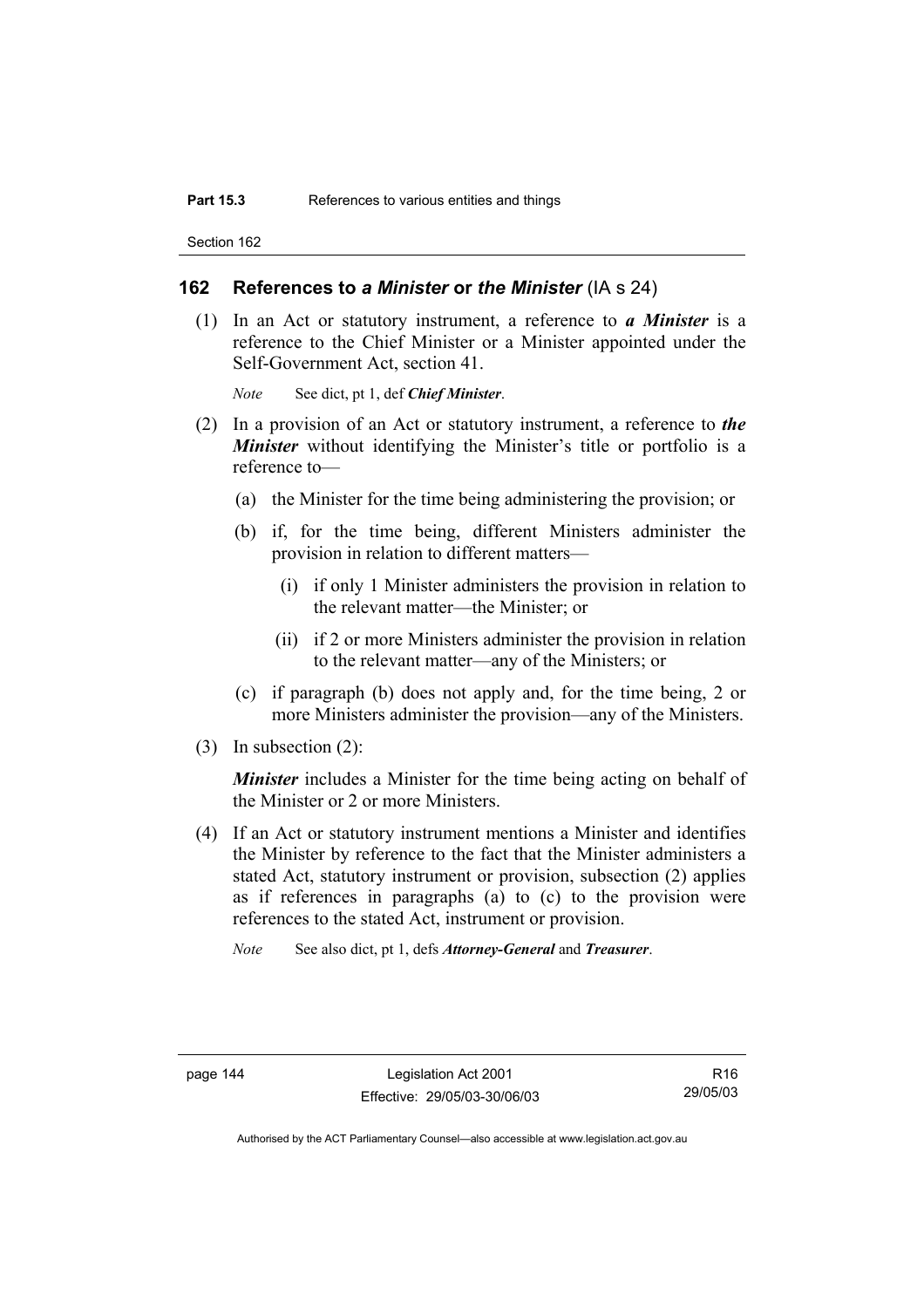### **163 References to** *a chief executive* **or** *the chief executive* (IA s 24A)

- (1) In an Act or statutory instrument, a reference to *a chief executive* is a reference to a person employed under the Public Sector Management Act, section 28 (Engagement) or section 30 (Temporary performance of duties) to perform the duties of an office of chief executive.
- (2) In a provision of an Act or statutory instrument, a reference to *the chief executive* without identifying the chief executive's title is a reference to—
	- (a) the chief executive of the administrative unit responsible for the provision; or
	- (b) if, for the time being, different administrative units are responsible for the provision in relation to different matters—
		- (i) if only 1 administrative unit is responsible for the provision in relation to the relevant matter—the chief executive of the administrative unit; or
		- (ii) if 2 or more administrative units are responsible for the provision in relation to the relevant matter—the chief executive of any of the administrative units; or
	- (c) if paragraph (b) does not apply and, for the time being, 2 or more administrative units are responsible for the provision the chief executive of any of the administrative units.
	- *Note* See dict, pt 1, def *administrative unit*.
- (3) If an Act or statutory instrument mentions a chief executive and identifies the chief executive by reference to the fact that the chief executive is the chief executive of the administrative unit responsible for a stated Act, statutory instrument or provision, subsection (2) applies as if references in paragraphs (a) to (c) to the provision were references to the stated Act, instrument or provision.

page 145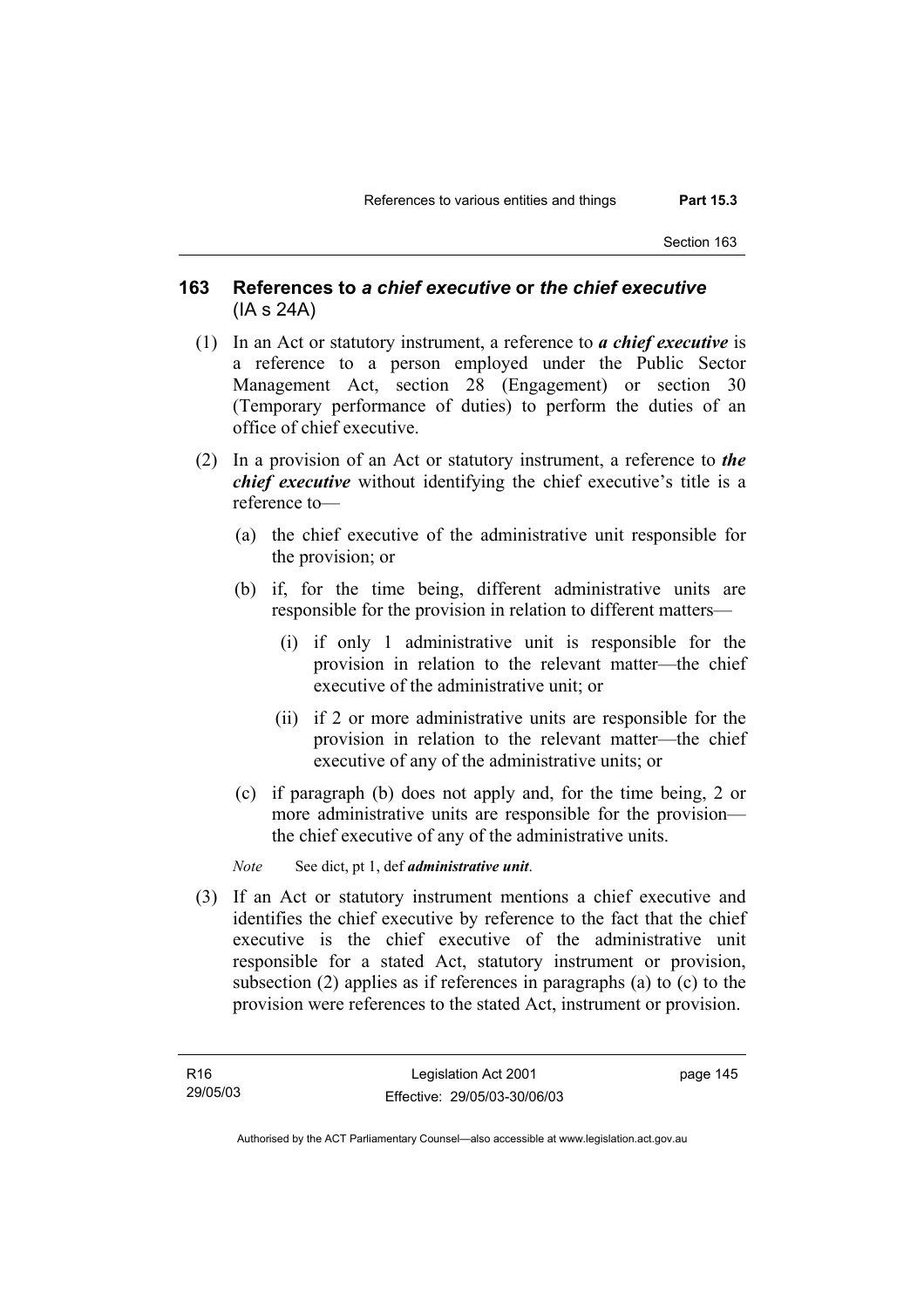(4) In this section:

*chief executive*, of an administrative unit, means the person who is employed under the Public Sector Management Act, section 28 or 30 to perform the duties of the office of chief executive in the administrative unit.

*Public Sector Management Act* means the *Public Sector Management Act 1994*.

*responsible*, for a provision, means allocated responsibility for the provision under the Public Sector Management Act, section 14 (1) (b) (Ministerial responsibility and functions of administrative units).

#### **164 References to Australian Standards** (IA s 25AB)

In an Act or statutory instrument, a reference consisting of the words 'Australian Standard' followed by a number is a reference to the standard so numbered published by or on behalf of Standards Australia.

# **165 References to Assembly committees that no longer exist**  (IA s 25AA)

In an Act or statutory instrument, a reference (whether by name or description) to a committee of the Legislative Assembly that no longer exists is a reference to the committee of the Assembly nominated by the Speaker either generally or for the provision containing the reference.

page 146 Legislation Act 2001 Effective: 29/05/03-30/06/03

R16 29/05/03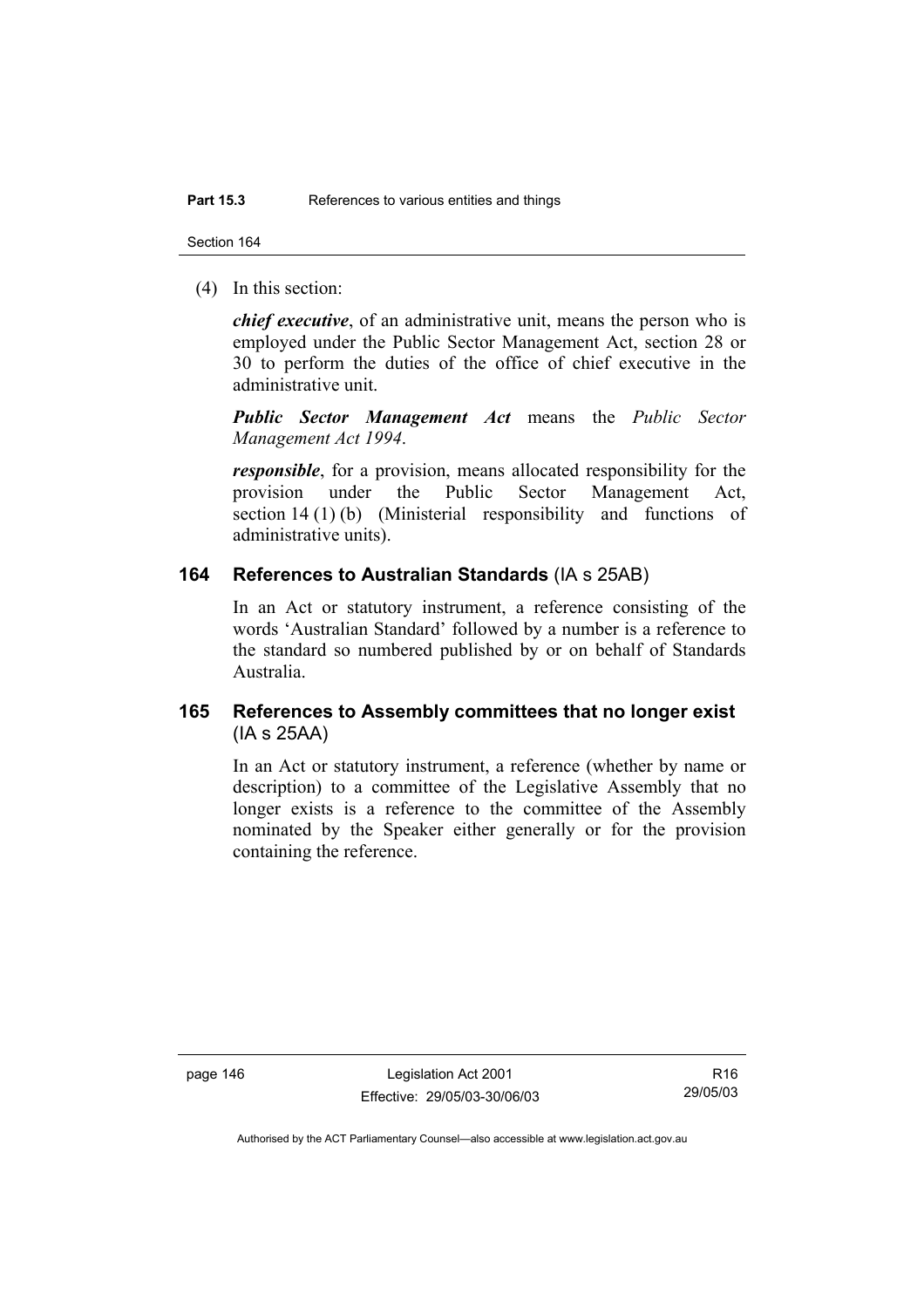# **168 References to person with interest in land include personal representative etc**

In an Act or statutory instrument, a reference to a person with an interest in land or other property includes a reference to the person's personal representatives, successors and assigns.

#### **Examples of references to people with interests in land**

- 1 proprietor
- 2 transferor or transferee
- 3 mortgagor or mortgagee
- 4 lessor or lessee
- 5 sublessor or sublessee
- 6 trustee

### **169 References to** *domestic partner* **and** *domestic partnership*

 (1) In an Act or statutory instrument, a reference to a person's *domestic partner* is a reference to someone who lives with the person in a domestic partnership, and includes a reference to a spouse of the person.

*Note* The Macquarie Dictionary, 3<sup>rd</sup> edition defines spouse as 'either member of a married pair in relation to the other; one's husband or wife'.

 (2) In an Act or statutory instrument, a *domestic partnership* is the relationship between 2 people, whether of a different or the same sex, living together as a couple on a genuine domestic basis.

#### **Example of indicators to decide whether 2 people are in a domestic partnership**

- 1 the length of their relationship
- 2 whether they are living together
- 3 if they are living together—how long and under what circumstances they have lived together
- 4 whether there is a sexual relationship between them
- 5 their degree of financial dependence or interdependence, and any arrangements for financial support, between or by them

R16 29/05/03 page 147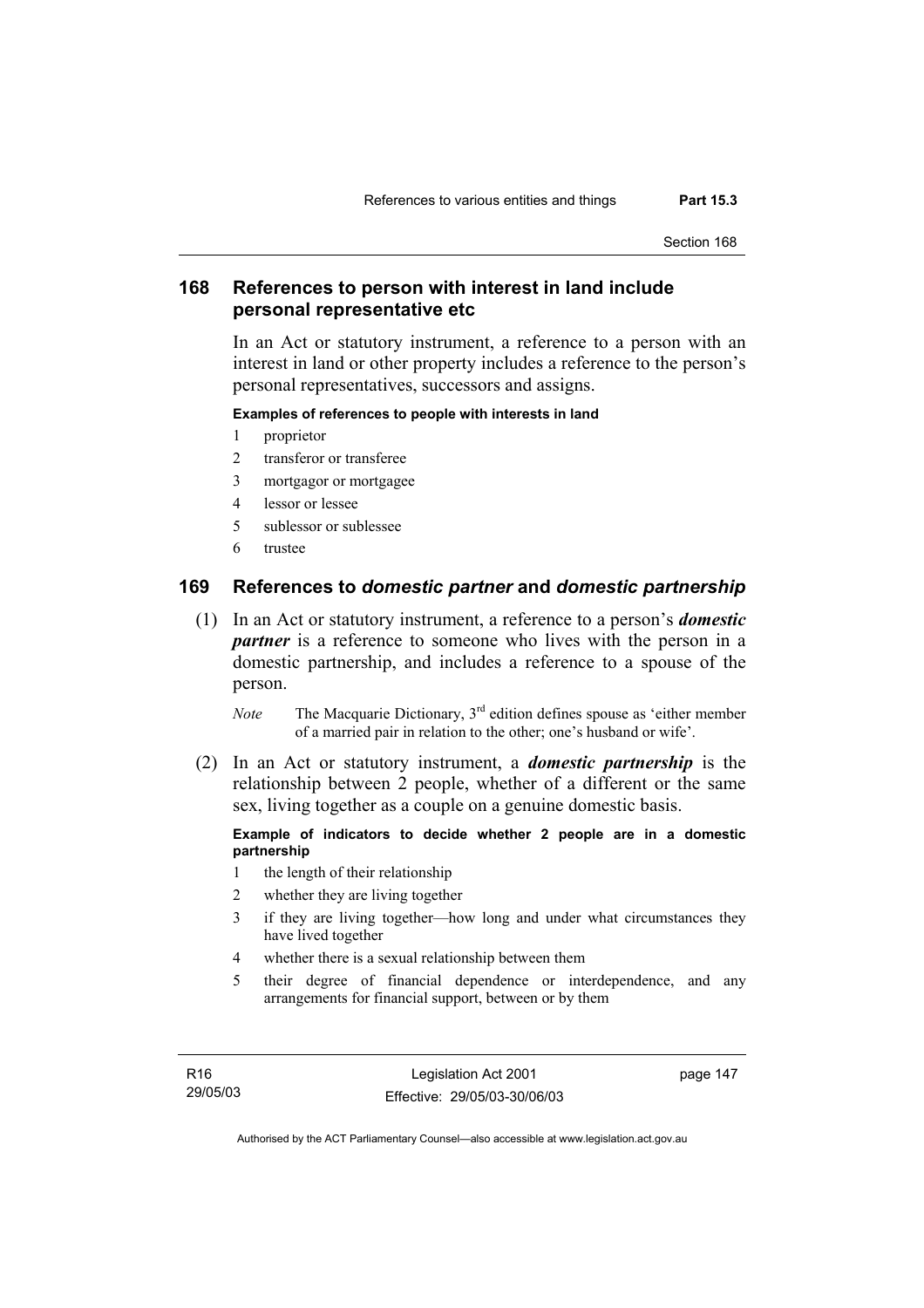#### **Part 15.3** References to various entities and things

Section 169A

- 6 the ownership, use and acquisition of their property, including any property that they own individually
- 7 their degree of mutual commitment to a shared life
- 8 whether they mutually care for and support children
- 9 the performance of household duties
- 10 the reputation, and public aspects, of the relationship between them
- *Note* An example is part of the Act, is not exhaustive and may extend, but does not limit, the meaning of the provision in which it appears (see Legislation Act, s 126 and s 132).

#### **169A References to** *transgender people*

- (1) A *transgender person* is a person who—
	- (a) identifies as a member of a different sex by living, or seeking to live, as a member of that sex; or
	- (b) has identified as a member of a different sex by living as a member of that sex;

whether or not the person is a recognised transgender person.

- (2) A *transgender person* includes a person who is thought of as a transgender person, whether or not the person is a recognised transgender person.
- (3) A *recognised transgender person* is a person the record of whose sex is altered under the *Births, Deaths and Marriages Registration Act 1997*, part 4 or the corresponding provisions of a law of a State or another Territory.

#### **169B References to** *intersex people*

 An *intersex person* is a person who, because of a genetic condition, was born with reproductive organs or sex chromosomes that are not exclusively male or female.

page 148 Legislation Act 2001 Effective: 29/05/03-30/06/03

R16 29/05/03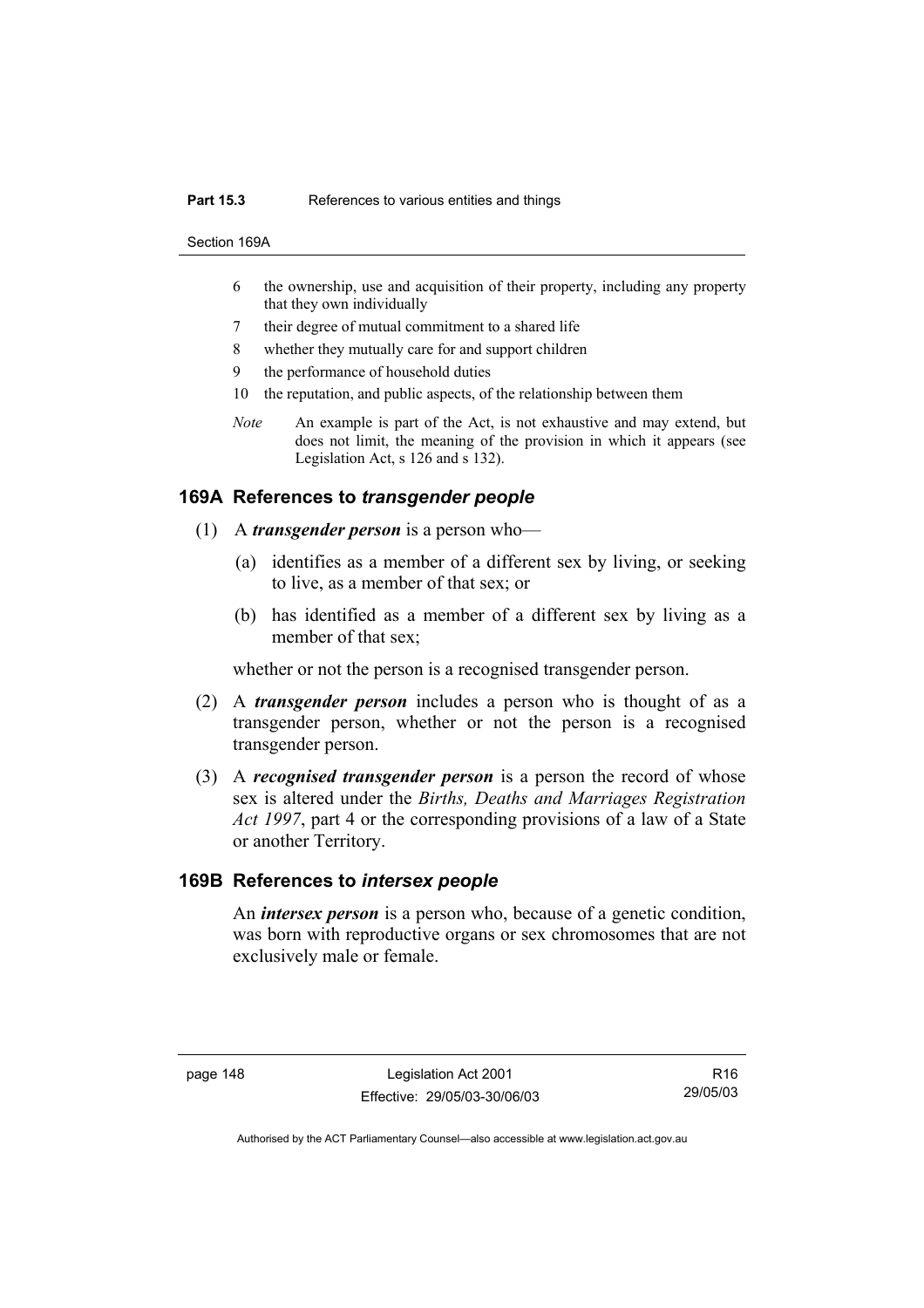# **Part 15.4 Preservation of certain common law privileges**

# **170 Privileges against selfincrimination and exposure to civil penalty**

- (1) An Act or statutory instrument must be interpreted to preserve the common law privileges against selfincrimination and exposure to the imposition of a civil penalty.
- (2) However, this section does not affect the operation of the *Evidence Act 1995* (Cwlth).
	- *Note* The *Evidence Act 1995* (Cwlth), s 128 contains provisions that apply if a witness raises these privileges in a proceeding. The section applies to proceedings in ACT courts (see *Evidence Act 1995* (Cwlth), s 4). However, the privileges have been abolished for bodies corporate (see *Evidence Act 1995* (Cwlth), s 187).
- (3) This section is a determinative provision.
	- *Note* See s 5 for the meaning of determinative provisions, and s 6 for their displacement.

# **171 Client legal privilege**

- (1) An Act or statutory instrument must be interpreted to preserve the common law privilege in relation to client legal privilege (also known as legal professional privilege).
- (2) However, this section does not affect the operation of the *Evidence Act 1995* (Cwlth).
	- *Note* The *Evidence Act 1995* (Cwlth), pt 3.10, div 1 contains provisions about client legal privilege. The provisions apply to proceedings in ACT courts (see *Evidence Act 1995* (Cwlth), s 4).

page 149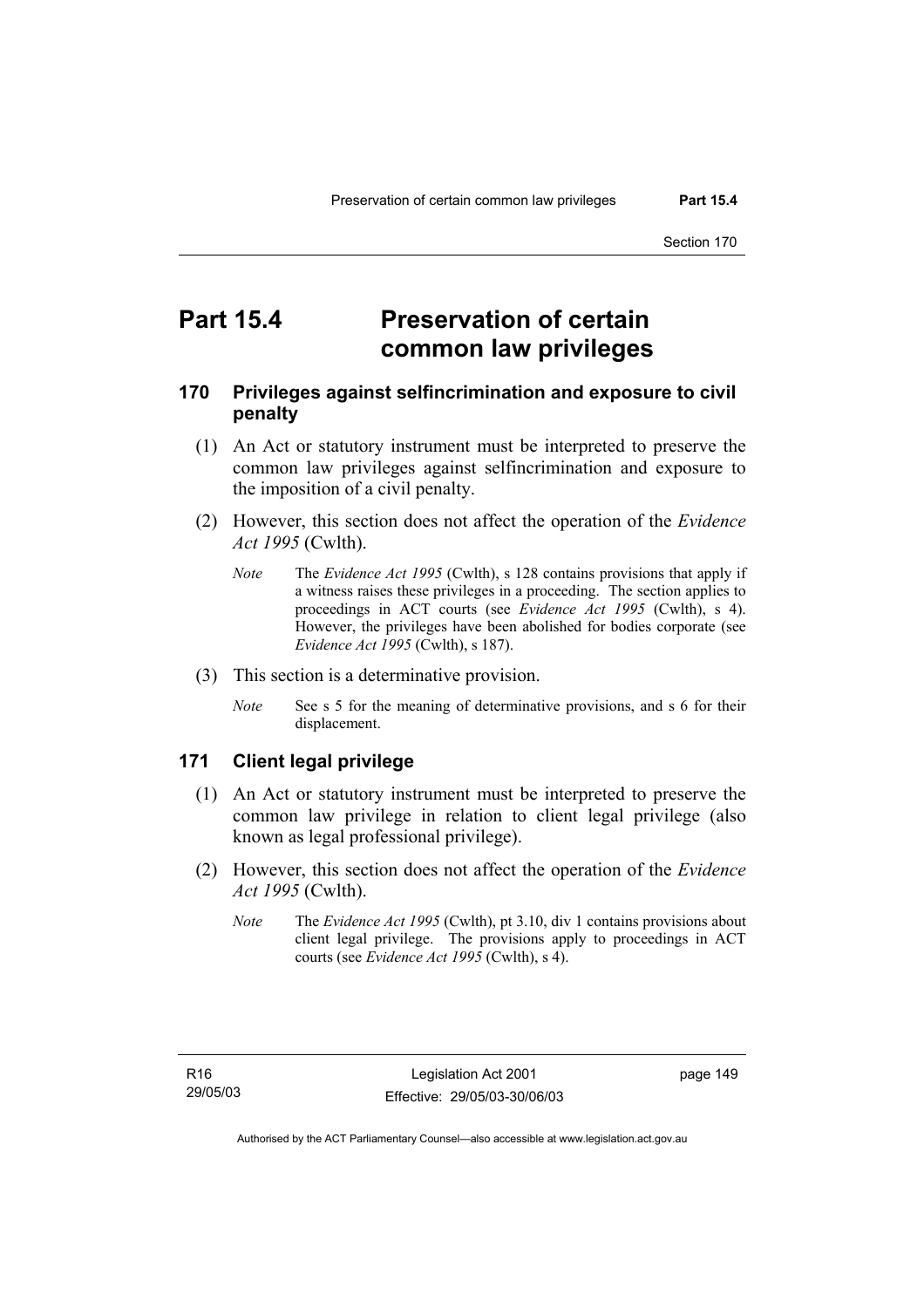# Part 15.4 **Preservation of certain common law privileges**

#### Section 171

- (3) This section is a determinative provision.
	- *Note* See s 5 for the meaning of determinative provisions, and s 6 for their displacement.

page 150 Legislation Act 2001 Effective: 29/05/03-30/06/03

R16 29/05/03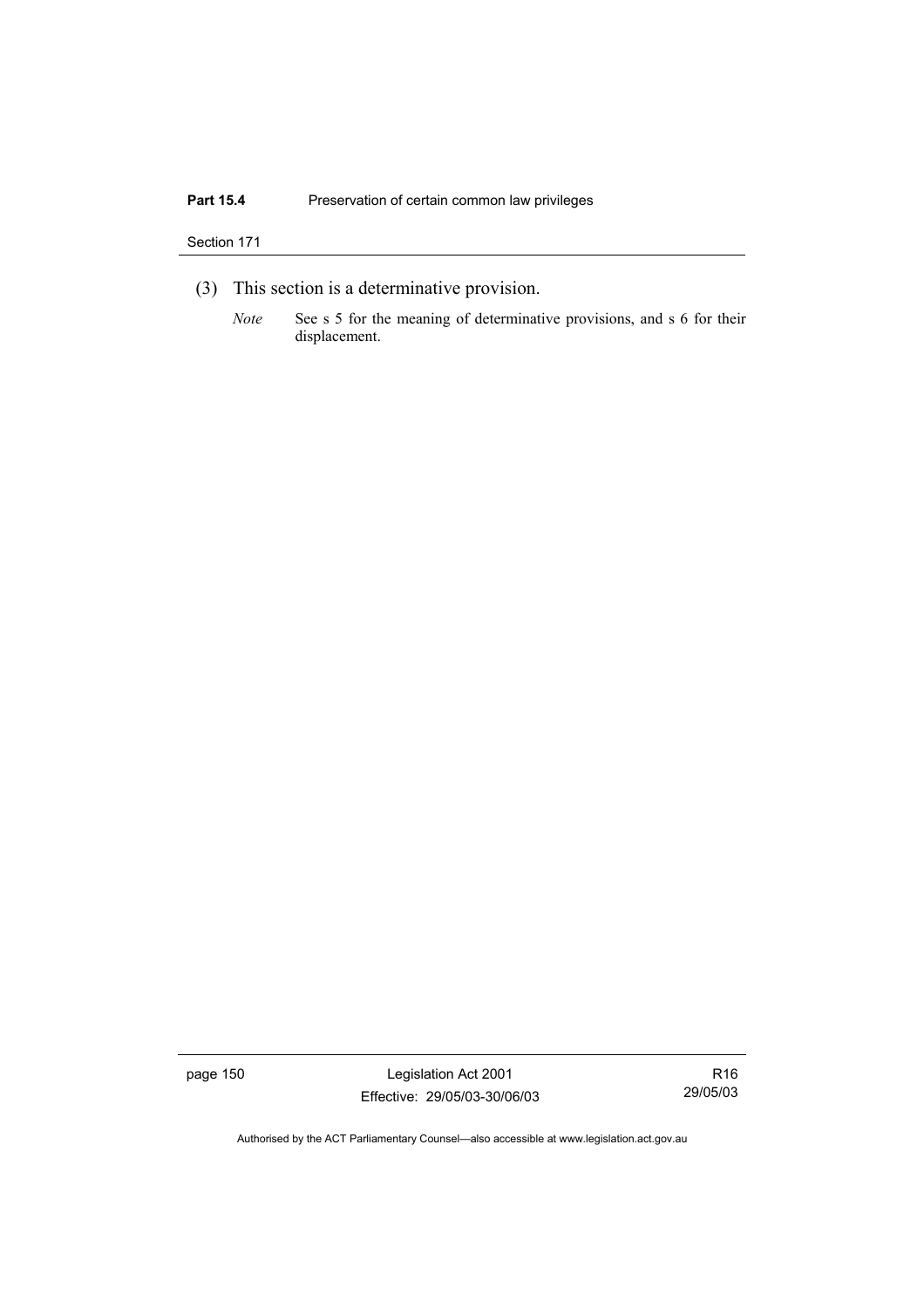# **Chapter 16 Courts, tribunals and other decision-makers**

#### **175 Meaning of** *law* **in ch 16**

In this chapter:

*law* means an Act, subordinate law or disallowable instrument, and includes a provision of a law.

### **176 Jurisdiction of courts and tribunals** (IA s 31A)

- (1) This section applies if a law, whether expressly or by implication, authorises a proceeding (whether civil or criminal) to be brought in a particular court or tribunal in relation to a matter.
- (2) The law vests the court or tribunal with jurisdiction in the matter.
- (3) The jurisdiction so vested is not limited by any limits to which any other jurisdiction of the court or tribunal may be subject.
	- *Note* See also s 45 which relates to the making of rules carrying out or giving effect to the jurisdiction of the court or tribunal.

#### **177 Recovery of amounts owing under laws** (IA s 34)

If an amount is owing under a law to a person (the *creditor*) by another person (the *debtor*), the creditor may recover the amount as a debt owing by the debtor to the creditor in a court of competent jurisdiction.

### **178 Power to decide includes authority to administer oath etc**  (IA s 13E)

A court, tribunal or other entity authorised by a law to hear and decide a matter has authority—

| R16      | Legislation Act 2001         | page 151 |
|----------|------------------------------|----------|
| 29/05/03 | Effective: 29/05/03-30/06/03 |          |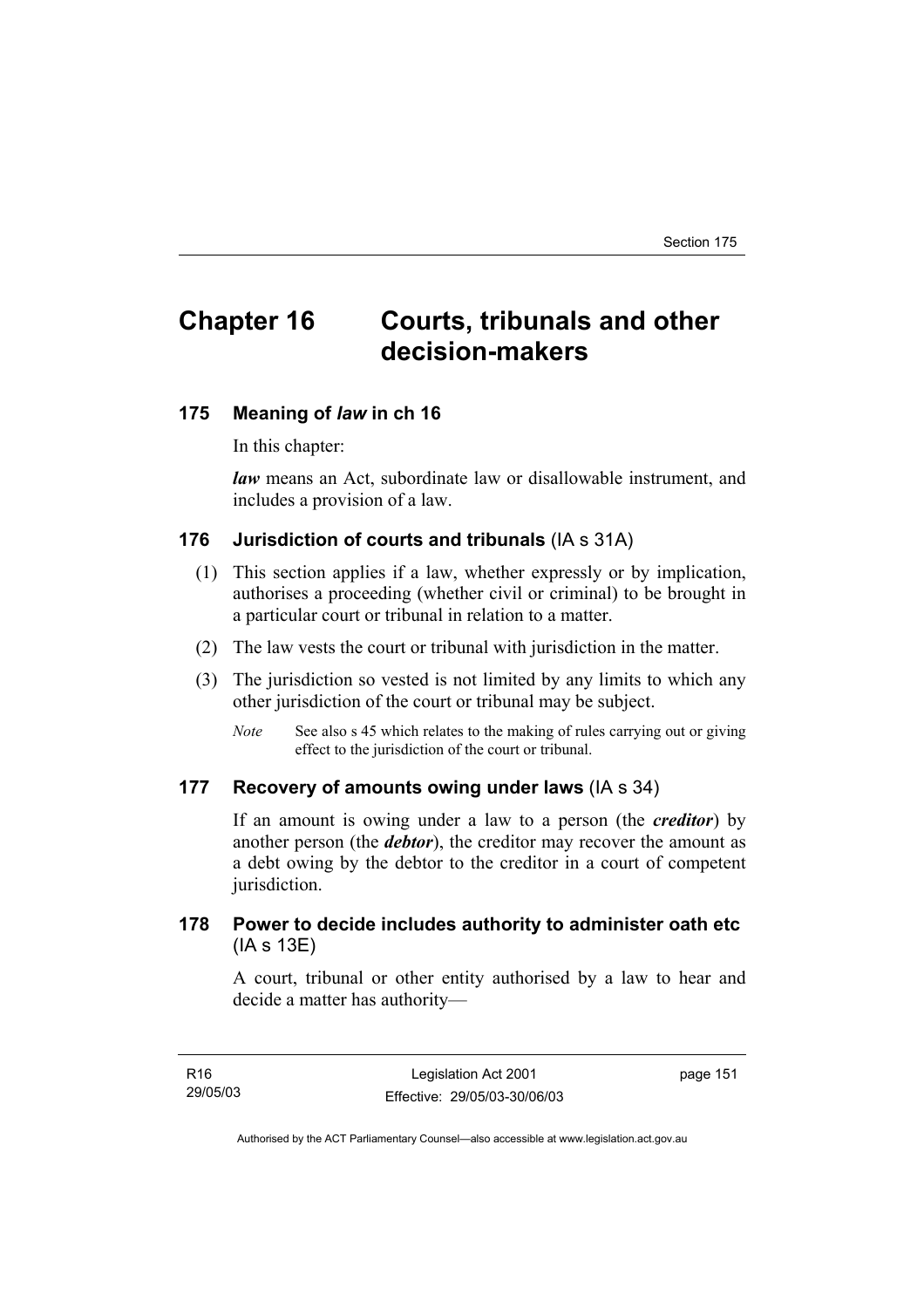- (a) to receive evidence; and
- (b) to examine witnesses and, for that purpose, to administer oaths.

#### **179 Content of statements of reasons for decisions** (IA s 13C)

- (1) This section applies if a law requires a tribunal or other entity making a decision to give written reasons for the decision, whether the expression 'reasons', 'grounds' or any other expression is used.
- (2) The document giving the reasons must also set out the findings on material questions of fact and refer to the evidence or other material on which the findings were based.
- (3) This section is a determinative provision.
	- *Note* See s 5 for the meaning of determinative provisions, and s 6 for their displacement.

### **180 Power to make decision includes power to reverse or change** (IA s 27)

- (1) Power given by a law to make a decision includes power to reverse or change the decision.
- (2) The power to reverse or change the decision is exercisable in the same way, and subject to the same conditions, as the power to make the decision.

#### **Example**

If the power to include land in a special reserve is exercisable only on the resolution of the Legislative Assembly, the power to excise land from a special reserve is exercisable only on the resolution of the Assembly.

*Note* An example is part of the Act, is not exhaustive and may extend, but does not limit, the meaning of the provision in which it appears (see s 126 and s 132).

page 152 Legislation Act 2001 Effective: 29/05/03-30/06/03

R16 29/05/03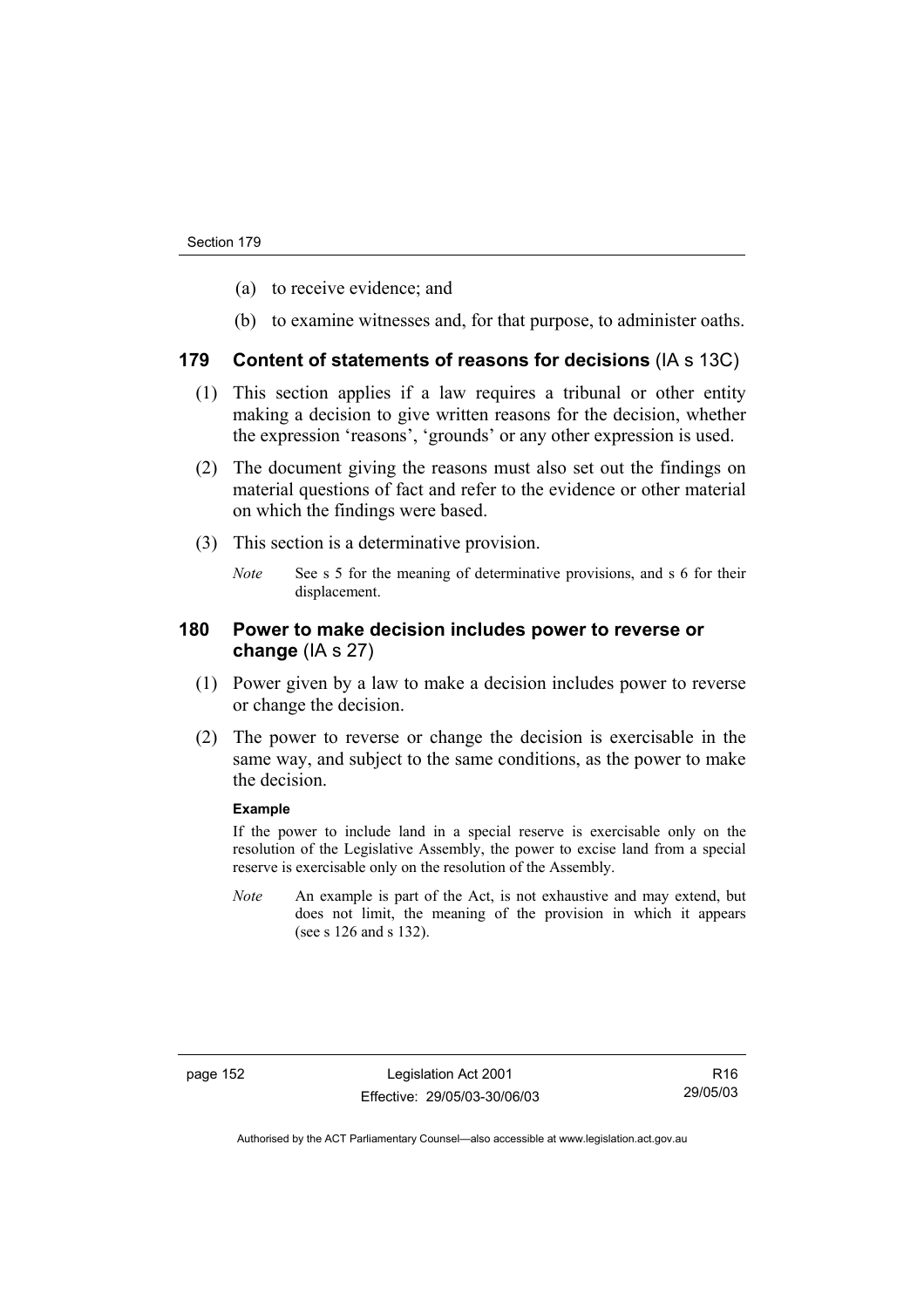# **Chapter 17 Entities and positions**

#### **182 Meaning of** *law* **in ch 17**

In this chapter:

*law* means an Act, subordinate law or disallowable instrument, and includes a provision of a law.

### **183 Change of name of entity** (IA s 13B)

 (1) This section applies if a law changes the name of an entity established under a law.

*Note* See dict, pt 1, def *entity*.

- (2) The entity continues in existence under the new name and its identity is not affected by the change.
- (3) A reference in a law or instrument to the entity by its previous name is taken, after the change, to be a reference to the entity by its new name.

# **184 Change in constitution of entity** (IA s 13BA)

- (1) This section applies if a law changes how an entity established under a law is constituted.
- (2) The entity continues in existence as newly constituted and its identity is not affected by the change.
- (3) Without limiting subsection (2), the change does not affect—
	- (a) any function, right, privilege, liability or property of the entity; or
	- (b) the bringing of a proceeding, or the continuation of a proceeding, by or against the entity; or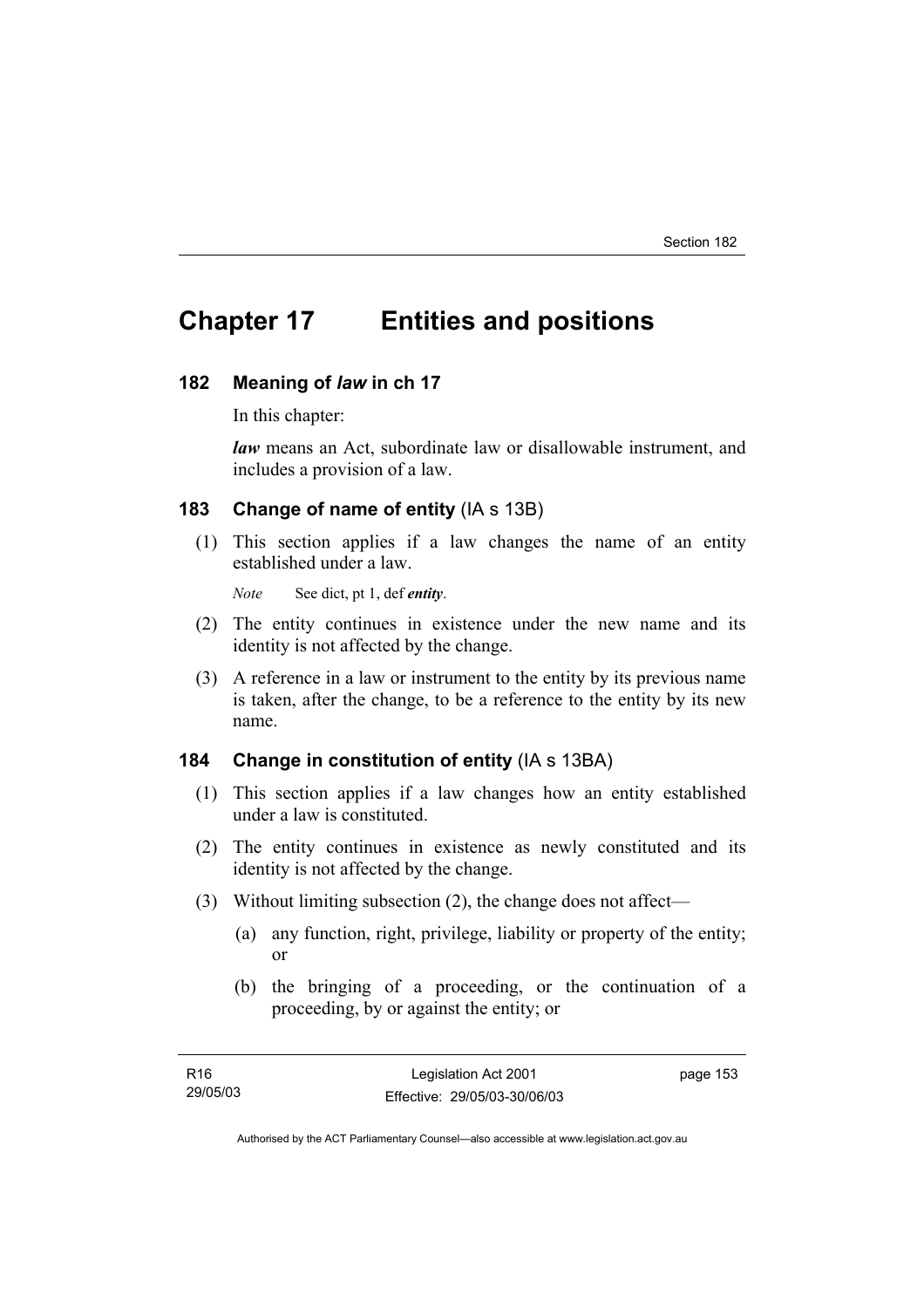- (c) the carrying out of an investigation or inquiry, or the continuation of an investigation or inquiry, in relation to anything done or not done by or in relation to the entity.
- *Note Function* is defined in the dict, pt 1 to include authority, duty and power.

### **185 References to occupant of position** (IA s 25)

In an Act or statutory instrument, a reference to the occupant of a position (however expressed) includes a reference to anyone for the time being occupying the position.

*Note* See s 200 (1) (Functions of occupants of positions) and the definitions of *occupy* and *position* in the dict, pt 1.

#### **186 Change of name of position** (IA s 13B)

- (1) This section applies if a law changes the name of a position established under a law.
- (2) The position continues in existence under the new name and its identity is not affected by the change.
- (3) A reference in a law or instrument to the position by its previous name is taken, after the change, to be a reference to the position by its new name.

# **187 Chairperson and deputy chairperson** (IA s 25A)

- (1) If a law establishes a position of chairperson of an entity, the chairperson may be referred to as chairman, chairwoman or chair.
- (2) If a law establishes a position of deputy chairperson of an entity, the deputy chairperson may be referred to as deputy chairman, deputy chairwoman or deputy chair.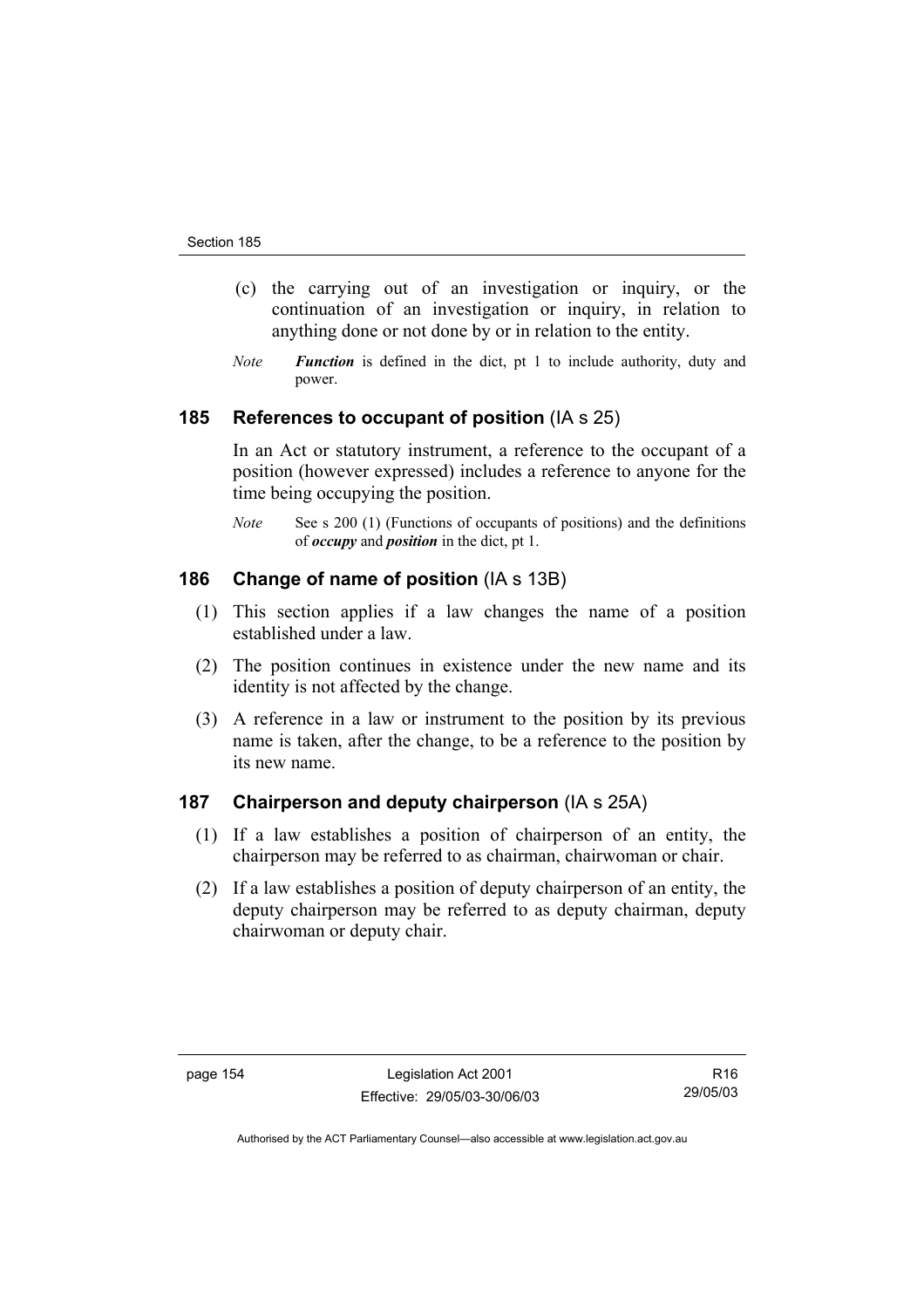# **Chapter 18 Offences**

*Note to ch 18* 

See also s 133 to s 135 (which relate to penalty units and penalty provisions) and s 161 (Corporations liable to offences).

# **188 Meaning of** *Territory law* **in ch 18**

In this chapter:

*Territory law* means an Act or subordinate law, and includes a provision of a Territory law.

R16 29/05/03

Legislation Act 2001 Effective: 29/05/03-30/06/03 page 155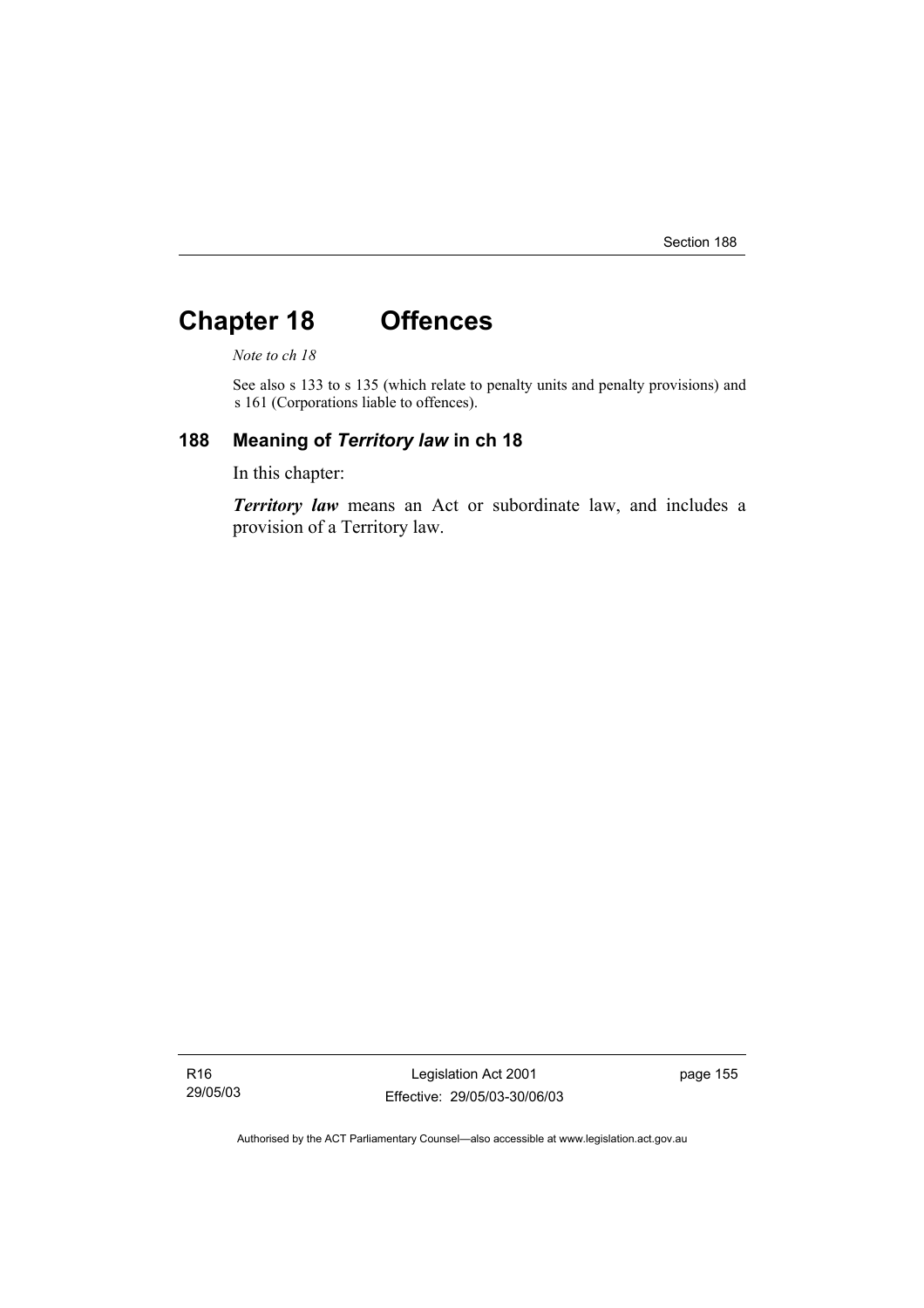# **189 Reference to offence includes reference to related ancillary offences**

A reference to an offence against a Territory law includes a reference to an offence against the Criminal Code, part 2.4 (Extensions of criminal responsibility) or the *Crimes Act 1900*, section 181 (Accessory after the fact) that relates to the Territory law.

#### **Example**

X is the holder of a licence under the *Plant Development Act 2001* (hypothetical). Section 23 of the Act provides for the cancellation of a licence if a licence holder commits an offence against the Act. While his business premises are being inspected, X incites an employee to obstruct the inspector. As a result, the employee obstructs the inspector (which is an offence against the Act). X is later convicted of the offence of incitement against the Criminal Code, section 47 (which is an offence in the Criminal Code, pt 2.4). Because of the Legislation Act, section 189, X is taken to have committed an offence against the Plant Development Act and is therefore liable to have his licence cancelled.

*Note* The result would be the same if X had been convicted of conspiracy relating to the offence of obstruction in the Plant Development Act.

> Apart from the Legislation Act, section 189, the following offences in the Criminal Code*,* pt 2.4 could also apply to the offence in the Plant Development Act:

- aiding and abetting (s 45 (Complicity and common purpose))
- attempt (s 44 (Attempt)).
- *Note* An example is part of the Act, is not exhaustive and may extend, but does not limit, the meaning of the provision in which it appears (see *Legislation Act 2001*, s 126 and s 132).

### **190 Indictable and summary offences** (IA s 33D and 33E)

- (1) An offence is an *indictable offence* if—
	- (a) it is punishable by imprisonment for longer than 1 year; or
	- (b) it is declared by a law to be an indictable offence.

page 156 Legislation Act 2001 Effective: 29/05/03-30/06/03

R16 29/05/03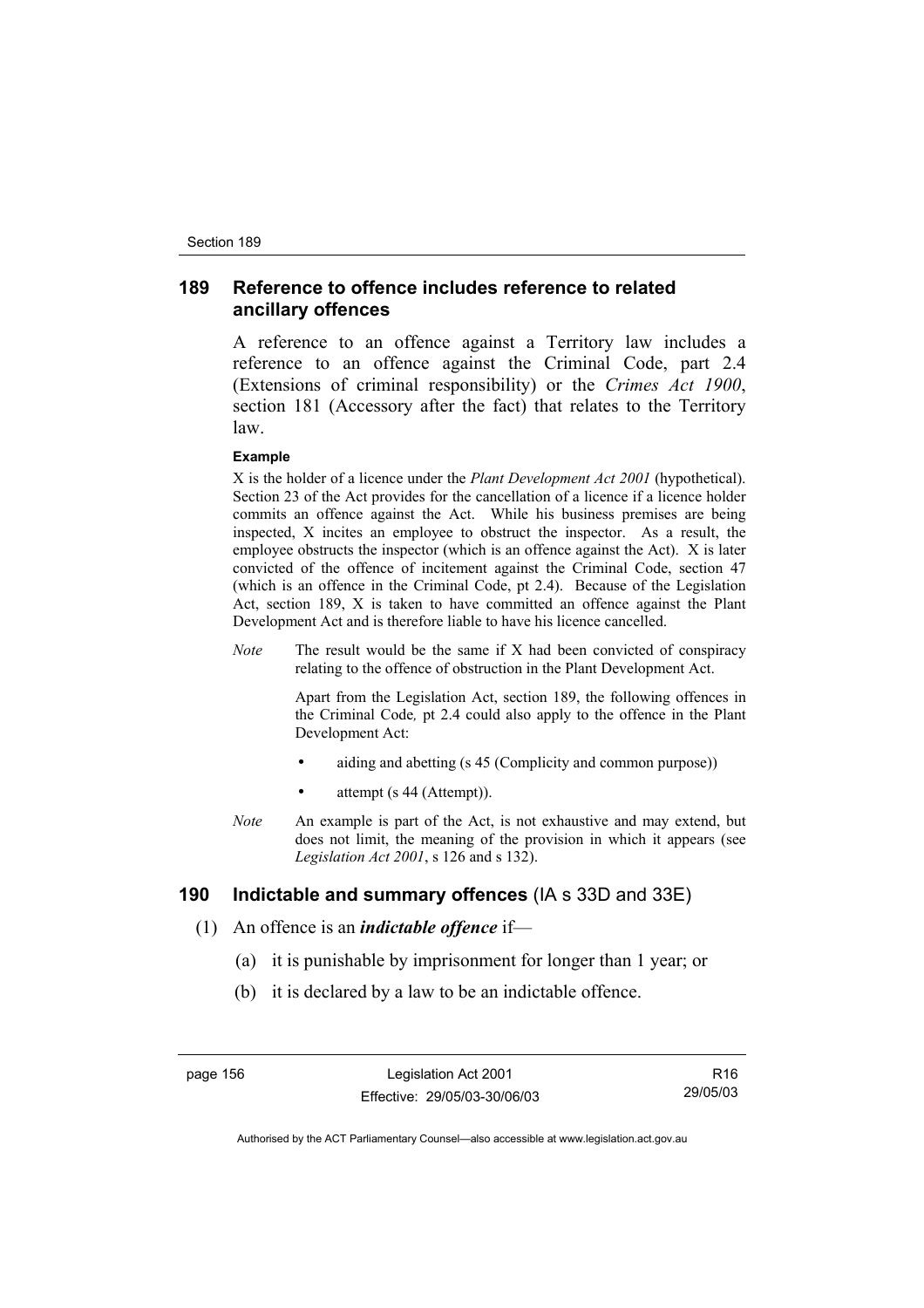(2) Any other offence is a *summary offence* and is punishable on summary conviction.

### **191 Offences against 2 or more laws** (IA s 33F)

- (1) If an act or omission by a person is an offence against 2 or more Territory laws, the person may be prosecuted and convicted for any of the offences, but is not liable to be punished more than once for the act or omission.
- $(2)$  If—
	- (a) an act or omission by a person is an offence against both a Territory law and a law of another jurisdiction; and
	- (b) the person has been punished for the offence against the law of the other jurisdiction;

the person is not liable to be punished for the offence against the Territory law.

(3) In this section:

*law of another jurisdiction* means a law of the Commonwealth, a State, another Territory or New Zealand.

# **192 When must prosecutions begin?** (IA s 33H)

- (1) A prosecution for any of the following offences against a Territory law may be begun at any time:
	- (a) an offence by an individual punishable by imprisonment, on a first conviction, for longer than 6 months;
	- (b) an offence by a corporation punishable, on a first conviction, by a fine of more than 150 penalty units;
	- (c) an aiding and abetting offence by an individual in relation to an offence by a corporation punishable, on a first conviction, by a fine of more than 150 penalty units;

page 157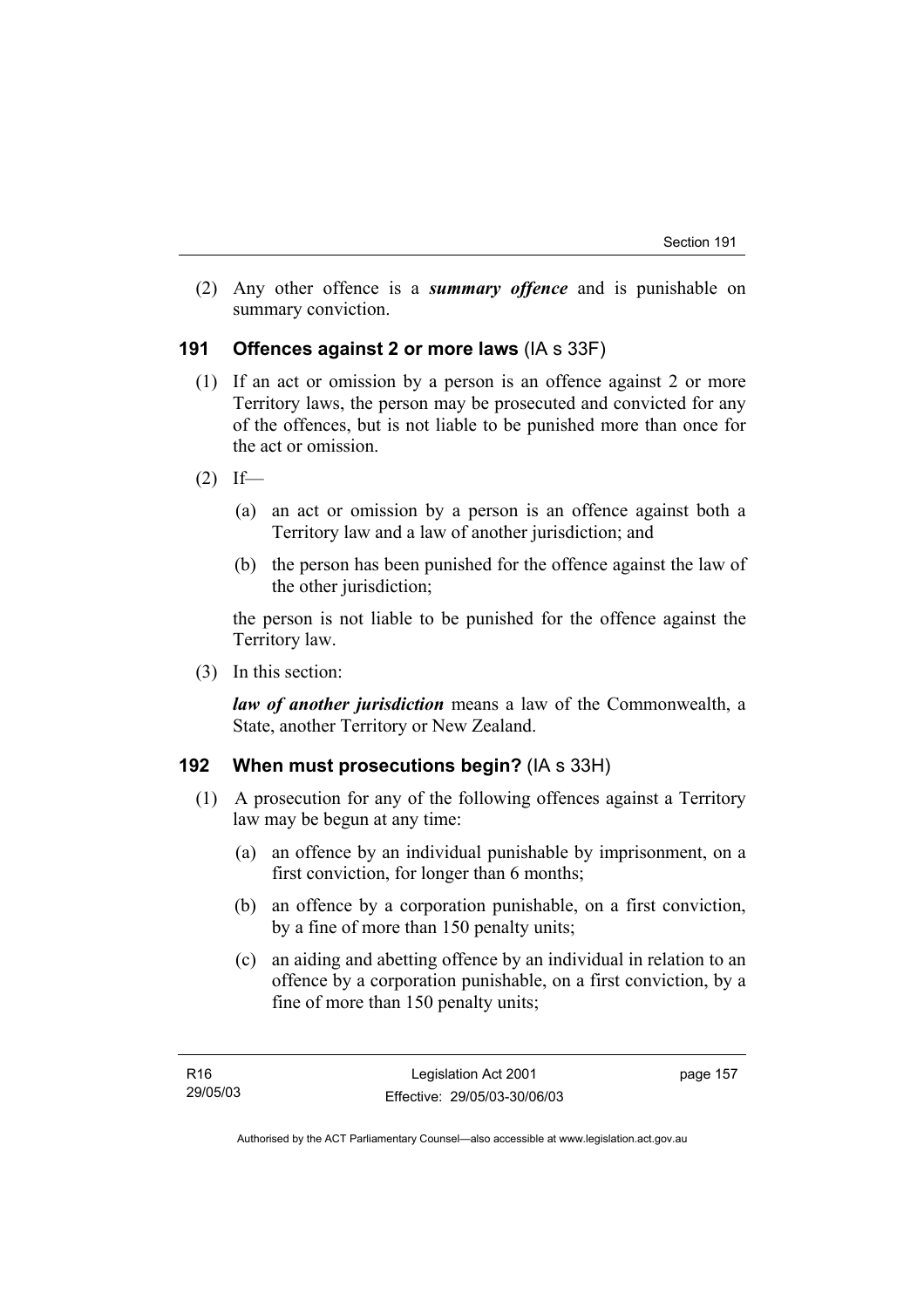- (d) an offence against the *Crimes Act 1900*, section 90 (Minor theft).
- (2) A prosecution for any other offence against a Territory law may be begun only within—
	- (a) 1 year after the day of commission of the offence; or
	- (b) if a Territory law provides for another period—that period.
- (3) However, if a coroner's inquest or inquiry, or an inquiry under the *Inquiries Act 1991* or the *Royal Commissions Act 1991*, is held into a matter that discloses or is otherwise found to relate to an offence mentioned in subsection (2), a prosecution for the offence may be begun within 1 year after the day when—
	- (a) the coroner's report is made; or
	- (b) the report of the board of inquiry or royal commission is given to the Chief Minister.
- (4) In this section:

#### *aiding and abetting offence* means—

- (a) an offence against the Criminal Code, section 45 (Complicity and common purpose); or
- (b) another offence against a Territory law dealing with aiding and abetting.

# **193 Continuing offences** (IA s 33B (2))

- (1) This section applies to a requirement to do an act if—
	- (a) the act is required to be done under a law within a particular period or before a particular time; and
	- (b) failure to comply with the requirement is an offence against the law.

R16 29/05/03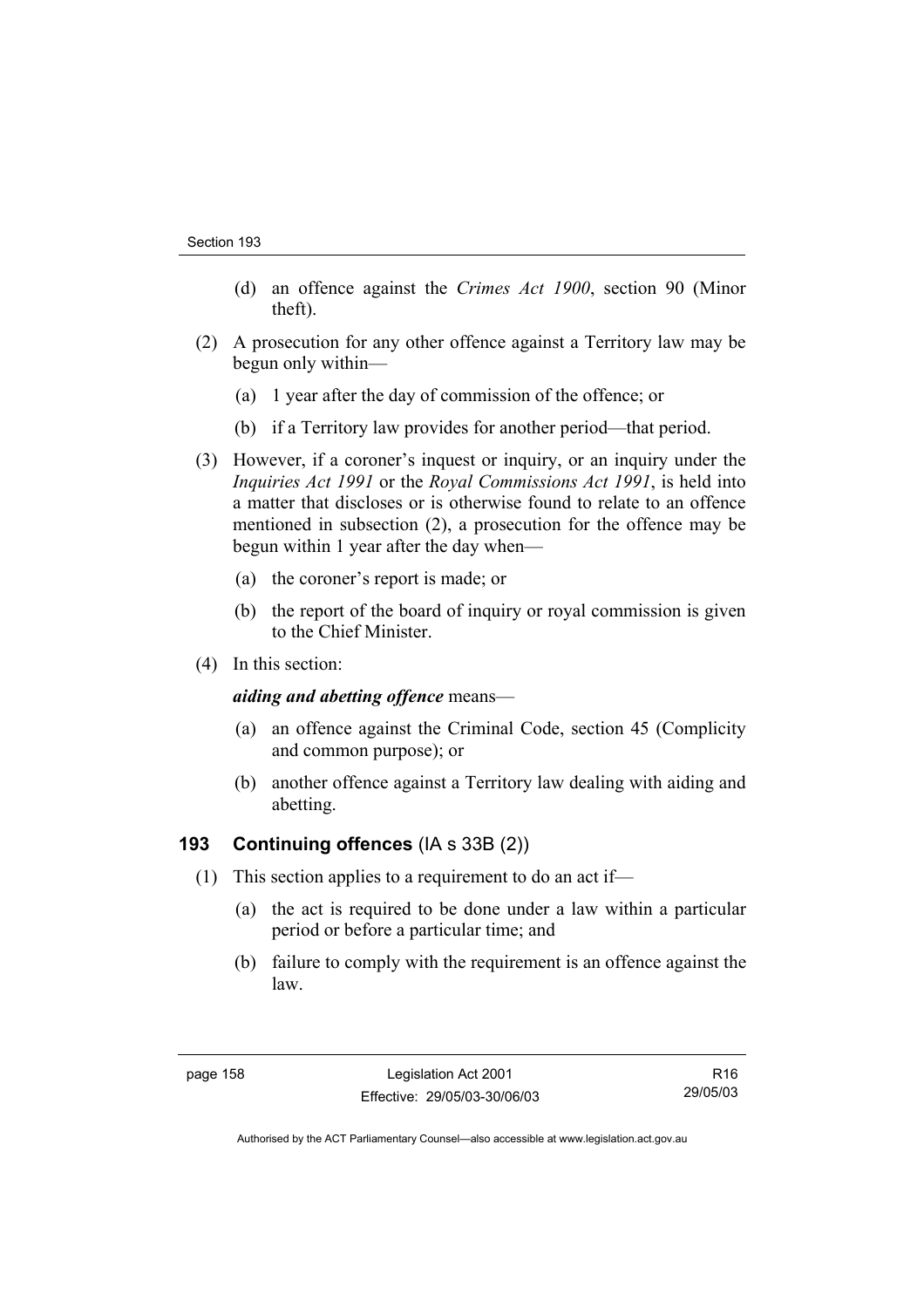- (2) A person who fails to comply with the requirement commits an offence for each day until the act is done.
- (3) A day mentioned in subsection (2) includes any day of conviction for an offence and any later day.
	- *Note* See also s 152 (Continuing effect of obligations).

Legislation Act 2001 Effective: 29/05/03-30/06/03 page 159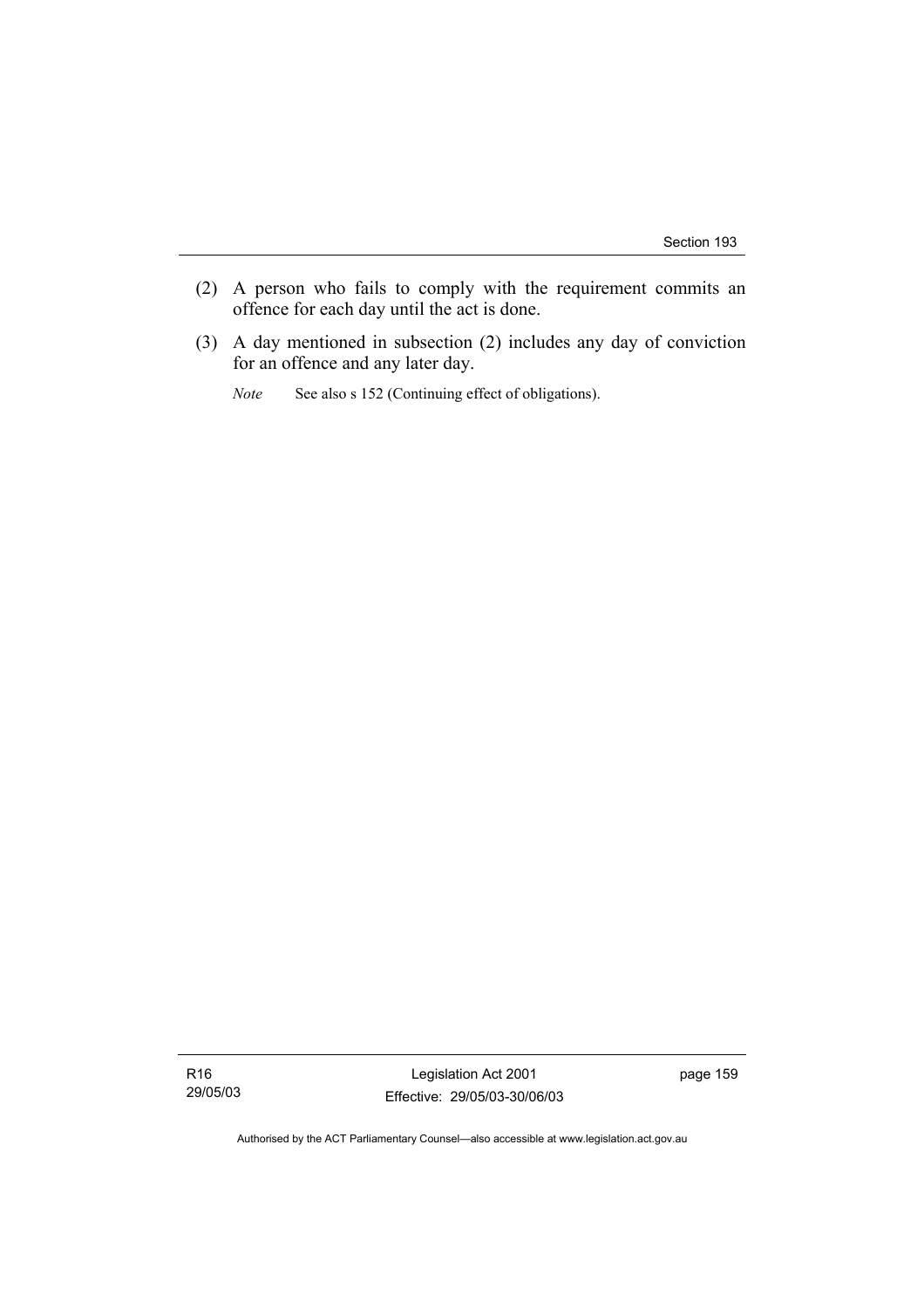Part 19.1 **Introductory** 

Section 195

# **Chapter 19 Administrative and machinery provisions**

# Part 19.1 **Introductory**

# **195 Meaning of** *law* **in ch 19**

In this chapter:

*law* means an Act, subordinate law or disallowable instrument, and includes a provision of a law.

page 160 Legislation Act 2001 Effective: 29/05/03-30/06/03

R16 29/05/03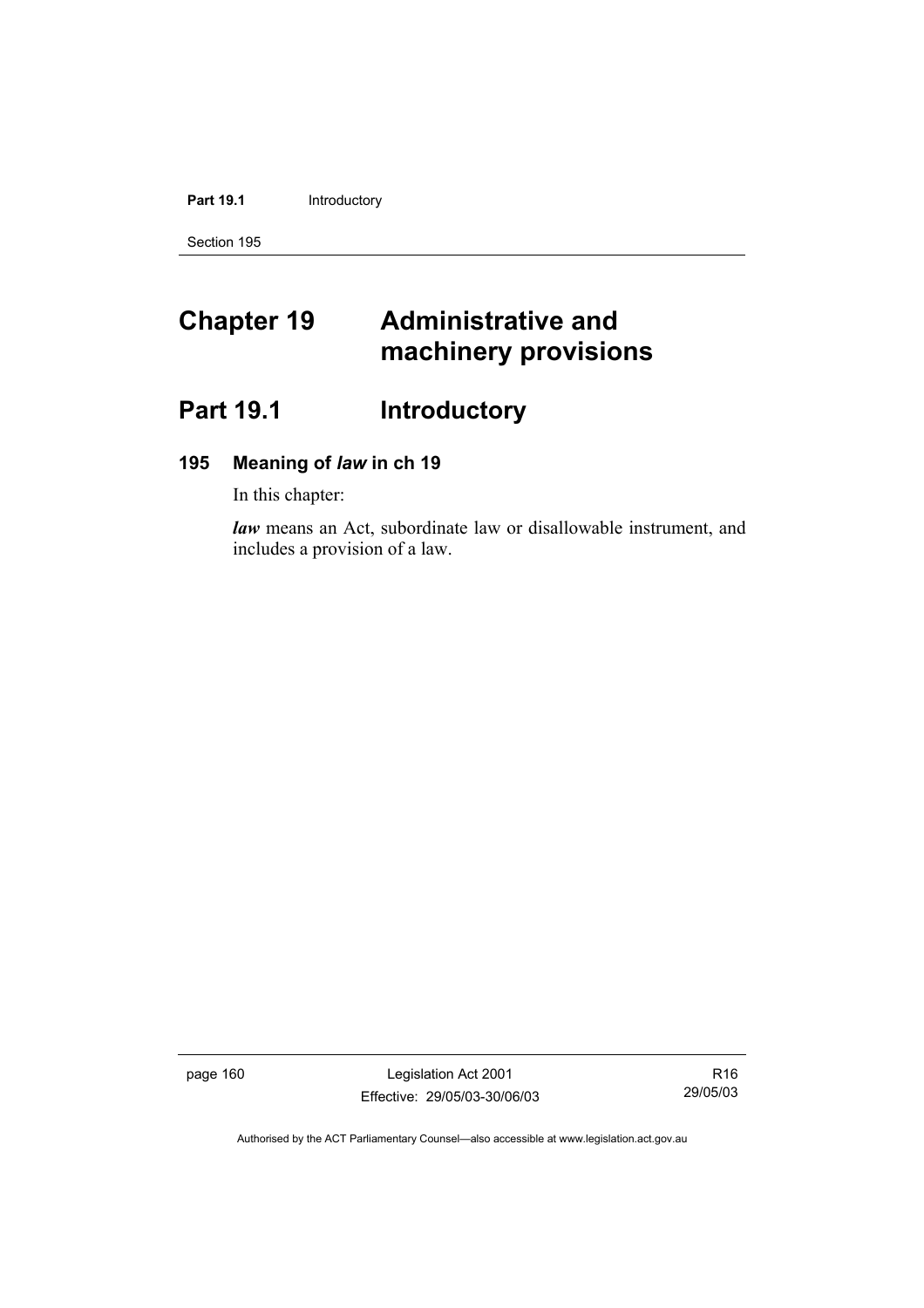# **Part 19.2 Functions**

*Note to pt 19.2* 

*Function* is defined in the dict, pt 1 to include authority, duty and power.

#### **196 Provision giving function gives power to exercise function** (IA s 25B)

 (1) A provision of a law that gives a function to an entity also gives the entity the powers necessary and convenient to exercise the function.

*Note* See dict, pt 1, defs *entity* and *exercise*.

 (2) The powers given to the entity under subsection (1) are in addition to any other powers of the entity under the law.

# **197 Statutory functions may be exercised from time to time**  (IA s 26 (1))

If a law gives a function to an entity, the function may be exercised from time to time.

*Note* See also s 42 (2) (Power to make statutory instruments).

#### **199 Functions of bodies** (IA s 13BB)

 (1) If a law authorises or requires a body to exercise a function, it may do so by resolution.

*Note* See dict, pt 1, def *body*.

 (2) If a law authorises or requires a signature by a person and the person is a body, the signature of a person authorised by the body for the purpose is taken to be the signature of the body.

page 161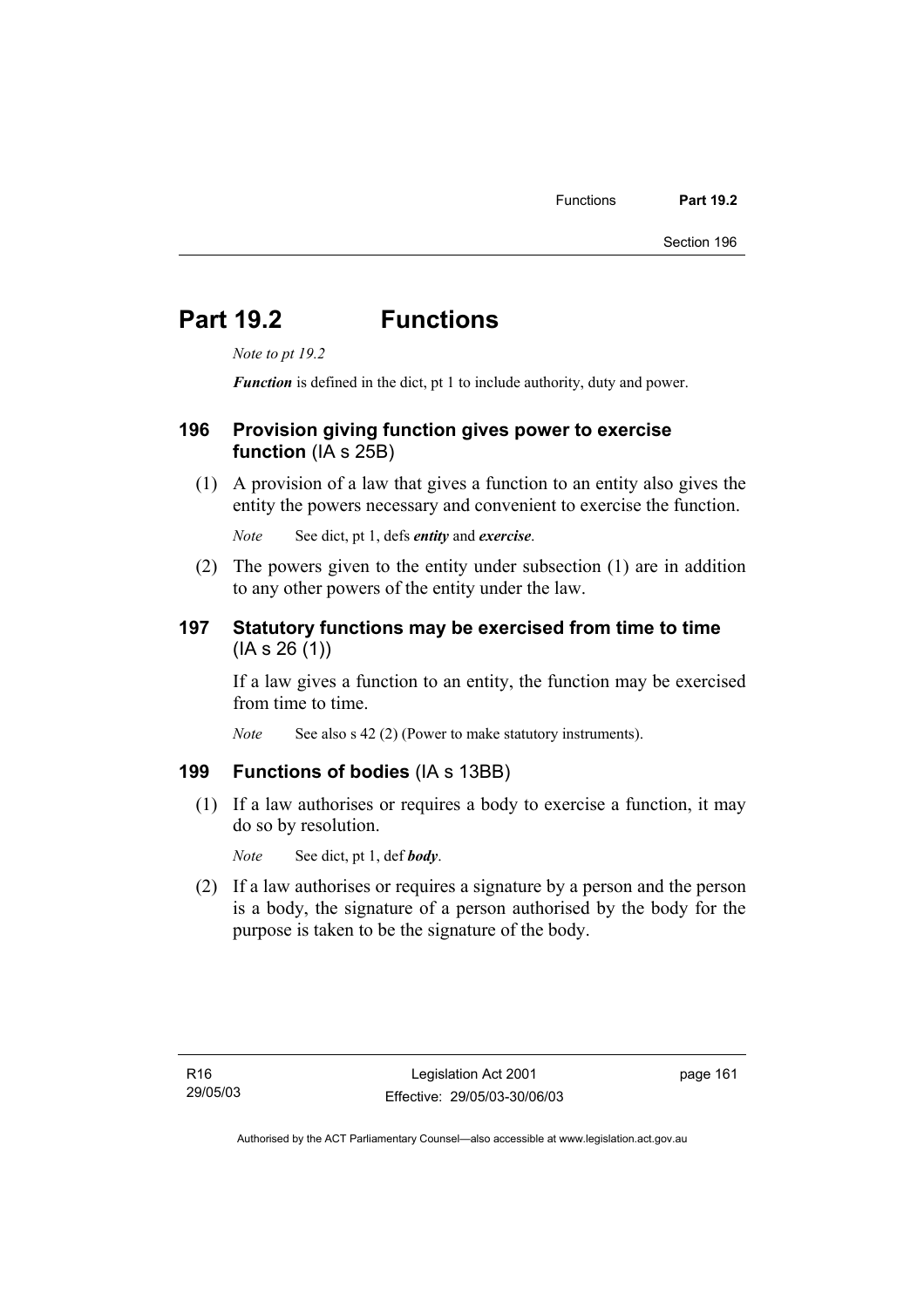#### **Part 19.2** Functions

#### Section 199

 (3) If a law gives a function to a body, the function may be exercised by the body as constituted for the time being.

#### **Example**

The ACT Conference Organisers Registration Board is a statutory body consisting of 5 members. At a meeting of the board it is agreed to exempt a conference organiser from registration on certain conditions. On the day after the meeting, 1 of the members of the board  $(X)$  resigns and another person  $(Y)$  is appointed to the board in X's place. At the next meeting of the board, the board considers additional information submitted by the conference organiser and agrees to amend the conditions of exemption. Because of subsection (3), the board's ability to use its power of exemption is not affected by a change in the membership of the board.

- (4) The exercise of the function is not affected only because of vacancies in the body's membership.
- (5) Subsections (3) and (4) do not affect any quorum requirement applying to the body.

#### **Example**

The Act establishing the board mentioned in the example to subsection (3) provides that the quorum for a meeting of the board is the chairperson or deputy chairperson and 2 other members. If the quorum requirement was complied with at each meeting mentioned in the example, the result mentioned in the example would be the same whether or not X attended the first meeting and whether or not Y attended the second meeting.

- (6) If a body as constituted for the time being does something in exercise of a function given to the body under a law, the thing done by the body does not end only because the membership of the body changes.
	- *Note* See also s 211 (Appointment not affected by appointer changes), s 224 (Acting appointment not affected by appointer changes), and s 241 (Delegation not affected by appointer changes).
- (7) Subsection (6) does not prevent the thing done by the body being ended or changed by the body as subsequently constituted for the time being.

page 162 Legislation Act 2001 Effective: 29/05/03-30/06/03

R16 29/05/03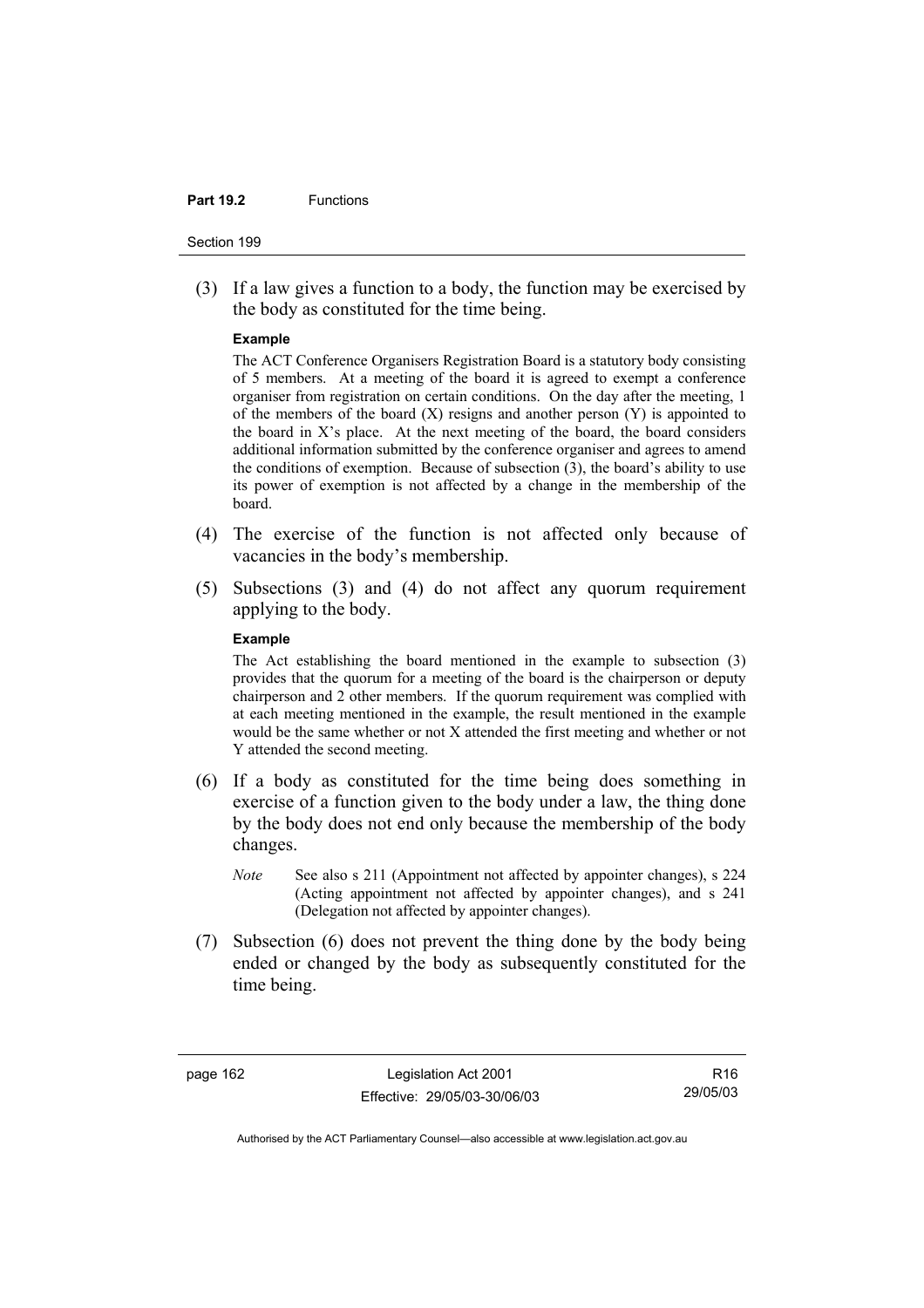### **200 Functions of occupants of positions** (IA s 26 (2), s 30AA)

- (1) If a law gives a function to the occupant of a position, the function may be exercised by the person for the time being occupying the position.
	- *Note* See s 185 (References to occupant of position) and dict, pt 1, defs *occupy* and *position*.
- (2) If the person for the time being occupying a position does something in exercise of a function given to the occupant of the position under a law, the thing done by the person does not end only because the person ceases to be the occupant of the position.
	- *Note* See also s 211 (Appointment not affected by appointer changes), s 224 (Acting appointment not affected by appointer changes), and s 241 (Delegation not affected by appointer changes).
- (3) Subsection (2) does not prevent the thing done by the person being ended or changed by any person subsequently occupying the position for the time being.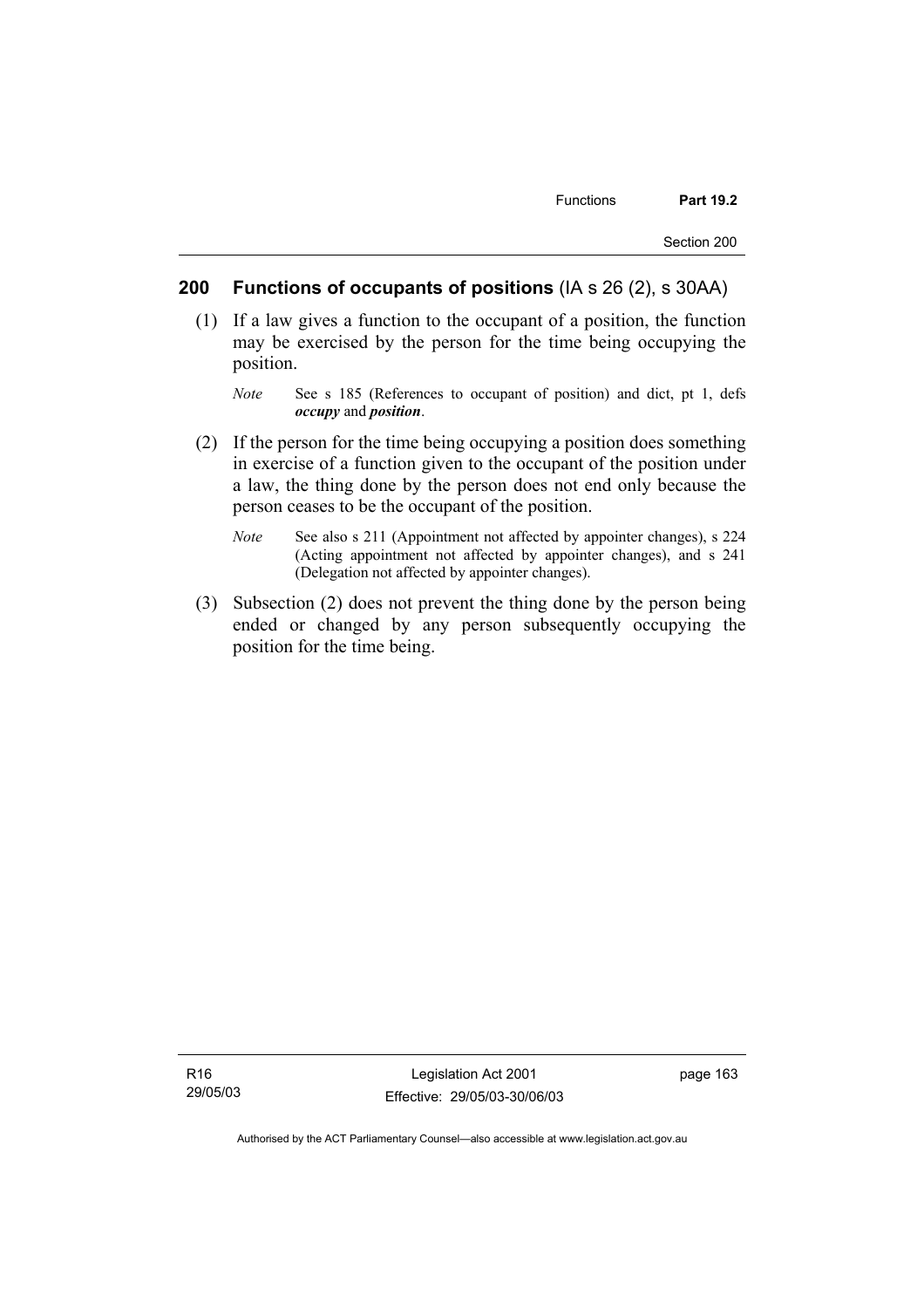**Part 19.3 Appointments**<br>**Division 19.3.1 Appointments** Appointments—other than acting appointments Section 205

# **Part 19.3 Appointments**

# **Division 19.3.1 Appointments—other than acting appointments**

*Note to div 19.3.1* 

Certain statutory appointments made by a Minister require consultation with a Legislative Assembly committee and are disallowable (see div 19.3.3 (Appointments—Assembly consultation)).

# **205 Application of div 19.3.1** (IA s 28 (1))

This division applies if a law authorises or requires an entity (the *appointer*) to appoint a person—

- (a) to a position under a law; or
- (b) to exercise a function or do anything else under a law.
- *Note Function* is defined in the dict, pt 1 to include authority, duty and power.

### **206 Appointments must be in writing etc** (IA s 28 (7))

- (1) An appointment must be made, or evidenced, by writing (the *instrument of appointment*) signed by the appointer.
- (2) If a law provides for a maximum or minimum period of appointment, the instrument of appointment must state the period for which the appointment is made.

#### **Examples of stated appointment periods**

- 1 2 years
- 2 until age 65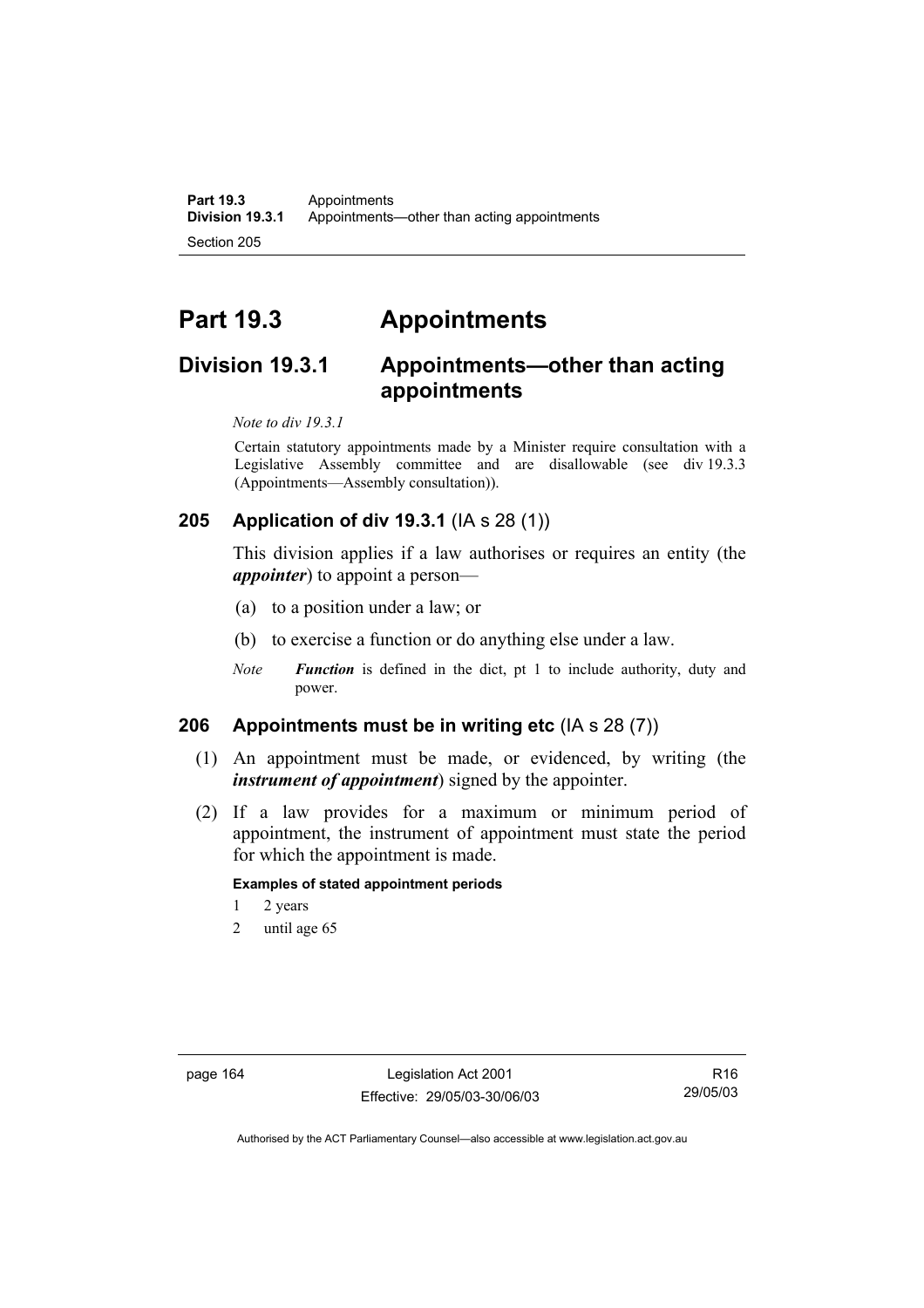## **207 Appointment may be by name or position** (IA s 28 (2))

- (1) The appointer may make an appointment by—
	- (a) naming the person appointed; or
	- (b) nominating the occupant of a position (however described), at a particular time or from time to time.
- (2) For this division, the person named, or the occupant of the position nominated, is the *appointee*.

## **208 Power of appointment includes power to suspend etc**  (IA s 28 (3) to (5))

- (1) The appointer's power to make the appointment includes the power—
	- (a) to suspend the appointee, and end the suspension; or
	- (b) to end the appointment, and appoint someone else or reappoint the appointee if the appointee is eligible to be appointed to the position; or
	- (c) to reappoint the appointee if the appointee is eligible to be appointed to the position.
- (2) The power to suspend the appointee, or end the appointment, is exercisable in the same way, and subject to the same conditions, as the power to make the appointment.

#### **Example**

If the appointment power is exercisable only on the recommendation of a body, the power to suspend, or end the appointment, is exercisable only on the recommendation of the body.

*Note* An example is part of the Act, is not exhaustive and may extend, but does not limit, the meaning of the provision in which it appears (see s 126 and s 132).

page 165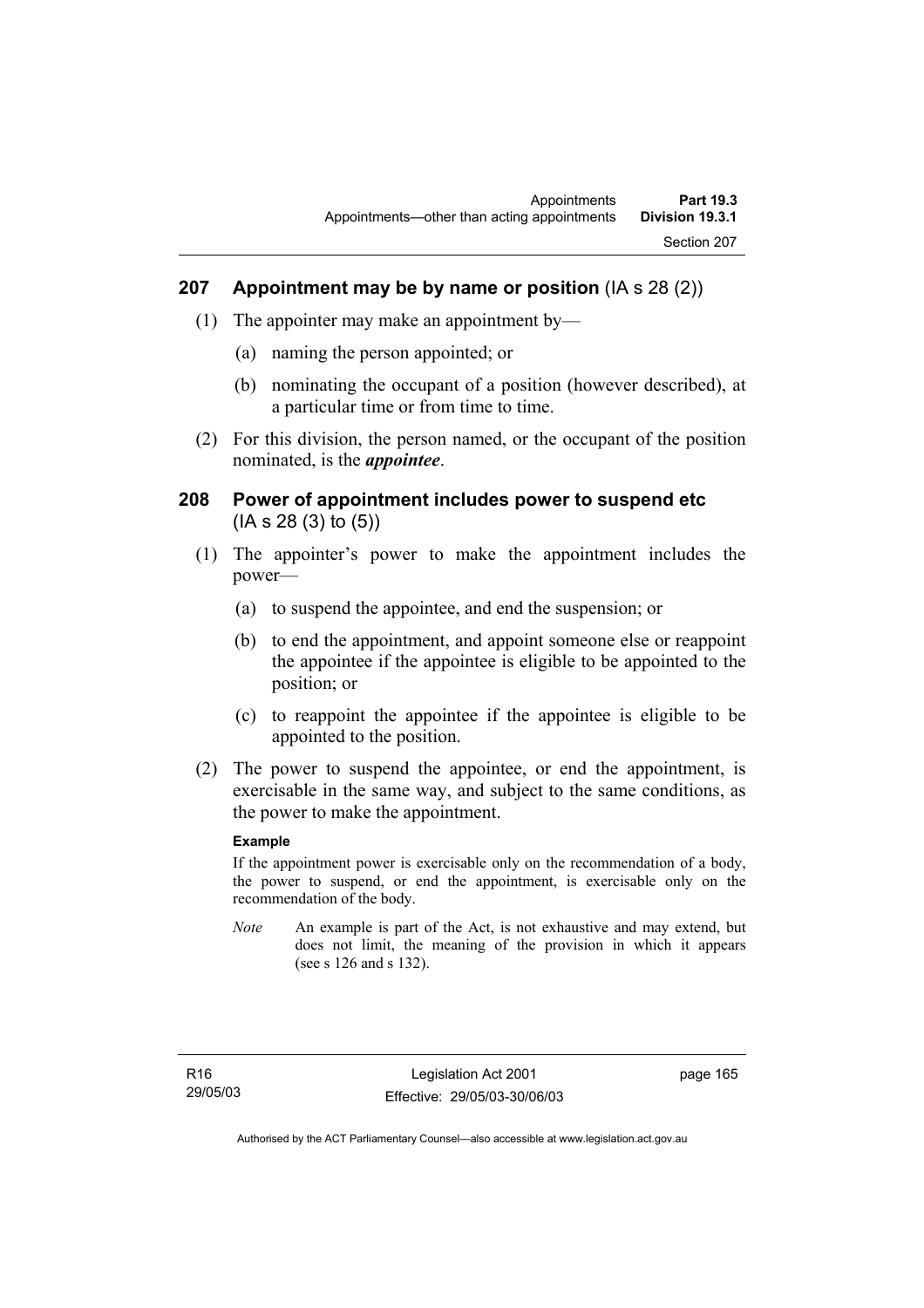# **209 Power of appointment includes power to make acting appointment** (IA s 28 (4) to (6))

- (1) If the appointer's power is the power to make an appointment to a position, the power to make the appointment also includes power to appoint a person, or 2 or more people, to act in the position—
	- (a) during any vacancy, or all vacancies, in the position, whether or not an appointment has previously been made to the position; or
	- (b) during any period, or all periods, when the appointee cannot for any reason exercise functions of the position.

#### **Examples for par (b)**

- 1 the appointee is ill or on leave
- 2 the appointee is acting in another position
- 3 the appointee is outside the ACT or Australia
- *Note 1 Function* is defined in the dict, pt 1 to include authority, duty and power.
- *Note 2* An example is part of the Act, is not exhaustive and may extend, but does not limit, the meaning of the provision in which it appears (see s 126 and s 132).
- (2) The power to appoint a person to act is exercisable in the same way, and subject to the same conditions, as the power to make the appointment.

#### **Example**

If the appointment power is exercisable only on the recommendation of a body, the power to appoint a person to act is exercisable only on the recommendation of the body.

- (3) Without limiting subsection (2), if the law (or another law) requires—
	- (a) the appointee to hold a qualification; or
	- (b) the appointer (or someone else) to be satisfied about the appointee's suitability (whether in terms of knowledge,

| page 166 | Legislation Act 2001         | R <sub>16</sub> |
|----------|------------------------------|-----------------|
|          | Effective: 29/05/03-30/06/03 | 29/05/03        |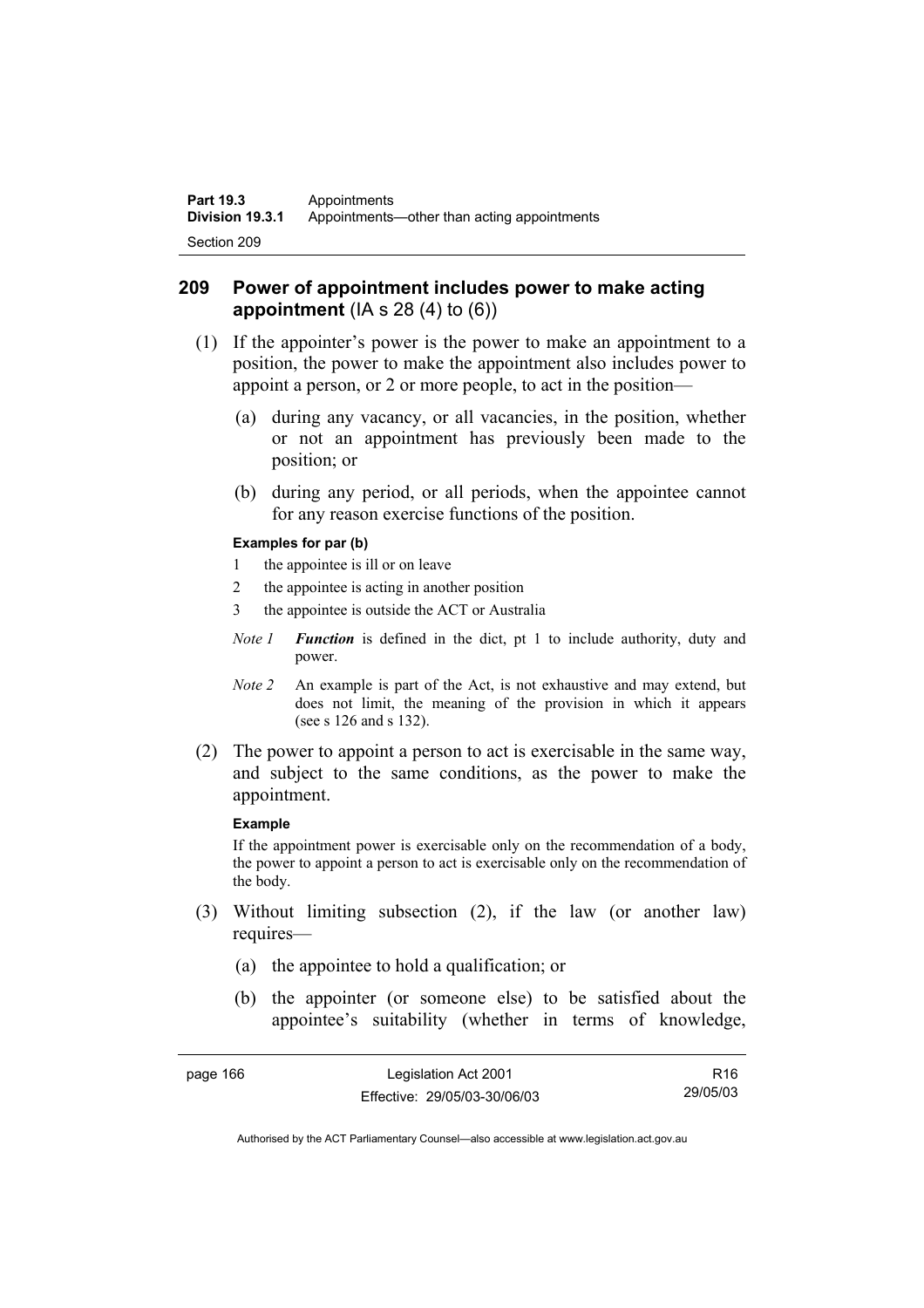experience, character or any other personal quality) before appointing the appointee to the position;

a person may only be appointed to act in the position if the person holds the qualification or the appointer (or other person) is satisfied about the person's suitability.

#### **Examples**

- 1 If an Act requires the appointee to be a magistrate, a person can be appointed to act in the position only if the person is a magistrate.
- 2 If a regulation requires the appointee to be a lawyer of at least 5 years standing, a person can be appointed to act in the position only if the person is a lawyer of at least 5 years standing.
- 3 If an Act requires the appointee to have, in the Executive's opinion, appropriate expertise, training or experience in relation to the needs of a particular group of people, a person can be appointed to act in the position only if the person has, in the Executive's opinion, that expertise, training or experience.

# **210 Resignation of appointment** (IA s 28 (8), (9))

- (1) An appointment ends if the appointee resigns by signed notice of resignation given to the appointer.
- (2) However, if the appointer is the Executive, the notice of resignation may be given to a Minister.

## **211 Appointment not affected by appointer changes**

- (1) If the appointer is a body, an appointment made by the body does not end only because the membership of the body changes.
- (2) If the appointer is the person for the time being occupying a position, an appointment made by the person does not end only because the person ceases to be the occupant of the position.
- (3) This section does not limit the following sections:
	- section 199 (Functions of bodies)
	- section 200 (Functions of occupants of positions).

| R16      | Legislation Act 2001         | page 167 |
|----------|------------------------------|----------|
| 29/05/03 | Effective: 29/05/03-30/06/03 |          |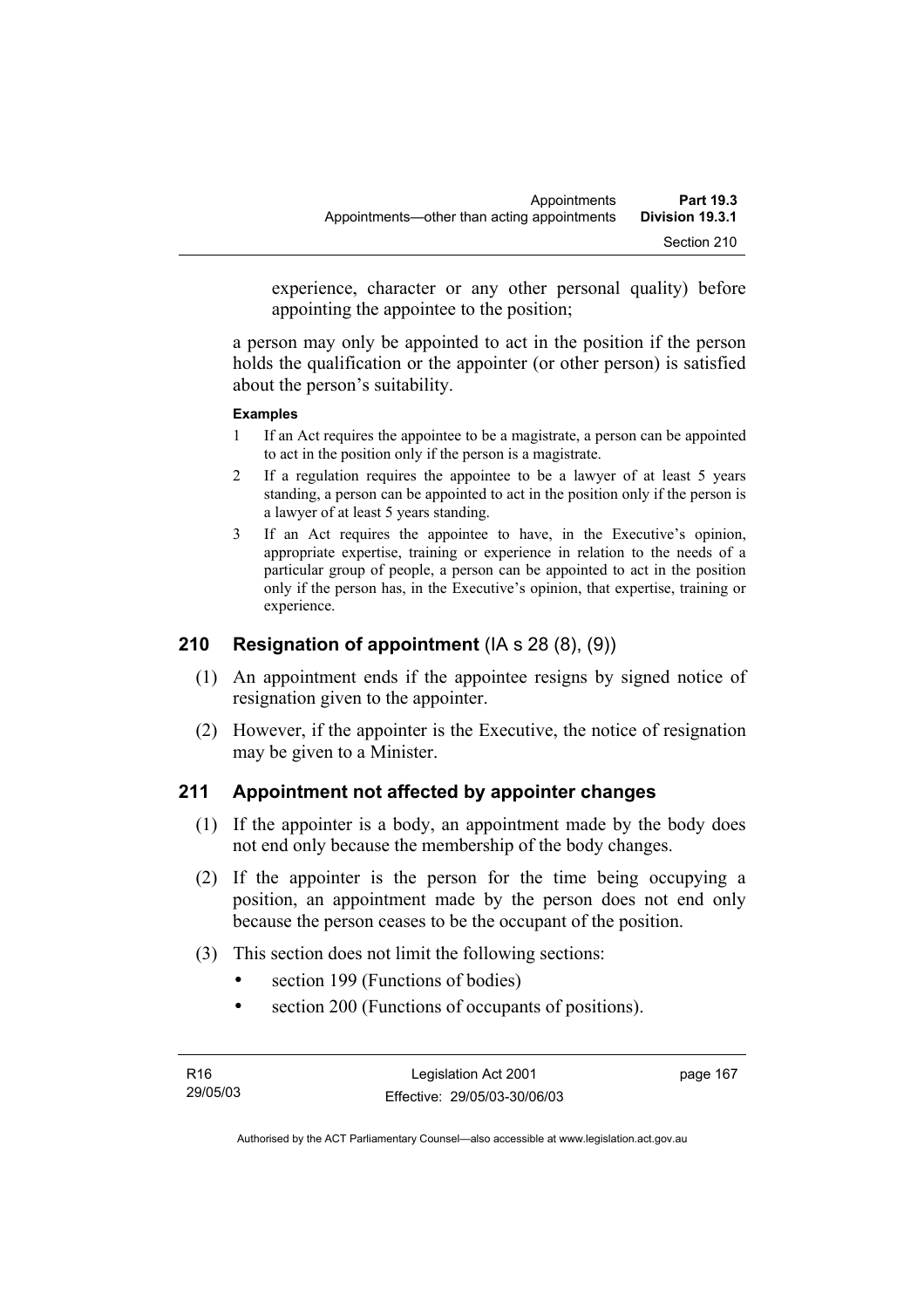**Part 19.3 Appointments**<br>**Division 19.3.2** Acting appoint **Division 19.3.2** Acting appointments Section 212

# **212 Appointment not affected by defect etc** (IA s 28 (10))

An appointment, or anything done under an appointment, is not invalid only because of a defect or irregularity in or in relation to the appointment.

# **Division 19.3.2 Acting appointments**

#### **215 Application of div 19.3.2** (IA s 28A (1))

This division applies if a law gives an entity (the *appointer*) power to appoint a person to act in a position under a law.

*Note* A power to make an appointment includes power to make an acting appointment (see s 209).

## **216 Acting appointments must be in writing etc** (IA s 28 (7))

- (1) An acting appointment must be made, or evidenced, by writing (the *instrument of appointment*) signed by the appointer.
- (2) If a law provides for a maximum or minimum period of appointment, the instrument of appointment must state the period for which the acting appointment is made.

#### **Examples of stated appointment periods**

- 1 1 year
- 2 until 31 December 2002 (a period of 9 months)
- *Note 1* See also s 219 (Appointer may decide terms of acting appointment etc) and s 221 (How long does an acting appointment operate?)
- *Note 2* An example is part of the Act, is not exhaustive and may extend, but does not limit, the meaning of the provision in which it appears (see s 126 and s 132).

## **217 Acting appointment may be made by name or position**

- (1) The appointer may make an acting appointment by—
	- (a) naming the person appointed; or

page 168 Legislation Act 2001 Effective: 29/05/03-30/06/03

R16 29/05/03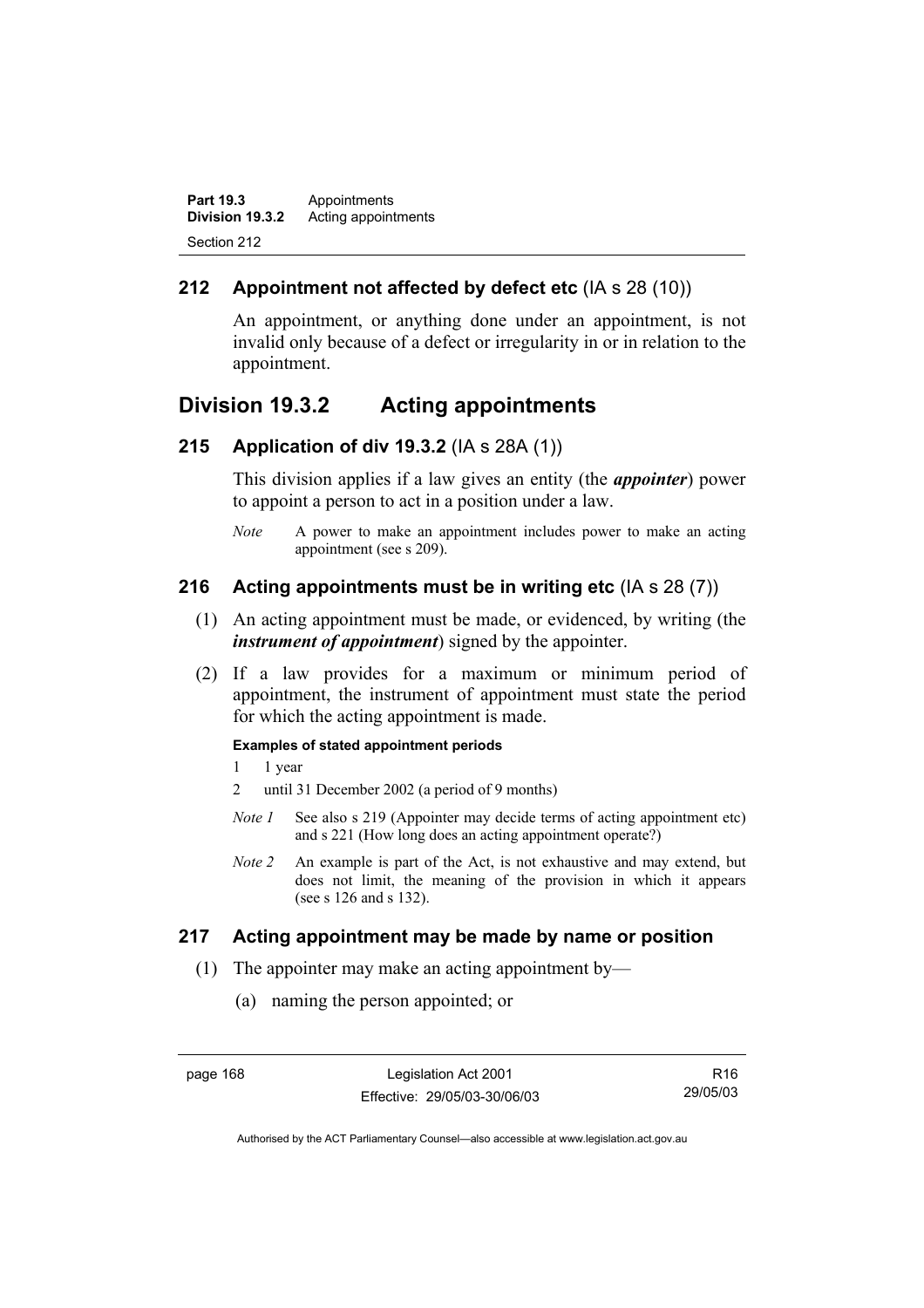- (b) nominating the occupant of a position (however described), at a particular time or from time to time.
- (2) For this division, the person named, or the occupant of the position nominated, is the *appointee*.

# **218 Instrument may provide when acting appointment has effect etc** (IA s 28A (2))

The instrument making or evidencing the acting appointment may provide that the appointment has effect only in stated circumstances or subject to stated conditions or limitations.

#### **Examples**

- 1 The instrument relating to a standing (or dormant) acting appointment for a position provides that when the substantive occupant of the position (Y) is overseas X may act in the position, but may exercise stated powers of the position only with Y's approval.
- 2 X is appointed to act in Y's position if Y is out of the ACT and a declaration of acute fire danger is published under the *ABC Act 2000*.
- *Note* An example is part of the Act, is not exhaustive and may extend, but does not limit, the meaning of the provision in which it appears (see s 126 and s 132).

# **219 Appointer may decide terms of acting appointment etc**  (IA s 28A (3))

- (1) The appointer may—
	- (a) decide the terms of the acting appointment, including any remuneration and allowances; and

page 169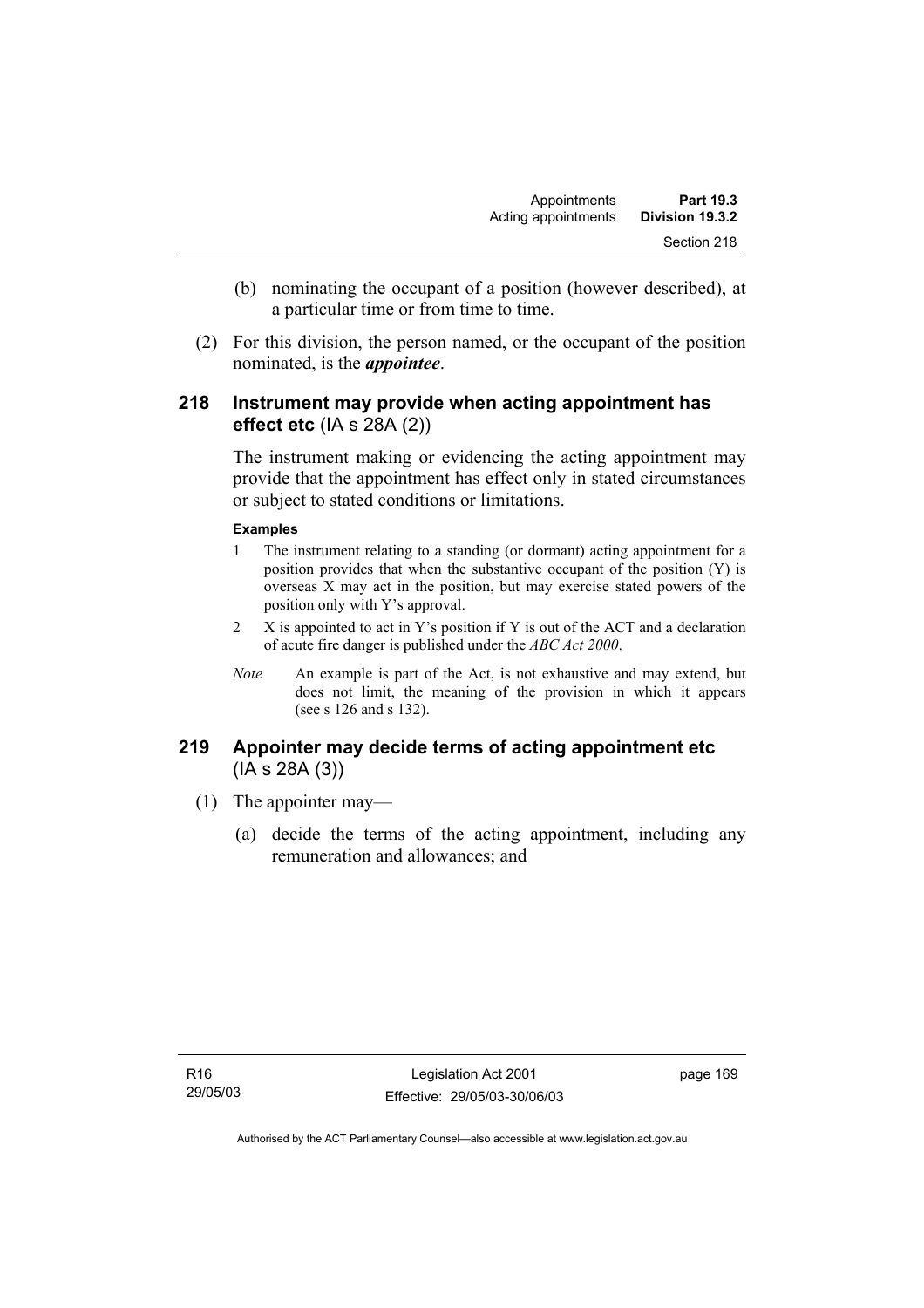(b) end the appointment at any time.

#### **Example for par (b)**

A appoints X to act in a position for 10 months. Two months after X begins to act, A ends the appointment.

- *Note 1* See also s 221 (How long does an acting appointment operate?)
- *Note 2* An example is part of the Act, is not exhaustive and may extend, but does not limit, the meaning of the provision in which it appears (see s 126 and s 132).
- (2) The power to end the acting appointment is exercisable in the same way, and subject to the same conditions, as the power to make the acting appointment.

#### **Example**

If the power to make the acting appointment is exercisable only on the recommendation of a body, the power to end the appointment is exercisable only on the recommendation of the body.

## **220 Appointee may exercise functions under acting appointment etc** (IA s 28A (8))

While the appointee is acting in the position—

- (a) the appointee has, subject to the instrument making or evidencing the appointment, all the functions of the occupant of the position; and
- (b) all Territory laws apply in relation to the appointee as if the appointee were the occupant of the position.
- *Note Function* is defined in the dict, pt 1 to include authority, duty and power.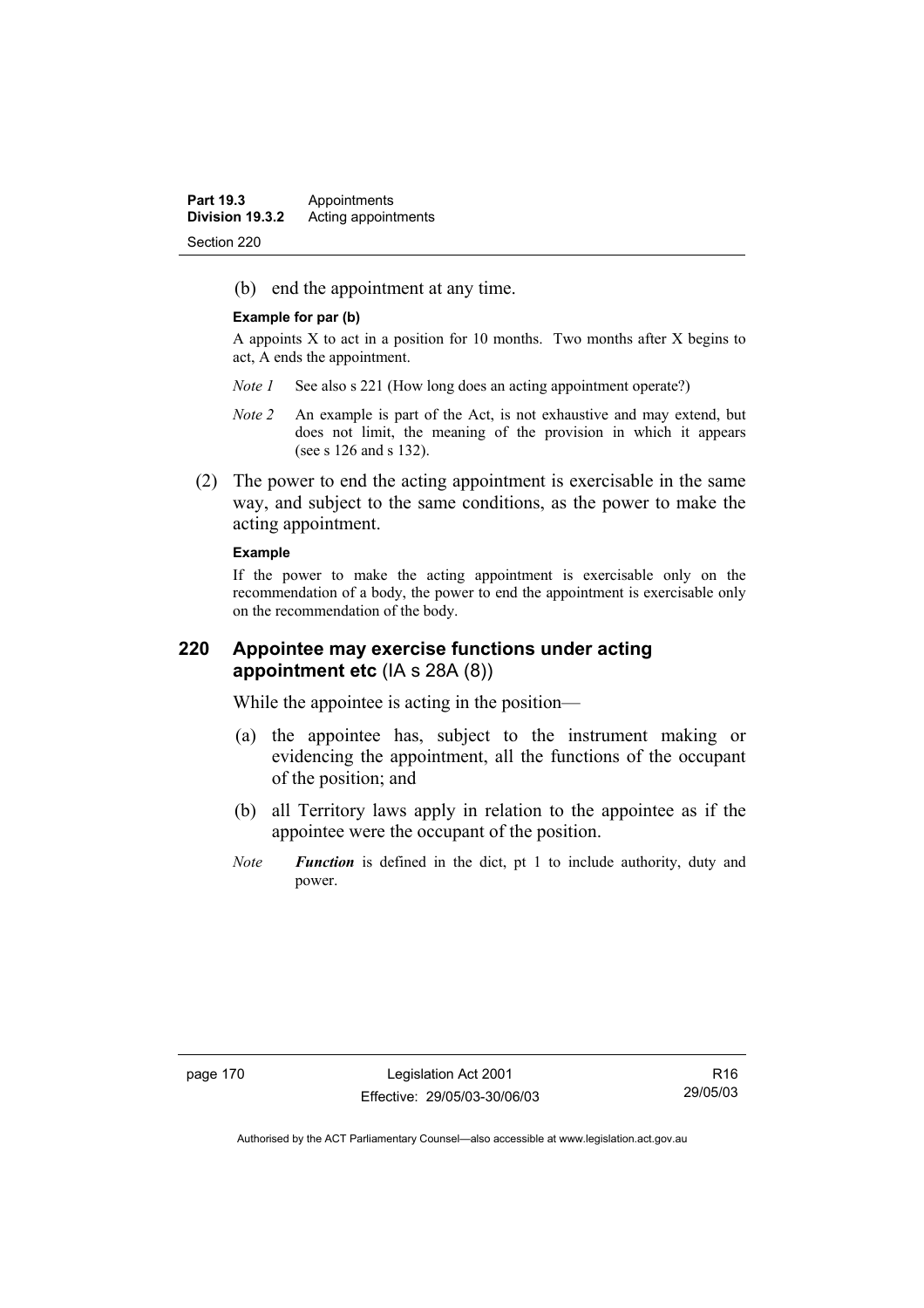# **221 How long does an acting appointment operate?**  (IA s 28A (4) to (6))

 (1) If the appointee acts in the position because it is vacant, the appointee may not act for more than 1 year after the position became vacant.

*Note* See also s 219 (Appointer may decide terms of acting appointment etc)

- (2) If the appointee is acting in a position that becomes vacant while the appointee is acting, the appointee may continue to act until the first of the following happens:
	- (a) the appointer ends the appointment;
	- (b) the vacancy is filled;
	- (c) 1 year after the position became vacant.

#### **Example**

A appoints X to act in Y's position for a year while Y is on secondment in another agency. Three months after X begins to act, Y is permanently transferred to the other agency. One month later,  $\overline{Z}$  is appointed to the position in which  $\overline{X}$  is acting. The appointment of Z brings X's acting appointment to an end.

- *Note* An example is part of the Act, is not exhaustive and may extend, but does not limit, the meaning of the provision in which it appears (see s 126 and s 132).
- (3) If the appointee acts in the position because the occupant of the position cannot exercise functions and the occupant resumes the exercise of the functions, the appointment no longer authorises the appointee to act on that occasion.
	- *Note Function* is defined in the dict, pt 1 to include authority, duty and power.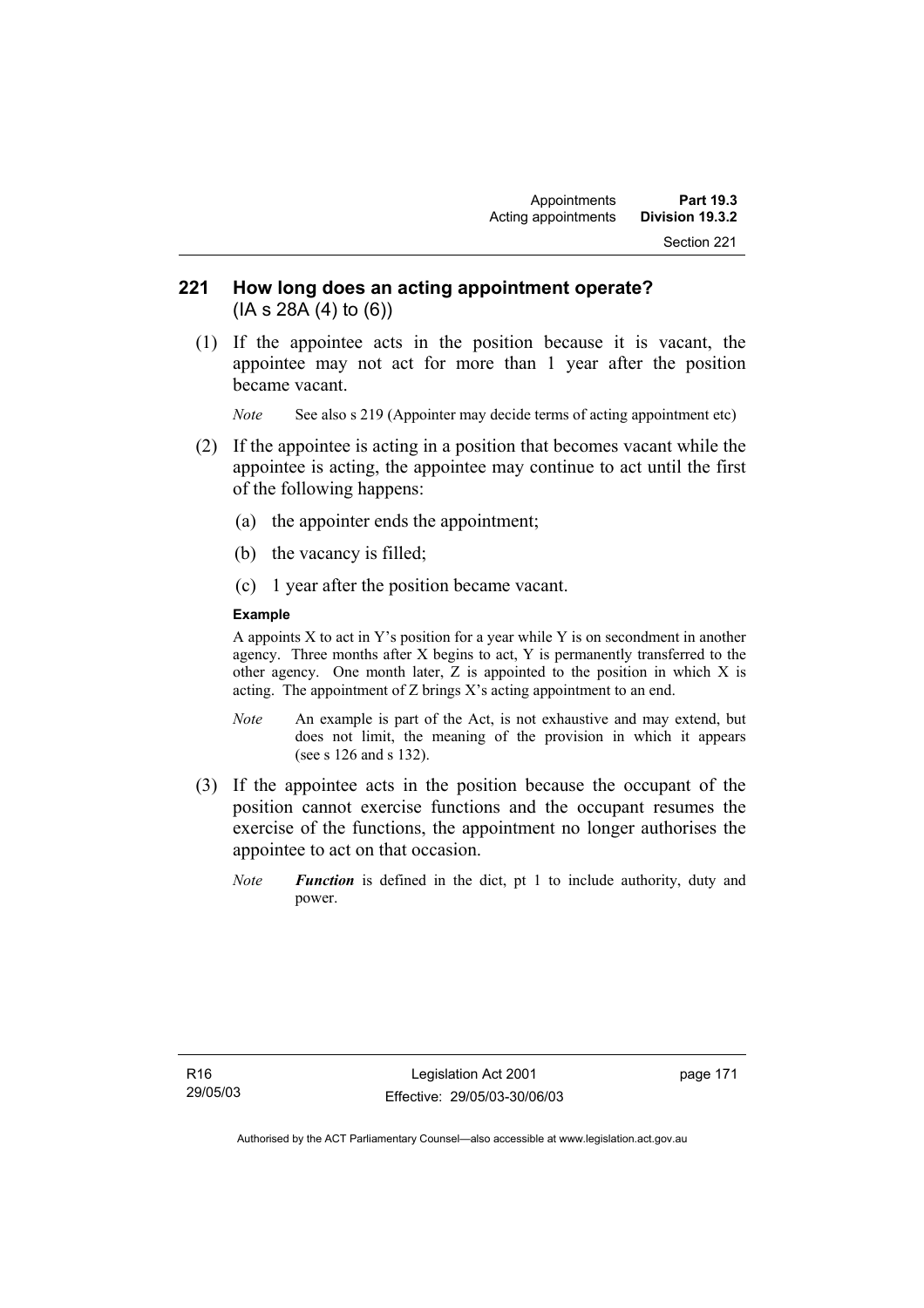# **222 Resignation of acting appointment** (IA s 28 (8) to (11))

- (1) An acting appointment ends if the appointee resigns by signed notice of resignation given to the appointer.
- (2) However, if the appointer is the Executive, the notice of resignation may be given to a Minister.

# **223 Effect of acting appointment on substantive appointment etc** (IA s 28A (7)

- (1) If the appointee is the occupant of another position under a law (the *substantive position*), the appointee does not cease to occupy the substantive position only because of the appointee's appointment or because the appointee acts under the appointment.
- (2) This section does not prevent an acting appointment being made to the substantive position.

# **224 Acting appointment not affected by appointer changes**

- (1) If the appointer is a body, an acting appointment made by the body does not end only because the membership of the body changes.
- (2) If the appointer is the person for the time being occupying a position, an acting appointment made by the person does not end only because the person ceases to be the occupant of the position.
- (3) This section does not limit the following sections:
	- section 199 (Functions of bodies)
	- section 200 (Functions of occupants of positions).

# **225 Acting appointment not affected by defect etc**  (IA s 28 (10), (11), 28A (9))

 (1) An acting appointment, or anything done under an acting appointment, is not invalid only because of a defect or irregularity in or in relation to the appointment.

page 172 Legislation Act 2001 Effective: 29/05/03-30/06/03

R16 29/05/03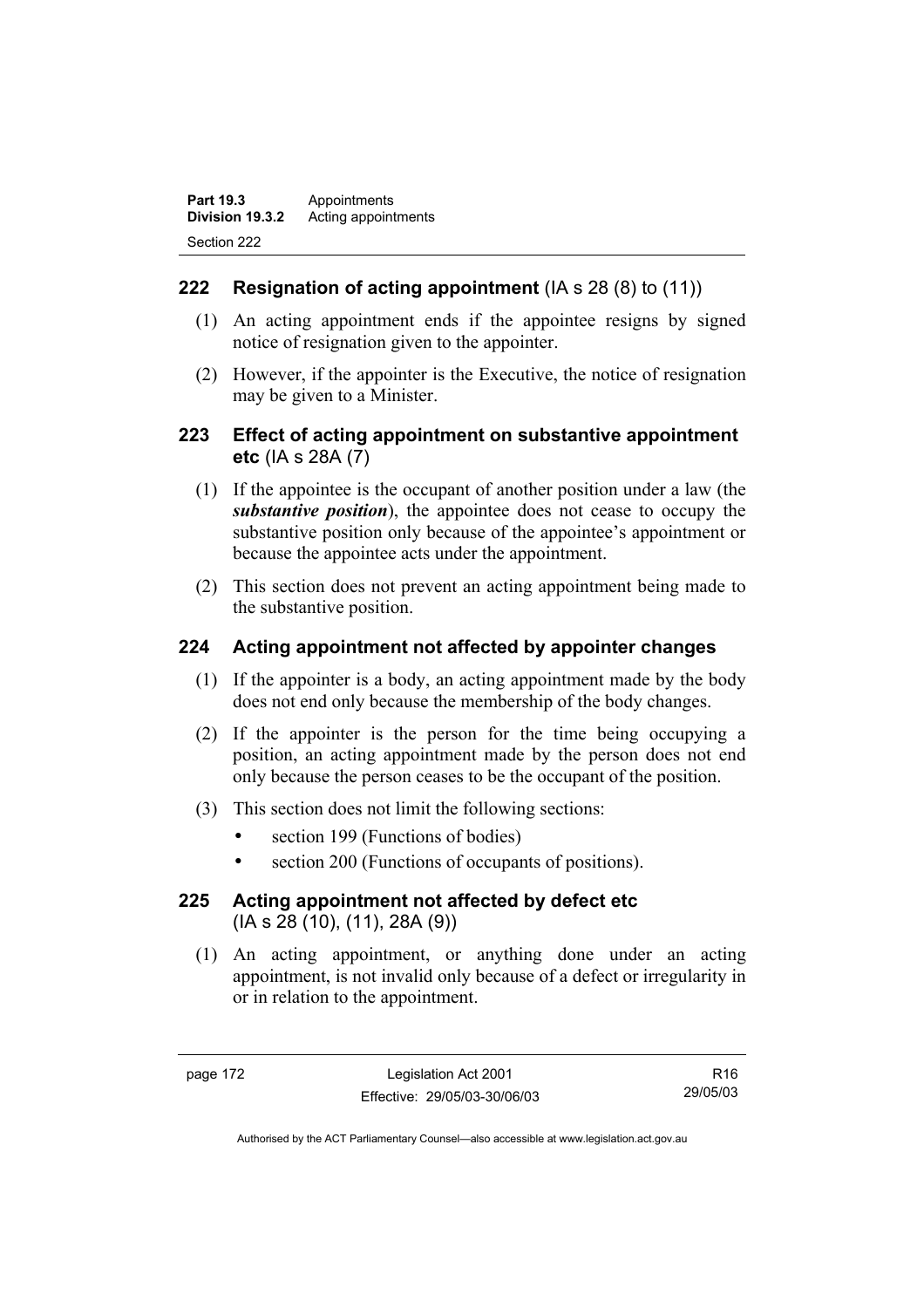- (2) Anything done by or in relation to the appointee while the appointee purports to act in the position is not invalid only because—
	- (a) the occasion for the appointment had not arisen or had ended; or
	- (b) the appointment had ended; or
	- (c) the occasion for the appointee to act had not arisen or had ended.

# **Division 19.3.3 Appointments—Assembly consultation**

# **226 Meaning of** *statutory position* **in div 19.3.3**(SAA s 3)

In this division:

*statutory position* means a position (including as a member of a Territory authority) established under an Act.

*Note Position* includes office (see dict, pt 1, def *position*).

## **227 Application of div 19.3.3** (SAA s 4 (1), s 6)

- (1) This division applies if a Minister has the power under an Act to appoint a person to a statutory position.
- (2) However, this division does not apply to an appointment of—
	- (a) a public servant to a statutory position (whether or not the Act under which the appointment is made requires that the appointee be a public servant); or
	- (b) a person to act in a statutory position for not longer than 6 months, unless the appointment is of the person to act in the position for a 2nd or subsequent consecutive period; or
	- (c) a person to a statutory position if the only function of the position is to advise the Minister.

page 173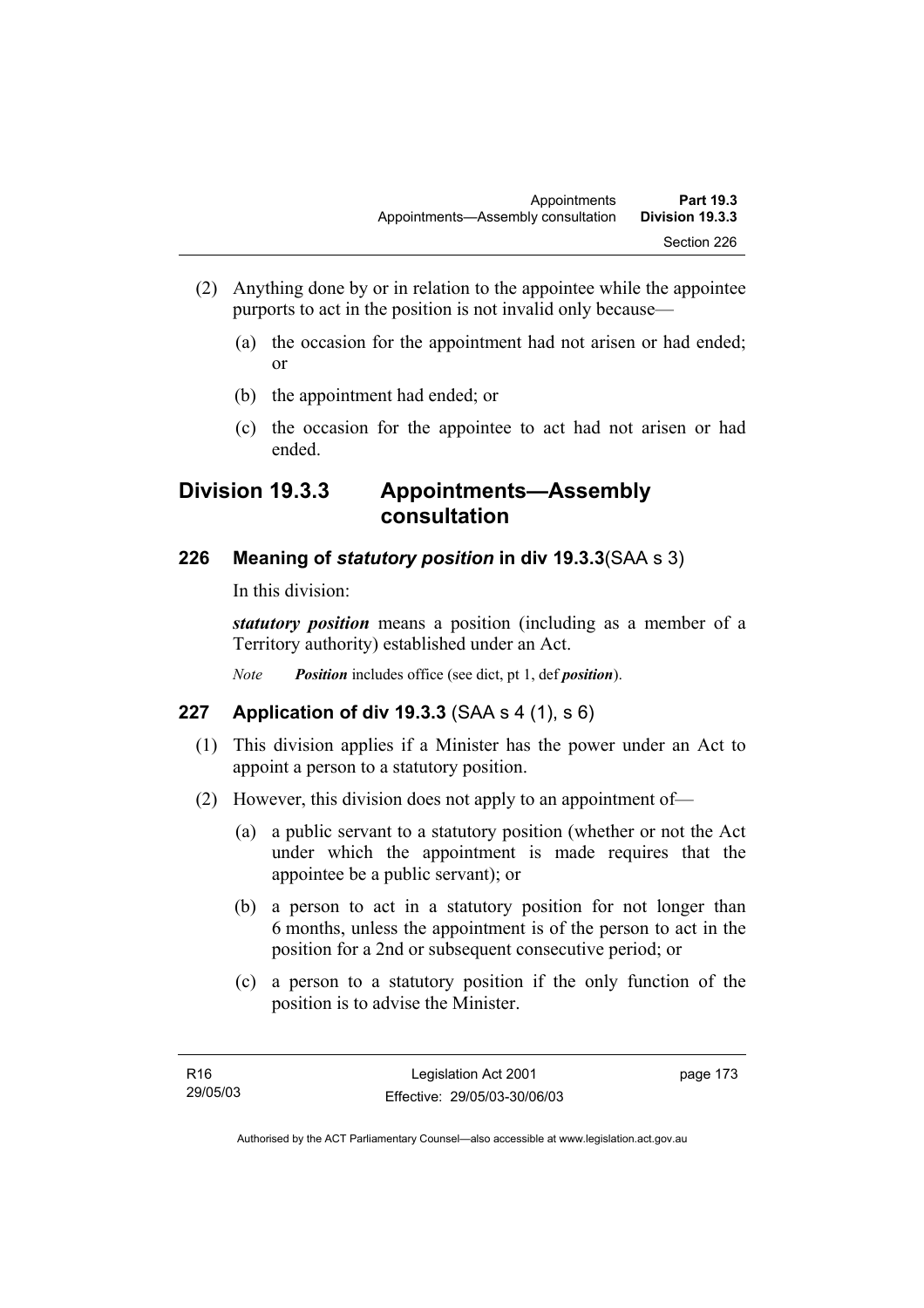(3) In this section:

*public servant* includes a fire commissioner, deputy fire commissioner or other member of the fire brigade.

# **228 Consultation with appropriate Assembly committee**  (SAA s 4 (1))

- (1) Before making an appointment to a statutory position, a Minister must consult—
	- (a) a standing committee of the Legislative Assembly nominated by the Speaker for the purpose; or
	- (b) if no nomination under paragraph (a) is in force—the standing committee of the Legislative Assembly responsible for the scrutiny of public accounts.
- (2) The committee may make a recommendation to the Minister about the proposed appointment.
- (3) The Minister must not make the appointment until the Minister has received a recommendation or 30 days have passed since the consultation took place, whichever happens first.
- (4) In making the appointment, the Minister must have regard to any recommendation received.

## **229 Appointment is disallowable instrument**

The instrument making, or evidencing, an appointment to which this division applies is a disallowable instrument.

*Note* A disallowable instrument must be notified and presented to the Legislative Assembly (see ch 7 (Presentation, amendment and disallowance of subordinate laws and disallowable instruments)).

page 174 Legislation Act 2001 Effective: 29/05/03-30/06/03

R16 29/05/03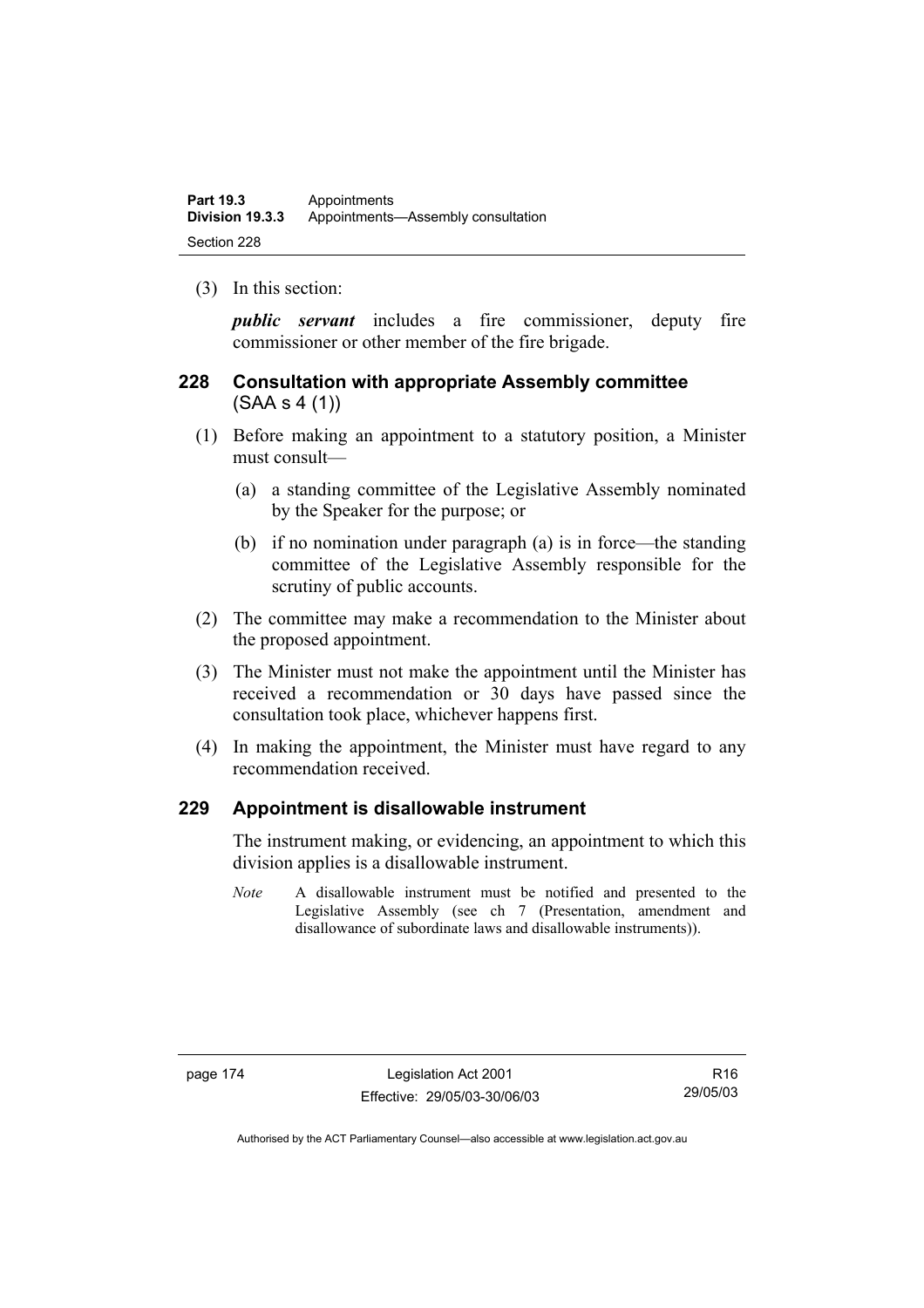# **Part 19.4 Delegations**

#### **230 Application of pt 19.4 generally**

 (1) This part applies if a law authorises or requires an entity (the *appointer*) to delegate (or subdelegate) a function.

*Note Function* is defined in the dict, pt 1 to include authority, duty and power.

 (2) For subsection (1), if a law gives a function to an entity, the law may be taken to authorise the delegation of the function even if the law provides for another way in which the function may be exercised.

### **231 Application of pt 19.4 to subdelegations** (IA s 30AB)

- (1) This part applies to the subdelegation of a function in the same way as it applies to the delegation of the function.
- (2) However, if a law authorises or requires an entity to delegate a function, the function may not be subdelegated by the delegate.
	- *Note* Section 231 (2) envisages a law that would allow the appointer (Y) to delegate Y's functions to X with authority for X to further delegate those functions (see, for example, *Public Sector Management Act 1994,*  s 36). However, X's authority to subdelegate those functions would not in itself give X the authority to delegate Y's power of delegation. X could only exercise this power if the law also gave this authority. Compare s 236 which deals with the subdelegation of a power to delegate*.*
- (3) Subsection (2) is a determinative provision.
	- *Note* See s 5 for the meaning of determinative provisions, and s 6 for their displacement.

page 175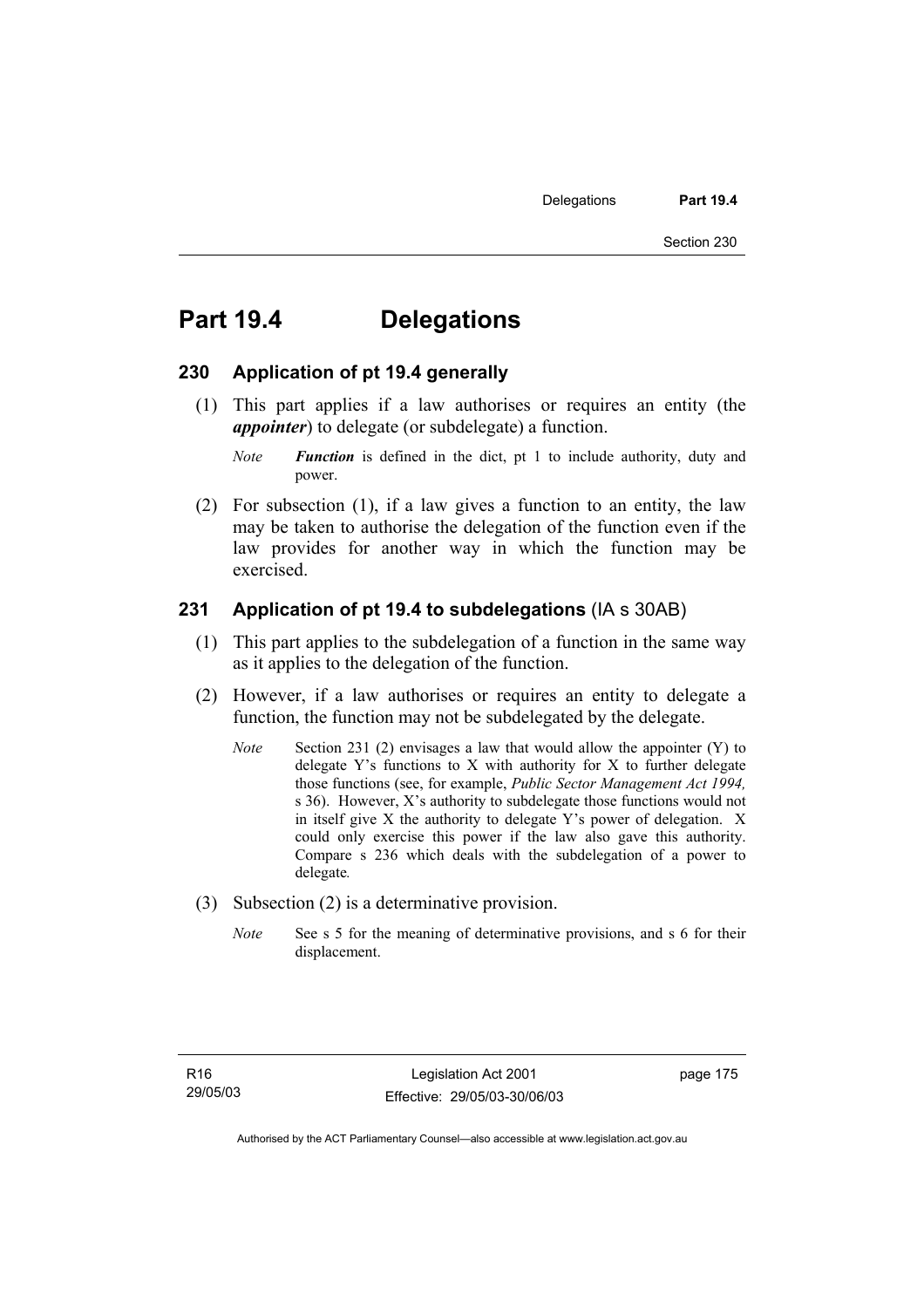#### Part 19.4 **Delegations**

Section 232

#### **232 Delegation must be in writing etc**

A delegation must be made, or evidenced, by writing signed by the appointer.

#### **233 Delegation may be made by name or position** (IA s 29A)

- (1) The appointer may delegate by—
	- (a) naming the person to whom the delegation is made; or
	- (b) nominating the occupant of a position (however described), at a particular time or from time to time.
- (2) For this part, the person named, or the occupant of the position nominated, is the *delegate*.

## **234 Instrument may provide when delegation has effect etc**  (IA s 29B (a))

The instrument making or evidencing a delegation may provide—

- (a) that the delegation has effect only in stated circumstances or subject to stated conditions, limitations or directions; or
- (b) that all of the function, or a stated part of the function, is delegated.

#### **Examples**

- 1 The delegation provides that, when the appointer (Y) is outside Australia, the delegate  $(X)$  may exercise her functions except that stated functions may only be exercised with Y's approval.
- 2 The delegation provides that X may enter into a contract for the purchase of property of not more than \$50 000 in value.
- 3 The delegation provides that X may grant licences under a stated Act but that, in considering applications, X must take account of the policy of the agency (authorised by the Act) that there should not be more than 100 licences current at any time.
- *Note* An example is part of the Act, is not exhaustive and may extend, but does not limit, the meaning of the provision in which it appears (see s 126 and s 132).

page 176 Legislation Act 2001 Effective: 29/05/03-30/06/03

R16 29/05/03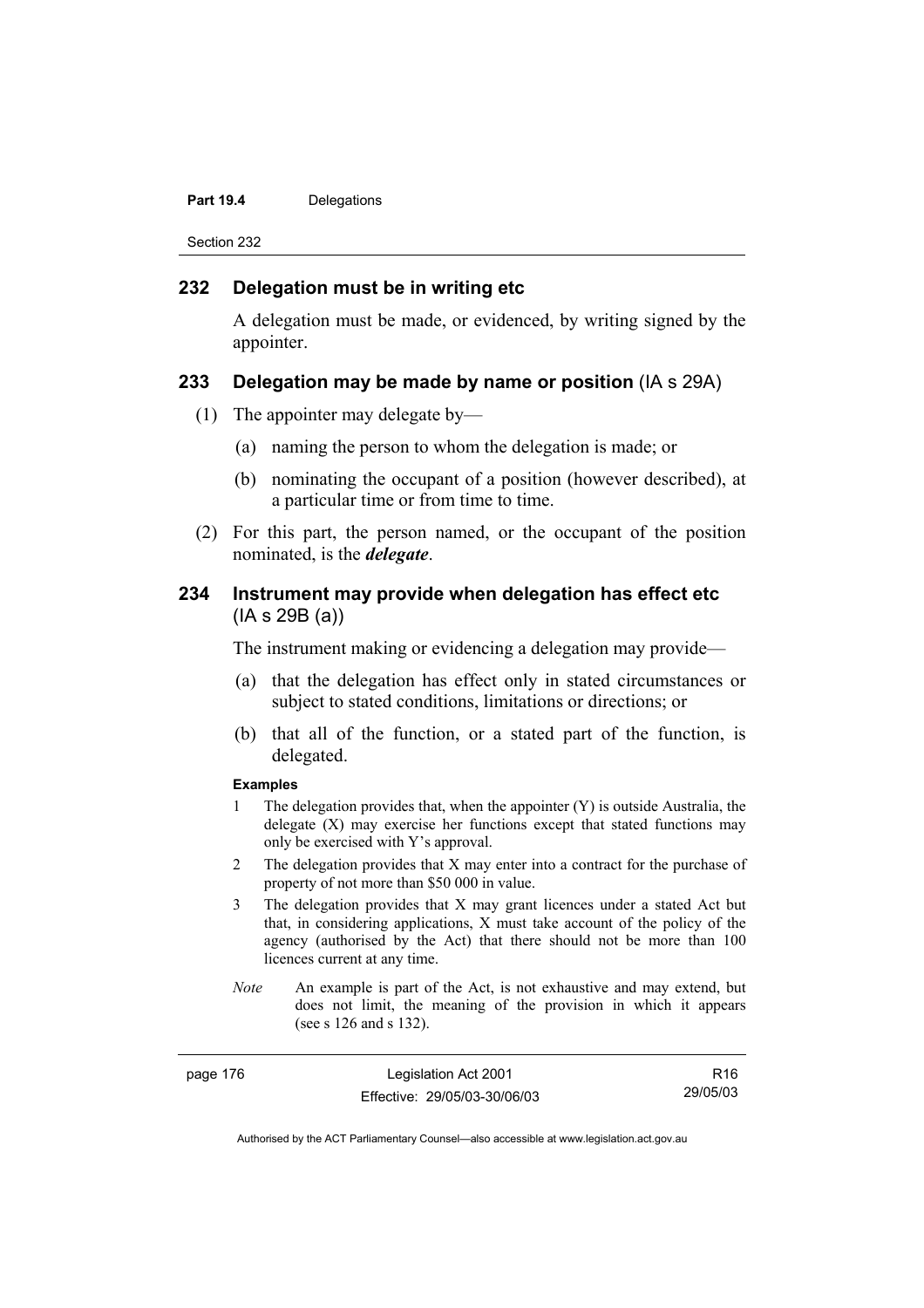#### **235 Delegation may be made to 2 or more delegates**

The appointer may delegate the appointer's function, or any part of the function, to 2 or more delegates.

#### **236 Power to delegate may not be delegated** (IA s 29B (b))

- (1) The appointer may not delegate the appointer's power to delegate.
- (2) A power to delegate may not be delegated by the appointer.
	- *Note* Section 236 (2) envisages a law that would allow the delegate (X) to exercise the power of delegation of the appointer  $(Y)$ . However,  $X$ 's authority to exercise Y's power of delegation would not in itself give X the authority to exercise any of the functions to which Y's power of delegation applies. X could only exercise these functions if the law also gave this authority or Y delegated those functions to X. Compare s 231 which deals with the subdelegation of a delegated function*.*
- (3) Subsection (2) is a determinative provision.
	- *Note* See s 5 for the meaning of determinative provisions, and s 6 for their displacement.

#### **237 Delegation may be amended or revoked**

- (1) The appointer may amend a delegation or revoke it in whole or part.
- (2) The power to amend or revoke a delegation is exercisable in the same way, and subject to the same conditions, as the power to delegate.

#### **Example**

If the power to delegate is exercisable only with the Minister's approval, the power to revoke the delegation is exercisable only with the Minister's approval.

*Note* An example is part of the Act, is not exhaustive and may extend, but does not limit, the meaning of the provision in which it appears (see s 126 and s 132).

page 177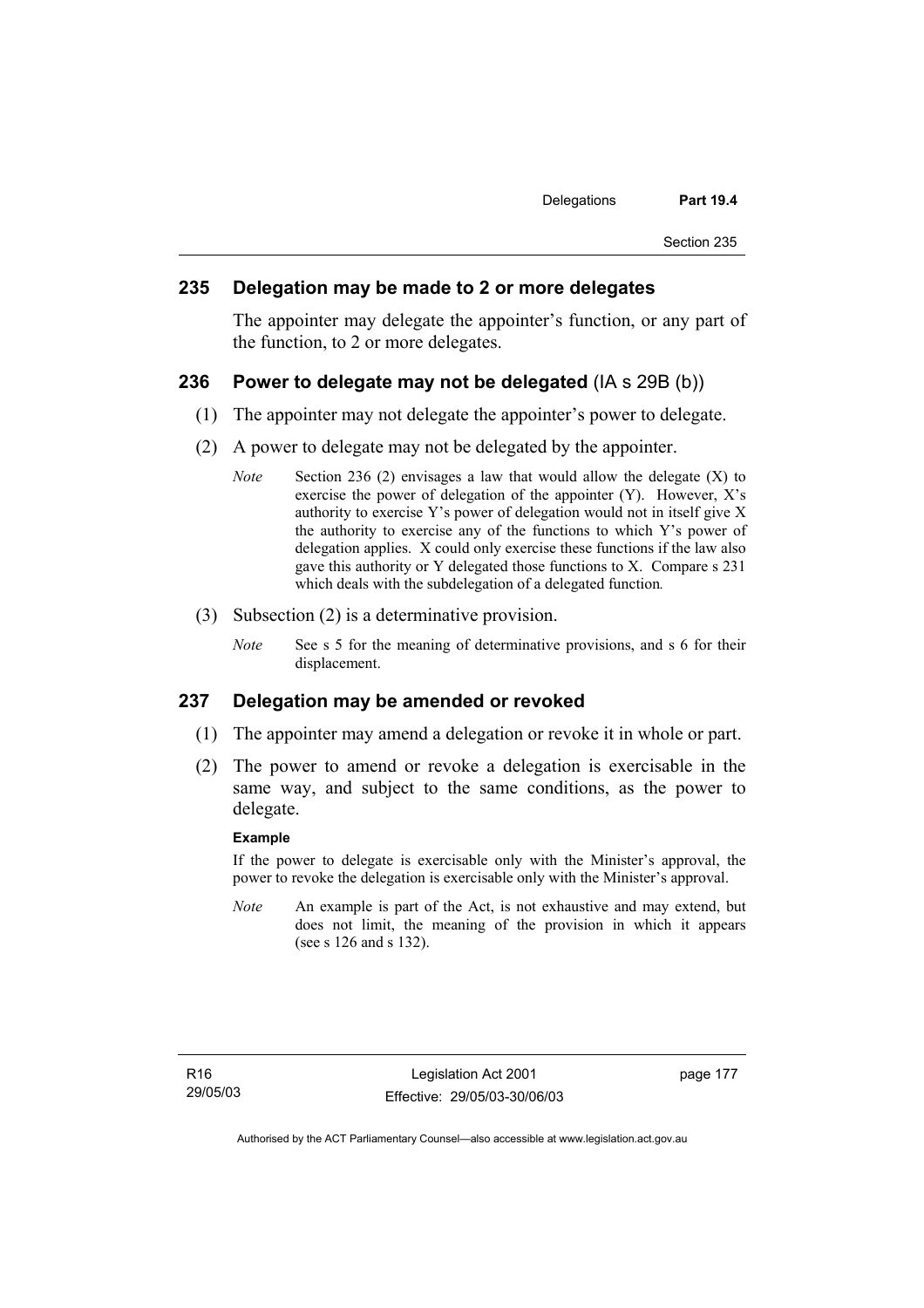#### Part 19.4 **Delegations**

Section 238

### **238 Appointer responsible for delegated function**

The delegation of a function, or a part of a function, does not relieve the appointer of the appointer's obligation to ensure that the function is properly exercised.

### **239 Exercise of delegation by delegate** (IA s 29B (c), (e), s 30)

- (1) A delegate must exercise the delegation subject to any conditions, limitations or directions in the instrument making or evidencing the delegation.
- (2) All Territory laws apply to the delegate in the exercise of the delegation as if the delegate were the appointer.
- (3) Without limiting subsection (2), if the exercise of a function by the appointer is dependent on the appointer's state of mind and the function is delegated, the function may be exercised by the delegate on the delegate's state of mind.
- (4) Anything done by the delegate in the exercise of the delegation is taken to have been done by the appointer.
	- *Note 1* Section 94 provides that a delegation under a law that is in force immediately before an amendment of the law continues to have effect as if made under the amended law.
	- *Note 2* Section 196 gives a delegate the powers necessary or convenient to exercise a delegated function.
- (5) In this section:

*state of mind* includes knowledge, intention, opinion, belief or purpose.

## **240 Appointer may exercise delegated function** (IA s 29B (d))

A function that has been delegated may, despite the delegation, be exercised by the appointer.

R16 29/05/03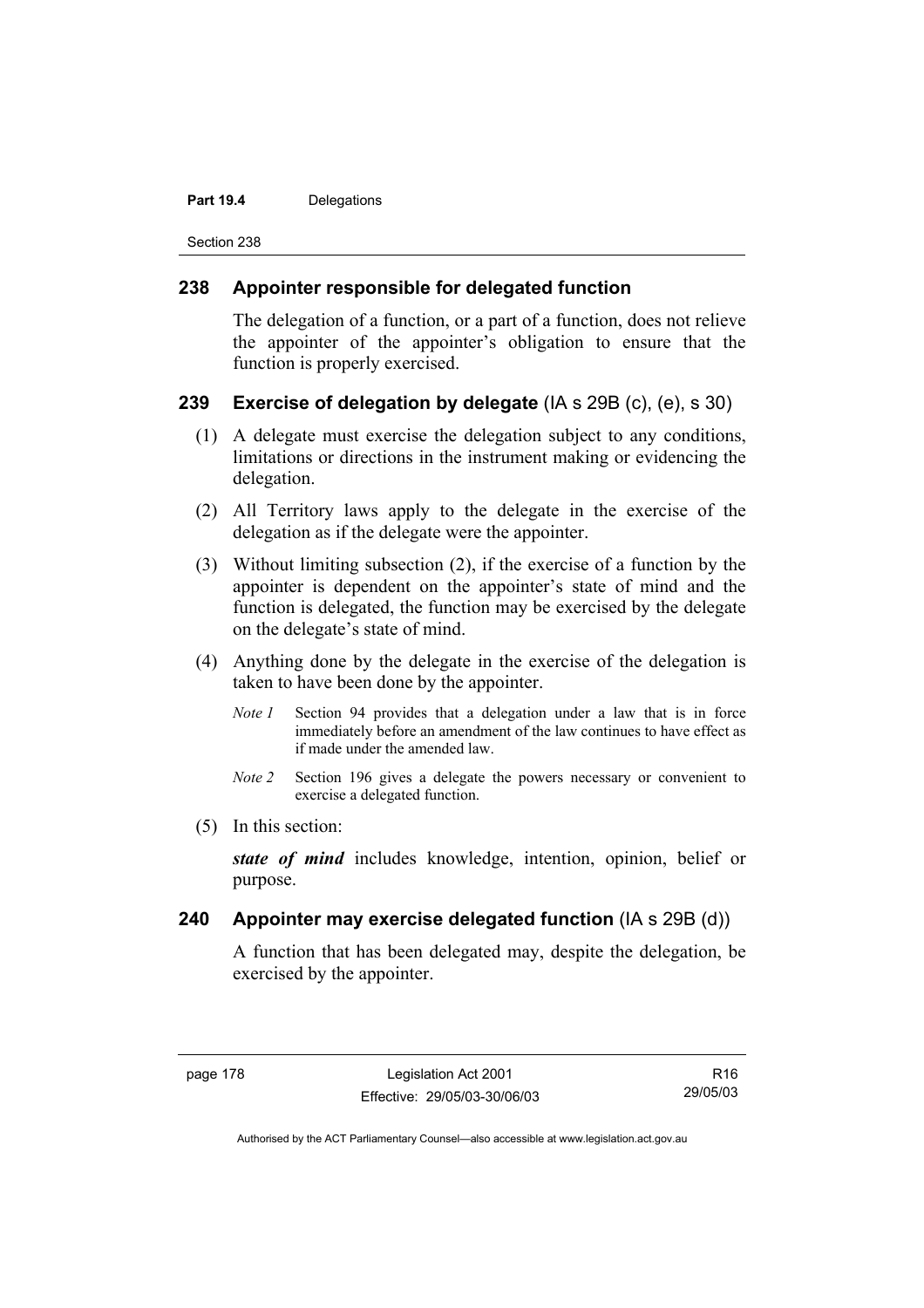### **241 Delegation not affected by appointer changes** (IA s 30AA)

- (1) If the appointer is a body, a delegation made by the body does not end only because the membership of the body changes.
- (2) If the appointer is the person for the time being occupying a position, a delegation made by the person does not end only because the person ceases to be the occupant of the position.
- (3) This section does not limit the following sections:
	- section 199 (Functions of bodies)
	- section 200 (Functions of occupants of positions).

#### **242 Delegation not affected by defect etc**

- (1) A delegation, or anything done under a delegation, is not invalid only because of a defect or irregularity in or in relation to the delegation.
- (2) Anything done by or in relation to the delegate while the delegate purports to exercise the delegation is not invalid only because—
	- (a) the delegation had been amended or revoked; or
	- (b) the occasion for the delegate to exercise the delegation had not arisen or had ended.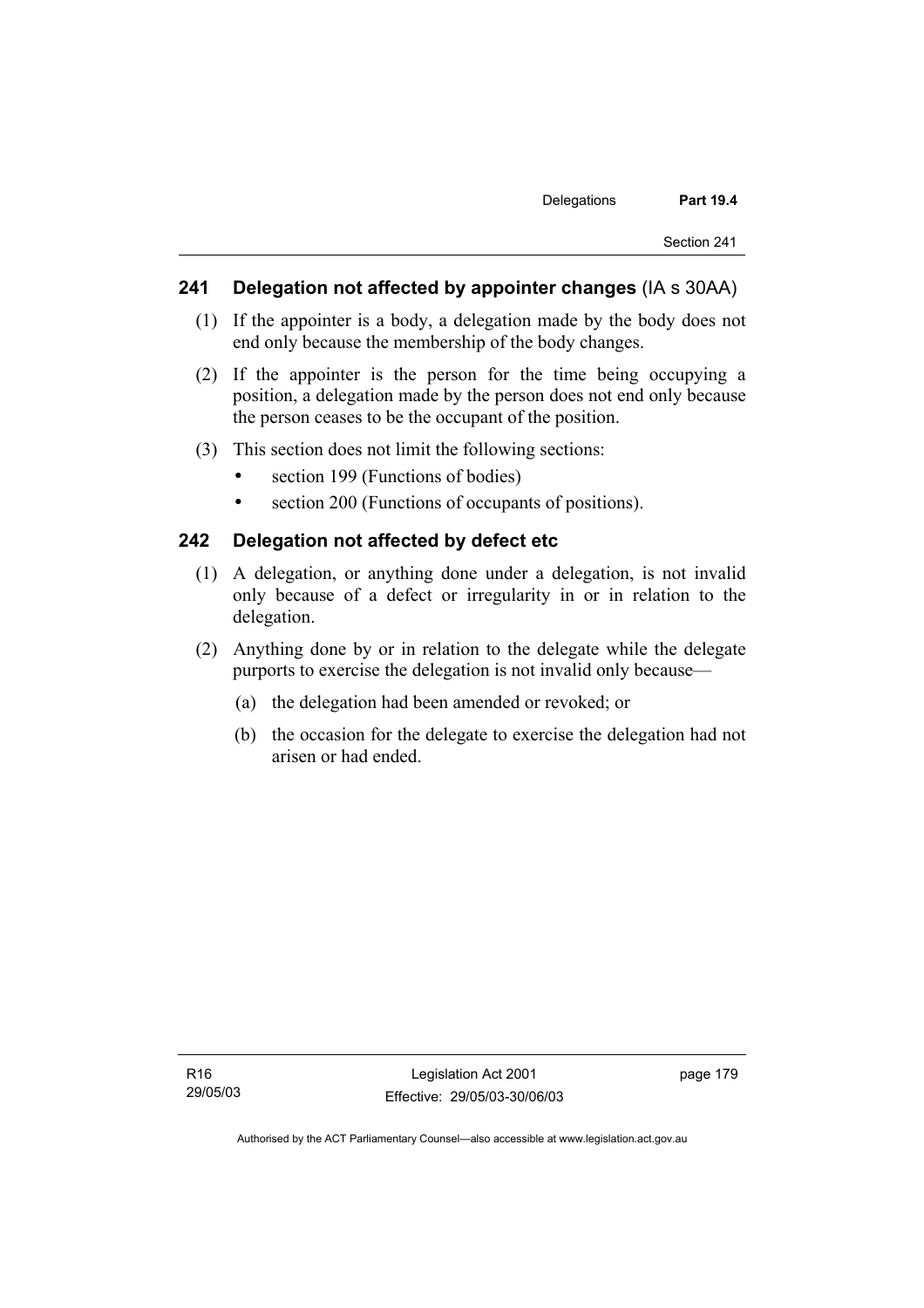#### **Part 19.5** Service of documents

Section 245

# **Part 19.5 Service of documents**

### **245 Application of pt 19.5** (IA s 17A (1))

This part applies to a document that is authorised or required under a law to be served (whether the word 'serve', 'give', 'notify', 'send' or 'tell' or any other word is used).

# **246 Definitions for pt 19.5**

In this part:

*administrator*, of a law, means the entity administering or responsible for the law.

### *agency* means—

- (a) an administrative unit; or
- (b) a statutory office-holder; or
- (c) any other entity established for a public purpose under a law;

and includes a member of, or a member of the staff of, the agency.

*business address*, of an individual, corporation or agency in relation to anything done or to be done under a law, includes the latest business address, or address for service of notices (however described), of the individual, corporation or agency (if any) recorded in a register or other records kept by the administrator of the law.

*corporation* does not include an agency.

*document* includes a notice, an article that may be sent by post or anything else.

page 180 Legislation Act 2001 Effective: 29/05/03-30/06/03

R16 29/05/03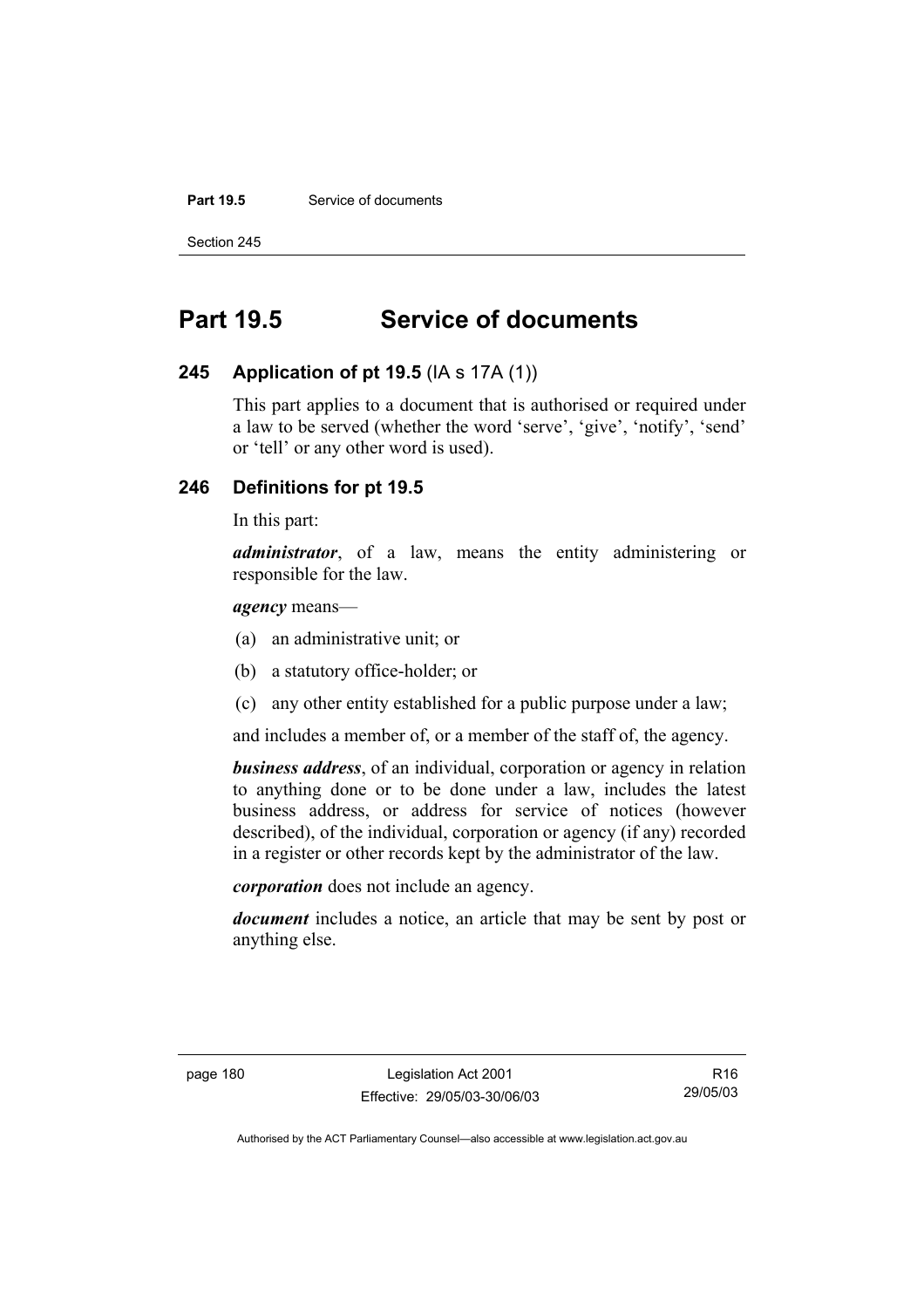*email address*, of an individual, corporation or agency in relation to anything done or to be done under a law, includes the latest email address of the individual, corporation or agency (if any) recorded in a register or other records kept by the administrator of the law.

#### *executive officer* means—

- (a) for a corporation—a person (however described and whether or not the person is a director of the corporation) who is concerned with, or takes part in, the corporation's management; or
- (b) for an agency that is an administrative unit—the chief executive of the administrative unit; or
- (c) for an agency that is a statutory office-holder—the occupant of the position; or
- (d) for an agency constituted by 2 or more people—the person who is entitled, because of the position occupied by the person, to preside at any meeting of the agency at which the person is present; or
- (e) for any other agency—the chief executive officer (however described) of the agency; or
- (f) for any agency—a person (however described) who is concerned with, or takes part in, the agency's management.

*fax number*, of an individual, corporation or agency in relation to anything done or to be done under a law, includes the latest fax number of the individual, corporation or agency (if any) recorded in a register or other records kept by the administrator of the law.

*home address*, of an individual in relation to anything done or to be done under a law, includes the latest home address, or address for service of notices (however described), of the person (if any) recorded in a register or other records kept by the administrator of the law.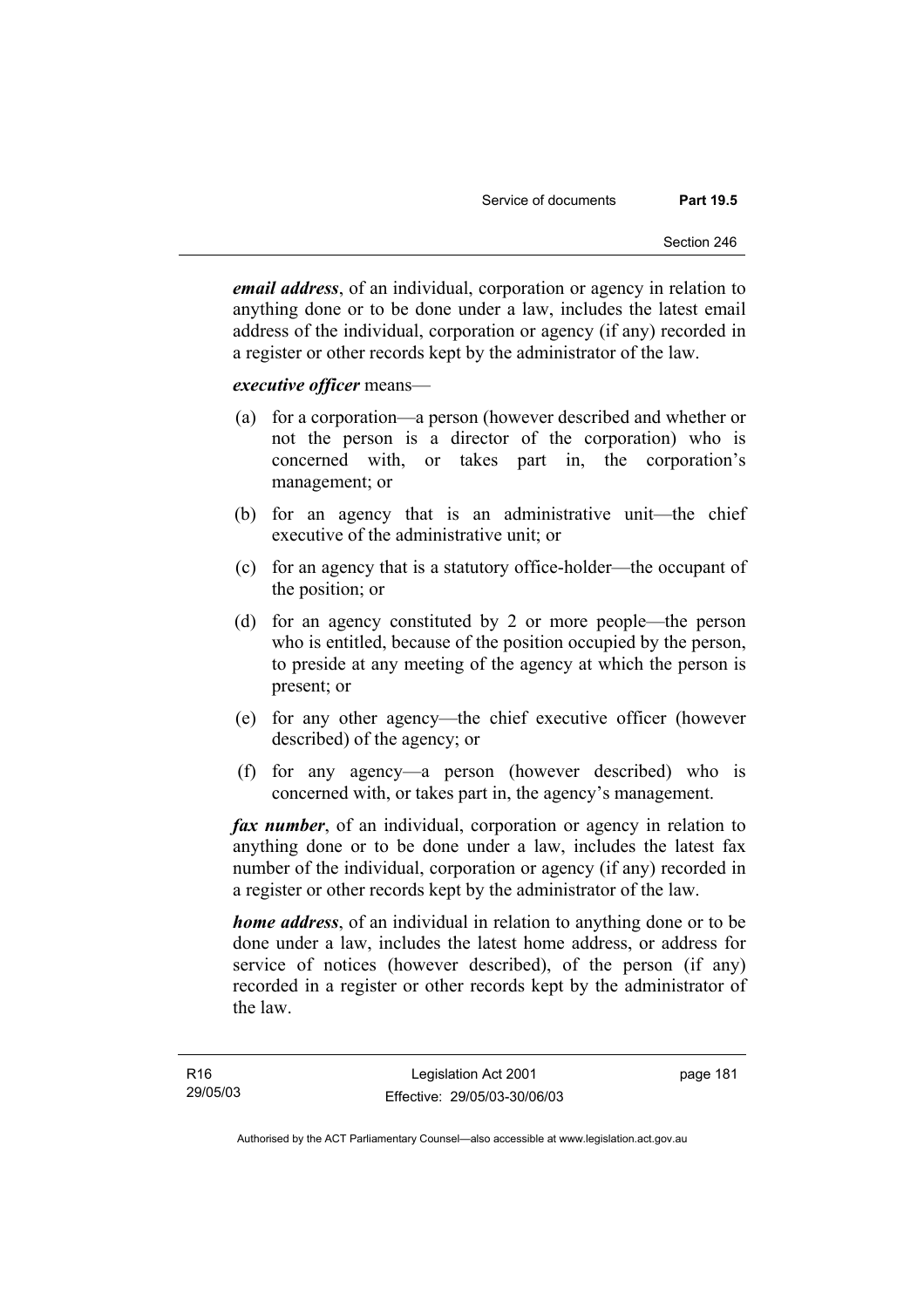#### **Part 19.5** Service of documents

Section 247

*responsible*, for a law, means allocated responsibility for the law under the *Public Sector Management Act 1994*, section 14 (1) (b) (Ministerial responsibility and functions of administrative units).

## **247 Service of documents on individuals** (IA s 17A (1), 18)

- (1) A document may be served on an individual—
	- (a) by giving it to the individual; or
	- (b) by sending it by prepaid post, addressed to the individual, to a home or business address of the individual; or
	- (c) by faxing it to a fax number of the individual; or
	- (d) by emailing it to an email address of the individual; or
	- (e) by leaving it, addressed to the individual, at a home or business address of the individual with someone who appears to be at least 16 years old and to live or be employed at the address.

*Note* See s 251 for service of documents under other laws.

 (2) This section applies to service of a document outside the ACT in the same way as it applies to service of the document in the ACT.

## **248 Service of documents on corporations** (IA s 17A (1), 18)

- (1) A document may be served on a corporation—
	- (a) by giving it to an executive officer of the corporation; or
	- (b) by sending it by prepaid post, addressed to the corporation (or an executive officer of the corporation), to the address of any of its registered offices or any other business address of the corporation; or
	- (c) by faxing it to a fax number of the corporation; or
	- (d) by emailing it to an email address of the corporation; or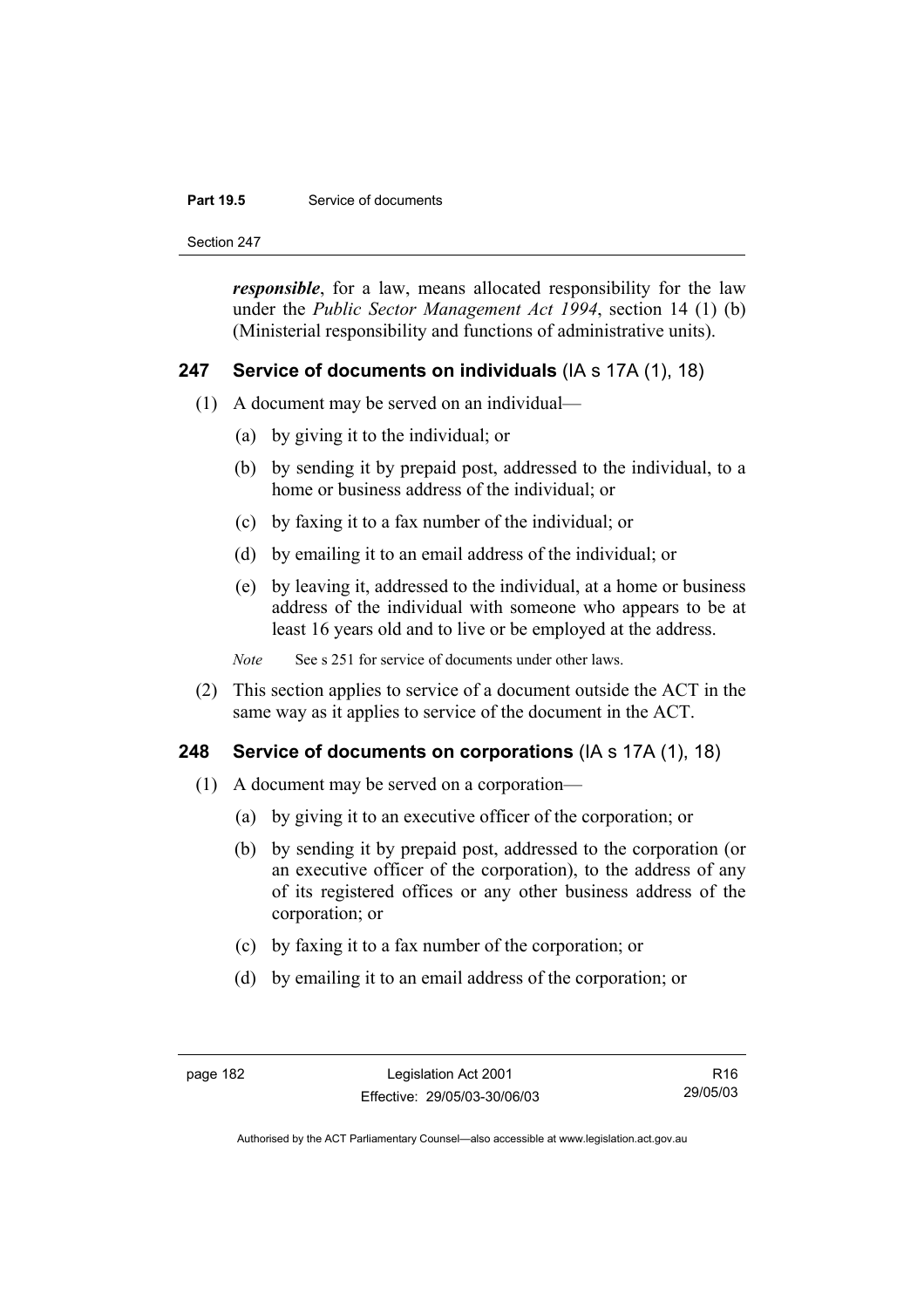- (e) by leaving it, addressed to the corporation (or an executive officer of the corporation), at the address of any of the corporation's registered offices, or any other business address of the corporation, with someone who appears to be at least 16 years old and to be employed at the address.
- *Note* See s 251 for service of documents under other laws.
- (2) This section applies to service of a document outside the ACT in the same way as it applies to service of the document in the ACT.

## **249 Service of documents on agencies** (IA s 17A (1), 18)

A document may be served on an agency—

- (a) by giving it to an executive officer of the agency; or
- (b) by sending it by prepaid post, addressed to the agency (or an executive officer of the agency), to the address of any office of the agency or any other business address of the agency; or
- (c) by faxing it to a fax number of the agency; or
- (d) by emailing it to an email address of the agency; or
- (e) by leaving it, addressed to the agency (or an executive officer of the agency), at the address of any of the agency's offices or any other business address of the agency with someone who appears to be employed at the agency.
- *Note* See s 251 for service of documents under other laws.

## **250 When service taken to be effected** (IA s 18))

 (1) A document served by post under this part is taken to be served when the document would have been delivered in the ordinary course of post.

page 183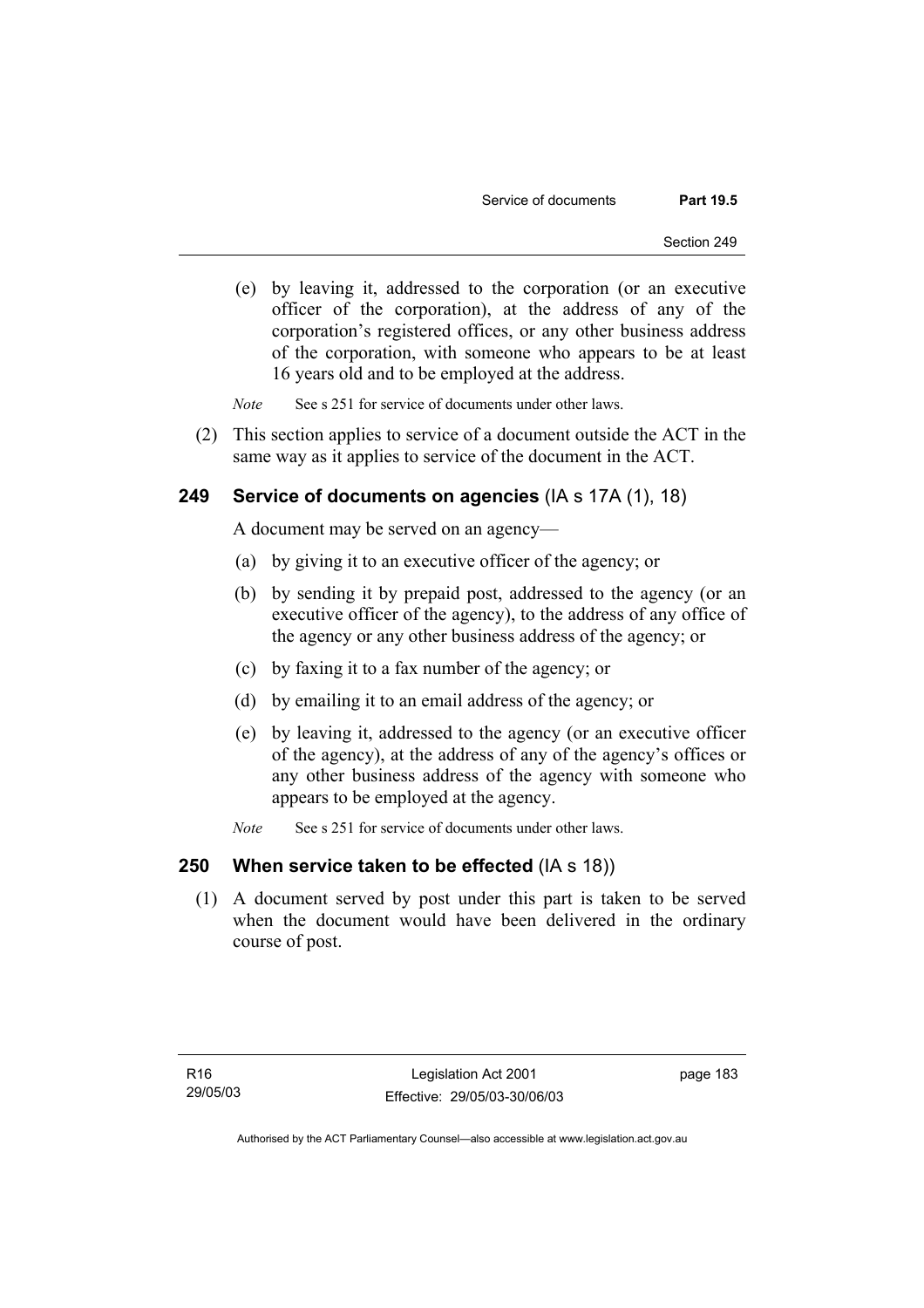#### **Part 19.5** Service of documents

Section 250

- (2) However, subsection (1) does not affect the operation of the *Evidence Act 1995* (Cwlth), section 160.
	- *Note* The *Evidence Act 1995* (Cwlth), s 160 provides a rebuttable presumption that a postal article sent by prepaid post addressed to a person at an address in Australia or an external Territory was received on the 4th working day after posting.
- (3) If the sender has no reason to suspect that a document served by fax or email under this part was not received by the recipient when sent, the document is presumed to be served when sent unless evidence sufficient to raise doubt about the presumption is given.
- (4) For subsection (3), the sender has reason to suspect that a document served by fax or email under this part was not received by the recipient when sent only if, on the day the document was sent or on the next working day, the equipment the sender used to send the document indicated by way of a signal or other message that—
	- (a) the equipment did not send the document when the equipment was used to send the document; or
	- (b) for a fax—the number to which the fax was sent to the recipient was not a fax number of the recipient; or
	- (c) for an email—the address to which the email was sent was not an email address of the recipient.
- (5) A document addressed to the recipient, and left for the recipient as mentioned in section 247 (e), 248 (e) or 249 (e), is taken to be served when it was left.
- (6) In this section:

*recipient*, for a document, means the individual, corporation or agency on whom the document is intended to be served.

*sender*, for a document served, or to be served, by fax or email, means the person sending, or seeking to send, the document.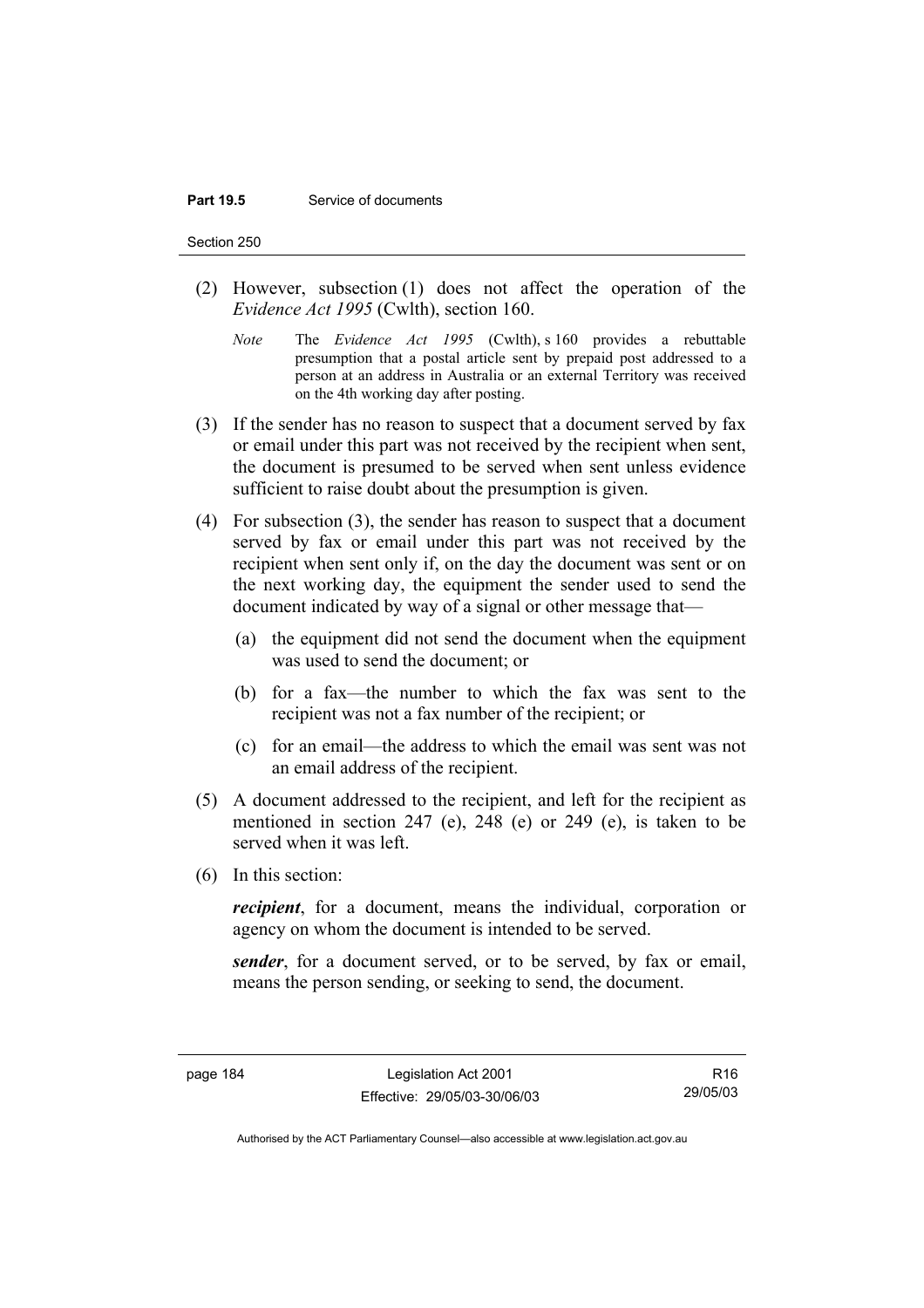#### **251 Other laws not affected etc** (IA s 17A (2) (a))

- (1) This part does not affect the operation of any other law that authorises or requires service of a document otherwise than as provided under this part.
- (2) Despite this part, a law (or, if the law is an Act, regulations under the Act) may provide—
	- (a) that a document of a particular kind may or must be served (however described) only in a particular way or to a particular address or number; or
	- (b) for the date (or date and time) when service (however described) of a document is taken to have been made.

# **252 Powers of courts and tribunals not affected** (IA s 17A (2) (b))

This part does not affect the power of a court or tribunal to authorise or require service of a document otherwise than as provided under this part.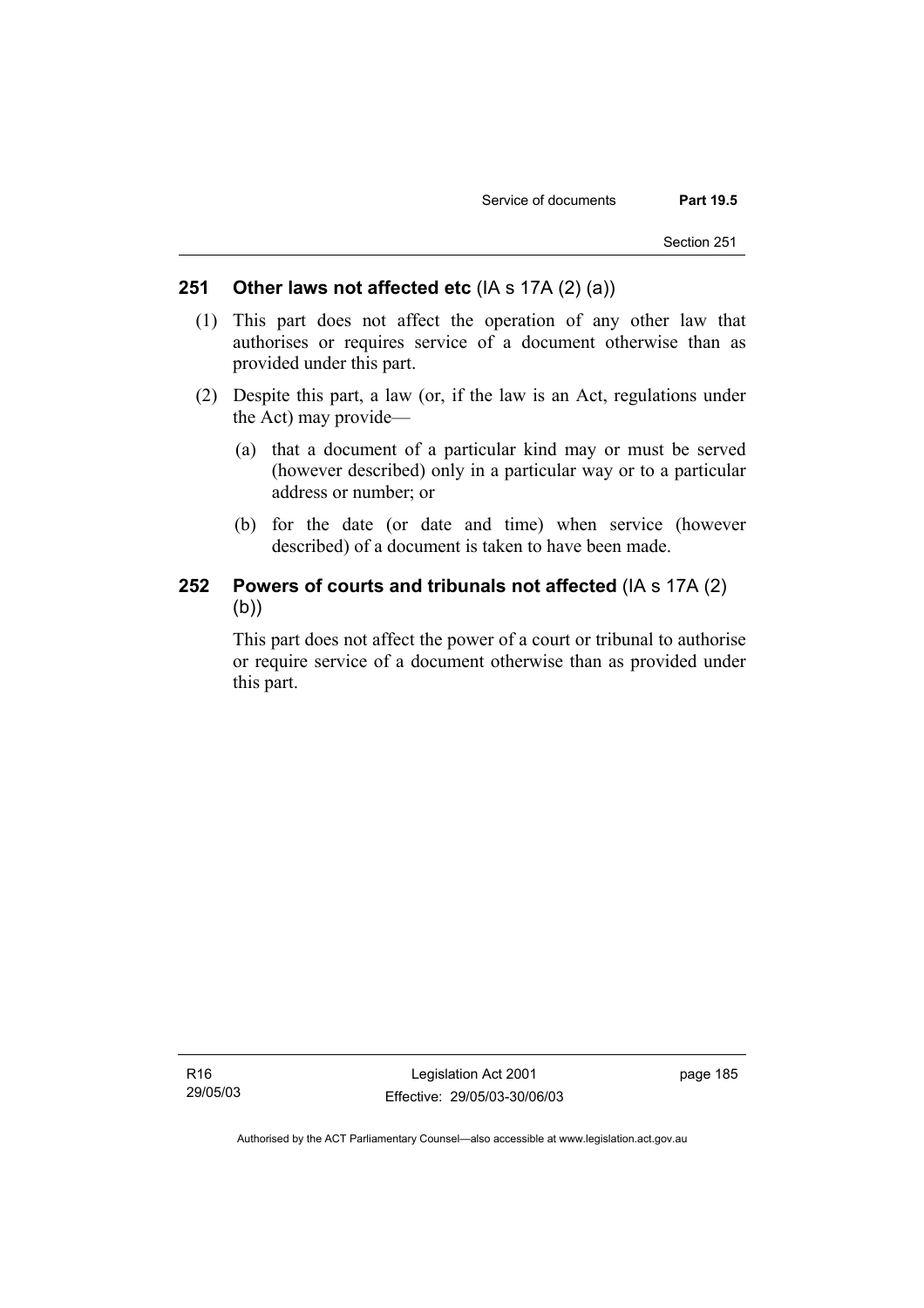Section 253

# **Part 19.6 Functions of Executive and Ministers**

### **253 Exercise of functions of Executive** (AA s 3A)

- (1) A function given to the Executive under an Act may be exercised by any 2 Ministers acting in concert.
- (2) The exercise of a function under subsection (1) is taken to be the exercise of the function by the Executive.
- (3) This section is subject to section 41 (Making of certain statutory instruments by Executive).

## **254 Administration of matters not allocated** (AA s 4)

If a matter relating to the Executive's functions is not allocated under the Self-Government Act, section 43 (1), the Chief Minister administers the matter.

# **254A Delegation by Minister** (AA s 5)

A Minister may delegate the Minister's functions under an Act or statutory instrument to anyone else.

*Note* For the making of delegations and the exercise of delegated functions, see pt 19.4.

page 186 Legislation Act 2001 Effective: 29/05/03-30/06/03

R16 29/05/03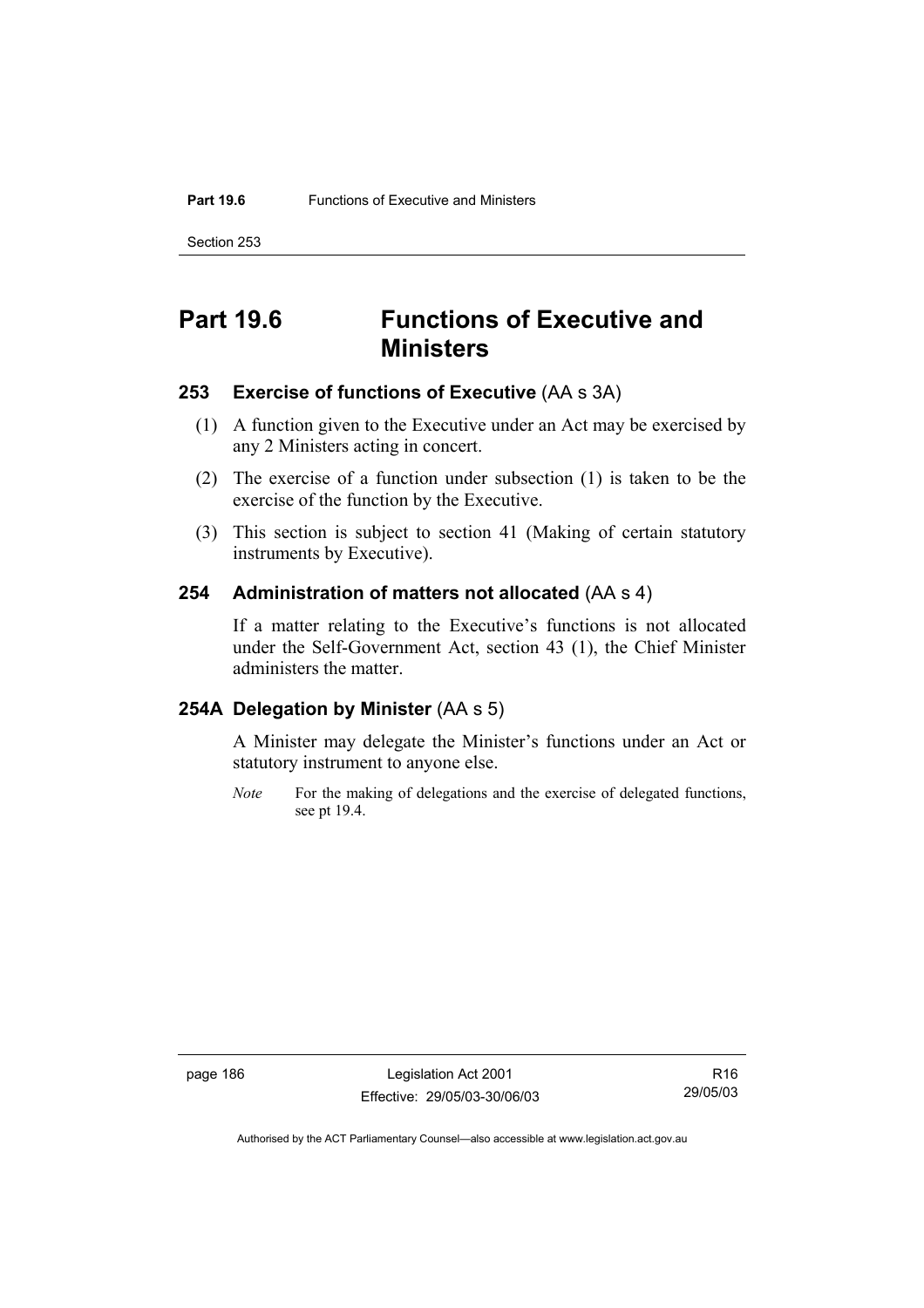# **Part 19.7 Other matters**

#### **255 Forms** (IA s 13)

- (1) This section applies if an Act (the *authorising law*) authorises a form to be approved or prescribed under 1 of the following (the *relevant law*):
	- (a) the authorising law; or
	- (b) another Act or statutory instrument.
	- *Note* See also s 46 (3) which deals with the repeal and replacement of forms and prevents their amendment.
- (2) The authorising law authorises a form to be approved or prescribed in relation to any matter under or in relation to the relevant law.
- (3) To remove any doubt, a form may be approved or prescribed for a provision of the relevant law even though the provision does not mention a form.

#### **Example**

The X Act, section 23 provides for a person to apply for registration but makes no mention of a form for the application. However, X Act, section 80 (1) provides:

The Minister may, in writing, approve forms for this Act.

Because section 80 (1) permits a form to be approved 'for this Act', the *Legislation Act 2001*, section 255 applies in relation to section 23 and the Minister may approve a form for the application.

- *Note* An example is part of the Act, is not exhaustive and may extend, but does not limit, the meaning of the provision in which it appears (see s 126 and s 132).
- (4) Substantial compliance with a form is sufficient.
- (5) However, if a form requires—
	- (a) the form to be signed; or

page 187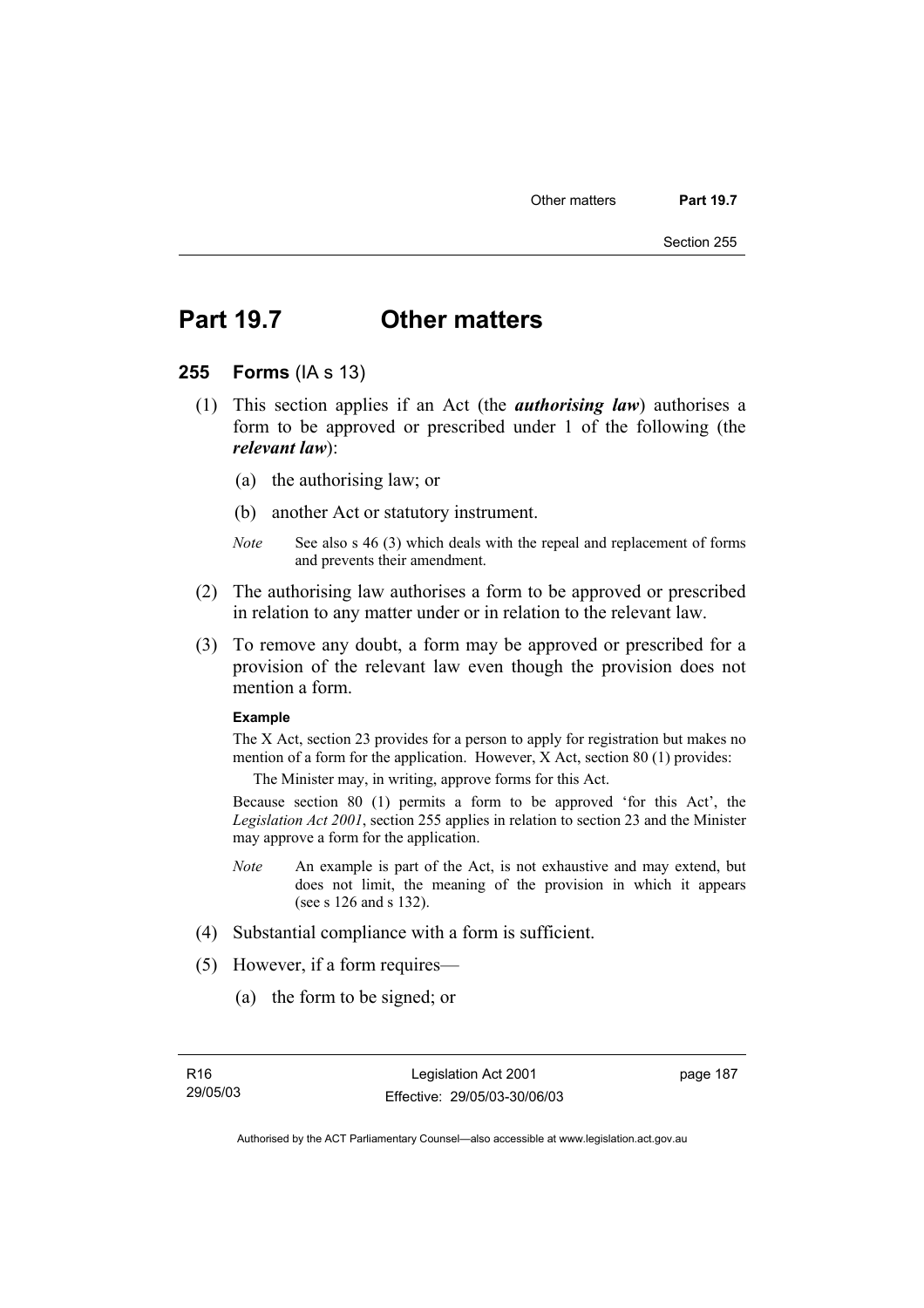#### **Part 19.7** Other matters

Section 255

- (b) the form to be prepared in a particular way (for example, on paper of a particular size or quality or in a particular electronic form); or
- (c) the form to be completed in a particular way; or
- (d) particular information to be included in the form, or a particular document to be attached to or given with the form; or
- (e) the form, information in the form, or a document attached to or given with the form, to be verified in a particular way (for example, by statutory declaration);

the form is properly completed only if the requirement is complied with.

- (6) Despite subsection (5), the person need not comply with the requirement mentioned in subsection (5) (d) (and the form is taken to be properly completed despite the noncompliance) if—
	- (a) the form is approved or prescribed for a purpose; and
	- (b) the information or document is not reasonably necessary for the purpose.

#### **Examples**

- 1 A person need not comply with a requirement of an approved form to include personal information (eg marital status) irrelevant to a purpose for which the form is required.
- 2 A person need not comply with a requirement of an approved form that has some relevance to a purpose for which the form is required, but intrudes to an unreasonable extent on personal privacy.
- $(7)$  If—
	- (a) a form (*form 1*) may be approved or prescribed for a purpose; and
	- (b) another form (*form 2*) may be approved or prescribed for the same or another purpose; and

page 188 Legislation Act 2001 Effective: 29/05/03-30/06/03

R16 29/05/03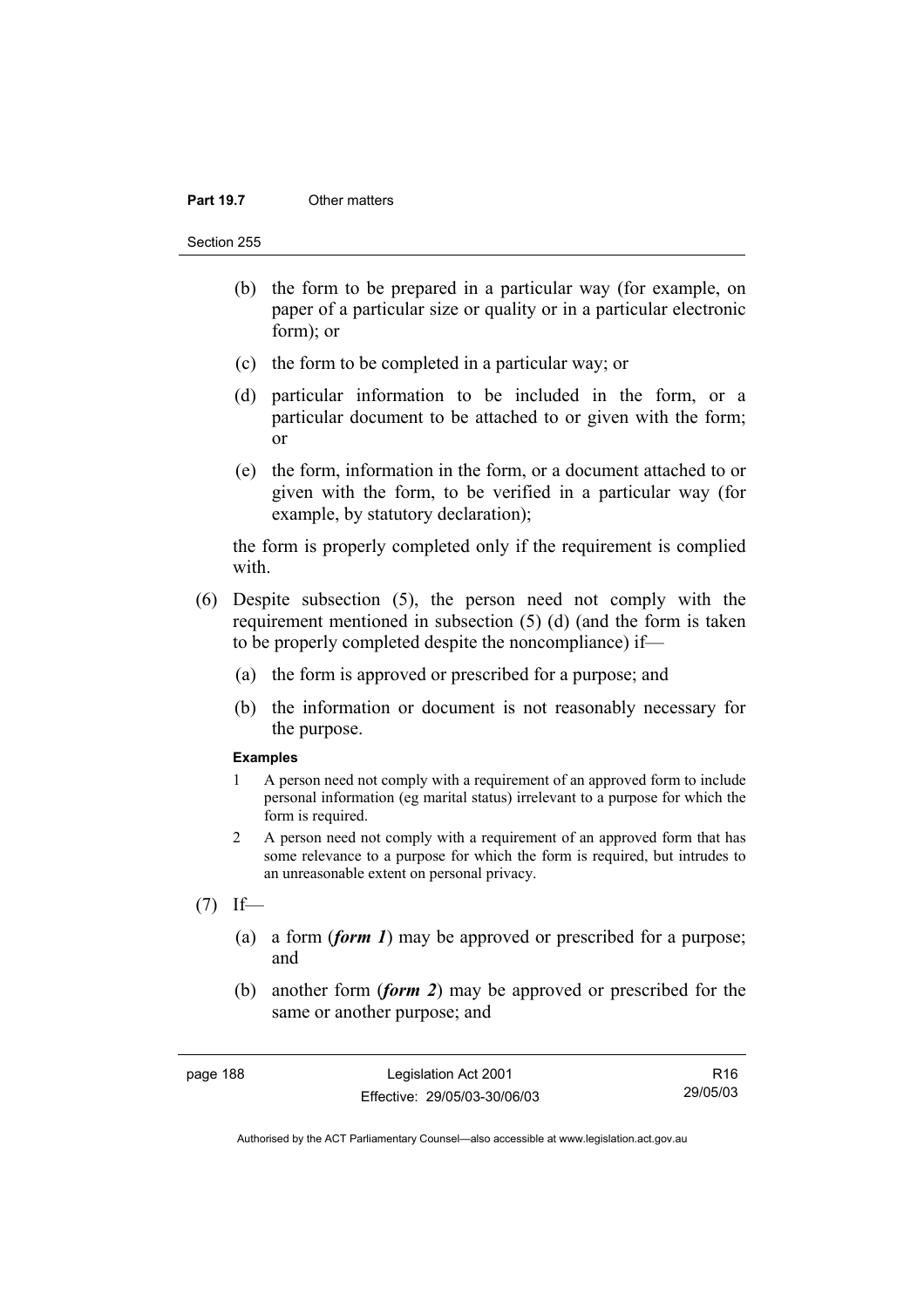(c) separate forms 1 and 2 are approved or prescribed;

a combination form, consisting of forms 1 and 2, may be approved or prescribed and used for the purpose or purposes.

- (8) If, under a law, a form is authorised or required to be filed with (however described), or served on (however described), a person, the form may be filed with, or served on, someone else under arrangements made between them.
- (9) This section is a determinative provision.
	- *Note* See s 5 for the meaning of determinative provisions, and s 6 for their displacement.

#### **256 Production of records kept in computers etc** (IA s 13A)

- (1) This section applies if—
	- (a) a person uses an electronic or other device to keep a record of information; and
	- (b) a law requires the person (however the law is expressed) to give the information, or a document containing the information, to an authority.
- (2) The requirement obliges the person to give to the authority a document that accurately reproduces or contains the information in a form that can be understood by the authority.
- (3) In this section:

*authority* means a court, tribunal or other entity.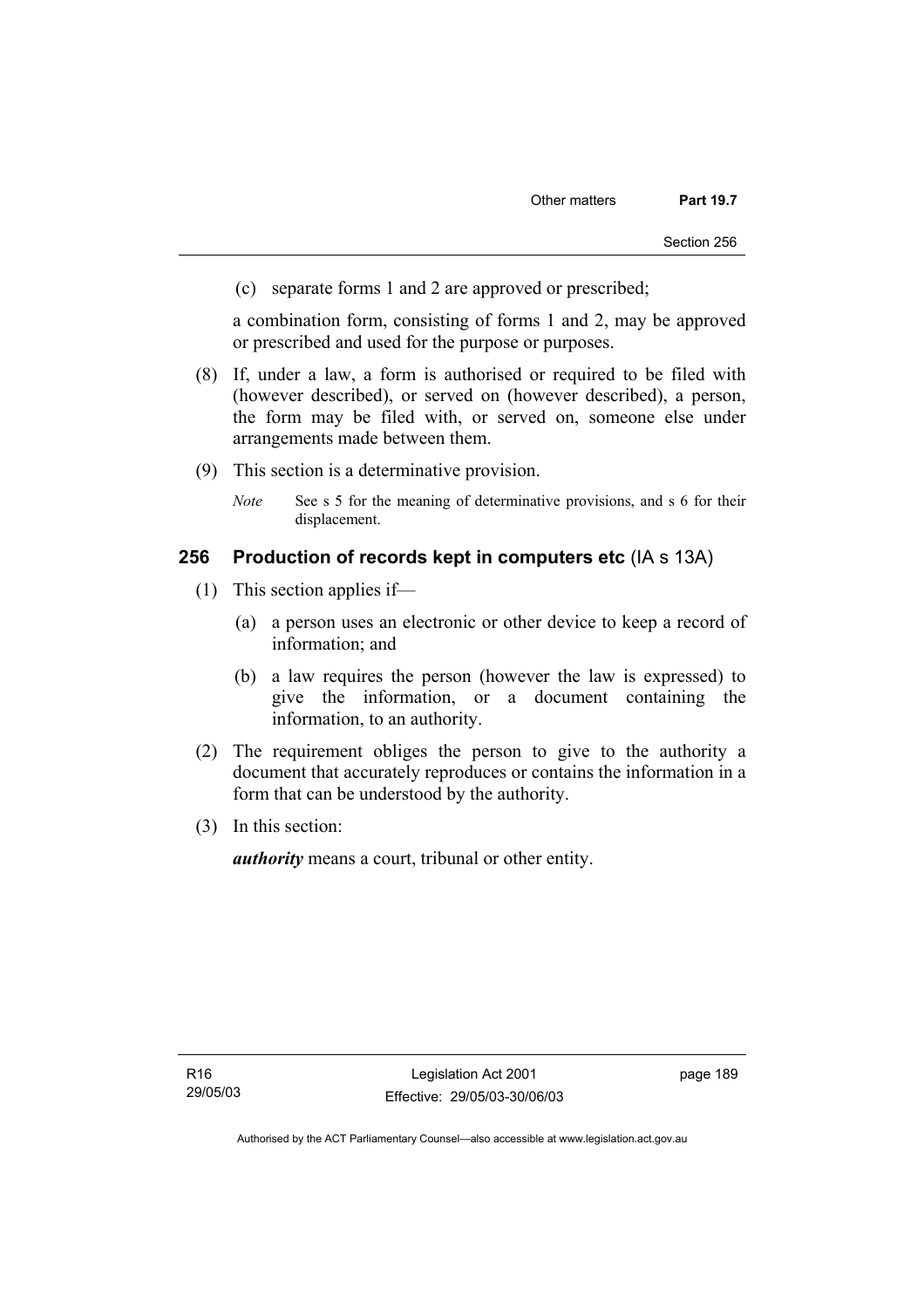# **Chapter 20 Miscellaneous**

#### **300 Delegation by parliamentary counsel**

 (1) The parliamentary counsel may delegate the parliamentary counsel's functions under this Act to a public servant.

- (2) However, the parliamentary counsel may only delegate a function under part 11.3 (Editorial changes) to:
	- (a) a person performing the duties of deputy parliamentary counsel in the public service; or
	- (b) a public servant prescribed under the regulations.

## **301 References to Administration Act 1989 etc**

- (1) In any Act, statutory instrument or document, a reference to the *Administration Act 1989*, the *Interpretation Act 1967*, the *Legislation* (*Republication*) *Act 1996* or the *Subordinate Laws Act 1989* is, in relation to anything dealt with in this Act, a reference to this Act.
- (2) In any Act, statutory instrument or document, a reference to a particular provision of the *Administration Act 1989*, the *Interpretation Act 1967*, the *Legislation (Republication) Act 1996* or the *Subordinate Laws Act 1989* is, in relation to anything dealt with in this Act, a reference to the corresponding provision of this Act.

#### **302 Regulation-making power**

The Executive may make regulations for this Act.

*Note* Regulations must be notified, and presented to the Legislative Assembly, under this Act.

page 190 Legislation Act 2001 Effective: 29/05/03-30/06/03

R16 29/05/03

*Note* For the making of delegations and the exercise of delegated functions, see pt 19.4.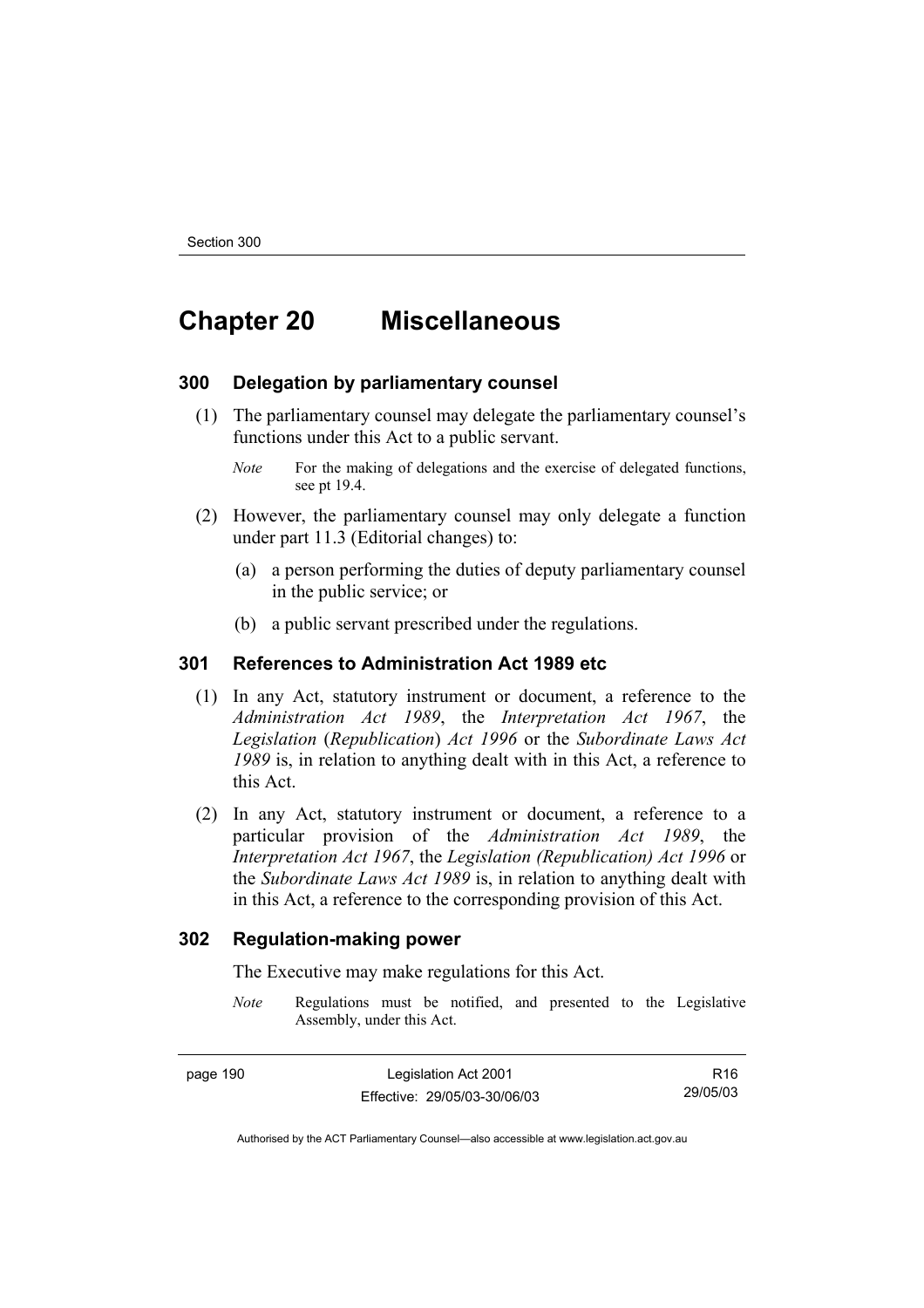# **Chapter 21 Transitional**

#### **304 Application of s 47 (3) to (6)**

- (1) If, immediately before the commencement of this section, a statutory instrument makes provision about a matter by applying a law or instrument, or a provision of a law or instrument, as in force at a particular time or from time to time, section 47 (3) to (6) do not apply to the statutory instrument in relation to the law, instrument or provision.
- (2) In subsection (1):

*applying*—see section 47 (10).

*instrument*—see section 47 (10).

*law*—see section 47 (10).

- (3) Subsections (1) and (2) are a law to which section 88 (Repeal does not end transitional or validating effect etc) applies.
- (4) This section expires on 12 September 2004.

# **308 Status of certain instruments as disallowable instruments**

- (1) This section applies to a statutory instrument that is declared under an Act or statutory instrument to be a disallowable instrument for the *Subordinate Laws Act 1989*, whether or not for or for the purposes of that Act, section 10.
- (2) The statutory instrument is a disallowable instrument for this Act.
- (3) Subsections (1) and (2) are a law to which section 88 (Repeal does not end transitional or validating effect etc) applies.
- (4) This section expires on 12 September 2004.

page 191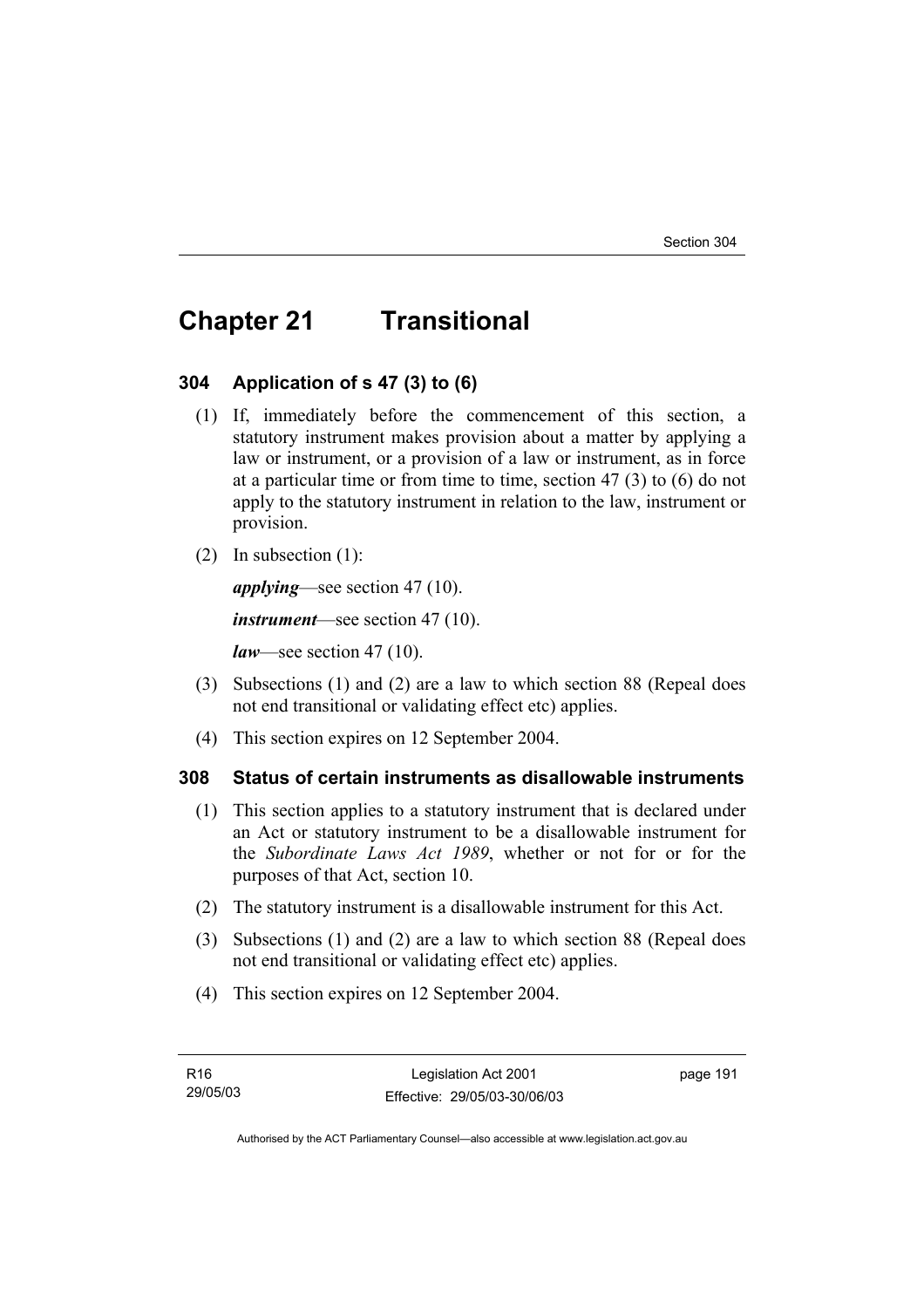#### **309 Status of certain instruments as notifiable instruments**

- (1) This section applies to a statutory instrument (other than a subordinate law, disallowable instrument or commencement notice, or a statutory instrument of a kind prescribed under the regulations for this section) if—
	- (a) the instrument is required or permitted under an Act or statutory instrument to be published or notified in the Gazette; or
	- (b) the making or approval (however described) of the instrument is, or particulars (the *required particulars*) of the instrument (however described) are, required or permitted under an Act or statutory instrument to be published or notified in the Gazette; or
	- (c) the instrument is a form approved (however described) under an Act, subordinate law or disallowable instrument.
- (2) The statutory instrument is a notifiable instrument for this Act.
- (3) Despite anything in any other Act or any statutory instrument, the statutory instrument, the making or approval (however described) of it, or the required particulars, need not be notified or published in the Gazette.
- (4) Subsection (3) does not affect the requirement to notify the making of the statutory instrument in accordance with section 61 (Notification of registrable instruments).
- (5) However, section 61 applies to the statutory instrument with the modifications (if any) prescribed under the regulations.
- (6) Subsections (1) to (5) are a law to which section 88 (Repeal does not end transitional or validating effect etc) applies.
- (7) This section expires on 12 September 2004.

page 192 Legislation Act 2001 Effective: 29/05/03-30/06/03

R16 29/05/03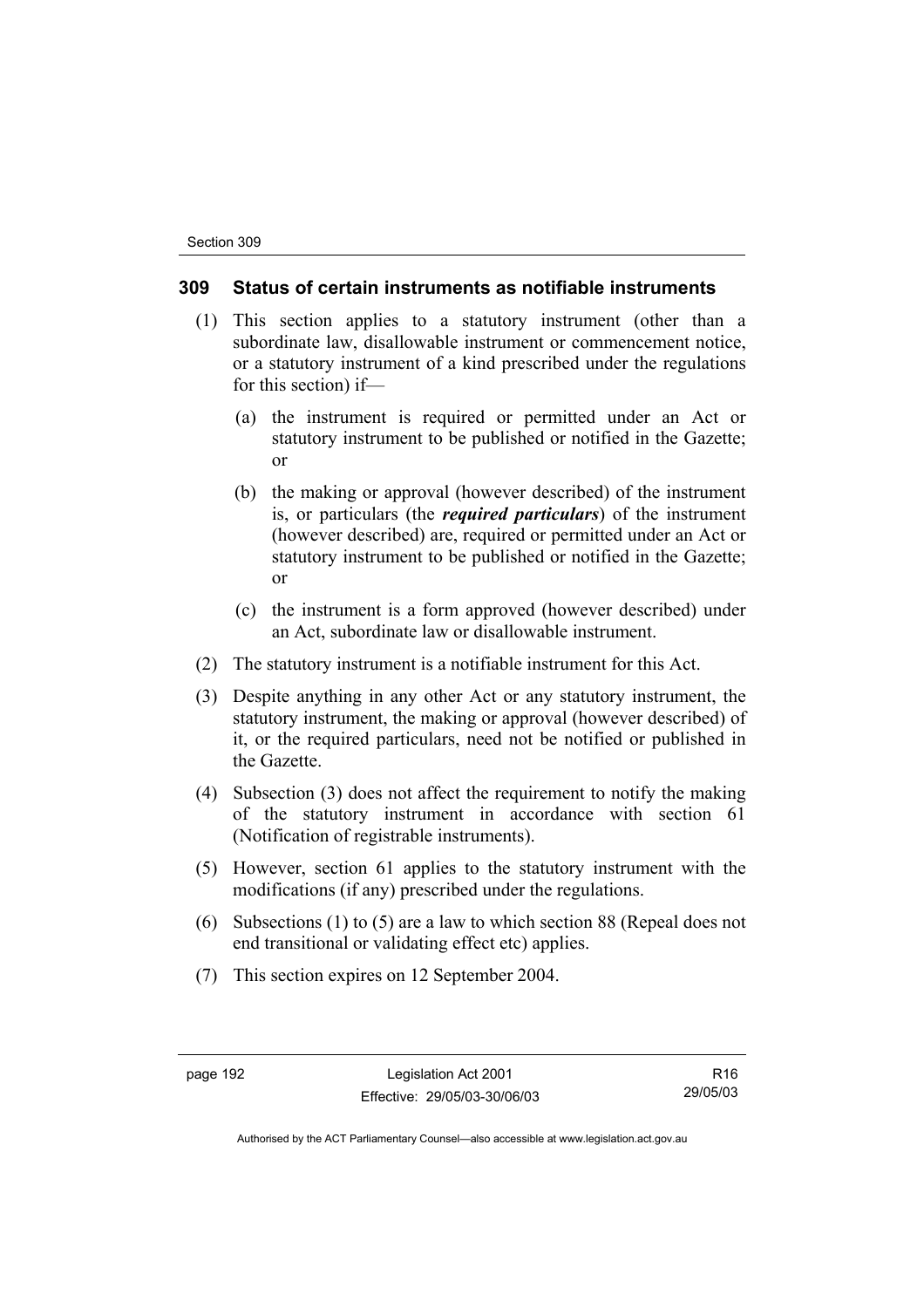## **310 Compliance with authorisation or requirement to do something by notice in Gazette** (IA s 27A)

- (1) If a provision of an Act or statutory instrument authorises or requires something to be done by notice in the Gazette (however the provision is expressed), it is sufficient if it is done by an instrument.
- (2) Subsection (1) does not affect the requirement to notify the making of the statutory instrument in accordance with section 61.
- (3) However, if the instrument is a notifiable instrument because of section 309 (Status of certain instruments as notifiable instruments), section 309 (5) applies to the instrument.
- (4) Subsections (1) to (3) are a law to which section 88 applies.
- (5) This section expires on 12 September 2004.

## **313 Status of republications under Legislation (Republication) Act 1996**

- (1) An Act or subordinate law republished under the *Legislation (Republication) Act 1996* is taken to have been authorised by the parliamentary counsel under this Act.
- (2) Subsection (1) is a law to which section 88 applies.
- (3) This section expires on 12 September 2004.

### **314 Transitional provisions about penalties** (IA s 63)

- (1) This section applies to—
	- (a) a law as enacted or made that was notified in the Gazette before 10 November 1999; or
	- (b) a republication of a law republished as in force on a date (however expressed) before 10 November 1999.
- (2) In a law, if a penalty for an offence is expressed to apply to a body corporate or corporation—

| R16      | Legislation Act 2001         | page 193 |
|----------|------------------------------|----------|
| 29/05/03 | Effective: 29/05/03-30/06/03 |          |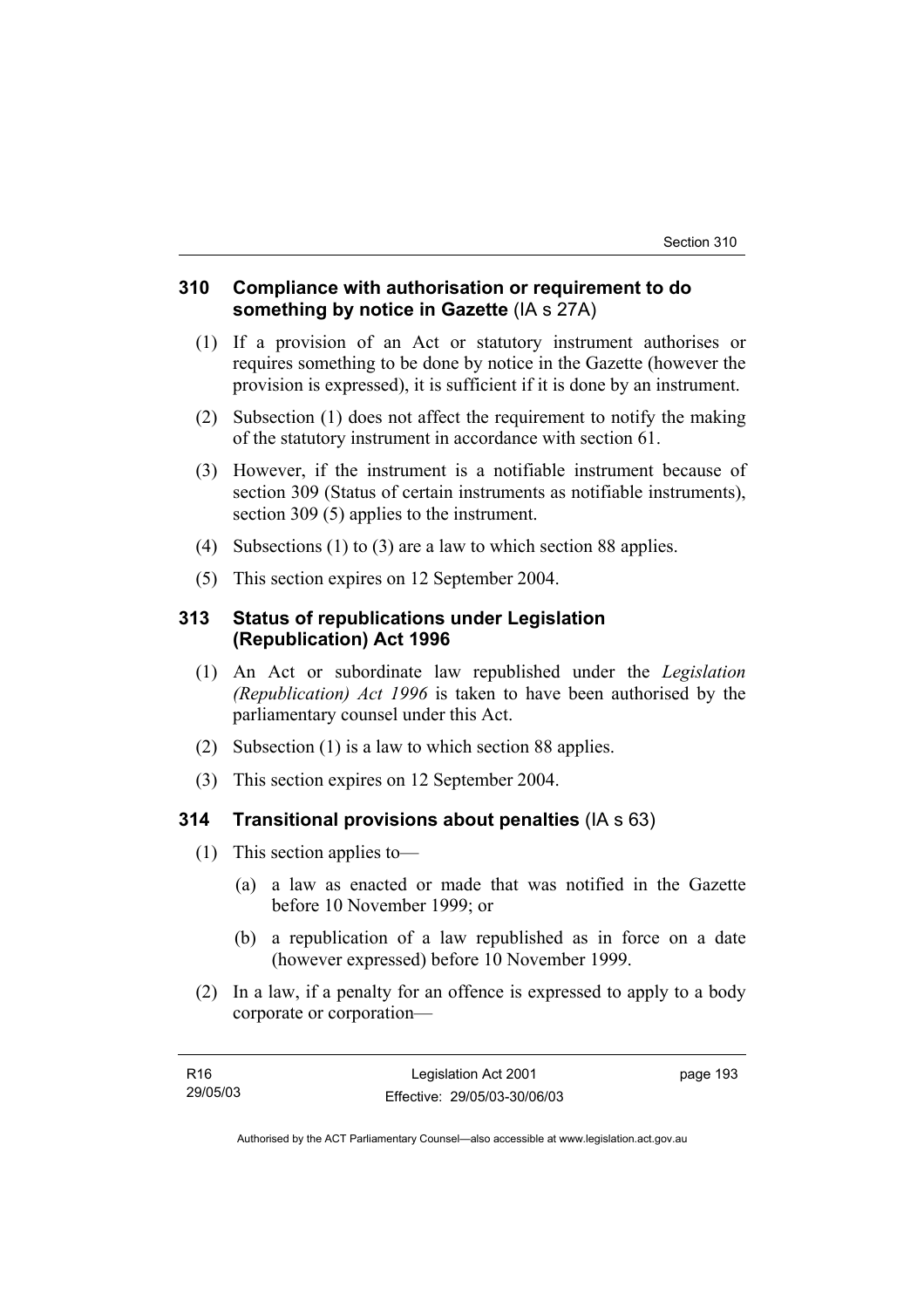- (a) the penalty applies to any corporation; and
- (b) the value of a penalty unit for the offence is \$100, even though the person charged is a body corporate or another corporation.
- (3) Section 133 (1) (b) is subject to this section.
- (4) In this section:

*law* means an Act or subordinate law.

*republication*, of a law, means a republication of a law to which the *Legislation (Republication) Act 1996* applied.

(5) This section expires on 12 September 2003.

## **315 Status of certain determinations**

- (1) This section applies to a determination of fees in force immediately before the commencement of part 6.3 (Making of certain statutory instruments about fees).
- (2) To the extent that—
	- (a) the determination was in force under a provision of an Act (the *authorising law*) amended by the *Legislation (Consequential Amendments) Act 2001*; and
	- (b) apart from this section, the authorising law would no longer authorise the determination, in whole or part;

the determination is taken to be made under the authorising law as if it had not been amended by that Act.

- (3) Section 56 (5) (a) and (b) does not apply to the determination.
- (4) Section 57 applies to the determination as if a reference to the service mentioned in the determination included a reference to the service mentioned in the authorising law as in force before it was amended by the *Legislation (Consequential Amendments) Act 2001*.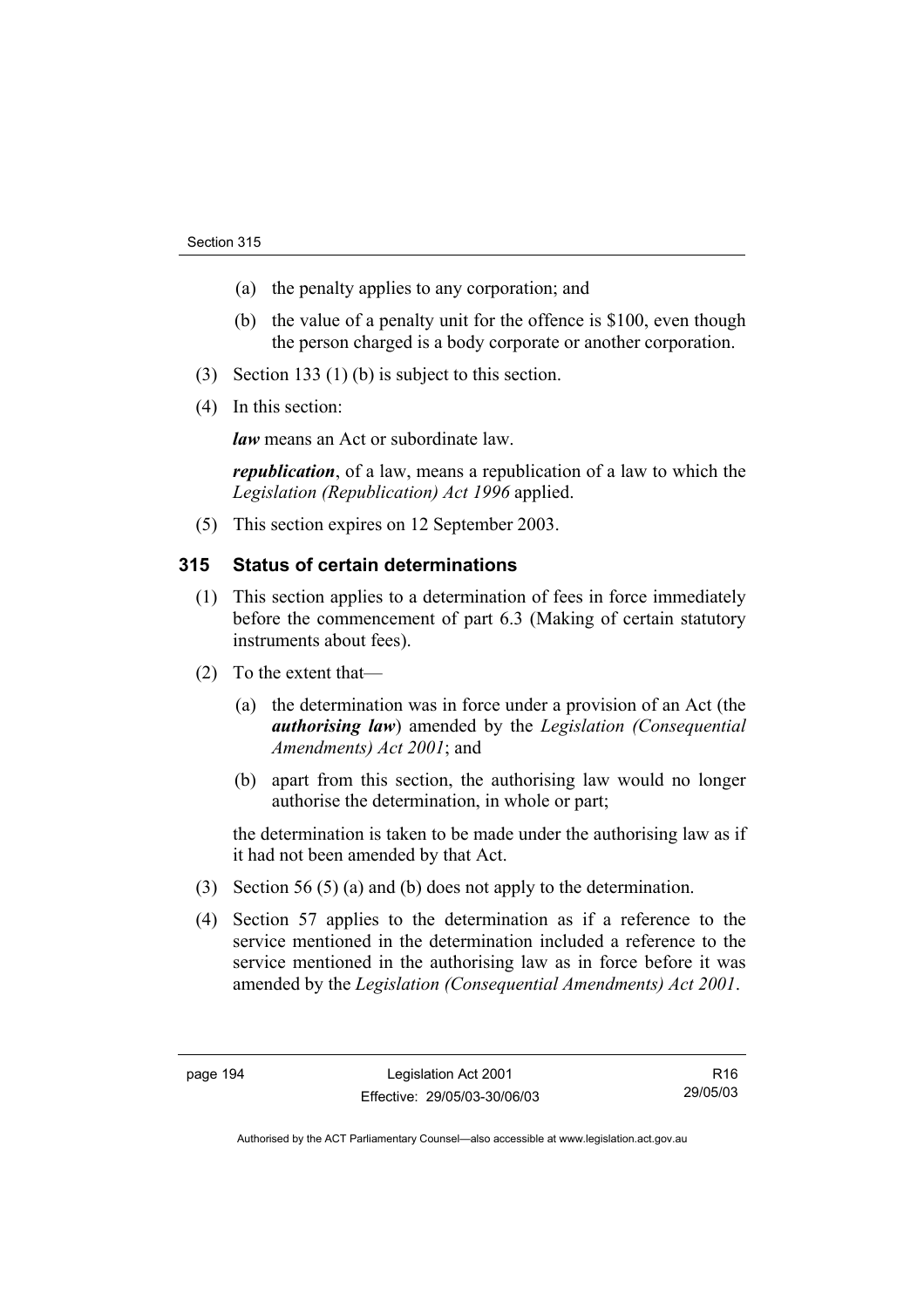Section 315

(5) In this section:

*fee*—see section 55.

(6) This section expires on 12 September 2003.

R16 29/05/03

Legislation Act 2001 Effective: 29/05/03-30/06/03 page 195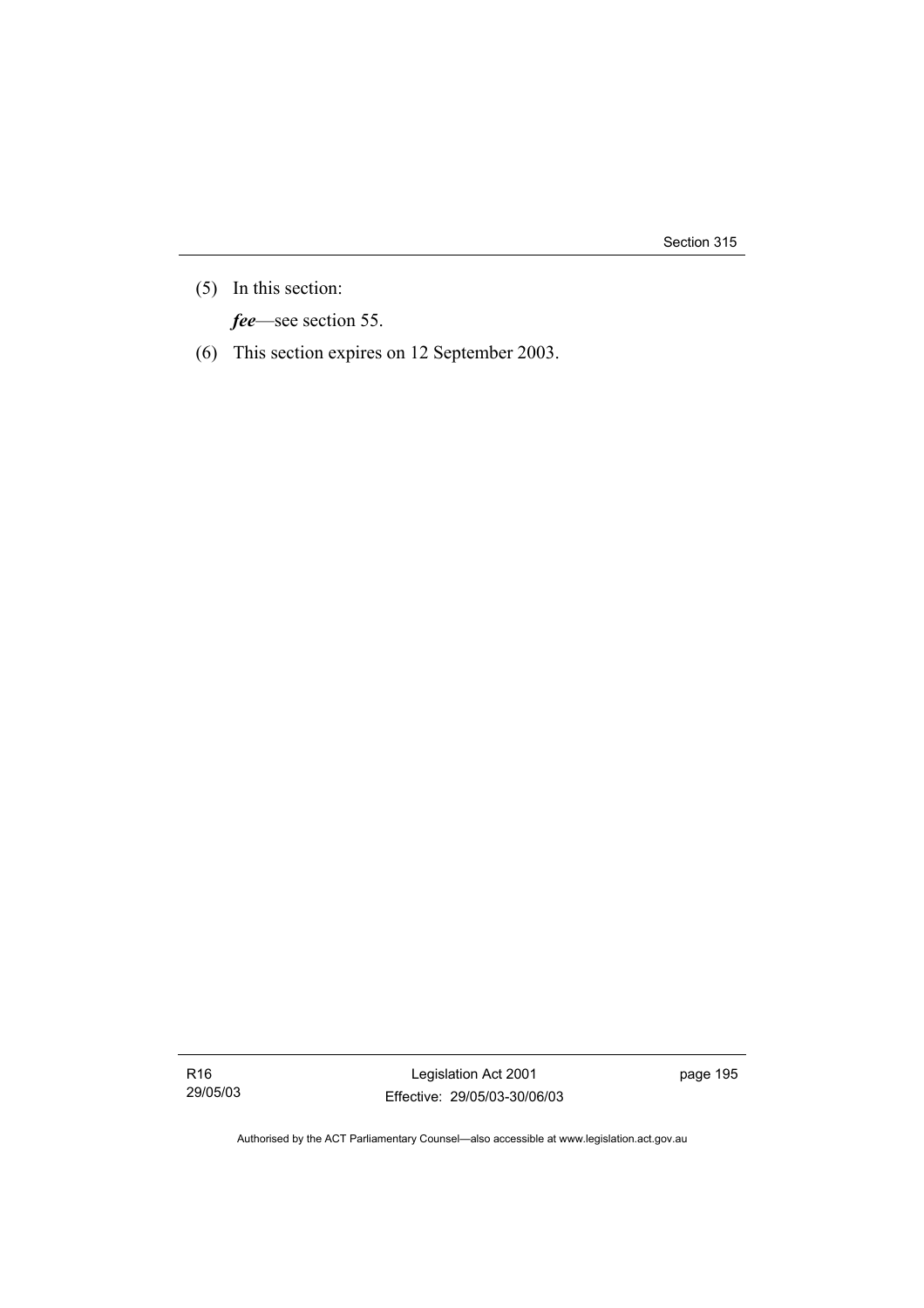# **Schedule 1 Acts included in sources of law of the Territory**

(see s 17)

# **Part 1.1 Former NSW and UK Acts in force before establishment of Territory**

| column 1 | column 2                               | column 3                                                 |
|----------|----------------------------------------|----------------------------------------------------------|
| item     | name of Act                            | number or date of<br>assent and original<br>jurisdiction |
| 1        | Magna Carta                            | $(1297)$ 25 Edw 1 c 29<br>(UK)                           |
| 2        | Criminal and Civil Justice Act<br>1351 | 25 Edw 3 St 5 c 4 (UK)                                   |
| 3        | Due Process of Law Act 1354            | 28 Edw 3 c 3 (UK)                                        |
| 4        | Due Process of Law Act 1368            | 42 Edw 3 c 3 (UK)                                        |
| 5        | Free Access to Courts Act 1400         | 2 Hen 4 c 1 (UK)                                         |
| 6        | Petition of Right 1627                 | 3 Chas 1 c 1 (UK)                                        |
| 7        | Bill of Rights 1688                    | 1 Will and Mary sess 2<br>$c$ 2 (UK)                     |
| 8        | Act of Settlement 1700                 | 12 and 13 Will 3 c 2<br>(UK)                             |
| 9        | Set-off of Debts Act 1728              | 2 Geo 2 c 22 (UK)                                        |
| 10       | Set-off of Debts Act 1735              | 8 Geo 2 c 24 (UK)                                        |
| 11       | Royal Marriages Act 1772               | 12 Geo 3 c 11 (UK)                                       |
| page 196 | Legislation Act 2001                   | R <sub>16</sub>                                          |

Effective: 29/05/03-30/06/03

29/05/03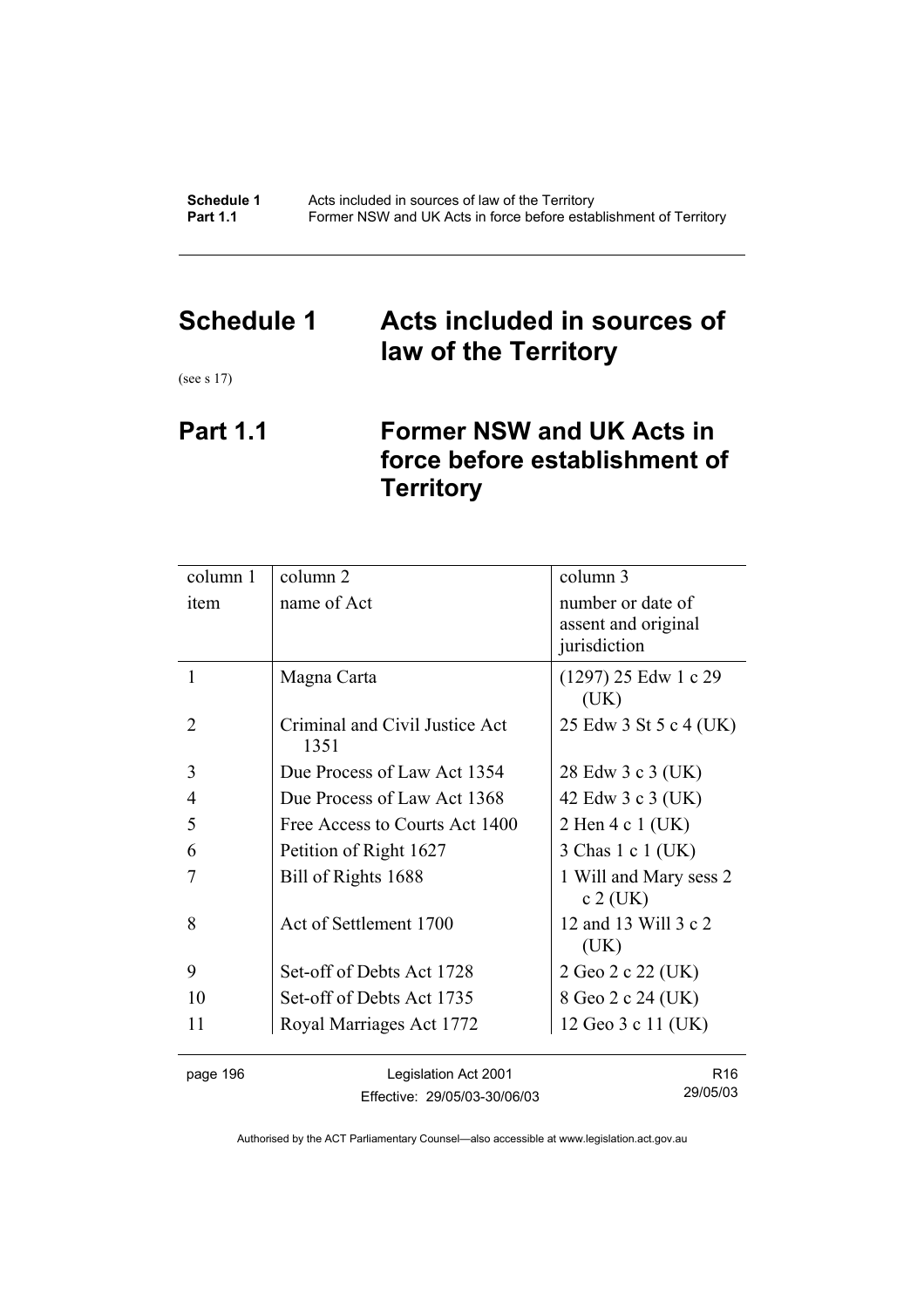| column 1 | column 2                                                      | column 3                    |
|----------|---------------------------------------------------------------|-----------------------------|
| item     | name of Act                                                   | number or date of           |
|          |                                                               | assent and original         |
|          |                                                               | jurisdiction                |
| 12       | Foreign Tribunals Evidence Act<br>1856                        | 19 and 20 Vic c 113<br>(UK) |
| 13       | Evidence by Commission Act<br>1859                            | 22 Vic c 20 (UK)            |
| 14       | Public Instruction Act 1880                                   | 43 Vic No 23 (NSW)          |
| 15       | Evidence by Commission Act<br>1885                            | 48 and 49 Vic c 74<br>(UK)  |
| 16       | <b>Contractors Debts Act 1897</b>                             | No 29 (NSW)                 |
| 17       | Conveyancing and Law of<br>Property Act 1898                  | No 17 (NSW)                 |
| 18       | Landlord and Tenant Act 1899                                  | No 18 (NSW)                 |
| 19       | Crimes Act 1900                                               | No 40 (NSW)                 |
| 20       | Truck Act 1900                                                | No 55 (NSW)                 |
| 21       | <b>Judgment Creditors Remedies Act</b><br>1901                | No 8 (NSW)                  |
| 22       | Games, Wagers and Betting<br>Houses Act 1901                  | No 18 (NSW)                 |
| 23       | Arrest on Mesne Process Act 1902                              | No 24 (NSW)                 |
| 24       | Innkeepers Liability Act 1902                                 | No 64 (NSW)                 |
| 25       | Pawnbrokers Act 1902                                          | No 66 (NSW)                 |
| 26       | Public Roads Act 1902                                         | No 95 (NSW)                 |
| 27       | Anglican Church of Australia<br><b>Constitutions Act 1902</b> | 24 December 1902<br>(NSW)   |
| 28       | Fertilisers Act 1904                                          | No 33 (NSW)                 |

page 197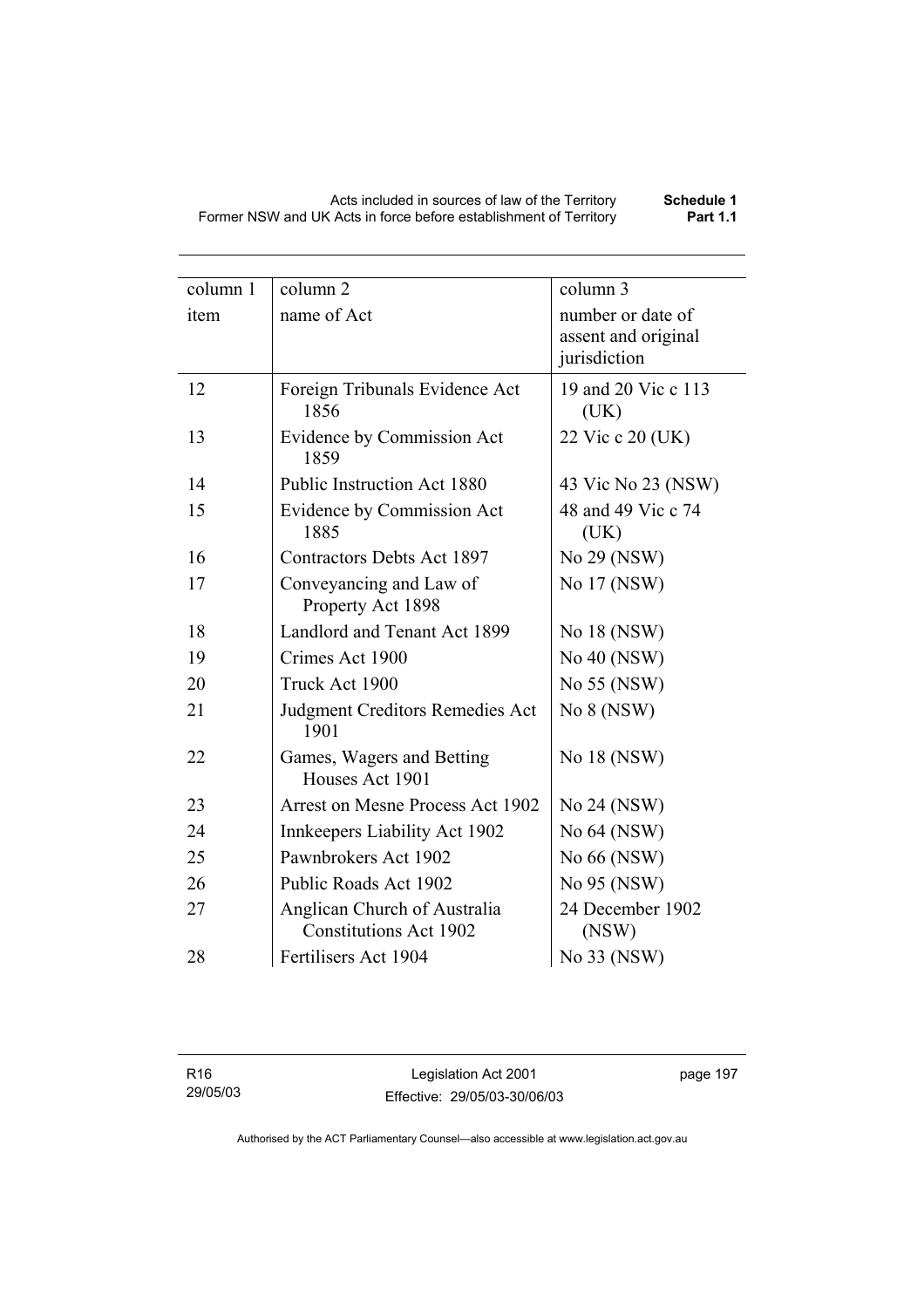| Schedule 1      | Acts included in sources of law of the Territory                  |
|-----------------|-------------------------------------------------------------------|
| <b>Part 1.1</b> | Former NSW and UK Acts in force before establishment of Territory |

| column 1 | column 2                                        | column 3                                                 |
|----------|-------------------------------------------------|----------------------------------------------------------|
| item     | name of Act                                     | number or date of<br>assent and original<br>jurisdiction |
| 29       | Forfeiture and Validation of<br>Leases Act 1905 | No $8$ (NSW)                                             |
| 30       | Free Education Act 1906                         | No 12 (NSW)                                              |
| 31       | Gaming and Betting Act 1906                     | No 13 (NSW)                                              |
| 32       | Second-hand Dealers Act 1906                    | No 30 (NSW)                                              |

page 198 Legislation Act 2001 Effective: 29/05/03-30/06/03

R16 29/05/03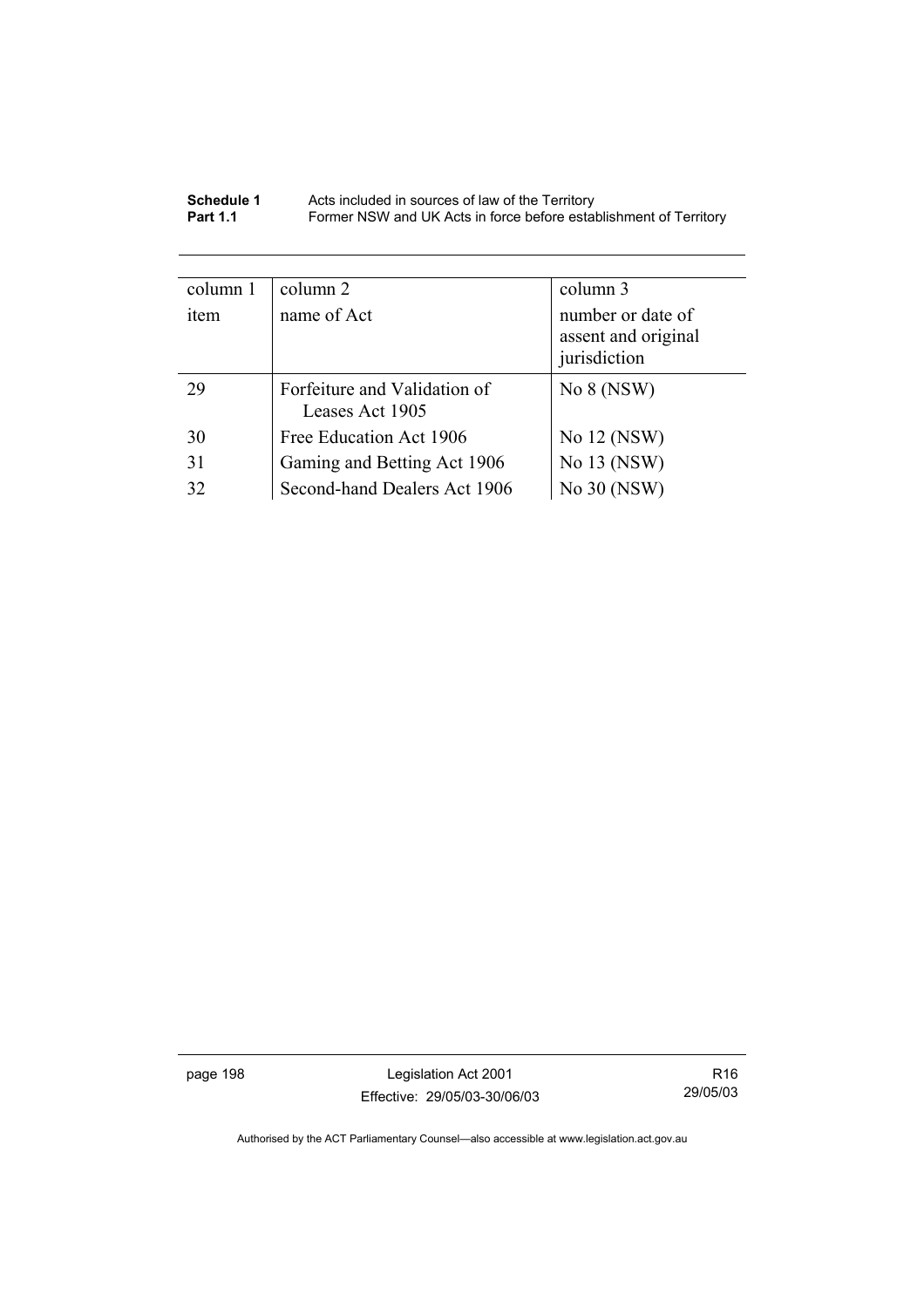# **Part 1.2 Former NSW Acts applied after establishment of Territory**

*Note to pt 1.2* 

The former NSW Acts mentioned in this part are in force in the ACT as Acts of the Legislative Assembly

| column 1       | column <sub>2</sub>                                     | column 3                                                       |
|----------------|---------------------------------------------------------|----------------------------------------------------------------|
| item           | name of NSW Act                                         | applying Territory Act                                         |
|                | Scaffolding and Lifts Act<br>1912                       | Scaffolding and Lifts Act<br>$1957$ (repealed)                 |
| $\overline{2}$ | Anglican Church of Australia<br>Trust Property Act 1917 | Anglican Church of Australia<br><b>Trust Property Act 1928</b> |
| 3              | Conveyancing Act 1919                                   | Conveyancing Act 1951<br>(a)<br>(repealed)                     |
|                |                                                         | Law of Property<br>(b)                                         |
|                |                                                         | (Miscellaneous                                                 |
|                |                                                         | Provisions) Act 1958<br>(repealed)                             |
|                |                                                         | <i>Trustee Act 1957</i> (repealed)<br>(c)                      |
| 4              | <i>Trustee Act 1925</i>                                 | <i>Trustee Act 1957</i> (repealed)                             |
| 5              | Anglican Church of Australia                            | Anglican Church of Australia                                   |
|                | Constitution Act 1961                                   | <b>Trust Property Act 1928</b>                                 |
| 6              | Dangerous Goods Act 1975                                | Dangerous Goods Act 1984<br>(repealed)                         |

R16 29/05/03

Legislation Act 2001 Effective: 29/05/03-30/06/03 page 199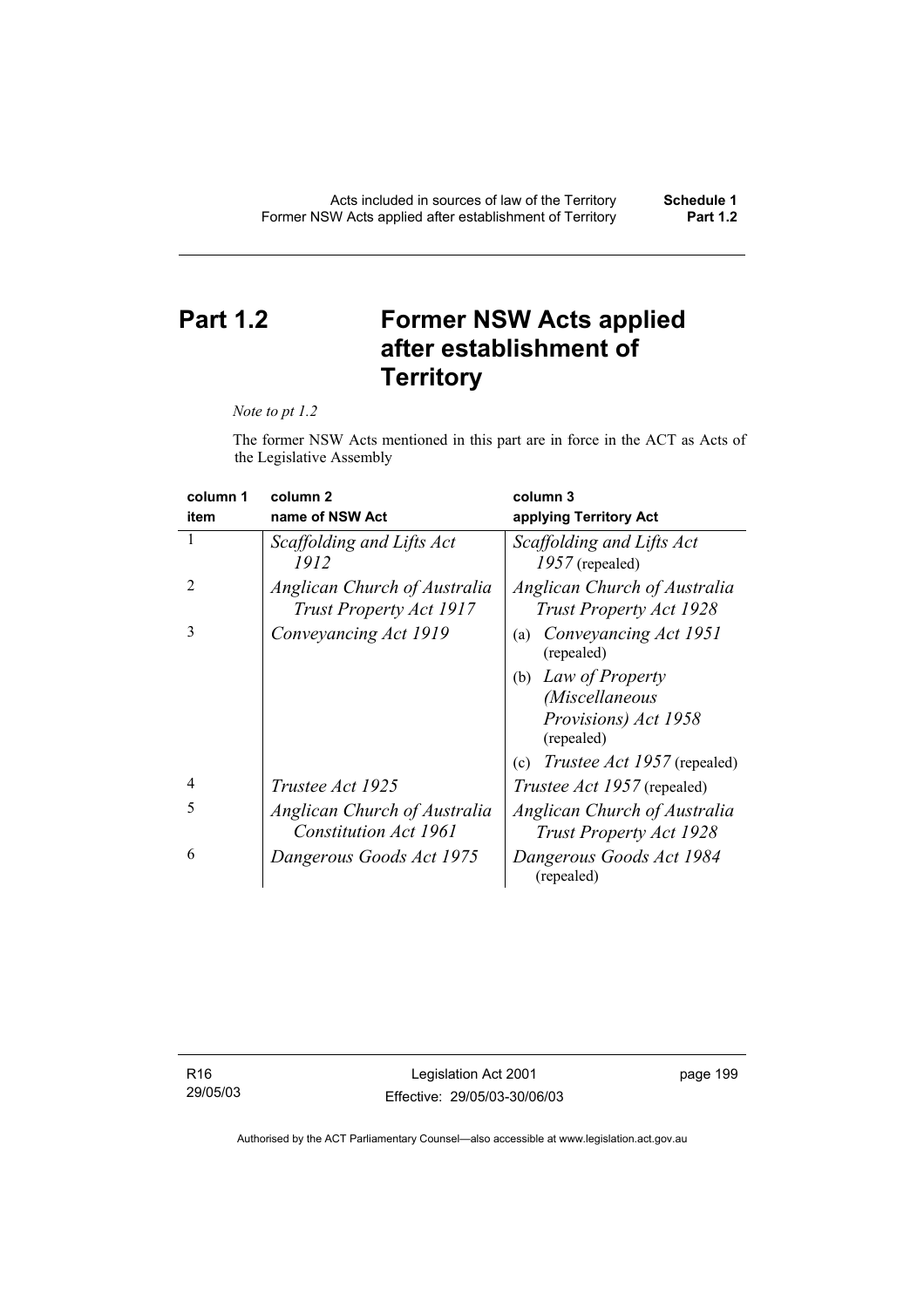#### **Schedule 1** Acts included in sources of law of the Territory<br>**Part 1.2** Former NSW Acts annied after establishment Former NSW Acts applied after establishment of Territory

*Note* The written law of the ACT also includes the following Acts that may not be amended or repealed by the Assembly (see the Self-Government Act, s 34):

 *Life, Fire and Marine Insurance Act 1902* (NSW)

 *Demise of the Crown Act 1760* (UK)

 *Naval Prize Act 1864* (UK)

 *Naval Prize (Procedure) Act 1916* (UK)

 *Prize Act (1939)* (UK)

 *Prize Courts Act 1894* (UK)

 *Prize Courts Act 1915* (UK)

 *Prize Courts (Procedure) Act 1914* (UK)

 *Territorial Waters Jurisdiction Act 1878* (UK).

page 200 Legislation Act 2001 Effective: 29/05/03-30/06/03

R16 29/05/03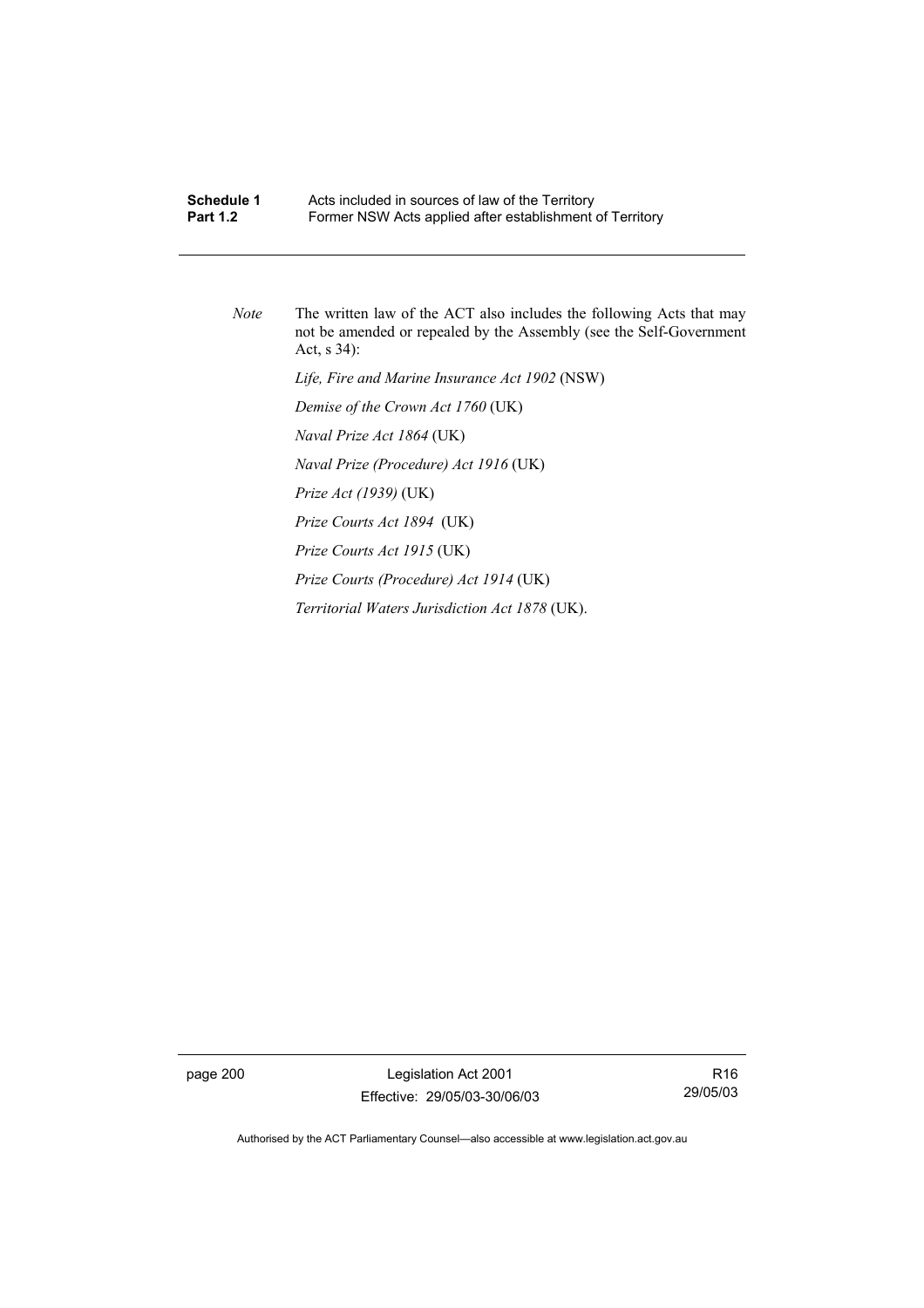# **Dictionary**

(see s 2)

# **U Part 1 Meaning of commonly-used words and expressions**

(see s 144)

*Note* Words and expressions that are defined only for this Act are set out in pt 2.

*AAT*—see definition of *administrative appeals tribunal*.

*Act*—see the following sections:

- (a) section 7 (Meaning of *Act* generally);
- (b) section 17 (References to Acts include references to former Cwlth enactments etc).
- *Note* See also s 102 (Meaning of references to a law or instrument generally) and s 104 (References to laws include references to instruments under laws).

*ACT* means the Australian Capital Territory.

*ADI*—see definition of *authorised deposit-taking institution*.

*administrative appeals tribunal* **(**or *AAT***)** means the Administrative Appeals Tribunal established under the *Administrative Appeals Tribunal Act 1989*.

*administrative unit* means an administrative unit for the time being established under the *Public Sector Management Act 1994*, section 13 (1).

*adult* means an individual who is at least 18 years old.

*affidavit*, in relation to a person allowed by law to affirm, declare or promise, includes affirmation, declaration and promise.

| R16      | Legislation Act 2001         | page 201 |
|----------|------------------------------|----------|
| 29/05/03 | Effective: 29/05/03-30/06/03 |          |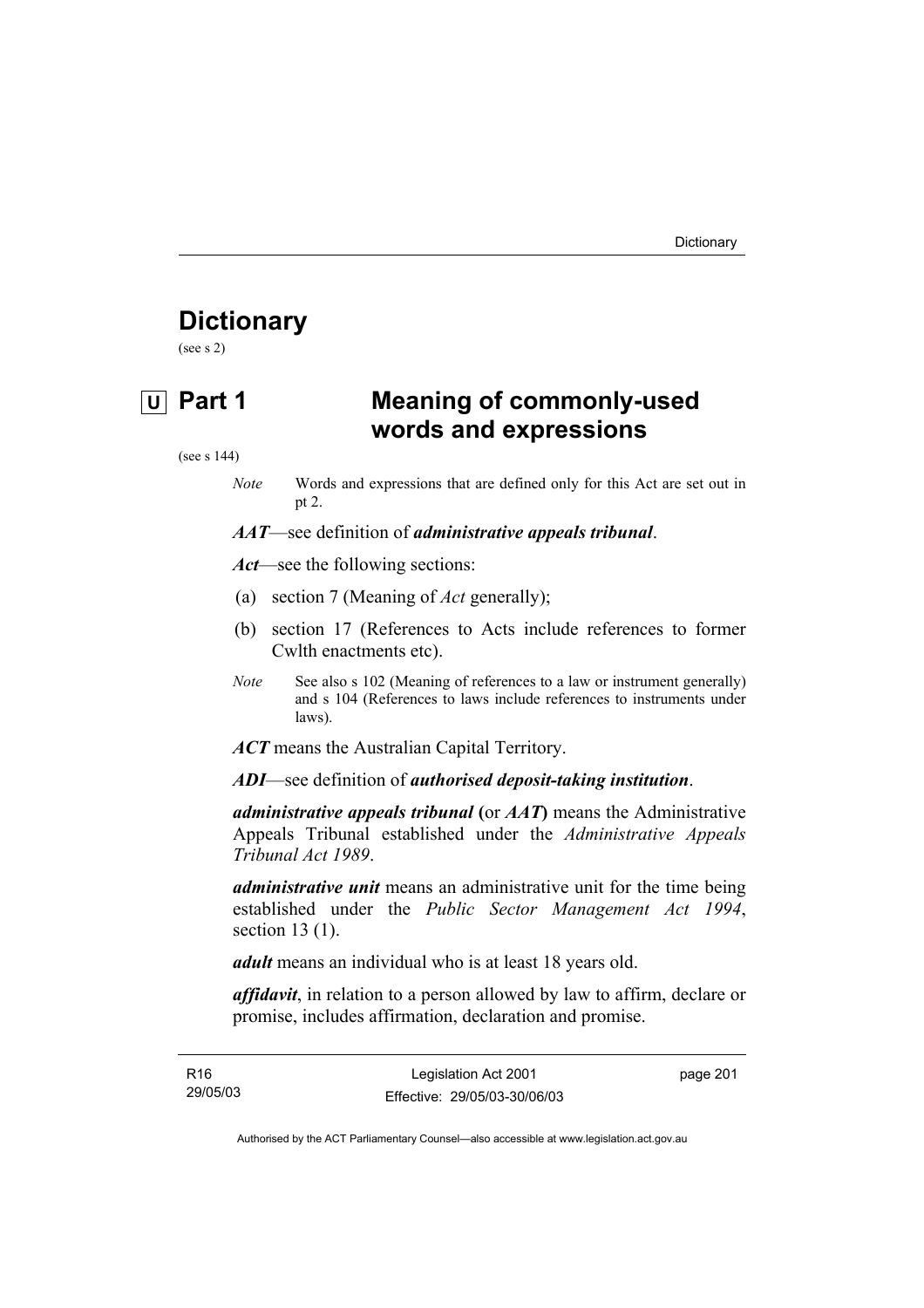#### **Dictionary**

*ambulance service* means the ACT Ambulance Service under the *Emergency Management Act 1999*.

*amend* includes—

- (a) for an Act or statutory instrument—omit, insert, substitute, renumber or relocate a provision of the Act or instrument; and
- (b) for an Act or statutory instrument (or a provision of it)—amend by implication; and
- (c) for a provision of an Act or statutory instrument—omit the provision (or a part of it), substitute another provision for the provision (or a part of it), renumber the provision (or a part of it) or relocate the provision (or a part of it); and
- (d) for any other instrument, a provision of an instrument or a decision—change or alter; and
- (e) for chapter 9 (Repeal and amendment of laws)—see section 82 (Definitions for ch 9).

*appoint* includes reappoint.

*asset* includes property of any kind.

*Attorney-General* means the Minister designated Attorney-General by the Chief Minister, and includes a Minister authorised by the Chief Minister to act on behalf of the Attorney-General.

*auditor-general* means the auditor-general for the Territory.

*Note* The *Auditor-General Act 1996* provides for the appointment, functions and powers of the auditor-general.

*Australia* means the Commonwealth of Australia and, when used in a geographical sense, does not include an external Territory.

*Australian driver licence* means an Australian driver licence under the *Road Transport (Driver Licensing) Act 1999*.

*Note Australian driver licence* is defined in that Act, dictionary to mean a driver licence of any kind issued under the law of the Commonwealth or

| page 202 | Legislation Act 2001         | R <sub>16</sub> |
|----------|------------------------------|-----------------|
|          | Effective: 29/05/03-30/06/03 | 29/05/03        |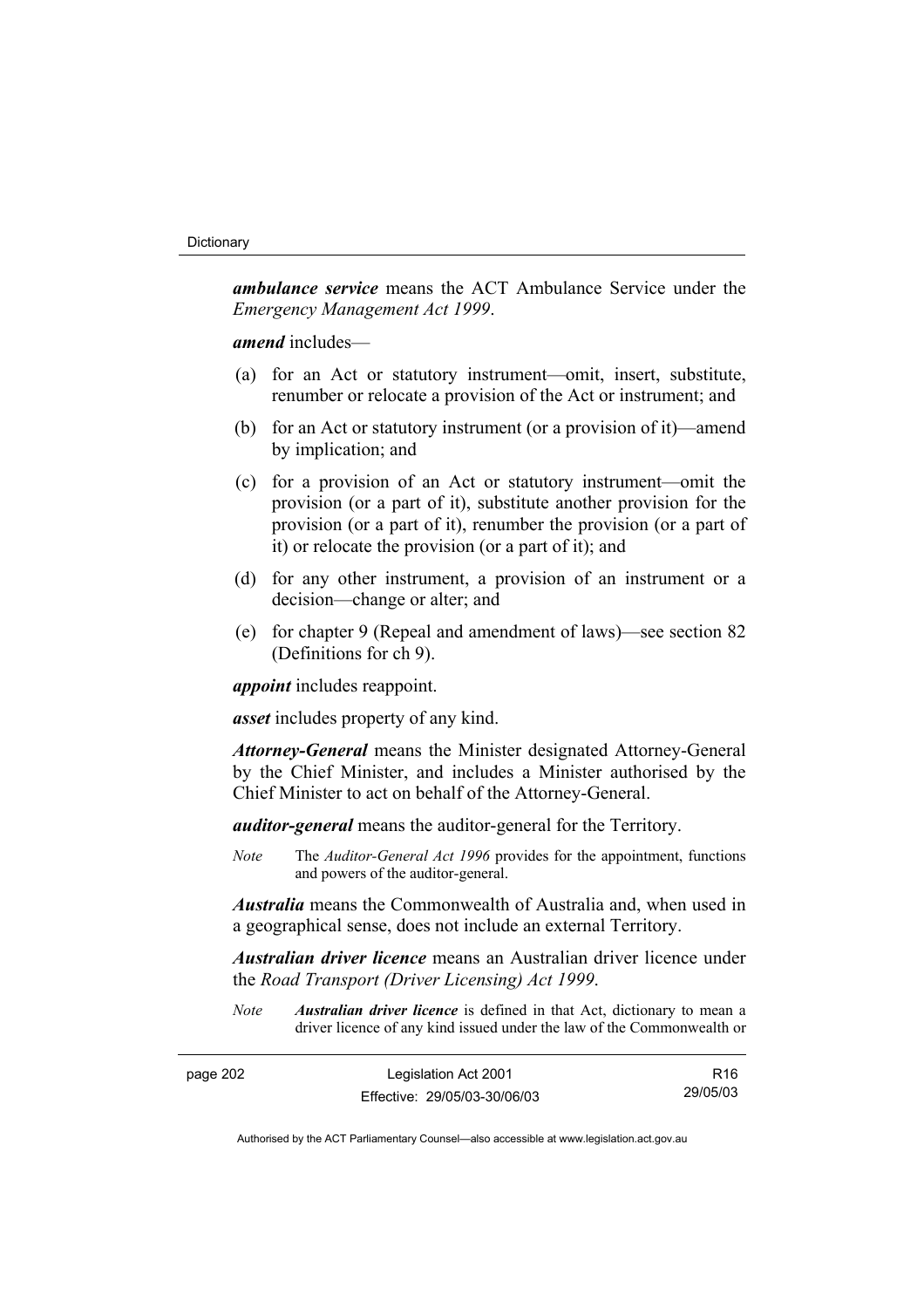a State or Territory. It includes a driver licence issued under ACT law (see also def *driver licence*).

*authorised deposit-taking institution* (or *ADI*) means an authorised deposit-taking institution under the *Banking Act 1959* (Cwlth).

*bank* means an authorised deposit-taking institution that is permitted under the *Banking Act 1959* (Cwlth) to assume or use—

- (a) the word 'bank', 'banker' or 'banking'; or
- (b) any other word (whether or not in English) similar in meaning to a word mentioned in paragraph (a).

*barrister* means a lawyer who practises as a barrister.

*body* includes any group of people joined together for a common purpose, whether or not incorporated.

#### **Examples**

- 1 a company
- 2 a statutory corporation, whether or not it has members
- 3 an association, club or society
- 4 a partnership
- 5 a joint venture
- 6 a corporation sole
- *Note* An example is part of the Act, is not exhaustive and may extend, but does not limit, the meaning of the provision in which it appears (see s 126 and s 132).

*breach* includes contravene.

*building society* means an authorised deposit-taking institution that is permitted under the *Banking Act 1959* (Cwlth) to assume or use—

- (a) the expression 'building society'; or
- (b) any other expression (whether or not in English) similar in meaning to the expression mentioned in paragraph (a).

page 203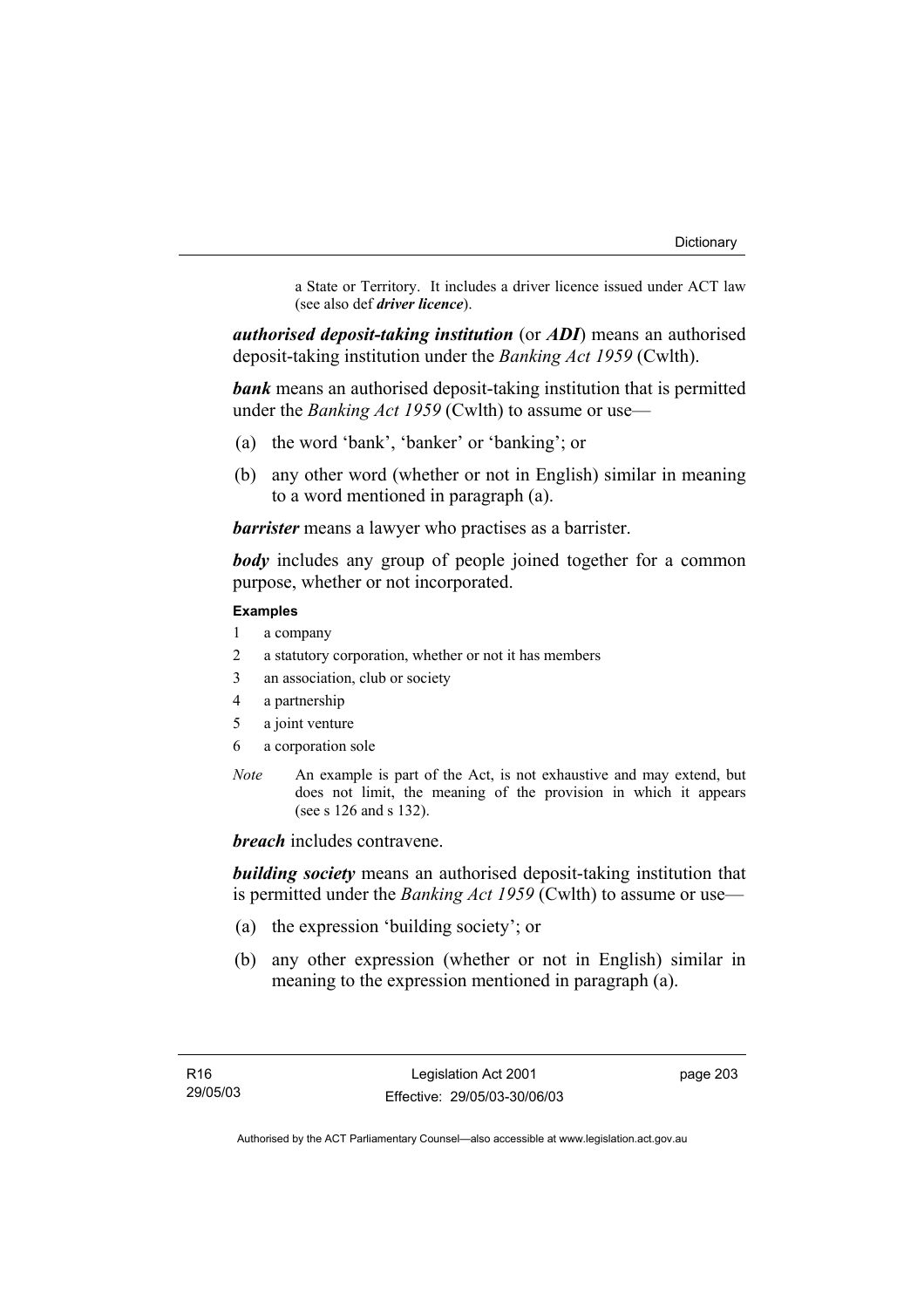*business day* means a day that is not—

- (a) a Saturday or Sunday; or
- (b) a public holiday or bank holiday in the ACT under the *Holidays Act 1958*.

*by-laws*, in relation to an Act, means by-laws made or in force under the Act.

*calendar month* means a period beginning at the start of any day of a named month and ending—

- (a) at the end of the day before the corresponding day of the next named month; or
- (b) if there is no such corresponding day—at the end of the last day of the next named month.

#### **Examples**

- 1 The period beginning at the start of 5 July 2000 and ending at midnight on 4 August 2000 is a calendar month.
- 2 The period beginning at the start of 30 January 2001 and ending at midnight on 28 February 2001 is a calendar month. The calendar month ends on the last day of February because in that year February does not have a day corresponding to 29 January (because 2001 is not a leap year). If the period began at the start of 30 January 2004 (ie, a leap year), the calendar month would end at midnight on 29 February 2004.
- *Note* An example is part of the Act, is not exhaustive and may extend, but does not limit, the meaning of the provision in which it appears (see s 126 and s 132).

*calendar year* means a period of 12 months beginning on 1 January.

*change* includes change by omission, substitution or addition.

*chief executive*—see section 163.

*chief fire control officer* means the Chief Fire Control Officer under the *Bushfire Act 1936.* 

R16 29/05/03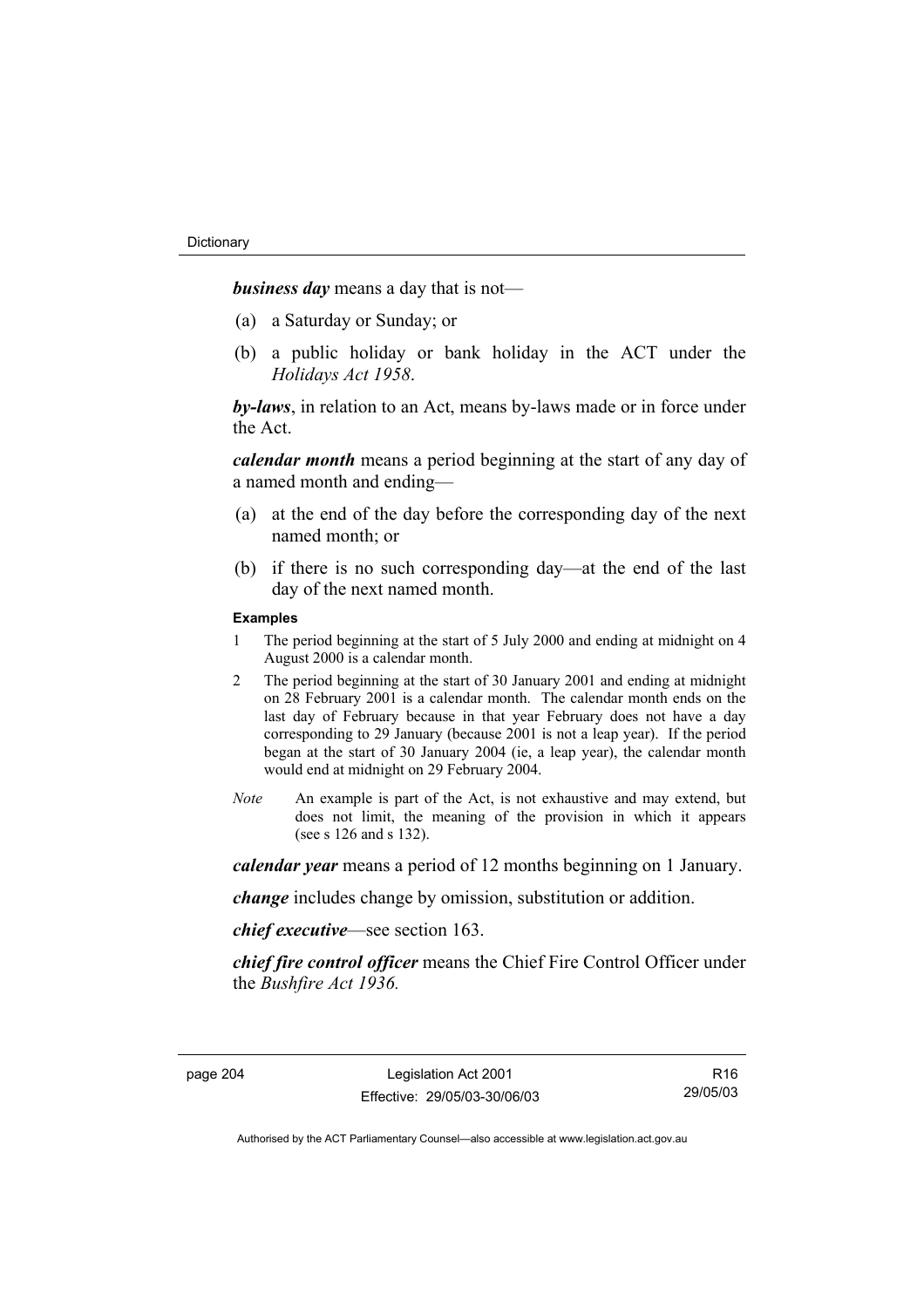*chief health officer* means the Chief Health Officer under the *Public Health Act 1997*.

*Chief Justice* means the Chief Justice of the Supreme Court.

*Chief Magistrate* means the Chief Magistrate of the Magistrates Court.

*Chief Minister* means the Chief Minister for the Territory.

*Note* The Chief Minister is elected under the Self-Government Act, s 40.

*chief police officer* means the police officer responsible to the commissioner of police for the day-to-day administration and control of police services in the ACT.

*child*, if age rather than descendancy is relevant, means an individual who is under 18 years old.

*Childrens Court* means the Childrens Court under the *Children and Young People Act 1999*, section 53.

*city area* means the area that was *the City Area* under the *City Area Leases Act 1936* (repealed).

*Note* See s 106 for the meaning of references to repealed laws.

*clerk*, in relation to the Legislative Assembly, means the Clerk of the Legislative Assembly.

*Note* The office of Clerk is established under the *Public Sector Management Act 1994*.

*commencement*, of an Act or statutory instrument—see section 80 (References to *commencement* of law).

*commencement notice*—see section 11 (Meaning of *commencement notice*).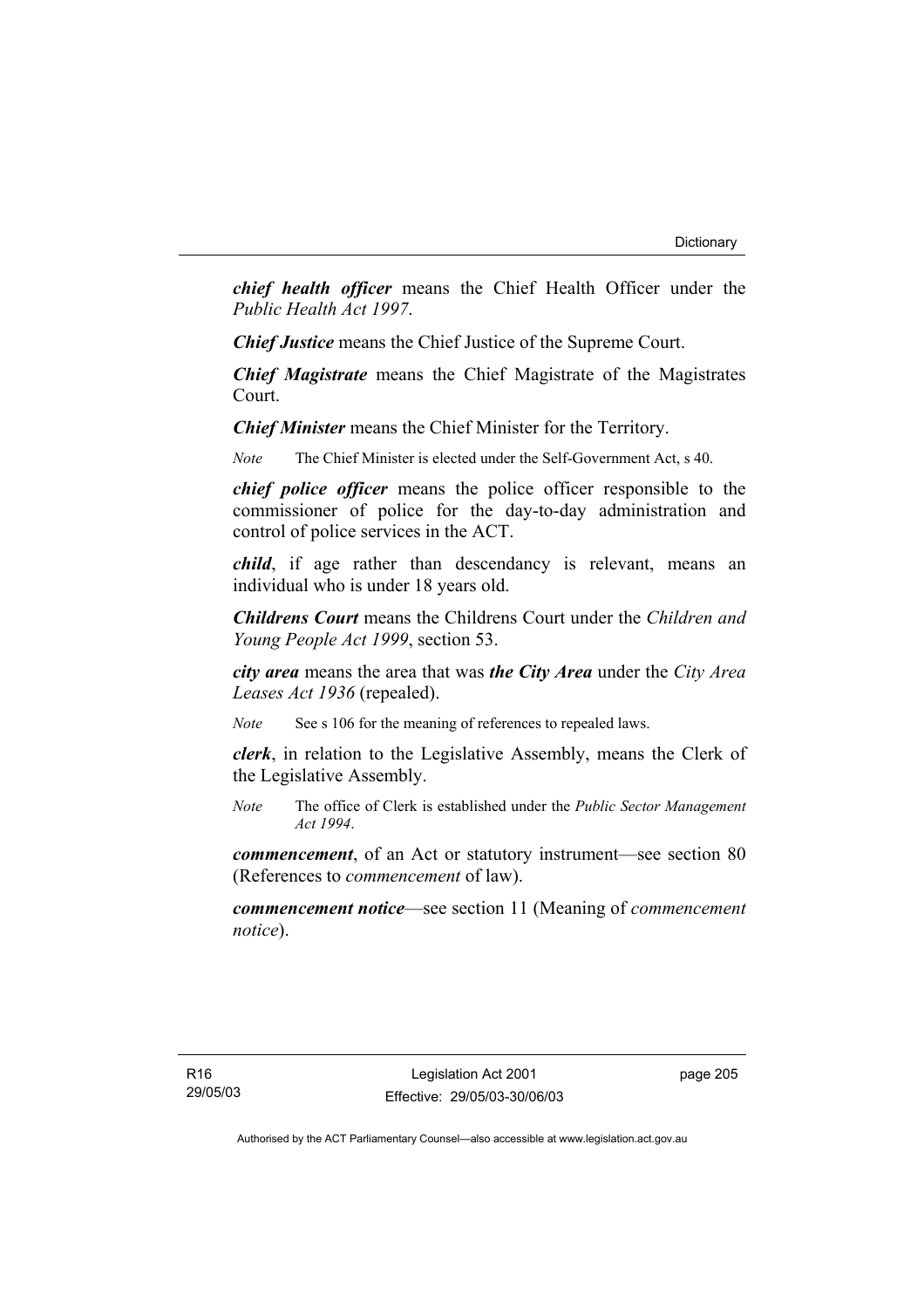*commissioner for fair trading* means the Commissioner for Fair Trading of the Australian Capital Territory.

*Note* The *Fair Trading (Consumer Affairs) Act 1973* provides for the office of the commissioner.

*commissioner for health complaints* means the Community and Health Services Complaints Commissioner under the *Community and Health Services Complaints Act 1993.* 

*commissioner for housing* means the Commissioner for Housing under the *Housing Assistance Act 1987*.

*commissioner for land and planning* means the Commissioner for Land and Planning under *the Land (Planning and Environment) Act 1991*.

*commissioner for public administration* means the Commissioner for Public Administration under *the Public Sector Management Act 1994*.

*commissioner for revenue* means the Commissioner for Australian Capital Territory Revenue under the *Taxation Administration Act 1999*.

*commissioner for surveys* means the Commissioner for Surveys under the *Surveyors Act 2001*.

*commissioner for the environment* means the Commissioner for the Environment under the *Commissioner for the Environment Act 1993.* 

*commissioner of police* means the Commissioner of Police of the Australian Federal Police.

*committed for trial*, in relation to a person, means committed to prison or to a remand centre with a view to being tried before a judge and jury, or admitted to bail on an undertaking to appear and be tried before a judge and a jury.

page 206 Legislation Act 2001 Effective: 29/05/03-30/06/03

R16 29/05/03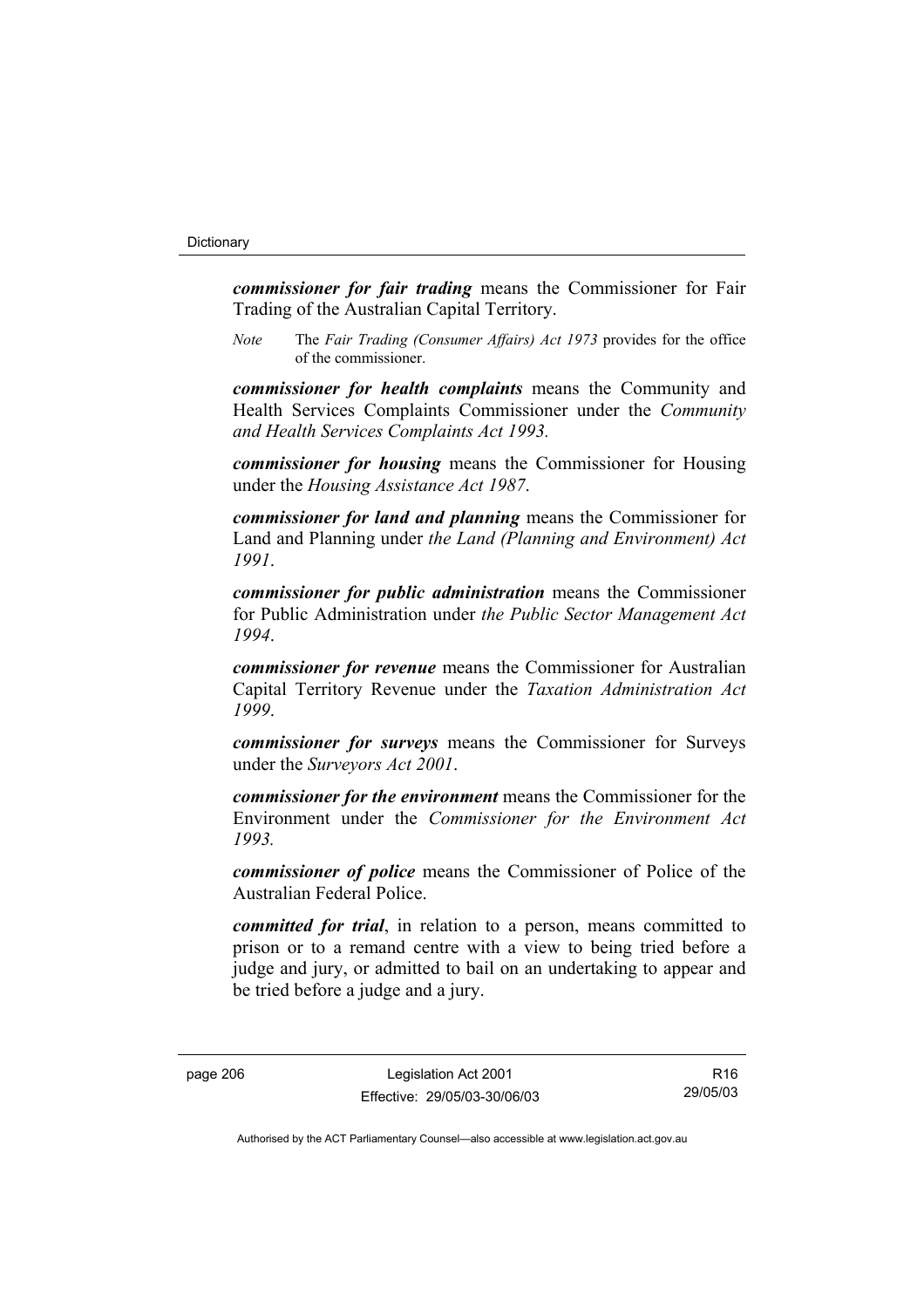*Commonwealth* means the Commonwealth of Australia and, when used in a geographical sense, does not include an external Territory.

*Commonwealth country* means a country that forms part of the Commonwealth of Nations, and includes a territory for the international relations of which a Commonwealth country is responsible.

*Commonwealth Gazette* means the *Commonwealth of Australia Gazette* or the *Australian Government Gazette*.

*Note* The *Australian Government Gazette* was published from 1 July 1973 to 30 June 1976.

*community advocate* means the Community Advocate under the *Community Advocate Act 1991*.

*confer*, in relation to a function, includes impose.

*conservator of flora and fauna* means the Conservator of Flora and Fauna under the *Nature Conservation Act 1980*.

*Consumer Credit (Australian Capital Territory) Code* means the provisions applying because of the *Consumer Credit Act 1995*, section 4.

*Consumer Credit (Australian Capital Territory) Regulations* means the provisions applying because of the *Consumer Credit Act 1995*, section 5.

*contravene* includes fail to comply with.

*converted ordinance* means an enactment that was an ordinance immediately before self-government day.

*Coroner's Court* means the Coroner's Court under the *Coroners Act 1997*.

*corporation* includes a body politic or corporate.

*Corporations Act* means the *Corporations Act 2001* (Cwlth).

R16 29/05/03

Legislation Act 2001 Effective: 29/05/03-30/06/03 page 207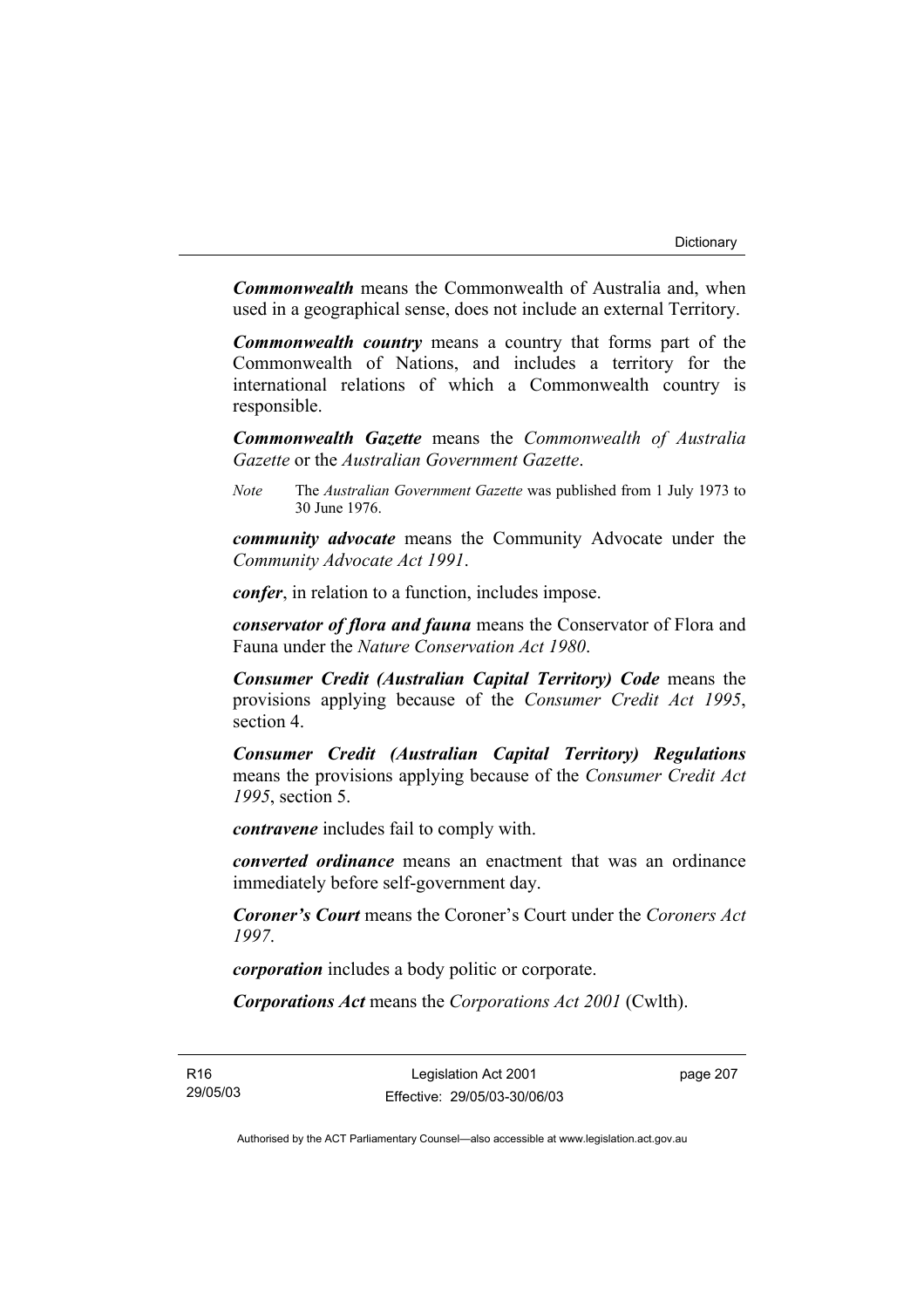*court of summary jurisdiction* means the Magistrates Court.

*credit tribunal* means the Australian Capital Territory Credit Tribunal.

*Note* The *Consumer Credit (Administration) Act 1996* deals with the establishment, functions and powers of the tribunal.

*credit union* means an authorised deposit-taking institution that is permitted under the *Banking Act 1959* (Cwlth) to assume or use—

- (a) the expression 'credit union'; or
- (b) any other expression (whether or not in English) similar in meaning to the expression mentioned in paragraph (a).

*Criminal Code* means the *Criminal Code 2002*.

*custodial escort* means a person appointed as an escort under the *Custodial Escorts Act 1998*, section 4.

*daylight* means the period in a day from sunrise to sunset.

*definition*—see section 130 (What is a definition?).

*dentist* means a registered dentist under the *Dentists Act 1931*.

*dental prosthetist* means a registered dental prosthetist under the *Dental Technicians and Dental Prosthestists Registration Act 1988*.

*dental technician* means a registered dental technician under the *Dental Technicians and Dental Prosthestists Registration Act 1988*.

*designation*, of a position under the *Public Sector Management Act 1994*, includes a designation given under that Act.

*director of corrective services* means the Director of Corrective Services under the *Periodic Detention Act 1995*.

*director of public prosecutions* **(**or *DPP***)** means the Director of Public Prosecutions under the *Director of Public Prosecutions Act 1990*.

page 208 Legislation Act 2001 Effective: 29/05/03-30/06/03

R16 29/05/03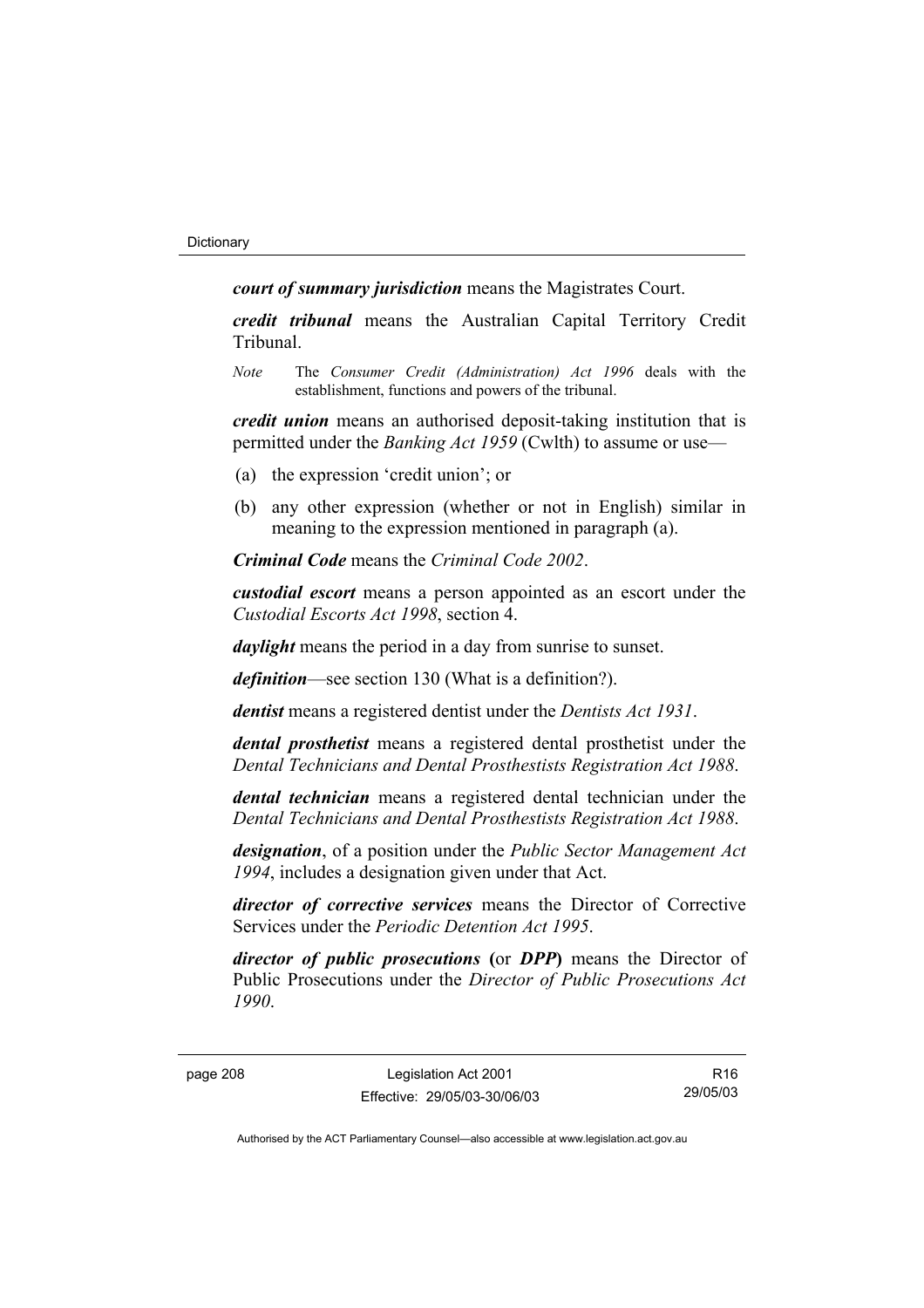*disallowable instrument*—see section 9 (Meaning of *disallowable instrument*).

*discrimination commissioner* means the Discrimination Commissioner under the *Discrimination Act 1991*.

*discrimination tribunal* means the Discrimination Tribunal established by the *Discrimination Act 1991*.

*doctor* means a registered medical practitioner under the *Medical Practitioners Act 1930*.

*document* includes—

- (a) anything on which there is writing; or
- (b) anything on which there are figures, marks, numbers, perforations, symbols or anything else having a meaning for persons qualified to interpret them; or
- (c) anything from which images, sounds, messages or writings can be produced or reproduced, whether with or without the aid of anything else; or
- (d) a drawing, map, photograph or plan.

*domestic partner*—see section 169 (1).

*domestic partnership*—see section 169 (2).

*DPP*—see definition of *director of public prosecutions*.

*driver licence* means a driver licence under the *Road Transport (Driver Licensing) Act 1999*.

*Note Driver licence* is defined in that Act, dictionary to mean a driver licence of any kind issued under that Act (see also def *Australian driver licence*).

*electoral commission* means the Australian Capital Territory Electoral Commission established by the *Electoral Act 1992*.

page 209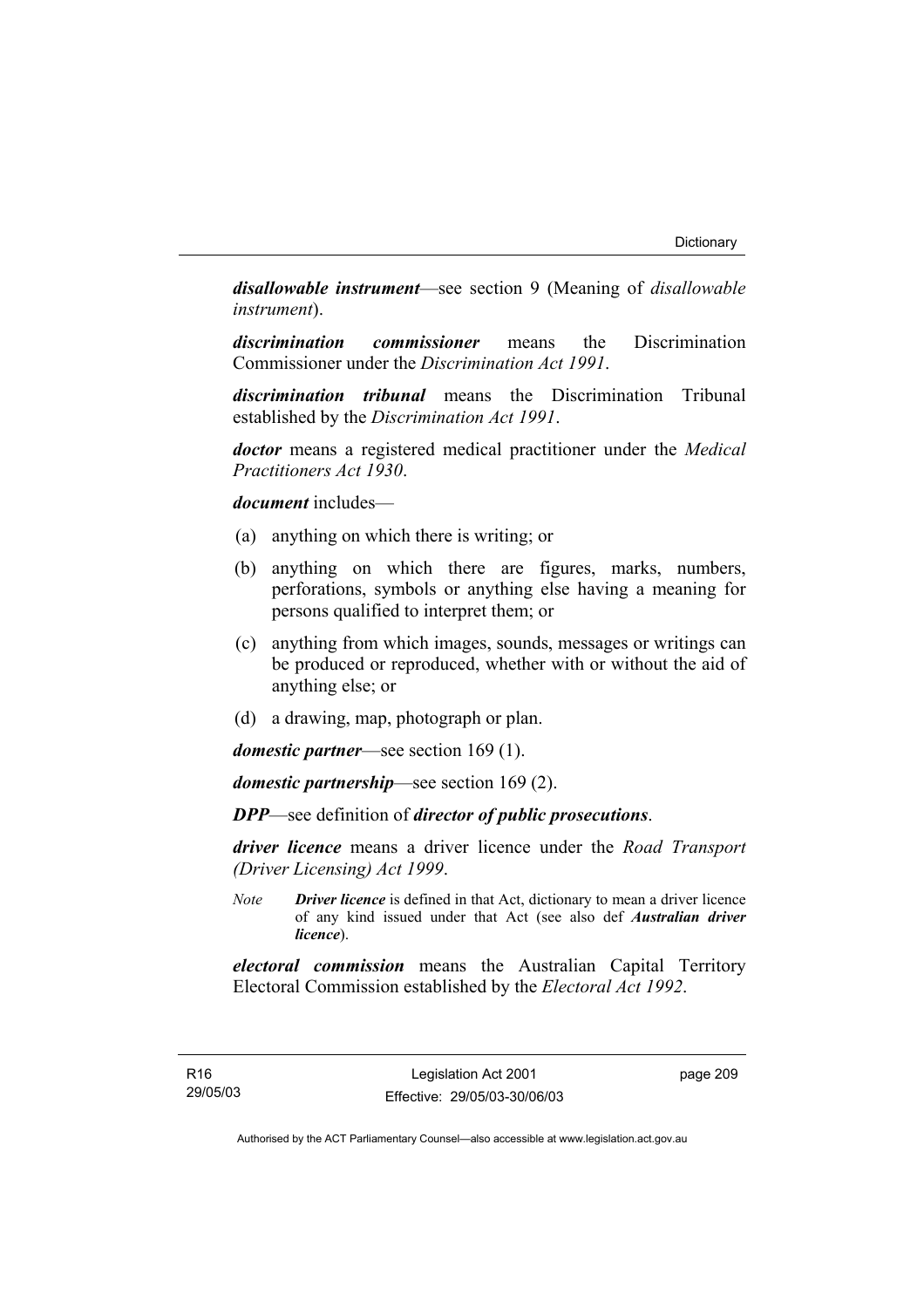#### **Dictionary**

*electoral commissioner* means the Electoral Commissioner under the *Electoral Act 1992*.

*enactment*, of an Act—see section 29 (References to *enactment* or *passing* of Acts).

*entity* includes an unincorporated body and a person (including a person occupying a position).

*environment protection authority* means the Environment Protection Authority under the *Environment Protection Act 1997*.

*establish* includes constitute and continue in existence.

*estate* includes any charge, claim, demand, easement, encumbrance, lien, right and title, whether at law or in equity.

*Executive* means the Australian Capital Territory Executive.

*Note* The Executive is established by the Self-Government Act, s 36.

*exercise* a function includes perform the function.

*expire* includes lapse or otherwise cease to have effect.

*external Territory* means a Commonwealth Territory, other than an internal Territory.

*fail* includes refuse.

*Federal Court* means the Federal Court of Australia.

*file* includes lodge.

*financial year* means a period of 12 months beginning on 1 July.

*fire brigade* means the Australian Capital Territory Fire Brigade established by the *Fire Brigade (Administration) Act 1974*.

*fire commissioner* means the Fire Commissioner under the *Fire Brigade (Administration) Act 1974*.

R16 29/05/03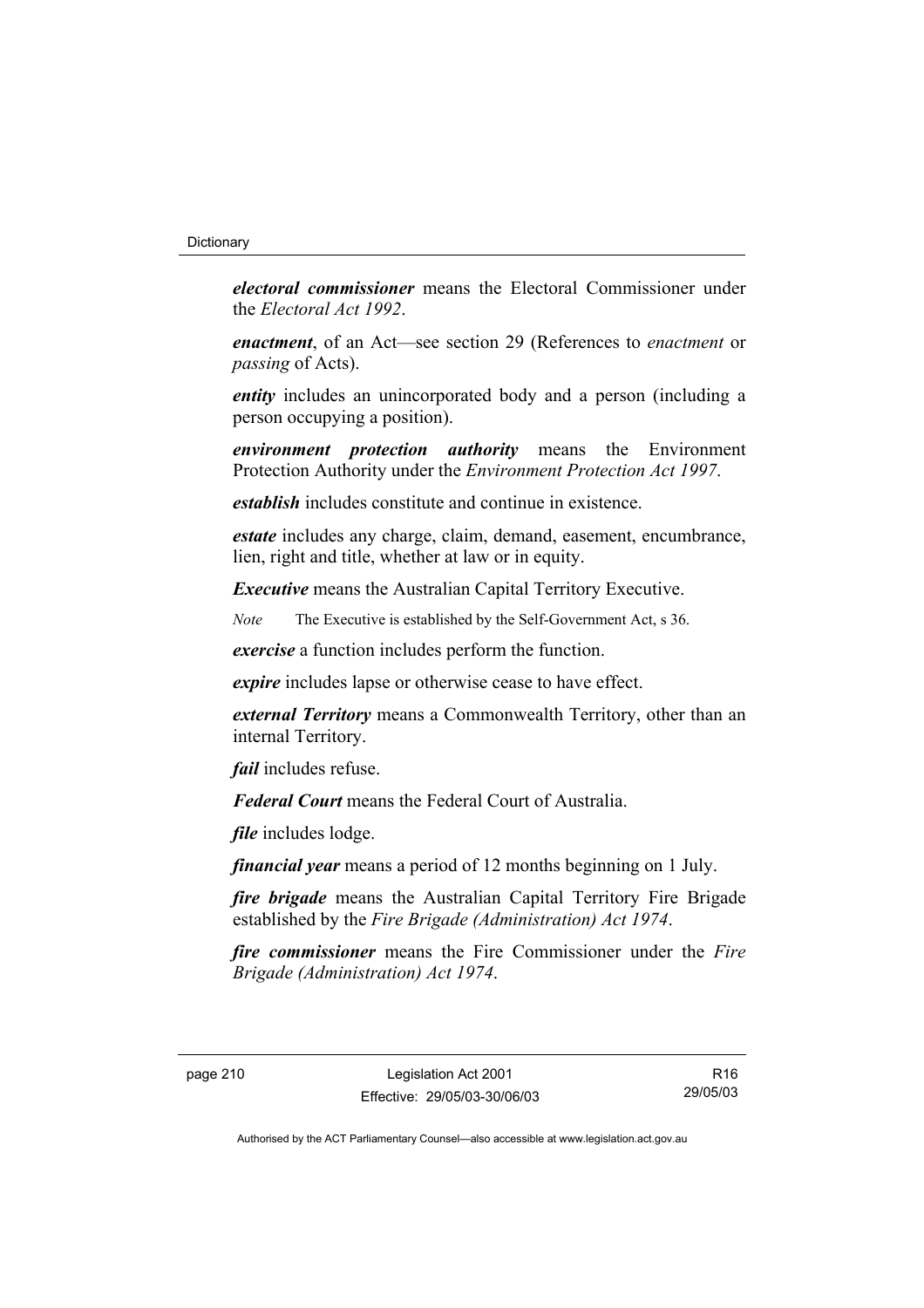*for*, in relation to an Act or statutory instrument, includes for the purposes of the Act or statutory instrument.

*Note* Under s 7 (3) and s 13 (3) a reference to an Act or statutory instrument includes a reference to a provision of an Act or statutory instrument.

*foreign country* means a country (whether or not an independent sovereign state) outside Australia and the external Territories.

*former NSW Act* means an Act corresponding to a NSW Act mentioned in schedule 1.

- *Note 1* The *Crimes Act 1900* is taken to have been enacted by the Legislative Assembly because of the *Crimes Legislation (Status and Citation) Act 1992*. The 1992 Act was repealed by the *Law Reform (Miscellaneous Provisions) Act 1999*, but its previous operation was saved (see s 5 (2)).
- *Note 2* The other former NSW Acts are taken to have been enacted by the Legislative Assembly because of the *Interpretation Act 1967*, s 65. Section 65 has expired, but its previous operation was saved (see s 65 (3)).

*former UK Act* means an Act corresponding to a UK Act mentioned in schedule 1.

*Note* Former UK Acts are also taken to have been enacted by the Legislative Assembly because of the *Interpretation Act 1967*, s 65.

*found guilty*, of an offence, includes—

- (a) having the offence taken into account under the *Crimes Act 1900*, section 357 (which is about taking outstanding charges into account when passing sentence); and
- (b) having an order made in relation to the offence under the *Crimes Act 1900*, section 402 (Conditional release of offenders without proceeding to conviction) or the *Children and Young People Act 1999*, section 98 (Disposition without proceeding to conviction).

*function* includes authority, duty and power.

R16 29/05/03 page 211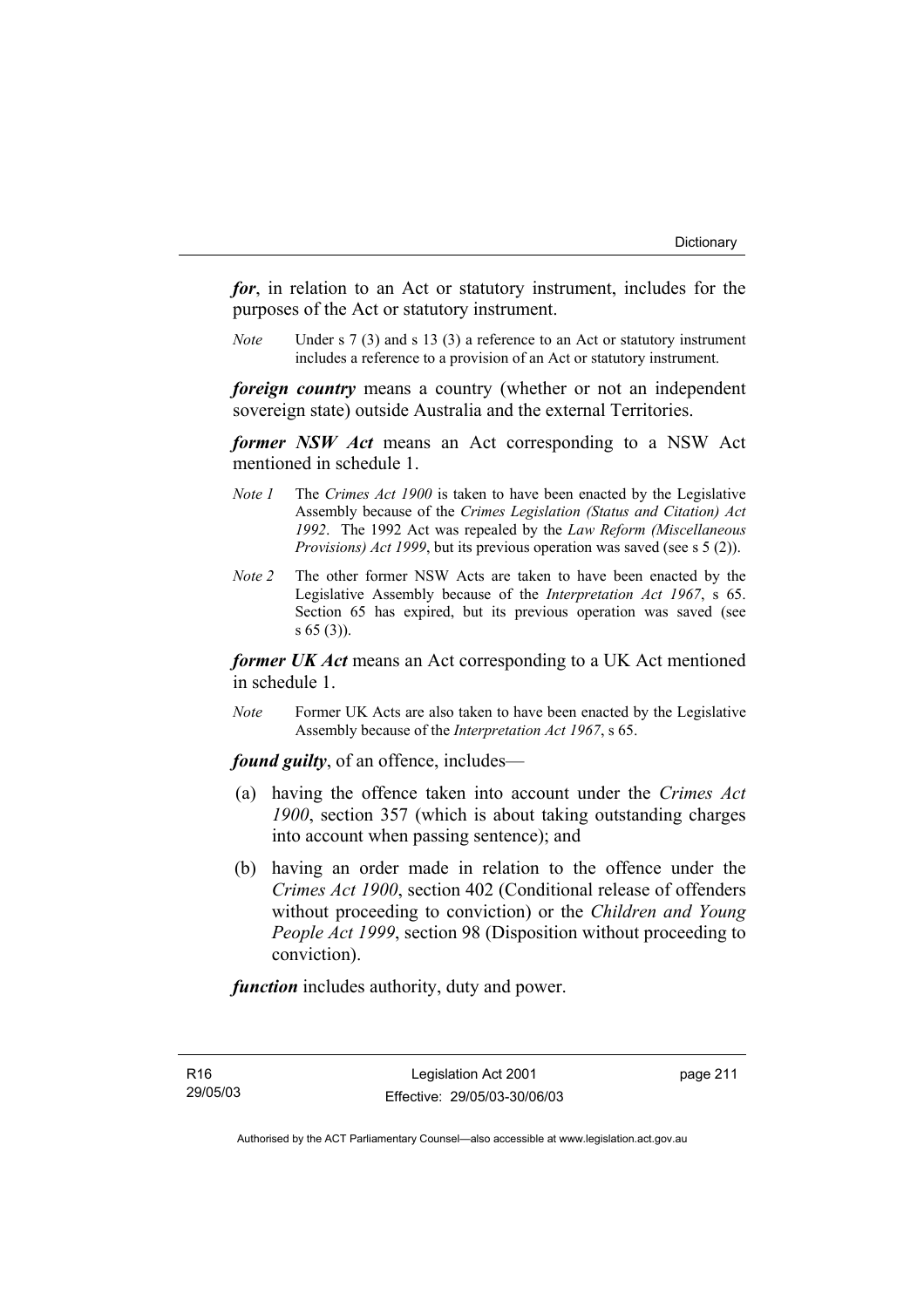*gambling and racing commission* means the Gambling and Racing Commission established under the *Gambling and Racing Control Act 1999*.

*Gazette* means the *Australian Capital Territory Gazette*.

*give*, in relation to a function, includes impose.

*government printer* includes anyone printing for or by the authority of the Executive.

*government solicitor* means the Government Solicitor under the *Government Solicitor Act 1989*.

*Governor* means—

- (a) for a State (other than the Northern Territory)—the Governor of the State, and includes a person administering the Government of the State; or
- (b) for the Northern Territory—the Administrator of the Northern Territory, and includes a person administering the Government of the Northern Territory.

*Governor-General* means the Governor-General of the Commonwealth, and includes a person administering the Government of the Commonwealth.

*GST*—see the *A New Tax System (Goods and Services Tax) Act 1999* (Cwlth), dictionary.

*guardianship tribunal* means the Guardianship and Management of Property Tribunal established under the *Guardianship and Management of Property Act 1991*.

*High Court* means the High Court of Australia.

*Note* The High Court is established by the Commonwealth Constitution, s 71 and provided for under the *High Court of Australia Act 1979* (Cwlth).

*Imperial Act* means an Act of the United Kingdom Parliament.

page 212 Legislation Act 2001 Effective: 29/05/03-30/06/03

R16 29/05/03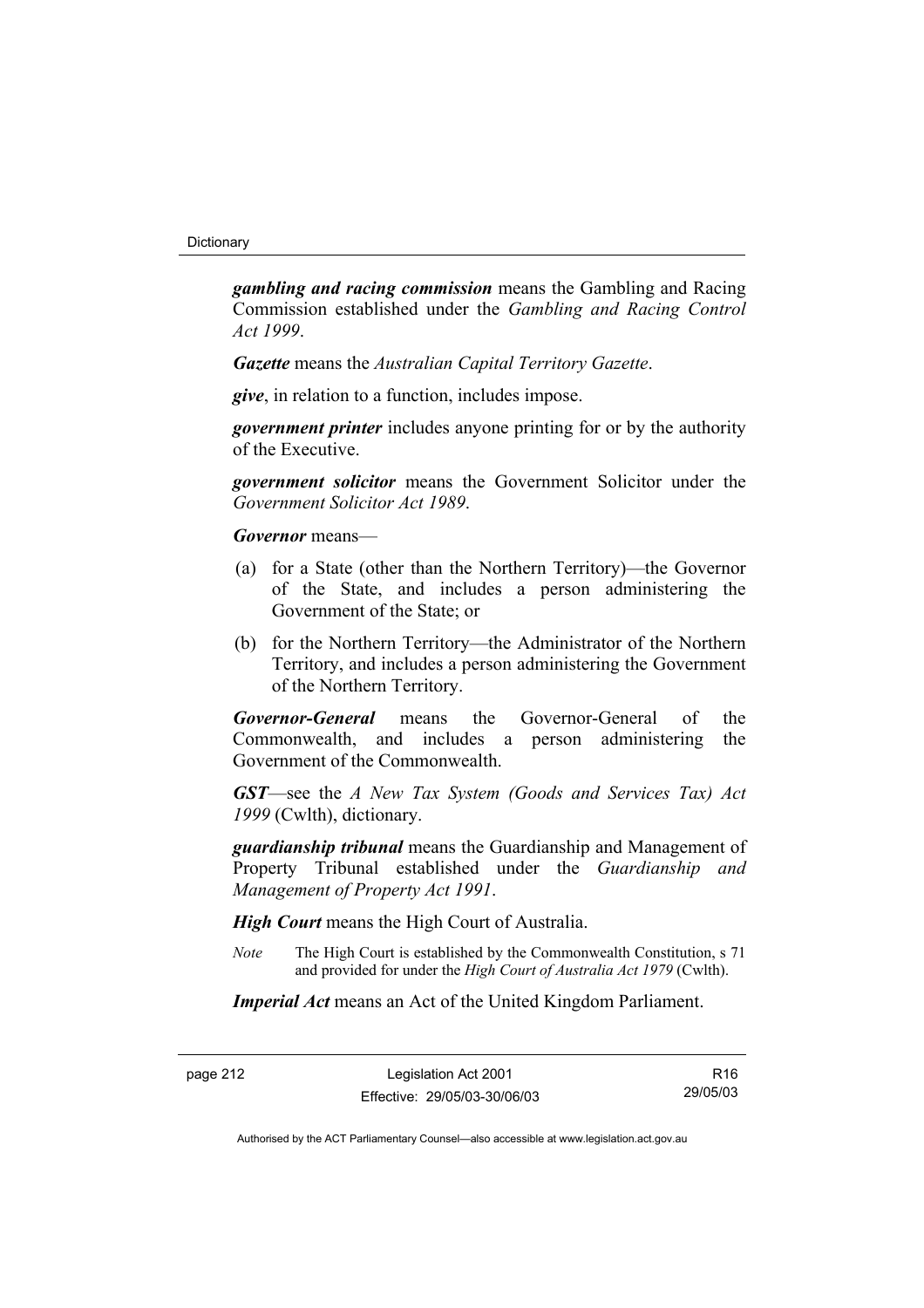*indictable offence*—see section 190 (1).

*indictment* includes information.

*individual* means a natural person.

*in relation to* includes the following:

- (a) in respect of;
- (b) with respect to;
- (c) in connection with;
- (d) in regard to;
- (e) with reference to;
- (f) relating to;
- (g) for or with respect to.

*instrument*—see section 14 (Meaning of *instrument*).

*interest*, in relation to land or other property, means—

- (a) a legal or equitable estate in the land or other property; or
- (b) a right, power or privilege over, or in relation to, the land or other property.

*internal Territory* means the Australian Capital Territory, the Jervis Bay Territory or the Northern Territory.

*intersex person*—see section 169B.

*Jervis Bay Territory* means the Territory accepted by the Commonwealth under the *Jervis Bay Territory Acceptance Act 1915* (Cwlth).

*Note* The Jervis Bay Territory is described in the agreement set out in that Act, schedule.

*judge* means a resident judge, additional judge or acting judge under the *Supreme Court Act 1933*.

| R16      | Legislation Act 2001         | page 213 |
|----------|------------------------------|----------|
| 29/05/03 | Effective: 29/05/03-30/06/03 |          |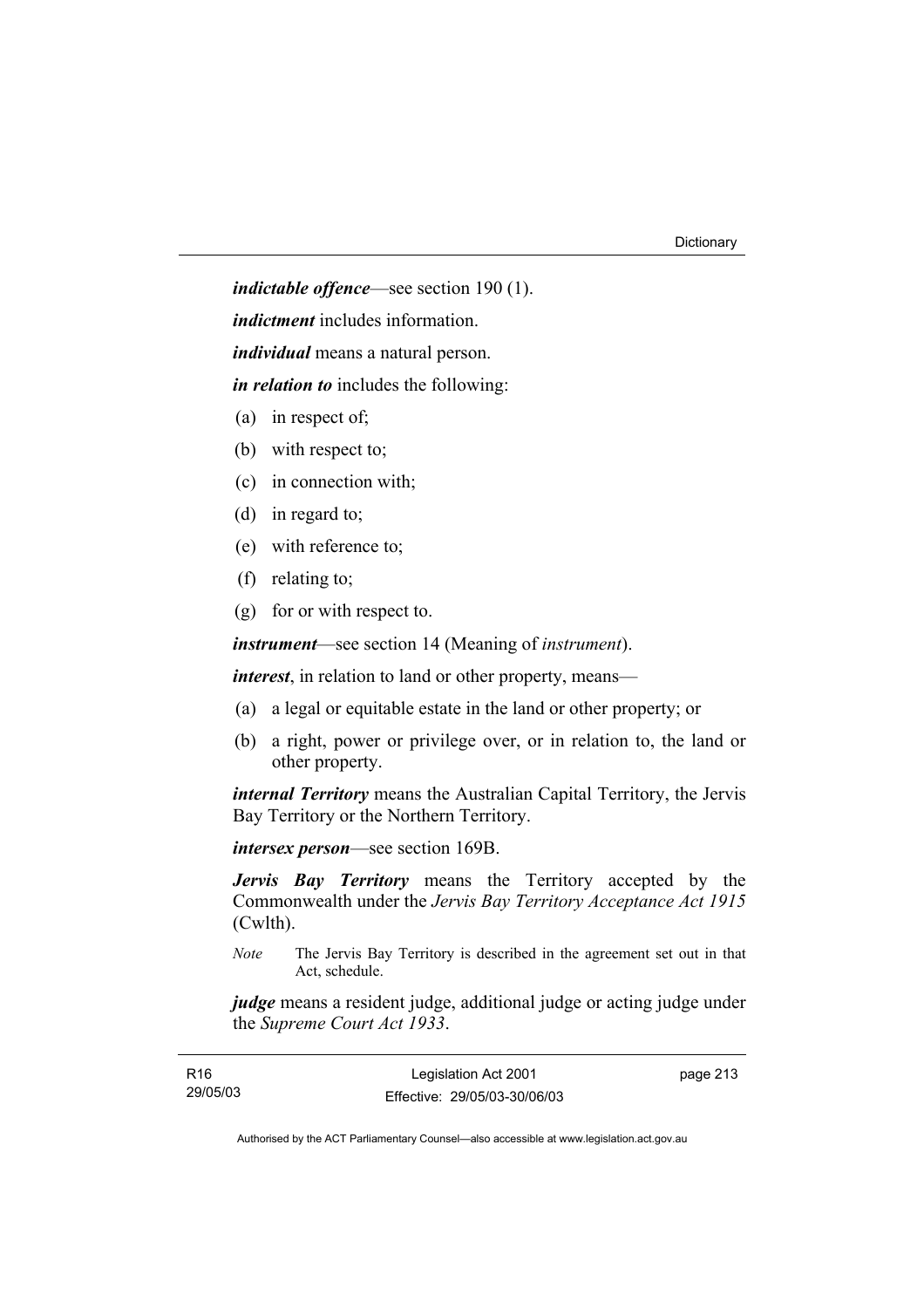#### **Dictionary**

*Lake Burley Griffin* means Lake Burley Griffin as defined in the *Lakes Act 1976*.

*Lake Ginninderra* means Lake Ginninderra as defined in the *Lakes Act 1976*.

*land* includes messuages, tenements and hereditaments, corporeal or incorporeal, of any tenure or description, whatever the interest in the land.

*Note* A number of the terms mentioned in the definition of *land* have a technical meaning at law. A *messuage* is a house together with its gardens, orchards and outbuildings. The term *tenement* signifies land capable of being held in freehold. *Hereditament* refers to real property that can be inherited. Hereditaments may be *corporeal*, that is, tangible things such as lands and buildings, or *incorporeal*, that is, intangible rights attaching to land such as rents, easements, tithes and profits a prendre. (Profits a prendre are the right to take some product of, or part of the soil from, the land of someone else.)

*law*, of the Territory, means—

- (a) an Act; or
- (b) a subordinate law; or
- (c) any other statutory instrument of a legislative nature; or
- (d) the common law.

*lawyer* means a legal practitioner.

*legal aid commission* means the Legal Aid Commission (A.C.T.) established by the *Legal Aid Act 1977*.

*legal practitioner* means a barrister, solicitor, barrister and solicitor or legal practitioner entered onto the High Court Register of Practitioners or on the roll, however described, of the Supreme Court of a State or Territory.

*Legislation Act* means the *Legislation Act 2001*.

page 214 Legislation Act 2001 Effective: 29/05/03-30/06/03

R16 29/05/03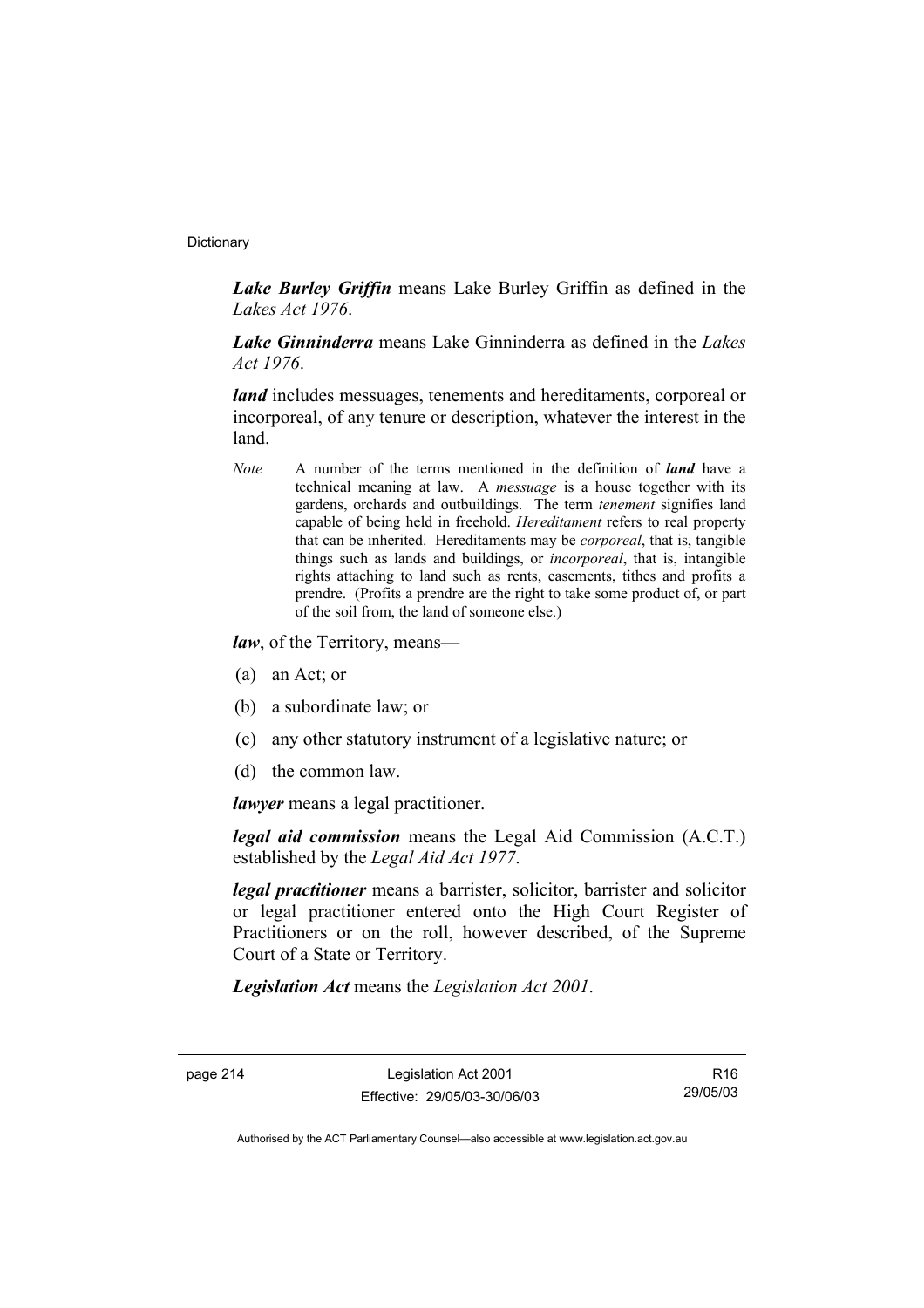*Legislative Assembly* means the Legislative Assembly for the Territory.

*Note* The Assembly is established by the Self-Government Act, s 8 (1).

*liability* means any liability or obligation (whether liquidated or unliquidated, certain or contingent, or accrued or accruing).

*magistrate* means a Magistrate under the *Magistrates Court Act 1930*.

*Magistrates Court* means the Magistrates Court established by the *Magistrates Court Act 1930*.

*make* an instrument includes issue and grant the instrument.

*making*, of a statutory instrument, means the signing, sealing, approval or other endorsement of the instrument by the entity authorised or required to make it.

*master*, in relation to the Supreme Court, means the Master of the Supreme Court.

*Note* The office of master is established under the *Supreme Court Act 1933*.

*may*—see section 146.

*medical practitioner* means a doctor.

*mental health tribunal* means the Mental Health Tribunal established by the *Mental Health (Treatment and Care) Act 1994*.

*midnight*, in relation to a particular day, means the time when the day ends.

*Minister*—see section 162.

*modification* includes modification by addition, omission and substitution.

*month* means calendar month.

*must*—see section 146.

R16 29/05/03

Legislation Act 2001 Effective: 29/05/03-30/06/03 page 215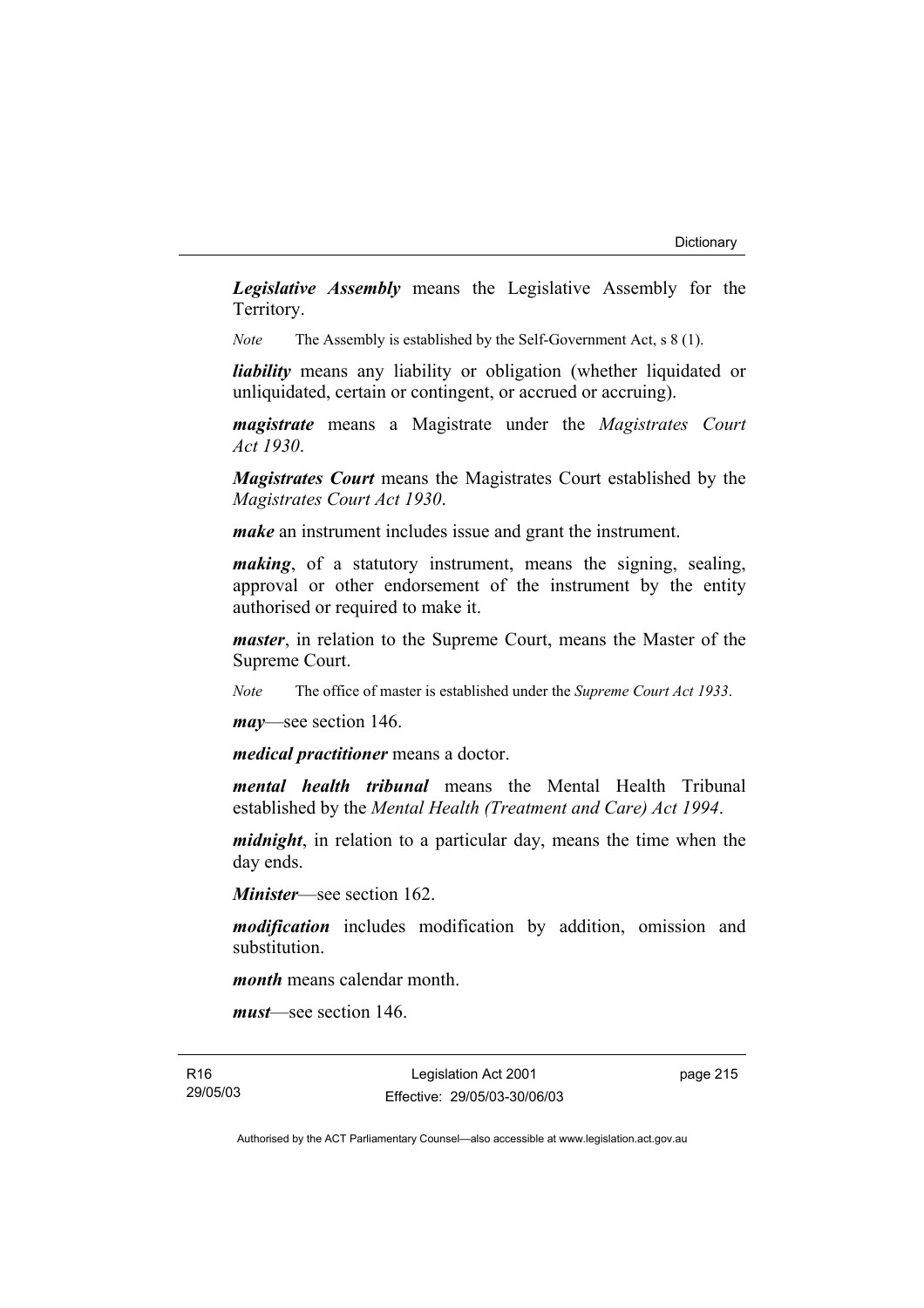*name* includes—

- (a) for an Act—the Act's short title; and
- (b) for an instrument—the instrument's citation; and
- (c) for a position—the position's title or designation.

*named month* means one of the 12 months of the year.

*national capital authority* means the National Capital Authority under the *Australian Capital Territory (Planning and Land Management) Act 1988* (Cwlth).

*national land* means National Land under the *Australian Capital Territory (Planning and Land Management) Act 1988* (Cwlth).

*Note* If an area of land in the ACT is, or is intended to be, used by or on behalf of the Commonwealth, it may be declared National Land under the *Australian Capital Territory (Planning and Land Management) Act 1988* (Cwlth), s 27.

*night* means the period between sunset on one day and sunrise on the next day.

*Northern Territory* means the Northern Territory of Australia.

*notifiable instrument*—see section 10 (Meaning of *notifiable instrument*).

### *notification*—

- (a) of an Act—see section 30 (References to *notification* of Acts); and
- (b) of a statutory instrument—see section 63 (References to *notification* of registrable instruments).

*notification day*, for an Act or statutory instrument, means the day the Act or instrument is notified.

*NSW Act* means an Act of the New South Wales Parliament.

page 216 Legislation Act 2001 Effective: 29/05/03-30/06/03

R16 29/05/03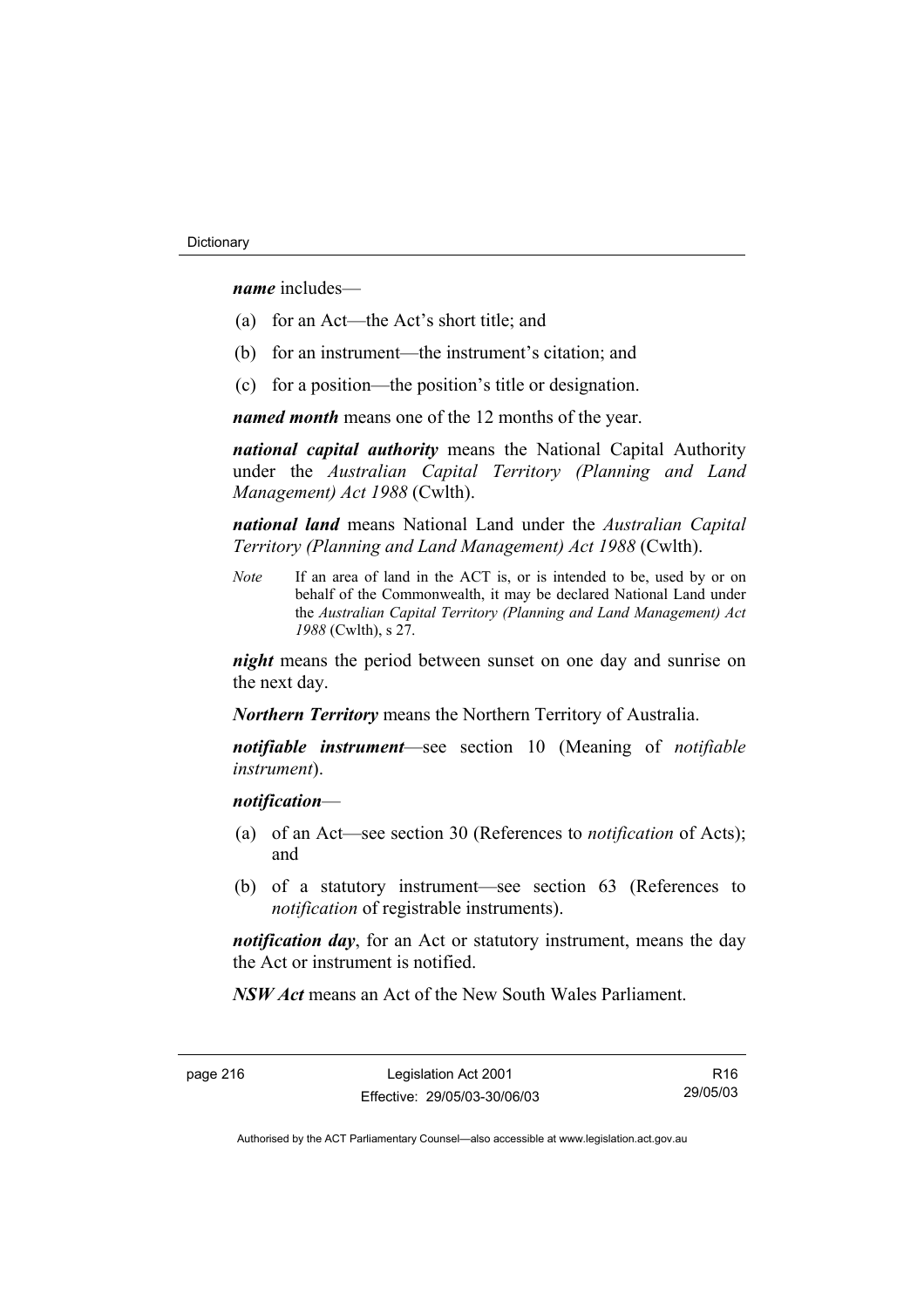### *number* means—

- (a) a number expressed in figures or words; or
- (b) a combination of a number so expressed and a letter of the alphabet.

*nurse* means a registered nurse under the *Nurses Act 1988*.

*oath*, in relation to a person allowed by law to affirm, declare or promise includes affirmation, declaration and promise.

*occupy* a position includes hold the position or exercise functions of the position.

*office* includes position.

*office of fair trading* means the Office of Fair Trading of the Australian Capital Territory.

*Note* The *Fair Trading (Consumer Affairs) Act 1973* establishes the office and deals with its functions and powers.

*ombudsman* means the Ombudsman under the *Ombudsman Act 1989*.

*omit*, in relation to a provision of an Act or statutory instrument, includes repeal.

*ordinance* means an ordinance made under the *Seat of Government (Administration) Act 1910* (Cwlth), section 12.

*parliamentary counsel* means the person performing the duties of Parliamentary Counsel in the public service.

*passing*, of an Act—see section 29 (References to *enactment* or *passing* of Acts).

*penalty unit*—see section 133.

*person* includes an individual and a corporation.

*Note* Section 160 deals with references to a person generally.

page 217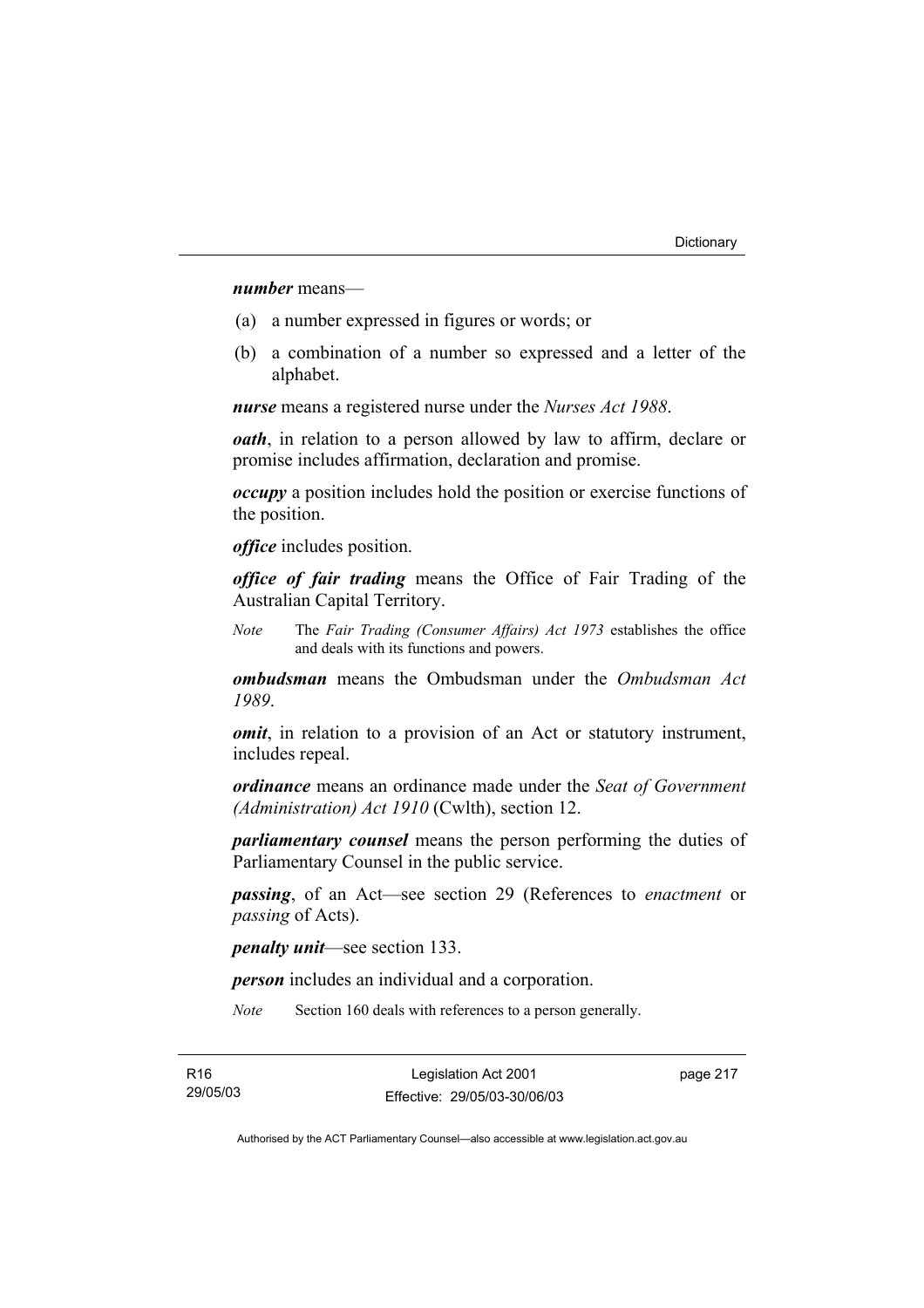*pharmacist* means a registered pharmacist under the *Pharmacy Act 1931*.

*planning authority* means the Australian Capital Territory Planning Authority under the *Land (Planning and Environment) Act 1991*.

*police officer* means a member or special member of the Australian Federal Police.

*position* includes office.

*power* includes authority.

*prescribed*, in an Act, means prescribed by the Act or under regulations under the Act.

*privacy commissioner* means the Privacy Commissioner under the *Privacy Act 1998* (Cwlth).

*proceeding* means a legal or other action or proceeding.

*property* means any legal or equitable estate or interest (whether present or future, vested or contingent, or tangible or intangible) in real or personal property of any description (including money), and includes a thing in action.

*Note* A *thing in action* is an intangible personal property right recognised and protected by the law. Examples include debts, money held in a bank, shares, rights under a trust, copyright and right to sue for breach of contract.

*provision*—see section 16 (Meaning of *provision*).

*public employee* means—

- (a) a public servant; or
- (b) a person employed by a Territory instrumentality; or
- (c) a statutory office-holder or a person employed by a statutory office-holder.

*public health officer—*see the *Public Health Act 1997*, dictionary.

page 218 Legislation Act 2001 Effective: 29/05/03-30/06/03

R16 29/05/03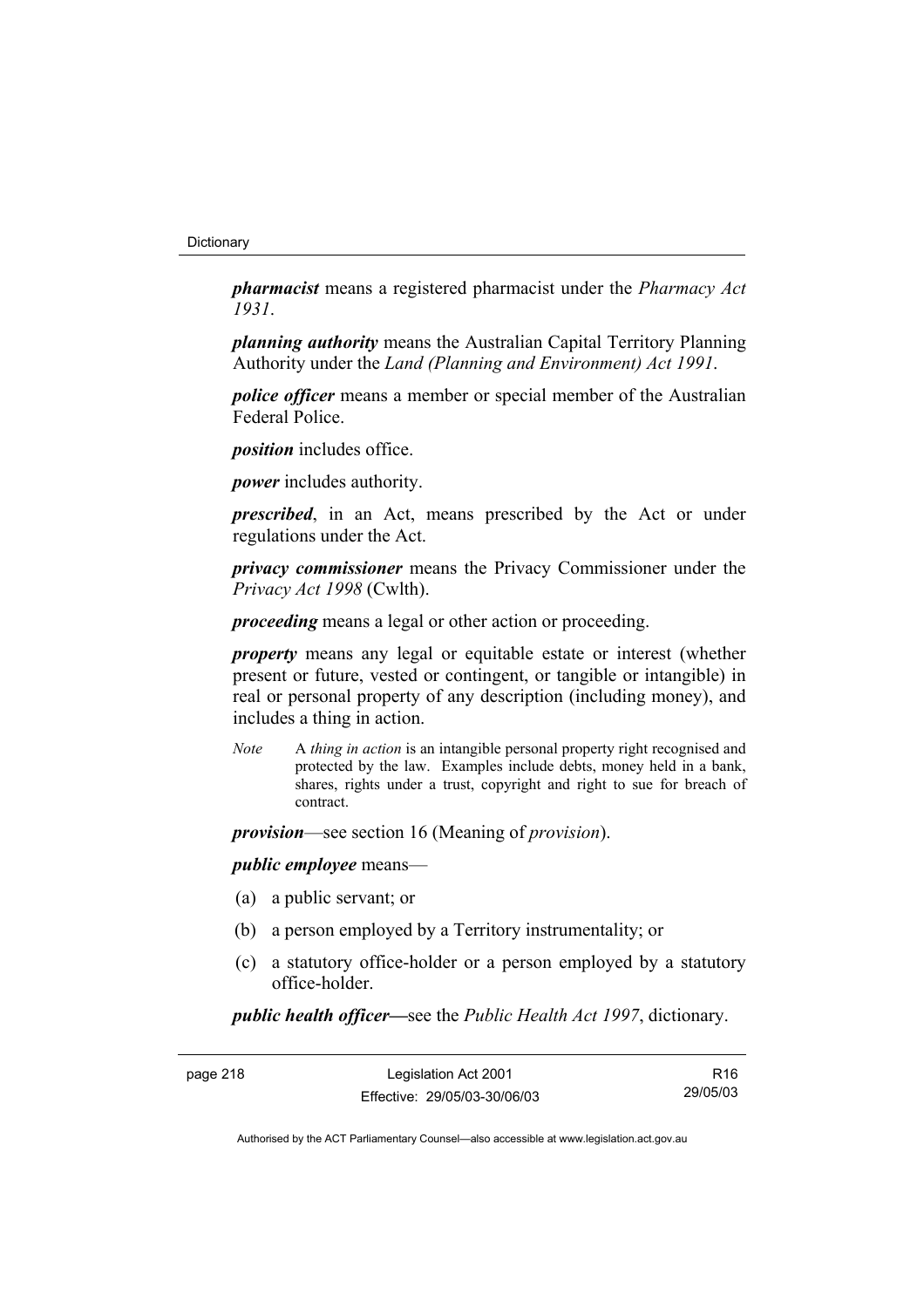*public money*, of the Territory, means revenues, loans and other money received by the Territory.

*public servant* means a person employed in the public service.

*public service* means the Australian Capital Territory Public Service.

*Note* The *Public Sector Management Act 1994*, s 12 deals with the constitution of the public service.

*public trustee* means the Public Trustee for the Australian Capital Territory under the *Public Trustee Act 1985*.

*quarter* means a period of 3 months beginning on 1 January, 1 April, 1 July or 1 October in any year.

*recognised transgender person*—see section 169A (3).

*registered surveyor* means a surveyor under the *Surveyors Act 2001*.

*registrable instrument*—see section 12 (Meaning of *registrable instrument*).

*registrar* means—

- (a) in relation to the Supreme Court—the registrar of the Supreme Court; or
- (b) in relation to the Magistrates Court—the registrar of the Magistrates Court; or
- (c) in relation to a tribunal—the registrar of the tribunal.

*registrar-general* means the Registrar-General under the *Registrar-General Act 1993*.

*registrar of firearms* means the Registrar of Firearms under the *Firearms Act 1996*.

*registrar of liquor licences* means the Registrar of Liquor Licences under the *Liquor Act 1975*.

page 219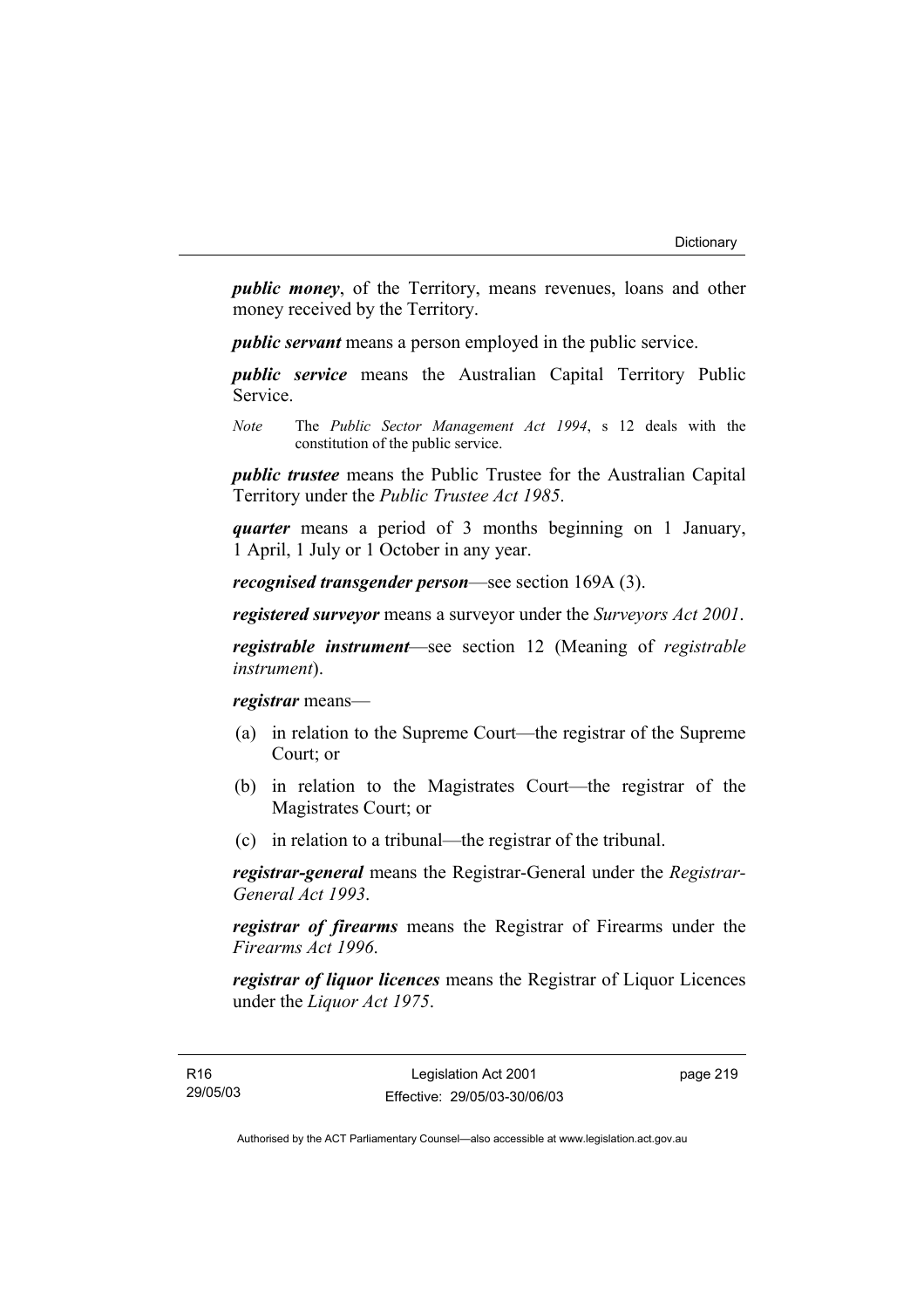*regulations*, in relation to an Act, means regulations made or in force under the Act.

*remand centre* means an area declared under the *Remand Centres Act 1976* to be a remand centre or a temporary remand centre.

*remand centre administrator* means the Administrator under the *Remand Centres Act 1976*, section 6.

*remuneration tribunal* means the Remuneration Tribunal established by the *Remuneration Tribunal Act 1995*.

*repeal* includes—

- (a) for an Act or statutory instrument—omit a provision of the Act or instrument; and
- (b) for an Act or statutory instrument (or a provision of it) abrogate or limit its effect, or exclude from its application, any circumstance, matter, person, place or purpose; and
- (c) for a provision of an Act or statutory instrument—omit the provision (or a part of it); and
- (d) for a statutory instrument—revoke the instrument (or part of it); and
- (e) for a decision—revoke it or cancel it; and
- (f) for chapter 9 (Repeal and amendment of laws)—see section 82 (Definitions for ch 9).

*residential tenancies tribunal* means the Residential Tenancies Tribunal established by the *Residential Tenancies Act 1997*.

*road transport authority* means the Australian Capital Territory Road Transport Authority.

*Note* The chief executive of the department responsible for the *Road Transport (General) Act 1999* is the road transport authority (see *Road Transport (General) Act 1999*, s 16).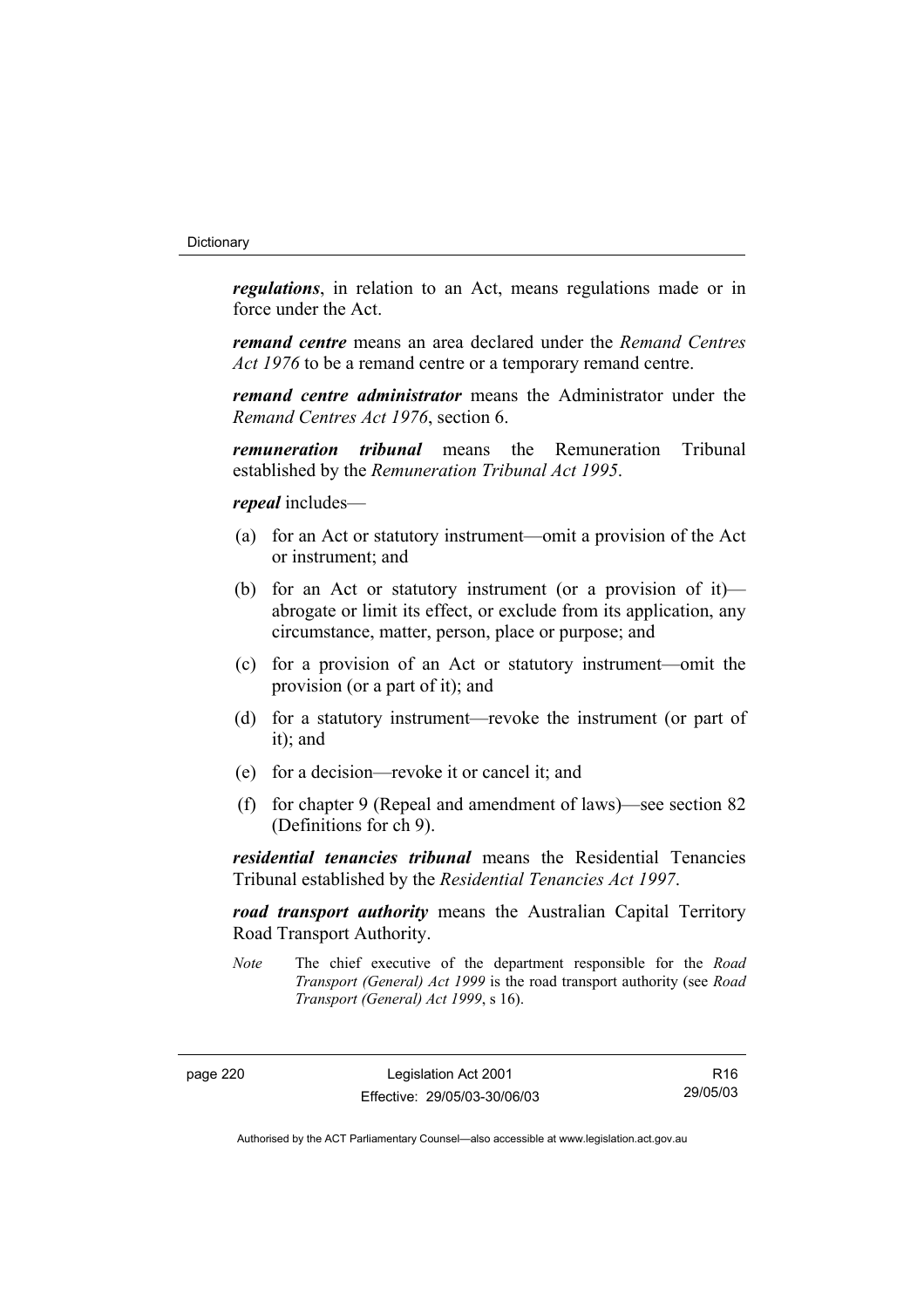*rules* means—

- (a) of a court or tribunal—rules made by the person or body having power to make rules (however described) regulating the practice and procedure of the court or tribunal; and
- (b) in relation to an Act—rules made or in force under the Act.

*rural firefighting service* means the Rural Firefighting Service established by the *Bushfire Act 1936*.

*see*, in a definition—see section 131 (Signpost definitions).

*Self-Government Act* means the *Australian Capital Territory (Self-Government) Act 1988* (Cwlth).

*self-government day* means 11 May 1989.

*Note* This is the day when the remaining provisions of the Self-Government Act commenced and, in particular, the Australian Capital Territory was established as a body politic, the Legislative Assembly was empowered to make laws for the ACT and the Executive was established.

*sentence administration board* means the Sentence Administration Board under the *Rehabilitation of Offenders (Interim) Act 2001*.

*sign* includes attach a seal and make a mark.

*sitting day*, of the Legislative Assembly, means a day when the Assembly meets.

*Small Claims Court* means the Magistrates Court when exercising jurisdiction as the Small Claims Court.

*Note* The *Magistrates Court (Civil Jurisdiction) Act 1982* deals with the exercise of this jurisdiction.

*solicitor* means a lawyer who practises as a solicitor.

*Speaker* means the Presiding Officer of the Legislative Assembly.

*Note* The presiding officer is elected under the Self-Government Act, s 11.

page 221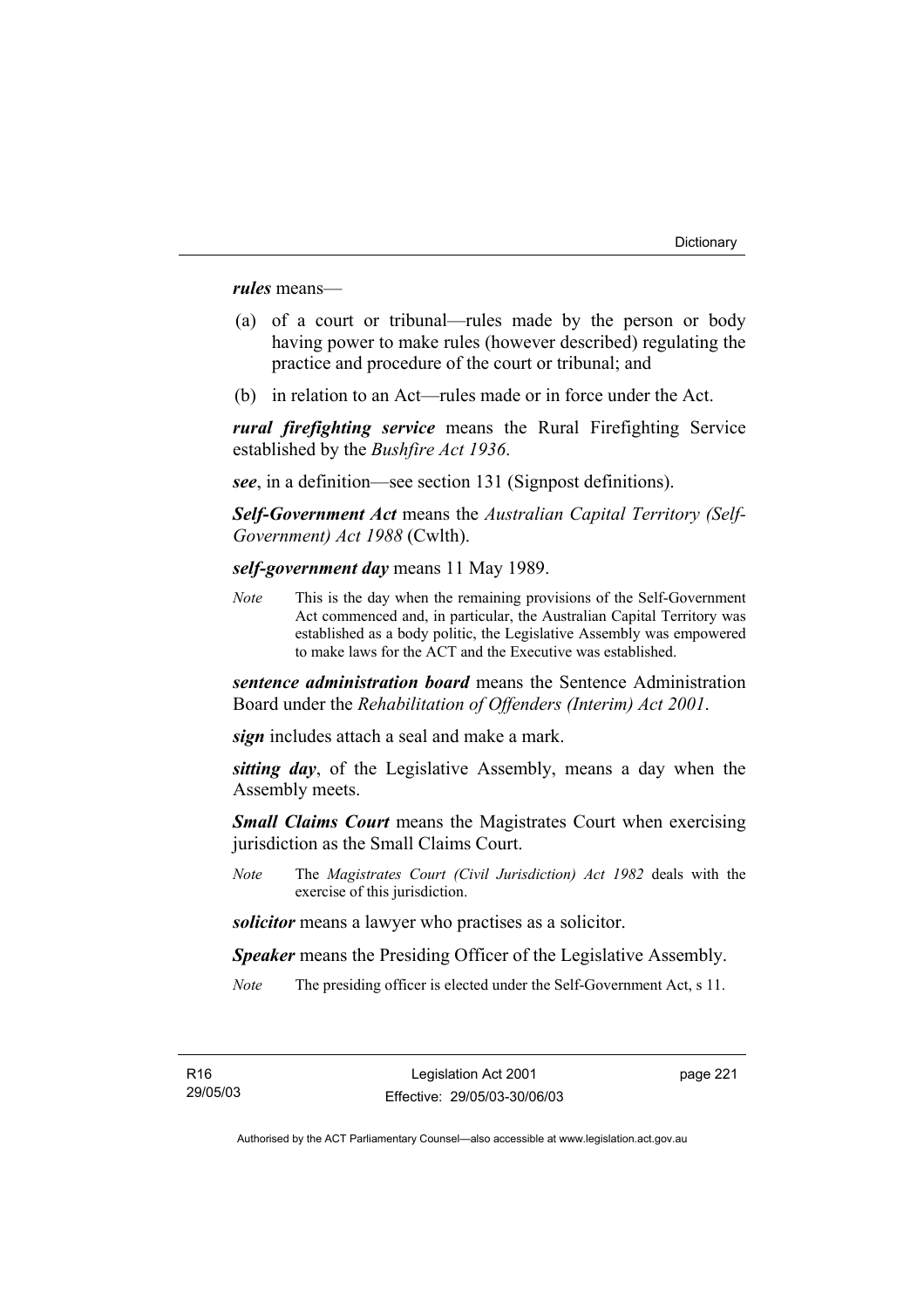#### **Dictionary**

*Standards Australia* means the company named Standards Australia International Limited (ACN 087 326 690).

*State* means a State of the Commonwealth, and includes the Northern Territory.

*statutory declaration* means a statutory declaration made under the *Statutory Declarations Act 1959* (Cwlth).

*statutory instrument*—see section 13 (Meaning of *statutory instrument*).

*statutory office-holder* means a person occupying a position under an Act or statutory instrument (other than a position in the public service).

*subordinate law*—see section 8 (Meaning of *subordinate law)*.

*summary offence*—see section 190 (2).

*Supreme Court* means the Supreme Court of the Australian Capital Territory.

*Note* The Supreme Court is established by the *Supreme Court Act 1933*, s 3. The Self-Government Act, s 48A deals with the jurisdiction and powers of the court.

*swear*, in relation to a person allowed by law to affirm, declare or promise, includes affirmation, declaration and promise.

*Territory authority* means a body established under an Act.

*Territory instrumentality* means a corporation that—

- (a) is established under an Act or statutory instrument, or under the Corporations Act; and
- (b) is a Territory instrumentality under the *Public Sector Management Act 1994*.
- *Note* Territory instrumentality is defined in the *Public Sector Management Act 1994*, s 3.

page 222 Legislation Act 2001 Effective: 29/05/03-30/06/03

R16 29/05/03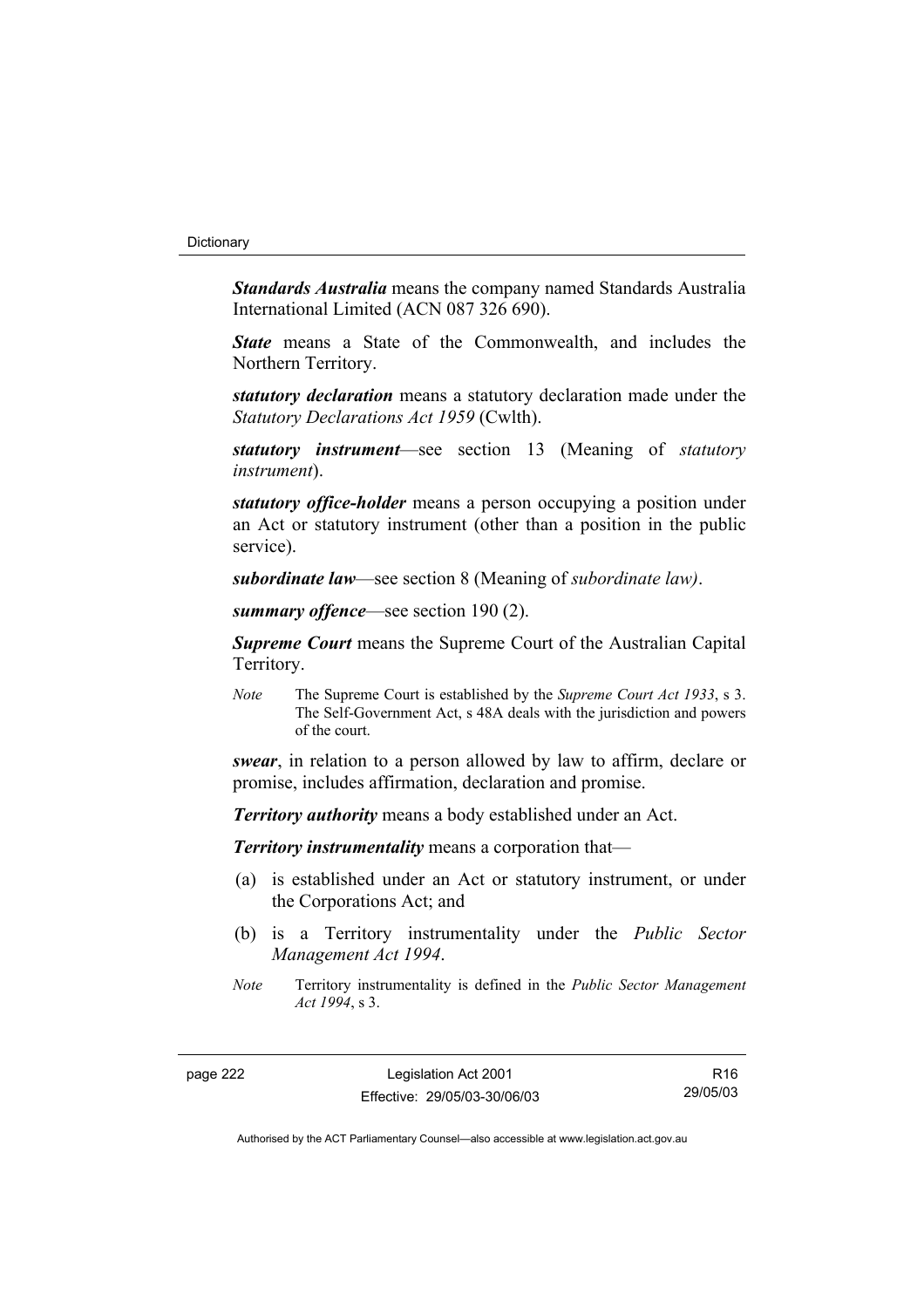*Territory land* means Territory Land under the *Australian Capital Territory (Planning and Land Management) Act 1988* (Cwlth).

*Note* The *Australian Capital Territory (Planning and Land Management) Act 1988* (Cwlth), s 28 provides that if land in the ACT is not national land (see the definition above) it is Territory land.

*Territory owned corporation* means a Territory owned corporation under the *Territory Owned Corporations Act 1990*.

*Territory plan* means the Territory plan under the *Land (Planning and Environment) Act 1991*.

*the Territory* means—

- (a) when used in a geographical sense—the Australian Capital Territory; or
- (b) in any other case—the body politic established by the Self-Government Act, section 7.

*transgender person*—see section 169A (1) and (2).

*transitional* includes saving.

*Treasurer* means the Minister designated Treasurer by the Chief Minister, and includes a Minister authorised by the Chief Minister to act on behalf of the Treasurer.

*tribunal* includes any entity that is authorised to hear, receive and examine evidence.

*UK Act* means an Act of the United Kingdom Parliament.

*under*, in relation to an Act or statutory instrument or a provision of an Act or statutory instrument, includes the following:

- $(a)$  by;
- (b) by virtue of;
- (c) for or for the purposes of;

page 223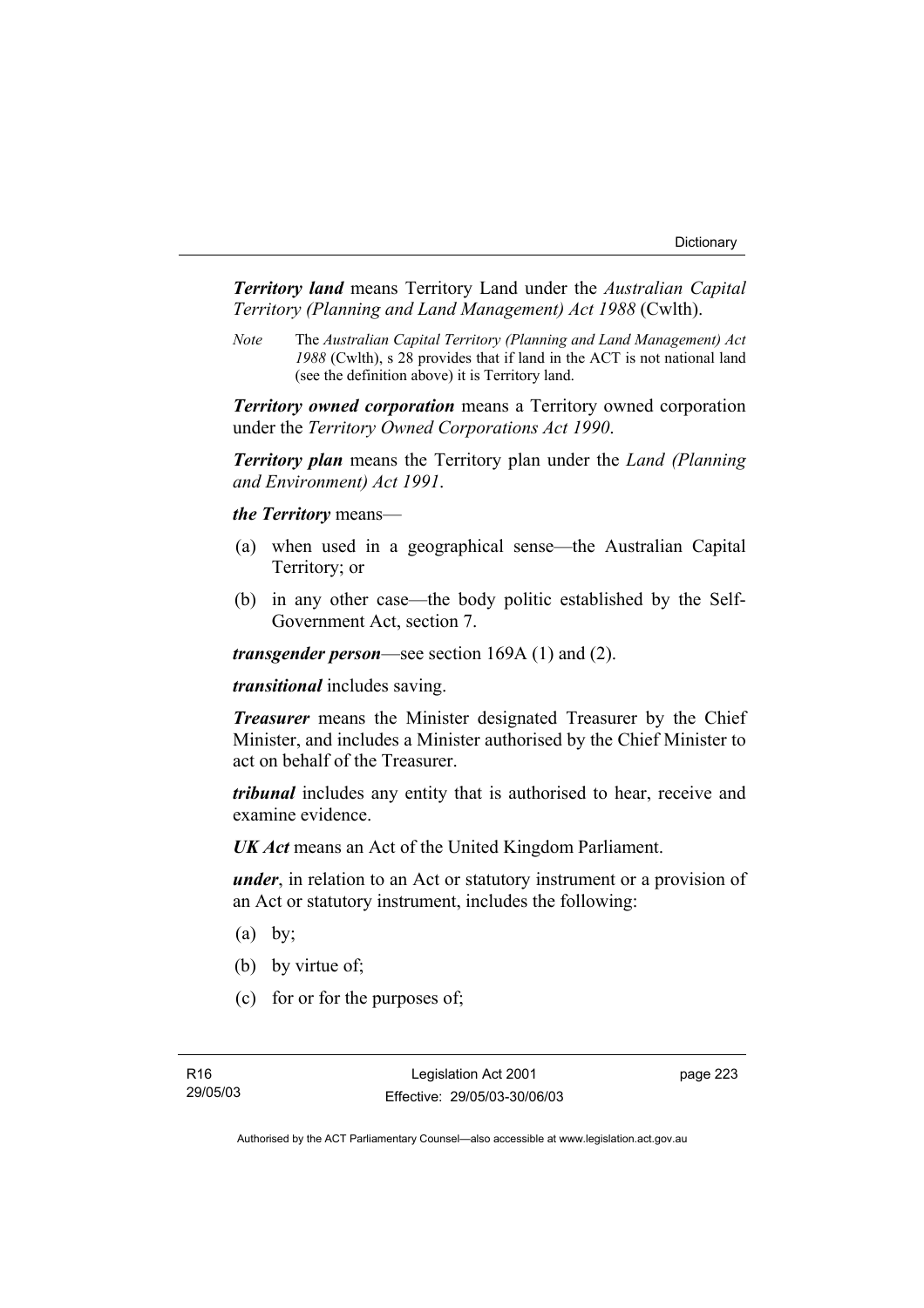- (d) in accordance with;
- (e) in pursuance of;
- (f) pursuant to;
- (g) within the meaning of.

*United Kingdom* means the United Kingdom of Great Britain and Northern Ireland.

# *United Kingdom Parliament* means—

- (a) the Parliament of England; or
- (b) the Parliament of Great Britain; or
- (c) the Parliament of the United Kingdom of Great Britain and Ireland; or
- (d) the Parliament of the United Kingdom of Great Britain and Northern Ireland.

*veterinary surgeon* means a registered veterinary surgeon under the *Veterinary Surgeons Act 1965*.

*will* includes a codicil.

*word* includes any drawing, figure, number and symbol.

*working day* means a day that is not a Saturday, Sunday or public holiday.

*writing* includes any way of representing or reproducing words in visible form.

#### **Examples**

printing, photocopying, photography, typewriting

*Note* An example is part of the Act, is not exhaustive and may extend, but does not limit, the meaning of the provision in which it appears (see s 126 and s 132).

*year*, without specifying the kind of year, means calendar year.

page 224 Legislation Act 2001 Effective: 29/05/03-30/06/03 R16 29/05/03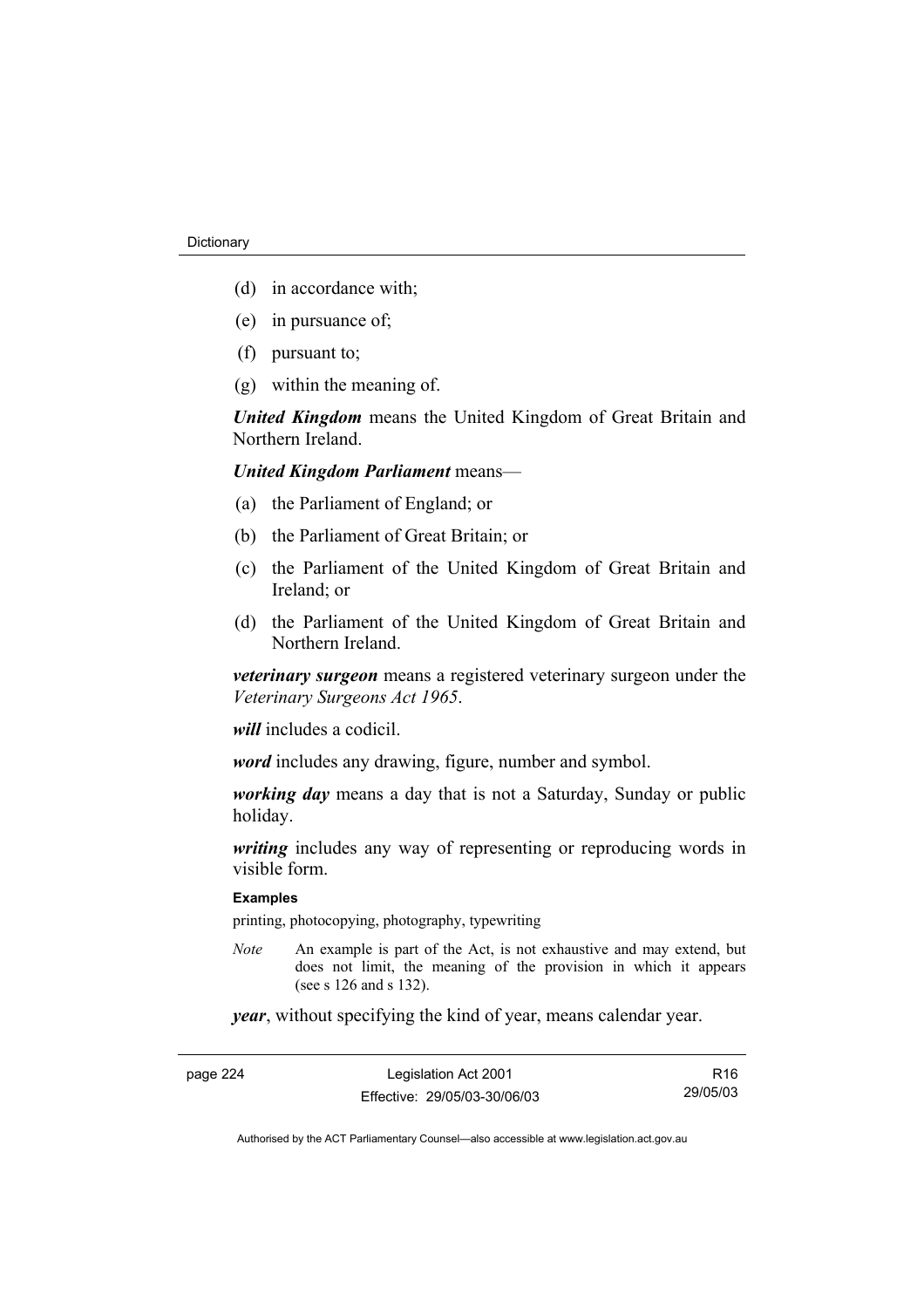# **Part 2 Words and expressions for**  *Legislation Act 2001* **only**

*Note* Words and expressions that apply to all Acts and statutory instruments are set out in pt 1.

*administrator*, for part 19.5 (Service of documents)—see section 246.

*agency*, for part 19.5 (Service of documents)—see section 246.

### *appointee*—

- (a) for division 19.3.1 (Appointments—other than acting appointments)—see section 207 (2); and
- (b) for division 19.3.2 (Acting appointments)—see section 217 (2).

# *appointer*—

- (a) for division 19.3.1 (Appointments—other than acting appointments)—see section 205; and
- (b) for division 19.3.2 (Acting appointments)—see section 215; and
- (c) for part 19.4 (Delegations)—see section 230 (1).

*approved web site* means an internet site approved under section 21 (Approved web site).

*authorised republication*—see section 15 (Meaning of *authorised republication*).

*authorising law*, for chapter 5 (Regulatory impact statements for subordinate laws and disallowable instruments)—see section 31 (Definitions for ch 5).

page 225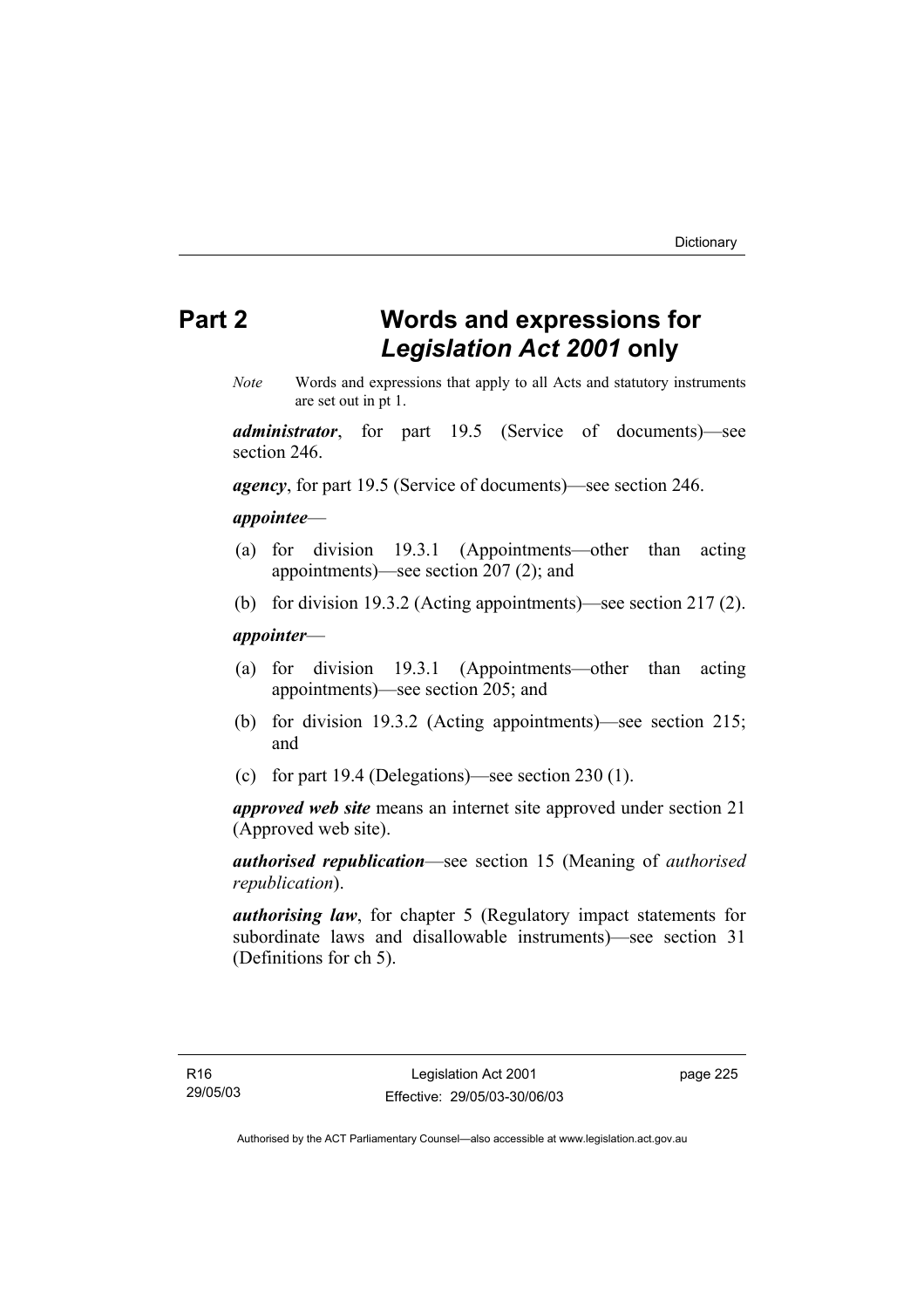#### **Dictionary**

**benefits**, for chapter 5 (Regulatory impact statements for subordinate laws and disallowable instruments)—see section 31 (Definitions for ch 5).

*business address*, for part 19.5 (Service of documents)—see section 246.

*corporation*, for part 19.5 (Service of documents)—see section 246.

*costs*, for chapter 5 (Regulatory impact statements for subordinate laws and disallowable instruments)—see section 31 (Definitions for ch 5).

*current legislative drafting practice* means the legislative drafting practices from time to time used in the Parliamentary Counsel's Office.

*delegate*, for part 19.4 (Delegations)—see section 233 (2).

*determinative provision*—see section 5 (2).

*document*, for part 19.5 (Service of documents)—see section 246.

*editorial amendment*, of a law—see section 116 (Ambit of editorial amendments).

*email address*, for part 19.5 (Service of documents)—see section 246.

*executive officer*, for part 19.5 (Service of documents)—see section 246.

*fax number*, for part 19.5 (Service of documents)—see section 246.

*fee*, for part 6.3 (Making of certain statutory instruments about fees)—see section 55 (Definitions for pt 6.3).

*home address*, for part 19.5 (Service of documents)—see section 246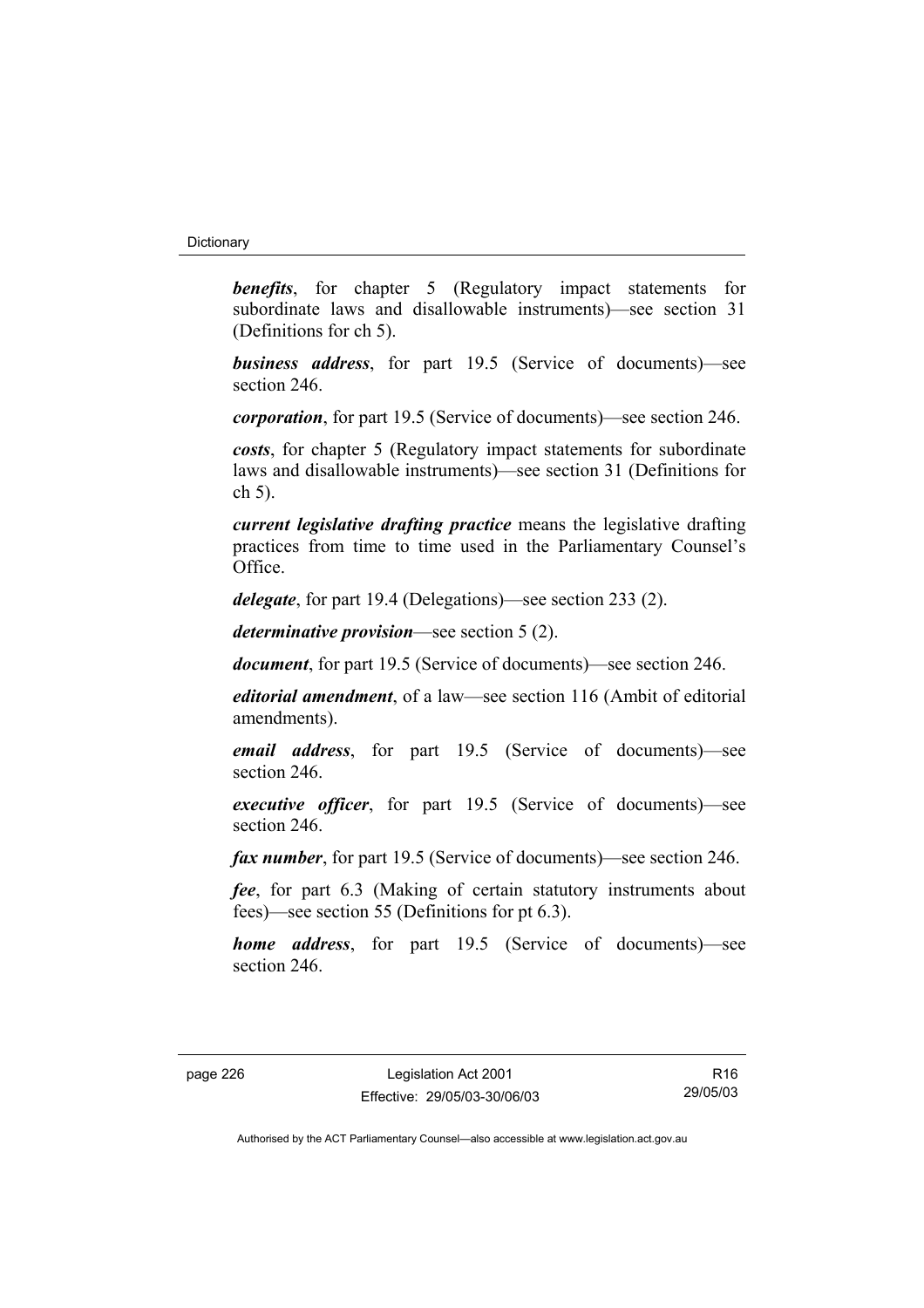#### *law*—

- (a) for chapter 8 (Commencement and exercise of powers before commencement)—see section 72 (Meaning of *law* in ch 8); and
- (b) for chapter 9 (Repeal and amendment of laws)—see section 82 (Definitions for ch 9); and
- (c) for chapter 11 (Republication of Acts and statutory instruments)—see section 107 (Meaning of *law* in ch 11); and
- (d) for chapter 13 (Structure of Acts and statutory instruments) see section 125 (Meaning of *law* in ch 13); and
- (e) for chapter 16 (Courts, tribunals and other decision-makers) see section 175 (Meaning of *law* in ch 16); and
- (f) for chapter 17 (Entities and positions)—see section 185 (Meaning of *law* in ch 17); and
- (g) for chapter 19 (Administrative and machinery provisions)—see section 195 (Meaning of *law* in ch 19).

*non-determinative provision*—see section 5 (3).

*provide* a service, for part 6.3 (Making of certain statutory instruments about fees)—see section 55 (Definitions for pt 6.3).

*referential words* means words that identify a provision as a provision, or part of a provision, of the Act, statutory instrument or provision in which they appear.

### **Examples**

- 1 of this Act
- 2 of this section
- 3 hereof
- 4 said
- *Note* An example is part of the Act, is not exhaustive and may extend, but does not limit, the meaning of the provision in which it appears (see s 126 and s 132).

| R16      | Legislation Act 2001         | page 227 |
|----------|------------------------------|----------|
| 29/05/03 | Effective: 29/05/03-30/06/03 |          |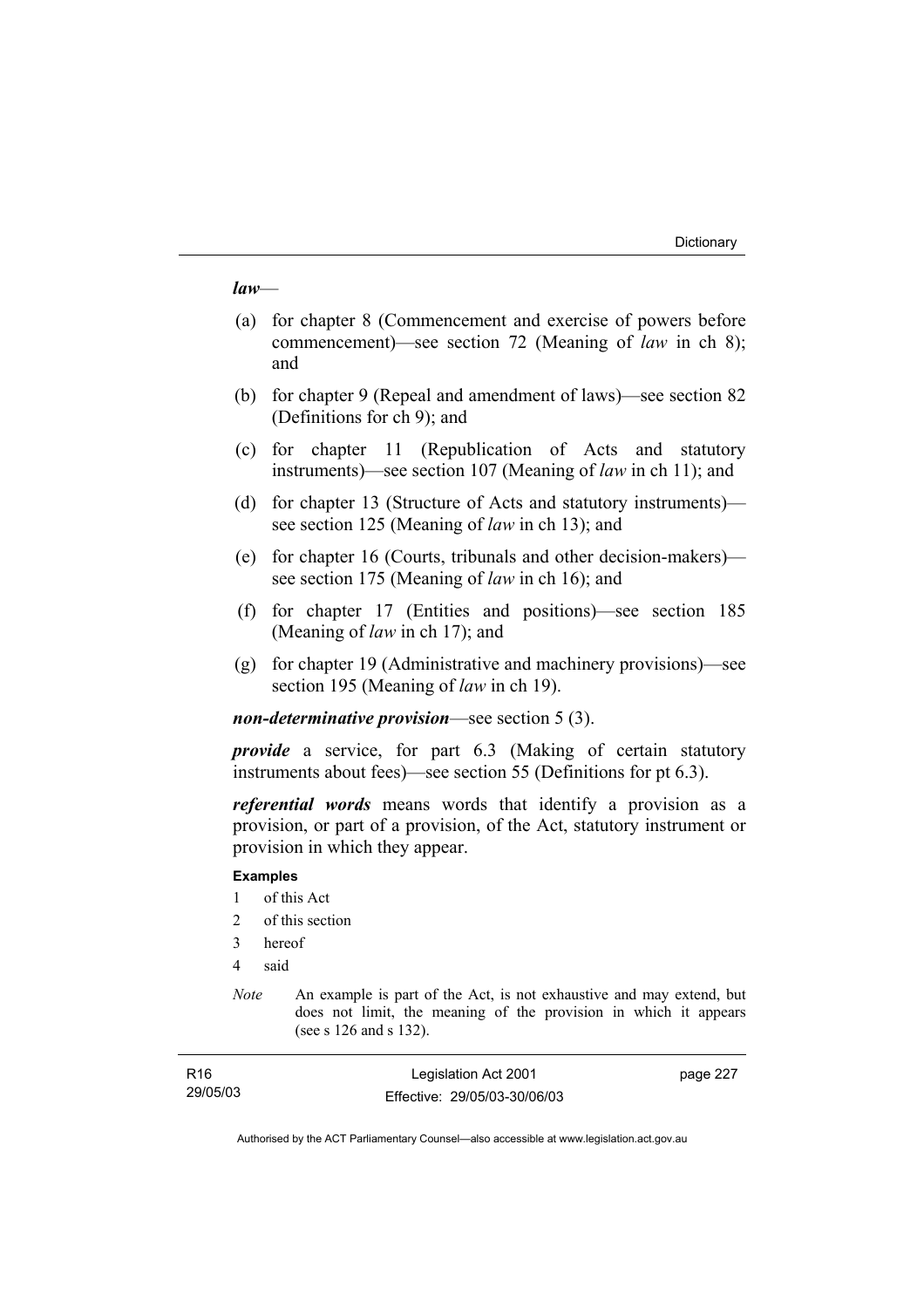*register* means the ACT legislation register.

*republication* means a republication of a law with the meaning of section 107 (Meaning of *law* in ch 11).

*republication date*, for an authorised republication, means the date stated in the republication as the republication date.

*responsible*, for part 19.5 (Service of documents)—see section 246.

*scrutiny committee principles*, for chapter 5 (Regulatory impact statements for subordinate laws and disallowable instruments)—see section 31 (Definitions for ch 5).

*service*, for part 6.3 (Making of certain statutory instruments about fees)—see section 55 (Definitions for pt 6.3).

page 228 Legislation Act 2001 Effective: 29/05/03-30/06/03

R16 29/05/03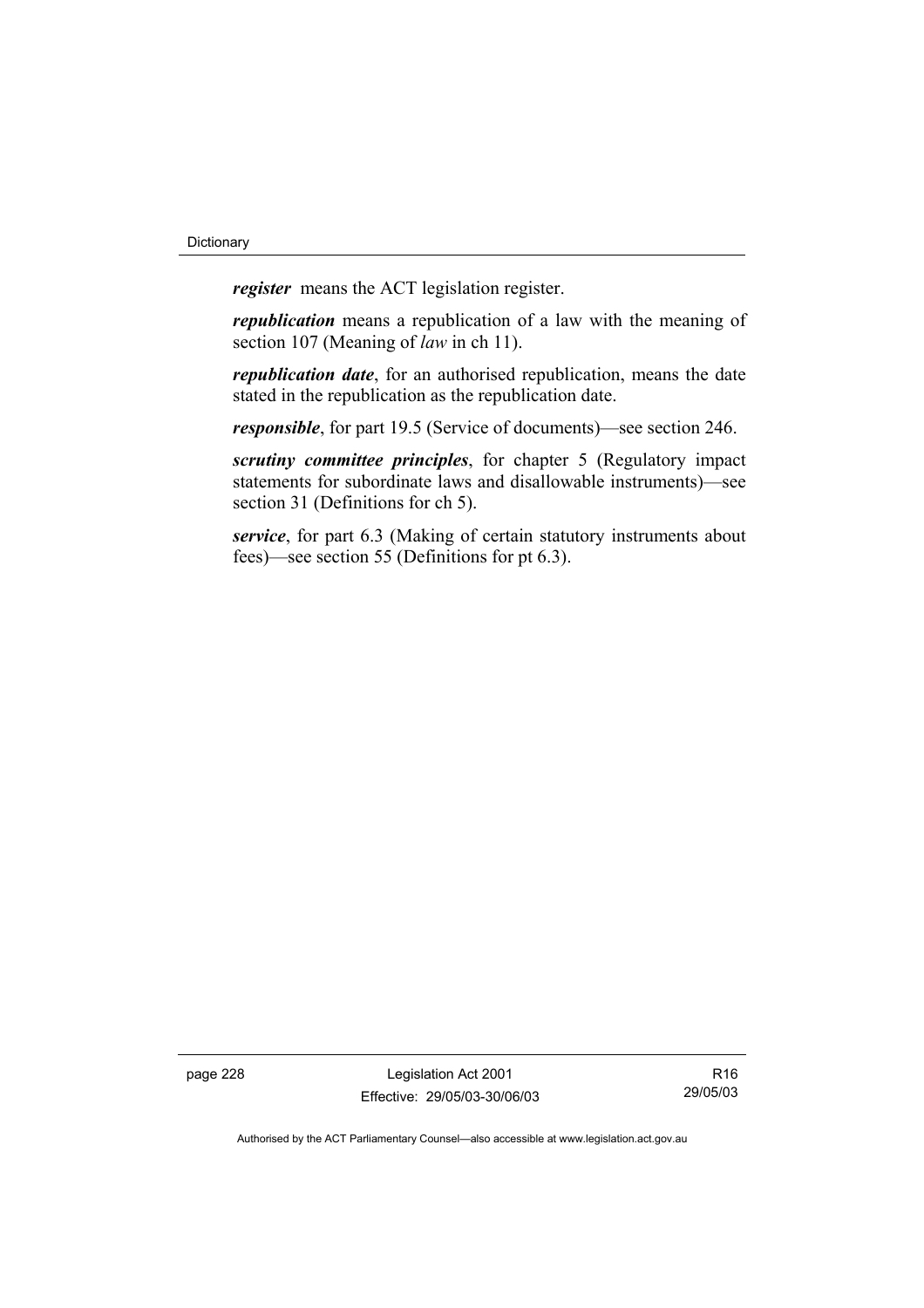# **Endnotes**

| 1 |  |  | <b>About the endnotes</b> |
|---|--|--|---------------------------|
|---|--|--|---------------------------|

Amending and modifying laws are annotated in the legislation history and the amendment history. Current modifications are not included in the republished law but are set out in the endnotes.

Not all editorial amendments made under the *Legislation Act 2001*, part 11.3 are annotated in the amendment history. Full details of any amendments can be obtained from the Parliamentary Counsel's Office.

Uncommenced amending laws and expiries are listed in the legislation history and the amendment history. These details are underlined. Uncommenced provisions and amendments are not included in the republished law but are set out in the last endnote.

If all the provisions of the law have been renumbered, a table of renumbered provisions gives details of previous and current numbering.

The endnotes also include a table of earlier republications.

If the republished law includes penalties, current information about penalty unit values appears on the republication inside front cover.

# **2 Abbreviation key**

| $am = amended$                             | $ord = ordinance$                         |
|--------------------------------------------|-------------------------------------------|
| $amdt = amendment$                         | orig = original                           |
| $ch = chapter$                             | $p = page$                                |
| $cl = clause$                              | par = paragraph                           |
| $def = definition$                         | pres = present                            |
| $dict = dictionary$                        | $prev = previous$                         |
| disallowed = disallowed by the Legislative | $(\text{prev})$ = previously              |
| Assembly                                   | $prov = provision$                        |
| $div = division$                           | $pt = part$                               |
| $exp = expires/expired$                    | $r = rule/subrule$                        |
| Gaz = Gazette                              | $reg = regulation/subregulation$          |
| $hdg =$ heading                            | $remum = renumbered$                      |
| $IA = Interpretation Act 1967$             | $reloc = relocated$                       |
| ins = inserted/added                       | $R[X]$ = Republication No                 |
| $LA =$ Legislation Act 2001                | $RI =$ reissue                            |
| $LR =$ legislation register                | s = section/subsection                    |
| LRA = Legislation (Republication) Act 1996 | $sch = schedule$                          |
| $mod = modified / modified$                | $sdiv = subdivision$                      |
| $No = number$                              | $sub =$ substituted                       |
| $num = numbered$                           | $SL = Subordinate Law$                    |
| $o = order$                                | underlining = whole or part not commenced |
| om = omitted/repealed                      | or to be expired                          |
|                                            |                                           |

R16 29/05/03

Legislation Act 2001 Effective: 29/05/03-30/06/03 page 229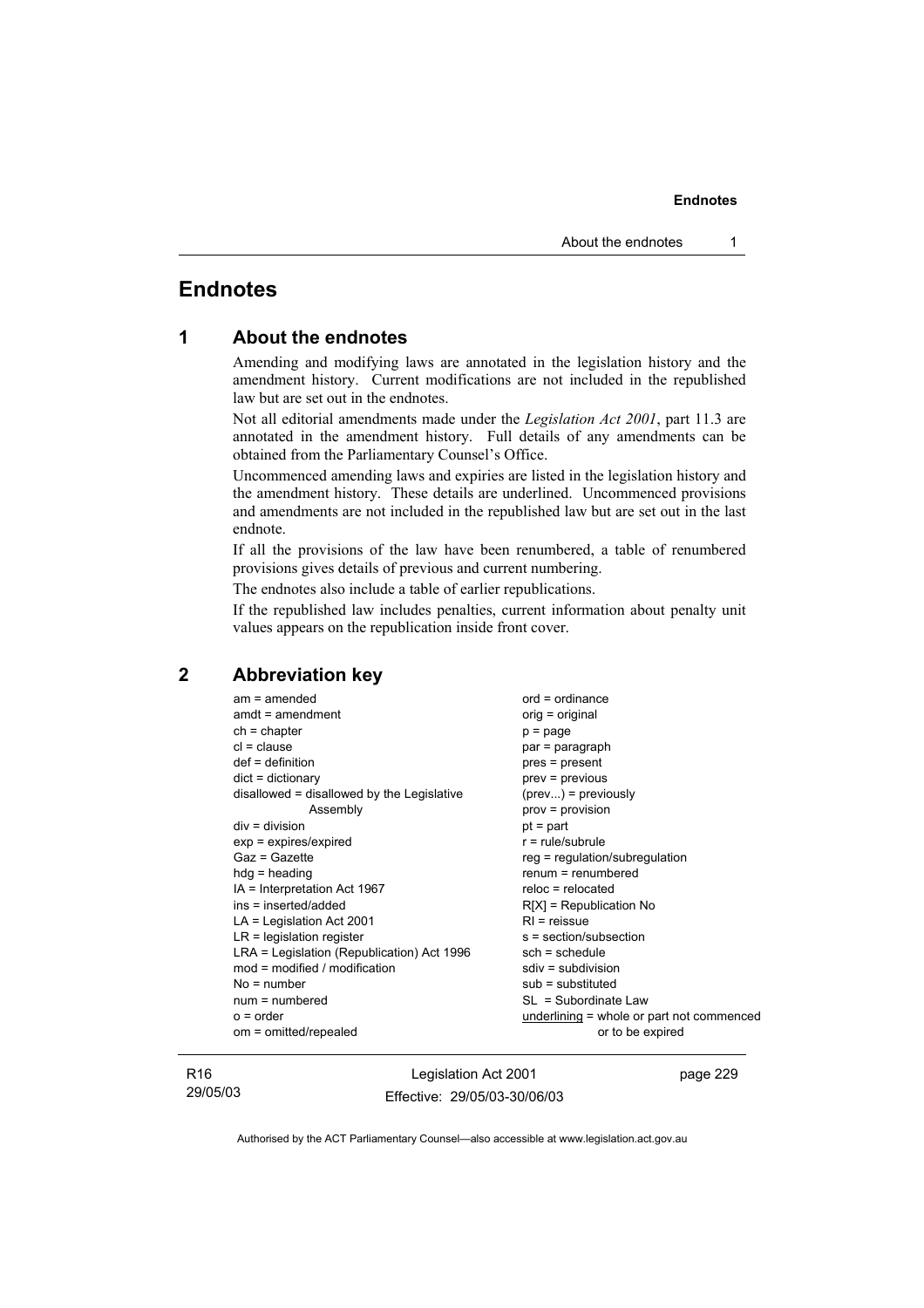3 Legislation history

# **3 Legislation history**

#### **Legislation Act 2001 No 14**

notified 5 April 2001 (Gaz 2001 No 14) s 1, s 2 commenced 5 April 2001 (IA s 10B) remainder commenced 12 September 2001 (s 2 and Gaz 2001 No S65)

as amended by

#### **Legislation (Consequential Amendments) Act 2001 No 44 pt 220**

notified 26 July 2001 (Gaz 2001 No 30) s 1, s 2 commenced 26 July 2001 (IA s 10B) pt 220 commenced 12 September 2001 (s 2 and see Gaz 2001 No S65)

#### **Statute Law Amendment Act 2001 (No 2) 2001 No 56 pt 2.2**

notified 5 September 2001 (Gaz 2001 No S65) s 1, s 2 commenced 5 September 2001 (IA s 10B) amdts 2.67, 2.69, 2.78, 2.81 commenced 12 September 2001 (s 2 (2)) pt 2.2 remainder commenced 5 September 2001 (s 2 (1))

as modified by

#### **Legislation Regulations 2001 SL 2001 No 34 reg 6**  notified LR 13 September 2001 commenced 13 September 2001 (reg 2)

as amended by

# **Justice and Community Safety Legislation Amendment Act 2001 No 70 sch 1**  notified LR 14 September 2001

amdt commenced 14 September 2001 (s 2 (5))

#### **Defamation Act 2001 No 88 s 43 (2)**

notified LR 24 September 2001 s 1, s 2 commenced 24 September 2001 (LA s 75) s 43 (2) commenced 1 July 2002 (s 2)

page 230 Legislation Act 2001 Effective: 29/05/03-30/06/03

R16 29/05/03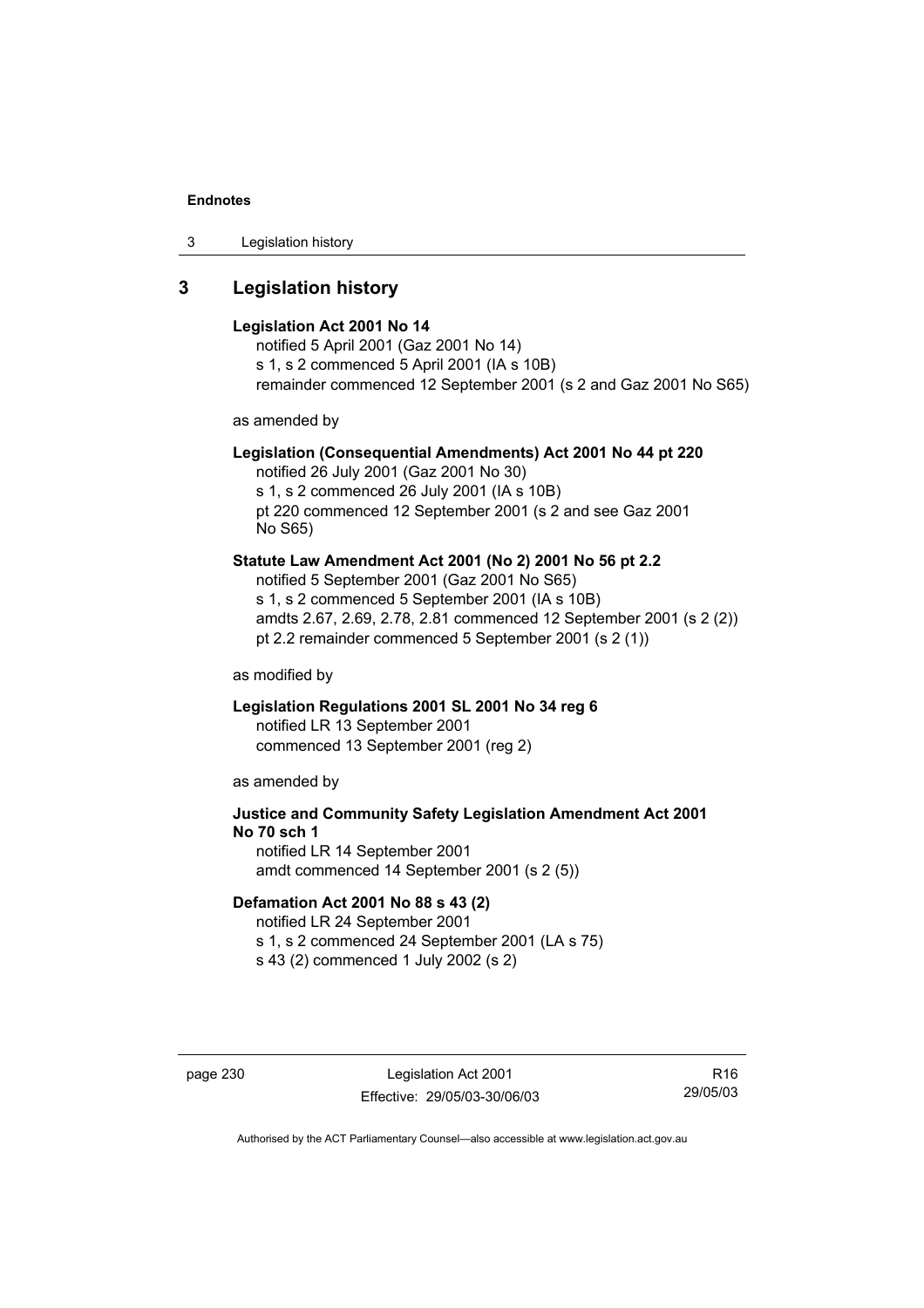# **Legislation Amendment Act 2002 No 11 ss 3-29, sch 1, pt 2.29**

notified LR 27 May 2002

s 1, s 2 commenced 27 May 2002 (LA s 75) ss 3-29, sch 1, pt 2.29 commenced 28 May 2002 (s 2 (1)

#### **Justice and Community Safety Legislation Amendment Act 2002 No 27 pt 8**

notified LR 9 September 2002 s 1, s 2 commenced 9 September 2002 (LA s 75) pt 8 commenced 7 October 2002 (s 2 (2))

#### **Statute Law Amendment Act 2002 No 30 pt 2.1**

notified LR 16 September 2002 s 1, s 2 taken to have commenced 19 May 1997 (LA s 75 (2)) amdt 2.3 taken to have commenced 12 September 2001 (s 2 (2)) pt 2.1 remainder commenced 17 September 2002 (s 2 (1))

### **Civil Law (Wrongs) Act 2002 No 40 div 3.2.8**

notified LR 10 October 2002 s 1, s 2 commenced 10 October 2002 (LA s 75 (1)) div 3.2.8 commenced 1 November 2002 (s 2 (2) and CN2002-13)

#### **Statute Law Amendment Act 2002 (No 2) No 49 pt 2.1**

notified LR 20 December 2002

s 1, s 2 taken to have commenced 7 October 1994 (LA s 75 (2)) pt 2.1 commenced 17 January 2003 (s 2 (1))

#### **Criminal Code 2002 No 51 pt 1.12**

notified LR 20 December 2002

s 1, s 2 commenced 20 December 2002 (LA 75 (1))

pt 1.12 commenced 1 January 2003 (s 2 (1))

#### **Planning and Land (Consequential Amendments) Act 2002 No 56 pt 3.13**

notified LR 20 December 2002 s 1, s 2 commenced 20 December 2002 (LA s 75 (1)) pt 3.13 commences 1 July 2003 (s 2 and see Planning and Land Act 2002 s 5)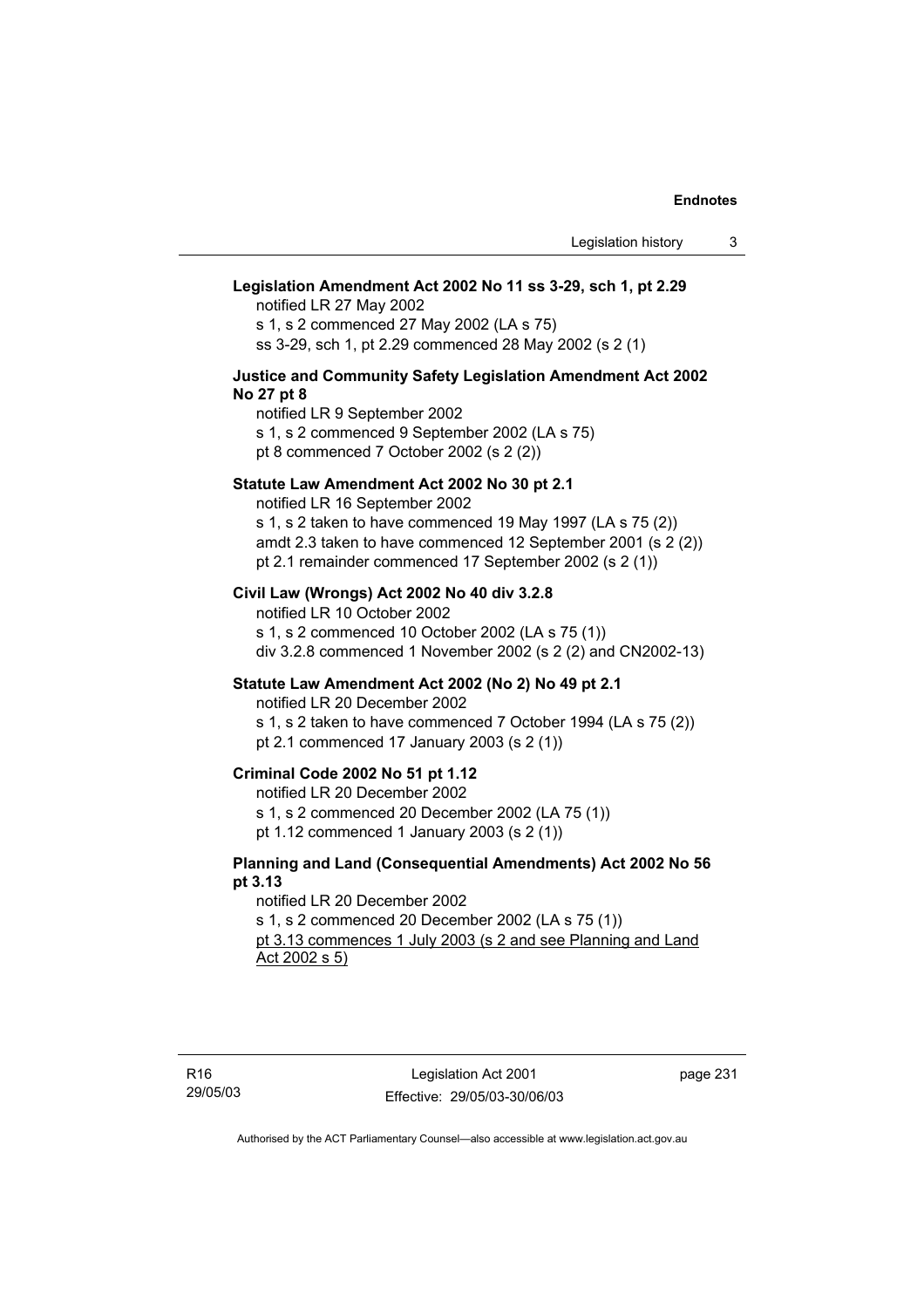4 Amendment history

### **Legislation (Gay, Lesbian and Transgender) Amendment Act 2003 A2003-14 pt 2**

notified LR 27 March 2003 s 1, s 2 commenced 27 March 2003 (LA s 75 (1)) pt 2 commenced 28 March 2003 (s 2)

# **Consumer and Trader Tribunal Act 2003 A2003-16 s 70**

notified LR 9 April 2003

s 1, s 2 commenced 9 April 2003 (LA s 75 (1))

s 70 awaiting commencement (s 2)

*Note* default commencement under LA s 79: 9 October 2003

# **Legislation (Statutory Interpretation) Amendment Act 2003 A2003-18**

notified LR 9 April 2003 s 1, s 2 commenced 9 April 2003 (LA s 75 (1)) remainder commenced 10 April 2003 (s 2)

# **4 Amendment history**

### **Dictionary**

| s <sub>2</sub>                                 | orig s 2 om LA s 89 (4)<br>(prev s 3) am 2001 No 56 amdt 2.18<br>renum 2002 No 11 s 5                                               |  |  |  |
|------------------------------------------------|-------------------------------------------------------------------------------------------------------------------------------------|--|--|--|
| <b>Notes</b>                                   |                                                                                                                                     |  |  |  |
| s 2A                                           | (prev s 4) am 2001 No 56 amdt 2.19; 2002 No 11 amdt 1.1<br>renum 2002 No 11 s 5<br>$(2)$ , $(3)$ exp 2 September 2003 (s 2A $(3)$ ) |  |  |  |
| <b>Objects</b>                                 |                                                                                                                                     |  |  |  |
| s 3                                            | orig s 3 renum as s 2                                                                                                               |  |  |  |
|                                                | (prev s 5) am 2002 No 11 s 4                                                                                                        |  |  |  |
|                                                | renum 2002 No 11 s 5                                                                                                                |  |  |  |
| <b>Application of Act</b>                      |                                                                                                                                     |  |  |  |
| s <sub>4</sub>                                 | orig s 4 renum as s 2A                                                                                                              |  |  |  |
|                                                | ins 2002 No 11 s 6                                                                                                                  |  |  |  |
| Determinative and non-determinative provisions |                                                                                                                                     |  |  |  |
| s 5                                            | orig s 5 renum as s 3                                                                                                               |  |  |  |
|                                                | ins 2002 No 11 s 6                                                                                                                  |  |  |  |
| Legislation Act provisions must be applied     |                                                                                                                                     |  |  |  |
|                                                |                                                                                                                                     |  |  |  |

s 6 sub 2002 No 11 s 6

page 232 Legislation Act 2001 Effective: 29/05/03-30/06/03

R16 29/05/03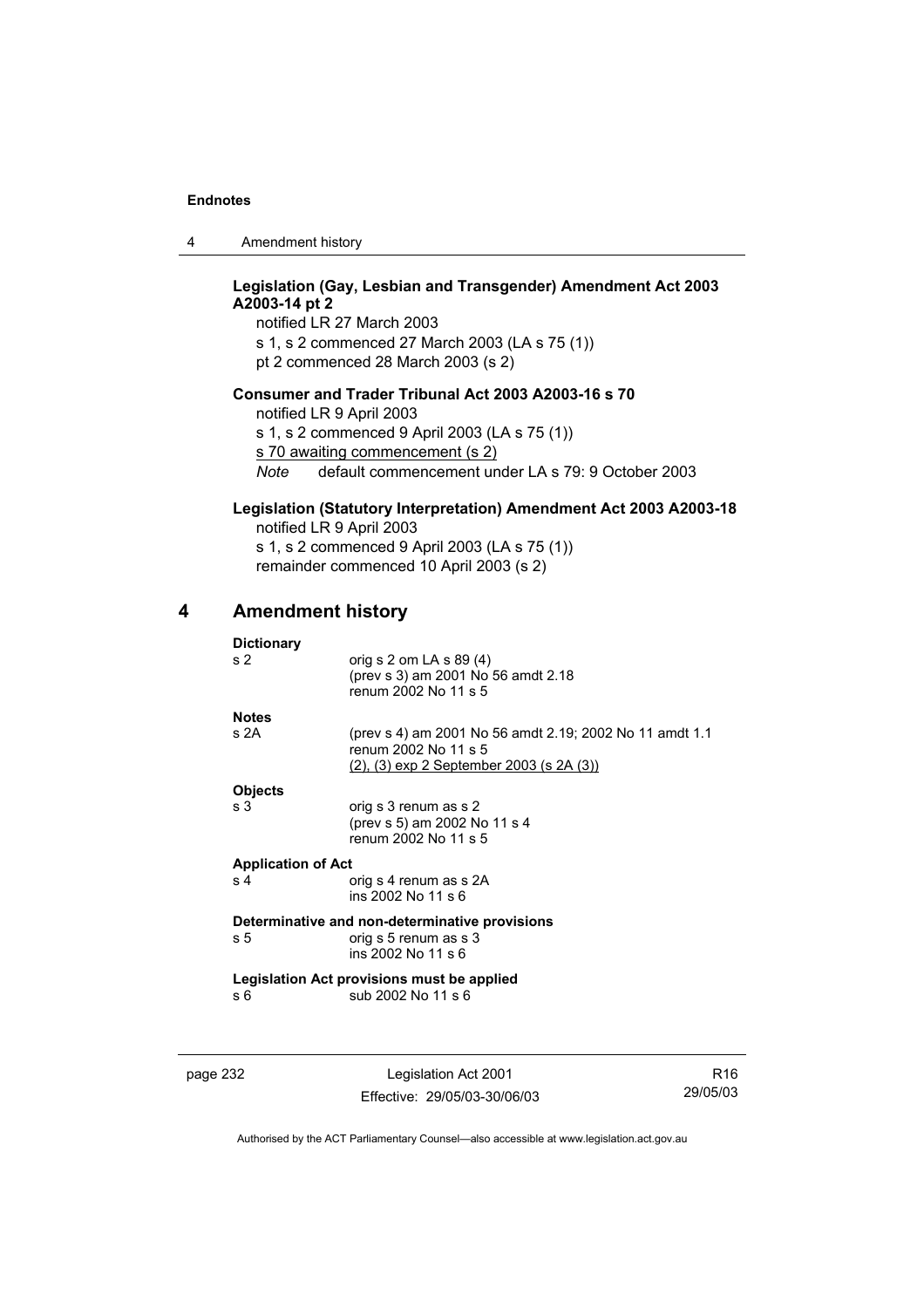**Meaning of** *instrument*  s 14 am 2001 No 56 amdt 2.20 **Meaning of** *provision*  s 16 am 2001 No 56 amdt 2.21 **ACT legislation register**  s 18 am 2001 No 56 amdt 2.22 **Contents of register**  s 19 sub 2001 No 56 amdt 2.23 am 2002 No 11 s 7; 2002 No 11 amdt 1.2; ss renum R5 LA (see 2002 No 11 amdt 1.3); 2002 No 49 amdt 2.1, amdt 2.1; pars renum R13 LA (see 2002 No 49 amdt 2.3) **Access to registered material at approved web site**  s 22 am 2001 No 56 amdt 2.24 **Authorised electronic versions**  s 24 am 2001 No 56 amdt 2.25, amdt 2.26; 2002 No 11 amdt 1.4 **Notification of Acts**  s 28 am 2001 No 56 amdts 2.27-2.29; 2002 No 11 amdt 1.5 **References to** *notification* **of Acts**  s 30 am 2001 No 56 amdt 2.30, amdt 2.31 **Guidelines about costs of proposed subordinate laws and disallowable instruments**  s 33 (3), (4) exp 12 March 2002 (s 33 (4)) **When is preparation of regulatory impact statement unnecessary?**  s 36 am 2002 No 30 amdt 2.1 **Making of certain statutory instruments by Executive**  s 41 hdg sub 2001 No 56 amdt 2.32 sub 2002 No 11 s 8 s 41 am 2001 No 56 amdts 2.33-2.36 sub 2002 No 11 s 8 **Power to make statutory instruments**  s 42 am 2002 No 11 amdt 1.6 **Statutory instruments to be interpreted not to exceed powers under authorising law**  s 43 am 2002 No 11 amdt 1.7 **Power to make statutory instruments for an Act etc**  s 44 am 2002 No 11 amdt 1.8, amdt 1.9; 2002 No 49 amdt 2.54 **Power to make court rules**  s 45 sub 2002 No 11 s 9 am 2002 No 49 amdt 2.4, amdt 2.54

R16 29/05/03 Legislation Act 2001 Effective: 29/05/03-30/06/03

page 233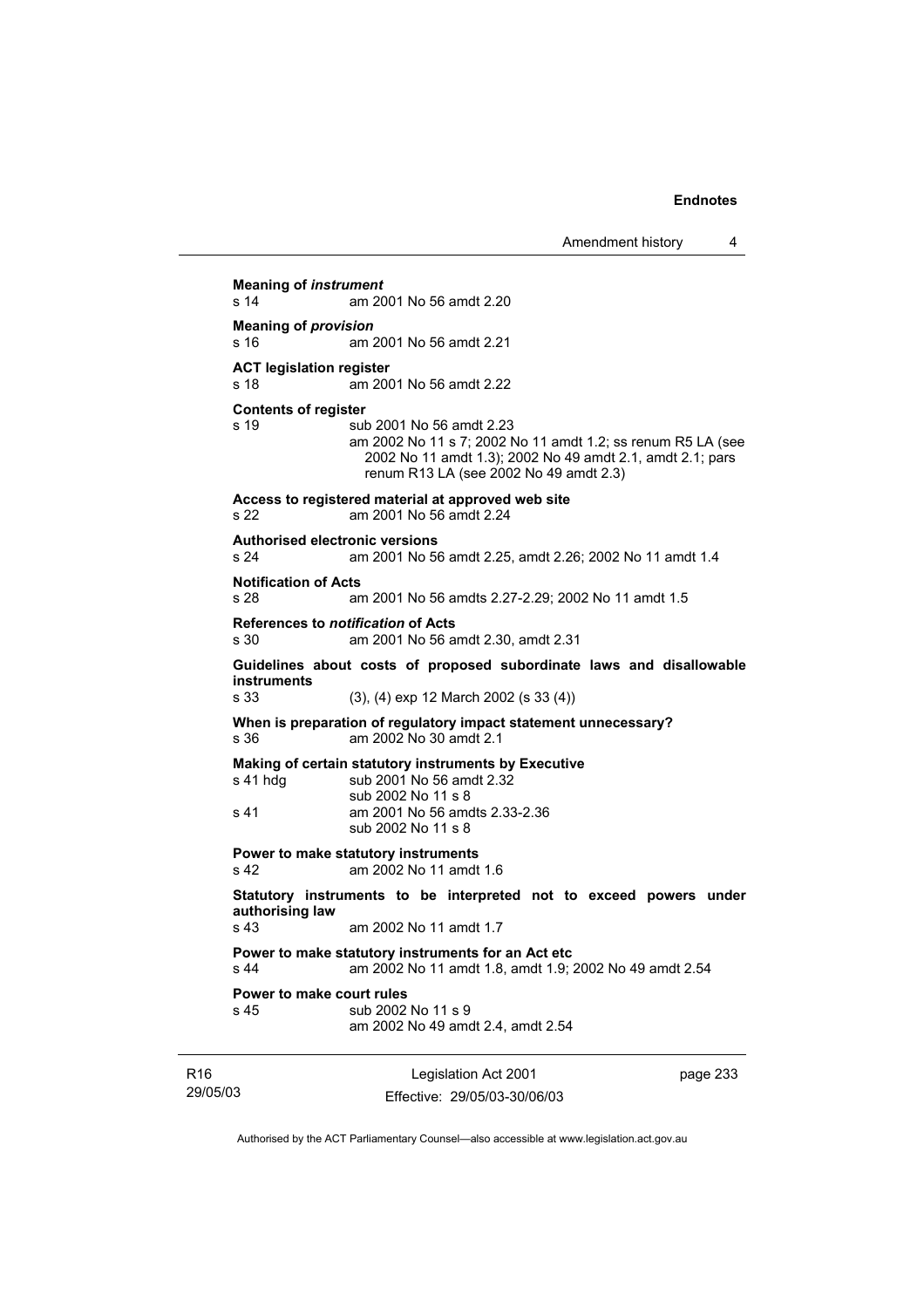```
4 Amendment history 
Power to make instrument includes power to amend or repeal 
s 46 am 2002 No 11 s 10 
Statutory instrument may make provision by applying law or instrument 
s 47 sub 2002 No 11 s 11
                am 2002 No 49 amdt 2.5 
Power to make instrument includes power to make different provision for 
different categories etc 
s 48 am 2002 No 11 amdt 1.10; 2002 No 49 amdt 2.54 
Single instrument may exercise several powers or satisfy several 
requirements 
s 49 am 2002 No 11 amdt 1.11 
Relationship between authorising law and instrument dealing with same 
matter 
s 50 am 2002 No 11 amdt 1.12, amdt 1.13; 2002 No 49 amdt 2.54 
Instrument may authorise determination of matter etc 
s 52 am 2002 No 11 amdt 1.14; ss renum R5 LA (see 2002 No 11 
                 amdt 1.15) 
Instrument may prohibit 
s 53 am 2002 No 11 amdt 1.16, amdt 1.17 
Instrument may require making of statutory declaration 
s 54 am 2002 No 11 amdt 1.18; 2002 No 30 amdt 2.2 
Determination of fees by disallowable instrument 
s 56 am 2001 No 56 amdt 2.37, amdt 2.38; ss renum R1 LA (see 
                 2001 No 56 amdt 2.39); 2002 No 11 amdt 1.19, amdt 1.20; 
                 2002 No 49 amdt 2.54 
Fees payable in accordance with determination etc 
s 57 am 2002 No 11 amdt 1.21 
Regulations may make provision about fees 
s 58 am 2001 No 56 amdt 2.40; 2002 No 11 amdt 1.22; ss renum R5 
                 LA (see 2002 No 11 amdt 1.23) 
Numbering 
s 59 am 2001 No 56 amdt 2.41 
Correction of name of registrable instrument 
s 60 am 2001 No 56 amdt 2.42, amdt 2.43; 2001 No 70 amdt 1.8; 
                 2002 No 49 amdt 2.6, amdt 2.7 
Notification of registrable instruments 
s 61 sub 2001 No 56 amdt 2.44 
                am 2002 No 11 s 12, amdt 1.24; ss renum R5 LA (see 2002 
                 No 11 amdt 1.25)
```
page 234 Legislation Act 2001 Effective: 29/05/03-30/06/03

R16 29/05/03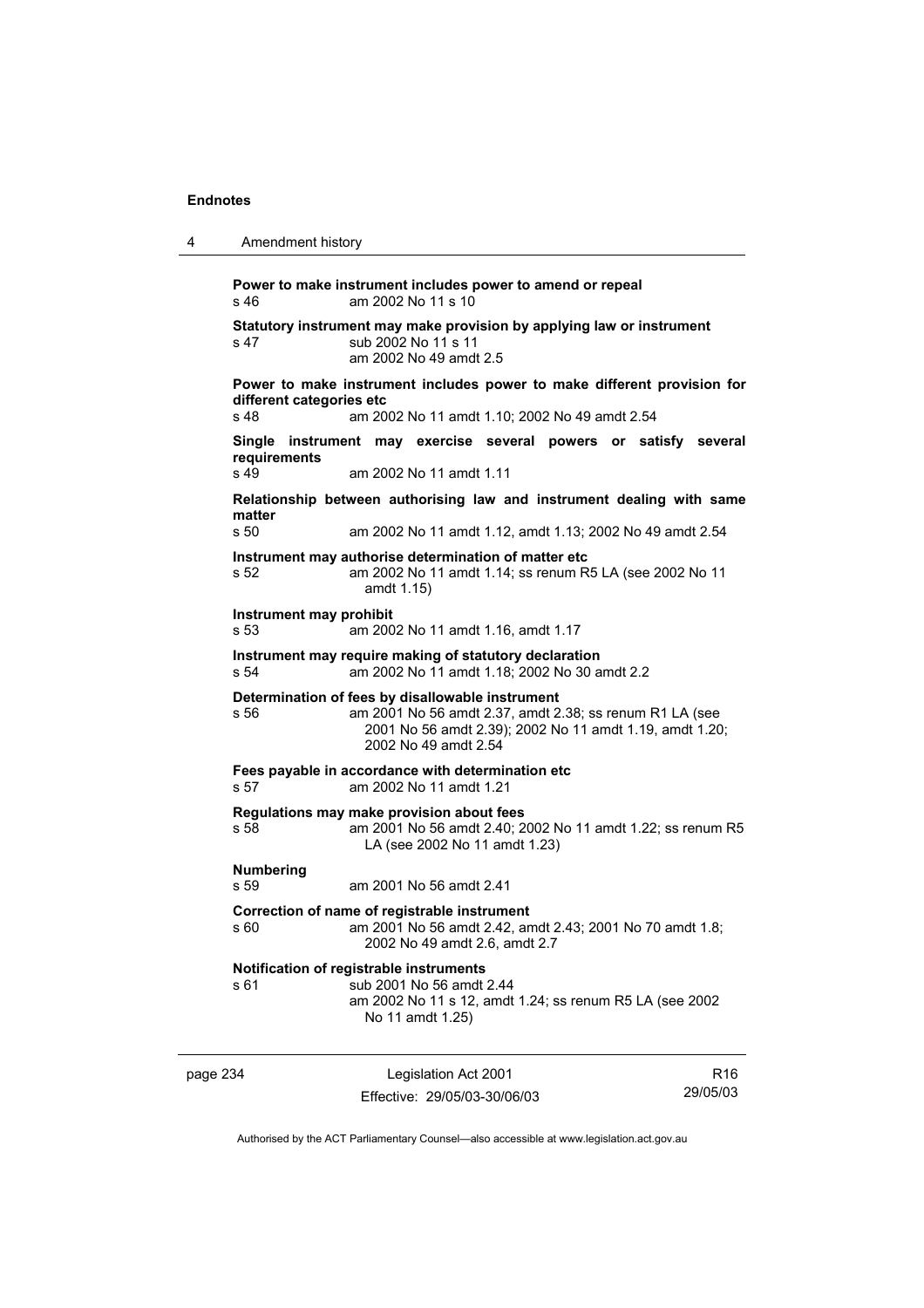| Amendment history |  |
|-------------------|--|
|-------------------|--|

| s 62                                     | Effect of failure to notify registrable instrument<br>am 2002 No 11 amdt 1.26, amdt 1.27                                                      |
|------------------------------------------|-----------------------------------------------------------------------------------------------------------------------------------------------|
| s 63                                     | References to notification of registrable instruments<br>am 2001 No 56 amdt 2.45, amdt 2.46                                                   |
| s 64 hda<br>s 64                         | Presentation of subordinate laws and disallowable instruments<br>sub 2002 No 11 amdt 1.28<br>am 2002 No 11 amdt 1.29                          |
| s 65 hdg<br>s 65                         | <b>Disallowance by resolution of Assembly</b><br>sub 2001 No 56 amdt 2.47<br>am 2001 No 56 amdt 2.48, amdt 2.49; 2002 No 11 amdt 1.30         |
| s 65A                                    | Notification of disallowance by resolution of Assembly<br>ins 2001 No 56 amdt 2.50<br>am 2002 No 11 amdt 1.31                                 |
| <b>Revival of affected laws</b><br>s 66  | am 2002 No 11 amdt 1.32                                                                                                                       |
| s 67                                     | Making of instrument same in substance within 6 months after disallowance<br>am 2002 No 11 amdt 1.33                                          |
| s 68                                     | Amendment by resolution of Assembly<br>am 2001 No 56 amdts 2.51-2.53; ss renum R1 LA (see 2001<br>No 56 amdt 2.54); 2002 No 11 amdt 1.34      |
| s 69                                     | Notification of amendments made by resolution of Assembly<br>am 2001 No 56 amdt 2.55, amdt 2.56; 2002 No 11 amdt 1.35;<br>2002 No 49 amdt 2.8 |
|                                          | Making of amendment restoring effect of law within 6 months after                                                                             |
| amendment<br>s <sub>70</sub>             | am 2002 No 11 amdt 1.36                                                                                                                       |
| s 71                                     | Effect of dissolution or expiry of Assembly on notice of motion<br>am 2002 No 11 amdt 1.37                                                    |
| General rules about commencement<br>s 73 | am 2002 No 11 s 13, s 14, amdt 1.38, amdt 1.39                                                                                                |
| Time of commencement<br>s 74             | sub 2002 No 11 s 15                                                                                                                           |
| day                                      | Commencement of naming and commencement provisions on notification                                                                            |
| s 75                                     | am 2002 No 11 s 16; 2002 No 49 amdt 2.9, amdt 2.10                                                                                            |
| s 76                                     | Non-prejudicial provision may commence retrospectively<br>am 2002 No 11 amdt 1.40; ss renum R5 LA (see 2002 No 11<br>amdt 1.41)               |
|                                          |                                                                                                                                               |

R16 29/05/03

Legislation Act 2001 Effective: 29/05/03-30/06/03 page 235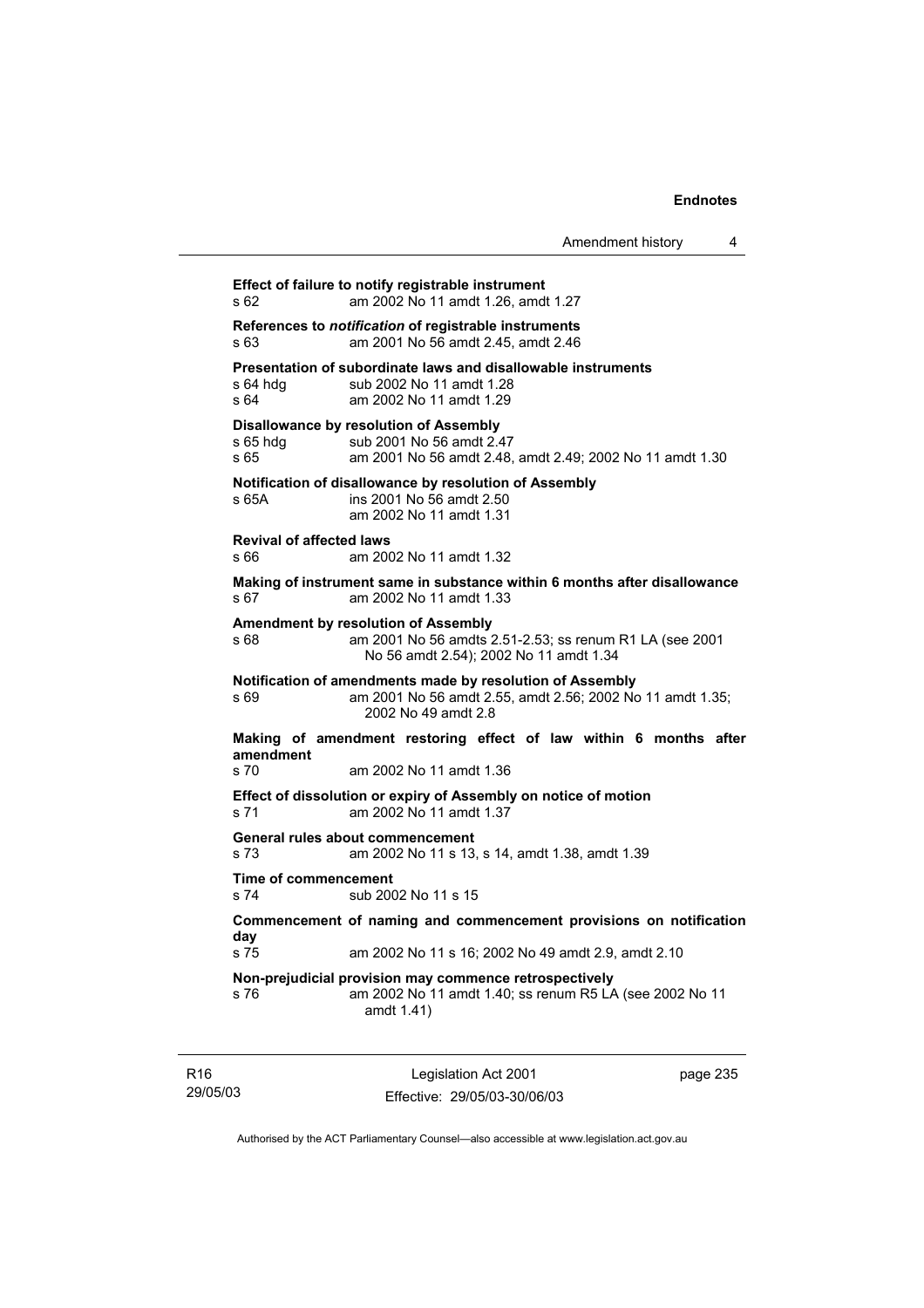4 Amendment history

| s 77                             | <b>Commencement by commencement notice</b><br>am 2002 No 11 s 17, amdt 1.42; 2002 No 49 amdt 2.11                                                                                                                                           |                 |
|----------------------------------|---------------------------------------------------------------------------------------------------------------------------------------------------------------------------------------------------------------------------------------------|-----------------|
| s 78                             | Separate commencement of amendments<br>sub 2002 No 11 amdt 1.43                                                                                                                                                                             |                 |
| s 79                             | Automatic commencement of postponed law<br>am 2002 No 11 amdt 1.44; 2002 No 49 amdt 2.12                                                                                                                                                    |                 |
| s 80                             | References to commencement of law<br>am 2002 No 49 amdt 2.13                                                                                                                                                                                |                 |
| s 81                             | Exercise of powers between notification and commencement<br>am 2002 No 11 amdt 1.45-1.47                                                                                                                                                    |                 |
| Definitions for ch 9<br>s 82     | def repeal sub 2002 No 49 amdt 2.14                                                                                                                                                                                                         |                 |
| s 83                             | Consequences of amendment of statutory instrument by Act<br>am 2002 No 11 amdt 1.48, amdt 1.49                                                                                                                                              |                 |
| s 84                             | Saving of operation of repealed and amended laws<br>am 2002 No 11 amdt 1.50; ss renum R5 LA (see 2002 No 11<br>amdt 1.51)                                                                                                                   |                 |
| s 84A                            | Creation of offences and changes in penalties<br>ins 2001 No 56 amdt 2.57<br>am 2002 No 11 amdt 1.52                                                                                                                                        |                 |
| When repeal takes effect<br>s 85 | sub 2002 No 11 s 18                                                                                                                                                                                                                         |                 |
|                                  | Repealed and amended laws not revived on repeal of repealing and                                                                                                                                                                            |                 |
| amending laws<br>s 86            | am 2002 No 11 amdt 1.53; ss renum R5 LA (see 2002 No 11<br>amdt 1.54)                                                                                                                                                                       |                 |
| s 87                             | Commencement not undone if repealed<br>am 2002 No 11 amdt 1.55                                                                                                                                                                              |                 |
| s 88 hdg<br>s 88                 | Repeal does not end effect of transitional laws etc<br>sub 2002 No 49 amdt 2.15<br>am 2002 No 11 amdt 1.56                                                                                                                                  |                 |
| s 89                             | Automatic repeal of certain laws and provisions<br>am 2002 No 11 amdt 1.57-1.59; ss renum R5 LA (see 2002<br>No 11 amdt 1.60); 2002 No 30 amdt 2.3; 2002 No 49<br>amdts 2.16-2.18, 2.20-2.23; ss renum R13 LA (see 2002 No<br>49 amdt 2.19) |                 |
| s 91                             | Insertion of provisions by amending law<br>am 2001 No 56 amdt 2.58; 2002 No 11 amdt 1.61-1.63; ss<br>renum R5 LA (see 2002 No 11 amdt 1.64)                                                                                                 |                 |
| page 236                         | Legislation Act 2001                                                                                                                                                                                                                        | R <sub>16</sub> |
|                                  | Fffective: 29/05/03-30/06/03                                                                                                                                                                                                                | 29/05/03        |

Authorised by the ACT Parliamentary Counsel—also accessible at www.legislation.act.gov.au

Effective: 29/05/03-30/06/03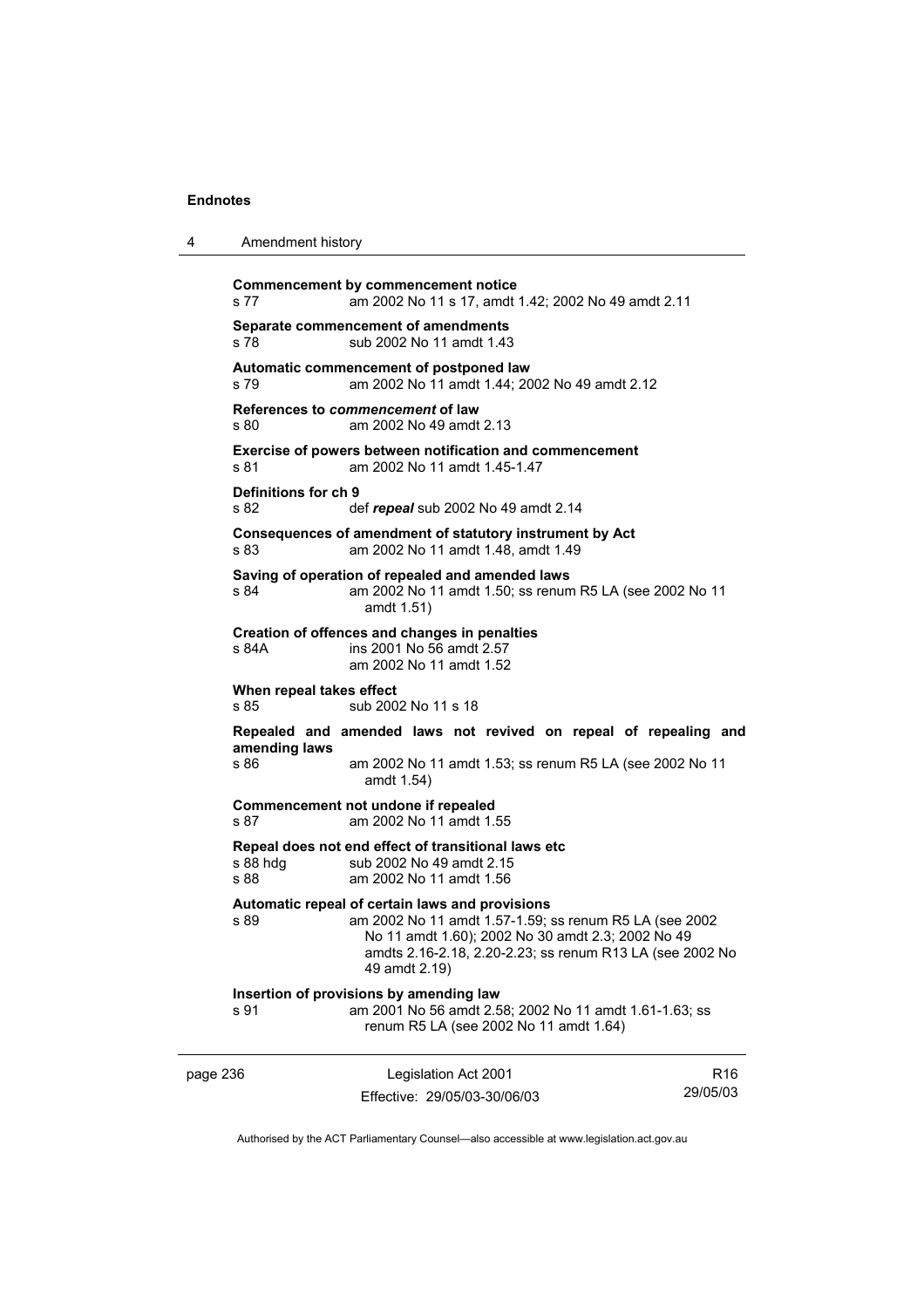|                                                    |                                                                                                                                                              | Amendment history | 4 |
|----------------------------------------------------|--------------------------------------------------------------------------------------------------------------------------------------------------------------|-------------------|---|
| s 92                                               | Amendment to be made whenever possible<br>am 2002 No 11 amdt 1.65-1.68                                                                                       |                   |   |
| s 93                                               | Provisions included in another provision for amendment purposes<br>am 2001 No 56 amdt 2.59, amdt 2.60; 2002 No 11 amdt 1.69                                  |                   |   |
| s 94                                               | Continuance of appointments etc made under amended provisions<br>am 2002 No 11 amdt 1.70; ss renum R5 LA (see 2002 No 11<br>amdt 1.71); 2002 No 49 amdt 2.24 |                   |   |
| <b>Status of modifications</b><br>s 95             | am 2002 No 11 amdt 1.72, amdt 1.73                                                                                                                           |                   |   |
| <b>Relocated provisions</b><br>s 96                | am 2002 No 11 amdt 1.74                                                                                                                                      |                   |   |
| reference<br>s 97 hdg<br>s 97                      | References to law or instrument include law or instrument containing<br>sub 2001 No 56 amdt 2.61<br>am 2001 No 56 amdt 2.62                                  |                   |   |
| Referring to laws in general terms<br>s 98         | am 2002 No 11 amdt 1.75                                                                                                                                      |                   |   |
| $s$ 101                                            | Referring to provisions of laws or instruments<br>am 2002 No 49 amdt 2.25                                                                                    |                   |   |
| s 101A                                             | Reference to provisions of law or instrument is inclusive<br>ins 2001 No 56 amdt 2.63                                                                        |                   |   |
| References to paragraphs etc<br>s 101 <sub>B</sub> | ins 2001 No 56 amdt 2.63                                                                                                                                     |                   |   |
| s 102                                              | Meaning of references to a law or instrument generally<br>am 2002 No 11 amdt 1.76, amdt 1.77                                                                 |                   |   |
| s 104                                              | References to laws include references to instruments under laws<br>am 2001 No 56 amdt 2.64                                                                   |                   |   |
| s 105                                              | References in statutory instruments to the Act<br>am 2002 No 11 amdt 1.78, amdt 1.79                                                                         |                   |   |
| References to repealed laws<br>s 106               | am 2002 No 30 amdt 2.4                                                                                                                                       |                   |   |
| <b>Republication in register</b><br>s 108          | am 2001 No 56 amdt 2.65                                                                                                                                      |                   |   |
| Authorisation for parliamentary counsel<br>s 114   | am 2001 No 70 amdt 1.8                                                                                                                                       |                   |   |
| Delegation by parliamentary counsel<br>s 119       | renum as s 260                                                                                                                                               |                   |   |

R16 29/05/03

Legislation Act 2001 Effective: 29/05/03-30/06/03 page 237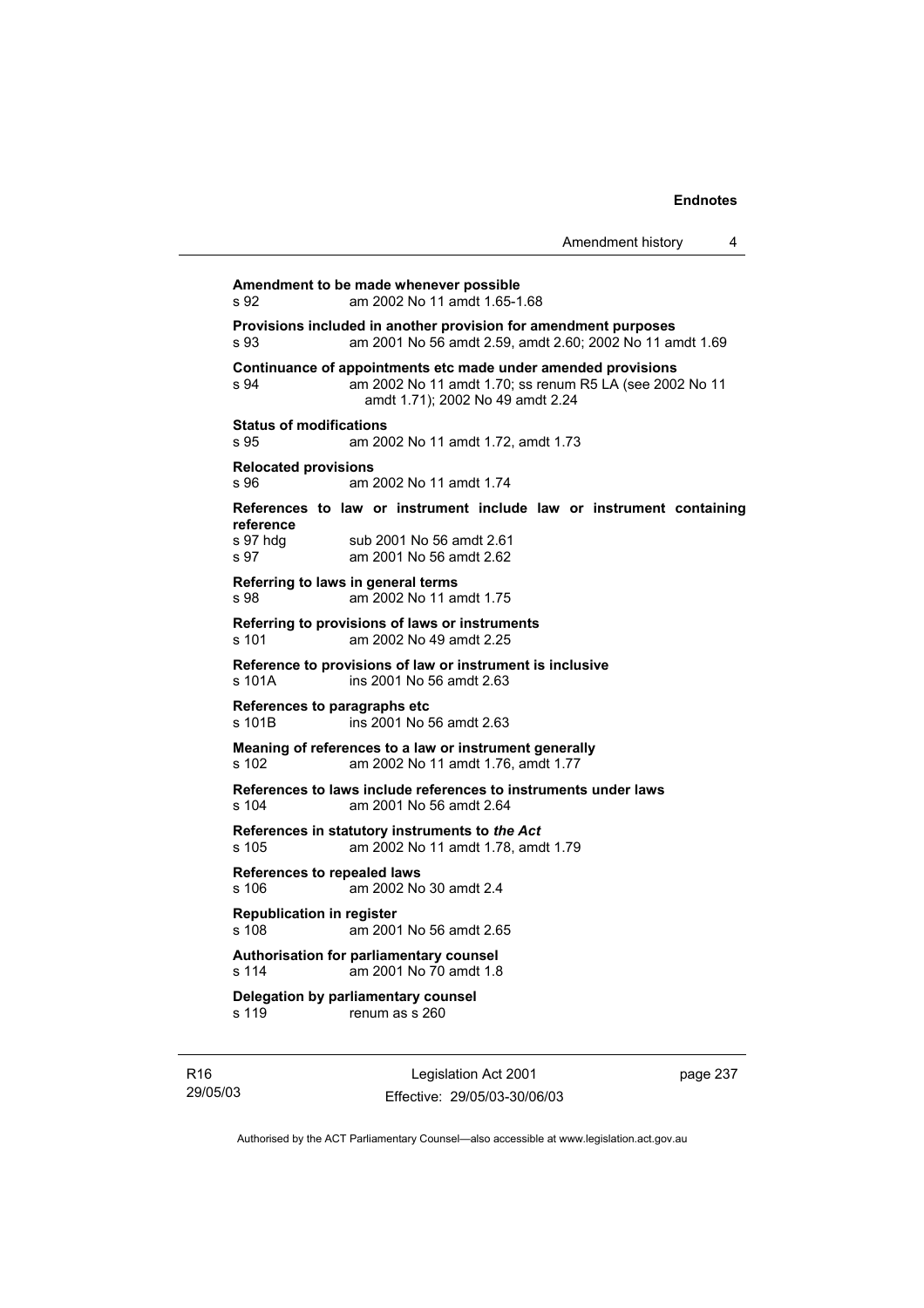| 4 | Amendment history                         |                                                                                                                                                                                 |  |
|---|-------------------------------------------|---------------------------------------------------------------------------------------------------------------------------------------------------------------------------------|--|
|   | ch 12 hdg                                 | Scope of Acts and statutory instruments<br>orig ch 12 hdg renum as ch 19 hdg and then ch 20 hdg<br>ins 2001 No 56 amdt 2.68                                                     |  |
|   | s 120                                     | Act to be interpreted not to exceed legislative powers of Assembly<br>orig s 120 renum as s 261<br>ins 2001 No 56 amdt 2.68<br>am 2002 No 11 amdt 1.80                          |  |
|   | <b>Binding effect of Acts</b><br>s 121    | orig s 121 renum as s 262 and then s 302<br>ins 2002 No 11 s 19                                                                                                                 |  |
|   | <b>Application to Territory</b><br>s 122  | orig s 122 renum as s 263<br>ins 2001 No 56 amdt 2.68<br>am 2002 No 11 amdt 1.81                                                                                                |  |
|   | Application of s 47 (2) and (3)<br>s 122A | renum as s 264 and then s 304                                                                                                                                                   |  |
|   | Application of s 61 and s 62<br>s 123     | renum as s 265 and then s 305                                                                                                                                                   |  |
|   | <b>Application of s 69</b><br>s 124       | renum as s 266                                                                                                                                                                  |  |
|   | ch 13 hdg                                 | <b>Structure of Acts and statutory instruments</b><br>orig ch 13 hdg renum as ch 20 hdg and then ch 21 hdg<br>ins 2001 No 56 amdt 2.68                                          |  |
|   | General<br>pt 13.1 hdg                    | ins 2001 No 56 amdt 2.68                                                                                                                                                        |  |
|   | Meaning of law in ch 13<br>s 125          | orig s 125 renum as s 267 and then s 306<br>ins 2001 No 56 amdt 2.68                                                                                                            |  |
|   | s 126                                     | Material that is part of an Act or statutory instrument<br>orig s 126 renum as s 268 and then s 307<br>ins 2001 No 56 amdt 2.68<br>am 2002 No 11 amdt 1.82; 2002 No 30 amdt 2.5 |  |
|   | s 127                                     | Material that is not part of an Act or statutory instrument<br>orig s 127 renum as s 269 and then s 308<br>ins 2001 No 56 amdt 2.68<br>am 2002 No 11 amdt 1.83                  |  |
|   | s 128                                     | Status of certain instruments as notifiable instruments<br>renum as s 270 and then s 309                                                                                        |  |

page 238 Legislation Act 2001 Effective: 29/05/03-30/06/03

R16 29/05/03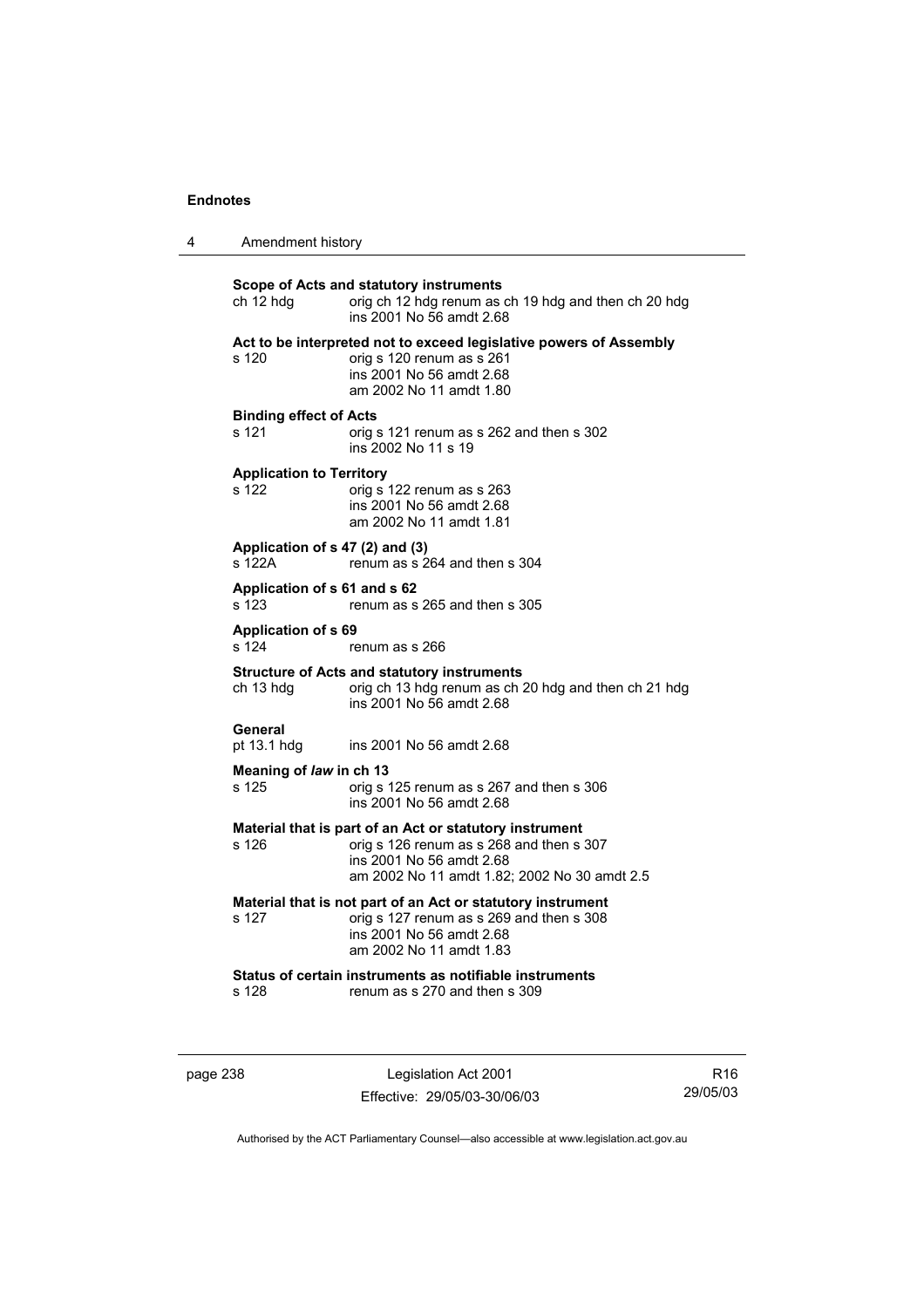**Compliance with authorisation or requirement to do something by notice in Gazette**  s 129 renum as s 271 and then s 310 **Particular kinds of provisions**  pt 13.2 hdg ins 2001 No 56 amdt 2.68 **What is a definition?**  s 130 orig s 130 renum as s 272 and then s 313 ins 2001 No 56 amdt 2.68 **Signpost definitions**  s 131 ins 2001 No 56 amdt 2.68 am 2002 No 49 amdt 2.26, amdt 2.27 **Examples**  ins 2001 No 56 amdt 2.68 am 2002 No 11 amdt 1.84 **Penalty units**  ins 2001 No 56 amdt 2.68 am 2002 No 11 amdt 1.85 **Penalties at end of sections and subsections**  s 134 ins 2001 No 56 amdt 2.68 am 2002 No 11 amdt 1.86; 2002 No 49 amdt 2.28 **Penalties not at end of sections and subsections**  s 135 ins 2001 No 56 amdt 2.68 am 2002 No 11 amdt 1.87; 2002 No 49 amdt 2.29 **Interpretation of Acts and statutory instruments**  ch 14 hdg ins 2002 No 11 s 20 sub A2003-18 s 4 **Purpose and scope**  pt 14.1 hdg ins A2003-18 s 4 **Meaning of** *Act* **in ch 14**  s 136 ins 2001 No 56 amdt 2.68 om 2002 No 11 amdt 1.88 ins A2003-18 s 4 **Purpose and scope of ch 14**  s 137 ins 2002 No 11 s 20 sub A2003-18 s 4 **Key principles of interpretation**  pt 14.2 hdg ins A2003-18 s 4

Legislation Act 2001 Effective: 29/05/03-30/06/03 page 239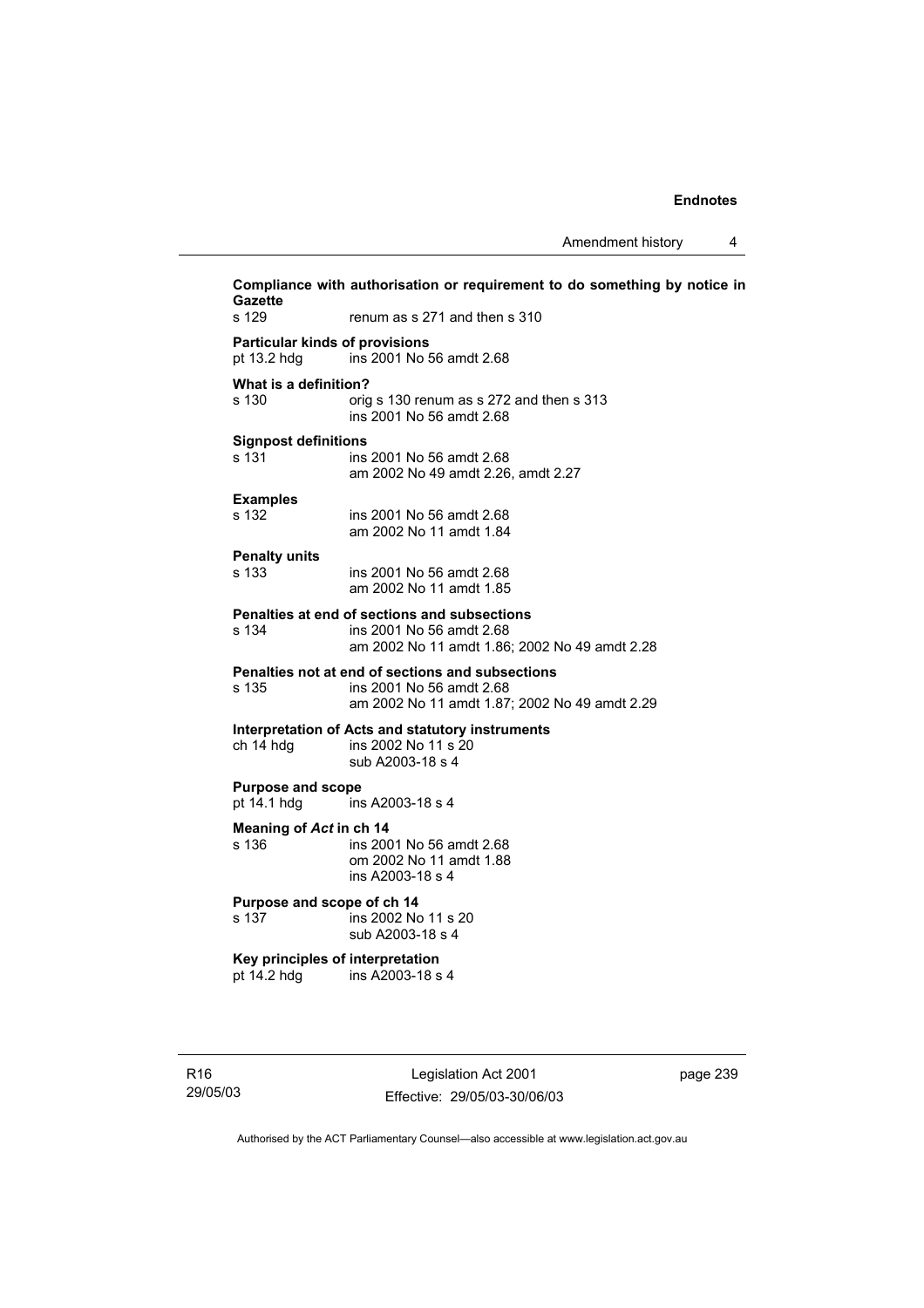4 Amendment history

**Meaning of** *working out the meaning of an Act* s 138 reloc from IA 2002 No 11 amdt 2.63 sub A2003-18 s 4 **Interpretation best achieving Act's purpose**  s 139 reloc from IA 2002 No 11 amdt 2.63 pars renum R5 LA am 2002 No 49 amdt 2.30 sub A2003-18 s 4 **Legislative context**  s 140 ins A2003-18 s 4 **Non-legislative context generally**  s 141 ins A2003-18 s 4 **Non-legislative context—material that may be considered**  s 142 ins A2003-18 s 4 **Law stating material for consideration in working out meaning**  s 143 ins A2003-18 s 4 **Aids to interpretation**  ch 15 hdg ins 2001 No 56 amdt 2.68 ch 15 hdg note om 2002 No 11 amdt 1.89 General<br>pt 15.1 hdg ins 2001 No 56 amdt 2.68 **Meaning of commonly-used words and expressions**  s 144 ins 2001 No 56 amdt 2.68 **Gender and number**  ins 2001 No 56 amdt 2.68 am 2002 No 11 amdt 1.90 **Meaning of** *may* **and** *must***<br>
s 146 <b>ins 2001** ins 2001 No 56 amdt 2.68 am 2002 No 11 amdt 1.91, amdt 1.92; 2002 No 30 amdt 2.6 **Changes of drafting practice not to affect meaning**  s 147 ins 2001 No 56 amdt 2.68 am 2002 No 11 amdt 1.93 **Terms used in instruments have same meanings as in authorising laws**  s 148 ins 2001 No 56 amdt 2.68 am 2002 No 11 amdt 1.94 **Age in years**  s 149 ins 2001 No 56 amdt 2.68 am 2002 No 11 amdt 1.95

page 240 Legislation Act 2001 Effective: 29/05/03-30/06/03

R16 29/05/03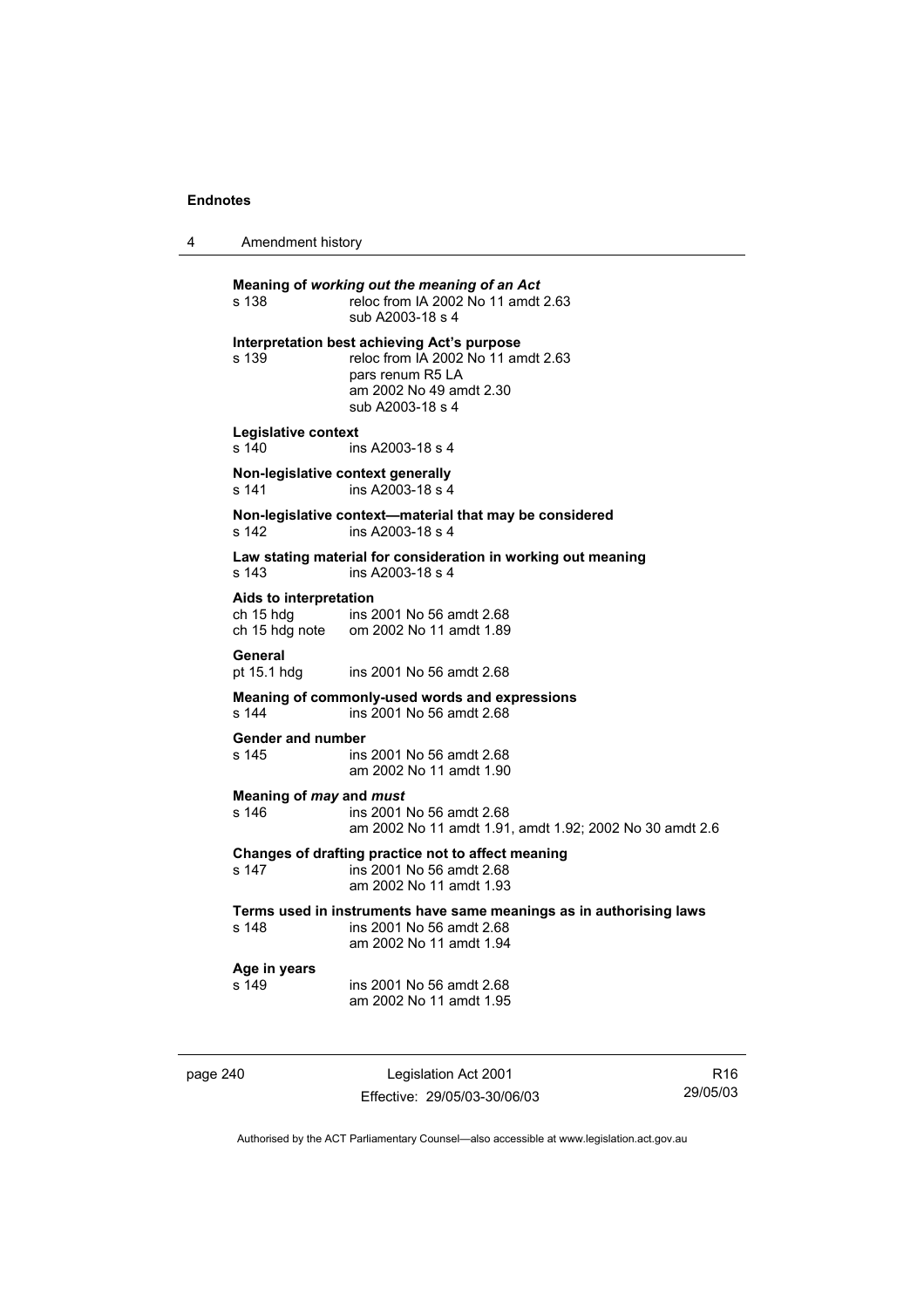Amendment history 4

# **Measurement of distance**<br>s 150 **ins 2001**

ins 2001 No 56 amdt 2.68 am 2002 No 11 amdt 1.96 **Reckoning of time** 

s 151 ins 2002 No 11 s 21 am 2002 No 49 amdt 2.31

## **Continuing effect of obligations**

s 152 ins 2002 No 11 s 21 sub 2002 No 49 amdt 2.32

#### **Definitions**

pt 15.2 hdg ins 2001 No 56 amdt 2.68

# **Definitions apply subject to contrary intention**

s 155 ins 2001 No 56 amdt 2.68 am 2002 No 11 amdt 1.97, amdt 1.98

**Application of definitions in dictionaries and sections**  s 156 ins 2001 No 56 amdt 2.68

# **Defined terms—other parts of speech and grammatical forms**

s 157 ins 2001 No 56 amdt 2.68 sub 2002 No 11 amdt 1.99

# **References to various entities and things**  ins 2001 No 56 amdt 2.68

# **References to people generally**

s 160 ins 2001 No 56 amdt 2.68 am 2002 No 11 amdt 1.100, amdt 1.101

# **Corporations liable to offences**

## s 161 ins 2001 No 56 amdt 2.68 am 2002 No 11 amdt 1.102; 2002 No 51 amdt 1.23; 2002 No 49 amdt 2.33

#### **References to** *a Minister* **or** *the Minister* s 162 ins 2001 No 56 amdt 2.68

**References to** *a chief executive* **or** *the chief executive* s 163 ins 2001 No 56 amdt 2.68

#### **References to Australian Standards**  s 164 ins 2001 No 56 amdt 2.68

#### **References to Assembly committees that no longer exist**  s 165 ins 2001 No 56 amdt 2.68

page 241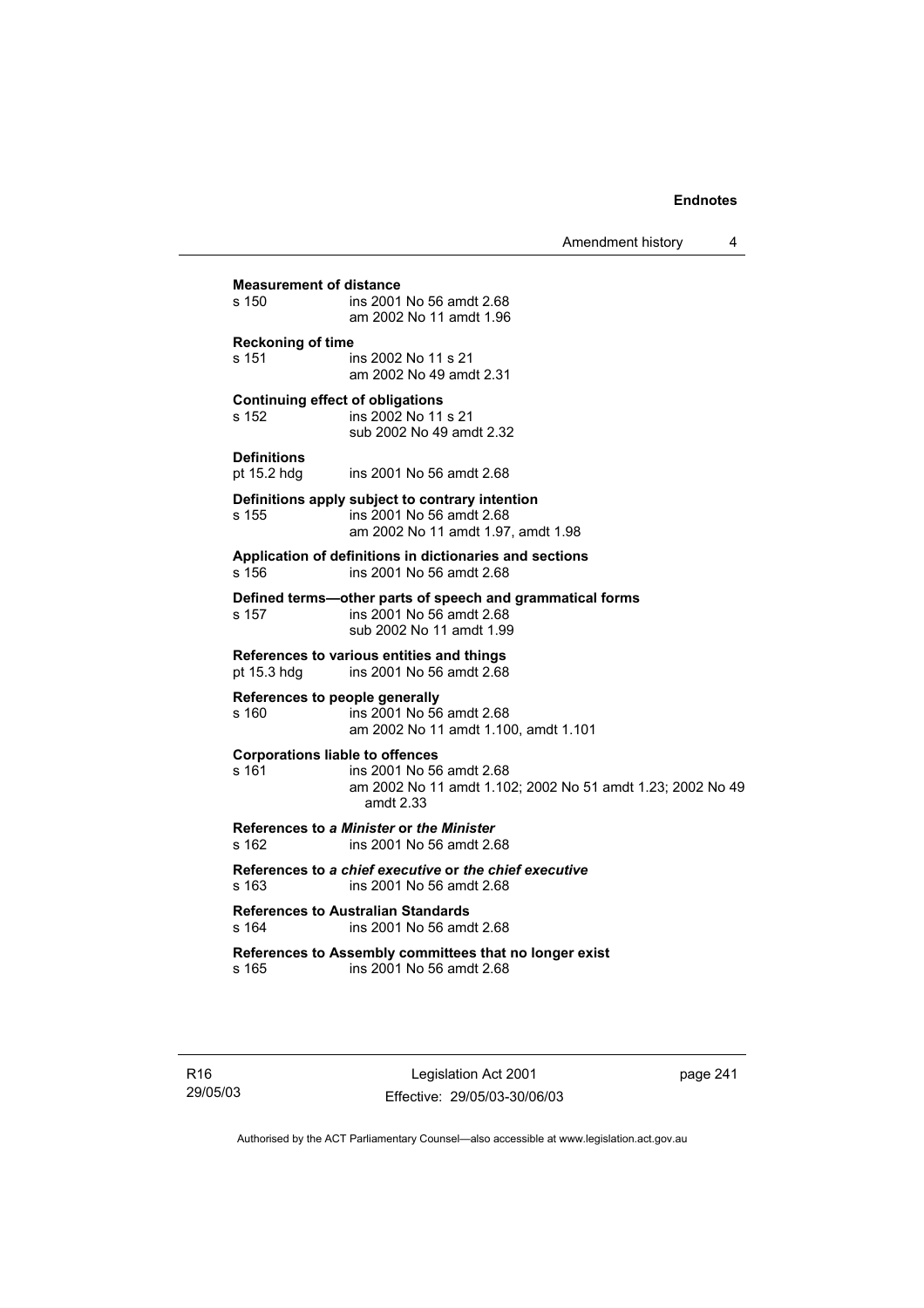4 Amendment history

| References to<br>representative etc                                         |                                                                  | person with interest in land include personal |  |  |
|-----------------------------------------------------------------------------|------------------------------------------------------------------|-----------------------------------------------|--|--|
| s 168                                                                       | ins 2001 No 56 amdt 2.68<br>am 2002 No 11 amdt 1.103             |                                               |  |  |
| References to domestic partner and domestic partnership<br>s 169            | ins A2003-14 s 4                                                 |                                               |  |  |
| References to transgender people<br>s 169A                                  | ins A2003-14 s 4                                                 |                                               |  |  |
| References to intersex people<br>s 169B                                     | ins $A2003-14$ s 4                                               |                                               |  |  |
| Preservation of certain common law privileges<br>pt 15.4 hdg                | ins 2002 No 11 s 22                                              |                                               |  |  |
| Privileges against selfincrimination and exposure to civil penalty<br>s 170 | ins 2002 No 11 s 22                                              |                                               |  |  |
| <b>Client legal privilege</b><br>s 171                                      | ins 2002 No 11 s 22                                              |                                               |  |  |
| Courts, tribunals and other decision-makers<br>ch 16 hdg                    | ins 2001 No 56 amdt 2.68                                         |                                               |  |  |
| Meaning of law in ch 16<br>s 175                                            | ins 2001 No 56 amdt 2.68                                         |                                               |  |  |
| Jurisdiction of courts and tribunals<br>s 176                               | ins 2001 No 56 amdt 2.68<br>am 2002 No 11 amdt 1.104             |                                               |  |  |
| Recovery of amounts owing under laws<br>s 177                               | ins 2001 No 56 amdt 2.68<br>am 2002 No 11 amdt 1.105             |                                               |  |  |
| Power to decide includes authority to administer oath etc<br>s 178          | ins 2001 No 56 amdt 2.68<br>am 2002 No 11 amdt 1.106, amdt 1.107 |                                               |  |  |
| Content of statements of reasons for decisions<br>s 179                     | ins 2001 No 56 amdt 2.68<br>am 2002 No 11 amdt 1.108             |                                               |  |  |
| Power to make decision includes power to reverse or change<br>s 180         | ins 2001 No 56 amdt 2.68<br>am 2002 No 11 amdt 1.109             |                                               |  |  |
| <b>Entities and positions</b><br>ch 17 hdg                                  | ins 2001 No 56 amdt 2.68                                         |                                               |  |  |

page 242 Legislation Act 2001 Effective: 29/05/03-30/06/03

R16 29/05/03

L,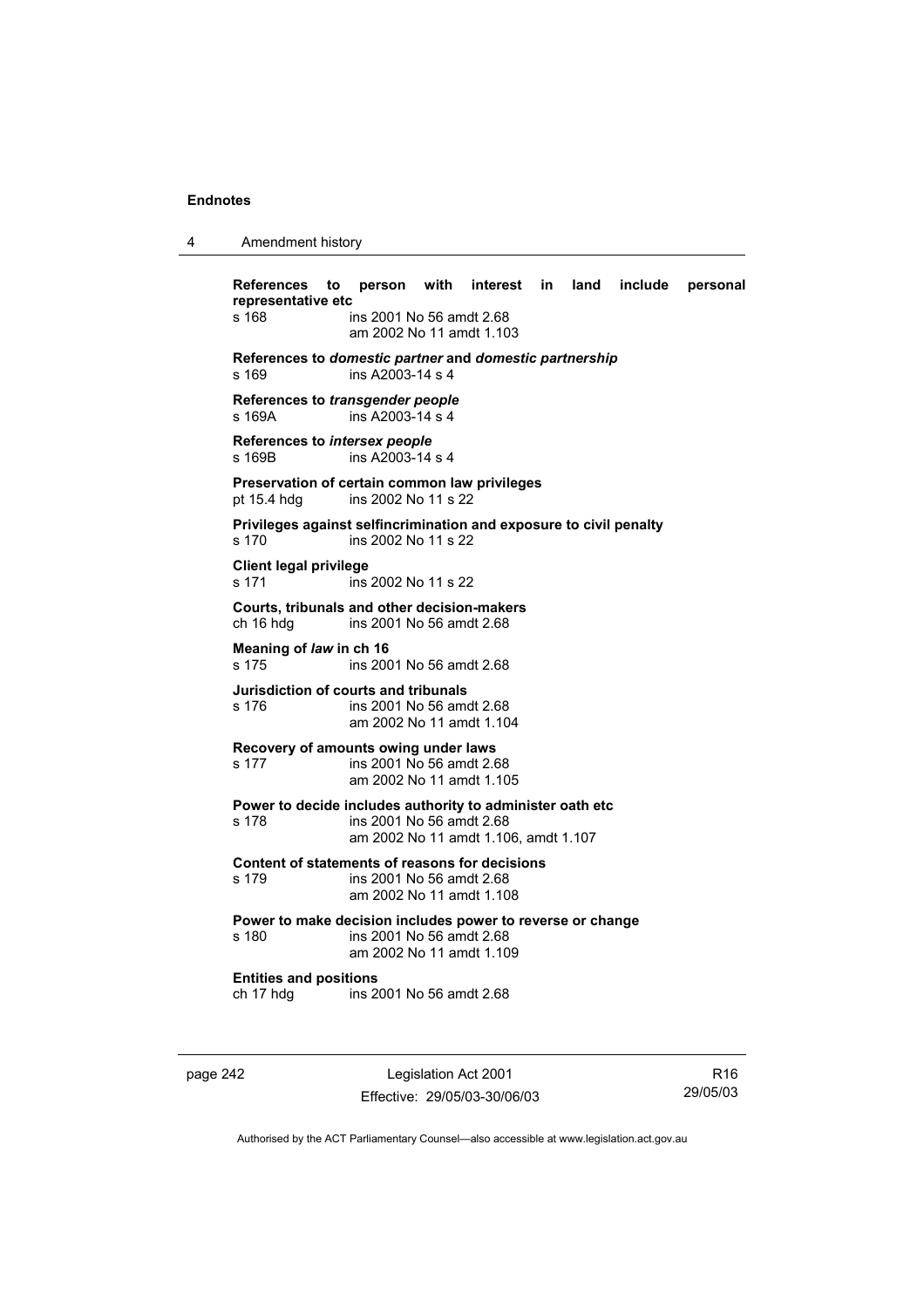|                                           |                                                                                                                                           | Amendment history | 4 |
|-------------------------------------------|-------------------------------------------------------------------------------------------------------------------------------------------|-------------------|---|
| Meaning of law in ch 17                   |                                                                                                                                           |                   |   |
| s 182                                     | (prev s 185) ins 2001 No 56 amdt 2.68<br>renum 2002 No 11 amdt 1.110                                                                      |                   |   |
| Change of name of entity<br>s 183         | (prev s 187) ins 2001 No 56 amdt 2.68<br>renum 2002 No 11 amdt 1.112                                                                      |                   |   |
| Change in constitution of entity<br>s 184 | (prev s 188) ins 2001 No 56 amdt 2.68<br>renum 2002 No 11 amdt 1.112                                                                      |                   |   |
| s 185                                     | References to occupant of position<br>orig s 185 renum as s 182<br>(prev s 189) ins 2001 No 56 amdt 2.68<br>renum 2002 No 11 amdt 1.112   |                   |   |
| Change of name of position<br>s 186       | (orig s 186) ins 2001 No 56 amdt 2.68<br>om 2002 No 11 amdt 1.111<br>(prev s 190) ins 2001 No 56 amdt 2.68<br>renum 2002 No 11 amdt 1.112 |                   |   |
| s 187                                     | Chairperson and deputy chairperson<br>orig s 187 renum as s 183<br>(prev s 191) ins 2001 No 56 amdt 2.68<br>renum 2002 No 11 amdt 1.112   |                   |   |
| Offences<br>ch 18 hdg                     | orig ch 18 hdg renum as ch 19 hdg<br>ins 2002 No 11 s 23                                                                                  |                   |   |
| Introductory<br>pt 18.1 hdg               | renum as pt 19.1 hdg                                                                                                                      |                   |   |
| <b>Functions</b><br>pt 18.2 hdg           | renum as pt 19.2 hdg                                                                                                                      |                   |   |
| Appointments<br>pt 18.3 hdg               | renum as pt 19.3 hdg                                                                                                                      |                   |   |
| div 18.3.1 hdg                            | Appointments—other than acting appointments<br>renum as div 19.3.1.hdg                                                                    |                   |   |
| Acting appointments<br>div 18.3.2 hdg     | renum as div 19.3.2 hdg                                                                                                                   |                   |   |
| Delegations<br>pt 18.4 hdg                | renum as pt 19.4 hdg                                                                                                                      |                   |   |
| Service of documents<br>pt 18.5 hdg       | renum as pt 19.5 hdg                                                                                                                      |                   |   |
|                                           |                                                                                                                                           |                   |   |

R16 29/05/03

Legislation Act 2001 Effective: 29/05/03-30/06/03 page 243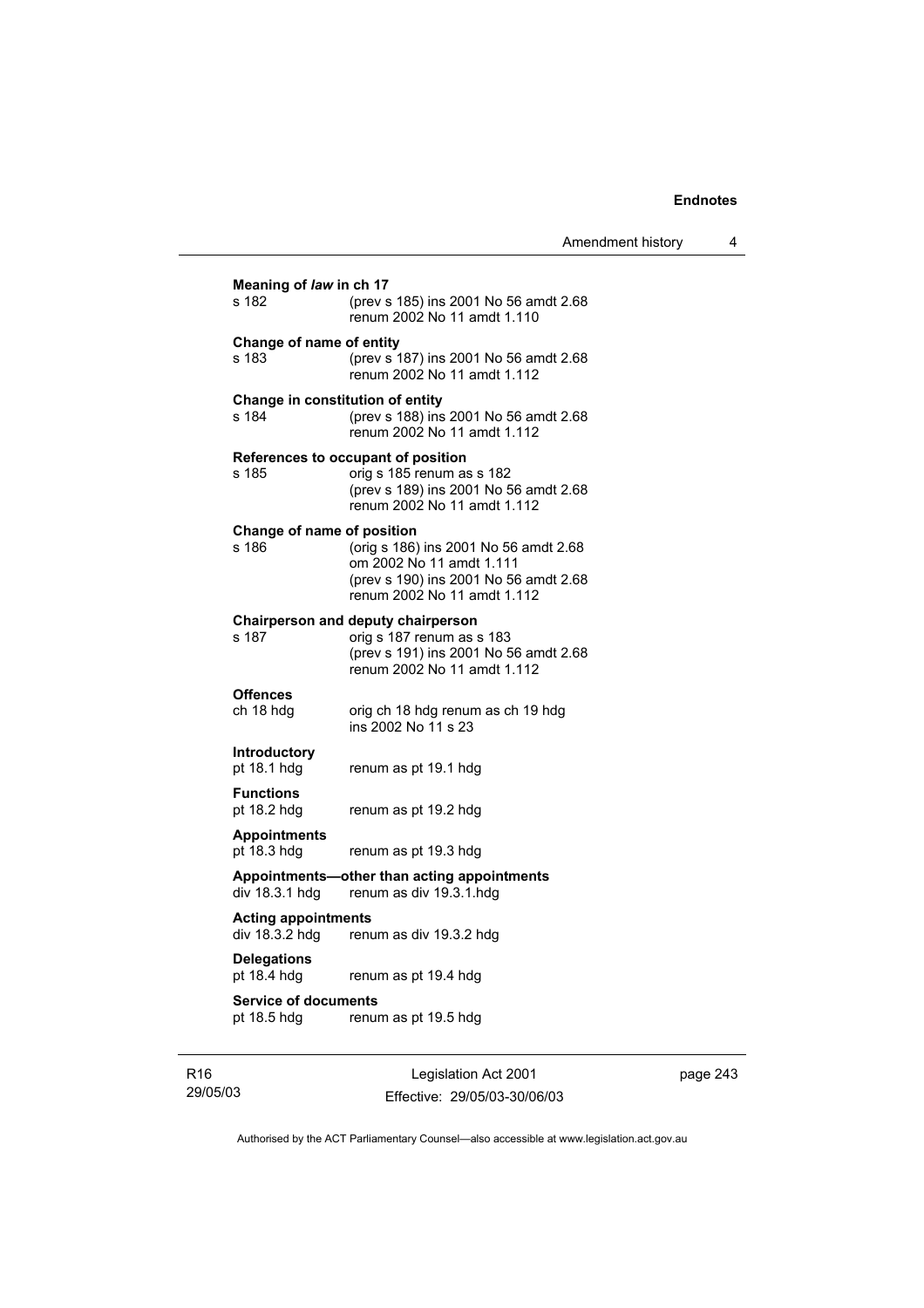| 4 | Amendment history                          |                                                                                                                                                                                      |  |
|---|--------------------------------------------|--------------------------------------------------------------------------------------------------------------------------------------------------------------------------------------|--|
|   | <b>Other matters</b><br>pt 18.6 hdg        | renum as pt 19.7 hdg                                                                                                                                                                 |  |
|   | Meaning of Territory law in ch 18<br>s 188 | orig s 188 renum as s 184<br>ins 2002 No 11 s 23                                                                                                                                     |  |
|   | s 189                                      | Reference to offence includes reference to related ancillary offences<br>orig s 189 renum as s 185<br>ins 2002 No 11 s 23<br>am 2002 No 51 amdt 1.24, amdt 1.25                      |  |
|   | Indictable and summary offences<br>s 190   | orig s 190 renum as s 186<br>ins 2002 No 11 s 23                                                                                                                                     |  |
|   | Offences against 2 or more laws<br>s 191   | orig s 191 renum as s 187<br>ins 2002 No 11 s 23                                                                                                                                     |  |
|   | When must prosecutions begin?<br>s 192     | ins 2002 No 11 s 23<br>am 2002 No 51 amdt 1.26                                                                                                                                       |  |
|   | <b>Continuing offences</b><br>s 193        | ins 2002 No 11 s 23                                                                                                                                                                  |  |
|   | ch 19 hdg                                  | Administrative and machinery provisions<br>(prev ch 12 hdg) renum as ch 19 hdg and then ch 20 hdg<br>(prev ch 18 hdg) ins 2001 No 56 amdt 2.68<br>renum as ch 19 hdg 2002 No 11 s 24 |  |
|   | Introductory<br>pt 19.1 hdg                | (prev pt 18.1 hdg) ins 2001 No 56 amdt 2.68<br>renum 2002 No 11 s 24                                                                                                                 |  |
|   | Meaning of law in ch 19<br>s 195           | ins 2001 No 56 amdt 2.68                                                                                                                                                             |  |
|   | <b>Functions</b><br>pt 19.2 hdg            | (prev pt 18.2 hdg) ins 2001 No 56 amdt 2.68<br>renum 2002 No 11 s 24                                                                                                                 |  |
|   | s 196                                      | Provision giving function gives power to exercise function<br>ins 2001 No 56 amdt 2.68                                                                                               |  |
|   | s 197                                      | Statutory functions may be exercised from time to time<br>ins 2001 No 56 amdt 2.68<br>am 2002 No 11 amdt 1.113, amdt 1.114                                                           |  |

page 244 Legislation Act 2001 Effective: 29/05/03-30/06/03

R16 29/05/03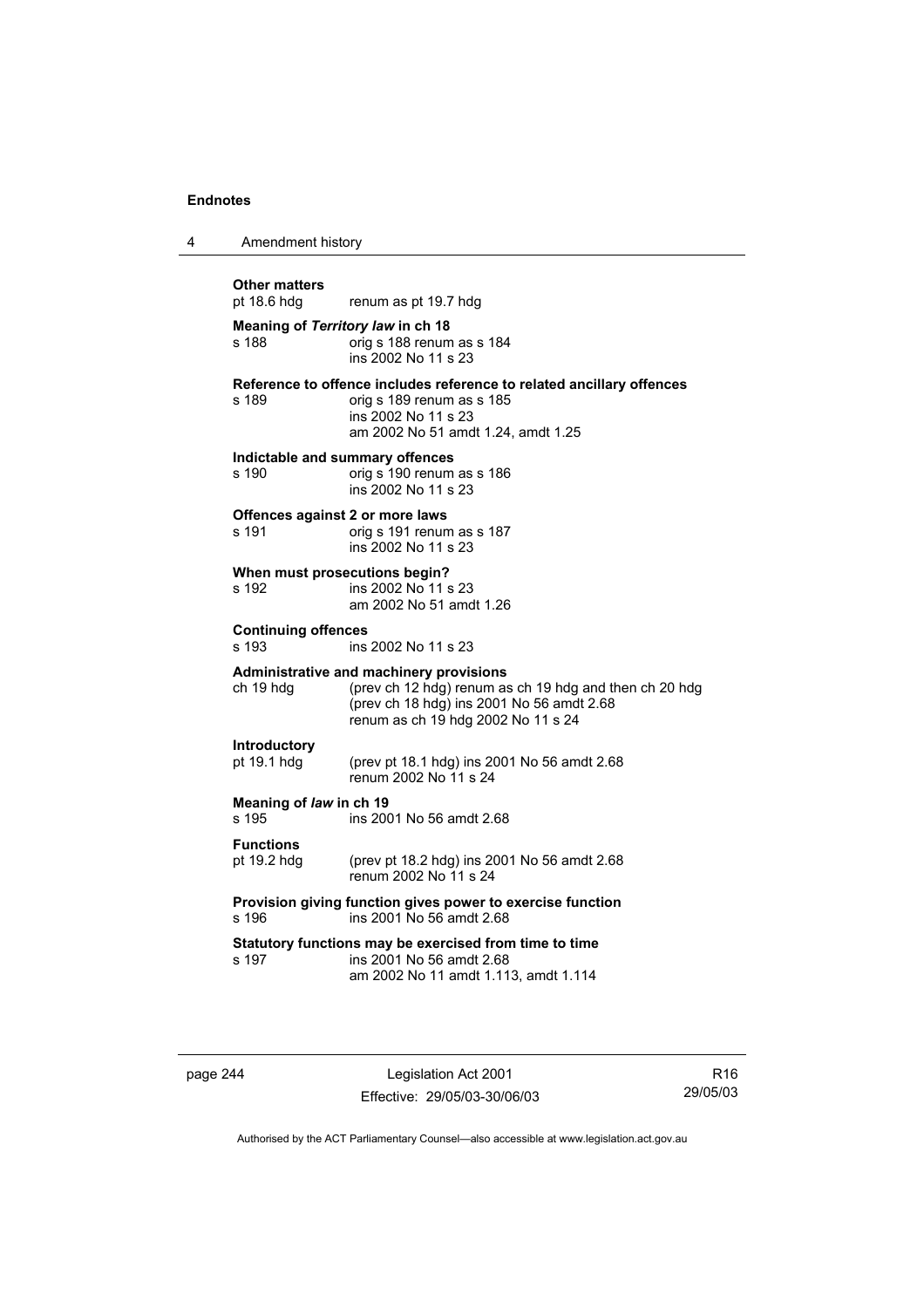**Functions of bodies**  ins 2001 No 56 amdt 2.68 am 2002 No 11 amdt 1.115, amdt 1.116; ss renum R5 LA (see 2002 No 11 amdt 1.117) **Functions of occupants of positions**  s 200 ins 2001 No 56 amdt 2.68 **Appointments**  pt 19.3 hdg (prev pt 18.3 hdg) ins 2001 No 56 amdt 2.68 renum 2002 No 11 s 24 **Appointments—other than acting appointments**  div 19.3.1 hdg (prev div 18.3.1 hdg) ins 2001 No 56 amdt 2.68 renum 2002 No 11 s 24<br>: 1 div 19.3.1 note ins 2002 No 11 amdt ins 2002 No 11 amdt 1.118 **Application of div 19.3.1**  s 205 ins 2001 No 56 amdt 2.68 am 2002 No 11 amdt 1.119, amdt 1.120 **Appointments must be in writing etc**  s 206 ins 2001 No 56 amdt 2.68 sub 2002 No 11 s 25 **Appointment may be by name or position**  s 207 ins 2001 No 56 amdt 2.68 **Power of appointment includes power to suspend etc**  s 208 ins 2001 No 56 amdt 2.68 **Power of appointment includes power to make acting appointment**  s 209 ins 2001 No 56 amdt 2.68 **Resignation of appointment**  s 210 ins 2001 No 56 amdt 2.68 **Appointment not affected by appointer changes**  s 211 ins 2001 No 56 amdt 2.68

**Appointment not affected by defect etc** 

s 212 ins 2001 No 56 amdt 2.68

**Acting appointments** 

(prev div 18.3.2 hdg) ins 2001 No 56 amdt 2.68 renum 2002 No 11 s 24

# **Application of div 19.3.2**

s 215 ins 2001 No 56 amdt 2.68 am 2002 No 11 amdt 1.121, amdt 1.122

R16 29/05/03

Legislation Act 2001 Effective: 29/05/03-30/06/03 page 245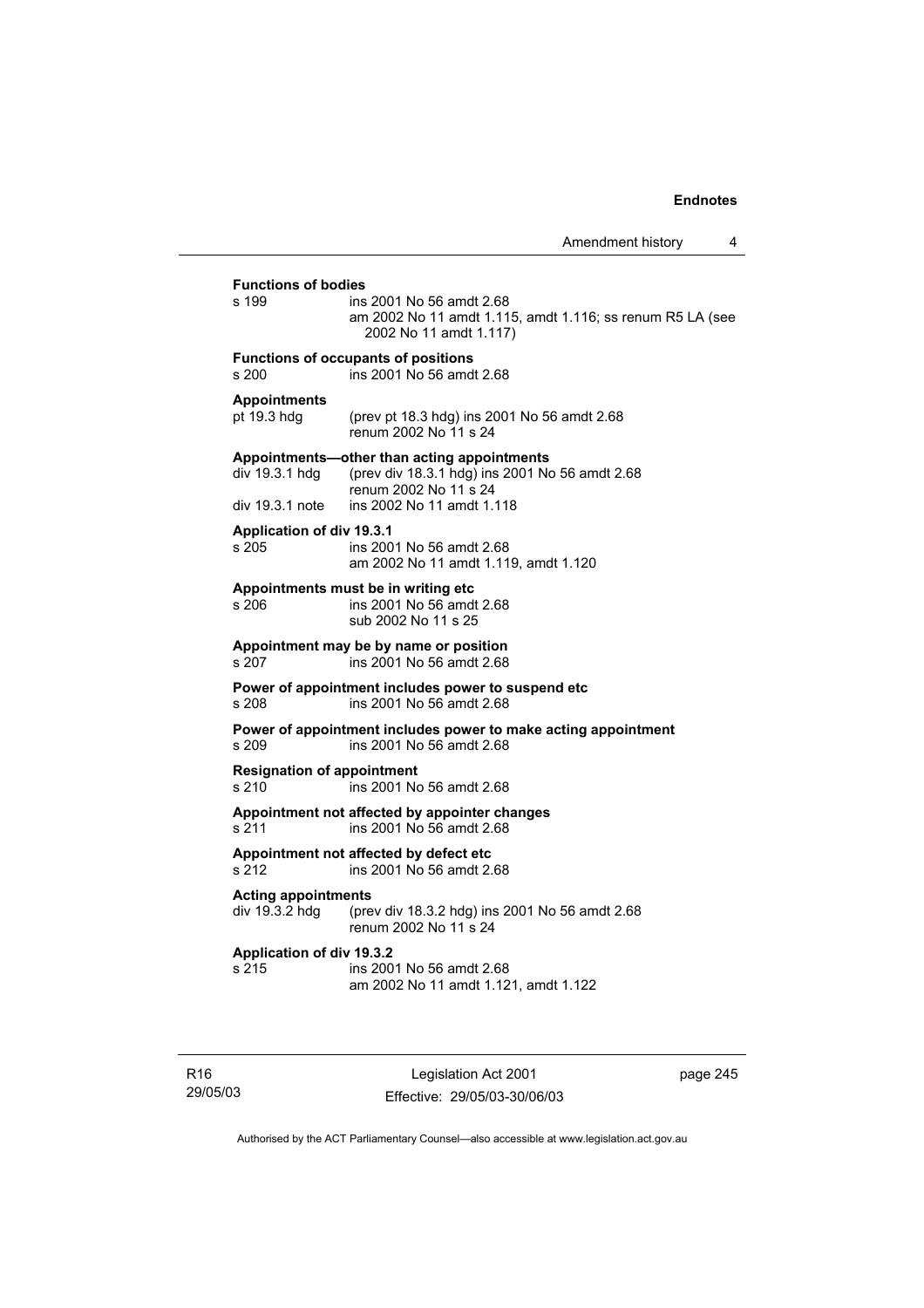|       | Acting appointments must be in writing etc. |
|-------|---------------------------------------------|
|       |                                             |
| c 216 | $inc$ 2001 No 56 amdt 2.68                  |

4 Amendment history

s 216 ins 2001 No 56 amdt 2.68 sub 2002 No 11 s 26 **Acting appointment may be made by name or position**  s 217 ins 2001 No 56 amdt 2.68 **Instrument may provide when acting appointment has effect etc**  s 218 ins 2001 No 56 amdt 2.68 **Appointer may decide terms of acting appointment etc**  s 219 ins 2001 No 56 amdt 2.68 am 2002 No 11 amdt 1.123 **Appointee may exercise functions under acting appointment etc**  s 220 ins 2001 No 56 amdt 2.68 **How long does an acting appointment operate?**  s 221 ins 2001 No 56 amdt 2.68 am 2002 No 11 amdt 1.124 **Resignation of acting appointment**  s 222 ins 2001 No 56 amdt 2.68 **Effect of acting appointment on substantive appointment etc**  s 223 ins 2001 No 56 amdt 2.68 **Acting appointment not affected by appointer changes**  s 224 ins 2001 No 56 amdt 2.68 **Acting appointment not affected by defect etc**  s 225 ins 2001 No 56 amdt 2.68 **Appointments—Assembly consultation**  div 19.3.3 hdg ins 2002 No 11 s 27 **Meaning of** *statutory position* **in div 19.3.3**  s 226 ins 2002 No 11 s 27 **Application of div 19.3.3**  s 227 ins 2002 No 11 s 27 am 2002 No 49 amdt 2.34 **Consultation with appropriate Assembly committee**  ins 2002 No 11 s 27 **Appointment is disallowable instrument**  s 229 hdg sub 2002 No 49 amdt 2.35<br>s 229 s ins 2002 No 11 s 27

# ins 2002 No 11 s 27

**Delegations** 

pt 19.4 hdg (prev pt 18.4 hdg) ins 2001 No 56 amdt 2.68 renum 2002 No 11 s 24

page 246 Legislation Act 2001 Effective: 29/05/03-30/06/03

R16 29/05/03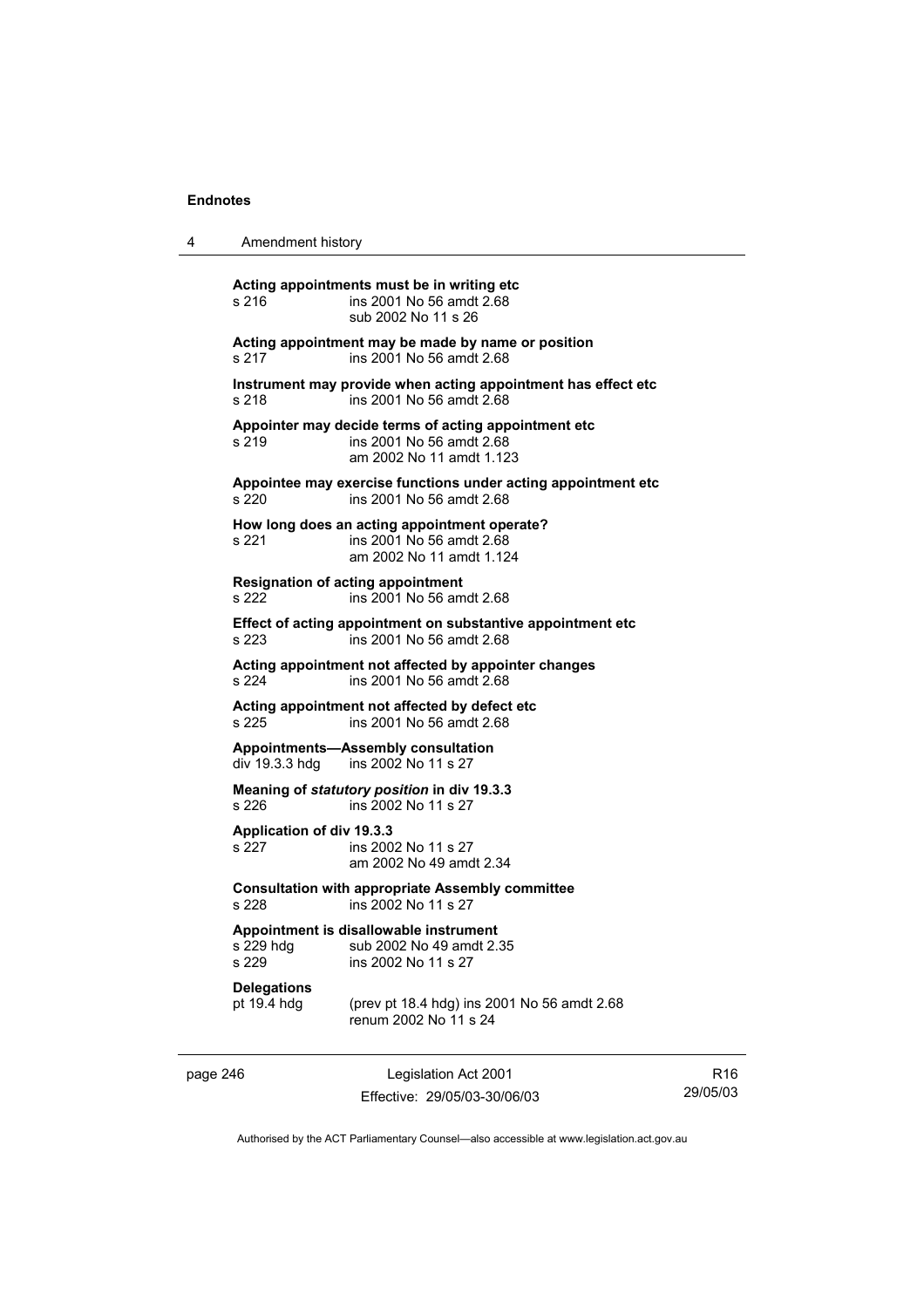**Application of pt 19.4 generally**  s 230 ins 2001 No 56 amdt 2.68 am 2002 No 11 amdt 1.125 **Application of pt 19.4 to subdelegations**  s 231 ins 2001 No 56 amdt 2.68 am 2002 No 11 amdt 1.126 **Delegation must be in writing etc**  s 232 ins 2001 No 56 amdt 2.68 **Delegation may be made by name or position**  s 233 ins 2001 No 56 amdt 2.68 **Instrument may provide when delegation has effect etc**  s 234 ins 2001 No 56 amdt 2.68 **Delegation may be made to 2 or more delegates**  s 235 ins 2001 No 56 amdt 2.68 **Power to delegate may not be delegated**  s 236 ins 2001 No 56 amdt 2.68 am 2002 No 11 amdt 1.127 **Delegation may be amended or revoked**  s 237 ins 2001 No 56 amdt 2.68 **Appointer responsible for delegated function**  s 238 ins 2001 No 56 amdt 2.68 **Exercise of delegation by delegate**  s 239 ins 2001 No 56 amdt 2.68 am 2002 No 49 amdt 2.36, amdt 2.37 **Appointer may exercise delegated function**  s 240 ins 2001 No 56 amdt 2.68 **Delegation not affected by appointer changes**  ins 2001 No 56 amdt 2.68 **Delegation not affected by defect etc**  s 242 ins 2001 No 56 amdt 2.68 **Service of documents**  pt 19.5 hdg (prev pt 18.5 hdg) ins 2001 No 56 amdt 2.68 renum 2002 No 11 s 24 **Application of pt 19.5**  s 245 ins 2001 No 56 amdt 2.68 **Definitions for pt 19.5**  s 246 ins 2001 No 56 amdt 2.68 def *home address* am 2002 No 30 amdt 2.7

R16 29/05/03

Legislation Act 2001 Effective: 29/05/03-30/06/03 page 247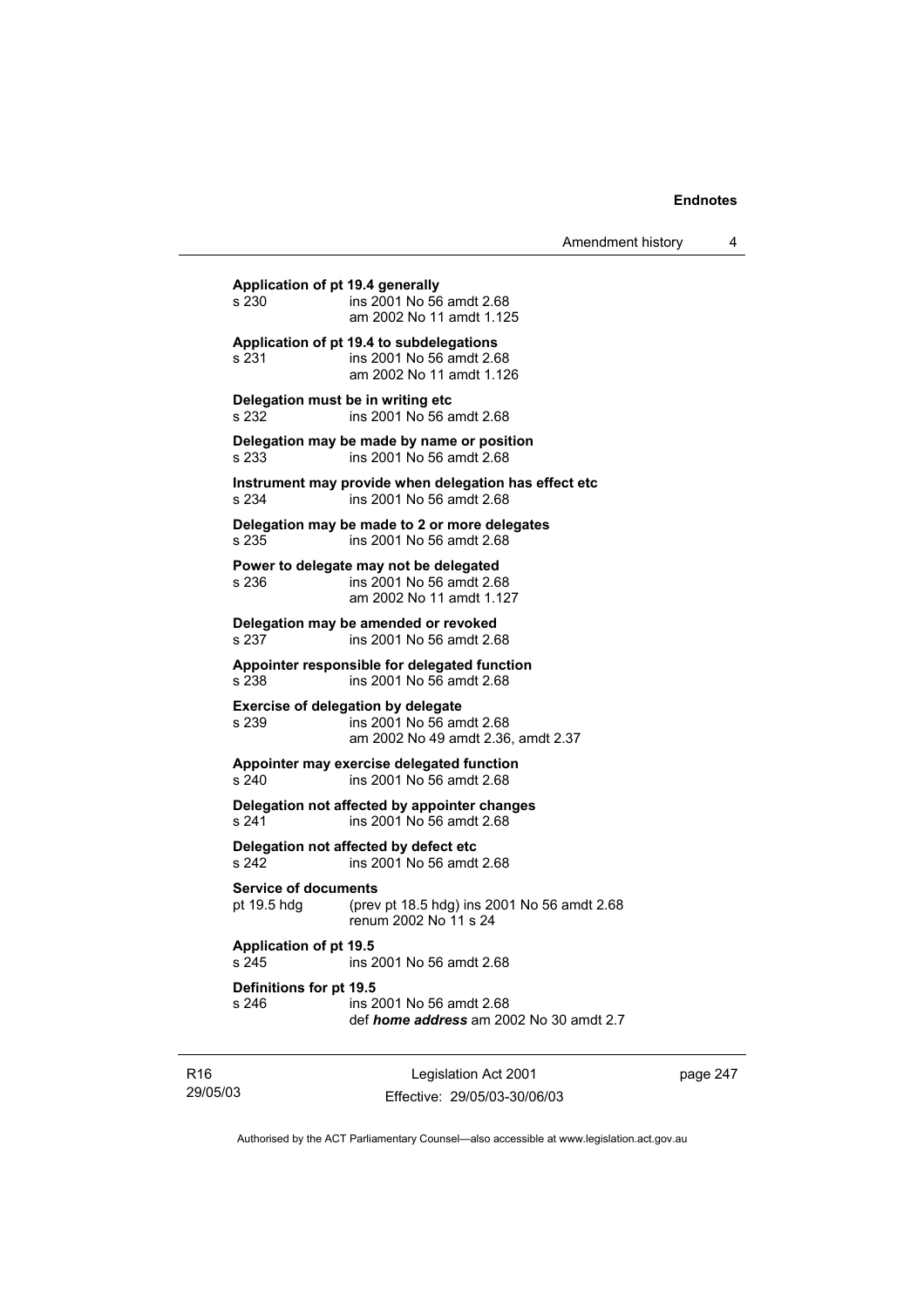| Amendment history<br>4 |
|------------------------|
|------------------------|

**Service of documents on individuals**  ins 2001 No 56 amdt 2.68 am 2002 No 49 amdt 2.38, amdt 2.39 **Service of documents on corporations**  s 248 ins 2001 No 56 amdt 2.68 am 2002 No 49 amdt 2.40, amdt 2.41 **Service of documents on agencies**  s 249 ins 2001 No 56 amdt 2.68 **When service taken to be effected**  s 250 ins 2001 No 56 amdt 2.68 am 2002 No 11 amdt 1.128 **Other laws not affected etc**  s 251 ins 2001 No 56 amdt 2.68 am 2002 No 11 amdt 1.129 **Powers of courts and tribunals not affected**  s 252 ins 2001 No 56 amdt 2.68 **Functions of Executive and Ministers**  pt 19.6 hdg ins 2002 No 11 s 29 **Exercise of functions of Executive**<br>s 253 **ins 2002 No 11 s** 2 ins 2002 No 11 s 29 **Administration of matters not allocated**  s 254 ins 2002 No 11 s 29 **Delegation by Minister**  s 254A ins 2002 No 11 s 29 **Other matters**  pt 19.7 hdg (prev pt 18.6 hdg) ins 2001 No 56 amdt 2.68 sub 2002 No 11 s 28 **Forms**  s 255 ins 2001 No 56 amdt 2.68 am 2002 No 11 amdt 1.130, amdt 1.131; 2002 No 49 amdt 2.42 **Production of records kept in computers etc**  s 256 ins 2001 No 56 amdt 2.68 **Delegation by parliamentary counsel**  s 260 (prev s 119) renum 2001 No 56 amdt 2.67 om 2002 No 11 amdt 1.132 **References to Administration Act 1989 etc**  s 261 (prev s 120) renum 2001 No 56 amdt 2.67 om 2002 No 11 amdt 1.132

page 248 Legislation Act 2001 Effective: 29/05/03-30/06/03

R16 29/05/03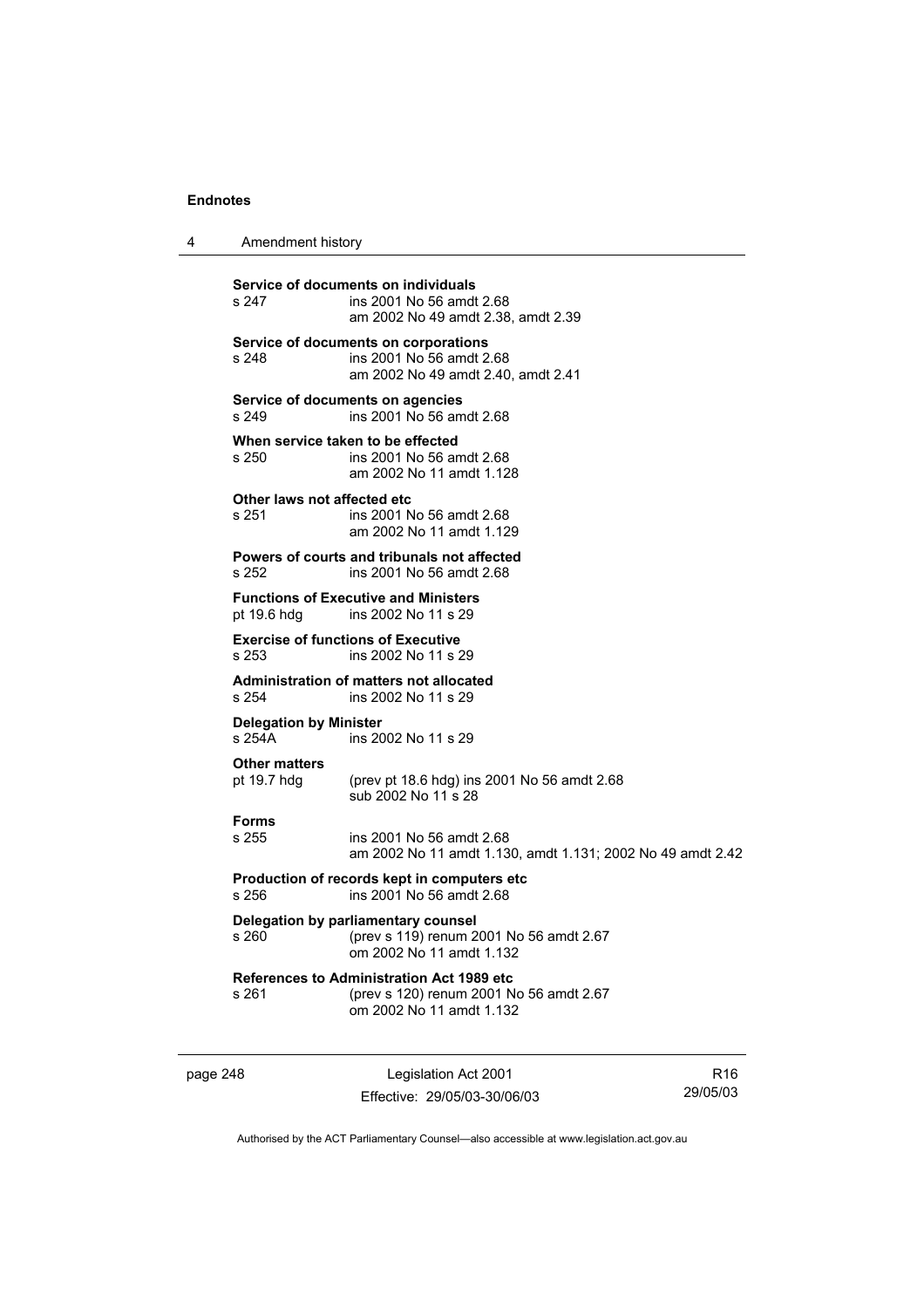Legislation Act 2001 **Regulation-making power**  s 262 (prev s 121) renum as s 262 and then s 302 **Application of s 28**  s 263 (prev s 122) renum 2001 No 56 amdt 2.67 exp 12 March 2002 (s 263 (2)) **Application of s 47 (2) to (6)**  s 264 (prev s 122A) renum as s 264 and then s 304 **Application of s 61 and s 62**  s 265 (prev s 123) renum as s 265 and then s 305 **Application of s 69**  s 266 (prev s 124) renum 2001 No 56 amdt 2.67 exp 12 March 2002 (s 266 (2)) **Transitional regulations**  s 267 (prev s 125) renum as s 267 and then s 306 **Modification of ch 20's operation**  s 268 (prev s 126) renum as s 268 and then s 307 **Status of certain instruments as disallowable instruments**  s 269 (prev s 127) renum as s 269 and then s 308 **Status of certain instruments as notifiable instruments**  s 270 (prev s 128) renum as s 270 and then s 309 **Compliance with authorisation or requirement to do something by notice in Gazette**  s 271 (prev s 129) renum as s 271 and then s 310 **Commencement of Acts that refer to notification or notice in the Gazette**  s 271B renum as s 311 **Commencement of registrable instruments that refer to notification or notice in the Gazette**  s 271C renum as s 312 **Status of republications under Legislation (Republication) Act 1996**  s 272 (prev s 130) renum as s 272 and then s 313 **Transitional provisions about penalties** s 273 renum as s 314 **Status of certain determinations**  s 274 renum as s 315 **Miscellaneous**  ch 20 hdg (prev ch 13 hdg) renum as ch 20 hdg and then ch 21 hdg (prev ch 12 hdg) renum as ch 19 hdg 2001 No 56 amdt 2.66 renum as ch 20 hdg 2002 No 11 s 24

R16 29/05/03

Effective: 29/05/03-30/06/03

page 249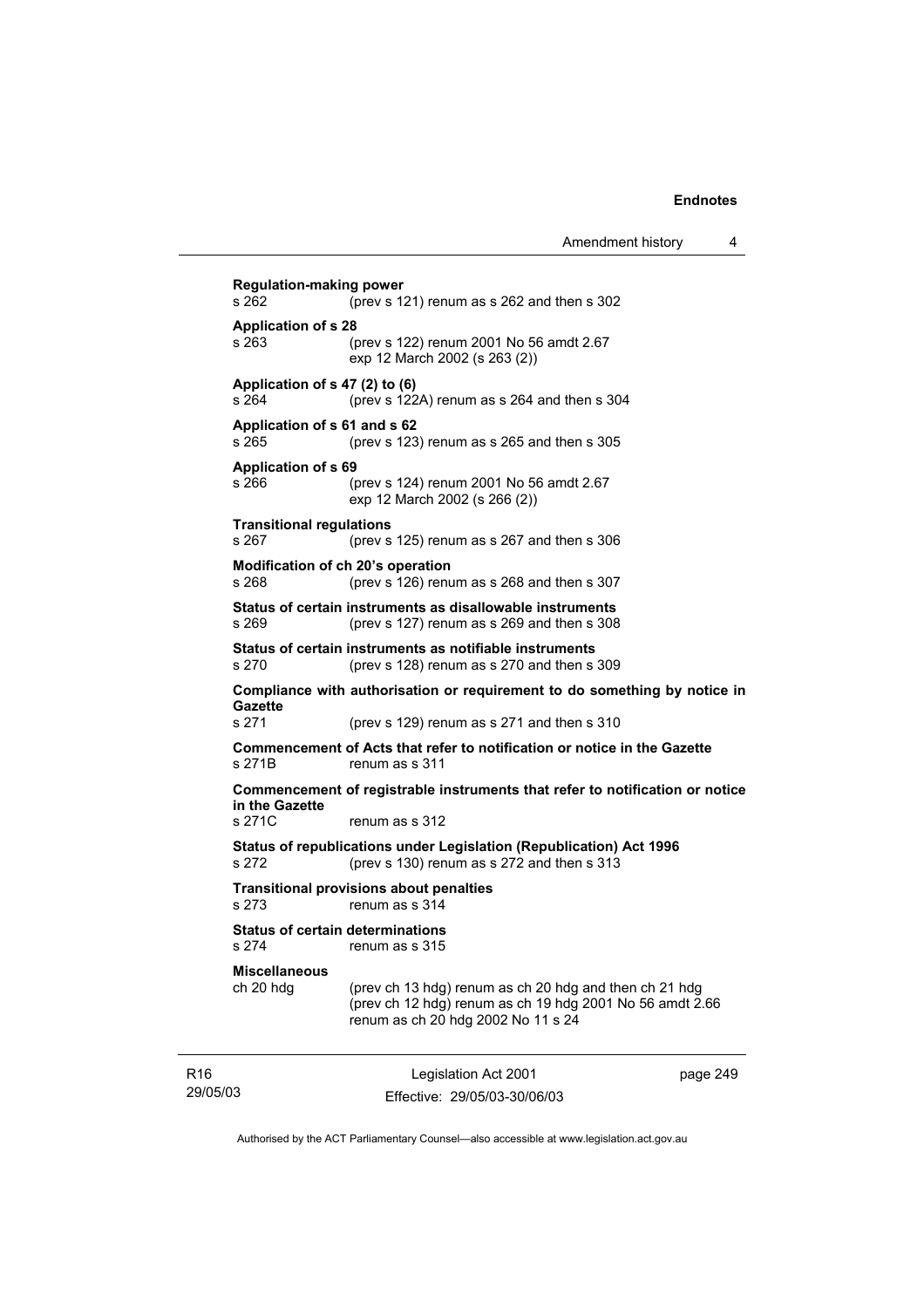| 4 | Amendment history                                    |                                                                                                                                                                                                                                                                                              |
|---|------------------------------------------------------|----------------------------------------------------------------------------------------------------------------------------------------------------------------------------------------------------------------------------------------------------------------------------------------------|
|   | s 300                                                | Delegation by parliamentary counsel<br>ins 2002 No 11 amdt 1.132                                                                                                                                                                                                                             |
|   | s 301                                                | <b>References to Administration Act 1989 etc</b><br>ins 2002 No 11 amdt 1.132                                                                                                                                                                                                                |
|   | <b>Regulation-making power</b><br>s 302              | (prev s 121) renum as s 262 2001 No 56 amdt 2.67<br>renum as s 302 R5 LA (see 2002 No 11 amdt 1.133)                                                                                                                                                                                         |
|   | <b>Transitional</b><br>ch 21 hdg                     | (prev ch 13 hdg) renum as ch 20 hdg 2001 No 56 amdt 2.66<br>renum as ch 21 hdg 2002 No 11 s 24                                                                                                                                                                                               |
|   | Application of s 47 (2) to (6)<br>s 304 hdg<br>s 304 | (prev s 122A hdg) renum as s 264 hdg and then s 304 hdg<br>sub 2002 No 11 amdt 1.134<br>(prev s 122A) ins 2001 No 44 amdt 1.2623<br>renum as s 264 2001 No 56 amdt 2.67<br>am 2002 No 11 amdt 1.135<br>renum as s 304 R5 LA (see 2002 No 11 amdt 1.136)<br>exp 12 September 2004 (s 304 (4)) |
|   | Application of s 61 and s 62<br>s 305                | (prev s 123) renum as s 265 2001 No 56 amdt 2.67<br>renum as s 305 R5 LA (see 2002 No 11 amdt 1.136)<br>exp 12 September 2002 (s 305 (3))                                                                                                                                                    |
|   | <b>Transitional regulations</b><br>s 306             | (prev s 125) am 2001 No 44 amdt 1.2624<br>renum as s 267 2001 No 56 amdt 2.67<br>am 2001 No 56 amdts 2.69-2.71; 2002 No 11 amdt 1.137-1.140<br>renum as s 306 R5 LA (see 2002 No 11 amdt 1.136)<br>exp 28 May 2003 (s 306 (5))                                                               |
|   | s 307 hdg<br>s 307                                   | Modification of ch 20's operation<br>(prev s 268 hdg) sub 2001 No 56 amdt 2.72<br>(prev s 126) renum as s 268 2001 No 56 amdt 2.67<br>am 2002 No 11 amdt 1.141<br>renum as s 307 R5 LA (see 2002 No 11 amdt 1.13)<br>am 2002 No 49 amdt 2.54<br>exp 28 May 2003 (s 307 (2))                  |
|   | s 308                                                | Status of certain instruments as disallowable instruments<br>(prev s 127) renum as s 269 2001 No 56 amdt 2.67<br>renum as s 308 R5 LA (see 2002 No 11 amdt 1.136)<br>exp 12 September 2004 (s 308 (4))                                                                                       |

page 250 Legislation Act 2001 Effective: 29/05/03-30/06/03

R16 29/05/03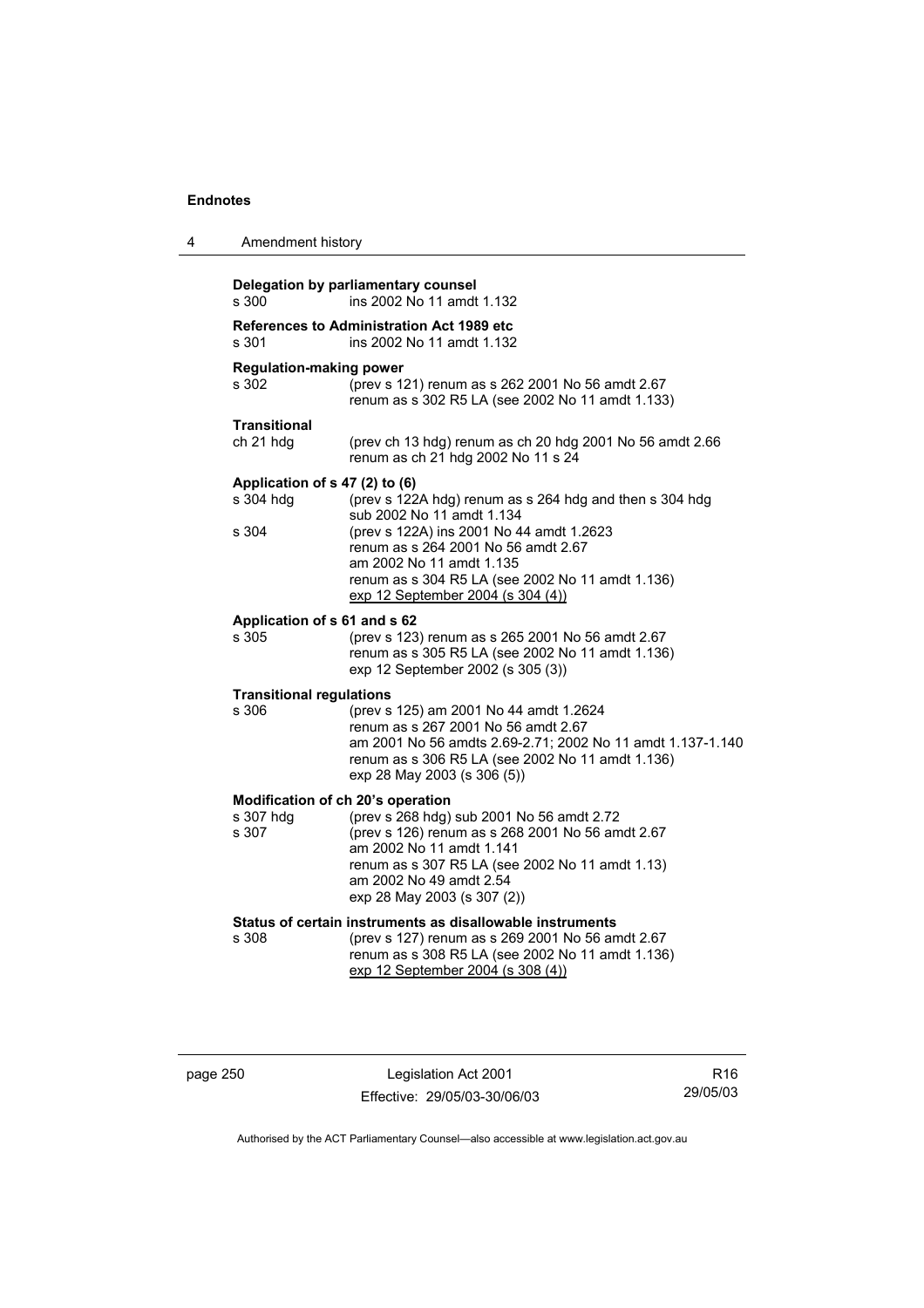|                                         | Amendment history<br>4                                                                                                                                                                                                                        |
|-----------------------------------------|-----------------------------------------------------------------------------------------------------------------------------------------------------------------------------------------------------------------------------------------------|
| s 309                                   | Status of certain instruments as notifiable instruments<br>(prev s 128) renum as s 270 2001 No 56 amdt 2.67<br>renum as s 309 R5 LA (see 2002 No 11 amdt 1.136)<br>exp 12 September 2004 (s 309 (7))                                          |
| <b>Gazette</b>                          | Compliance with authorisation or requirement to do something by notice in                                                                                                                                                                     |
| s 310                                   | (prev s 129) renum as s 271 2001 No 56 amdt 2.67<br>am 2001 No 56 amdt 2.73<br>renum as s 310 R5 LA (see 2002 No 11 amdt 1.136)<br>exp 12 September 2004 (s 310 (5))                                                                          |
| s 311                                   | Commencement of Acts that refer to notification or notice in the Gazette<br>(prev s 271B) ins as mod SL 2001 No 34 reg 6<br>renum R5 LA (see 2002 No 11 amdt 1.136)<br>exp 13 September 2002 (s 311 (5))                                      |
| in the Gazette                          | Commencement of registrable instruments that refer to notification or notice                                                                                                                                                                  |
| s 312                                   | (prev s 271C) ins as mod SL 2001 No 34 reg 6<br>renum R5 LA (see 2002 No 11 amdt 1.136)<br>exp 13 September 2002 (s 312 (5))                                                                                                                  |
| s 313                                   | Status of republications under Legislation (Republication) Act 1996<br>(prev s 130) renum as s 272 2001 No 56 amdt 2.67<br>renum as s 313 R5 LA (see 2002 No 11 amdt 1.136)<br>exp 12 September 2004 (s 313 (3))                              |
| s 314                                   | <b>Transitional provisions about penalties</b><br>(prev s 273) ins 2001 No 56 amdt 2.74<br>renum R5 LA (see 2002 No 11 amdt 1.136)<br>exp 12 September 2003 (s 314 (5))                                                                       |
| <b>Status of certain determinations</b> |                                                                                                                                                                                                                                               |
| s 315                                   | (prev s 274) ins 2001 No 56 amdt 2.74<br>renum R5 LA (see 2002 No 11 amdt 1.136)<br>exp 12 September 2003 (s 315 (6))                                                                                                                         |
|                                         | Former NSW and UK Acts in force before establishment of Territory                                                                                                                                                                             |
| sch 1 pt 1.1 hdg<br>sch 1 pt 1.1        | (prev sch 1 pt 1 hdg) sub and renum 2001 No 56 amdt 2.75<br>am 2001 No 44 amdt 1.2625; 2001 No 56 amdts 2.76-2.79;<br>2001 No 88 s 43 (2); 2002 No 40 amdt 3.28; items renum<br>R11 LA (see 2002 No 40 amdt 3.29)<br>sub 2002 No 49 amdt 2.43 |
|                                         | Former NSW Acts applied after establishment of Territory                                                                                                                                                                                      |
| sch 1 pt 1.2 hdg<br>sch 1 pt 1.2        | (prev sch 1 pt 2 hdg) sub and renum 2001 No 56 amdt 2.80<br>am 2001 No 44 amdt 1.2626, amdt 1.2627; 2001 No 56<br>amdt 2.81                                                                                                                   |
|                                         |                                                                                                                                                                                                                                               |

R16 29/05/03

Legislation Act 2001 Effective: 29/05/03-30/06/03 page 251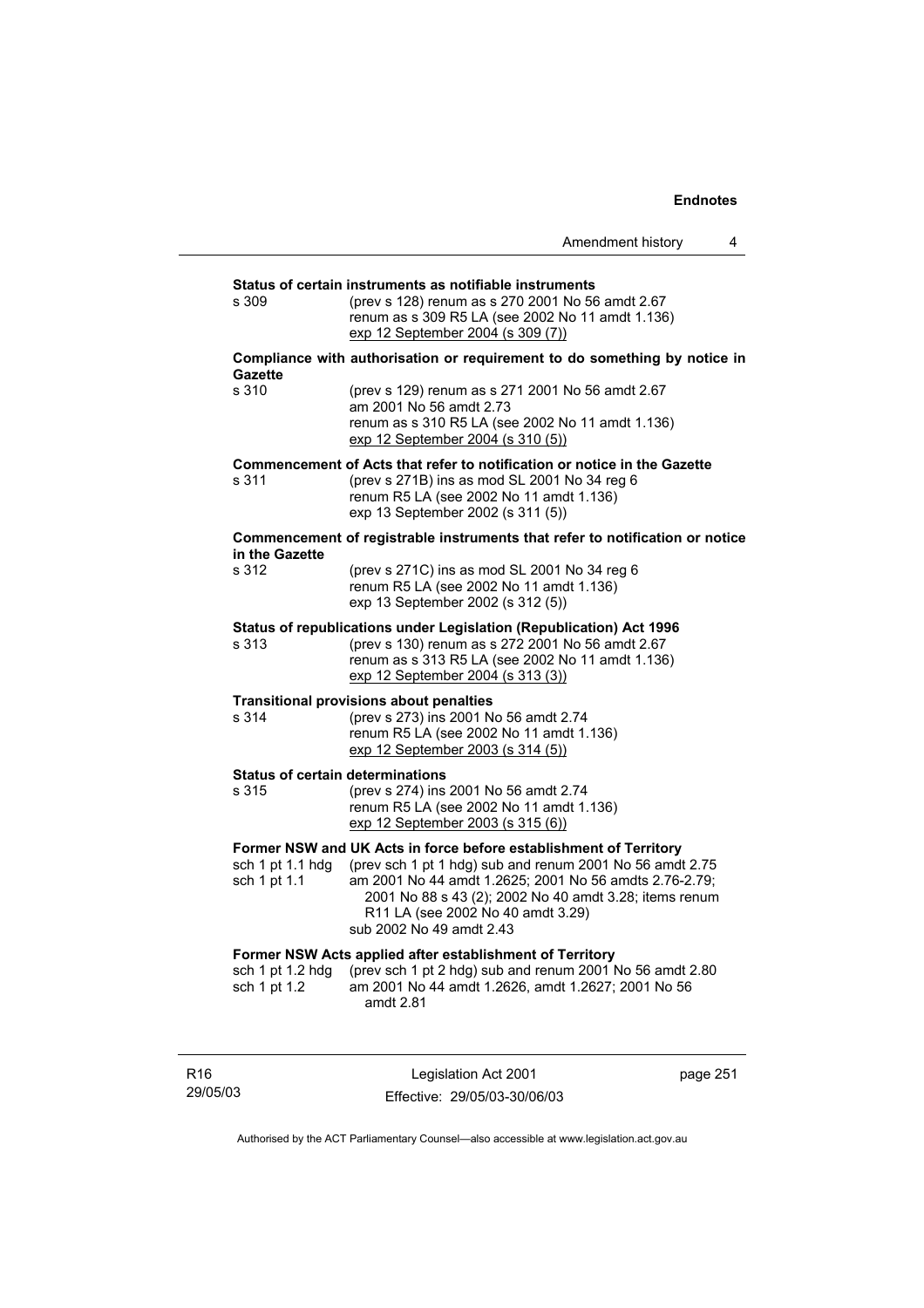| 4 | Amendment history |
|---|-------------------|
|---|-------------------|

# **Dictionary**

def **AAT** ins 2002 No 49 amdt 2.44 def *Act* sub 2001 No 56 amdt 2.82 def *ACT* reloc from IA 2001 No 56 amdt 2.16 def *ADI* reloc from IA 2001 No 56 amdt 2.16 sub 2002 No 49 amdt 2.45 def *administrative appeals tribunal* reloc from IA 2001 No 56 amdt 2.16 def *administrative unit* reloc from IA 2001 No 56 amdt 2.16 def *adult* reloc from IA 2001 No 56 amdt 2.16 def *affidavit* reloc from IA 2001 No 56 amdt 2.16 def *ambulance service* reloc from IA 2001 No 56 amdt 2.16 def *amend* sub 2001 No 56 amdt 2.82 def *appoint* reloc from IA 2001 No 56 amdt 2.16 def *asset* reloc from IA 2001 No 56 amdt 2.16 def *Attorney-General* ins 2001 No 56 amdt 2.82 def *auditor-general* reloc from IA 2001 No 56 amdt 2.16 def *Australia* reloc from IA 2001 No 56 amdt 2.16 def *Australian driver licence* reloc from IA 2001 No 56 amdt 2.16 def *authorised deposit-taking institution* reloc from IA 2001 No 56 amdt 2.16 sub 2002 No 49 amdt 2.46 def *bank* reloc from IA 2001 No 56 amdt 2.16 def *barrister* reloc from IA 2001 No 56 amdt 2.16 def *body* reloc from IA 2001 No 56 amdt 2.16 def *breach* reloc from IA 2001 No 56 amdt 2.16 def *building society* reloc from IA 2001 No 56 amdt 2.16 def *business day* reloc from IA 2001 No 56 amdt 2.16 def *by-laws* ins 2002 No 11 amdt 1.142 def *calendar month* reloc from IA 2001 No 56 amdt 2.16 def *calendar year* reloc from IA 2001 No 56 amdt 2.16 def *change* reloc from IA 2001 No 56 amdt 2.16 def *chief executive* ins 2001 No 56 amdt 2.82 def *chief fire control officer* ins 2001 No 56 amdt 2.82

page 252 Legislation Act 2001 Effective: 29/05/03-30/06/03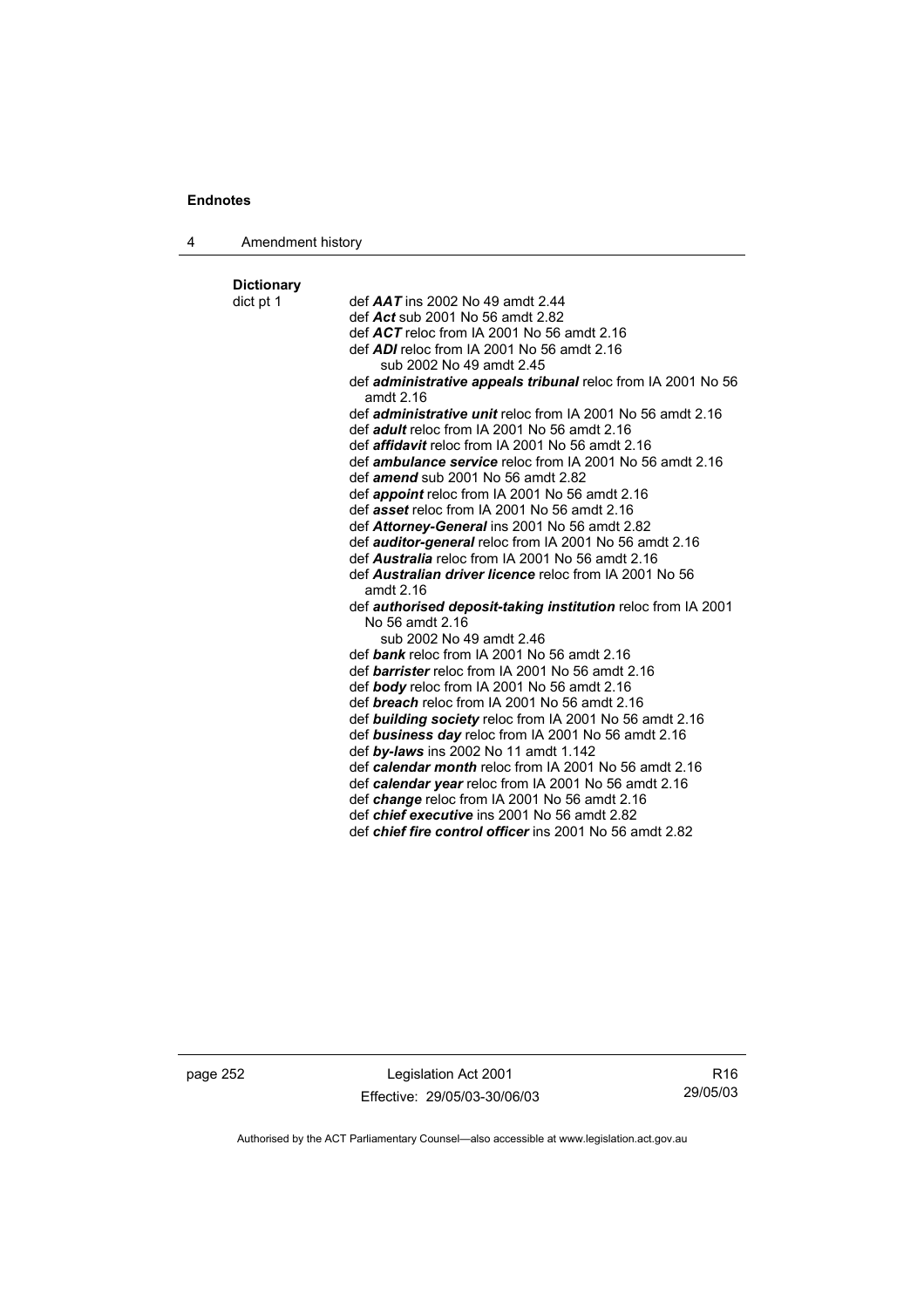def *chief health officer* reloc from IA 2001 No 56 amdt 2.16 def *Chief Justice* reloc from IA 2001 No 56 amdt 2.16 def *Chief Magistrate* reloc from IA 2001 No 56 amdt 2.16 def *Chief Minister* reloc from IA 2001 No 56 amdt 2.16 def *chief planning executive* ins 2002 No 56 amdt 3.43 def *chief police officer* reloc from IA 2001 No 56 amdt 2.16 def *child* reloc from IA 2001 No 56 amdt 2.16 def *Childrens Court* reloc from IA 2001 No 56 amdt 2.16 def *city area* reloc from IA 2001 No 56 amdt 2.16 def *clerk* reloc from IA 2001 No 56 amdt 2.16 def *consumer and trader tribunal* ins A2003-16 s 70 def *commencement* sub 2001 No 56 amdt 2.82 def *commencement notice* sub 2001 No 56 amdt 2.82 def *commissioner for fair trading* reloc from IA 2001 No 56 amdt 2.16 def *commissioner for health complaints* ins 2001 No 56 amdt 2.82 def *commissioner for housing* reloc from IA 2001 No 56 amdt 2.16 def *commissioner for land and planning* reloc from IA 2001 No 56 amdt 2.16

om 2002 No 56 amdt 3.44

R16 29/05/03

Legislation Act 2001 Effective: 29/05/03-30/06/03 page 253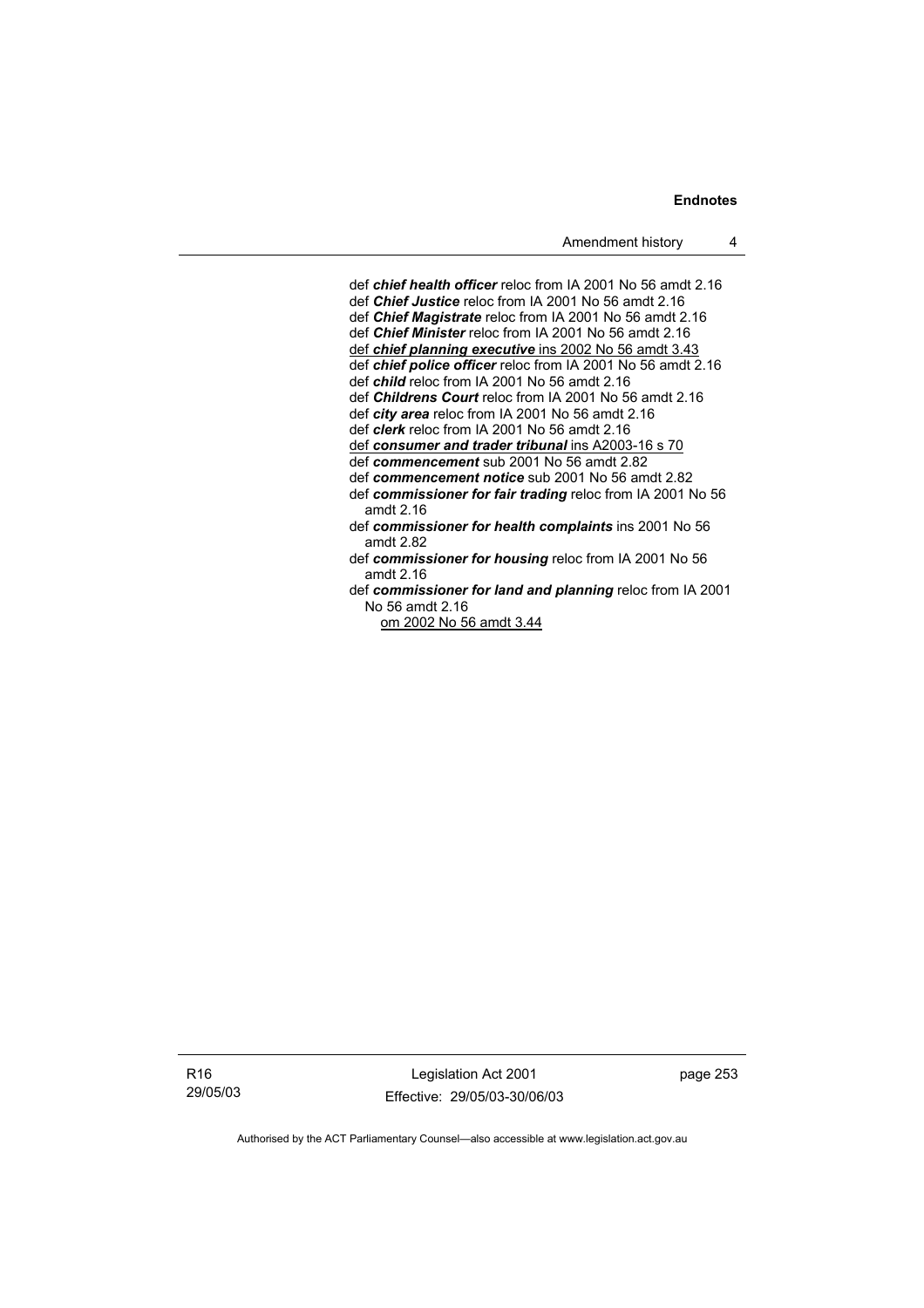| л | Amendment history |
|---|-------------------|
|---|-------------------|

- def *commissioner for public administration* reloc from IA 2001 No 56 amdt 2.16
- def *commissioner for revenue* reloc from IA 2001 No 56 amdt 2.16
- def *commissioner for surveys* reloc from IA 2001 No 56 amdt 2.16
- def *commissioner for the environment* ins 2001 No 56 amdt 2.82
- def *commissioner of police* reloc from IA 2001 No 56 amdt 2.16
- def *committed for trial* reloc from IA 2001 No 56 amdt 2.16
- def *Commonwealth* reloc from IA 2001 No 56 amdt 2.16 def *Commonwealth country* reloc from IA 2001 No 56 amdt 2.16
- def *Commonwealth Gazette* reloc from IA 2001 No 56 amdt 2.16
- def *community advocate* reloc from IA 2001 No 56 amdt 2.16 def *confer* reloc from IA 2001 No 56 amdt 2.16
- def *conservator of flora and fauna* reloc from IA 2001 No 56 amdt 2.16
- def *Consumer Credit (Australian Capital Territory) Code* reloc from IA 2001 No 56 amdt 2.16
- def *Consumer Credit (Australian Capital Territory) Regulations* reloc from IA 2001 No 56 amdt 2.16
- def *contravene* reloc from IA 2001 No 56 amdt 2.16
- def *converted ordinance* reloc from IA 2001 No 56 amdt 2.16
- def *Coroner's Court* reloc from IA 2001 No 56 amdt 2.16
- def *corporation* reloc from IA 2001 No 56 amdt 2.16
- def *Corporations Act* ins in IA 2001No 56 amdt 2.14
	- reloc from IA 2001 No 56 amdt 2.16
- def *court of summary jurisdiction* reloc from IA 2001 No 56 amdt 2.16
- def *credit tribunal* reloc from IA 2001 No 56 amdt 2.16
- def *credit union* reloc from IA 2001 No 56 amdt 2.16
- def *Criminal Code* ins 2002 No 51 amdt 1.27
- def *custodial escort* ins 2002 No 30 amdt 2.8 def *daylight* reloc from IA 2001 No 56 amdt 2.16
- def *definition* ins 2001 No 56 amdt 2.82
- 
- def *dentist* reloc from IA 2001 No 56 amdt 2.16

page 254 Legislation Act 2001 Effective: 29/05/03-30/06/03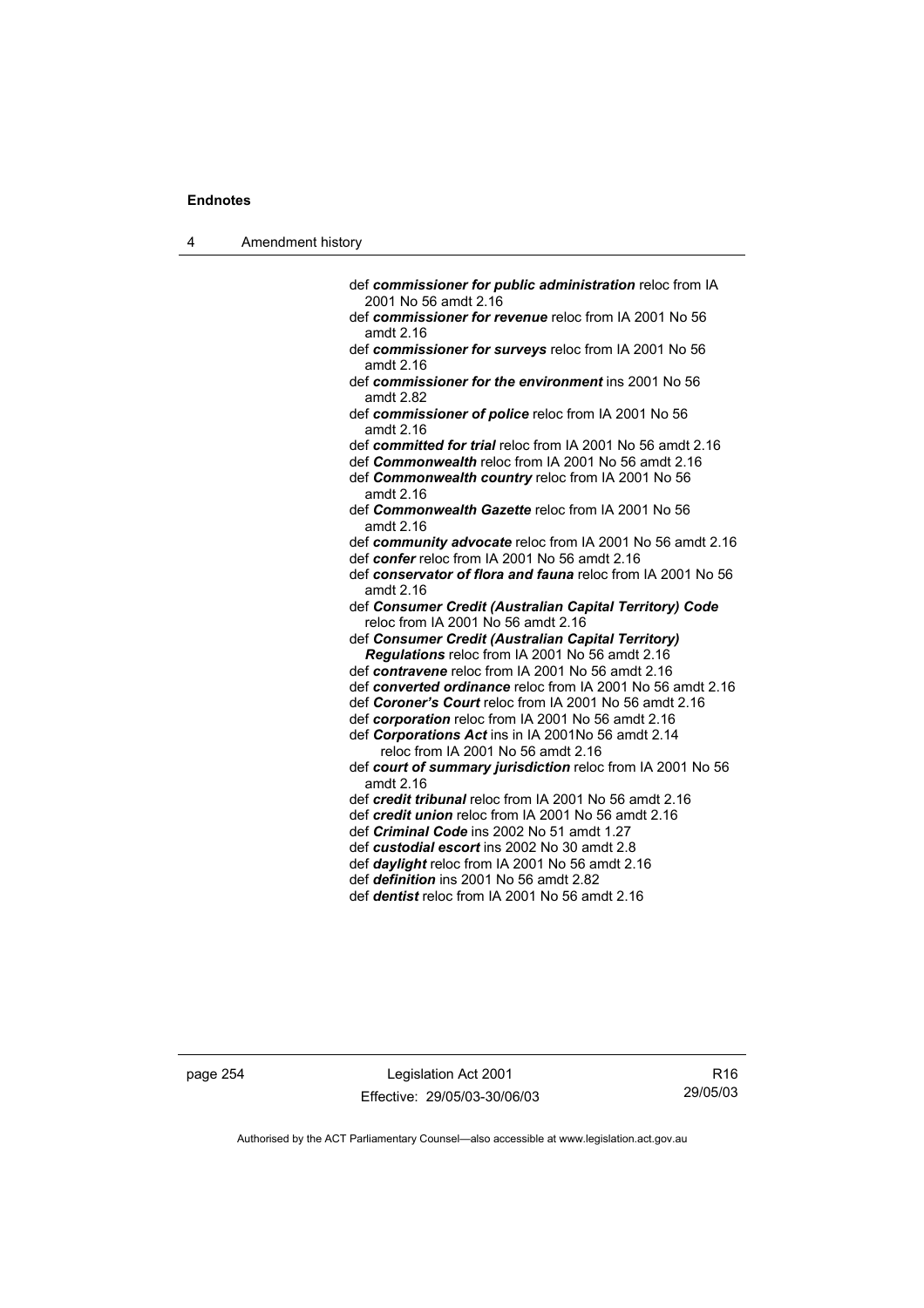def *dental prosthetist* reloc from IA 2001 No 56 amdt 2.16 def *dental technician* reloc from IA 2001 No 56 amdt 2.16 def *designation* reloc from IA 2001 No 56 amdt 2.16 def *director of corrective services* ins 2002 No 30 amdt 2.8 def *director of public prosecutions* (or *DPP*) reloc from IA 2001 No 56 amdt 2.16 def *disallowable instrument* sub 2001 No 56 amdt 2.82 def *discrimination commissioner* reloc from IA 2001 No 56 amdt 2.16 def *discrimination tribunal* reloc from IA 2001 No 56 amdt 2.16 def *doctor* reloc from IA 2001 No 56 amdt 2.16 def *document* reloc from IA 2001 No 56 amdt 2.16 def *domestic partner* ins A2003-14 s 5 def *domestic partnership* ins A2003-14 s 5 def *DPP* ins 2002 No 49 amdt 2.47 def *driver licence* reloc from IA 2001 No 56 amdt 2.16 def *electoral commission* reloc from IA 2001 No 56 amdt 2.16 def *electoral commissioner* reloc from IA 2001 No 56 amdt 2.16 def *enactment* sub 2001 No 56 amdt 2.82 def *entity* ins 2001 No 56 amdt 2.82 def *environment protection authority* ins 2002 No 11 amdt 1.142 def *establish* reloc from IA 2001 No 56 amdt 2.16 def *estate* reloc from IA 2001 No 56 amdt 2.16 def *Executive* reloc from IA 2001 No 56 amdt 2.16 def *exercise* reloc from IA 2001 No 56 amdt 2.16 def *expire* reloc from IA 2001 No 56 amdt 2.16 def *external Territory* reloc from IA 2001 No56 amdt 2.16 def *fail* reloc from IA 2001 No 56 amdt 2.16 def *Federal Court* reloc from IA 2001 No 56 amdt 2.16 def *file* reloc from IA 2001 No 56 amdt 2.16 def *financial year* reloc from IA 2001 No 56 amdt 2.16 def *fire brigade* reloc from IA 2001 No 56 amdt 2.16 def *fire commissioner* reloc from IA 2001 No 56 amdt 2.16 def *for* ins 2002 No 11 amdt 1.142 def *foreign country* reloc from IA 2001 No 56 amdt 2.16 def *former NSW Act* sub 2001 No 56 amdt 2.82; 2002 No 11 amdt 1.143 def *former UK Act* sub 2001 No 56 amdt 2.82; 2002 No 11 amdt 1.143 def *found guilty* reloc from IA 2001 No 56 amdt 2.16 sub 2002 No 49 amdt 2.48

Legislation Act 2001 Effective: 29/05/03-30/06/03 page 255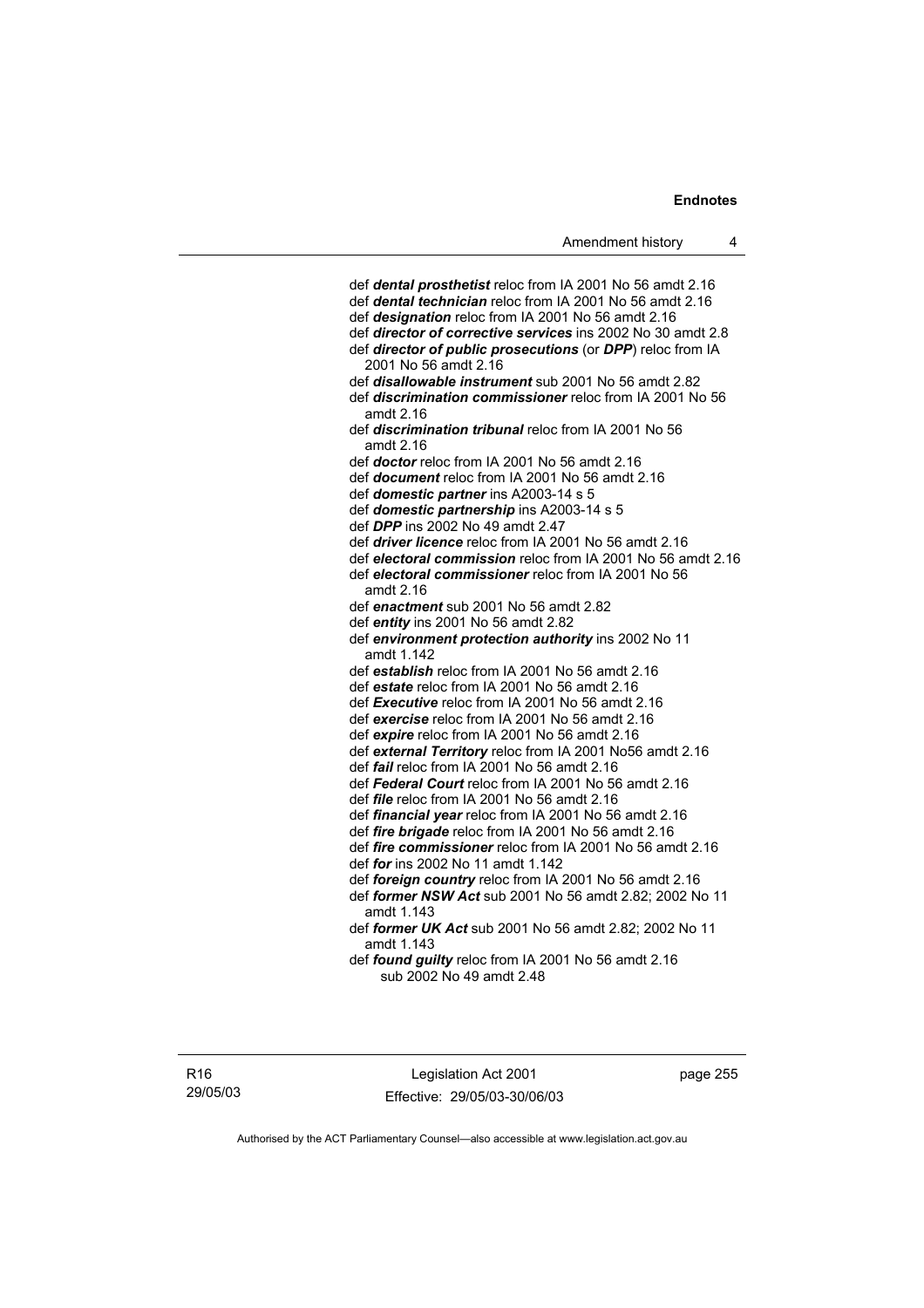| л | Amendment history |
|---|-------------------|
|---|-------------------|

 def *function* reloc from IA 2001 No 56 amdt 2.16 def *gambling and racing commission* reloc from IA 2001 No 56 amdt 2.16 def *Gazette* reloc from IA 2001 No 56 amdt 2.16 def *give* reloc from IA 2001 No 56 amdt 2.16 def *government printer* reloc from IA 2001 No 56 amdt 2.16 def *government solicitor* reloc from IA 2001 No 56 amdt 2.16 def *Governor* ins 2001 No 56 amdt 2.82 def *Governor-General* ins 2001 No 56 amdt 2.82 def *GST* ins 2002 No 27 s 27 def *guardianship tribunal* reloc from IA 2001 No 56 amdt 2.16 def *High Court* reloc from IA 2001 No 56 amdt 2.16 def *Imperial Act* reloc from IA 2001 No 56 amdt 2.16 def *indictable offence* ins 2001 No 56 amdt 2.82 sub 2002 No 11 amdt 1.144 def *indictment* reloc from IA 2001 No 56 amdt 2.16 def *individual* reloc from IA 2001 No 56 amdt 2.16 def *in relation to* ins 2002 No 49 amdt 2.49 def *instrument* sub 2001 No 56 amdt 2.82 def *interest* reloc from IA 2001 No 56 amdt 2.16 def *internal Territory* reloc from IA 2001 No 56 amdt 2.16 def *intersex person* ins A2003-14 s 5 def *Jervis Bay Territory* reloc from IA 2001 No 56 amdt 2.16 def *judge* reloc from IA 2001 No 56 amdt 2.16 am 2002 No 11 amdt 1.145 def *Lake Burley Griffin* reloc from IA 2001 No 56 amdt 2.16 def *Lake Ginninderra* reloc from IA 2001 No 56 amdt 2.16 def *land* reloc from IA 2001 No 56 amdt 2.16 def *land development agency* ins 2002 No 56 amdt 3.45 def *law* reloc from IA 2001 No 56 amdt 2.16 def *lawyer* reloc from IA 2001 No 56 amdt 2.16 def *legal aid commission* ins 2001 No 56 amdt 2.82 def *legal practitioner* reloc from IA 2001 No 56 amdt 2.16 def *Legislation Act* ins 2002 No 49 amdt 2.50 def *Legislative Assembly* reloc from IA 2001 No 56 amdt 2.16 def *liability* reloc from IA 2001 No 56 amdt 2.16 def *magistrate* reloc from IA 2001 No 56 amdt 2.16 def *Magistrates Court* reloc from IA 2001 No 56 amdt 2.16 def *make* reloc from IA 2001 No 56 amdt 2.16 def *making* sub 2001 No 56 amdt 2.82 def *master* reloc from IA 2001 No 56 amdt 2.16 def *may* ins 2001 No 56 amdt 2.82 def *medical practitioner* ins 2001 No 56 amdt 2.82 def *mental health tribunal* reloc from IA 2001 No 56 amdt 2.16 def *midnight* reloc from IA 2001 No 56 amdt 2.16 def *Minister* ins 2001 No 56 amdt 2.82 def *modification* reloc from IA 2001 No 56 amdt 2.16

page 256 Legislation Act 2001 Effective: 29/05/03-30/06/03

R16 29/05/03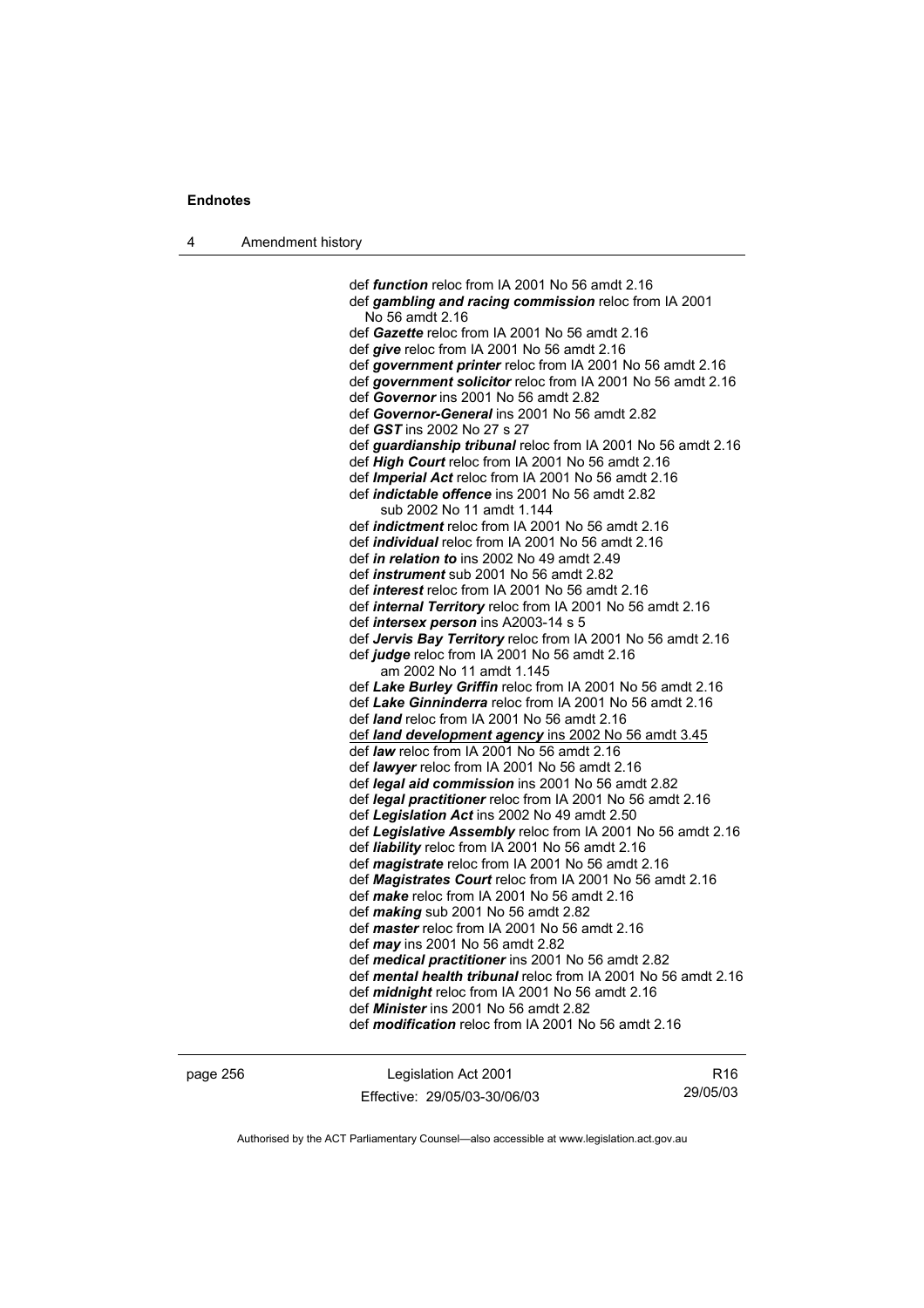def *month* reloc from IA 2001 No 56 amdt 2.16 def *mus t* ins 2001 No 56 amdt 2.82 def *name* reloc from IA 2001 No 56 amdt 2.16 def *named month* reloc from IA 2001 No 56 amdt 2.16 def *national capital authority* ins 2002 No 11 amdt 1.146 def *national land* reloc from IA 2001 No 56 amdt 2.16 def *night* reloc from IA 2001 No 56 amdt 2.16 def *Northern Territory* reloc from IA 2001 No 56 amdt 2.16 def *notifiable instrument* sub 2001 No 56 amdt 2.82 def *notification* sub 2001 No 56 amdt 2.82 def *notification day* sub 2001 No 56 amdt 2.82 def *NSW Act* reloc from IA 2001 No 56 amdt 2.16 def *number* reloc from IA 2001 No 56 amdt 2.16 def *nurse* reloc from IA 2001 No 56 amdt 2.16 def *oath* reloc from IA 2001 No 56 amdt 2.16 def *occupy* ins 2001 No 56 amdt 2.82 def *office* reloc from IA 2001 No 56 amdt 2.16 def *office of fair trading* reloc from IA 2001 No 56 amdt 2.16 def *ombudsman* reloc from IA 2001 No 56 amdt 2.16 def *omit* ins 2001 No 56 amdt 2.82 def *ordinance* reloc from IA 2001 No 56 amdt 2.16 def *parliamentary counsel* sub 2001 No 56 amdt 2.82 def *passing* sub 2001 No 56 amdt 2.82 def *penalty unit* ins 2001 No 56 amdt 2.82 def *person* ins 2001 No 56 amdt 2.82 def *pharmacist* reloc from IA 2001 No 56 amdt 2.16 def *planning and land authority* ins 2002 No 56 amdt 3.47 def *planning and land council* ins 2002 No 56 amdt 3.46 def *planning authority* reloc from IA 2001 No 56 amdt 2.16 om 2002 No 56 amdt 3.47 def *police officer* reloc from IA 2001 No 56 amdt 2.16 def *position* reloc from IA 2001 No 56 amdt 2.16 def *power* reloc from IA 2001 No 56 amdt 2.16 def *prescribed* reloc from IA 2001 No 56 amdt 2.16 am 2002 No 49 amdt 2.51 def *privacy commissioner* reloc from IA 2001 No 56 amdt 2.16 def *proceeding* reloc from IA 2001 No 56 amdt 2.16 def *property* reloc from IA 2001 No 56 amdt 2.16 def *provision* sub 2001 No 56 amdt 2.82 def *public employee* reloc from IA 2001 No 56 amdt 2.16 def *public health officer* reloc from IA 2001 No 56 amdt 2.16 def *public money* reloc from IA 2001 No 56 amdt 2.16 def *public servant* reloc from IA 2001 No 56 amdt 2.16 def *public service* reloc from IA 2001 No 56 amdt 2.16 def *public trustee* reloc from IA 2001 No 56 amdt 2.16 def *quarter* ins 2002 No 30 amdt 2.8 def *recognised transgender person* ins A2003-14 s 5

| R16      |
|----------|
| 29/05/03 |

Legislation Act 2001 Effective: 29/05/03-30/06/03 page 257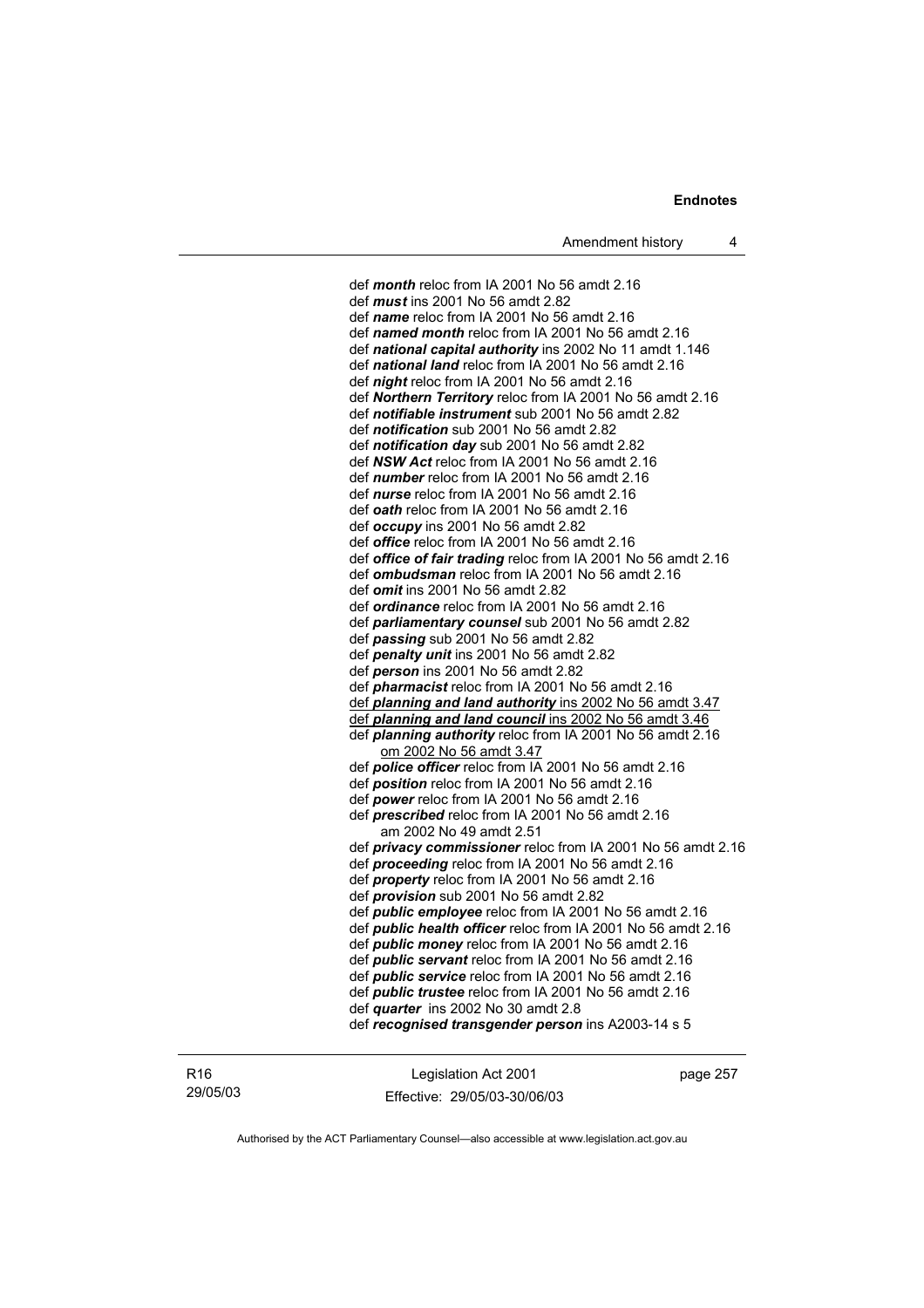| л | Amendment history |
|---|-------------------|
|---|-------------------|

 def *registered surveyor* reloc from IA 2001 No 56 amdt 2.16 def *registrable instrument* sub 2001 No 56 amdt 2.82 def *registrar* reloc from IA 2001 No 56 amdt 2.16 def *registrar-general* reloc from IA 2001 No 56 amdt 2.16 def *registrar of firearms* reloc from IA 2001 No 56 amdt 2.16 def *registrar of liquor licences* reloc from IA 2001 No 56 amdt 2.16 def *regulations* reloc from IA 2001 No 56 amdt 2.16 def *remand centre* ins 2002 No 30 amdt 2.8 def *remand centre administrator* ins 2002 No 30 amdt 2.8 def *remuneration tribunal* reloc from IA 2001 No 56 amdt 2.16 def *repeal* sub 2001 No 56 amdt 2.82 pars renum 2002 No 11 amdt 1.147 am 2002 No 11 amdt 1.148 def *residential tenancies tribunal* reloc from IA 2001 No 56 amdt 2.16 def *road transport authority* reloc from IA 2001 No 56 amdt 2.16 def *rules* reloc from IA 2001 No 56 amdt 2.16 sub 2002 No 11 amdt 1.149 def *rural firefighting service* reloc from IA 2001 No 56 amdt 2.16 def *see* ins 2001 No 56 amdt 2.82 def *Self-Government Act* reloc from IA 2001 No 56 amdt 2.16 def *self-government day* reloc from IA 2001 No 56 amdt 2.16 def *sentence administration board* ins 2002 No 30 amdt 2.8 def *sign* reloc from IA 2001 No 56 amdt 2.16 def *sitting day* reloc from IA 2001 No 56 amdt 2.16 def *Small Claims Court* reloc from IA 2001 No 56 amdt 2.16 def *solicitor* reloc from IA 2001 No 56 amdt 2.16 def *Speaker* reloc from IA 2001 No 56 amdt 2.16 def *Standards Australia* reloc from IA 2001 No 56 amdt 2.16 def *State* reloc from IA 2001 No 56 amdt 2.16 def *statutory declaration* reloc from IA 2001 No 56 amdt 2.16 def *statutory instrument* sub 2001 No 56 amdt 2.82 def *statutory office-holder* ins 2001 No 56 amdt 2.82 sub 2002 No 11 amdt 1.150 def *subordinate law* sub 2001 No 56 amdt 2.82 def *summary offence* ins 2001 No 56 amdt 2.82 sub 2002 No 11 amdt 1.151 def *Supreme Court* reloc from IA 2001 No 56 amdt 2.16 def *swear* reloc from IA 2001 No 56 amdt 2.16 def *tenancy tribunal* reloc from IA 2001 No 56 amdt 2.16 om 2002 No 49 amdt 2.52

page 258 Legislation Act 2001 Effective: 29/05/03-30/06/03

R16 29/05/03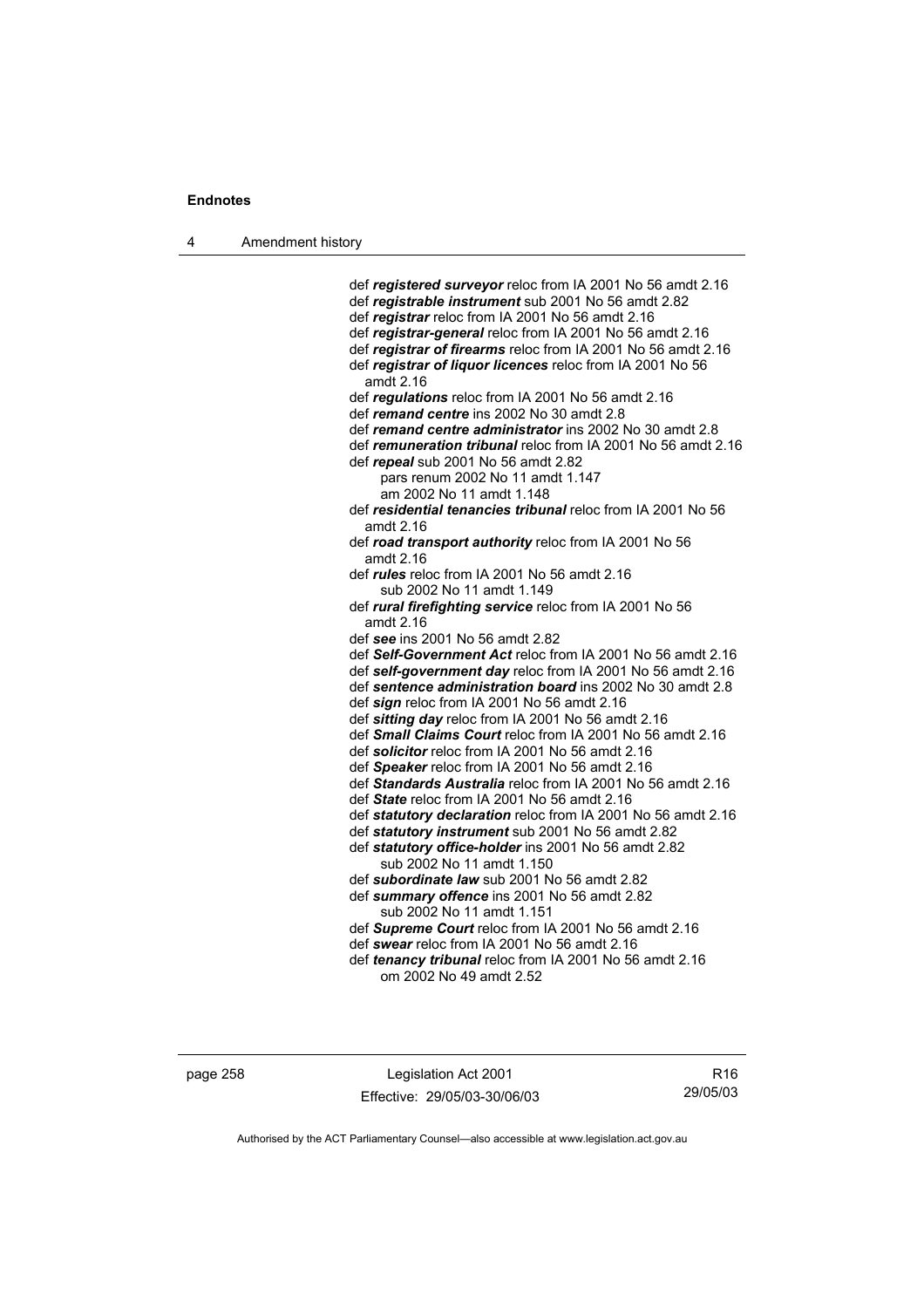def *the Territory* ins 2001 No 56 amdt 2.82 def *Territory authority* reloc from IA 2001 No 56 amdt 2.16 def *Territory instrumentality* ins 2001 No 56 amdt 2.82 def *Territory land* reloc from IA 2001 No 56 amdt 2.16 def *Territory owned corporation* reloc from IA 2001 No 56 amdt 2.16 def *Territory plan* reloc from IA 2001 No 56 amdt 2.16 am 2002 No 49 amdt 2.53 def *transgender person* ins A2003-14 s 5 def *transitional* reloc from IA 2001 No 56 amdt 2.16 def *Treasurer* ins 2001 No 56 amdt 2.82 def *tribunal* sub 2001 No 56 amdt 2.82 def *UK Act* reloc from IA 2001 No 56 amdt 2.16 def *under* ins 2001 No 52 amdt 2.82 sub 2002 No 30 amdt 2.9 def *United Kingdom* reloc from IA 2001 No 56 amdt 2.16 def *United Kingdom Parliament* reloc from IA 2001 No 56 amdt 2.16 def *veterinary surgeon* reloc from IA 2001 No 56 amdt 2.16 def *will* ins 2001 No 56 amdt 2.82 def *word* reloc from IA 2001 No 56 amdt 2.16 def *working day* ins 2002 No 11 amdt 1.152 def *writing* reloc from IA 2001 No 56 amdt 2.16 def *year* reloc from IA 2001 No 56 amdt 2.16 dict pt 2 def *administrator* ins 2001 No 56 amdt 2.82 def *agency* ins 2001 No 56 amdt 2.82 def *appointee* ins 2001 No 56 amdt 2.82 def *appointer* ins 2001 No 56 amdt 2.82 def *approved web site* sub 2001 No 56 amdt 2.82 def *authorised republication* sub 2001 No 56 amdt 2.82 def *authorising law* sub 2001 No 56 amdt 2.82 def *benefits* sub 2001 No 56 amdt 2.82 def *business address* ins 2001 No 56 amdt 2.82 def *corporation* ins 2001 No 56 amdt 2.82 def *costs* sub 2001 No 56 amdt 2.82 def *current legislative drafting practice* sub 2001 No 56 amdt 2.82 def *delegate* ins 2001 No 56 amdt 2.82 def *determinative provision* ins 2002 No 11 amdt 1.153 def *document* ins 2001 No 56 amdt 2.82 def *editorial amendment* sub 2001 No 56 amdt 2.82 def *email address* ins 2001 No 56 amdt 2.82 def *executive officer* ins 2001 No 56 amdt 2.82 def *fax number* ins 2001 No 56 amdt 2.82 def *fee* sub 2001 No 56 amdt 2.82 def *home address* ins 2001 No 56 amdt 2.82

| R16      |
|----------|
| 29/05/03 |

Legislation Act 2001 Effective: 29/05/03-30/06/03 page 259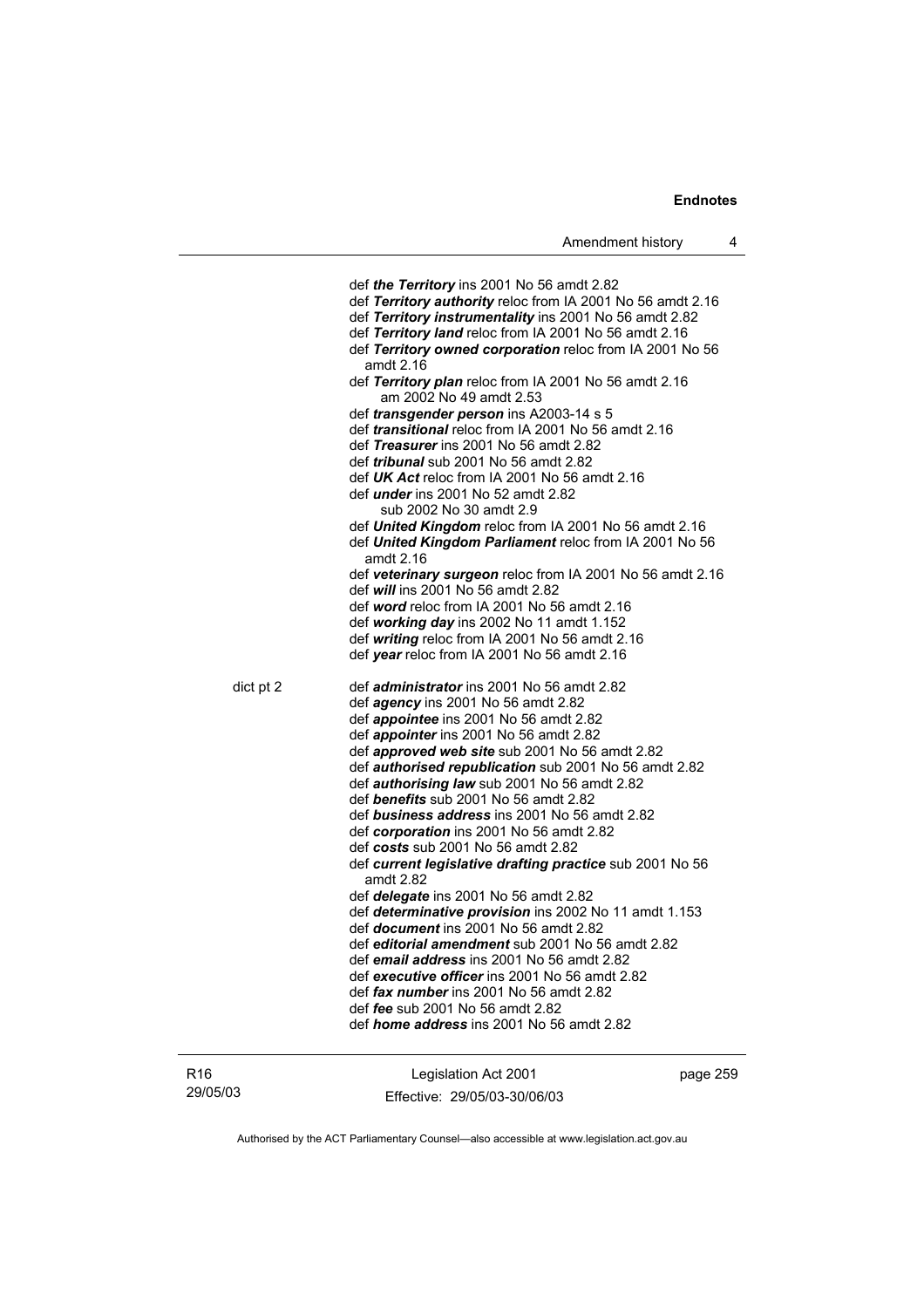4 Amendment history

 def *law* sub 2001 No 56 amdt 2.82 am 2002 No 11 amdt 1.154; pars renum 2002 No 11 amdt 1.155 def *non-determinative provision* ins 2002 No 11 amdt 1.156 def *provide* sub 2001 No 56 amdt 2.82 def *referential words* sub 2001 No 56 amdt 2.82 def *register* sub 2001 No 56 amdt 2.82 def *republication* sub 2001 No 56 amdt 2.82 def *republication date* sub 2001 No 56 amdt 2.82 def *responsible* ins 2001 No 56 amdt 2.82 def *scrutiny committee principles* sub 2001 No 56 amdt 2.82 def *service* sub 2001 No 56 amdt 2.82

page 260 Legislation Act 2001 Effective: 29/05/03-30/06/03

R16 29/05/03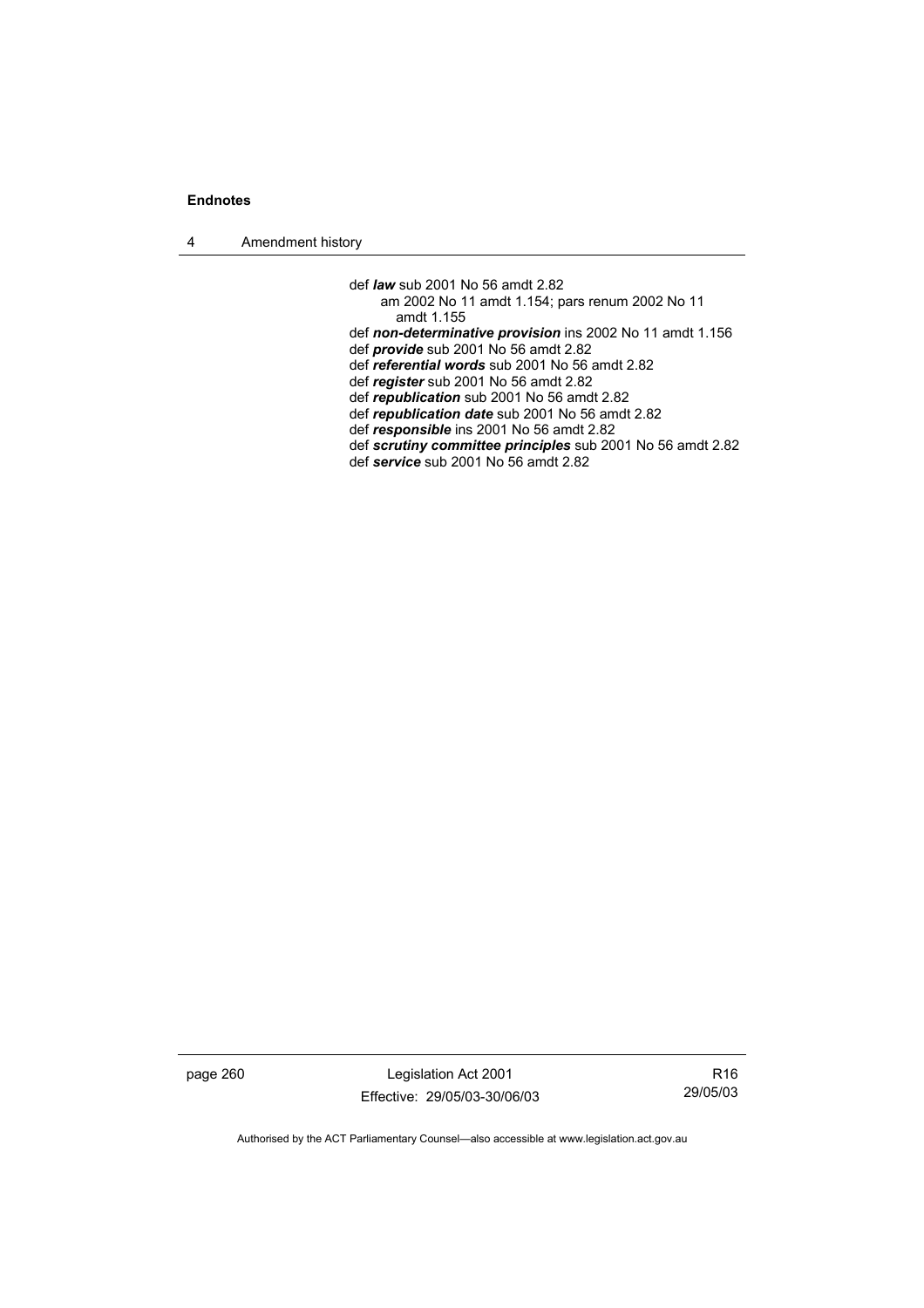# **5 Earlier republications**

Some earlier republications were not numbered. The number in column 1 refers to the publication order.

Since 12 September 2001 every authorised republication has been published in electronic pdf format on the ACT legislation register. A selection of authorised republications have also been published in printed format. These republications are marked with an asterisk (\*) in column 1. Except for the footer, electronic and printed versions of an authorised republication are identical.

| <b>Republication No</b> | <b>Amendments to</b>                                     | <b>Republication date</b> |
|-------------------------|----------------------------------------------------------|---------------------------|
| 0A                      | Act 2001 No 56 ‡                                         | 17 September 2002         |
| 1                       | SL 2001 No 34                                            | 13 September 2001         |
| 1 (RI)                  | SL 2001 No 34 ‡                                          | 17 September 2002         |
| 2                       | Act 2001 No 70                                           | 14 September 2001         |
| 2(RI)                   | Act 2001 No 70 ‡                                         | 17 September 2002         |
| 3                       | Act 2001 No 88                                           | 21 February 2002          |
| 3(RI)                   | Act 2001 No 88 ‡                                         | 17 September 2002         |
| 4                       | Act 2001 No 88                                           | 13 March 2002             |
| 4 (RI)                  | <u>Act 2001 No 88</u> ‡                                  | 17 September 2002         |
| $5*$                    | Act 2002 No 11                                           | 28 May 2002               |
| 5(RI)                   | Act 2002 No 11 ‡                                         | 17 September 2002         |
| 6                       | Act 2002 No 11                                           | 1 July 2002               |
| 6(RI)                   | Act 2002 No 11 ±                                         | 17 September 2002         |
| 7                       | Act 2002 No 27                                           | 13 September 2002         |
| 7(RI)                   | Act 2002 No 27 ‡                                         | 17 September 2002         |
| 8                       | Act 2002 No 27                                           | 14 September 2002         |
| 8 (RI)                  | Act 2002 No 27 ‡                                         | 17 September 2002         |
| 9                       | Act 2002 No 30                                           | 17 September 2002         |
| 10                      | Act 2002 No 30                                           | 7 October 2002            |
| 11                      | Act 2002 No 40                                           | 1 November 2002           |
| 12                      | Act 2002 No 56                                           | 1 January 2003            |
| 13                      | <u>Act 2002 No 56</u>                                    | 17 January 2003           |
| 14                      | A2003-14                                                 | 28 March 2003             |
| 15                      | A2003-18                                                 | 10 April 2003             |
|                         | $+$ includes retreased ive amondments by Ast 2002 No. 20 |                           |

‡ includes retrospective amendments by Act 2002 No 30

| R16      |  |
|----------|--|
| 29/05/03 |  |

Legislation Act 2001 Effective: 29/05/03-30/06/03 page 261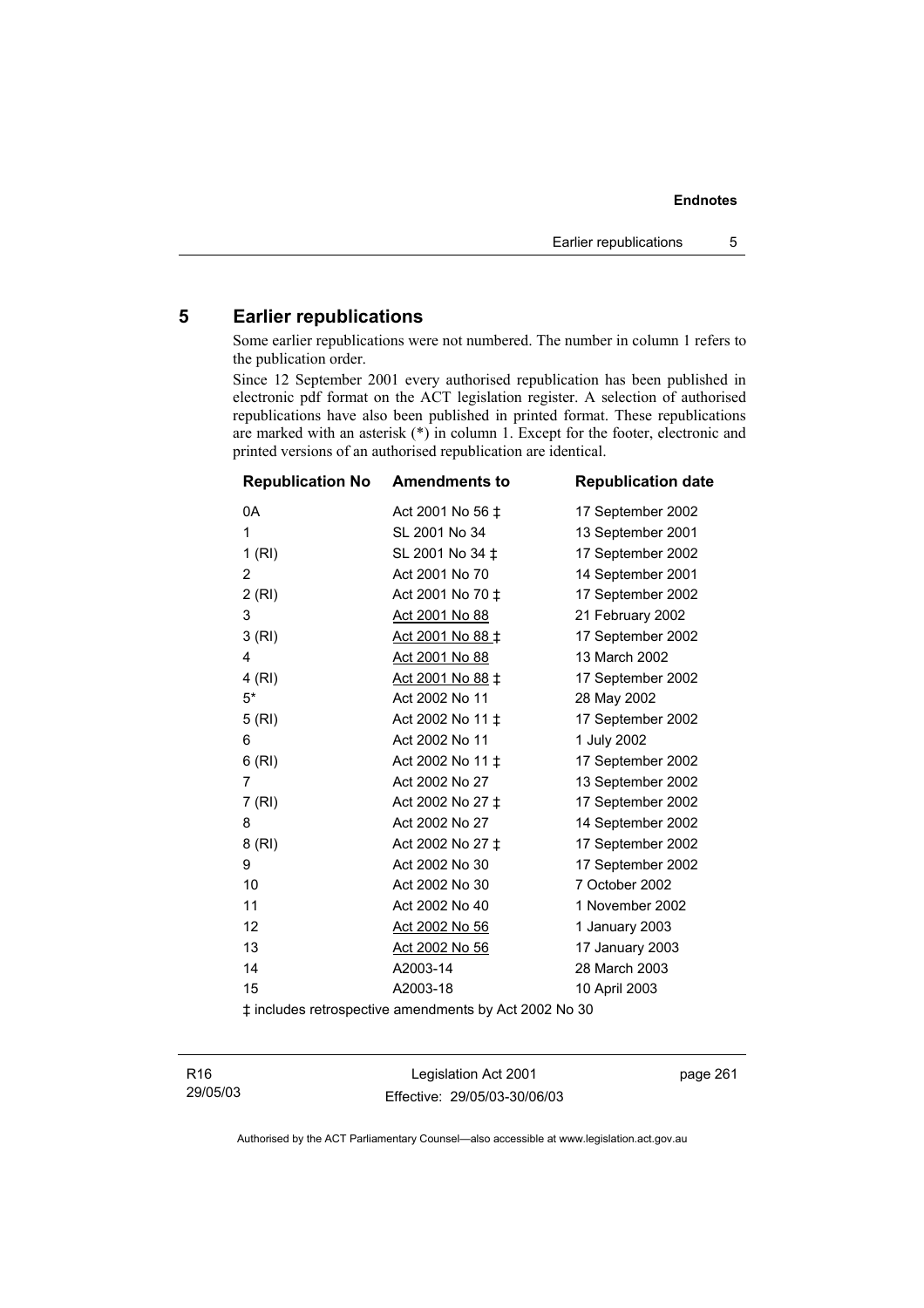6 Uncommenced amendments

# **6 Uncommenced amendments**

The following amendments have not been included in this republication because they were uncommenced at the republication date:

# **Planning and Land (Consequential Amendments) Act 2002 No 56 pt 3.13**

# **Part 3.13 Legislation Act 2001**

# **[3.43] Dictionary, part 1.1, new definition of** *chief planning executive*

*insert* 

*chief planning executive*—see the *Planning and Land Act 2002*, dictionary.

# **[3.44] Dictionary, part 1.1, definition of** *commissioner for land and planning*

*omit* 

# **[3.45] Dictionary, part 1.1, new definition of** *land development agency*

*insert* 

*land development agency* means the Land Development Agency established under the *Planning and Land Act 2002*, section 37 (1).

# **[3.46] Dictionary, part 1.1, new definition of** *planning and land council*

*insert* 

*planning and land council* means the Planning and Land Council established under the *Planning and Land Act 2002*, section 24.

page 262 Legislation Act 2001 Effective: 29/05/03-30/06/03

R16 29/05/03